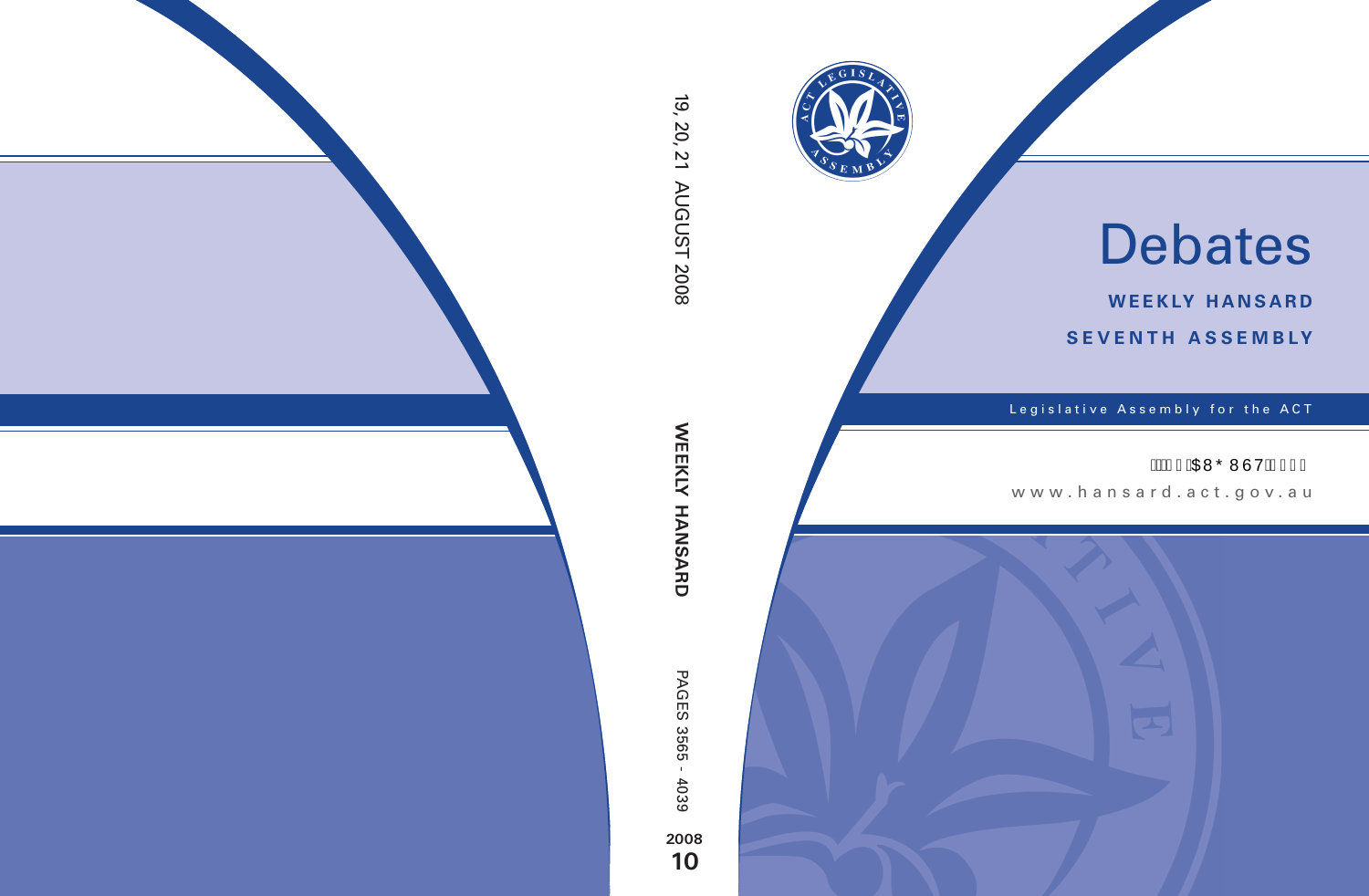# **[Wednesday, 25 August 2010](#page-2-0)**

| Children and Young People (Death Review) Amendment Bill 20103825 |  |  |
|------------------------------------------------------------------|--|--|
| Financial Management (Appointments) Amendment Bill 20103832      |  |  |
|                                                                  |  |  |
|                                                                  |  |  |
| Questions without notice:                                        |  |  |
|                                                                  |  |  |
|                                                                  |  |  |
|                                                                  |  |  |
|                                                                  |  |  |
|                                                                  |  |  |
|                                                                  |  |  |
|                                                                  |  |  |
|                                                                  |  |  |
|                                                                  |  |  |
|                                                                  |  |  |
|                                                                  |  |  |
| Supplementary answer to question without notice:                 |  |  |
| Alexander Maconochie Centre—women's and children's program 3888  |  |  |
|                                                                  |  |  |
|                                                                  |  |  |
|                                                                  |  |  |
|                                                                  |  |  |
| Adjournment:                                                     |  |  |
|                                                                  |  |  |
|                                                                  |  |  |
|                                                                  |  |  |
| Schedule of amendments:                                          |  |  |
| Schedule 1: Litter (Shopping Trolleys) Amendment Bill 2010 3986  |  |  |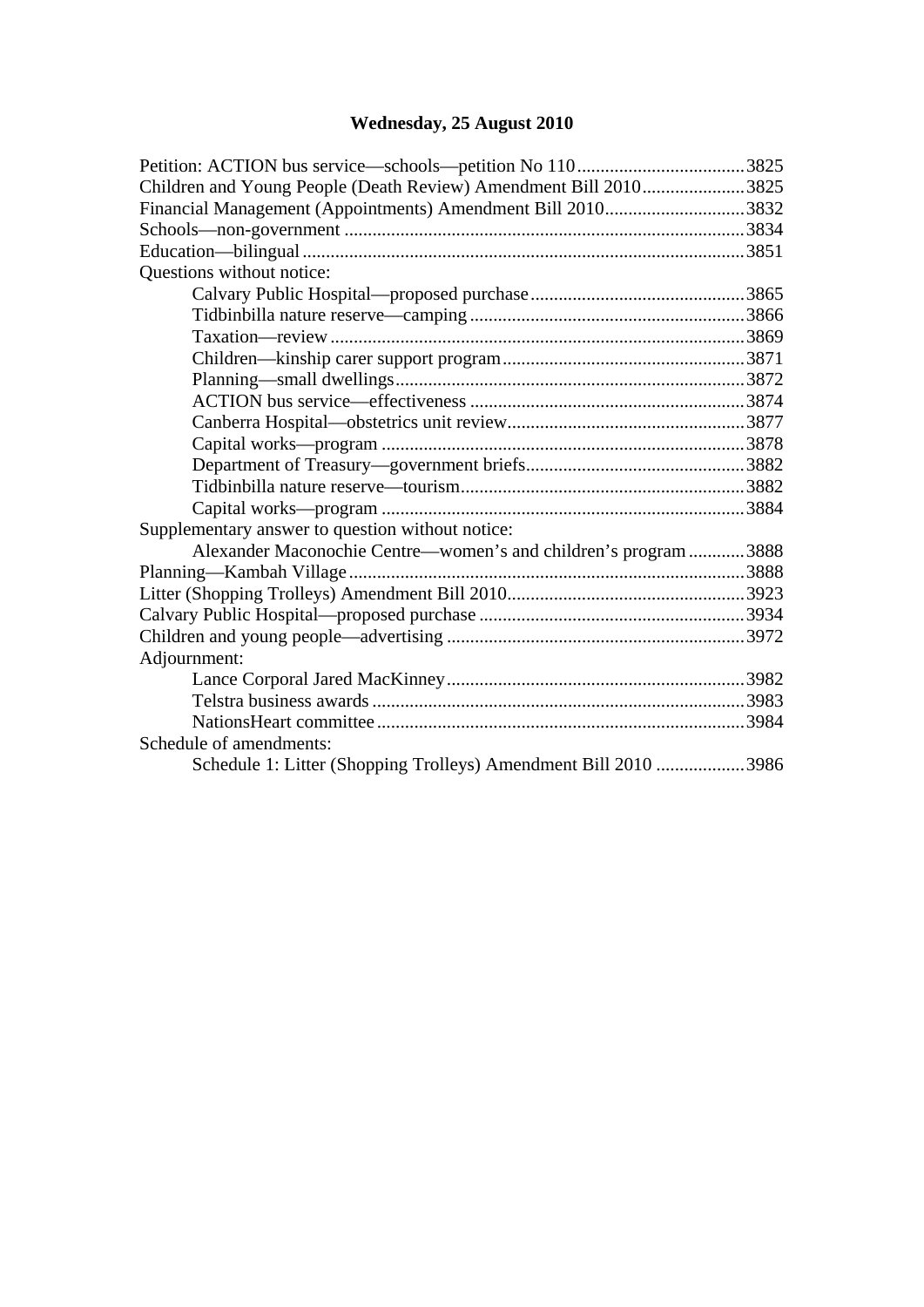# <span id="page-2-0"></span>**Wednesday, 25 August 2010**

#### **The Assembly met at 10 am.**

*(Quorum formed.)*

**MR SPEAKER** (Mr Rattenbury) took the chair and asked members to stand in silence and pray or reflect on their responsibilities to the people of the Australian Capital Territory.

## <span id="page-2-1"></span>**Petition**

*The following petition was lodged for presentation, by* **Mr Seselja**, *from 329 residents*:

#### **ACTION bus service—schools—petition No 110**

*SCHOOL BUS SERVICE BETWEEN MARIST COLLEGE CANBERRA AND THE SUBURBS OF YARRALUMLA & DEAKIN* 

**To the Speaker and Members of the Legislative Assembly for the Australian Capital Territory** 

This petition of certain residents of the Australian Capital Territory draws to the attention of the Assembly that:

*"A direct school bus service does NOT exist between Marist College Canberra and the suburbs of Yarralumla & Deakin for 39 (plus) Marist College students in these suburbs. Students (as young as eight years of age) are required to catch two public buses via the Woden Interchange, leaving home 1-1½ hours before school commences, or be driven to and from school, each day."* 

Your petitioners therefore request the Assembly to:

*"Provide a direct school bus service between the Yarralumla/Deakin suburbs to Marist College Canberra for the 39 (plus) enrolled students at MCC or extend an existing bus service to cover these students & suburbs. This will reduce traffic congestion and pollution, particularly on Adelaide Avenue; and importantly increase the safety of the 39 students."* 

*The Clerk having announced that the terms of the petition would be recorded in Hansard and a copy referred to the appropriate minister for response pursuant to standing order 100, the petition was received*.

### <span id="page-2-2"></span>**Children and Young People (Death Review) Amendment Bill 2010**

**Ms Hunter**, pursuant to notice, presented the bill and its explanatory statement.

Title read by Clerk.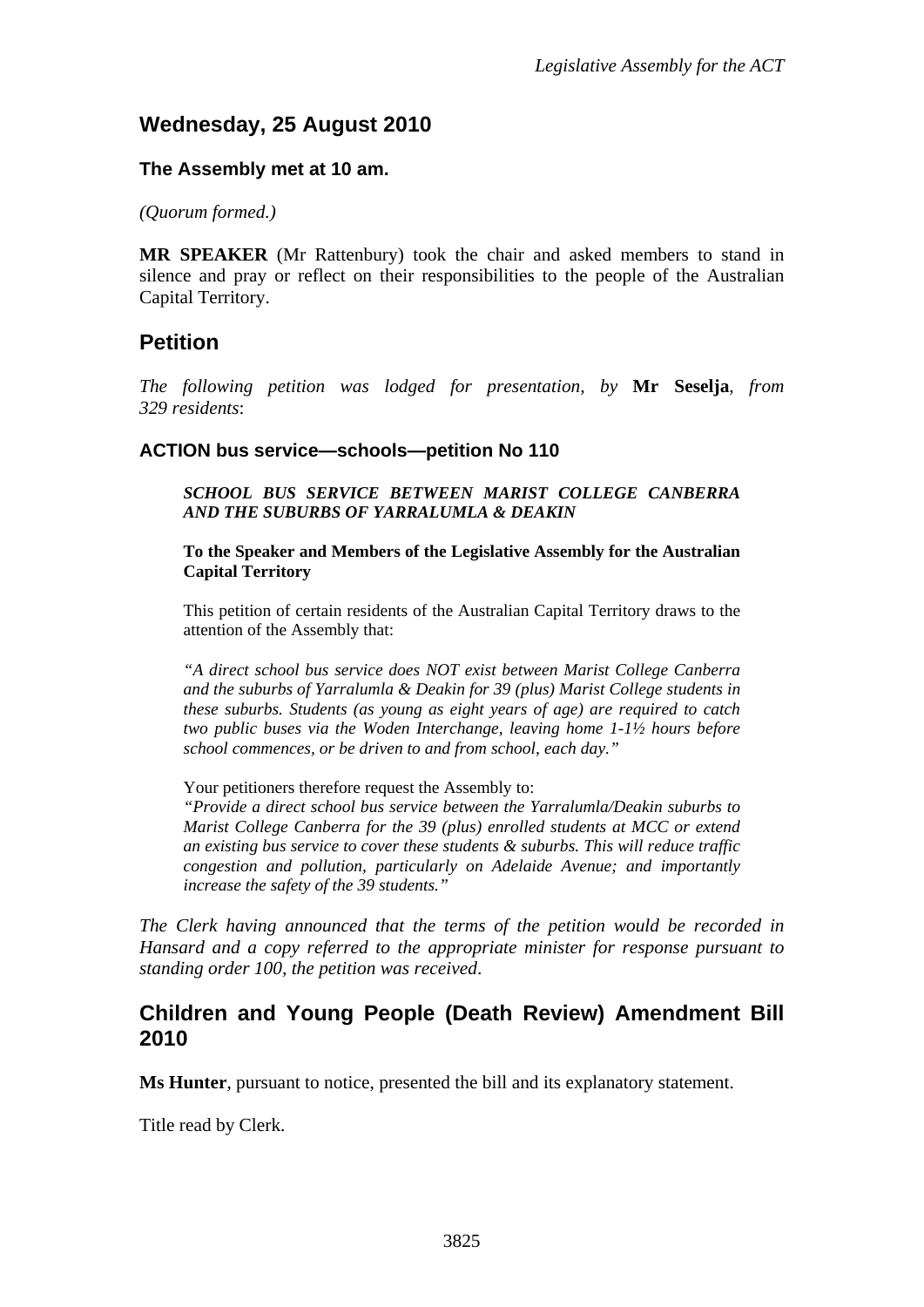**MS HUNTER** (Ginninderra—Parliamentary Convenor, ACT Greens) (10.03): I move:

That this bill be agreed to in principle.

The ACT Greens are introducing this bill today to establish a comprehensive child and young person death review mechanism in the ACT.

Whenever a child dies, we know that a community of people surrounding that child are all affected in ways that cannot be measured. The loss of a child is not something we ever want to experience. In fact, if we had the chance to prevent it, we would. This is the driving force behind the establishment of a child death review committee within the Children and Young People Act 2008.

When we talk about a child death review committee, we are not talking about a process which circumvents or overtakes the mechanisms we already have in place. Within the territory, there are three existing mechanisms which work to review the deaths of children and young people. These are: the ACT Coroners Court, which must hold an inquest into the manner and cause of death of a person who dies in those circumstances set out in section 13 of the Coroners Act 1997; and the Clinical Review Committee within ACT Health, which is a privileged committee and the internal review process within the Department of Disability, Housing and Community Services for children who come into contact with or are known to the Office for Children, Youth and Family Support.

In 2009, a memorandum of understanding was signed between ACT Health and the ACT Department of Disability, Housing and Community Services, which includes care and protection services, allowing for the joint case review of clients known to both care and protection services and ACT Health. The review process is conducted under the auspices of the ACT Health Clinical Audit Committee. Cases referred to the audit committee include critical incidents such as the death of an infant or child, and near-miss incidents will also be reviewed in the future.

In relation to the death of a child known to child protection services, currently the ACT Health Clinical Audit Committee can provide recommendations for systemic improvements for individual agencies and for improved collaboration between ACT Health and child protection services. Child protection services may also engage an external investigator to review a child death in some circumstances.

This new mechanism is designed to build on the existing reviews. The children and young people death review committee will undertake its function after any other applicable inquiry or investigation has run its course. The committee review is designed to be far broader ranging than the existing process and collate existing information to give a broad perspective on child deaths in the ACT.

Within an Australian context, child death review teams aim to identify strengths and weaknesses in system responses for the benefit of future prevention and action. Child death review teams do not aim to determine the culpability of alleged offenders or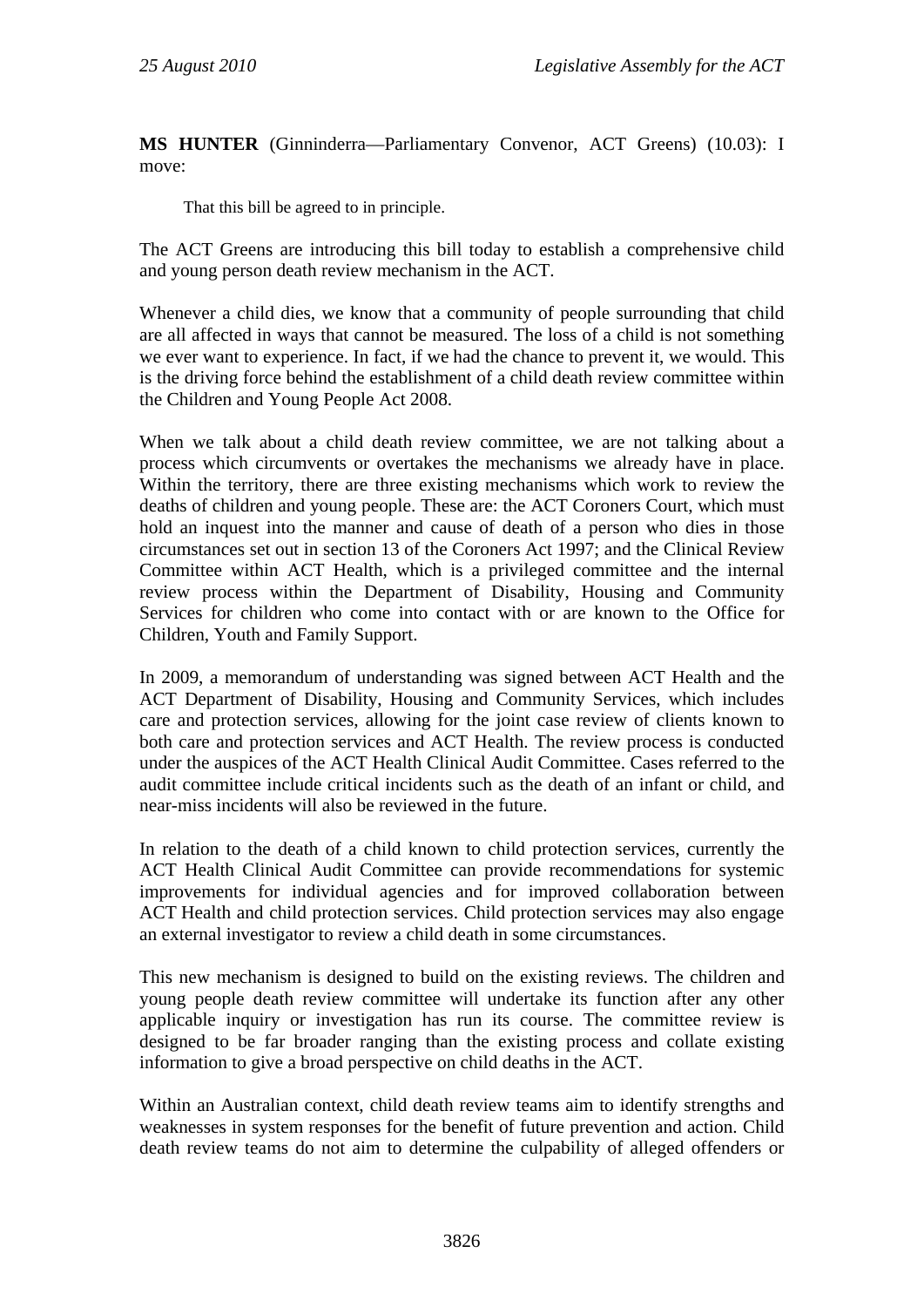comment on the individual performance of people; nor do they investigate the causes of child deaths. That role is left to the police and coroner.

Child death review teams do not conduct interviews or meet with staff or families of the deceased, but rather rely on document analysis. Child death review teams are categorised as a second tier review mechanism. The key contribution to be made by this mechanism is the identification of emerging trends, common themes and issues across the child deaths that have been recorded in the ACT.

New South Wales, the Northern Territory, Queensland, South Australia, Victoria and Western Australia have child death review teams, and Tasmania is working on establishing one. These states and territories each conduct their review mechanisms in a slightly different way. What we propose here today are the best parts of these experiences for legislation that will work to strengthen the ACT community's ability to make recommendations and take action that can prevent future deaths of children and young people.

Many children's advocates in the ACT have long been calling for the establishment of a children and young people death review committee, and there is a long history associated with the formation and development of a child death review mechanism in the ACT. Simon Corbell, as the then health minister, announced on 23 March 2004 that "a child death review team would be established to review the deaths of people up to 17 years and 11 months". In May 2004, *The territory as parent* report, also known as the Vardon report, was released, and it held strong recommendations about the need for a child death review team in the ACT.

In 2004, a child death review committee was formed to review child deaths that occurred in the ACT between 1992 and 2003. The purpose was to review the deaths of children and to consider and make recommendations to address systemic social and environmental issues that were associated with children and young people.

In 2006, the committee presented its report, which showed that no child or young person known to the child protection department had died as a result of non-accidental injury inflicted by another person during that period. Within that report, titled *Review of ACT child deaths*, released by the Office of the Chief Health Officer in 2006, it was stated:

A need has been identified for appropriate legislation that will underpin the operations of the Child Death Review Team. The ACT Government Department of Disability, Housing and Community Services is responsible for development of the legislation.

Following on from this, there has been no progress towards the development of legislation for a child and young people death review committee in the ACT. This means that currently there are no processes in place for the routine preparation and tabling of an annual report on child deaths in the ACT and, therefore, no access to information.

The child death review mechanism proposed in this bill goes beyond a statistical analysis of the figures. This is an opportunity to give the narrative context and supply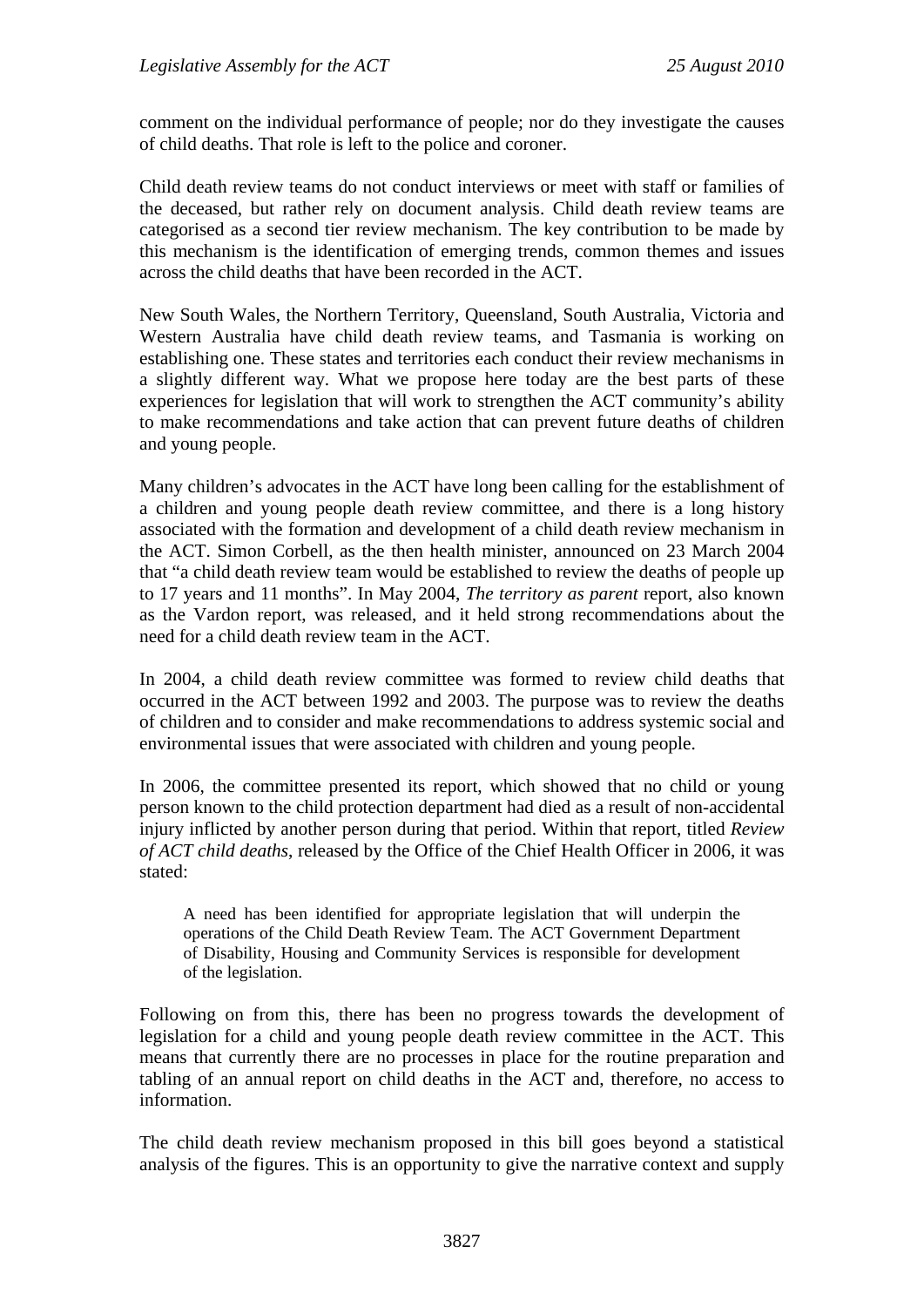a qualitative information aspect to why a child or young person has died. The aim is to improve our understanding, our responses, our planning and our policy development and ultimately help prevent such deaths in the future.

The current processes in the ACT do not feature all of the components of a child death review committee process. The proposed child death review committee has:

- a multidisciplinary panel of experts from a range of areas or backgrounds including legal, medical, child development, child safety and the community;
- authority to review all deaths of children and young people that occur in the ACT each year;
- the ability to analyse the administrative or clinical issues as well as the wider social or contextual circumstances underlying the death;
- a systemic and preventative approach that includes analysis of the factors that contributed to the death and identification of possible strategies or means which might be used to address factors and prevent future deaths;
- an independent governance structure with legislated appointment and terms of reference; and
- transparency of process and de-identified public reporting of the outcomes of the systemic reviews.

But why is it so critical that we get this data and qualitative narrative? It is important that we understand the context and story to make sure that we can see any real trends and how we respond into the future.

One example from Victoria that may illustrate the need for and benefit of this death review committee occurred when a mother stopped jogging to answer her mobile phone. As she bent down to write her phone number, the pram rolled away and fell into the nearby pond. The mother believed for several hours that her baby had been kidnapped and had no idea that the pram had rolled away.

For statistical purposes, this would have been recorded as a death by drowning. Of course, that was the cause of death. However, the details, the story and the context allow us to understand that this was more than a drowning. The outcome from this particular review was a recommendation that, in the future design and construction of public paths around waterways and water features, the path be constructed to lean away from the water—a very simple and inexpensive strategy. The intention was to ensure that in future any vehicles with wheels, such as prams, would not roll into water; therefore this work was done to prevent future deaths.

Another example is to look at the New South Wales 2008 child death review annual report. In one of its sections, it talked about drowning deaths:

Twenty children died by drowning or submersion in 2008.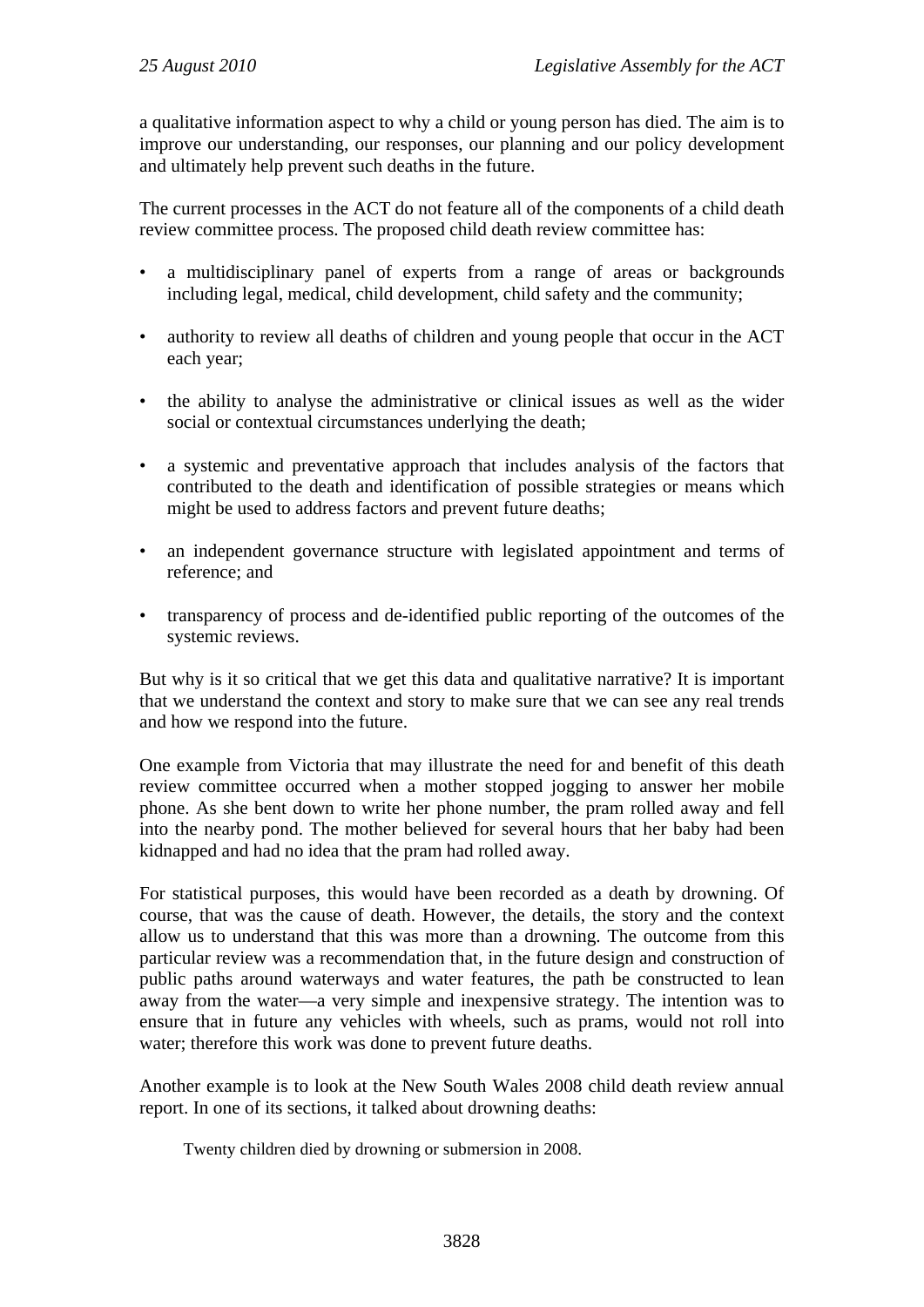This year no child with epilepsy died as a result of drowning.

It talked about natural bodies of water:

… five children drowned in a natural body of water …

Two of the five deaths in 2008 occurred in one incident.

It talked about private swimming pools or spas:

In 2008, 10 children drowned in private swimming pools …

All the deaths concerned young children aged 1-2 years accessing the pool without the knowledge of their carer. There were issues with the pool barriers, the way they were used, or both.

All the children were engaged in free play at the time of the fatal incident.

The recommendation following on from this analysis was:

That the NSW *Swimming Pools Regulation 2008*, require local authorities to inspect all swimming pools notified within their area and monitor compliance with the legislation. This could occur through councils developing a plan for inspection and monitoring over a period of years, and reporting periodically against the plan.

These examples of the New South Wales Child Death Review Team's work allow us to understand that the analysis of the circumstances surrounding the death is critical to ensuring that strategies, campaigns, and indeed the spending of public funds, are targeted towards the right areas.

This bill proposes that a new chapter be placed in the Children and Young People Act 2008 which establishes and sets out the functions, powers and processes of the children and young people death review committee.

The functions of the committee include keeping a register of death of the children and young people that occur in the ACT and the deaths that occur outside the ACT of children and young people who normally live in the ACT. The committee will also identify trends and patterns in relation to the deaths of children and young people and undertake research and identify future research that aims to prevent or reduce the likelihood of the death of children and young people.

The committee is required to make recommendations about legislation, policies, practices and services for implementation by the territory and non-government bodies to help prevent or reduce the likelihood of death and also to monitor the implementation of the committee's recommendations. The committee is also given the function to report to the minister through an annual report each financial year and any other function given to the committee under chapter 19A.

The nature of the committee is structured to ensure that a multidisciplinary team will sit at the table and, without cause for blame or culpability, look at the death, the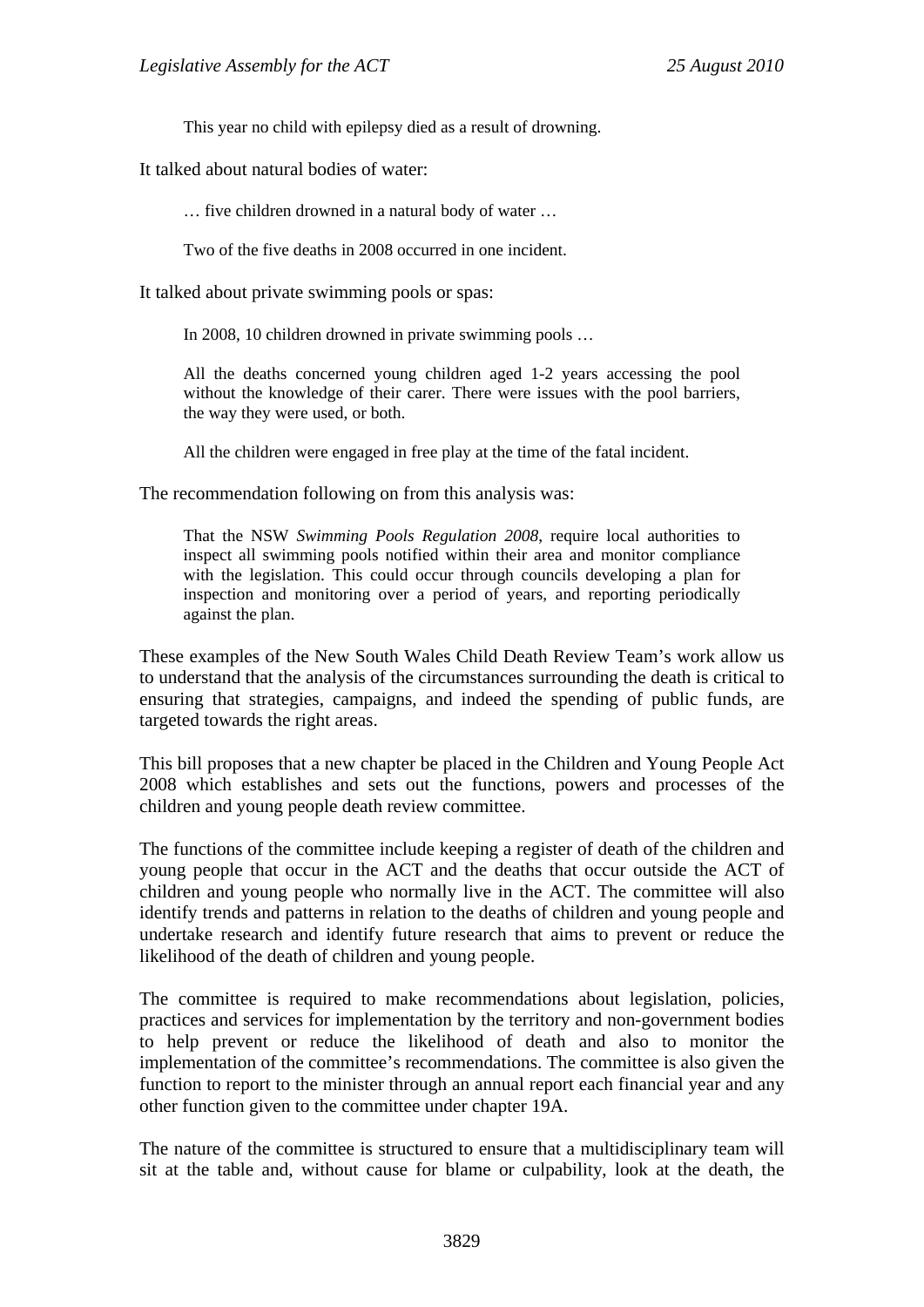context and ways it could have been prevented. This committee will include: the Chief Executive of DHCS; the commissioner for children and young people; senior managers of Housing and Community Services, Education and Health; a social worker; an industrial engineer; a paediatrician with forensic child health expertise; a psychologist; a representative from the Aboriginal and Torres Strait Islander community; and a health practitioner.

Section 727E also defines that the chair of the committee must be appointed as an independent member of the committee without the right to vote. This appointment is modelled on the management assessment panel which operates in the office of the Public Advocate of the ACT. The independent chair is intended to ensure that the panel operates in a clear and transparent manner. This model is preferred to ensure that the committee is able to take into account the sensitive and confidential nature of the subject matter and the need for all parties and members of the committee to be transparent in ensuring that the functions of the committee are fulfilled.

The bill sets out the criteria for appointment of committee members and the types of skills, experience, qualifications and positions that members of the committee must hold. The representation of this committee aims to broadly embody a variety of professions and fields that work with or have an interest in the safety and wellbeing of children and young people in the ACT. Under a defined set of circumstances, the minister may end the appointment of a member of the committee.

The bill provides for arrangements to be made by the Chief Executive of DHCS and the committee for public servants in DHCS to act as the administrative unit to provide support to the committee in the exercise of their functions. The administrative detail of the committee is set out in the bill to guide the committee's work plan and operation.

This bill establishes the children and young people deaths register which must be maintained by the committee. The register contains information on the cause of death, the age and sex of the child or young person and whether the child or young person is of an Aboriginal and Torres Strait Islander background. The register will also include whether the child or a sibling was identified under the Children and Young People Act 2008 as being in need of care and protection within three years before his or her death and anything else prescribed by regulation.

The register may also contain any other demographic data available to the committee and any information about a child or young person or the circumstances of the child or young person's death that the committee considers relevant—for example, information that would provide a qualitative narrative or contextual understanding of the circumstances surrounding the death of a child or young person.

It is integral that the committee has access to the information it needs to provide a clear and accurate picture of the child and young people deaths that have occurred in the ACT. The bill provides that the committee has the power to ask people to provide it with documents relevant to the consideration of a review of a death. This power is one that is commonly given to investigative bodies and is consistent with the powers currently available under the Discrimination Act 1991, the Community and Health Services Complaints Act 1993 and the Human Rights Commission Act 2005.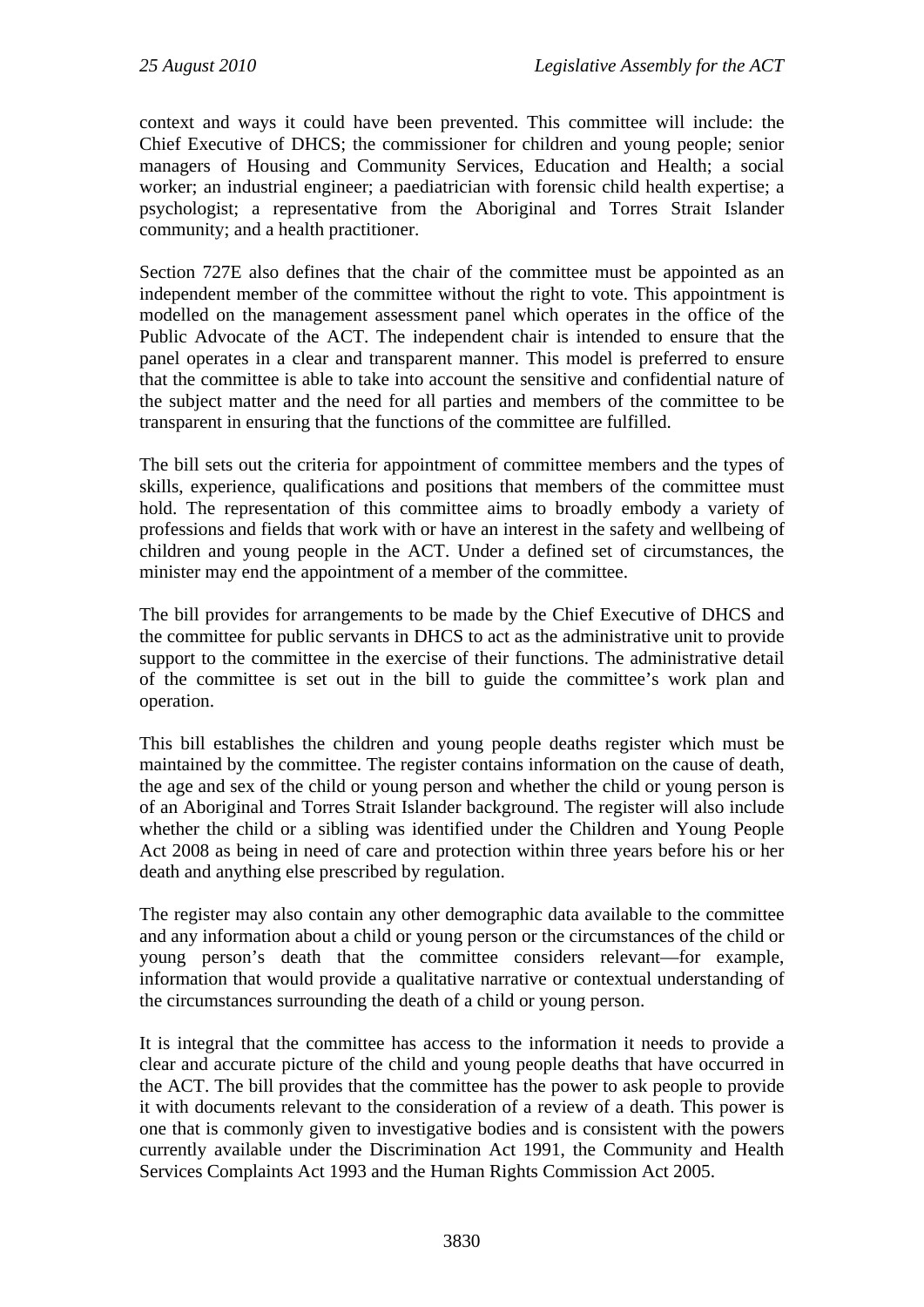The nature of this topic is both emotive and sensitive and, as such, the bill has attempted to maintain confidentiality and de-identify data used by the committee. It is well understood that we are a small jurisdiction and therefore the committee must ensure that the children and young people deaths register is accessed only by committee members, staff who are assisting in the administration of the committee as outlined in section 727G, or someone authorised by the committee to have access to the register. The bill proposes that a record of any access must be kept and publicised as a notifiable instrument.

The bill also proposes that the committee must report annually to the minister on the number of deaths of children and young people; the age and sex of the child or young person who died and if under the Children and Young People Act 2008 this child or young person has been in need of care and protection within a three-year period before their death or is a sibling who has been identified as being in need of care and protection within a three-year period before their death; and the patterns or trends identified in relation to the death of children and young people in the ACT.

The committee may also include in the annual report: its recommendations about legislation, policies, practices and services for implementation by the territory and non-government bodies to prevent future deaths of children and young people; information about the implementation of any previous recommendations of the committee; and any other matters considered relevant.

The annual report ensures the information is available to the community and is a way of engaging the broader community in the implementation and monitoring of the recommendations made in the report.

The development of a child and young people deaths register allows us to develop a comparative picture of the ACT compared to national data available and other jurisdictions. It is important to note that every other state and territory—excluding Tasmania, which is in the process of establishing one—do have a child death review team or committee. They are able to sit at a national table to also share this information and to be able to analyse and look at emerging trends. At the moment we are not able to participate at the level that the other jurisdictions are able to.

The establishment of a child and young people death review committee is a way to ensure that we are engaged in a process of continuous improvement and innovation in policy and practice. This will mean that our work to keep all children and young people safe and well is based on relevant and meaningful evidence.

I call upon all parties to provide support for this bill that will cement our commitment to a mechanism that will help to prevent future deaths of children and young people in the ACT. I look forward to talking to my colleagues in other parties in the next couple of months, or next month, around this issue.

I think there is some confusion about the role of this committee and other mechanisms in the ACT. I need to be quite clear: this does not duplicate other mechanisms. It is recognised nationally that this is about building on those mechanisms. It is about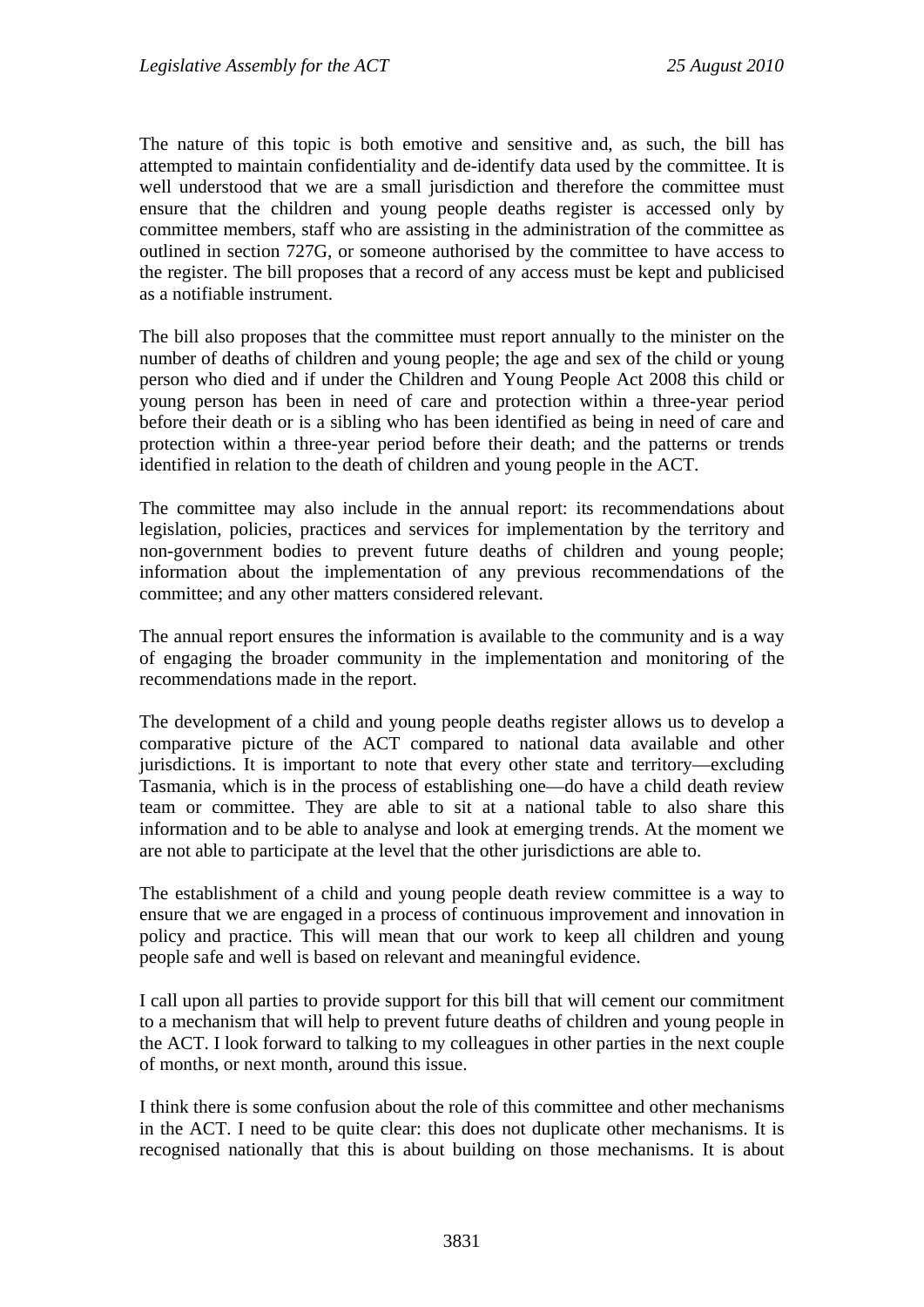pulling together data, analysing that data, putting a narrative context about it, and ensuring that, from there, we are taking forward actions and putting in place programs, policies or maybe legislation that will make the ACT safer for our children and young people.

Debate (on motion by **Ms Burch**) adjourned to the next sitting.

# <span id="page-9-0"></span>**Financial Management (Appointments) Amendment Bill 2010**

**Mr Seselja**, pursuant to notice, presented the bill.

Title read by Clerk.

**MR SESELJA** (Molonglo—Leader of the Opposition) (10.22): I move:

That this bill be agreed to in principle.

I rise to introduce today another important element to a longstanding and ongoing policy objective to make this Assembly more open, more accountable and more in tune with what the people of Canberra want us to achieve, instead of this place being used as a way for certain members to achieve what they want for political or personal gain.

Previously, my team and I have introduced and successfully carried the fight to stop governments misusing their incumbency to hide information by introducing important legislation providing enhanced rigour under freedom of information legislation. We have moved to prevent governments using the budgets of their departments to promote partisan political interests with the introduction and passage of the campaign advertising act. We are working to end the arms race in political donations and prevent this government being the biggest profit taker from an industry they are supposed to be regulating with campaign finance reform.

Today, Mr Speaker, I add another plank of the legislative framework that is shoring up the excesses and self-interest of governments who are all too tempted by the advantages of incumbency and who, until now, have all succumbed to that temptation.

The Financial Management (Appointments) Amendment Bill 2010 will prevent ministers moving from the comfort of their offices within the executive to the security of sinecures within territory authorities or corporations. The culture of patronage, so decried around the world, has quietly coexisted here in the ACT, with mate looking after mate.

The fact that this is an issue is obvious from a look at the comments made about it around Australia and around the world. On the ABC in February this year, communications minister Stephen Conroy came under fire when he was caught using his influence to help a Labor figure win a plum government job.

It is not an issue for just one party. Simon Crean, when he was opposition leader, called for reform to prevent former ministers from using "their knowledge and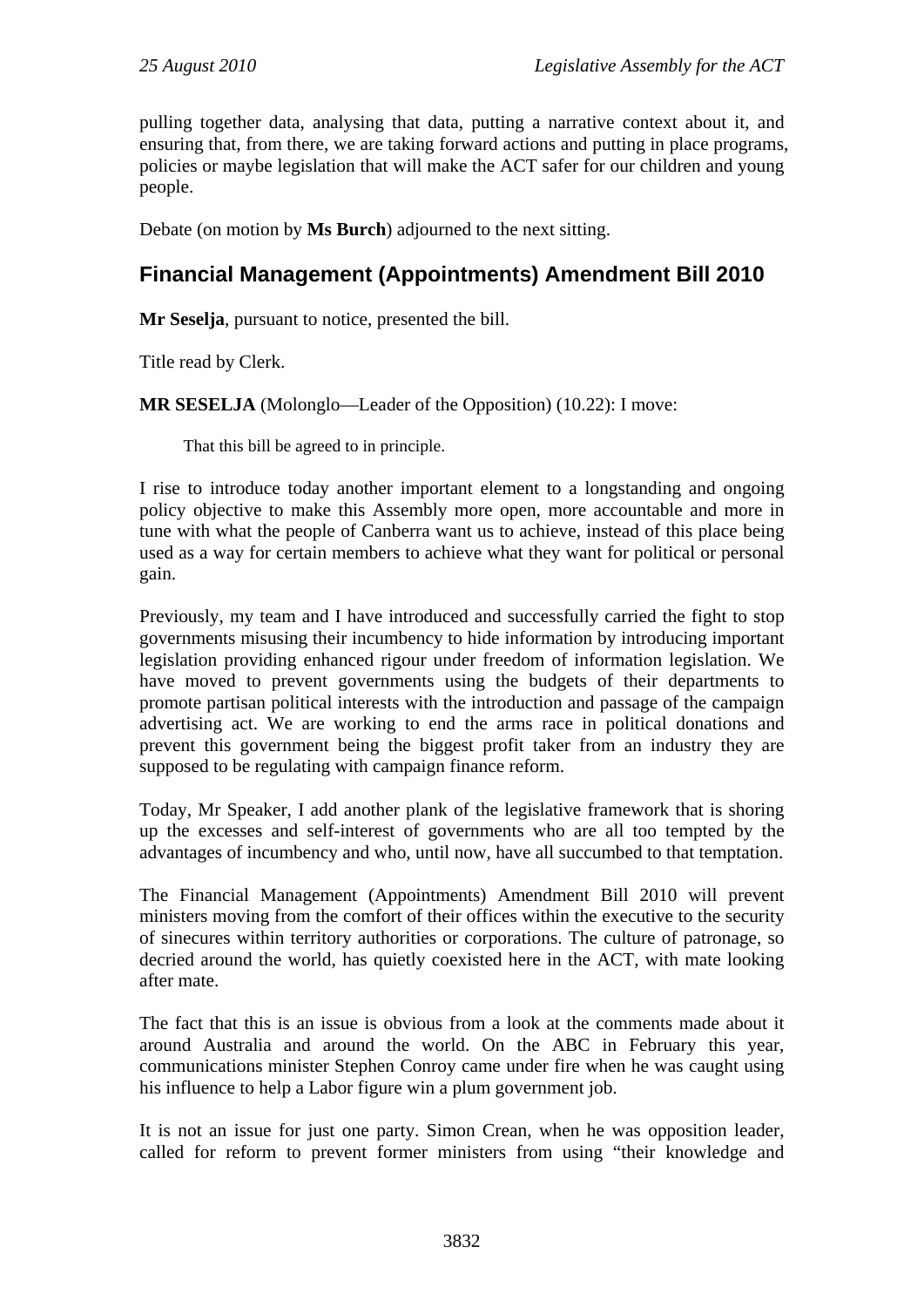contacts" obtained during their ministerial tenure to gain placements or positions after their exit from office. The Democrats also called for reform. Their leader said on 18 February 2002 that it was "questionable practice for government ministers to leave office and walk straight into jobs in areas where they have previously been ministers of the Crown".

In the ACT, of course, with only five ministers and a revolving door on those offices anyway, the areas of responsibility cover a very large field and the range of territory authorities offers a panoply of places, all of which would have in some way been exposed to direct influence of their former positions.

My bill addresses that issue in a reasonable and restrained manner. It does not ban ministers from any job—just those in authorities and corporations directly controlled by the government. Indeed, it does not even ban ministers from those jobs. It just insists there be a mandated cooling-off period between their appointment as ministers and their accepting the new role. This is based on similar models from other jurisdictions, including attempts here in Australia to achieve the same outcome.

The Democrats in 2002 said that they were preparing legislation to require newly retired or defeated ministers to observe a cooling-off period of at least two years before entering into private contracts. Overseas, the imperative to separate ministerial propriety from private gain is enshrined in law in severe terms. In the United States, it is in fact a crime for an employee of the executive branch to be involved in attempts to lobby the government for two years after the termination of their employment.

As a head or senior manager of a territory authority or territory-owned corporation, an ex-minister would be very much involved in lobbying the government on behalf of their new employees. Even the Australian Medical Association has made public comments on this issue. In a release titled "AMA joins call for cooling-off period for ex-ministers' jobs" the association also called for government ministers to observe a cooling-off period, with the former president stating, "This has to be done in order to ensure the decisions they make as ministers are made in the interests of Australians and not in the interests of the potential client or the minister themselves."

As I stated earlier, there is a slightly different situation here in the ACT, with so few ministers yet so many authorities from which they can cherry-pick post-ministerial appointments. Make no mistake: it does happen here in the ACT. Bill Wood left office and soon after took up a position at the LDA. Ted Quinlan was appointed to ACTTAB and Rosemary Follett landed a position with the Sentence Administration Board.

Let me make it clear that I am not reflecting on these individuals. I respect each of them. However, it can lead to a perception of jobs for the boys or mates' rates. It can be unseemly and after careful consideration of all the issues, including the impact on future Liberal governments, it is a practice that we believe should be modified.

My bill does modify this practice. This is a simple, strong bill. It addresses an important issue but does so in moderate terms. It does not prevent a minister from ever taking up a position—just for a reasonable period after leaving office. It imposes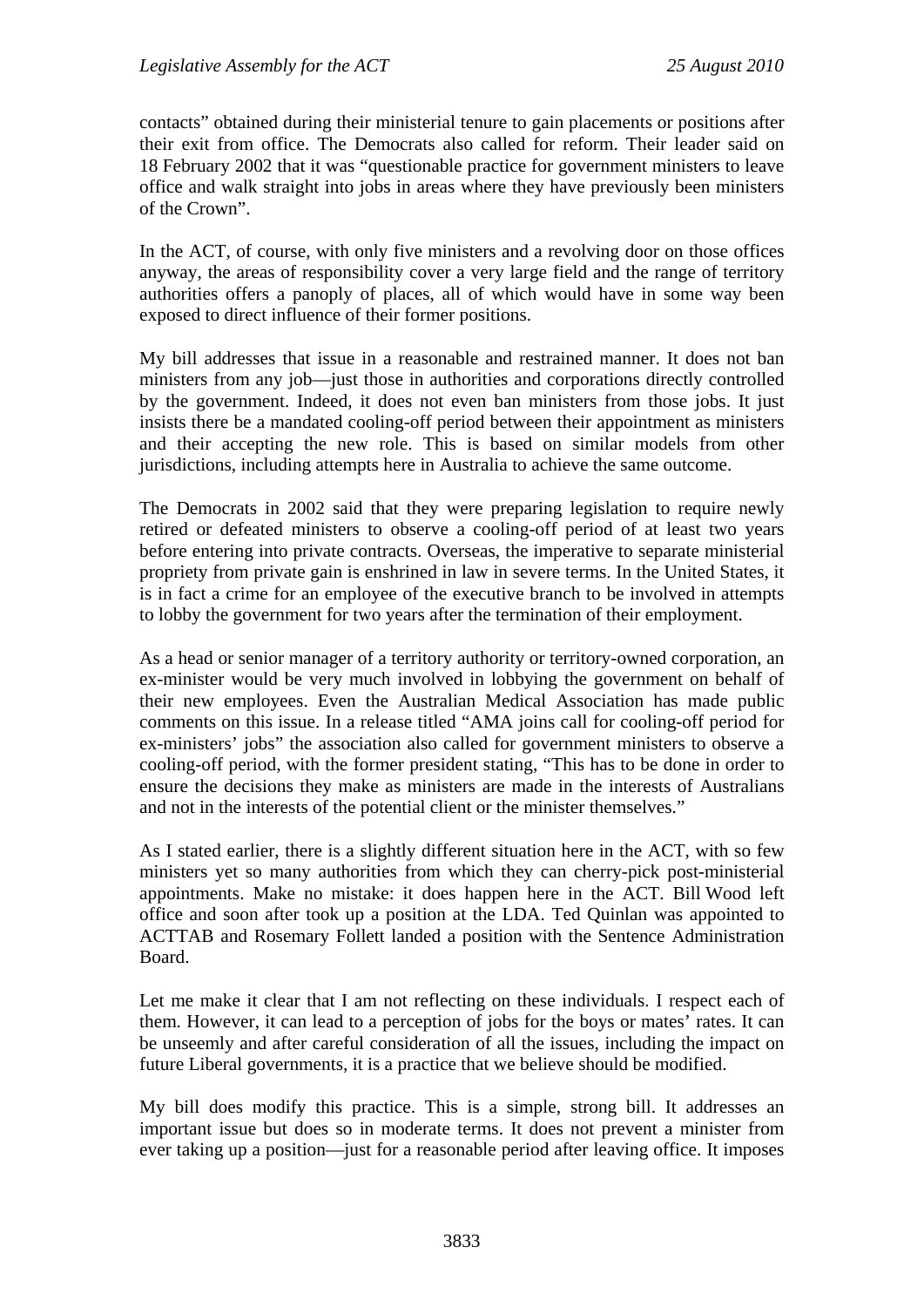the cooling-off period that so many players have called for but so few have been able to achieve. That period is two years, as noted by some of the commentary referred to earlier, but also as a policy that would allow a full budget cycle to progress, from cabinet submission to program expenditure, before a minister may take up an appointment.

It does not prevent a minister from taking up private positions on their own merit, just from taking roles in territory agencies and authorities where they would be making decisions and lobbying government in relation to the inner workings of the executive that, immediately prior to their appointment, the ministers had been privy to. It does not prevent them from applying for commonwealth positions. It is sound, it is sensible and it is long overdue.

I am very proud of the achievements that the Canberra Liberals have made in the areas of government accountability, openness and integrity. Once again, we have led the way on this important reform. Once again, it is the Canberra Liberals who are actually doing the hard work to hold the government to account. Once again, it is on an issue that has been problematic for many of our predecessors, but to which we have proposed a solution. Once again, we have arrived at a concrete, practical solution that should, if accepted by the parties in this place, create genuine results. Once again, I present to the Assembly a piece of legislation that makes our parliament a more equitable institution and seeks to address some of the imbalances of the past so that we may look towards the future with more integrity.

Mr Speaker, I commend the bill to the Assembly.

Debate (on motion by **Ms Gallagher**) adjourned to the next sitting.

# <span id="page-11-0"></span>**Schools—non-government**

#### **MR DOSZPOT** (Brindabella) (10.29): I move:

That this Assembly:

(1) notes:

- (a) the importance of the non-government school sector to the ACT;
- (b) the strong performance of the non-government school sector in the ACT;
- (c) the substantial contribution non-government schools make to the education system in the ACT and surrounding region;
- (d) that non-government schools provide broad, inclusive and diverse education options to parents;
- (e) the substantial services provided by the non-government school sector to the community which reduce the financial burden on the ACT government;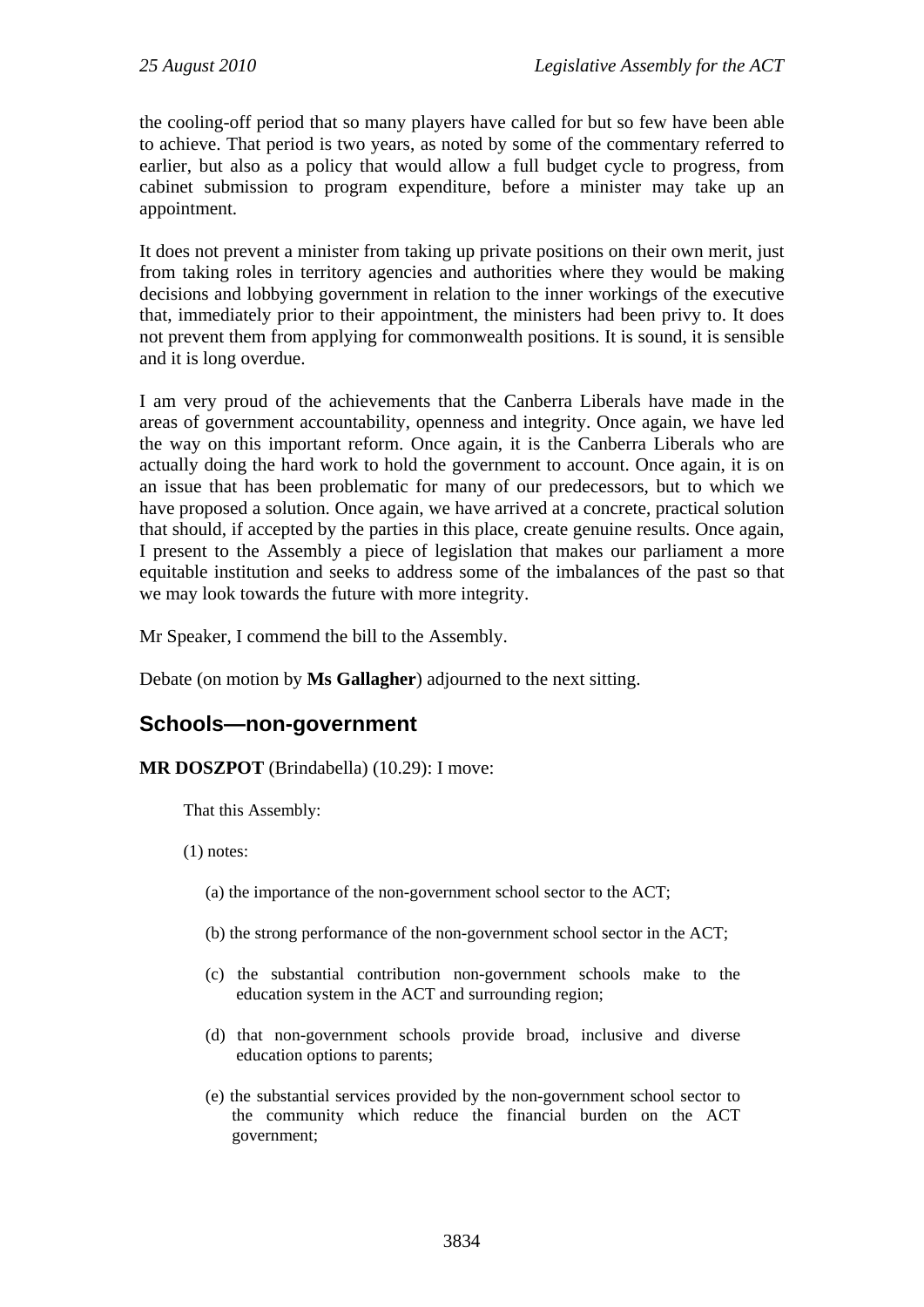- (f) that the ACT government's 17.2 per cent per capita contribution to nongovernment students is below the national average; and
- (g) the autonomy of principals to hire staff is vital to maintain the vitality of their school's culture;
- (2) reaffirms its strong support for:
	- (a) the non-government school sector;
	- (b) funding for non-government schools to, at the very least, be maintained in real terms; and
	- (c) non-government school principals to retain their autonomy to manage their schools in accordance with their values; and

(3) calls on:

- (a) the Commonwealth and ACT governments to ensure that funding for the sector does not fall in real terms; and
- (b) the ACT government to explore options on how to enhance funding to non-government schools and report back to the Assembly by the last sitting day in 2010.

Last week's motion introduced by Mr Seselja, the Leader of the Opposition, regarding the Greens' policies and their impact on living costs to families resulted in what can be regarded as one of the most intense sittings in this Assembly. This motion was debated from morning until evening. Importantly, Mr Seselja's motion allowed us all to do a bit of soul searching. In the end, the result showed that for the most part common sense prevailed.

With that in mind, I would like to commend Mr Seselja for the motion. The election has now passed and the rhetoric of policy has shifted to the pending election results and who will form government. Here in the Assembly, this is not a time for us to hold our breath and wait. There is much to do.

Last week it was noted, among other things, that the Greens' education policy would rip approximately \$60 million from ACT private schools by diminishing commonwealth government funding to 2003-04 levels, reducing the level of government funding to non-government schools by taking into account moneys raised locally by school fees, fetes and philanthropic support, and decoupling them from public school spending. The policy would also take away freedom of religion by forcing faith-based schools to employ people who do not share their values and stop the development of new non-government schools if they endanger the viability and diversity of existing public schools.

It was also put that approximately 40 per cent of students in the ACT attend non-government schools. Government funding levels to non-government schools in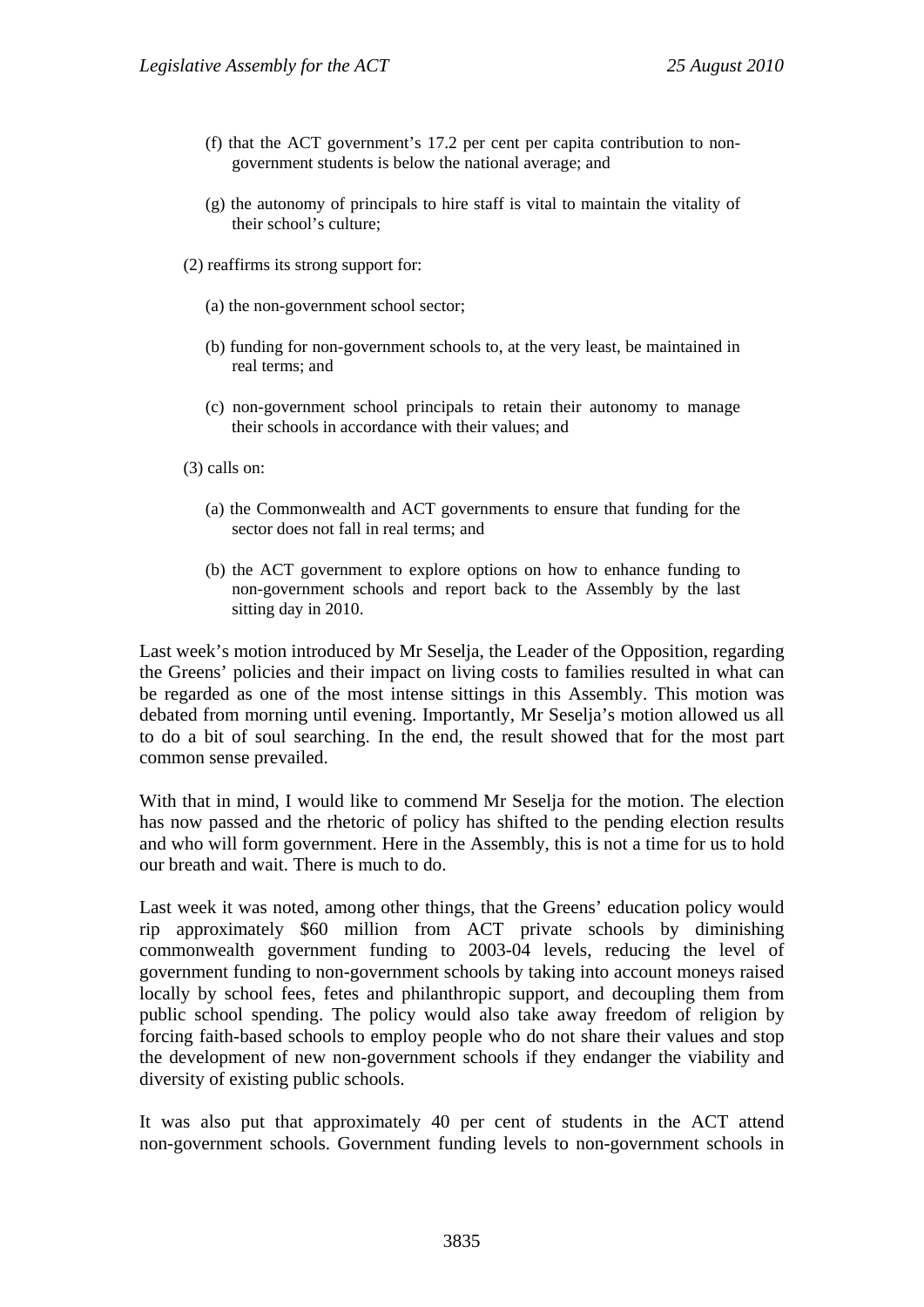the ACT are already among the lowest in the country at 17.2 per cent. In essence, families who pay for their children's education at non-government schools save the government in excess of over \$100 million a year. Hence, it is my hope that this motion today, with the Assembly's support, can in some way or another act as a balm for the many concerned families who were affected by the Australian Greens policy that penalised their children for attending non-government schools.

On the day of the elections there was an interesting newspaper article that talked about the simmering power struggle between Bob Brown loyalists and the hard left New South Wales faction led by Lee Rhiannon. Perhaps this is why Senator Brown was monotone and totem-like during his talk at the Press Club. When posed with the issue of funding for non-government schools, he would not or could not give a straight answer on the matter.

It is perhaps also no surprise that in New South Wales the issue of the Greens wanting to shift government funds from non-government schools to public schools dates back as far as 2003, when the New South Wales Greens proposed cutting all state funding and capital works interest subsidies for wealthy private schools and freezing per capita spending for all other non-government schools at year 2000 levels.

I recall my colleague Mr Hanson noting that the Greens' policies were tantamount to socialism. In this regard, I think he is not that far off the mark. Take, for example, the fact that Ms Rhiannon is the daughter of the communist Freda Brown. In the words of the *Australian*, she is from one of Australia's most unapologetically pro-Soviet families.

In her speech for Public Education Day in 2009, rather than espousing the merits and importance of government schools, she took advantage of the moment and recklessly positioned non-government schools as the scourge of government schools. Here are a few of the things she had to say:

We are coming off a strong base if this is the way we choose to go. From my experience community support for public education is stronger than ever, and what is very exciting is that it is a political commitment. More and more people understand that funding of the privates has to be cut.

She also lays blame on Labor with the following:

But we do know that Labor—Is unwilling to break with the private school funding formulas—Has closed schools on a scale not even entertained by Liberals when in office—and are now engaged in a major con job with the PPP—public, private partnership plans.

And allowing us a glimpse of her imperative for getting rid of non-government schools, she has this to say:

… it is our public schools that provide the means to move beyond a narrow view of the world, which comes from adherence to a particular ethnic, religious or societal position.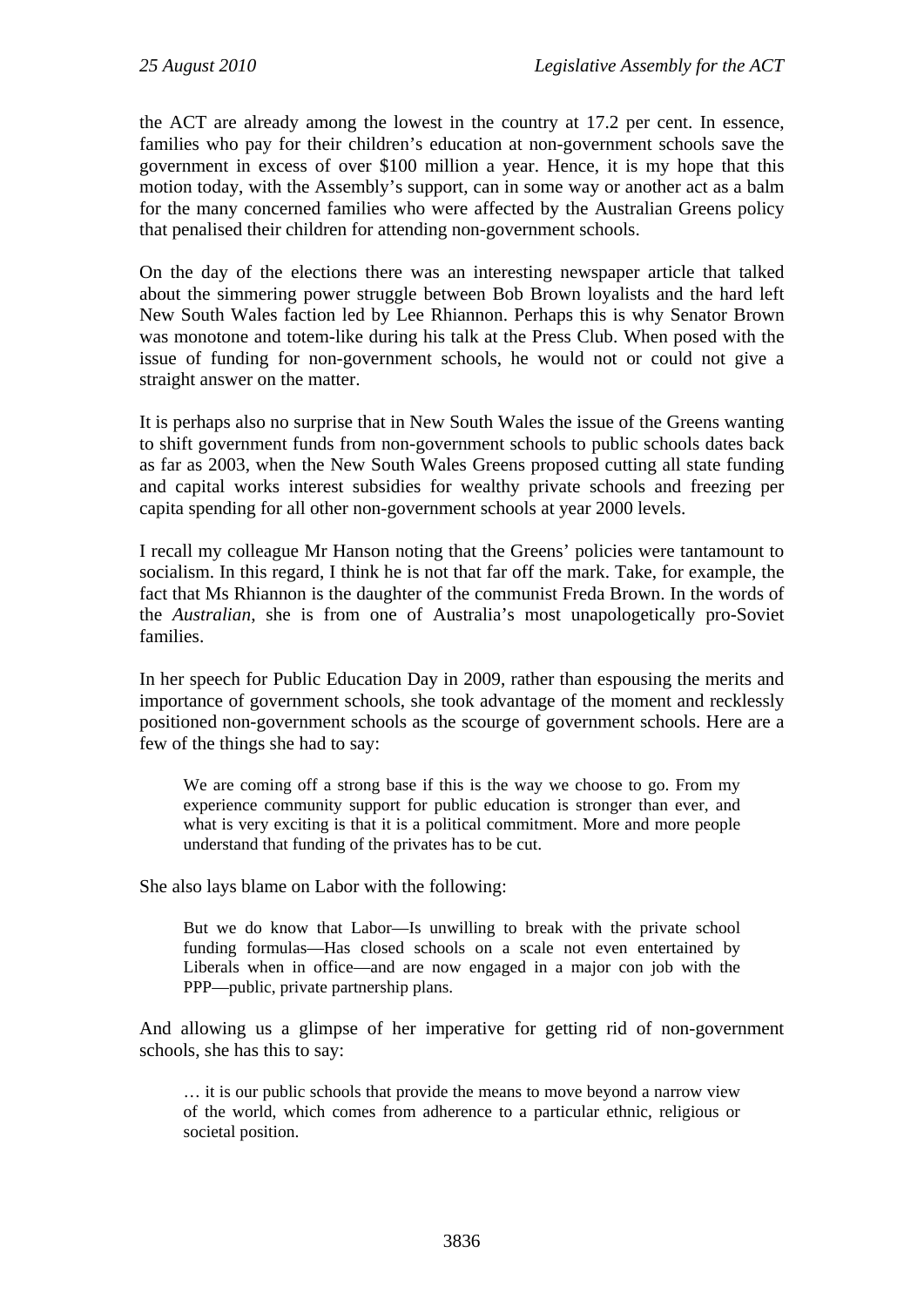Mr Speaker, just as you should not have to apologise for your Canberra Grammar School education, nor for your mother wishing you to have the best education possible, this motion today is very much about ensuring that future generations of children should have the same opportunities that you had. If we are to seriously protect the values of diversity in our country then it would seem that parents are free to reasonably choose to send their child to the school that fits their criteria of a formal education model or one that is congruent with the values they are aspiring to bring their child up in.

With approximately 40 per cent of ACT students attending non-government schools, it is safe to say that parents, when given the chance, will support choice. This is perhaps the rationale for the minister's recent discussion paper to add variety to the public school system, but that is for another debate. The truth is that demand for non-government education is higher and it is perhaps indicative of a perceived merit of such an education.

The ABS reports that nationwide between 1998 and 2008, the percentage of students attending non-government schools grew by 21.9 per cent. In the ACT, the Department of Education and Training census figures show that over the last five years student enrolments at non-government schools have consistently increased. In fact, demand is strong and schools with room for growth like Burgmann Anglican School have had a 31 per cent increase in enrolments over the last two years. With the government in the ACT contributing only 17.2 per cent of the per capita costs of a public school student, parents pay the bulk of the school fees for the privilege of educating their children in chosen preferred schools. They pay this in addition to contributing to the public school system through their hard-earned tax dollars.

Many on the left of the political spectrum would like to ascribe the success of non-government schools to socioeconomics and the further left one ventures, this becomes an issue of class where the pearly gates of non-government schools are rife with social inequalities and injustice.

Contrary to this, the Canberra Liberals take a more realistic view, that a contributing factor to why parents value non-government school education for their children is because such schools have greater autonomy over such matters as staffing, budgets, school culture and the like. This allows them to better reflect the goals of the communities they serve and the aspirations of parents. As such, we believe the government plays a vital role in education, but it is not the cure-all to education.

Equally, in order to maintain a stable democratic society, adequate government support to both our public and private school systems is justified. Again, this issue has made for a tumultuous several weeks for some families leading up to the elections. The Greens' policy in education has left relevant segments of the ACT community somewhat rattled and apprehensive. I think this matter has also caught the ACT Greens off guard, as in their education policy they do not seem to take the same rabid and controversial stance on non-government schools as their federal and New South Wales counterparts. But nor have they categorically distanced themselves from these policies.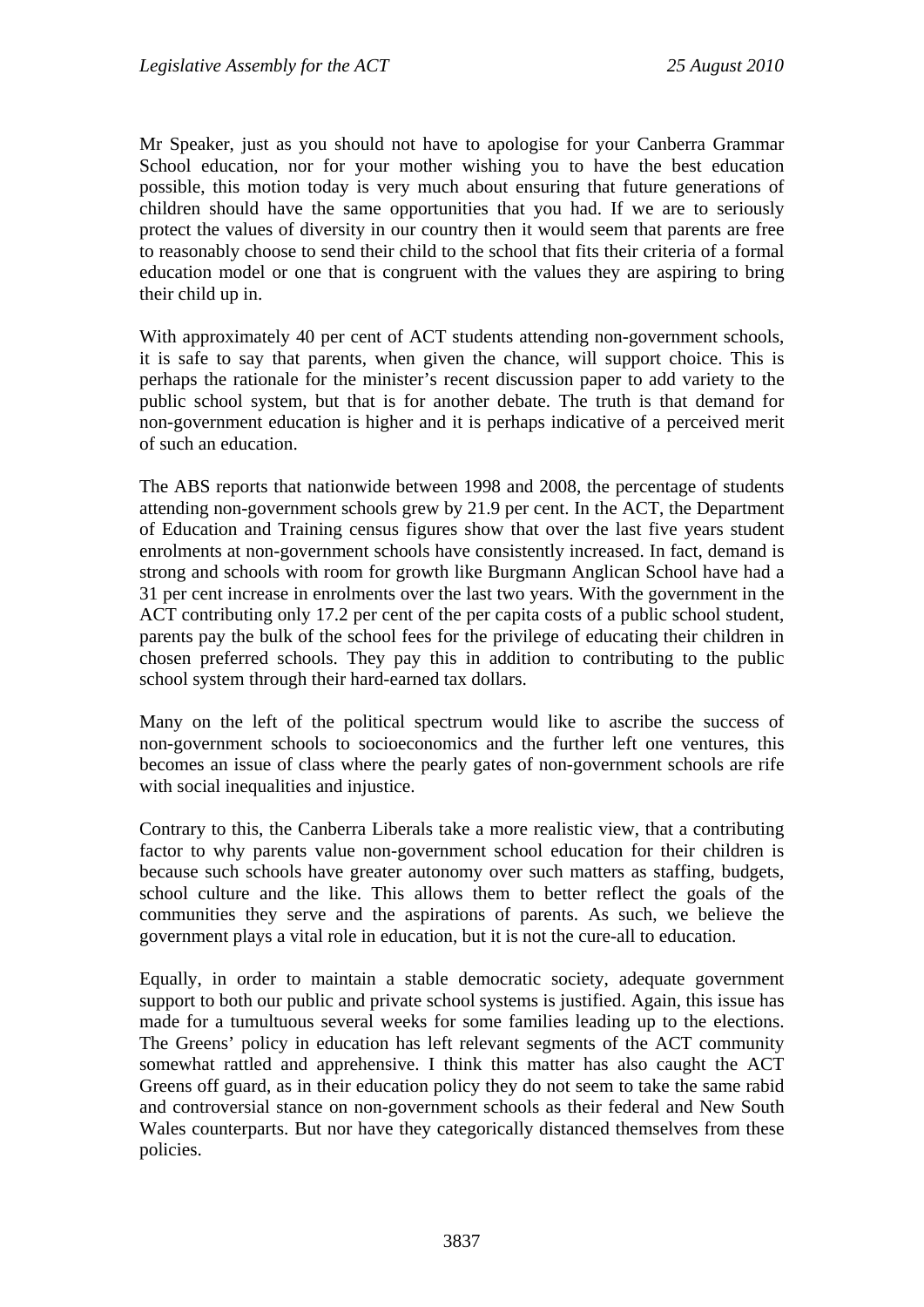That said, these policies are still on the Australian Greens website, which can only mean that when it comes to taking the axe to non-government schools, it is business as usual. If there is something to be learned from this episode, it is that ideas do have consequences, rhetoric can be interpreted as policy and words can lead to action.

Mr Speaker, I seek support for this motion by all the members of our ACT Assembly.

**MR BARR** (Molonglo—Minister for Education and Training, Minister for Planning, Minister for Tourism, Sport and Recreation and Minister for Gaming and Racing) (10.39): The Stanhope Labor government are investing in better education for all children in all of our schools. We are investing in teacher quality—the \$3.9 million ACT Teacher Quality Institute starts next year. We are investing in classrooms to teach and learn in, new libraries and halls, new gyms and performing arts centres, new schools and new classrooms where they are needed most. And we have been busy cutting planning red tape so that all our schools can deliver their own school building programs on time and on budget.

We are investing in new ways to teach and learn. We have delivered our \$2.1 million election commitment to provide the parent group or association in every ACT school with a one-off \$15,000 grant to be spent on projects to improve their school. This investment also included \$1,500 for each preschool parent association. Across the ACT, our public, Catholic and independent schools are trialling the national curriculum. It is a strong record of achievement.

But my approach in the future is simple—no investment without reform. So we are publishing school results, because once we can measure performance, we can improve performance. We have begun establishing new accomplished teacher and leading teacher classifications so that we get seniority out and merit in to our teaching profession. We are trialling new powers for our public school principals—in part, learning from what works well in the Catholic and independent sector. We do this because the old public versus private debate in education is over.

There are many powerful reform currents in the contemporary Australian education debate, but Mr Doszpot's motion today shows he understands none of them. It is the same old debate, provoking the same old division from the same old Liberals. It contains not one new idea. So bereft is he of ideas that this Liberal motion concludes by asking the government to get back to him if we have any suggestions. Well, we do and we will not make the Assembly wait until the end of the year. Here they are right now.

Labor's ideas are not just about funding; they are about people. They are about schools as workplaces and learning spaces. They are about how teachers, principals, students and parents relate to each other, whether it is the smiling face at the front desk welcoming a child by name each morning, the teacher finding a lost lunch box and delivering it to its owner or the principal noticing a child who is not as outgoing as she used to be and checking in with her to find out why.

The ACT's most recent school movement survey has shown that quality of education was the most common response parents gave when moving their children from one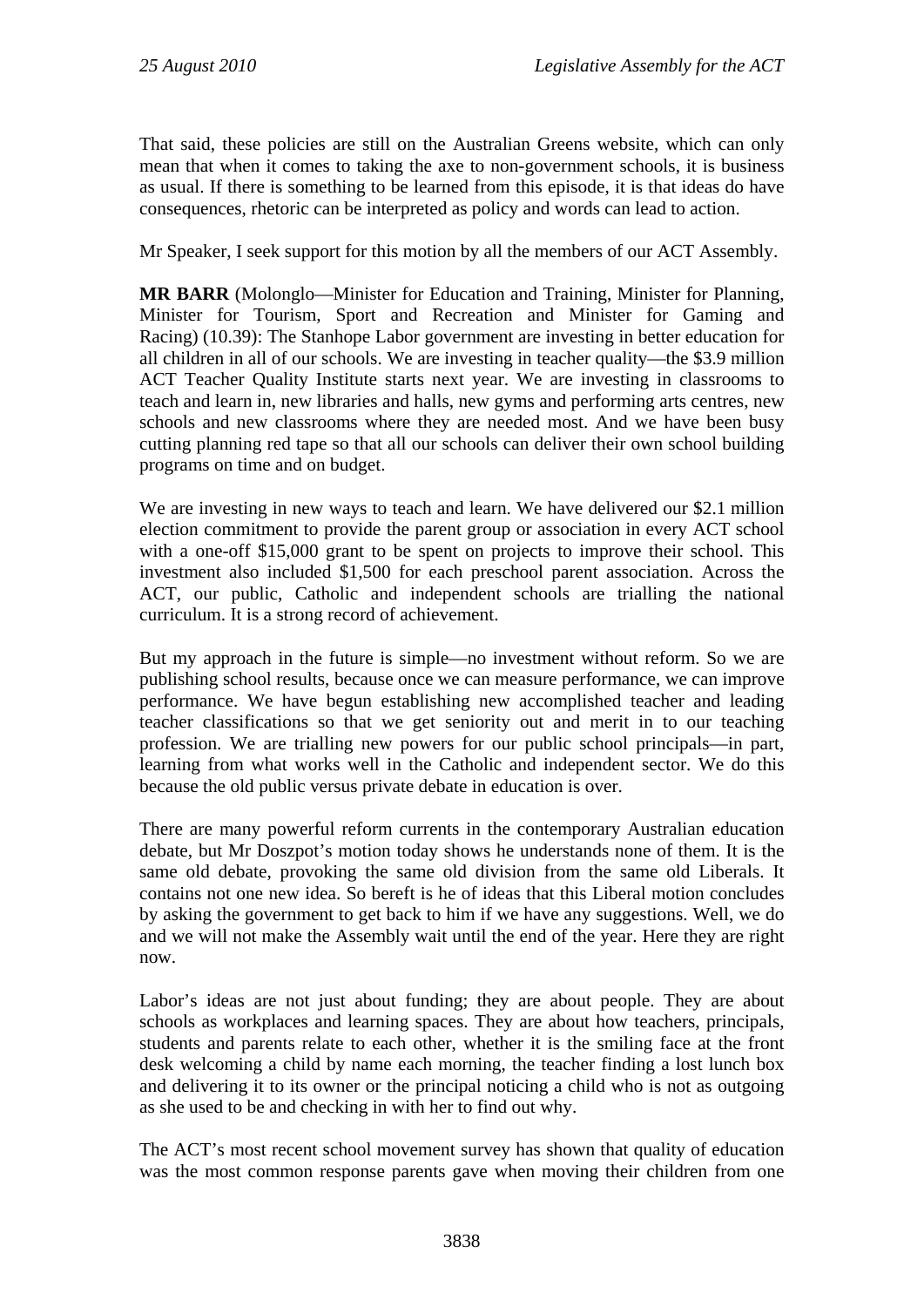school to another. Yes, peer relationships and school culture also continue to influence these decisions. But fundamental to the quality of education is reading, writing, spelling, grammar and maths, and these skills underpin everything that happens at a school. I want to build incentives to do this into education funding.

Our ideas include innovative funding models to improve our return on investment in education, incentives for partnerships where high performing schools team up with low performing schools, and rewards for geographical clusters of schools that share resources more efficiently and produce better student outcomes. I hope that this will include more partnerships between our public, Catholic and independent schools.

The Australian government is adopting a similar approach through the release of its draft terms of reference to review Australia's school funding models. I state here that I strongly believe we must fund schools, not school systems; there is no point in pitting public against private, or Catholic against Anglican. This old debate is over. I can make this simple guarantee: this is not about taking money away from schools; this is about getting the best value for new money in future.

I believe new funding in education should be targeted to those schools most in need. I believe new money should go to the initiatives that give us an educational return on our investment. Put simply, there must be more money for the initiatives that work. All Australian governments, including the ACT government, have agreed to this national review of school funding. The ACT government is committed to this process and will be making a formal submission to the review. All interested parties are also encouraged to participate in this review and make submissions.

We are in a unique position in many ways. Our pockets of disadvantage are often not well represented nationally. The data sets are often not sophisticated enough. In short, when we are measured on the national scale, we have disadvantaged children, not disadvantaged areas. So we will contribute to the national debate, but we will reserve the right to develop our own funding models for the ACT's share of schools funding.

I want the benefits of these nationwide reforms and this funding review to be felt by all children in all schools, and I will work to make sure that this happens. I am proud of the cross-sectoral relationships that exist between our public, Catholic and independent schools. Our schools work together on issues of national priority to ensure the very best educational outcomes for ACT students.

We are developing the Teacher Quality Institute together. We are implementing the national curriculum together. We are managing cross-sectoral school sport together. We are delivering the youth commitment that every child will learn or earn together. We are reforming teaching through the literacy and numeracy national partnership together. We are protecting kids through the safe schools task force together.

The ACT government is not alone in supporting our ACT Catholic and independent schools. Our ACT public and Catholic and independent schools alike have greatly benefited from funding under the building the education revolution. Every Catholic and independent school in the ACT has benefited from approximately \$80 million in Australian government funding under this program; improving learning environments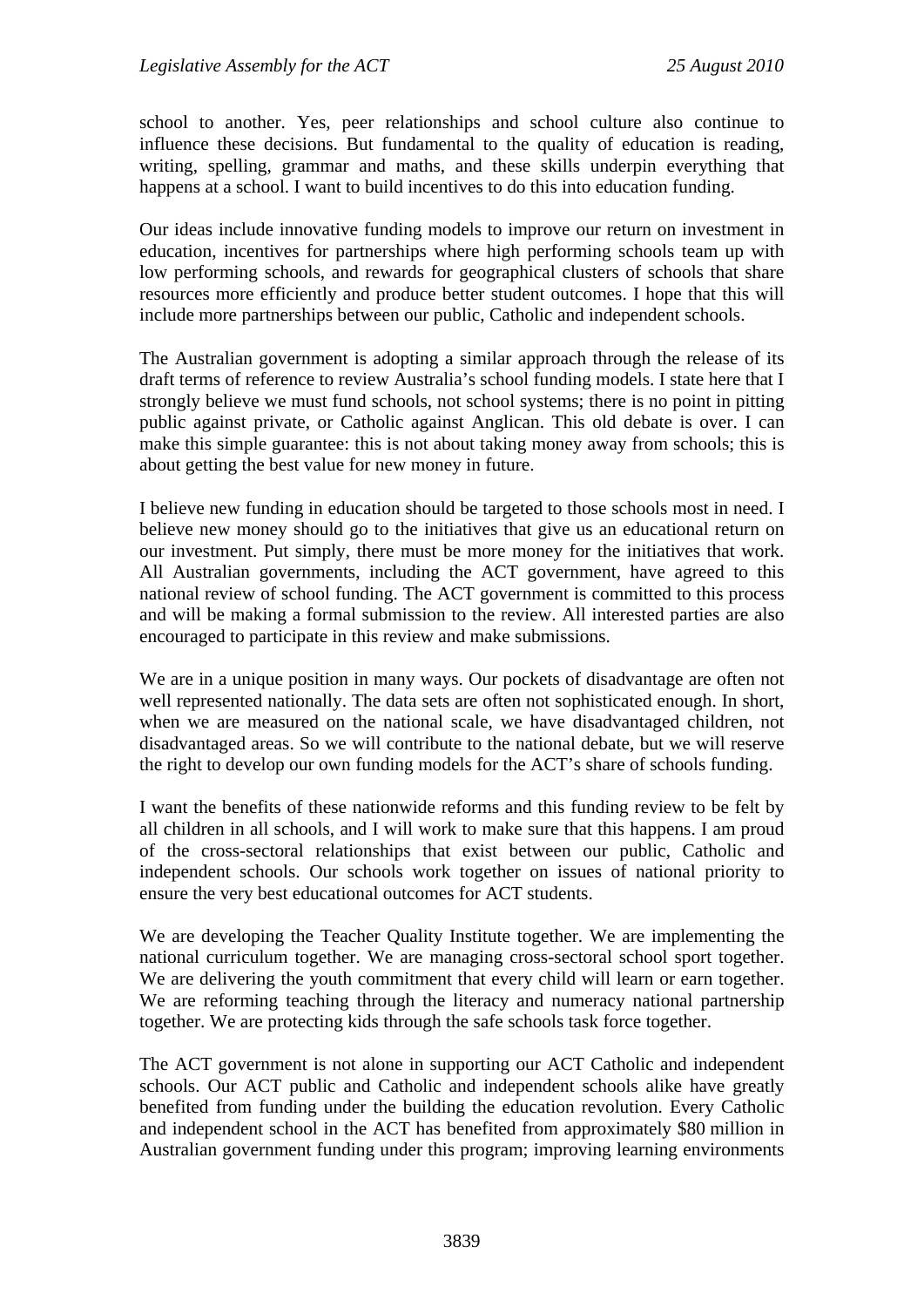for students and teachers. That is a Labor program that I am proud of, but it is a program that the Liberals at both the federal and territory levels have fought against every step of the way.

Just last week, at the official opening of a new primary school classroom block and refurbished special education and language centre at Trinity Christian school, the principal clearly stated how thrilled he was not only with the funding but with the quality of the work that was undertaken by local architects and builders and with the value for money achieved by that project. I am sure Mr Doszpot remembers these words, as he sought leave from this place to be there.

In addition to the building the education revolution funding, Catholic systemic colleges, such as St Mary MacKillop college, will benefit from approximately \$6 million in funding under the trade training centre program. This commonwealth funding will train young people in the ACT in general construction and hospitality. These are areas of present and future skill shortage. As we get towards a result in the federal election, I hope that whoever forms a federal government will not cut this important program. I know the federal Liberals are on the record as saying that they will.

Mr Doszpot's use of figures in his motion is distorted and misleading. I note that he even made a handwritten correction to an obvious error of fact in the motion that was circulated to the administration and procedures committee. The key fact is this: the Stanhope Labor government delivers record funding to our Catholic and independent schools. Over the term of the Stanhope government's funding, our Catholic and independent schools' resourcing has increased from \$29 million in 2001-02 to over \$45 million in 2010-11. That is more than any other government has provided in the territory's history. This is an increase of \$16.1 million or 54.2 per cent, which is well above the CPI increases over this time. In per capita terms the grant has increased from \$1,300—

#### *Opposition members interjecting*—

**MR SPEAKER**: Mr Barr, one moment. Stop the clocks, thank you. Members, Mr Doszpot gave what can perhaps best be described as a contentious speech. He was heard in silence. I expect the same standard to apply to Mr Barr, and to Ms Hunter when she rises. Mr Barr.

**MR BARR**: Thank you, Mr Speaker. As I was saying, in per capita terms, the grant has increased from \$1,313 per student in 2001-02 to \$1,821 in 2010-11, or 38.7 per cent, again well over CPI for that period.

The ACT government makes funding decisions on a needs basis per capita assessment. I am proud that, under this system, our Catholic systemic schools in the ACT receive substantially higher per capita funding than our independent schools. This is primarily because of the needs-based model, but also because the ACT government provides targeted funding to our systemic Catholic schools. This is good, progressive education policy, providing funding where it is needed most.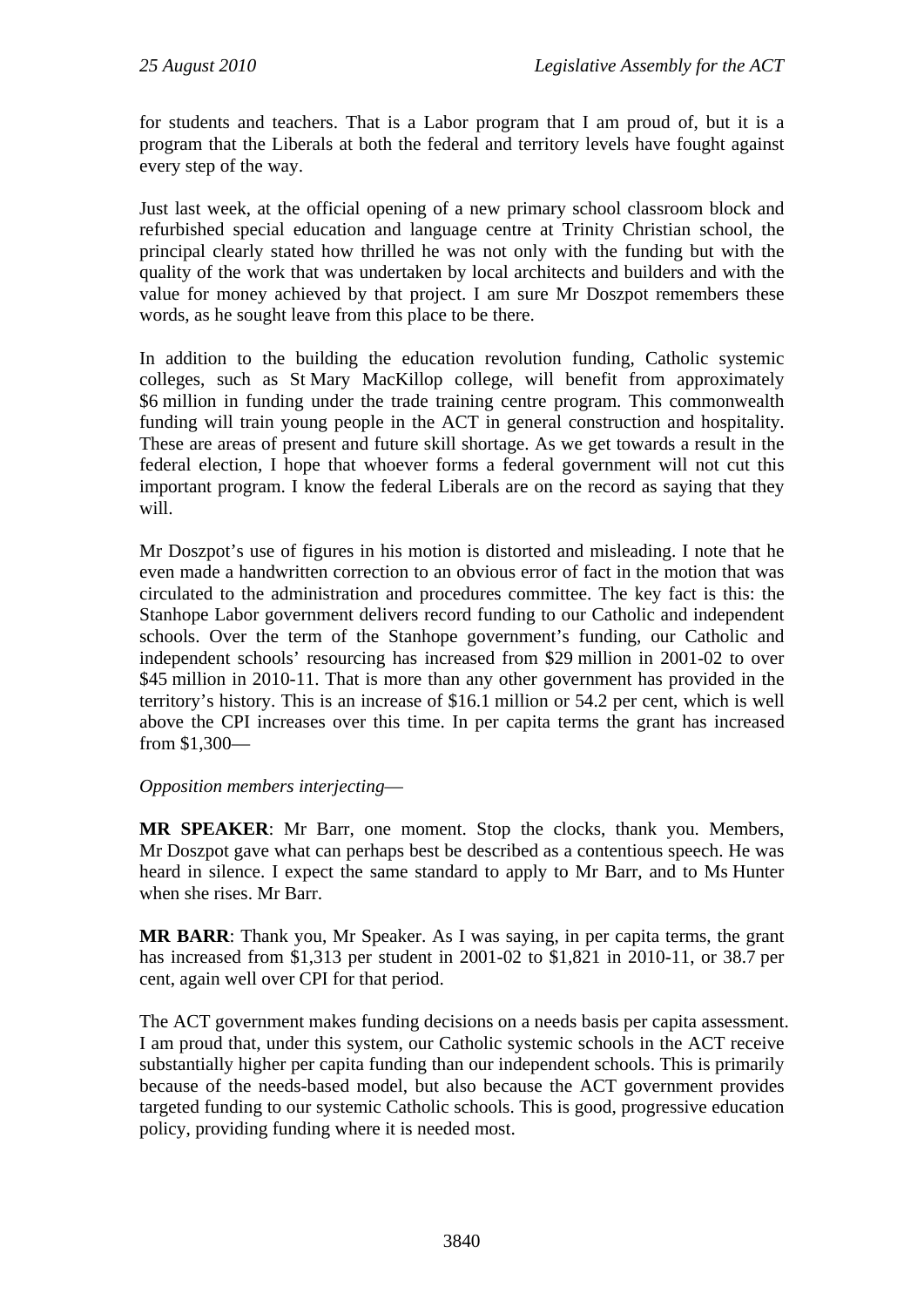Specific per capita funding information for public, Catholic and independent schools is collated and published by the Ministerial Council for Education, Early Childhood Development and Youth Affairs through the national report on schooling in Australia. As part of the annual budget process, the Department of Education and Training determines the per capita funding to our Catholic and independent schools as a percentage of funding provided to public schools. I note that in the 2010-11 budget this was 17.8 per cent and not the 17.2 per cent described in the motion. Yes, this is below the national average. This is because the method to derive this percentage takes into account the unique nature of each Australian education system.

The funding for our Catholic and independent schools is influenced by factors such as the geographical location of the school, the proportion of students, the fee levels charged, and the socioeconomic status within the jurisdictions. Indeed, the socioeconomic indexes for the ACT show relatively high levels of social advantage. While these have shortcomings, as I have noted earlier, no-one would deny that here in the ACT we are a relatively less needy community than elsewhere in the country. This is the same reason that ACT public schools receive below average per capita funding from the federal government.

Another important factor to consider in the context of this debate is the ACT government's tremendously valuable in-kind support to Catholic and independent schools, most particularly through the free grant of land. In short, Mr Doszpot's motion does not compare apples with apples.

The ACT community is rightly proud of the quality of our Catholic and independent schools in the ACT, and the ACT government shares that pride. Our vibrant, diverse school sector includes systemic Catholic schools educating one in five of our students, independent schools educating another one in five, and a growing public system teaching around three in five ACT students.

Our school sector provides to parents in the territory and in surrounding New South Wales a diverse educational choice. This choice includes large Anglican schools and small parent-controlled Christian schools, an Islamic school, a Steiner school, a Montessori school, boarding schools, schools that cater for children when they are in preschool years all the way through to year 12, systemic Catholic primary and high schools, and a diverse and growing public school sector that I am very proud to lead. Our Catholic and independent schools are strong performers; strong in student numbers, strong in student academic success, and strong in the provision of pastoral care. I am proud to say that, as minister for education, I am minister for every ACT student in every ACT school.

In conclusion, this government has a clear vision for the future of education in the territory. We will take the hard decisions. We will make change for the better. The poor kid will keep up. The bright kid will be challenged. Every student will have the opportunity to become their best. We will end the old public versus private debate. All children in all schools should get the best education possible. That is the way of the future, Mr Speaker. That is why I will move the amendment that is before members today.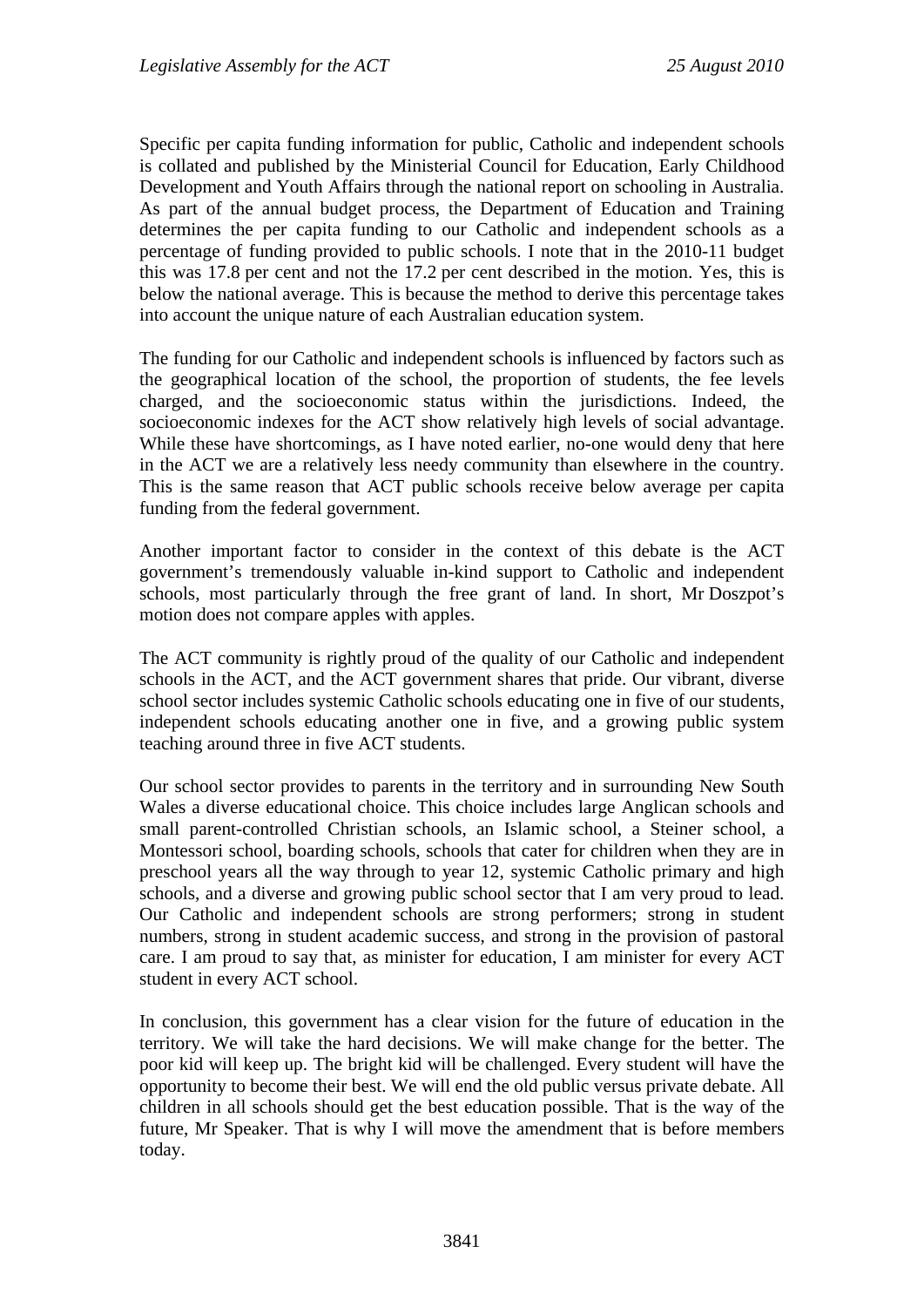Following last week's debate, it is important that the Assembly looks particularly at paragraph (3) of the amendment I will formally move shortly—that all parties in this Assembly work together in the interests of all students in all schools and not attempt, like Mr Doszpot has just done, to profit from the politics of division.

Mr Speaker, I formally move the amendment to Mr Doszpot's motion:

Omit all words after "That this Assembly", substitute:

" $(1)$  notes:

(a) the old public-private debate is over; and

- (b) all children in all schools should get the best education possible;
- (2) reaffirms:
	- (a) its strong support for the Australian Government's comprehensive review into education funding; and
	- (b) its strong support for a system that provides the most funding to the neediest schools, whether public, Catholic or independent; and

(3) calls on all parties in this Assembly to:

- (a) support needs-based education funding in future; and
- (b) work together in the interests of all students in all schools, not to attempt to profit from the politics of division.".

**MS HUNTER** (Ginninderra—Parliamentary Convenor, ACT Greens) (10.54): I was going to thank Mr Doszpot for bringing this motion forward today, but after listening to the speech I find it a little hard to do that. Once Mr Doszpot read his speech, I thought that the motion seemed to be meant for last week, leading up to the federal election. It looks like Mr Doszpot missed the boat. Maybe that is because his federal Liberal colleagues had stopped that particular boat!

In the context of the federal election campaign, much has been said about how we should be educating our children and the way we allocate funds to that task. Just as we value, support and appreciate schools in the government sector, the ACT Greens value, support and appreciate the importance of the contribution the non-government school sector makes to education in the ACT.

The two sectors make up a school system which is recognised as amongst the best in Australia. The retention rate of students completing secondary schooling and the percentage of Canberra students gaining entrance to university are also the highest in Australia. The Department of Education and Training annual report 2008-09, on page 2, states: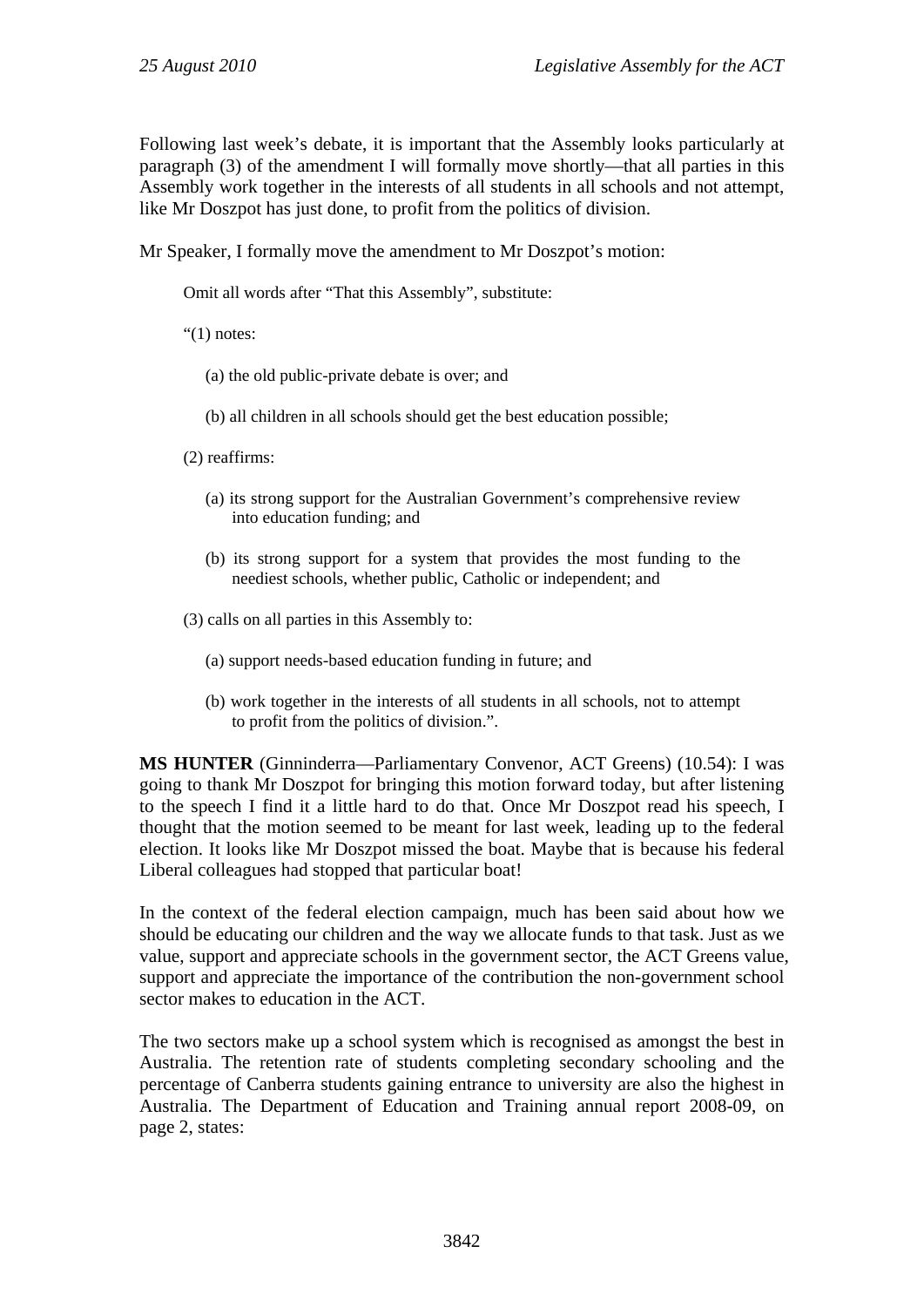On national and international measures of student performance, the ACT is the highest, or among the highest, performing jurisdictions and countries. ACT students perform above the national average in all literacy and numeracy areas assessed.

All schools, government and non-government, can share in the credit for these great outcomes and it is clear that all schools are important in achieving these high standards for our students.

The Greens will be supporting the amendment moved by Mr Barr, as this far better reflects the status of, and appropriate direction for, education policy in the ACT. It does not play politics with the government and non-government sector. It moves beyond that divide and provides us, I believe, with a far brighter vision of the future.

All families deserve access to high-quality education. The educational outcomes for a child should not depend on the wealth of their parents. The Greens' policy is that, as a wealthy nation, we should be providing a high standard of education to everyone. A high-quality, free and equitable education is a cornerstone of a healthy democracy. We believe that everyone should have access to an education that meets their needs and aspirations and gives them the skills and capacity to participate in our society. School funding should be based on need and allocated in a transparent manner. Those schools that need extra resources to achieve better outcomes should be given them. This is undoubtedly the fairest and most equitable way of allocating limited resources.

I think that is a fair, compassionate, proper way to go. I am not quite sure about Mr Doszpot's wander off into talks about socialism, but for me this is the compassionate, fair, equitable way to go.

Long-term prosperity lies with knowledge. The more innovative and creative we are, the more capacity we have to respond to the challenges before us and the more prosperous we will be.

We are pleased that the Gillard government, if they retain government, have undertaken to review, at the end of 2013, the current funding model, which has been criticised by educational experts as being flawed in that it is inequitable and unsustainable. We welcome this review and look forward to reviewing submissions with our national colleagues and being involved in discussions with stakeholders so that a more appropriate funding model is developed for the future.

It is essential that we get the balance right, supporting both private and, in particular, less well-off independent and Catholic schools, and our public schools. The Greens' view is that the funding review should be undertaken as soon as possible. Delays perpetuate the inequity, and the most important thing we can do as quickly as possible is move to a needs-based model that provides more resources for those that need them the most.

As we know, education funding is provided by both the commonwealth and the ACT. Whilst there should be equity in each level of funding, it is important to look at both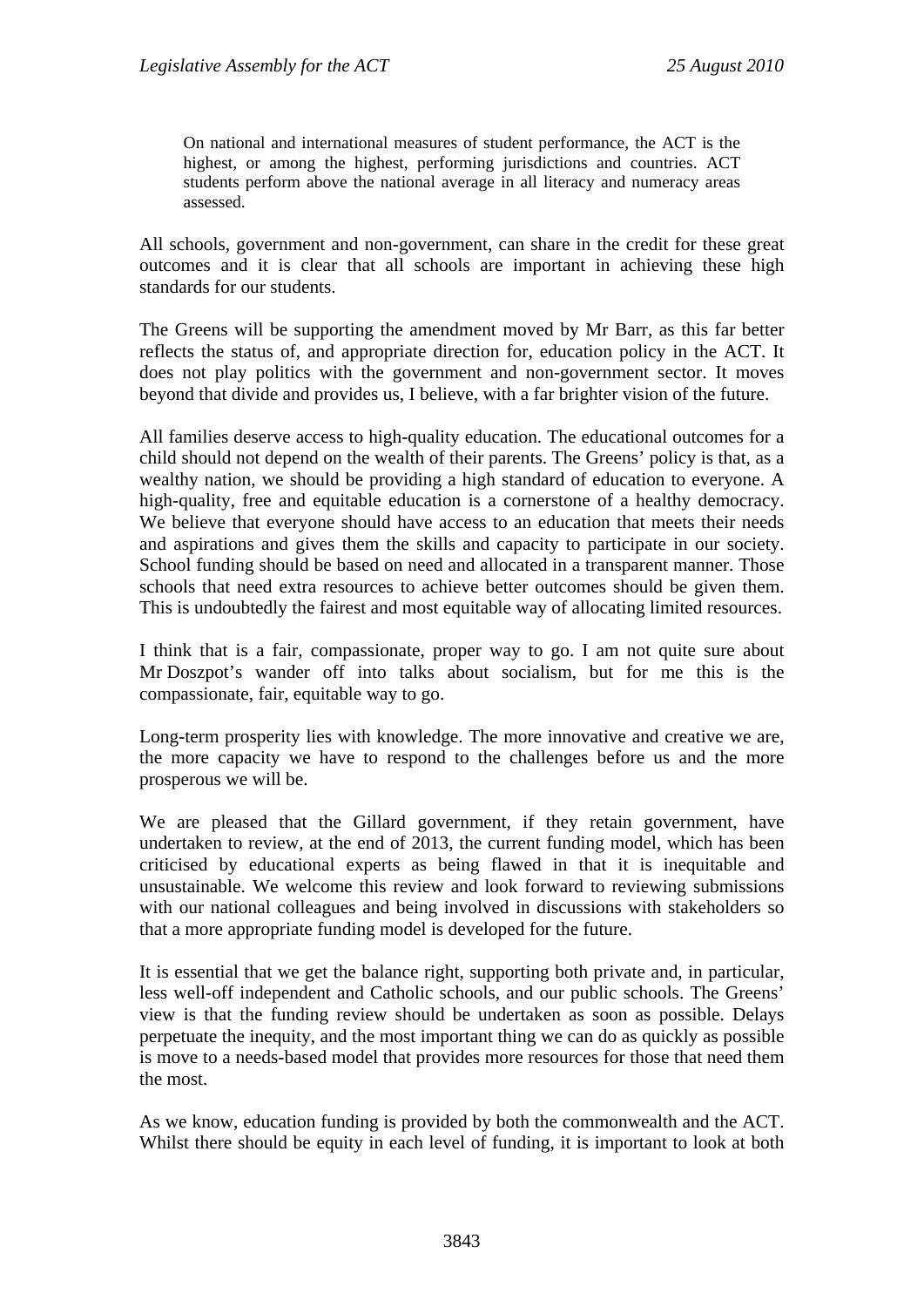in evaluating schools funding. Last financial year, the commonwealth contributed \$128.8 million and the ACT government \$42.7 million to the non-government sector. Additional funding of \$600,000 was provided to non-government school parent groups in 2008-09 and \$700,000 from the interest subsidy scheme allocated for disability access in non-government schools on a per capita basis.

The commonwealth government provides funding to private schools in a number of ways: recurrent grants, capital grants and specific program grants, for example for literacy and numeracy programs. The most controversial of these funding mechanisms is the recurrent grants to private schools and the socioeconomic status formula used to calculate the amount provided to each school. The SES formula was introduced by the Howard government in 2001. It replaced the education resource index as a means of determining the amount per student a private school would receive in direct funding from the commonwealth.

The SES formula uses ABS statistics of the socioeconomic status of a school's students derived from the census to calculate an average SES score. Schools then receive a percentage of the average government school recurrent costs depending on their SES score. For example, a school with a high SES score of 120 will receive 26.2 per cent, while a school with a low SES score of less than 85 will receive 70 per cent of the average government school recurrent costs. The minimum grant is for SES scores over 130, receiving 13.7 per cent.

Since its introduction, the SES model has been roundly criticised by a whole range of people, experts and bodies. And yes; that includes the Australian Greens. The problems with the SES formula and the way it has been implemented include the following. The formula does not take into account private income such as endowment or donations, and appears biased towards students from country areas, leading to some wealthy city boarding schools receiving lower SES rankings. There are problems with the use of the average school recurrent costs, which relate to the amount of state government expenditure on government schools, and not the costs of actually providing education; and the percentages of the AGSRC corresponding to SES scores, so that even schools that rate highly receive considerable government funding. And there is a problem in providing that no school would be worse off under the change to the SES system, therefore maintaining the real funding levels of schools.

We also need to go to accountability and transparency. There is considerable commentary on the lack of accountability and transparency measures applicable to private schools in receipt of government funding. The OECD statistics show that Australia is near the top of countries in relation to the public funding of private schools and near the bottom in relation to accountability regimes. Only about two per cent of private schools are audited each year on their government grants.

Internationally, many countries that publicly fund private schools place considerably more conditions on the funding than Australia does. For example, in many countries—including the UK, the US, the Netherlands and Belgium—schools that receive government funding are not able to collect fees. There are also often requirements relating to admission and staff wages and conditions.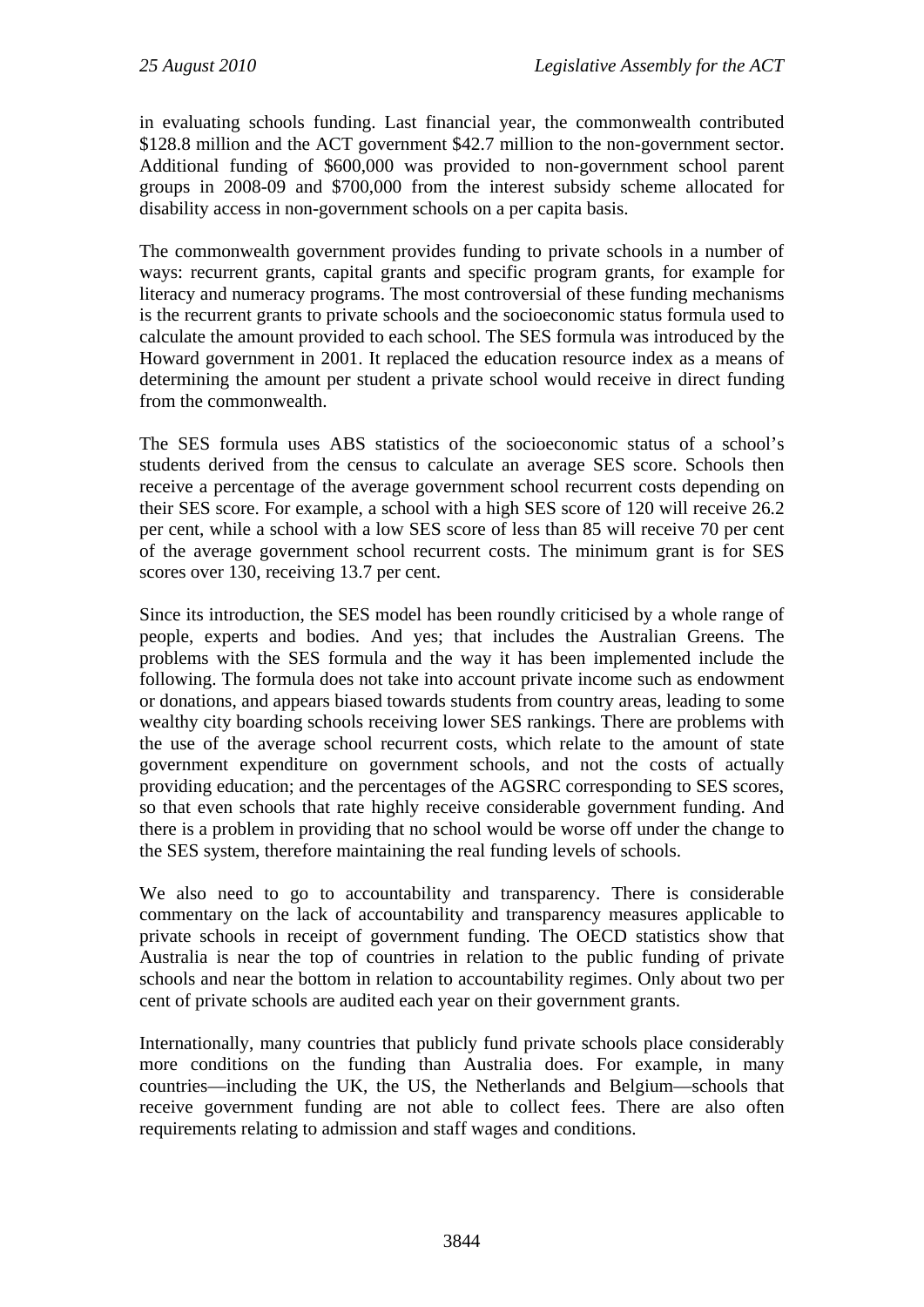The Greens have been talking about needs-based funding for a long time, so it is very pleasing that this has now become ACT government policy. We are pleased and agree that the debate has moved beyond the public-private divide and that we should look at how public money is being spent, what the returns on that money are and what the opportunity cost is.

Whilst it is true that the resource divide in some cases is that some independent schools have a lot and some public schools have very little, there is a world of grey in between, and a superficial analysis can sometimes overshadow the real issue of the appropriateness of the resource allocation. We all need to make sure that we are rationally considering the issue. Again, I reiterate that the only rational, fair, equitable and appropriate funding system directs the most funds to the schools that need them the most.

People should have the opportunity to choose an alternative education option. However, they should not have to choose that alternative in order to receive a quality education. The fact is that all children have the right to a quality education. Parents should not have to pay in order for children to receive that quality education. If people wish to participate and send their children to the non-government school sector, there should be no impediment to them doing this. And the government should make a reasonable contribution to their education along with that of all other children.

I wholeheartedly agree that the divisive politics should be taken out of this debate. We need to recognise different contributions and have a reasonable debate about how we get the best returns on the funds available. The Greens do not agree with Mr Doszpot's motion that we should be blindly looking to increase funding to one sector over another. The better approach is a needs-based model approach. You need to look at the whole system, not just approach it in an ad hoc manner.

I will reiterate that the Greens value the contribution that all schools—that is, the public schools, the independent schools, the systemic Catholic schools—make to the educational outcomes of children in the ACT and that we should be very pleased at the results being achieved by these schools. Of course, improvements can be made, and our view is that the amended motion better reflects how we should be approaching the issue of delivering the best quality education we can to our children and young people right across the territory.

**MR SESELJA** (Molonglo—Leader of the Opposition) (11.06): I thank Mr Doszpot for bringing this motion forward, because it is true, and it highlights again, the fact that there is only one party in the ACT that is committed to both the government sector and the non-government sector. That is a fact.

How do we know this? We know this from the record over many years. We know this from the record of the Labor Party at a national level and at an ACT level; we know it from the record of the Liberal Party at a national level and at a local level; and we know it from the policies of the Greens. So we can all stand here and we can hear from Mr Barr, and he says the public-private debate is over, but let us look at the record and let us look at the facts.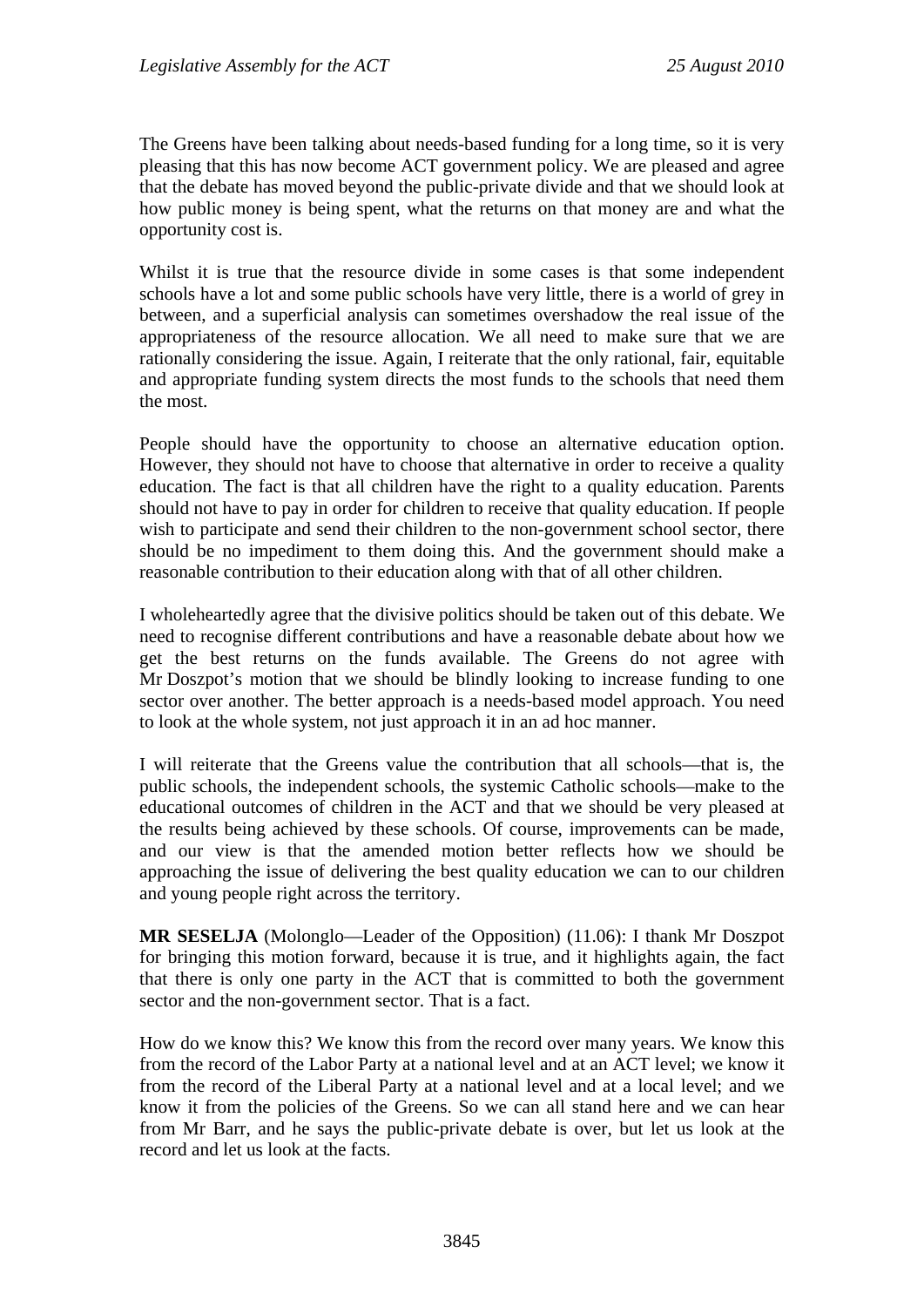The Labor Party have had ongoing philosophical opposition to the non-government sector since Bob Menzies first started giving state aid to non-government schools. This goes back a long time, Madam Deputy Speaker, and they have not changed. They have changed some of their words, but what they fundamentally believe has not changed.

It was only two elections ago that the Labor Party told us—two elections ago—that we should elect Mark Latham as our Prime Minister. Mark Latham should be our Prime Minister: that is what Julia Gillard thought; that is what, presumably, Kevin Rudd thought; that was what Jon Stanhope and Andrew Barr thought—that Mark Latham should be our Prime Minister. Now, Mark Latham wanted—had, in fact—a hit list. He had a hit list, Madam Deputy Speaker, of non-government schools.

So, just two elections ago we were told: "If you vote Labor, you will get a hit list. You will get an anti-non-government school hit list." What are we to make of a party that have such a hit list? Well, we look at their record, and they did not support it in the first place. They reluctantly agreed that there were some electoral implications perhaps in not supporting funding for non-government schools, and they have been kicking and screaming ever since. Of course, Mark Latham was perhaps the only honest one in the Labor Party, when he came out with what they truly believe, and that is that they believe you should go after the non-government sector.

We have heard it from the language of Mr Barr—having a go at the "blazer schools", using that terminology, in order to divide. It is straight out of the Mark Latham playbook. It is the class warfare that we have seen from Mark Latham, and we have it from Mr Barr. He is trying to run away from it now. Perhaps, being able to count, he is looking at those numbers and saying, "There are perhaps a lot of parents who choose to send their kids to non-government schools in the ACT who maybe do not like that kind of language"—who maybe did not like the fact that the Labor Party had a hit list, supported by the ACT Labor Party.

The ACT Labor Party did not come out against Mark Latham's hit list; they supported it. They voted for him. They handed out the how-to-votes. They were there saying: "Vote for Mark Latham's hit list on non-government schools. Help us attack the non-government school sector." That is the record of ACT Labor, and it is reflected right across the board.

I am reminded that in the last Assembly, if you want a local example of what you guys think of the non-government sector, four out of nine members of the Labor caucus voted for a motion that would have ended all funding to non-government schools. And one of them abstained. The Chief Minister abstained—

**Mrs Dunne**: Twice. They had to put the vote twice, and he still abstained.

**MR SESELJA**: So we actually technically probably had a majority of the Labor caucus, the last time this was put to them, voting in favour of a motion that would abolish funding to non-government schools, that would undermine their ability to exist. This is a motion that fell one vote short. This was only a couple of years ago,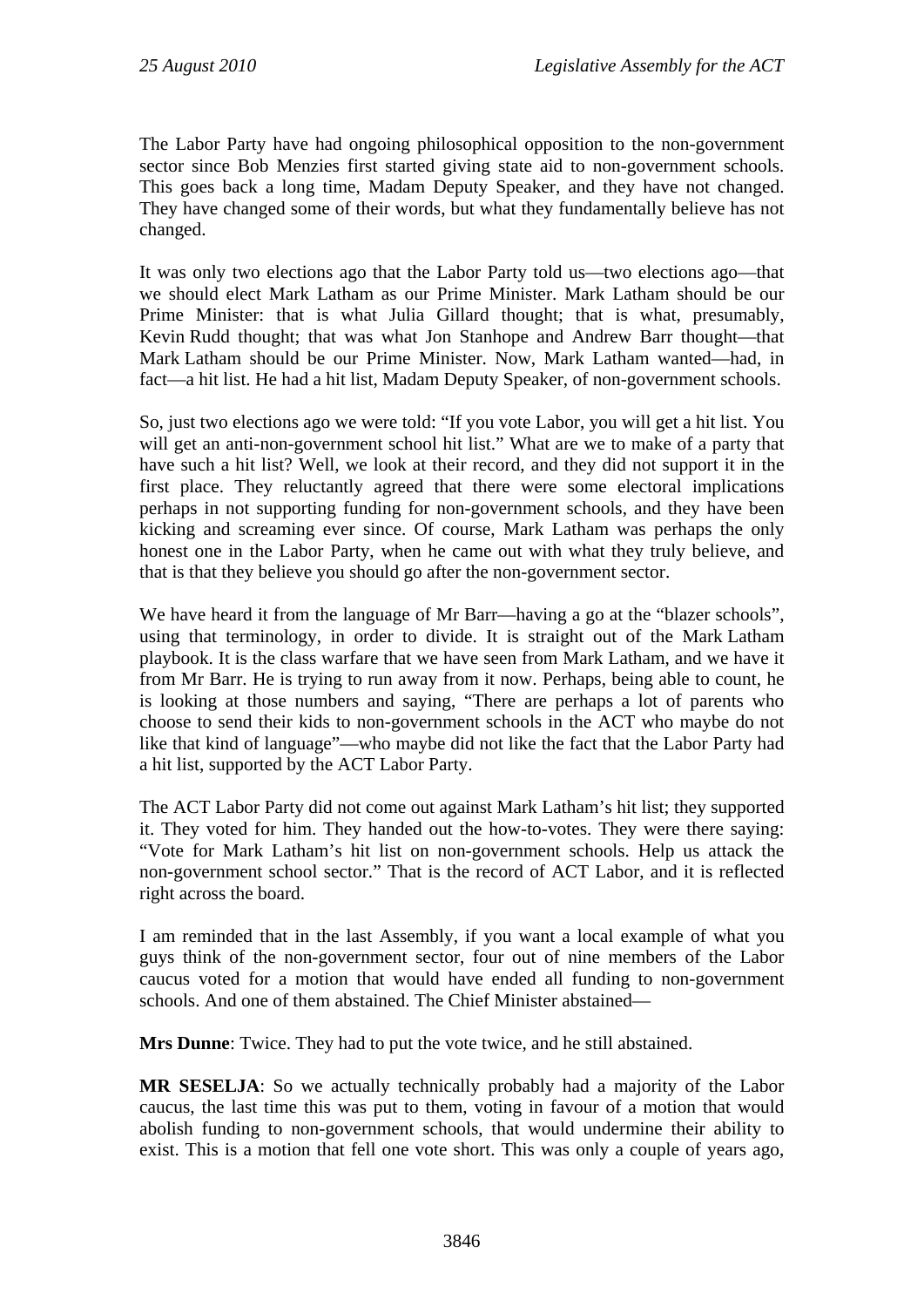Madam Deputy Speaker. In July 2006, we had members of this government voting for a motion that would get rid of non-government school funding.

In fact, it went further, this motion that was voted on by half of the caucus. Half of the caucus said, "The growth of private education is facilitating the fragmentation of Australia's children along ethnic, cultural and, particularly, religious lines." Catholic schools: not allowed, divisive. Christian schools: not allowed, divisive. Muslim schools: not allowed. Any other non-government school, according to the Labor Party in the ACT, is divisive, Madam Deputy Speaker. That is what this mob think.

We do not have to go back to when they opposed it 50 years ago. We do not have to go back 50 years to find how much they opposed non-government education. We do not even have to go back as far as six years, when Mark Latham was the Prime Minister that they wanted us to have—that the ACT Labor Party wanted us to have with his hit list, with his attacks on non-government schools. We only have to go back a couple of years here, where half of the ACT Labor caucus voted for a motion that says, "This is divisive."

In fact, I think Katy Gallagher may have voted for that. I think that is what the Deputy Chief Minister of the ACT believes. She believes that non-government education is divisive. We have a flow-on effect: I believe Simon Corbell may have voted for that motion. So Simon Corbell and Katy Gallagher—the Deputy Chief Minister and Treasurer—say that we should not be funding non-government schools. That is what they truly believe.

They can try and run away from it all they like, but the reality is that their record is there for all to see. And it is no surprise that we saw a very uncomfortable looking Ms Hunter get up to support Mr Barr's amendment, because last week in this place the Greens voted against a motion that actually would have just called on them to clarify their policy on non-government schools. It called on them to clarify, and I commend Mr Barr for his amendment, because I would have thought it was reasonable that a party clarifies their position on non-government education.

There was a lot of discussion last week about the Greens' policies, and they were rejected in the Senate. That is why they finished more than 20,000 votes behind. No matter what spin they try and put on it, when you finish 20,000 votes behind—

**Mr Barr**: Right, so they did get Gary below quota.

**MR SESELJA**: Perhaps it has got something to do—

**Mr Barr**: Gary will get back in on Democrat preferences.

#### **MADAM DEPUTY SPEAKER**: Mr Barr!

**MR SESELJA**: Perhaps the fact that they finished more than 20,000 votes behind after spending half a million dollars for a one per cent swing has actually got something to do with their policies. No matter how much money you spend, no matter what kind of scare campaign you run, perhaps, when people actually looked at the policy to cut funding to non-government schools, people were concerned.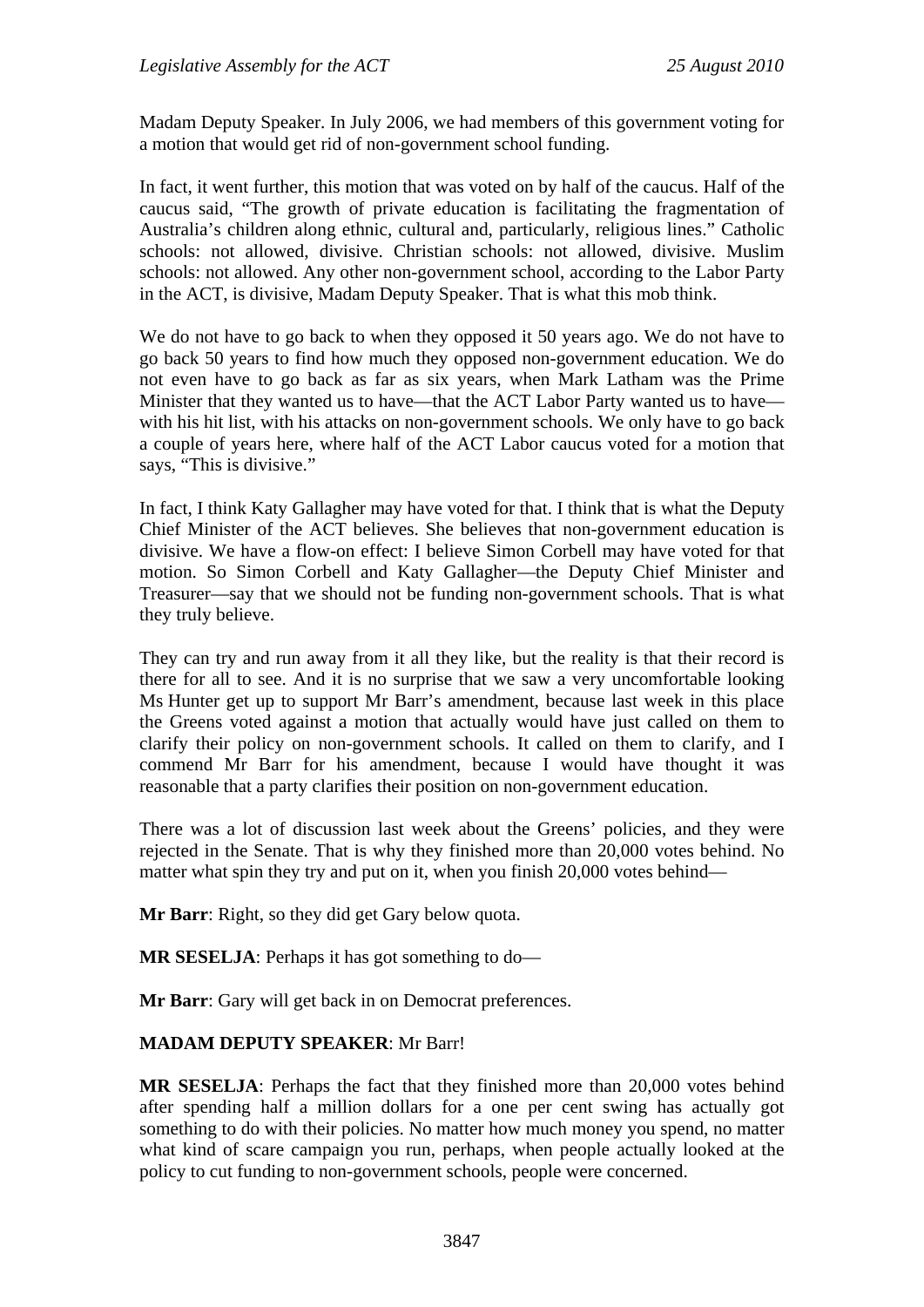The policies to cut funding to private health: people were concerned. That might explain why you can spend half a million dollars and move one per cent of the vote. Half a million dollars, Madam Deputy Speaker, but people looked at the policies. And we were told last week during debates that actually they were going to remove this from their website, because it was not their policy. But they kept it on their website and they said they would remove it next week. After the election they would remove it, which is risible. But it is still there.

So, before the election and after the election, this is what the Greens stand for. The Greens want to rip \$60 million out of the non-government sector here in the ACT. That is what their policy is. That is what their policy was before the election; that is what their policy remains after the election.

I come back to the point I started with: there is only one party that supports both the government sector and the non-government sector in the ACT. There is only one party that has shown that through its record. We know the record of the Labor Party: federal and local, they are against it. We know the record and the policies of the Greens: they are against it; they want to rip \$60 million out. We believe in both sectors. We believe in choice in education, and we do not believe in the retrograde policies of the Labor Party and the Greens, at both a national and a local level. *(Time expired.)* 

**MRS DUNNE** (Ginninderra) (11.16): The Liberal opposition are here today to demonstrate that we, the Canberra Liberals, are the only people who stand up for all schools and all children in schools, irrespective of which school they choose to attend or which school their parents choose to send them to. That has been the case for as long as the Liberal Party has existed. The Liberal Party has a proud record of ensuring that there has been appropriate funding for all children, irrespective of where they go to school or where their parents choose to send them to school.

It is instructive to look back over the history. The Labor Party—and Mr Barr—are trying to back away from that history and trying to forget that history. But people need to be reminded that, for years and years, there were sectarian fights in this country, because people like Andrew Barr and Mark Latham do not want to support non-government schools of any sort, of any stripe.

We still have in the Education Act here in the ACT limitations on how non-government schools are set up. There is still a limitation that says that we cannot set up a non-government school if it provides competition to a government school. That is in our legislation and it is a memorial clause put in at the behest of the Australian Education Union, because they do not want competition for government schools. And that is supported, and has been continually supported, by successive Labor ministers in this place.

We know what Andrew Barr is trying to do here today. He has taken up the mantra to some extent, because he wants to cloud the issue. He wants to be able to say to people, "There is nothing to see here." He has got a fine line in rhetoric. After years of persistence, there is a Labor minister who is prepared to answer the question, "Are you the minister for all school-children?" and he is prepared to say yes.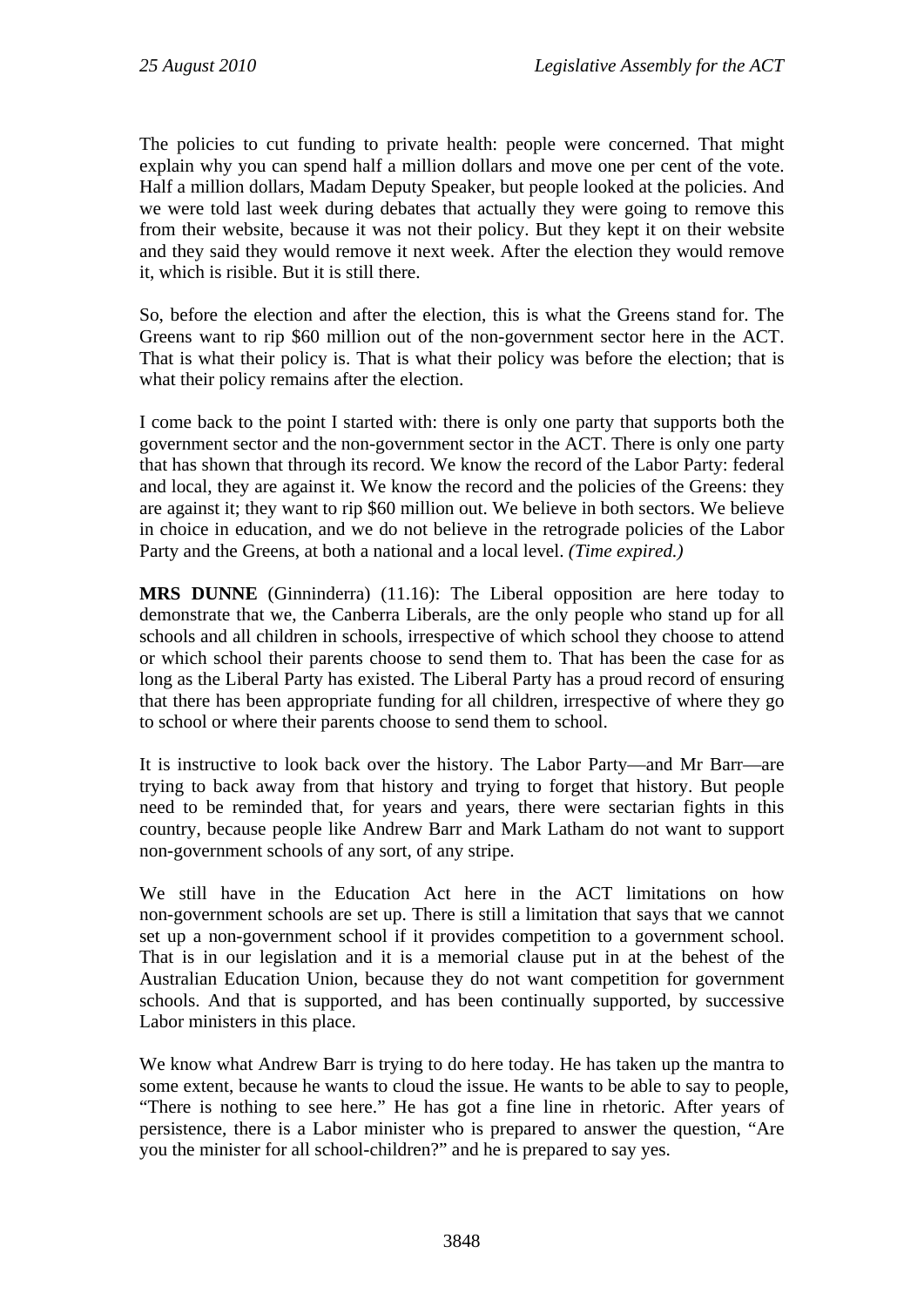He is prepared to run a really nice line about smiling faces welcoming children to school and lost lunch boxes, and we know where he is coming from. We know what the motivation for that is. What he is trying to do is cover up the underlying policy. The underlying policy is there in stark figures. The ACT government provides less than an 18 per cent contribution to the education of a child in a non-government school in this territory. By comparison with the kids across the border in Queanbeyan, they get substantially less from the ACT government than the kids in Queanbeyan get from the New South Wales government, which is now approaching 25 per cent.

If Mr Barr actually talked to the people in the Catholic Education Office, he would understand what the problems are, because for instance, the people who administer the Catholic Education Office have to have a whole different budgeting system because of the inequities in funding between New South Wales and the ACT. I have asked this question in here on a number of occasions, and neither Mr Barr nor any of his predecessors can answer the questions: what is so special about the kids who go to St Gregory's in Queanbeyan, as opposed to the kids who go to St Benedict's in Narrabundah, two or three miles down the road? What is so different about them, that the kids who go to St Gregory's in Queanbeyan get much more state governmentterritory government support than the people who go to St Benedict's in Narrabundah?

No-one is prepared to answer the question. The costs of running schools that were established at roughly about the same time—and the amortising of blocks of land and all that sort of thing—are way gone. They are paid for. They are paid for by the parents. The buildings are paid for by the parents who send their children to those schools. But why does Andrew Barr think that the kids at St Benedict's are less worthy than the kids at St Gregory's? That is the question that this government has not been able to answer.

The socioeconomic differences between the kids at St Greg's and the kids at St Benedict's are not very great. The issues are that Andrew Barr and ACT Labor are not prepared to put their money where their mouth is. They can talk about finding lunch boxes and smiling faces, and they can put together motions that say the public-private debate is over. It is not. It will never be over until the ACT government is prepared to put its money where its mouth is. Words are fine, but by their deeds shall you know them, and Andrew Barr is not prepared to stump up the money, just the same as Katy Gallagher was not prepared to stump up the money and just the same as Simon Corbell was not prepared to stump up the money, just the same—

**Mr Barr**: So when is the debate over, Vicki? Define when the debate is over.

**MRS DUNNE**: We still have members of the ACT Labor Party who are prepared to support in conferences motions that say that non-government schools are divisive and that they should not be funded by Labor governments across this country—until those times come to an end and until the Labor Party is prepared to fully embrace it, not just by rhetoric and not just by words about lunch boxes.

We can see what he is trying to channel here, but lunch boxes do not cut it. It is funding that cuts it. It is real, active support for the people of the ACT who choose to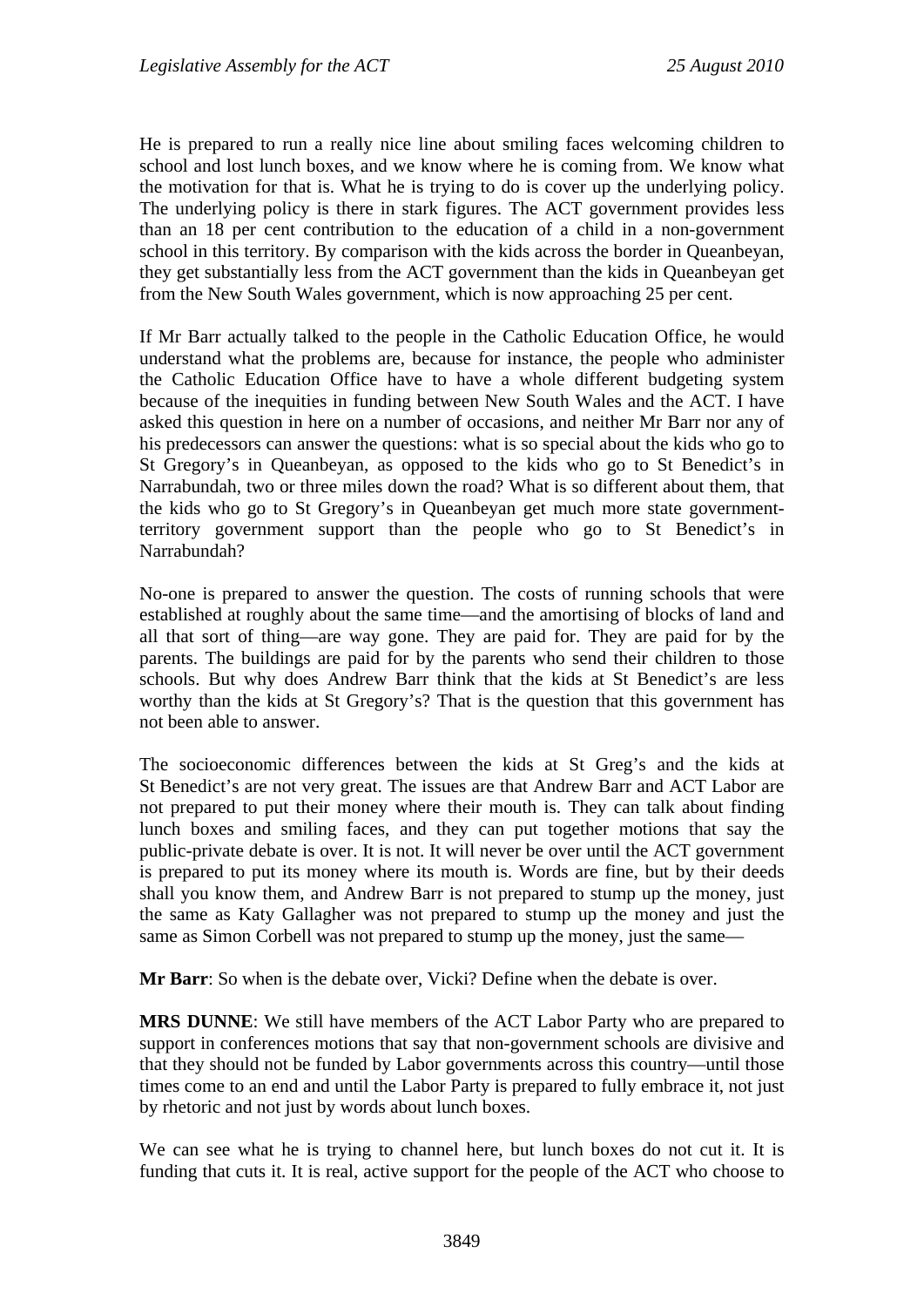send their children to what he characterises as blazer schools. They are not all blazer schools, but if people choose to send their children to schools where they have a uniform that creates some pride and some recognition and some identification with the school, that is their choice and that is what they are looking for, and that is why, as I am constantly told when I visit schools, if we had more places, we could fill them. The unmet demand in the non-government system is still out there.

We have seen a small change in the statistics, but principal after principal in non-government school after non-government school, big and small, systemic and non-systemic, tells me, over and over again, that their entry-level classes, whether those are kindergarten or year 7 or year 4, depending on where it is, could be filled over again with the unmet demand for people who have their names on waiting lists.

Those waiting lists are there because there are many people in the ACT who, for a variety of reasons, would prefer to send their children to a non-government school over a government school. And I have said here, and I am on the record: I do not want to see the government school system becoming the minority system in the ACT. It is very close to that and has been for many years in the high schools. I do not want to see that happen. It would be bad for everybody if that were to happen. It would be bad for the government schools. It would be equally bad for the non-government schools. But we do not want a system where you have the people who are too poor, too badly behaved and too disabled left in the government school system, because that would be bad. That would be bad for everybody's achievements.

But Andrew Barr and successive ministers in this government have not addressed those issues. Andrew Barr is better at spin and rhetoric than his predecessors, but his actions do not live up to his spin and his rhetoric. The fact is that he spent a substantial amount of time in his speech today saying, "Well, we have spent more money than other governments"—but not in relation to the size of the budget. He was saying, "We have increased our spending by 43 per cent and that has taken the subsidy from \$1,100 to \$1,800," but, when it comes to the crunch, he admits that still we are spending less than 18 per cent. The ACT government is spending less than 18 per cent on children who attend non-government schools, compared with very close to 25 per cent across the border in New South Wales.

And the question still remains: why are the kids at St Benedict's less deserving than the kids at St Gregory's? Andrew Barr cannot answer that. He will not answer that, because his party are not prepared to address that question. And, until the Labor Party are prepared to put actions along with their words, we, the Canberra Liberals, will be still the only party that are prepared to support all children in all schools, irrespective of the sector.

Question put:

That **Mr Barr's** amendment be agreed to.

The Assembly voted—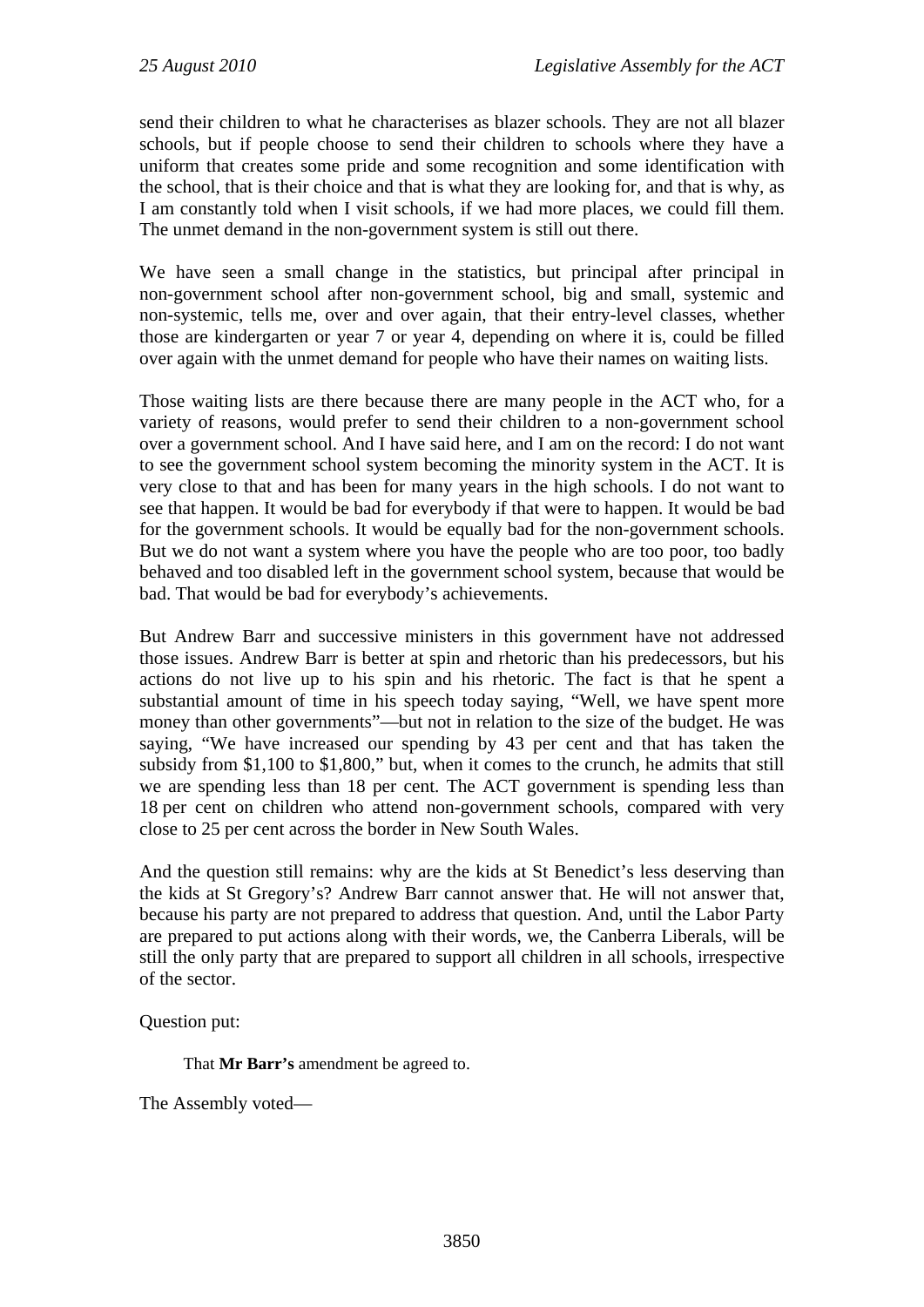| Ayes 11       |               | Noes 6     |            |  |
|---------------|---------------|------------|------------|--|
| Mr Barr       | Ms Hunter     | Mr Coe     | Mr Hanson  |  |
| Ms Bresnan    | Ms Le Couteur | Mr Doszpot | Mr Seselja |  |
| Ms Burch      | Ms Porter     | Mrs Dunne  | Mr Smyth   |  |
| Mr Corbell    | Mr Rattenbury |            |            |  |
| Ms Gallagher  | Mr Stanhope   |            |            |  |
| Mr Hargreaves |               |            |            |  |

Question so resolved in the affirmative.

**MR DOSZPOT** (Brindabella) (11.30): I think this again highlights the prevarication and obfuscation that goes on whenever issues of real importance are put before this Assembly. Where it has been proven by every one of the speakers here about the reluctance of the members opposite to support education across both sectors, I find it very disappointing that Mr Barr was not able to go without trying to modify what was a motion that should have gone through in this place.

Motion, as amended, agreed to.

### <span id="page-28-0"></span>**Education—bilingual**

**MS PORTER** (Ginninderra) (11.31): I move:

That this Assembly:

- (1) commends the ACT Government on its commitment to bilingual education in the ACT; and
- (2) encourages the ACT Government to investigate the viability of establishing further bilingual schools in the ACT.

I am pleased to be able to move this motion in this place today. Three weeks ago, the minister for education issued a discussion paper titled *Improving ACT public high schools and colleges: a discussion paper to generate ideas*. I believe this to be an opportune moment to consider what we wish to achieve in foreign language education, a complex and often misconstrued area of public policy. This area of policy has often captured the attention and imagination of our federal colleagues.

One thing that concerns me about foreign language education policy is the lack of clarity about what we wish to achieve. Are we trying to increase the number of Australians fluent in a foreign language so that they are able to contribute to local business or organisations in an international context or are we simply hoping to use language education to expose our young people to other cultures, in the hope that some may develop useful skills that they can use in their careers, and to open the minds of all students to the world that lies beyond our borders?

Policies formulated to improve foreign language learning at a federal level in Australia are often focused on increasing the number of students actively participating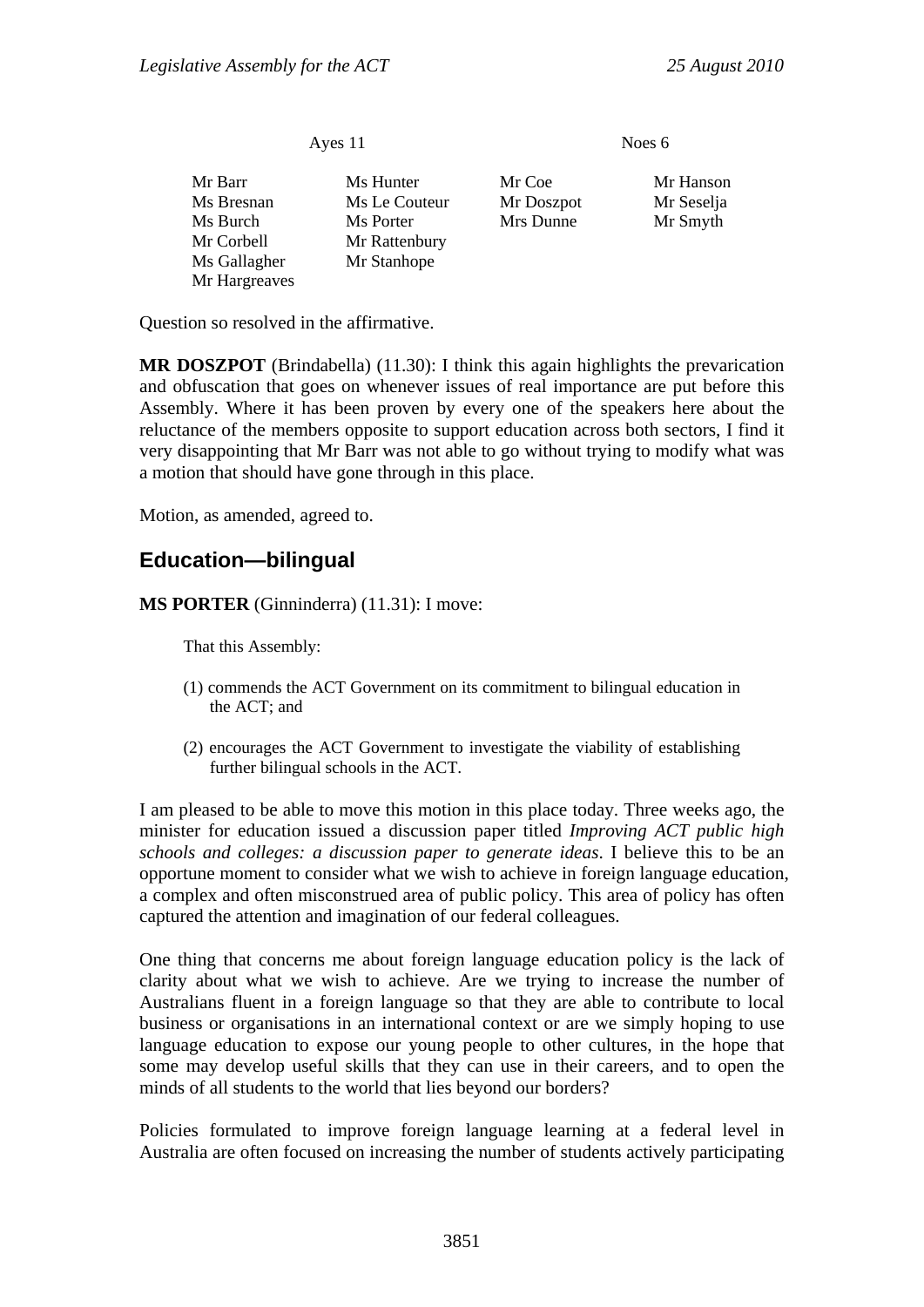in foreign languages, rather than on improving the proficiency with which students speak the language. I believe this has the undesirable consequence of increasing the number of students who have studied a language without increasing the number who are able to use this language to the degree that is required for employment or further study.

Developing proficiency requires daily immersion for extended periods of intense, focused study and instruction. When I refer to proficiency, I refer to a level only slightly inferior to that of a native speaker. Between 800 hours for European languages and 2,600 hours for more complicated Asian and Arabic languages is universally recognised as the minimum amount of study for a student to become proficient.

Given the amount of time required to achieve language proficiency, it would be fair to say that full immersion would be the most effective path for young Australians wishing to become proficient in a foreign language. Immersion can be achieved by living overseas for a period of time, but another option is to attend a bilingual school. In the ACT, there are a number of environments in our education system where immersion is offered. They include Yarralumla primary school; Mawson primary school, where there is a Mandarin-intensive program; and several others.

The success of the Mawson program also serves to dispel concerns that bilingual programs somehow compromise a student's capacity in other areas of the curriculum. I was interested to hear that the dux of Melrose high school had been a product of the Mandarin-intensive program in Mawson primary school, where the curriculum is taught in Mandarin two days a week. There are also a number of playgroups that offer immersion in a foreign language.

Telopea Park school, established in 1923 and operating as a binational school since 1984, provides us with a model bilingual program. The school offers a bilingual K-12 curriculum whereby students have 80 per cent of their class time delivered in the French language and 20 per cent in English, from kindergarten to year 2. The split is fifty-fifty French and English in years 3 to 6. These students are then able to follow the bilingual high school stream from years 7 to 10, leading to the French brevet or baccalaureate. One of my grandchildren is in year 10 at a bilingual French-English school in Brisbane; I have seen considerable improvement in his confidence since he was enrolled in this program in the first year of his high schooling.

Importantly, Telopea Park school offers an excellent funding model, as it benefits from a unique funding model founded on a binational agreement signed in 1983. Under this agreement, both the French and Australian commonwealth governments provide funding to the school. Teachers qualified and practising in the French education system are provided by the French government. Substantial resources available due to the binational arrangement support the program and contribute to the success of the Telopea Park school.

Currently, applications for entry into Telopea Park primary school are double the positions available. This demonstrates significant public appetite for further bilingual schools. I believe there is a case to be made for the development of further bilingual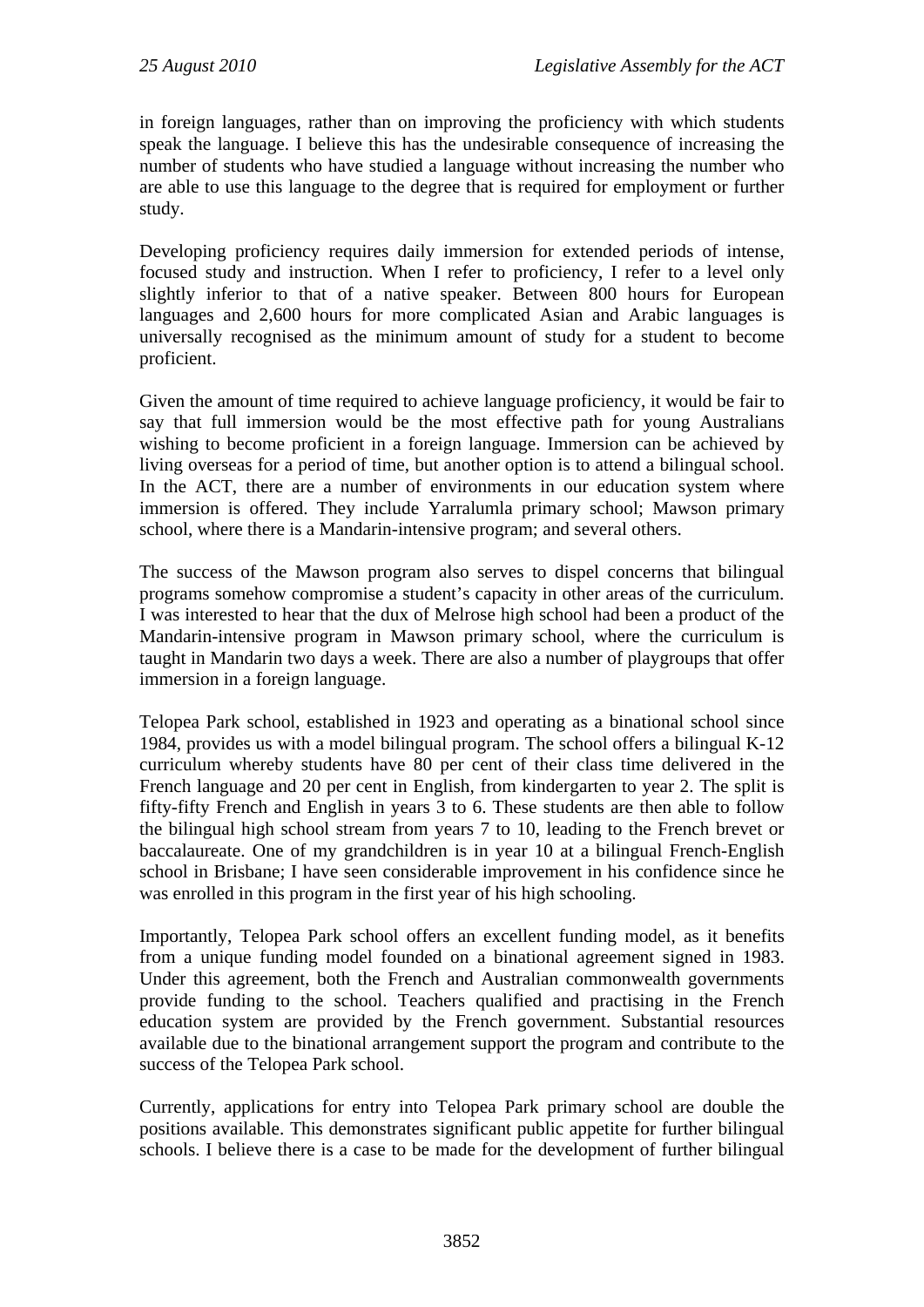schools in the ACT. These schools would ideally run from kindergarten to year 12, as Telopea Park does, and could benefit from a diverse funding arrangement so that the cost of providing adequately trained teachers does not fall solely on the ACT government.

As a European language is the focus of our only bilingual program, at Telopea, we could investigate the possibility of developing K-12 bilingual schools focused on a Japanese-English or Mandarin-English curriculum. Japan and China are Australia's largest trading partners and are likely to remain so in the foreseeable future. Developing students with fluency in these languages will bolster our capacity to further grow these two key trading relationships.

These languages also reflect the ACT's current sister city relationships, which would inevitably facilitate student and teacher exchanges with greater ease. Japan and China are important strategic partners that will play a role in shaping Australia's future. As we already have a strong bilingual program for English-French language education, bilingual schools reflecting our commercial and strategic priorities provide an appropriate balance.

I believe that further bilingual schools would be popular in the electorate. The catchment area could include Canberrans who recognise the value of learning a foreign language. It would also appeal to Canberrans who have a linguistic background consistent with the school's curriculum and who wish their children to develop or maintain proficiency in their mother languages.

An increasing number of children in the ACT come from families where parents may have different mother tongues and wish to see their children develop in a way that reflects this family background. Such bilingual schools could also appeal to Canberrans who see vocational opportunities for their bilingual graduates in the future and wish to offer their children this advantage. I do not doubt that there would be a significant number of parents who would see merit in broadening their children's horizons in an international environment.

As I noted earlier, applications for entry into Telopea Park primary school are currently double the positions available. I have little doubt that there is sufficient demand to warrant an investigation of the potential for further bilingual schools. The success of the Chinese preschool and infant school in Mawson is an indication that a natural catchment area exists in the ACT for a Mandarin-English K-12 program.

However, I understand that several embassies of Spanish-speaking countries have communicated an interest in contributing to the development of a Spanish-English bilingual school. This is another potential avenue well worth investigating, although it should be noted that no funds have been committed at this point. The Spanish-speaking embassies have a strong presence in the ACT, and proficiency in the Spanish language would allow Canberrans to converse with a global Spanish-speaking population of over 500 million people.

In asking the ACT government to investigate the availability of developing possibly two further bilingual schools, I acknowledge the need to identify additional funding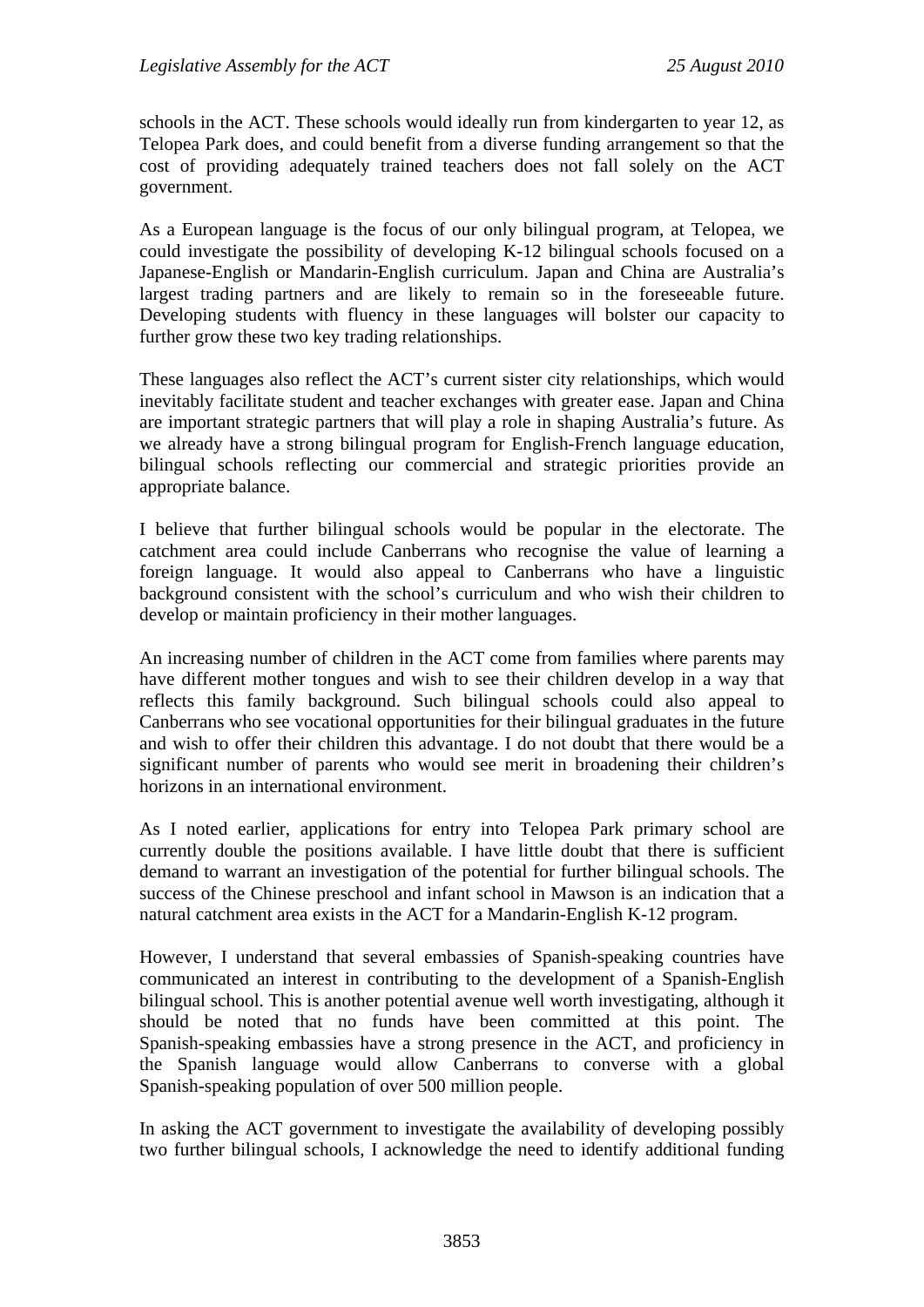sources and appropriately qualified teachers capable of executing the local curriculum in the relevant language. Obviously, additional resources would be needed should further programs be contemplated. There are several potential sources for such funding, which, in partnership with the ACT government, could provide the necessary resourcing for the schools.

Of course, partnerships with the respective governments would be valuable sources of funding to facilitate teacher exchanges. Further sources of potential support are the University of Canberra and the Australian National University. There is a great deal of potential for there to be a stream from kindergarten to graduation at university. This would build on the large body of research demonstrating that foreign language learning is most effective in the early years and would generate parental support from an early stage.

Finally, the federal government may embrace this concept and offer financial support as part of the national Asian languages and studies in schools program. From January 2009, the new national Asian languages and studies in schools program supported additional language classes in high schools, and further teacher training and support, as well as specialist curricula for students who display advanced abilities in Asian languages and studies. There may be some scope in this program for bilingual schools to be considered.

The 2008-09 federal budget increased languages funding by \$62.4 million over three years. If this trend continues, there is potential to seek recurrent funding from the federal government to support the development of additional bilingual schools here in the ACT.

Under the national Asian languages and studies in schools program, all states and territory governments have agreed to the target that by 2020 at least 12 per cent of all students will exit year 12 with fluency in one of the targeted Asian languages—that is, Mandarin, Japanese, Indonesian and Korean—sufficient for engaging in trade and commerce in Asia and/or university study. I wonder how we can achieve this objective given the limited time that students are able to dedicate to these complex languages.

I am very proud of the ACT Labor government record in terms of education. I commend the minister for his desire to build on our excellent education system to further improve ACT public high schools and colleges. Language education has long been a complex and challenging area of public policy, as I said at the beginning, and we will continue in our commitment to effective policy in this area.

I believe that immersion is the way we will achieve concrete outcomes in terms of the numbers of students proficient in a foreign language. As I said before, it takes many hours of study for a person to become fluent in a language to a level just short of being able to speak it as their native language. Immersion, I believe, will give us these concrete outcomes in terms of the numbers of students proficient in a foreign language at a level where they are able to work and live in that environment and to benefit from it later in life.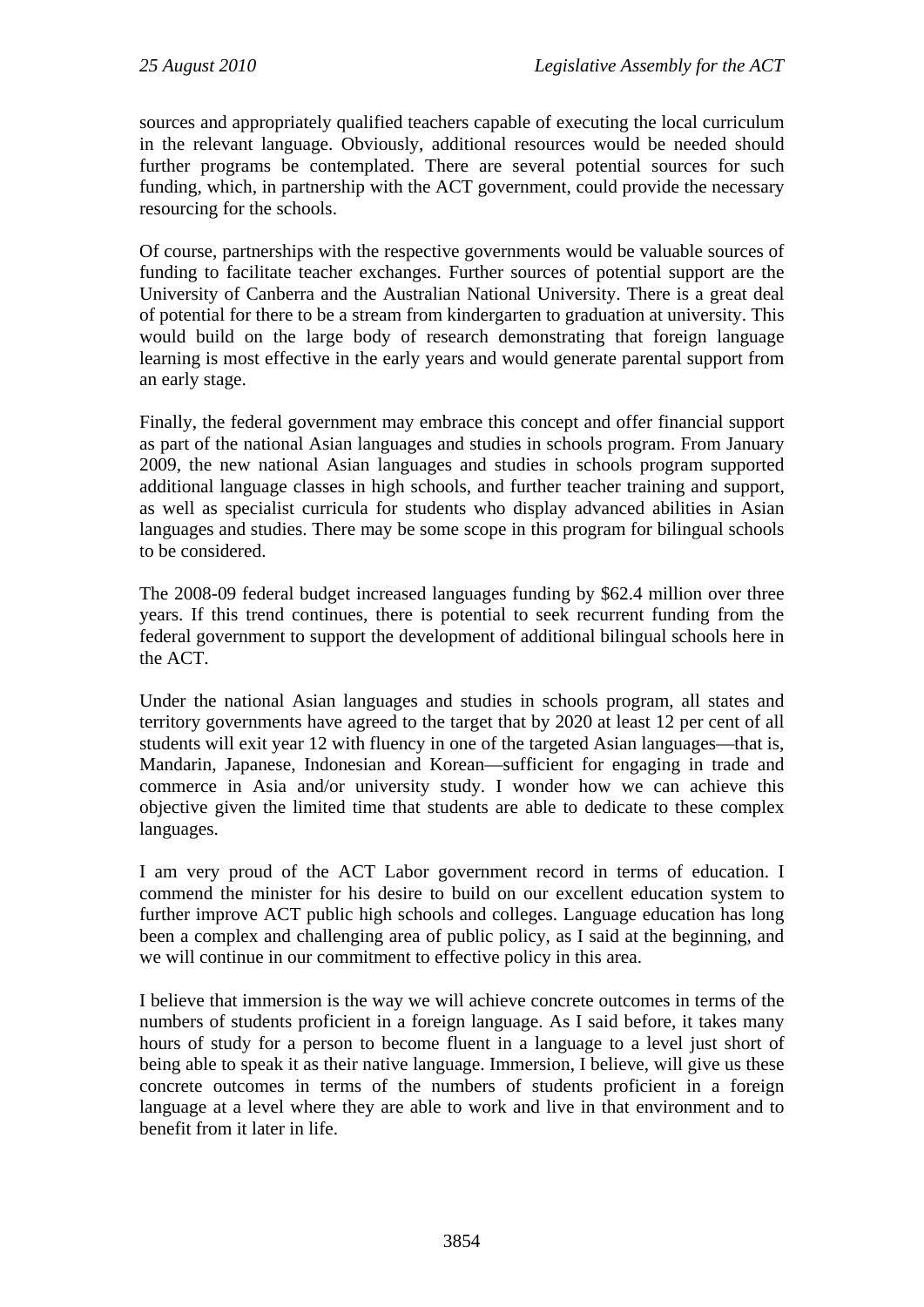It will also contribute positively to outcomes in other scholastic endeavours. I have spoken about my grandson. I have seen him blossom since he has been in the French immersion school in Brisbane, to the point where he is achieving in almost all of his scholastic endeavours as well as his sporting abilities. His studies in language have taken nothing from the time he spends doing other activities with the school.

I encourage the ACT Labor government to investigate the viability of further bilingual schools in the ACT. I ask members to support this motion, because I believe that this warrants our attention. I am very pleased to bring the motion before the Assembly today.

**MR DOSZPOT** (Brindabella) (11.44): I would like to speak to Ms Porter's motion today to push for greater commitment to bilingual education in the ACT and to encourage further consideration of bilingual schools in the ACT.

Perhaps we should take a step back and consider what we are in the ACT. As a medium-sized city, we have impressive multicultural credentials, with almost a quarter of our population born overseas and over 15 per cent of the population whose mother tongue is not English. Just on that, Ms Porter has spoken at length about Mandarin. I am sure the Chinese community will be interested to hear, according to Ms Porter's pronunciation, that our Chinese friends not only eat mandarine but also apparently speak mandarine. The correct pronunciation is "Mandarin". Obviously, it is important, if we are to understand cultures, to have an understanding of the pronunciation as well.

Coupled with that, as the nation's capital, we are the centre of diplomatic institutions in Australia. And as a city with equally strong international research and academic credentials, the ACT is considered to be a major hub of global knowledge flows for Australia. So why bring this motion up? In many ways, this motion should be a moot point. The fact that the government are bringing it up shows that this is a point of insecurity for them. It shows, in some way, that they have underdelivered and are seeking confirmation from the Assembly that they have not. As such, I would read Ms Porter's motion with a question mark at the end of each sentence.

The Canberra Liberals' position is consistent on this matter: more can be done. We firmly believe that, as a multicultural city, groups should be able to maintain and express their culture and language through educational programs. However, under the ACT Labor government the situation of inadequate support remains. There are many small community groups which consistently fail to receive grants funding, although their needs are great—including, in the case of some African and Pacific islands communities, much-needed youth programs.

Language programs are vitally important for helping multicultural groups maintain their cultural identity and heritage among younger members of the community. In 2008, the Canberra Liberals promised an additional \$50,000 per year to double the funding for the ACT community languages program. Two years later, the Stanhope government could scrounge up a mere additional \$25,000. The truth is that ACT Labor views sculptures as being more important than our community groups. Having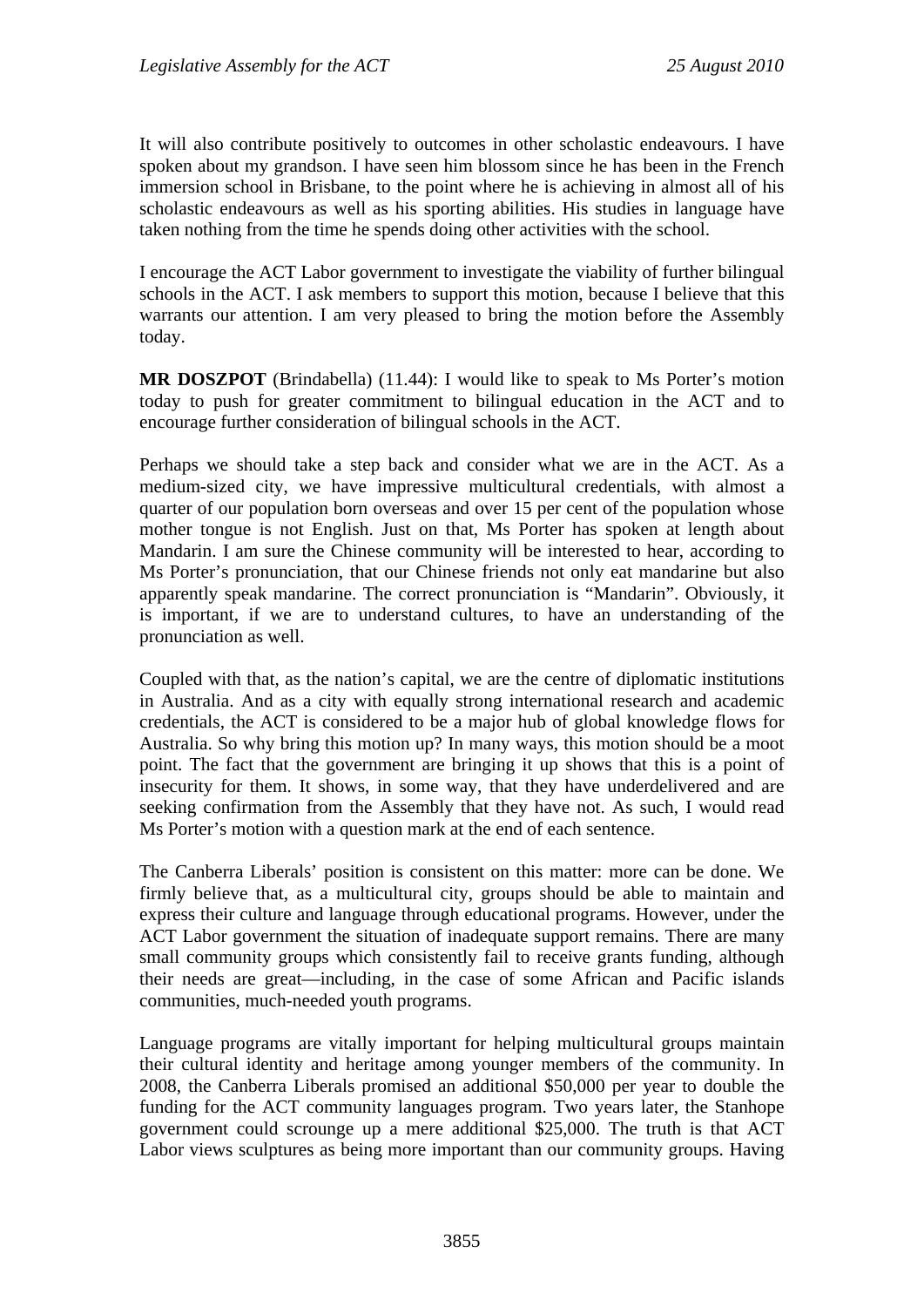a statue of Mr Grassby in front of the multicultural forum appears to satisfy the need. The fact that \$70,000 is spent on that statue but only \$25,000 on something as important as the ACT community languages grant program highlights what we are talking about here today. I prefer the vibrancy that our international city has and feel that we should build on this rather than plan for a city that looks like a mausoleum of sculptures.

On the one hand, Ms Porter has been commending the ACT government on its commitment to bilingual education, and she would like us to join in that commendation. But on the other hand, there were elements of criticism in her speech on her motion about what actually has been done by this government.

In support of the motion, the government does need to show greater commitment to bilingual education in the ACT. And there needs to be more commitment to look into the viability of further bilingual schools in the ACT. On that point we do agree. We support Ms Porter's motion about greater support for the issues that Ms Porter has highlighted but in a somewhat contradictory fashion.

**MS HUNTER** (Ginninderra—Parliamentary Convenor, ACT Greens) (11.49): I thank Ms Porter for this motion today and for the opportunity it provides to discuss the importance of bilingual education. The ACT Greens have long been advocates for the learning of other languages. I have met with members of the ACT Ethnic Schools Association, with Dr Mandy Scott and with members of the multicultural community to discuss these matters. I have raised with the minister, through questions on notice, the need to work closely with our ethnic schools and other stakeholders in the ACT community to continue to improve language education in our schools. To quote Dr Scott:

… bilingualism assists conceptual development. Children who know and use two languages are often more creative and flexible in their thinking. They can 'think outside the square' because they are accustomed to using different ways to think about the same idea or problem.

Bilinguals are also more aware of the structure of languages since they can compare different linguistic systems. This helps with general language development, including listening, speaking, and literacy.

Canberra, as the capital city, has a number of multilingual resources, including embassies, government agencies, four universities, strong ethnic community organisations and out-of-hours ethnic language schools. We should be utilising these resources to the fullest extent possible to get the best outcomes for ACT students.

The Greens MLA in the Sixth Assembly, Dr Foskey, was a vocal proponent of bilingual—and multilingual—education in ACT schools. In 2008, coincidentally in a motion by Ms Porter, Dr Foskey stated:

We know that bilingualism is a way of learning literacy. If you are learning another language or learning to write, you are learning to think. It absolutely should be part of the core curriculum because it actually adds to all those other skills.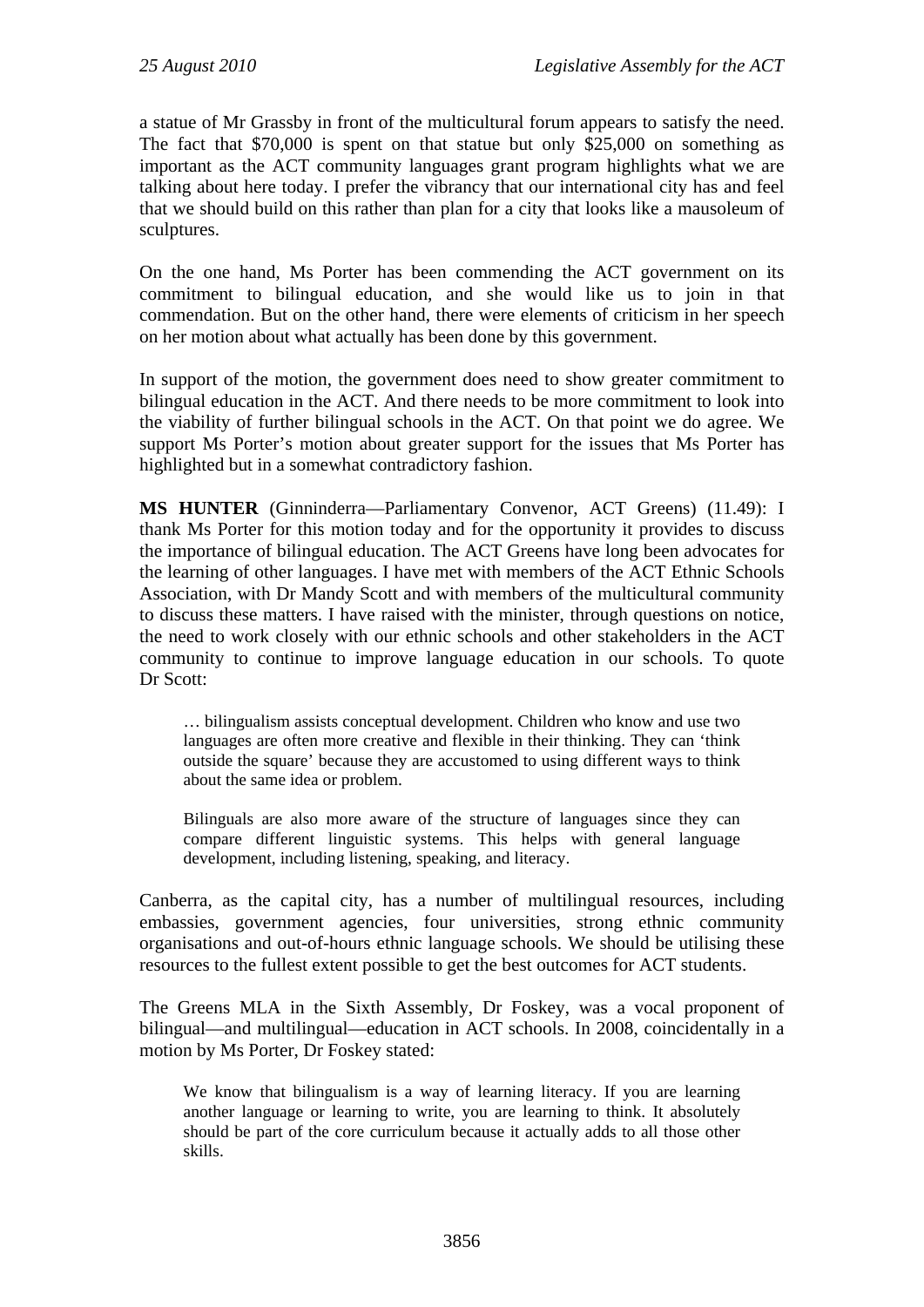In fact, on the same day as Ms Porter's motion in February 2008, Dr Foskey moved a motion about language education in schools. That motion called on the then ACT government to ensure that:

(a) a key element of the curriculum delivered in ACT schools is an engagement with other cultures through learning an additional language;

(b) sustained, and meaningful language learning experiences are provided for all students in ACT schools; and

(c) priority is given, through realistic funding and support, to attracting and retaining qualified and capable language teachers in ACT government schools.

Mr Barr amended this, in the typical majority government style of the day, to noting that the ACT government:

(a) has ensured a key element of the curriculum delivered in ACT schools is an engagement with other cultures through learning an additional language;

(b) is providing sustained and meaningful language learning experiences for students in ACT schools;

(c) has increased funding for languages in ACT schools and for professional development for teachers; and

(d) has mandated that languages are taught in all ACT public schools by 2010.

I am pleased to see Ms Porter echoing Dr Foskey's concerns about language education. Today Ms Porter is encouraging the ACT government to investigate the viability of establishing further bilingual schools in the ACT, perhaps in part because she believes the current commitment to language education is not sufficient to provide proficiency in other languages for ACT students. The ACT Greens welcome Ms Porter's call, but I wonder, Mr Assistant Speaker, whether Mr Barr has lived up to the commitment in this 2008 motion. Are languages taught in all of our ACT public schools at this point and how meaningful is the engagement with language education?

As both Dr Foskey and Ms Porter have noted, limited and arbitrary exposure to language classes is not an adequate way to truly teach or learn a language. One hour once a week is simply not sufficient to gain proficiency in a language. Though language classes do offer an opportunity to learn about other cultures and give a brief introduction to the language, often students come away from these classes knowing little more than a few words of the language they are studying.

A bilingual school can, and does, provide a more in-depth engagement with language and therefore a greater understanding of language and the associated culture. The programs run out of Mawson primary school, Telopea Park school and Yarralumla primary school in Mandarin, French and Italian provide a valuable resource for ACT students. I would like to see an increase in the number of these types of programs. I hope the government acts on Ms Porter's motion today.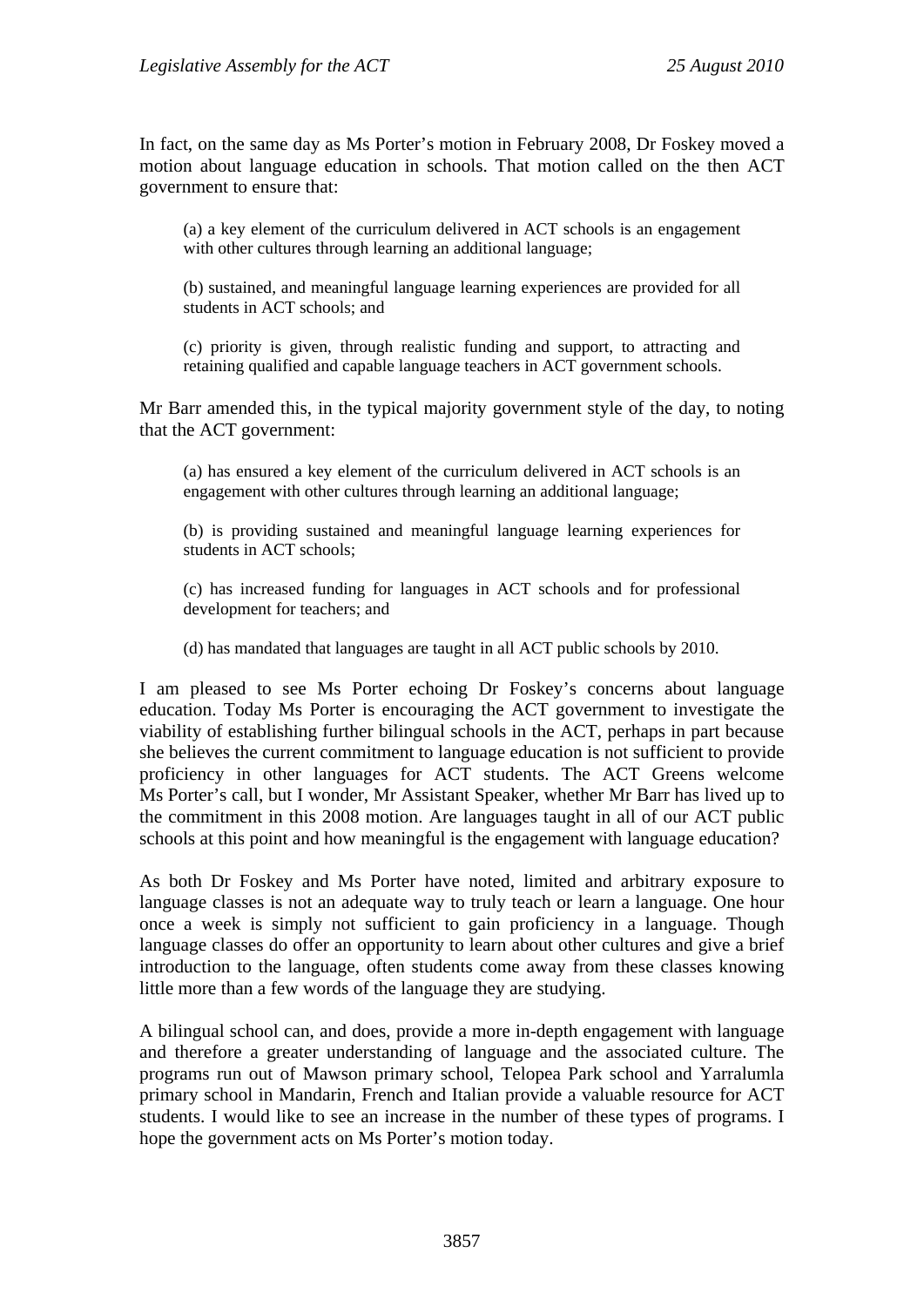As Ms Porter has noted, the Rudd Labor government, when Rudd was our Prime Minister, had stated a strong commitment to increasing language education in Australian schools. In an October 2009 quote from the Department of Education, Employment and Workplace Relations website, it is noted:

The Rudd Government considers learning languages other than English, in particular Asian languages, very important to Australia's future security and prosperity in an increasingly globalised world.

It will be interesting to see how this commitment is followed up by the new federal government—in whatever form it eventually takes.

In the context of this discussion today, I would like to note that language education is not just about teaching English-speaking students another language; it is also about ensuring our English as a second language and English as an additional language or distinct dialect students are supported. In a submission made by the Association of Teachers of English to Speakers of Other Languages in the ACT to the Assembly inquiry into the educational achievement gap in the ACT, it was suggested that the government should increase numbers of bilingual assistants in ACT schools to assist these students.

The committee recommended that the Department of Education and Training undertake a full review and assessment of the English as an additional language or distinct dialect profile in the ACT education system, including a breakdown of the groups of students and a clear articulation of the sorts of supports these students are likely to need, and that the department review the funding model for these students, with special attention to the capacity of the model to meet the needs of the broader group of students identified by the profile review and whether funds should be targeted to meet need.

The ACT government has simply noted these recommendations and outlined the processes and measures already in place. I am pleased to see the commitment to the enrolment of 25 teachers in the teaching English to speakers of other languages graduate certificate through the University of Canberra. This measure will serve to address some of the matters raised by the Association of Teachers of English to Speakers of Other Languages. However, I would have liked a larger commitment to the needs of our English as an additional language or distinct dialect and ESL students, especially as the department conceded to the education, training and youth affairs committee that there is a shortage of ESL teachers and this is an area which needs improvement.

Learning another language, be it English, Mandarin or whatever, is more than about translating words from one language to another. Culture and language are inherently linked. Students who have come from another country need assistance to understand the nuances of Australian culture and the way we use the English language, not just the literal meaning of the words being spoken or read. This is vital for their comprehension of every part of the curriculum. I urge the ACT government to monitor the progress of the measures outlined in their response to the committee's recommendations to ensure that we get the best possible outcomes for these students.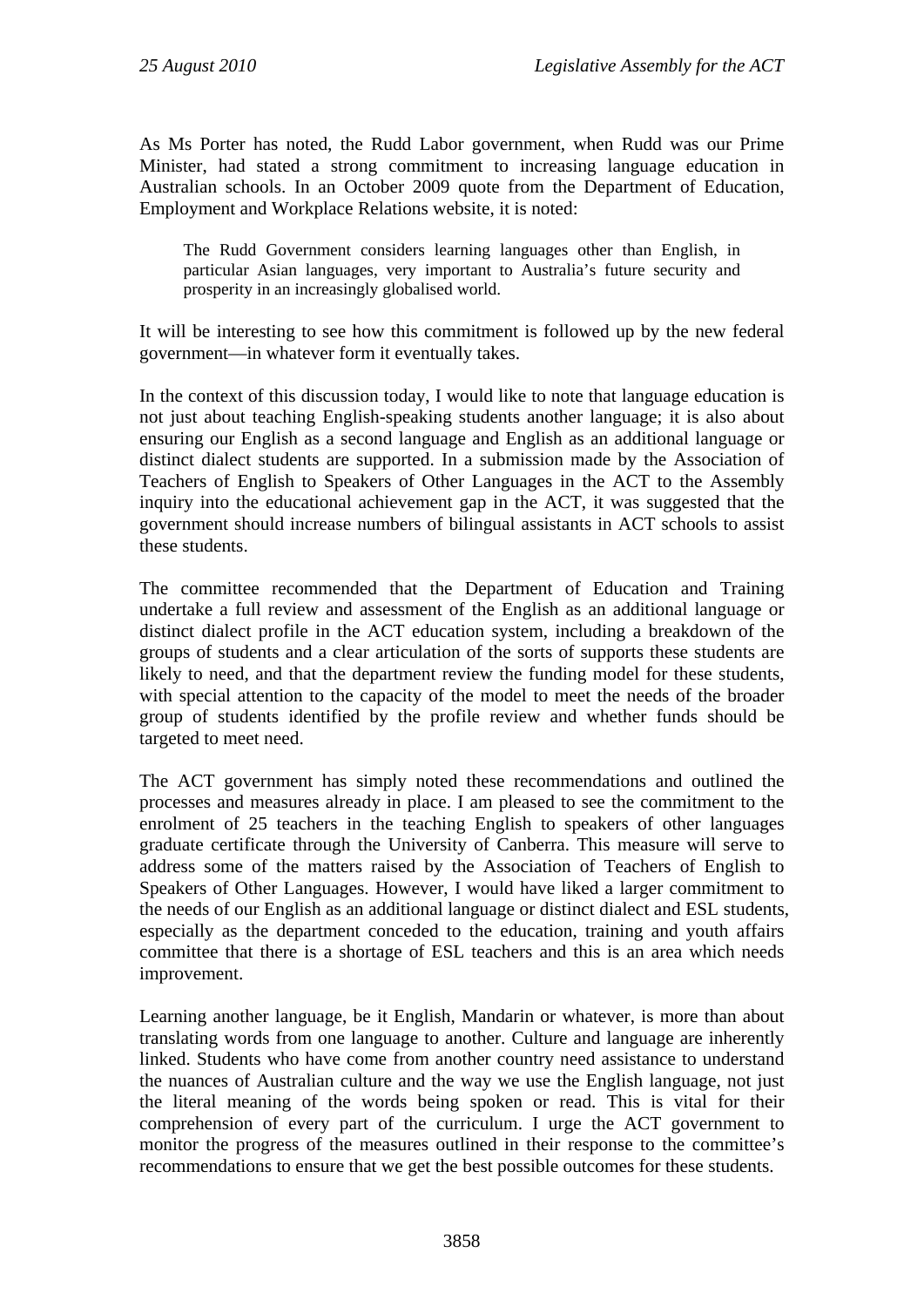In the questions on notice I asked in February this year, the Minister for Multicultural Affairs advised that the ACT whole-of-government language policy for the ACT would be released and consulted upon from mid-2010. I ask Minister Burch: what is the status of this policy and the timetable for the consultation process? Language education in schools is one small part of addressing language education in the wider community. I look forward to this discussion paper being released and the subsequent consultation.

In discussions between my staff and Ms Porter's staff, it was noted that Ms Porter had discussed an increased commitment to bilingual education with Minister Barr, and that she felt that it was a good time to raise it given the context of the "Improving ACT public high schools and colleges" discussion paper and review process. I agree. I note, however, that the word "language" is only mentioned in the discussion paper once, and only in passing. I encourage language teachers and other stakeholders to participate in the consultation process on this discussion paper. I hope that the continued support and lobbying of stakeholders in the community, plus advocacy from members in this Assembly, will see an increased commitment from the ACT government to this important part of education.

The ACT Greens support this motion. I look forward to Mr Barr and the Department of Education and Training increasing the numbers of bilingual schools in the ACT, as well as enhancing other language classes and programs delivered in ACT schools.

**MR BARR** (Molonglo—Minister for Education and Training, Minister for Planning, Minister for Tourism, Sport and Recreation and Minister for Gaming and Racing) (11.59): The government is committed to language education as part of a well-rounded education that equips young Canberrans for the future. Our public schools provide courses in eight focus languages, being Indonesian, Japanese, Chinese Mandarin, Korean, French, German, Italian and Spanish. Investing in these language programs will help prepare students for a more globalised future.

This is particularly the case with languages spoken by our closest regional neighbours and trading partners such as Indonesia, Japan, China and Korea. Besides equipping students with the skills they will need to work in various locations across the globe in the future, the study of languages has a more immediate benefit, helping children understand and appreciate the variety of cultures and traditions that make up a vibrant multicultural city such as Canberra.

Current requirements are that all children in ACT public primary schools learn one of eight target languages from term one 2011. The rollout of this policy so far has delivered an increase in the number of students learning a language. In 2007, 12,731 students took a language. In 2010, 18,425 students are taking a language. The number of students learning Japanese, Italian and German has doubled since 2007. And the number of students learning Chinese Mandarin has nearly tripled in the last three years, from 567 to 1,450 in 2010.

The government has successfully supported the introduction of new language programs in public primary schools by providing additional staffing resources to assist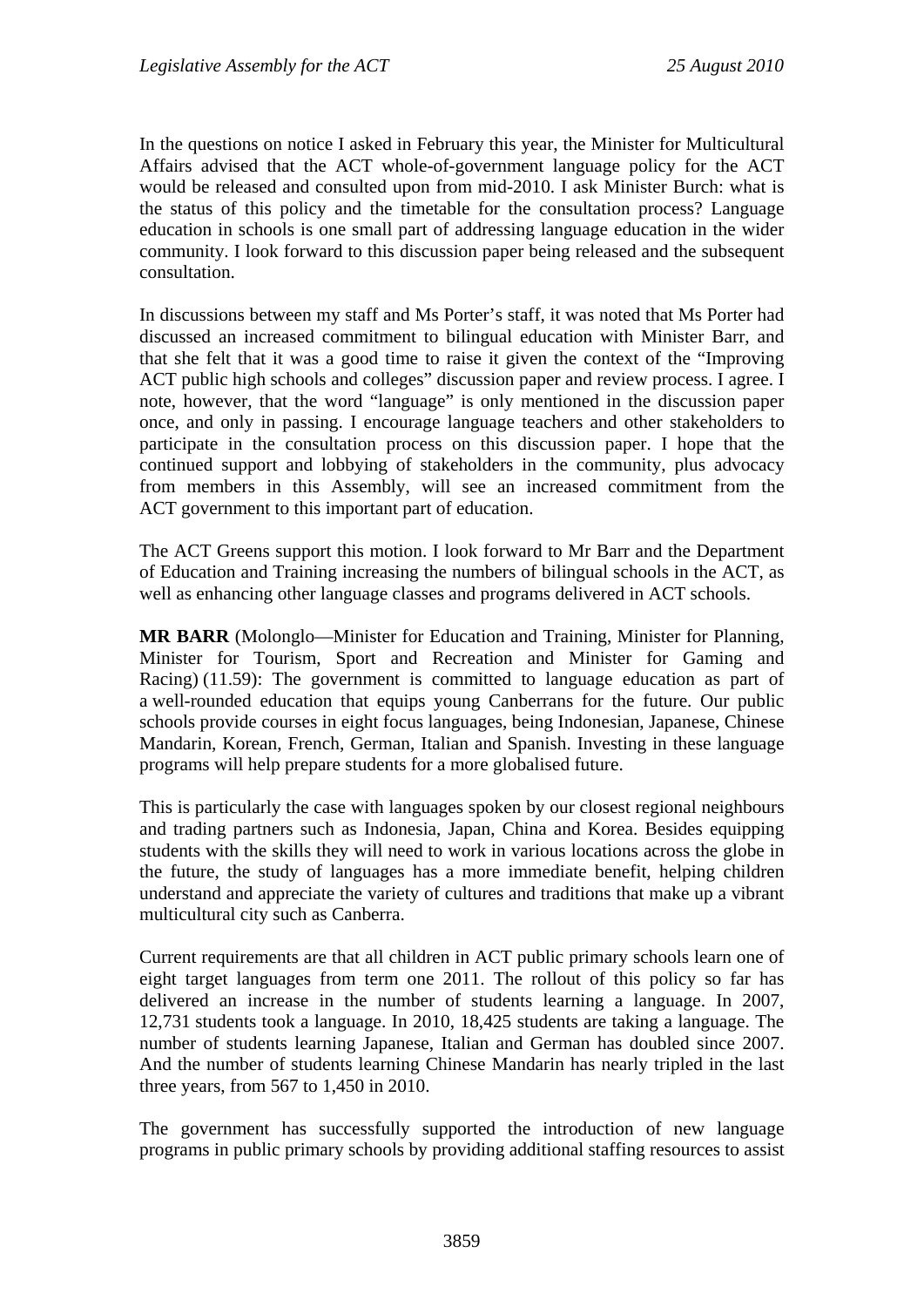with program development, supplementary start-up grants and professional training to support new languages teachers. Each year, a number of events are run across our primary schools, often in partnership with local embassies, to encourage student engagement with languages. These include events such as speaking competitions, the primary schools Japanese fun day and the French poetry competition.

Our policy now ensures that all secondary students will study a language for at least 150 minutes a week in years 7 and 8 from 2011. Students will also have the opportunity to continue their study in years 9 through to 12. In the ACT system, students will be able to begin a language in kindergarten and continue this same language all the way through to year 12. This is a unique feature of public education in the ACT.

Secondary schools use a range of strategies in language education. This includes offering students opportunities for overseas excursions or to participate in sister school exchanges. These provide students with the opportunity to spend up to three months overseas, often with a reciprocal visit the following year.

Language networks promote student exchange organisations, scholarships and competitions which offer opportunities for further intercountry study. As an initiative in 2010, over 400 ACT secondary students visited the ANU with their teachers or career advisers to explore the study and career options on offer for Asian languages. This is just one of many examples of the successful partnerships we have with the ANU in the area of language education.

Mr Speaker, you may have heard me speak from time to time on the importance of quality teaching. Put simply, beyond parental support, great teachers are the most important ingredient in a great education, and it applies to language teaching as it does to any other subject. To help ensure quality teaching in languages, regular professional development is offered to language teachers. Since 13 August, more than 180 teachers from ACT public schools, operating bilingual or immersion programs, attended professional learning workshops with Professor Tony Liddicoat of the University of South Australia. Next month, a guest lecturer from France will conduct a two-day workshop for 30 ACT teachers of French. This opportunity was developed in conjunction with the French embassy.

Only since 2007 has the ACT government enjoyed a good relationship with the commonwealth with regard to moving education forward. And I hope, for the benefit of all ACT students, this relationship continues to deliver a better education system. This includes the national Asian languages and studies in schools program. In 2010, the program's strategic plan supported over 30 teachers to attend tertiary-level study. This included classes at the ANU for teachers of Japanese and Indonesian, and for teachers of Chinese Mandarin at the Australian Catholic University. The program also places 14 Indonesian language teachers' assistants in ACT schools and supports senior secondary students to attend events at the ANU's College of Asia and the Pacific. An information brochure was developed in 2010 for students and parents outlining the benefits of learning an Asian language and was distributed to all secondary schools in the territory.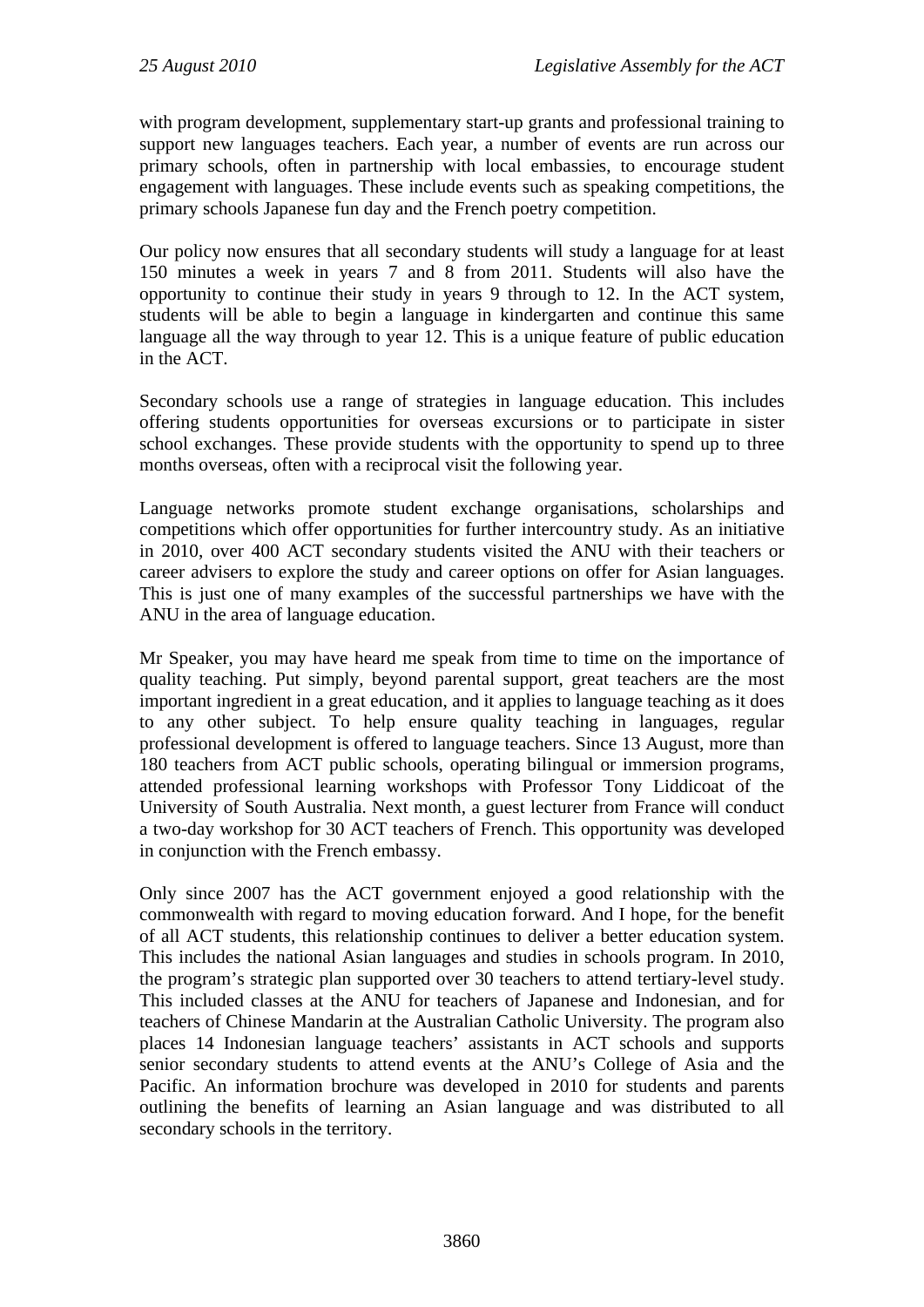Three schools in Canberra operate bilingual or immersion programs. They are at Mawson primary, Yarralumla primary and Telopea Park. Mawson primary began its immersion program 10 years ago. In 2010, Mawson has 40 students in years 3 to 6 who participate in a two-day-a-week language program. Students in kindergarten to year 2 at Mawson currently learn Chinese Mandarin for 90 minutes per week. This prepares them to move into the more intensive program in year 3. Mawson has the support of a teachers assistant two days a week under an MOU between the department and the embassy of the People's Republic of China. Language teachers at Mawson receive significant professional learning support from the department. Further expanding the program at Mawson would require sourcing additional teachers, with not just the target of language proficiency but with an understanding of Australian schools curriculum and practice.

Yarralumla primary school currently has seven classes operating in an Italian immersion program. These children have 50 per cent of their week with Italian as the classroom language. And from this year, all new kindergarten students are enrolled in the immersion program. Funding from the Italian government provides teachers assistants for the development of the necessary resources and relevant teaching materials.

Telopea Park school is a binational French-Australian school created through an agreement between the French and Australian governments on behalf of the ACT in 1983. There is a significant financial contribution made by the French, commonwealth and ACT governments to deliver this bilingual program. Students satisfy both the ACT and French curriculum requirements. There is high parent demand for enrolment at Telopea, from both the French and Australian communities. Four hundred and twenty students, in 20 classes in the primary school, work in a wholly bilingual setting.

Over time, the government will examine the viability of an additional bilingual school for Canberra. This examination will consider a number of factors. These include demand, the wishes of those in the priority enrolment area, resources and staffing. A key indicator will be parent and student demand for further immersion programs.

We will carefully monitor interest in the Mawson and Yarralumla programs to see whether there is demand for an additional program. To date, it would be fair to say, though, their enrolments are not growing any more than is the case in other primary schools in similar demographic circumstances. However, if there is strong interest and embassy support, the government will consider expansion in the future.

We must also, though, give consideration to a school's priority enrolment area and recognise that parents in the priority enrolment area may prefer for their children not to be included in the school's bilingual program, and we must respect this wish. But in doing so we must recognise that the ability to opt out can make establishing an adequately sized cohort in each year problematic. We are also conscious of the need to focus on implementing the new Australian curriculum at this time and recognise the need to develop curriculum materials both in English and in the immersion languages. The cost of this curriculum development is considerable and it will take some time to deliver.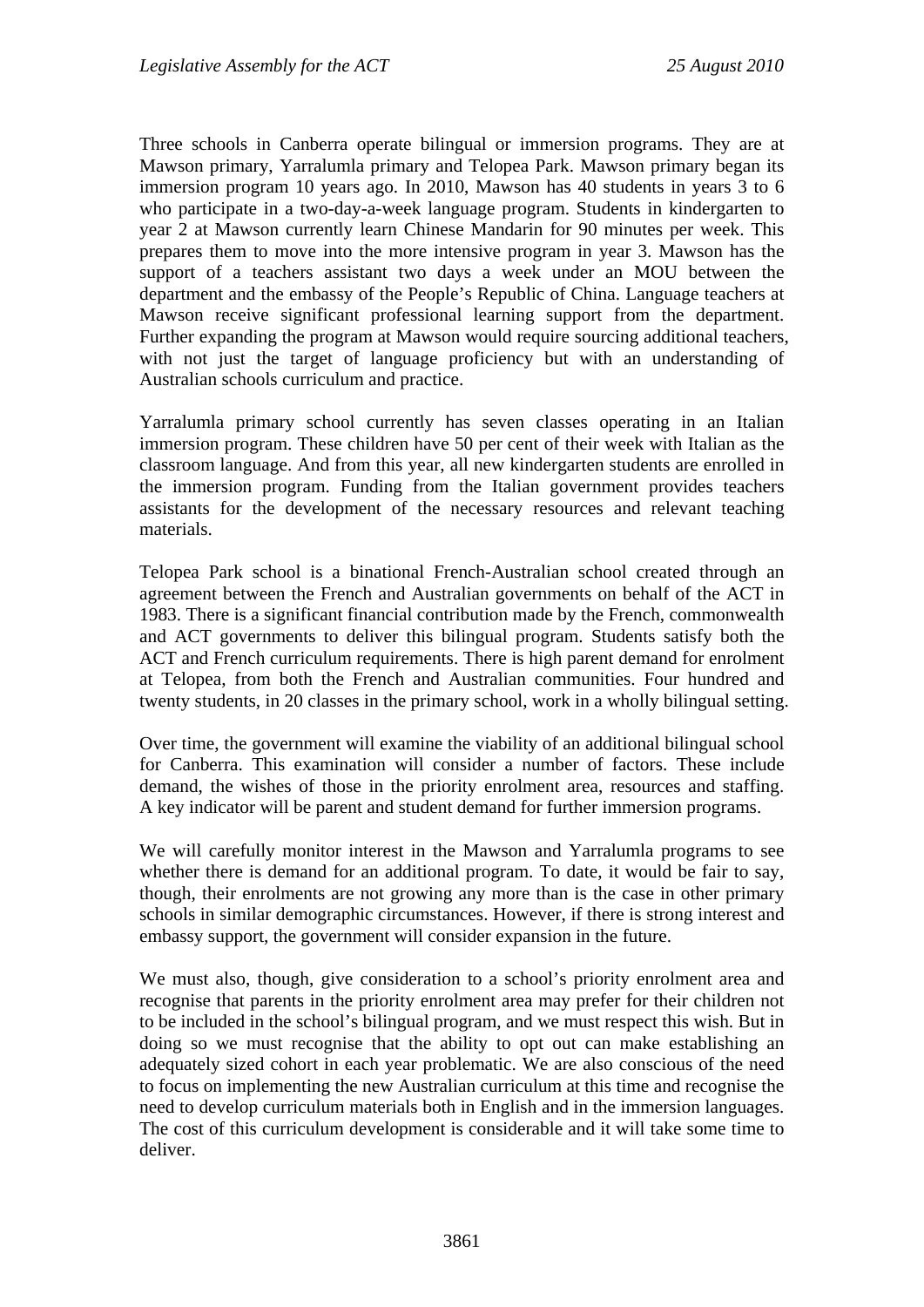We must also recognise that bilingual programs require a reliable supply of teachers with both teaching qualifications and high levels of proficiency in the target language. And there is no doubt this is an area of skill shortage generally.

Providing properly trained staff and delivering professional development in curriculum requires significant investment. And while the establishment of additional bilingual schools will take time, many opportunities exist now for students wishing to immerse themselves in a language. The virtual learning environment to be rolled out in all ACT schools next year, ACT public schools particularly, allows for this.

In conclusion, I thank Ms Porter for her ongoing interest in ensuring ACT public schools remain at the forefront of education in Australia and I appreciate her interest in, and support for, the government's long-term vision in language education.

**MR HARGREAVES** (Brindabella) (12.09): I welcome this motion being brought forward by Ms Porter. It is a particularly important one. To address Mr Doszpot's point, it is a mistake for any parliament to assume that non-executive members are merely mouthpieces for the government of the day. They actually have brains and they actually can think for themselves, curiously. So every now and again a motion is developed through a non-executive member because that particular non-executive member has a commitment to that particular issue. That is the case here today.

I have to tell you that, had Ms Porter not put this motion forward, I was thinking about doing something myself along these very lines. The coincidence being, of course, that on Saturday night it is the annual dinner for the Ethnic Schools Association, and it is timely, therefore, to give some consideration to this. Any members who have been invited to that dinner and who were thinking about ducking out, I urge you to reconsider, as it will be a very entertaining evening, I can absolutely assure you, because I will be there.

I wanted to congratulate Ms Hunter—I will tell you why in a tick, Steve; you will love it—because she brought forward a point that is often forgotten in the discussion and the conversation around the teaching of languages—that is, bilingual education is as much for people for whom English is a second language as it is for people whose native tongue is English. Often we talk about the way in which you can immerse yourself in a culture is through the language, music and cuisine of a particular culture. So should it be that, if we want people to immerse in our culture and our language and all the rest of it, we should do it through the teaching of English in all of its colourful forms. I do think that was a particularly salient point, and I congratulate Ms Hunter on bringing that forward.

For the record, Mr Speaker, it needs to be said that we have a number of different models for teaching language in this city. We have the recreational opportunity that you get through such places as Alliance Francaise, the Goetha Institute and some of our colleges for recreational language training and education. I have done a bit of that myself and it is absolutely fantastic. But put that aside for a second. When we are talking about teaching younger people, we have language opportunities through our mainstream schools. That is one model. We have bilingual schools. That is another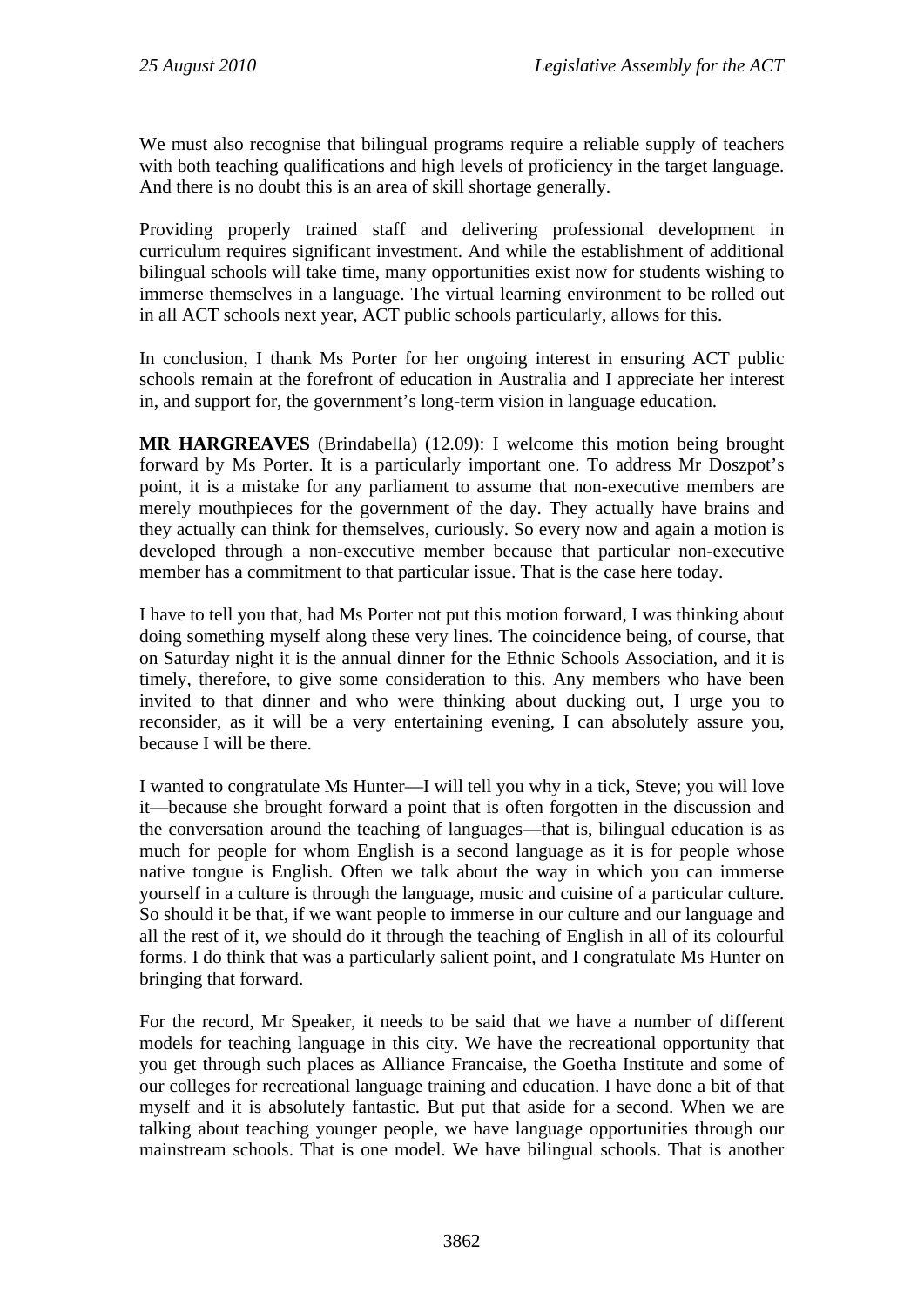model. But we also have the language education which is available through the multicultural community. I was going to say it was through the Ethnic Schools Association, but not every single school is affiliated with that association, but you will get the drift.

Language education can actually be described in two ways. The first one is the language of commerce, and that is what we teach our young people in the schools that is how they can compete in the commercial world nationally and internationally by knowing the various Chinese languages—Cantonese and Mandarin—knowing Indonesian, knowing Japanese, knowing the European languages. That puts us on an equal footing commercially. It is not only the language; it is the culture. If you have ever heard of the difficulties of doing business in Japan, you would know that it has as much to do with the culture as it does the language. Learning Japanese will also give you that cultural training for when you actually get into the business boardrooms.

But the other sort of language is the language of the kitchen. This is the language of the ordinary people. It is how people converse, how people convince, how people talk to each other, how they share their joys and their sorrows. You do not do it through the academic milieu of the training that we do in a lot of our schools systems. It is about talking to people about the quality of corn flakes. That is when you really find out about culture—it is the language of the kitchen. That is where the Ethnic Schools Association comes into it.

You do not need to have a command of Burmese or Korean, but these are available in the Ethnic Schools Association's suite of opportunities for young people to learn, and, indeed, if you want to as older students. This language of the kitchen is so important. Once upon a time Indonesian was the language of the kitchen; it was not one of our commerce. It is now. Hindi, for example—

#### *Mr Doszpot interjecting—*

**MR HARGREAVES**: Indonesian and Malaysian, got it in one. The Hindi language, for example—did you know that Bangladesh is the only country that ever got its independence because of the struggle to not want to surrender their native tongue? Now, that is the importance of language to them. It is important that we support the Ethnic Schools Association to do what they are doing. The government actually allocates funds to distribute amongst all of these schools, and those funds are absolutely needed and welcomed.

Mr Barr talked about the quality of teachers, and we need to recognise that that is a thing very high in the priority of the government, and I applaud that. We also need to recognise that the Ethnic Schools Association have qualifications in smaller languages, but sometimes they are not necessarily the qualifications needed in mainstream education.

A lot of the work in the ethnic language schools is done by volunteers. I want to put on the record my appreciation of the volunteers that give of their time—the mums and the dads and the people who just love a particular language. I want to also mention Mandy Scott, whom Ms Hunter mentioned, as a leading light in the pushing of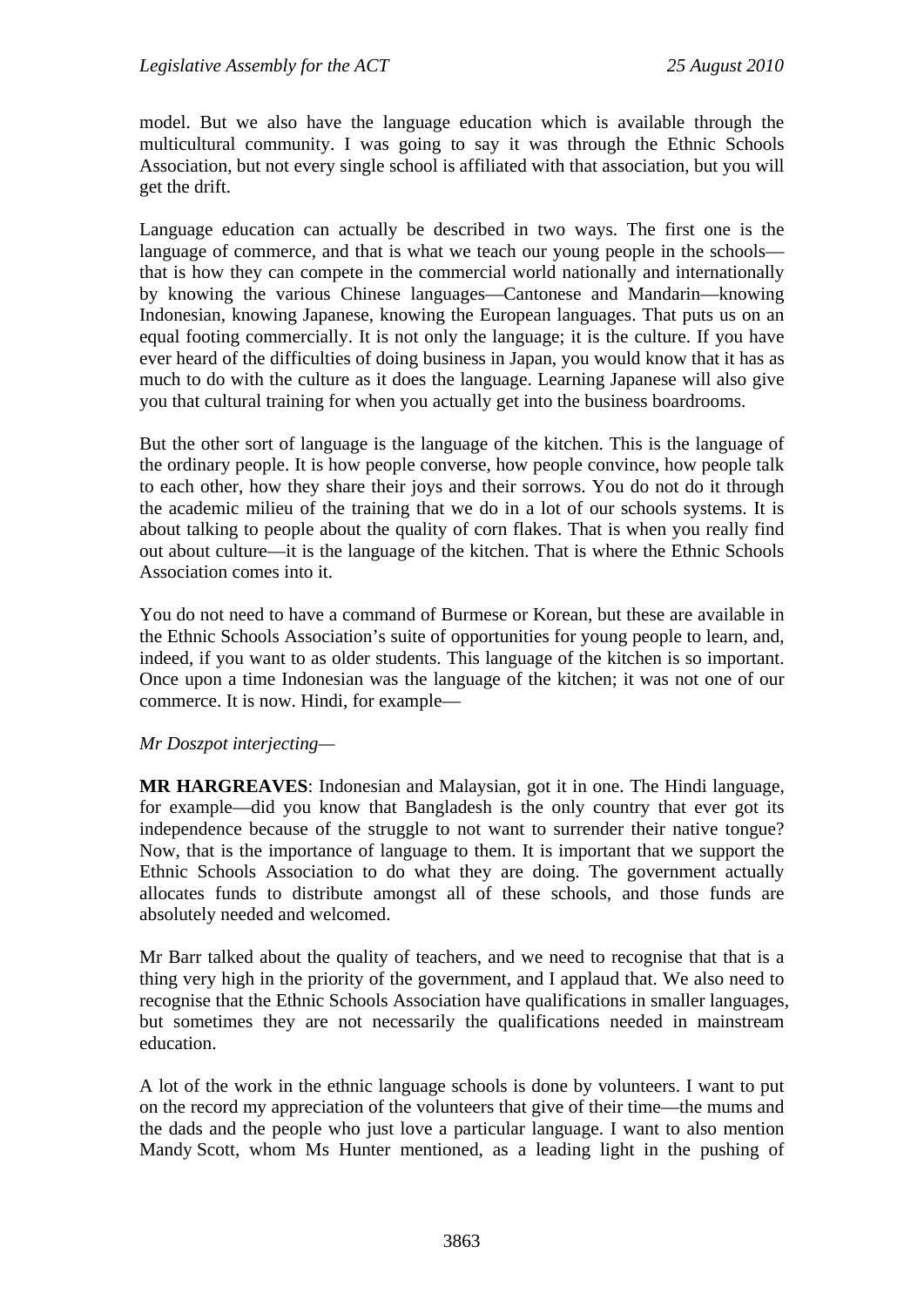languages in this town. But we also need to understand that nothing in this world is free, and we need to make sure that these people have the resources to be able to put these languages of the kitchen into the kitchens through the kids.

If we are not careful with the distribution of resources to the Ethnic Schools Association and such, what will happen is that we will shrink the resources going to the schools. It concerns me greatly that we might be facing that situation. I put the flag of caution up right now. We have to talk about this, because we need to be very careful that we do not just think that the teaching of languages of the kitchen to children is a hobby. It is not a hobby; it is education. It is immersion in culture.

If we are to be the best multicultural city in the country, and maybe the world, we need to talk about cultural appreciation. The best way of doing that is through the language of the kitchen and to have mums and dads talking to their kids in their mother tongues. Mr Speaker, I congratulate Ms Porter for bringing the motion forward, and I ask everybody to support it.

**MS PORTER** (Ginninderra) (12.18), in reply: I thank members for their contributions to the debate, but I am particularly sorry that Mr Doszpot seeks to politicise the question and undermine the intent of the motion, which is a genuine conversation that members on this side of the chamber are having. It should not be a political football that Mr Doszpot can kick around.

He did point out that we are a great multicultural city and are fortunate to have so many people from so many nations with so many tongues from all around the world here with us. I thought that, at that point, Mr Doszpot was going to continue in this positive vain. Unfortunately, he could not resist the temptation to slip into the old rhetoric of complaining about Al Grassby's statue and other works of art that adorn our city. Of course, many of the cities and towns where our multicultural population lived in and worked in prior to coming to Australia are adorned with such statues. Australians travel many thousands of miles to go to admire this art, particularly in Europe. No-one should decry a government for investing in art in all its forms.

So much for Mr Doszpot's four minutes—only four minutes, I note. What happened? Did he run out of steam? Was all his steam used up in the previous motion? Mr Doszpot gave us four minutes of what? No concrete policy suggestions and no useful contribution to the debate. What about congratulating our current bilingual education providers?

I would like to thank Ms Hunter for her support of the motion and her exploration of the issues involved. I would also like to thank my colleague Mr John Hargreaves for his exploration of the topic. I am sure members would join with me in thanking the minister for his commitment to supporting language education. As the minister says, we are ideally situated in this part of the world and we have strong relationships with our Asian neighbours. Of course, the world is becoming smaller every day in terms of communication, and I believe that all language education—European or Asian—is important and merited.

As I said before, I have a grandson in a French immersion school in Brisbane, and my daughter-in-law is a German teacher also in Brisbane. As I said before, I believe we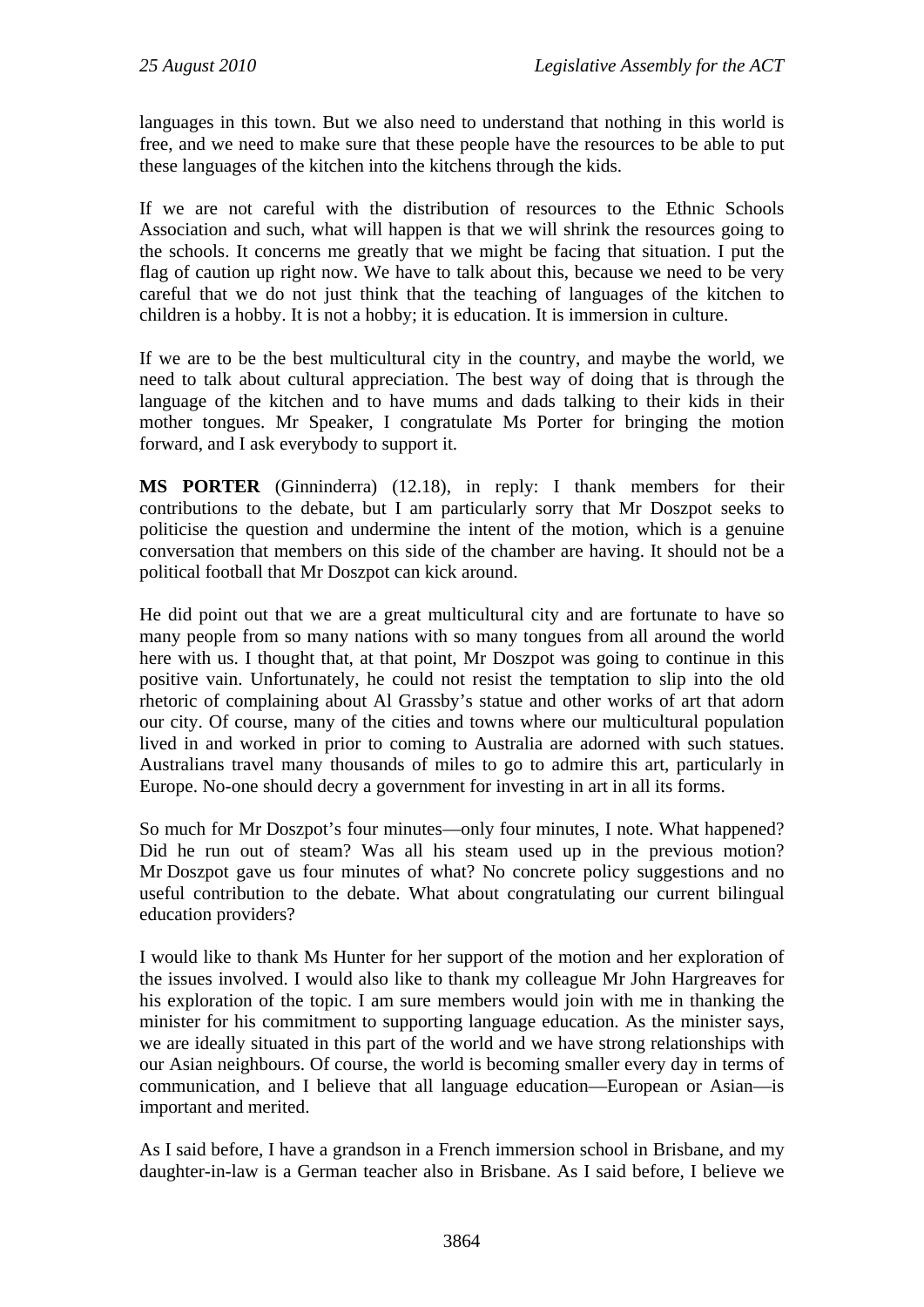can build on our relationships, particularly with our embassies as well as our sister cities to explore the opportunities to support further bilingual schools. I thank the minister for the undertaking to investigate the expansion of the number of such schools in the ACT, should they be warranted. I ask members to support this motion.

Motion agreed to.

*Debate interrupted in accordance with standing order 74 and the resumption of the debate made an order of the day for a later hour.* 

## **Sitting suspended from 12.21 to 2 pm.**

## **Questions without notice Calvary Public Hospital—proposed purchase**

**MR SESELJA**: My question is to the Minister for Health. Minister, on 23 June you were asked about delaying a Calvary deal until the "planned capital element of the national health reform is resolved and made clear to the community". You stated in your answer:

We are trying to make sure that we can finalise any outcome with Calvary as soon as possible*.* 

You added:

There is not any reason to delay it around the capital component.

In response to a question last week, you advised that you had received advice from PricewaterhouseCoopers that the government no longer needed to purchase Calvary Hospital in May. Why didn't you refer to this advice in your answer on 23 June?

**MS GALLAGHER**: I think because the question was around the national health reforms and not around any advice that the government had received around progressing the negotiations. In the question, as I understand it—and I will check the *Hansard*—I was asked about whether the national health reforms should or could impact on finalising negotiations around Calvary. My view is—and is still—that they would not. There is a range of other factors that would impact on finalising the negotiations with Calvary, but the national health reform is not one of them.

**MR SPEAKER**: Ms Seselja, a supplementary question?

**MR SESELJA**: Thank you, Mr Speaker. Minister, why did you mislead the Canberra community by not telling them and this Assembly about the PricewaterhouseCoopers advice back in June in your response to the question?

**MS GALLAGHER**: During that time the government were re-testing the advice, at the request of Little Company of Mary Health Care, who still until this day disagree with the advice that the government had received. We had received the advice. I had spoken with Little Company of Mary around that advice. Indeed, I think we had had a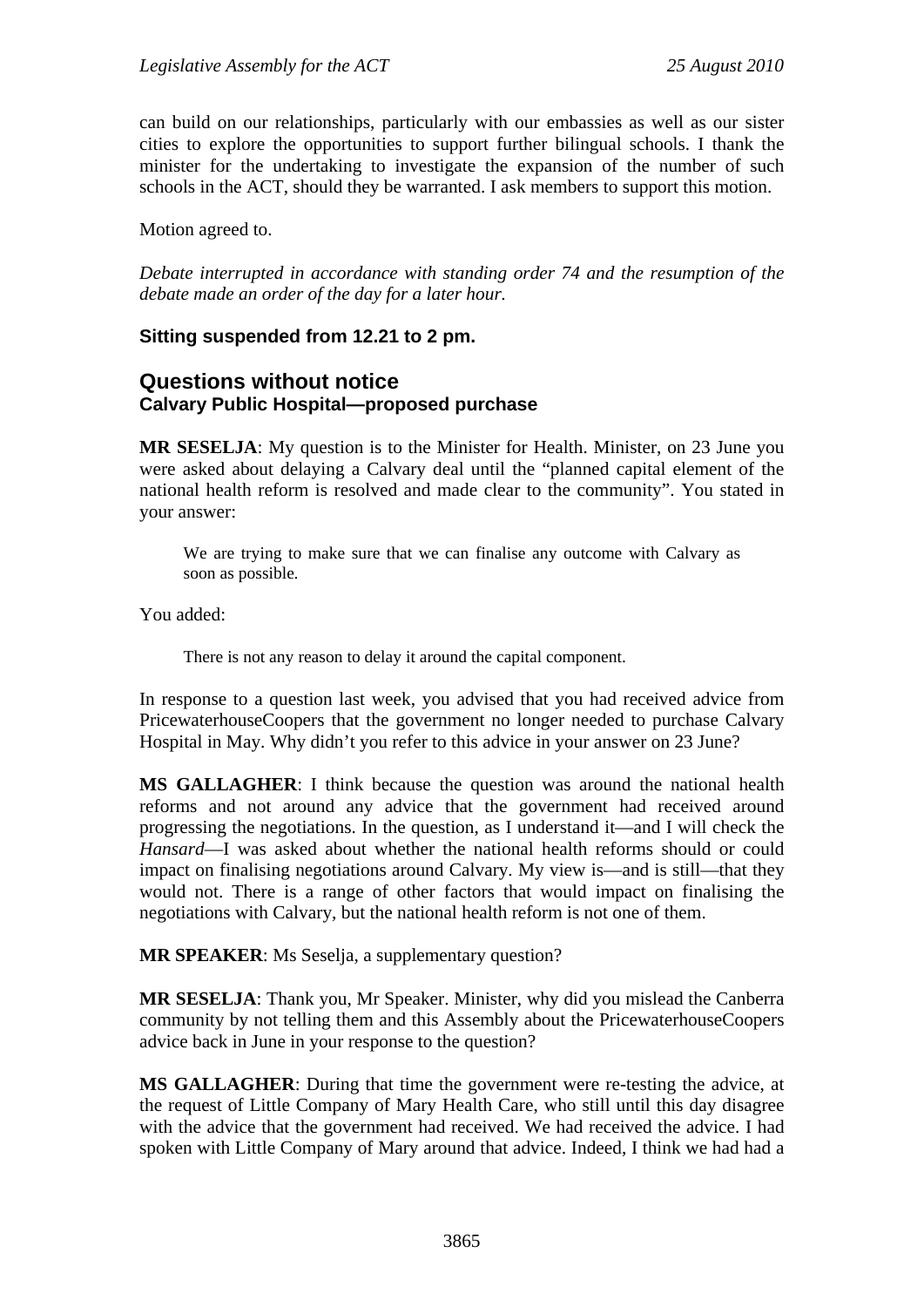number of conversations around that advice. We were asked to re-test that advice and we were in the process of doing that.

If one of you had stood up and asked me, "Has the government received accounting advice that will impact"—indeed, if you look at the media comments of the Chief Minister and me when we were asked around Calvary, we said that we were in the process of finalising them subject to accounting advice.

That is the reality. These are the ways we negotiate. We do not necessarily come into this place and discuss everything about those details of the negotiations when they are still ongoing.

**MR HANSON**: A supplementary question, Mr Speaker?

**MR SPEAKER**: Yes, Mr Hanson.

**MR HANSON**: Minister, did your answer to the question breach the ministerial code of conduct requiring that all ministers are to recognise the importance of full and true disclosure and accountability to the parliament?

**MS GALLAGHER**: No.

**MR HANSON**: A supplementary question, Mr Speaker?

**MR SPEAKER**: Yes Mr Hanson.

**MR HANSON**: Why do you consistently fail to keep the Assembly advised of the current status of negotiations to purchase Calvary hospital?

**MS GALLAGHER**: I do not. I do keep the Assembly advised, Mr Speaker.

## **Tidbinbilla nature reserve—camping**

**MS HUNTER**: My question is to the Minister for Territory and Municipal Services and concerns camping at Tidbinbilla nature reserve. Minister, on their website Conservation Volunteers Australia are offering overnight tours to Tidbinbilla nature reserve, which includes camping at the Nil Desperandum homestead site. Why has the ACT government already permitted overnight camping in Tidbinbilla, given that the current management plan says that camping is an inappropriate activity and prohibits it in the reserve?

**MR STANHOPE**: I thank Ms Hunter for the question. As members are aware, I was most pleased, in fact, after a difficult time and some effort, to be able to table the final of the Namadgi plan of management, a major piece of work that has been undertaken over a number of years in relation to the management of our largest—to the extent that it is our largest—and our most significant nature reserve.

There was exhaustive consultation with all stakeholders in the community in relation to the development of the plan. At the end of the day, there were a number of issues in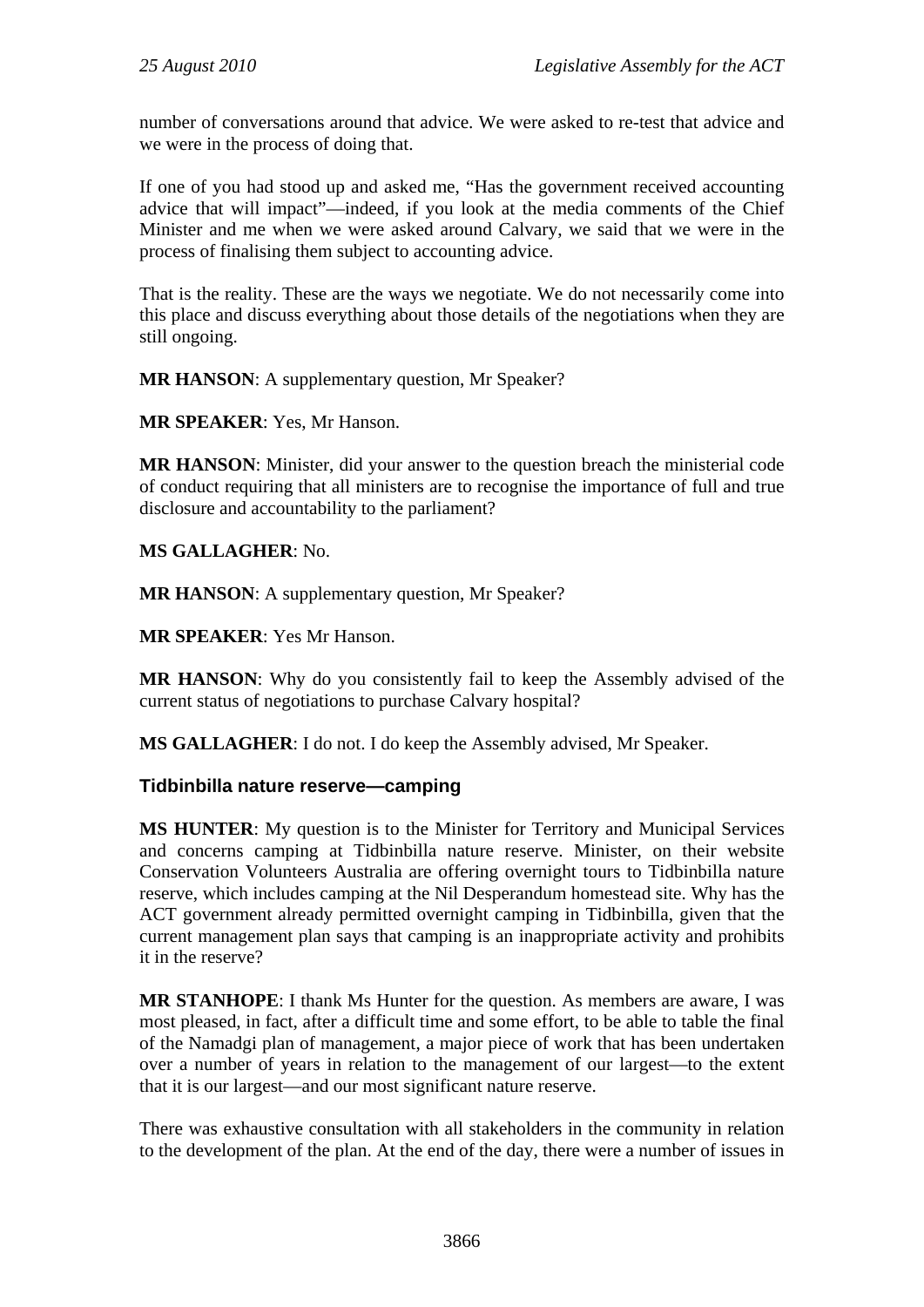relation to which there was not unanimity amongst stakeholder groups in relation to all aspects of the plan of management. There were only a couple of those issues. I think the two most significant of the issues where different organisations, different groups, had different perspectives around an appropriate level of usage of Namadgi, was, firstly, in relation to camping at Tidbinbilla. Others, of course, were in relation to—

**Ms Hunter**: On a point of order, Mr Speaker, I need to be clear here. Mr Stanhope, my question was about Tidbinbilla nature reserve and the ACT government already permitting overnight camping at Tidbinbilla, given that the current management plan actually says it is inappropriate and prohibits it.

**MR SPEAKER**: The Chief Minister.

**MR STANHOPE**: Thank you. I was actually giving some context of the negotiations. I apologise to Ms Hunter if that context and that background are extraneous to her interest. I thought it might be of interest to others and those that look avidly, of course, at the *Hansard* in relation to the background of the issue that we are discussing and in relation to which I am responding.

In the context of camping at Tidbinbilla and Conservation Volunteers Australia, indeed it was in March 2009, some significant time ago—indeed a year ago—that the Department of Territory and Municipal Services entered into an agreement with Conservation Volunteers Australia in relation to their role and function in Tidbinbilla. That particular relationship has been an outstanding success and we look to continue to expand it.

Under the arrangements that have been entered into between the department and Conservation Volunteers, there was an understanding that Conservation Volunteers Australia would offer a range of experiences for visitors to Tidbinbilla, including the possibility or the prospect of overnight stays at Nil Desperandum. To the extent that this is inconsistent with the now concluded final plan for Namadgi and the extent to which it is inconsistent, I will need to take some advice on that. I think that is the background surrounding the nature of an agreement that was entered into 18 months ago with Conservation Volunteers Australia.

As I go to the management plan, it notes the potential—I believe this is taken from the final—to introduce commercial activity into Tidbinbilla nature reserve to enhance visitor use and enjoyment. It goes on to conclude that low-impact activities such as nature tours may be allowed in the national park.

**MR SPEAKER**: Ms Hunter, a supplementary question?

**MS HUNTER**: Minister, what has changed at Tidbinbilla such that the new draft management plan says that camping is to be investigated as an acceptable activity within the park?

**MR STANHOPE**: In the context of that particular investigation in relation to camping, it does suggest that it is an activity that needs further consideration, but in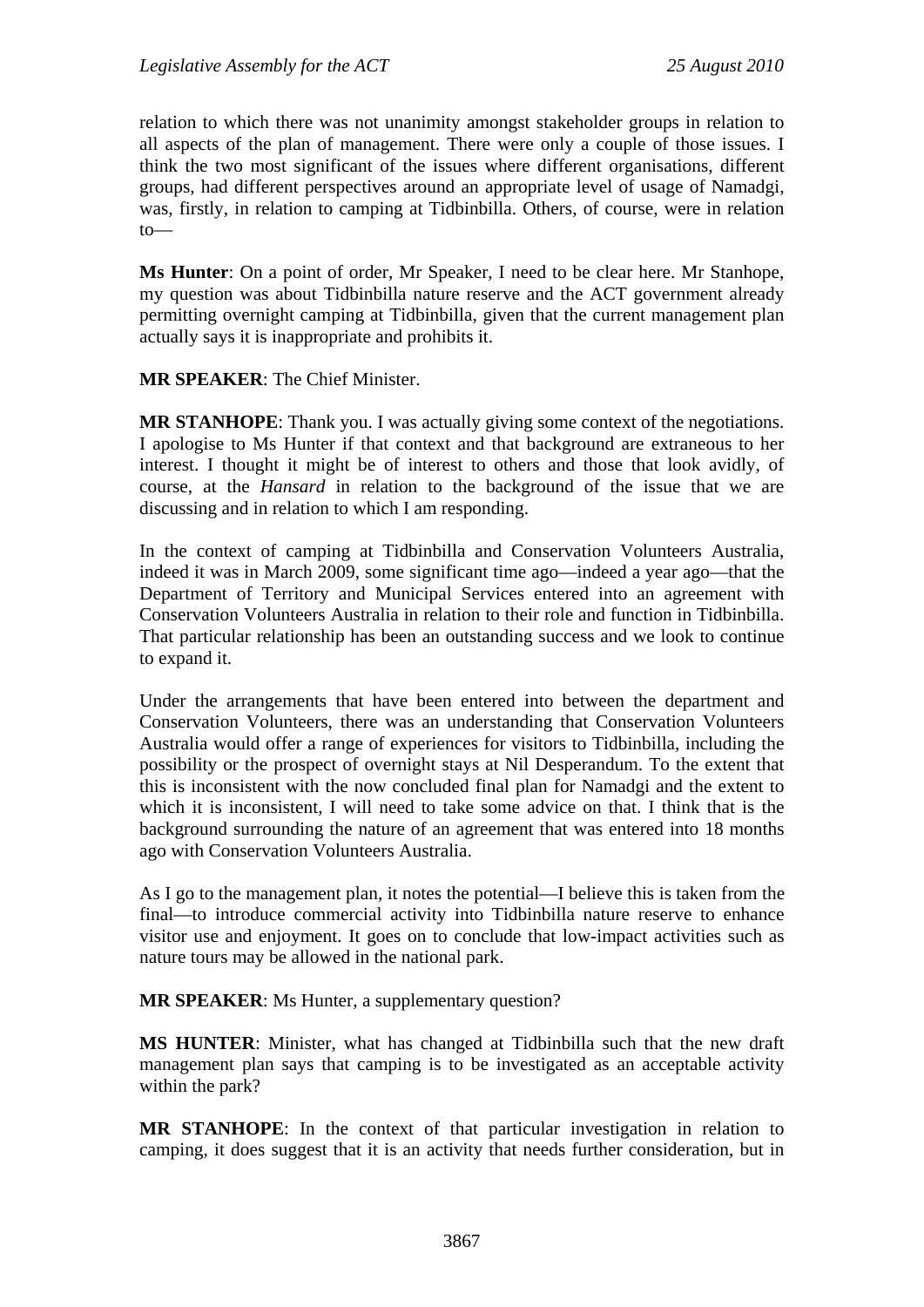relation to Nil Desperandum and Conservation Volunteers I will just conclude with the rationale, the basis, the current arrangements. They actually do go to the current management plan, which, as I said, notes the potential to introduce commercial activities into Tidbinbilla to enhance visitor use and enjoyment and then goes on to say that low-impact activities such as nature tours may be allowed in the national park.

The management plan then nominates criteria against which tourism products might be judged suitable at Tidbinbilla, including environmental sustainability, potential for environmental impact and economic viability—all of which have been assessed during the planning stage of the Naturewise product that has been negotiated between TAMS and Conservation Volunteers. But the current management plan is actually silent on the appropriateness of the short-term overnight use of Nil Desperandum the cottage Nil Desperandum—though it does quote the 1995 conservation plan for the building as stating that the underlying theme in relation to the conservation management of Nil Desperandum is to maintain the building as a residence.

I assume, Ms Hunter, that with your concern around camping and Conservation Volunteers Australia at Tidbinbilla you are expressing a point of view around the occasional overnight use of Nil Desperandum as a residence apart from camping. It is something that was deemed by TAMS, at the time it entered the arrangement with Conservation Volunteers Australia, as consistent with the conservation management plan for Nil Desperandum. I guess we could have a conversation on whether or not overnight use of Nil Desperandum constitutes camping. *(Time expired.)*

**MR SPEAKER**: A supplementary question, Mr Coe?

**MR COE**: Regarding Conservation Volunteers, unlike the Greens, we on this side of the chamber support them, and we are keen to know how the government—

**MR SPEAKER**: Mr Coe, preamble.

**MR COE**: We are keen to know how the government is also supporting Conservation Volunteers Australia.

**MR STANHOPE**: Thank you very much, Mr Coe. I am not sure it is exactly fair to say that the Greens oppose Conservation Volunteers Australia and their wonderful work. I was not suggesting that, Mr Coe, so your question poses me some difficulty. I would not suggest that.

I sometimes do think there is a rush to condemn or criticise the government most particularly—"You've just tabled a management plan for Namadgi, but you're allowing camping in Tidbinbilla, in contravention of the management plan." What has been happening at Tidbinbilla is that Conservation Volunteers Australia, through a contract entered into between Conservation Volunteers Australia and TAMS, has been seeking to use Nil Desperandum, which was, until it was destroyed by the fire in 2003, regularly used for those purposes, most particularly for short-term stays. It had previously been used for that purpose. The conservation plan suggests that it is appropriate to be used for that purpose.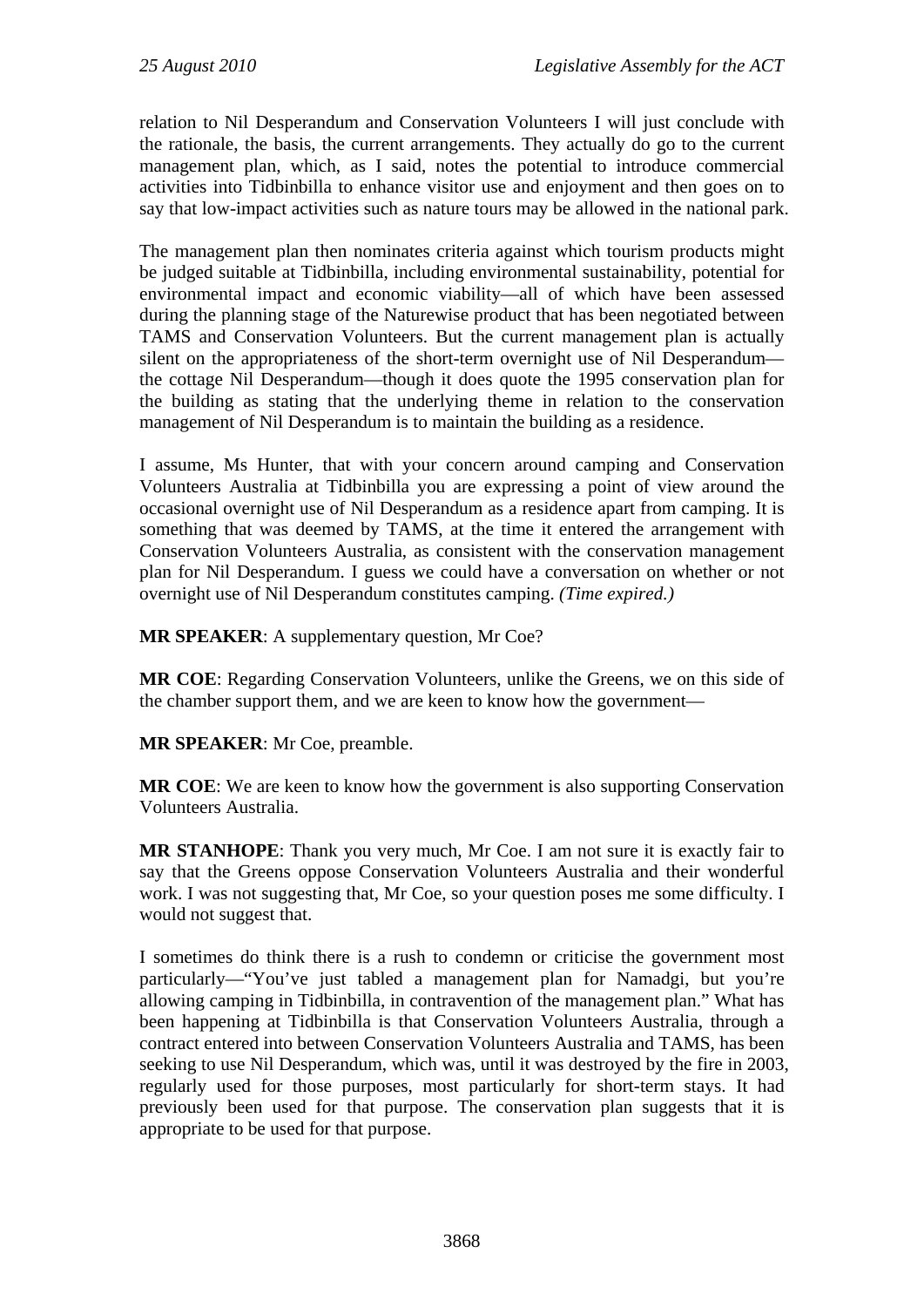But I think it is probably a long bow to suggest that the occasional overnight use of Nil Desperandum by Conservation Volunteers Australia as part of their suite of conservation offerings at Tidbinbilla is to embrace camping within Tidbinbilla. That is the background. I am not sure there is much more I can offer.

## **MS LE COUTEUR**: A supplementary, Mr Speaker?

**MR SPEAKER**: Yes, Ms Le Couteur.

**MS LE COUTEUR**: Thank you. Minister, are you aware that, while camping at Birrigai would occur in a recreation zone, camping in Nil Desperandum would occur in a core conservation zone, and do you consider that this is appropriate?

**MR STANHOPE**: I think the position that has been taken by parks and conservation is that at Nil Desperandum it is consistent with the 1995 conservation plan for Nil Desperandum. It actually specifically states that the underlying theme of conservation at Nil Desperandum is to maintain the building as a residence. Certainly, the building was severely affected by the bushfires. It has been restored to some extent. Conservation Volunteers Australia, through a Naturewise program that is part of a formal arrangement between Conservation Volunteers Australia and the ACT government, I think you are aware, now essentially provides all ranger type services within most particularly the new Tidbinbilla sanctuary. And it has been the most wonderfully successful relationship imaginable between the ACT government and Conservation Volunteers Australia—the relationship, the partnership, at Tidbinbilla. I only wish that we could actually create similarly successful partnerships again with Conservation Volunteers, as well as with other groups, in relation to other parks in the ACT.

The government is enormously supportive of the relationship and its continuation and its growth. Part of that growth, pursued by Conservation Volunteers Australia, was the development of a Naturewise program at Tidbinbilla, part of which involves the occasional possible use by conservation volunteers of Nil Desperandum for overnight stays. My advice, Ms Le Couteur, to respond to your question, is that the conservation management plan believes that it is appropriate for Nil Desperandum to be used for occasional overnight use. If the conservation management plan says it, until it decides otherwise, I am not quite sure—and I think it is a long bow, as I said, to say that overnight use of Nil Desperandum equates to camping. *(Time expired.)*

## **Taxation—review**

**MR SMYTH**: My question is to the Treasurer. Treasurer, on 12 August 2010, you announced that a review was to be conducted of the ACT's taxation system and that this review would be headed by a former ACT Treasurer, Mr Quinlan. Treasurer, on 14 April 2005, a report in the *Canberra Times* quoted Mr Quinlan as making the following statement:

Abolishing stamp duty on commercial conveyances would not necessarily stimulate the ACT economy or generate more jobs here.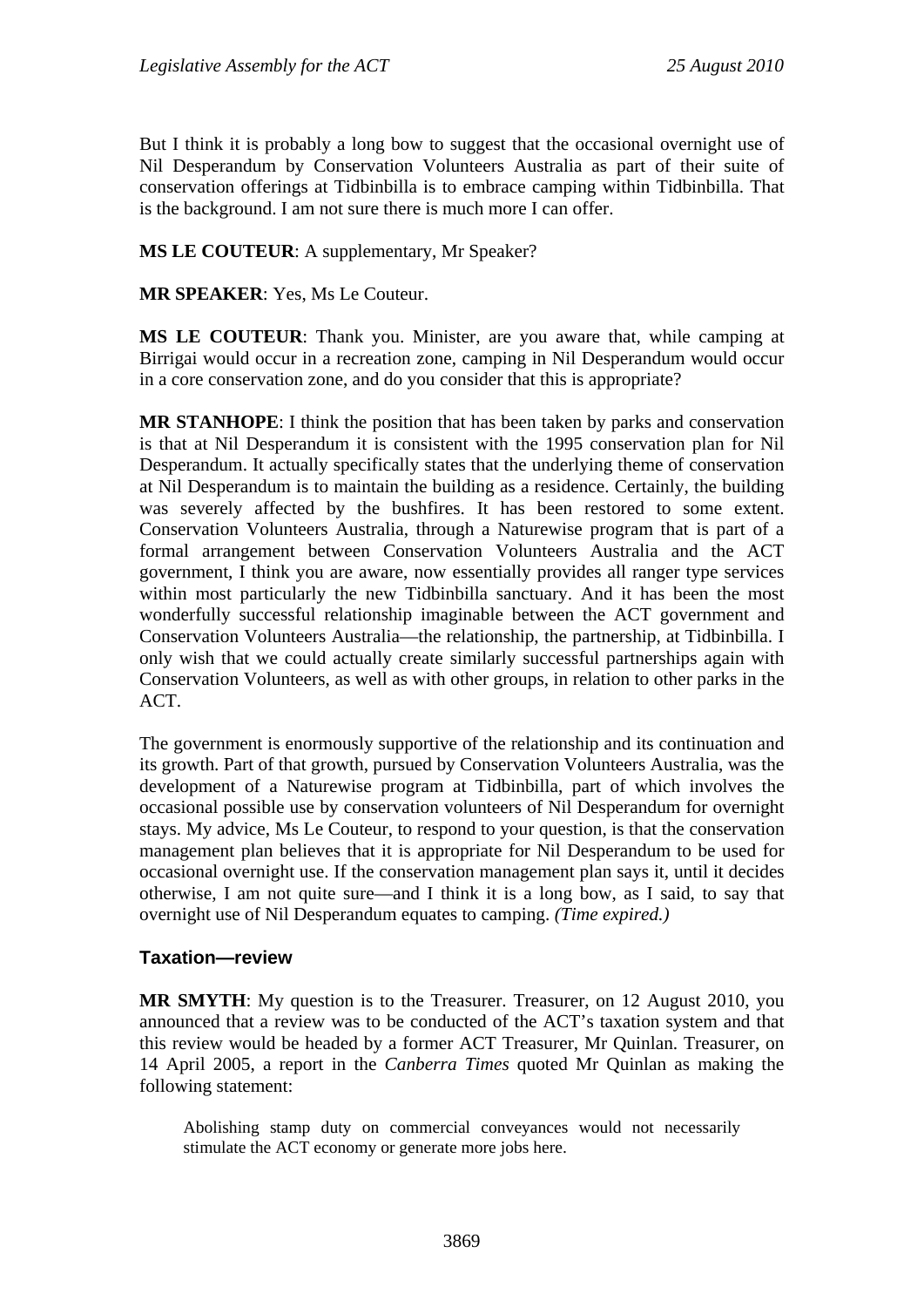Treasurer, why have you appointed as head of this review a person who is on the public record as having such a closed mind to the potential for effective taxation reform to boost employment and economic activity?

**MS GALLAGHER**: I see the Liberals' campaign against the tax review continues the only stakeholder group, if you can call them that, in the community that is opposed to the taxation review and, indeed, the people that have been appointed to the panel. I have not had one complaint from anyone in the ACT, other than you, other than the out-of-touch opposition that sits over there and bags processes. I have not had one complaint or issue of concern raised about the appointment of a former Treasurer in this place, a high-profile Canberran, a Canberran whose reputation is second to none, to chair this work on behalf of the ACT community.

Mr Quinlan brings with him a range of skills and experience which will benefit this tax review. I know that he comes to it with an open mind to engage with stakeholders, to commission pieces of work that will help inform the panel's recommendations to government.

**MR SPEAKER**: Supplementary question, Mr Smyth?

**MR SMYTH**: Thank you, Mr Speaker. Treasurer, why did you not include as an explicit term of reference for the inquiry the matter of enhancing economic activity and employment?

**MS GALLAGHER**: The review is around our taxation effort—our own-source revenue. That is what it is about. There are other areas within government that are charged with the responsibilities around business and economic development. This is a review into our own-source revenue—30 per cent of the budget—and making sure that our revenue effort is fair and equitable across the board. That is what this taxation review is about. It is not going to be everything to everybody. It is a difficult area of reform for any government—

**Mr Smyth:** So it is just about more taxes.

**MS GALLAGHER**: You have the terms of reference, Mr Smyth, and if you had concerns about them I would have imagined that you could have engaged with me around that and sought additional terms of reference or some sort of proactive involvement in this as the shadow treasurer instead of standing on the sidelines and throwing stones.

This review is to find recommendations on the overall efficacy of the tax system. It is to complement and build on the recently completed review of commonwealth taxation. It should be limited to taxes levied by the ACT government, consider options to ensure revenue certainty, provide sufficient revenue to ensure that important community services continue to be provided, and have regard to the unique economic, legislative and policy context of the ACT.

I imagine that if the panel wants to pursue additional interests such as the ones you have outlined, you could put that to them, Mr Smyth, and that they would consider that as part of their work.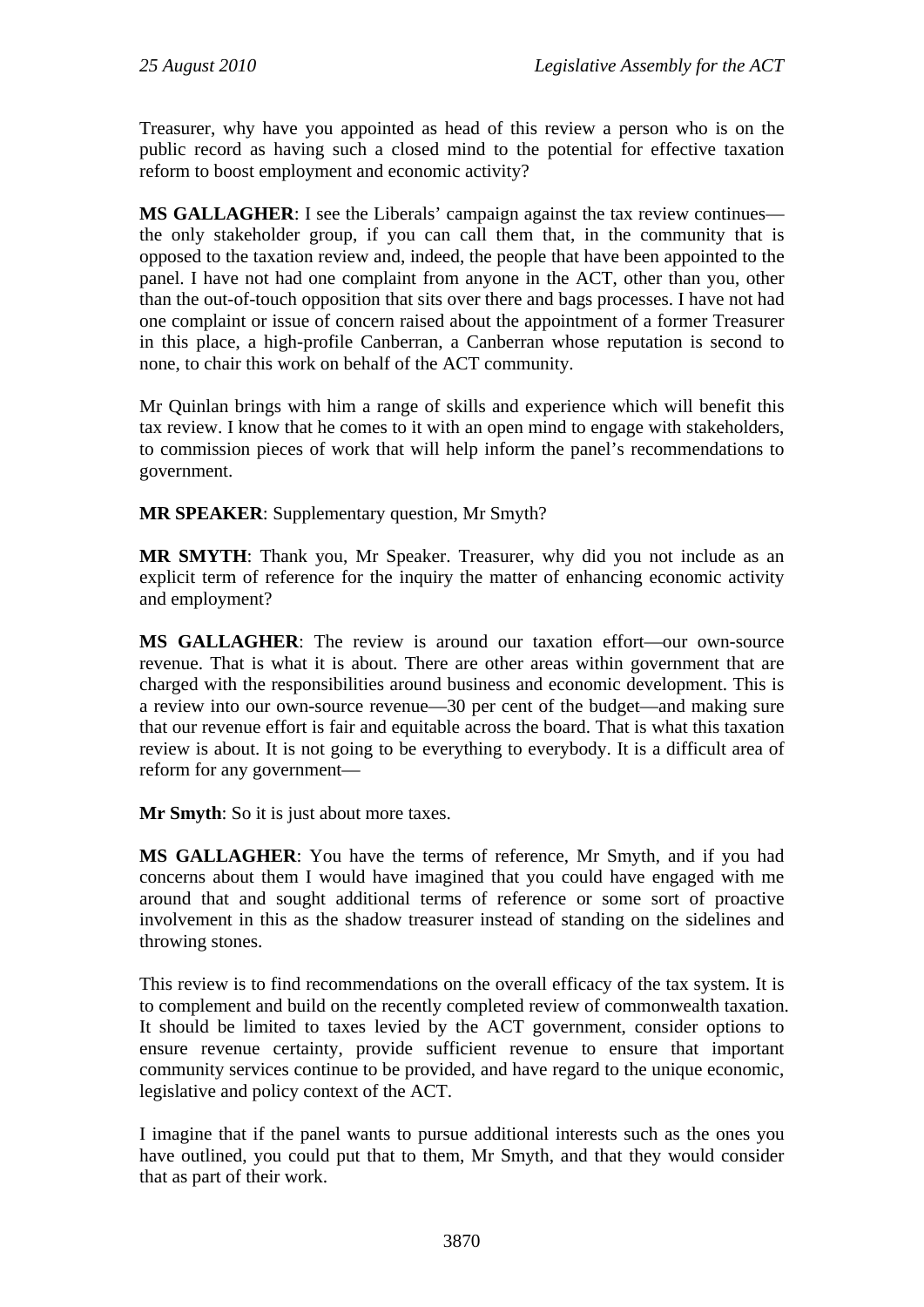**MRS DUNNE:** A supplementary question, Mr Speaker.

**MR SPEAKER**: Yes, Mrs Dunne.

**MRS DUNNE**: Minister, what capacity will the review have to consider the potential for effective taxation reform which underpins a stronger and more diverse economy?

**MS GALLAGHER**: What capacity will they have? They will direct their work, Mrs Dunne. They will be ably supported. We have allocated a small budget to support them in that work. We expect that they will commission expert pieces of work, but I am leaving that to the panel.

## **Children—kinship carer support program**

**MRS DUNNE**: My question is to the Minister for Children and Young People. Minister, in relation to the request for tender for the kinship carer support program 2010-13, I note from your media release of 17 August this year that Marymead has been awarded a contract of \$40,000 for the provision of representation and advocacy for kinship carers of children in the care of the ACT executive. I would like to congratulate Marymead for being awarded that part of the contract.

Your media release indicated that the decision to award the contract was made by "the government's independent procurement unit, Procurement Solutions". Minister, were any of the people on the decision-making panel drawn from organisations or agencies other than Procurement Solutions? If so, from where were they drawn and did this in any way compromise the independence of the panel as you described it in your media release?

**MS BURCH**: I thank Mrs Dunne for her continued interest in kinship carers and for congratulating and recognising the work that Marymead does. Procurement Solutions is independent and is at arm's length. If there is any question of it being compromised or not being independent, I take that as a slight on Procurement Solutions. I do not know the details of the people that were on the panel, but I have absolute faith and trust that a proper assessment was made and the right decisions were made. It was an open tender process. There were a number of bids, and there was one successful bid, and I stand by that.

**MR SPEAKER**: Mrs Dunne, you have a supplementary question?

**MRS DUNNE**: Yes. Could I ask the minister to get back to the Assembly in relation to who was on the panel? Can she also tell the Assembly what expertise did the panel have to make the decision that they made?

**MS BURCH**: I will take some advice and certainly bring back what I can.

**MR SPEAKER**: A supplementary, Mr Seselja?

**MR SESELJA**: Thank you. Minister, who were the people on the panel that made the decision to award the contract to Marymead and, particularly, what role do they have in their home organisations or agencies?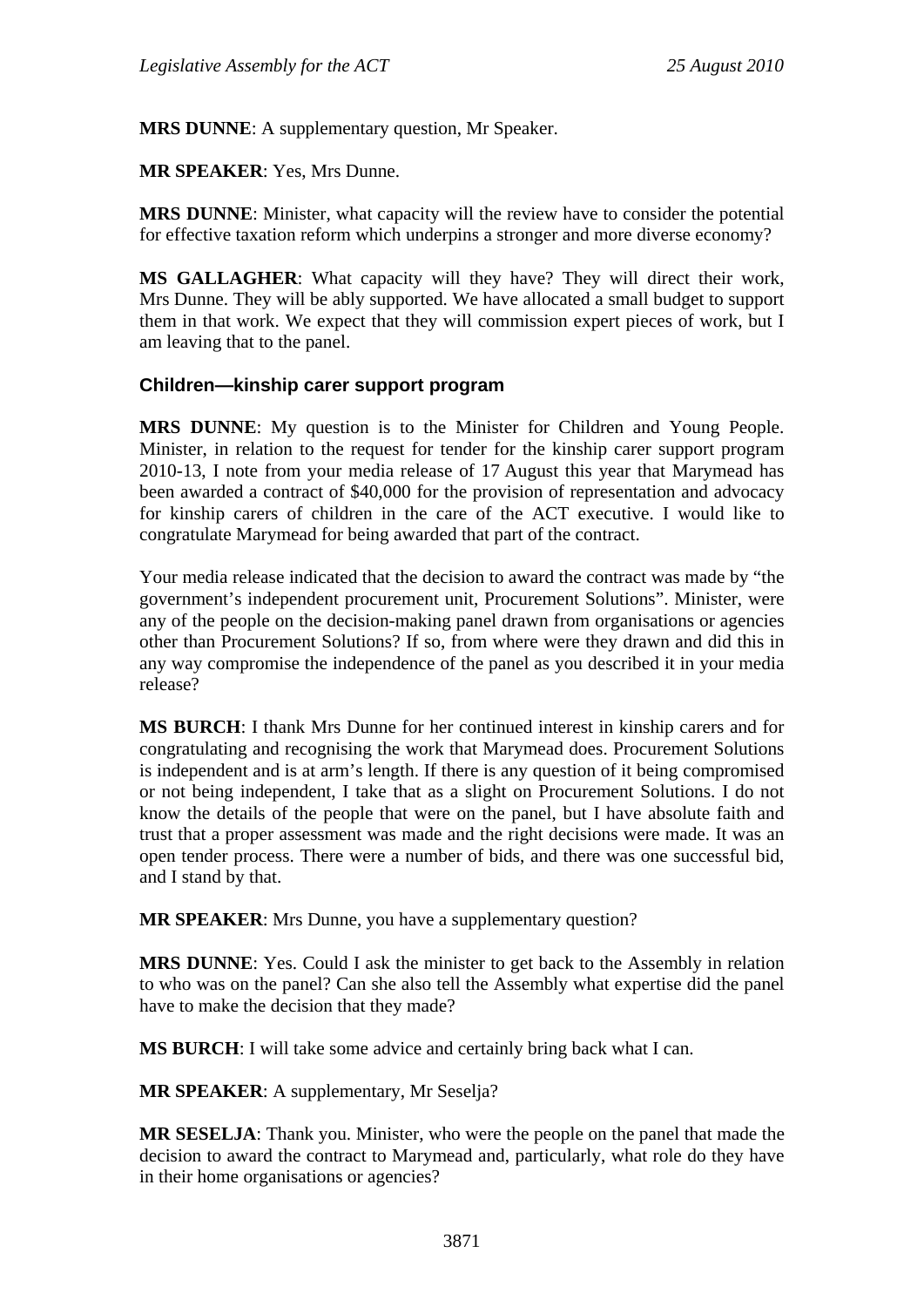**MS BURCH**: I think I just answered that question in response to Mrs Dunne's question.

**Mr Seselja**: The first part, not the second part.

**Mr Hanson**: Mr Speaker—

**MR SPEAKER**: A supplementary?

**Mr Hanson**: A question without notice, Mr Speaker.

**MR SPEAKER**: No, Ms Le Couteur has the call.

**Mr Hanson**: How does that work?

**Ms Bresnan**: She was standing.

**Ms Hunter**: She kept standing up and sitting down.

**MR SPEAKER**: Order! Mr Hanson, just to be clear—

**Ms Gallagher**: You'll get your moment, Jeremy. Everyone gets a turn.

**MR SPEAKER**: Order! Ms Le Couteur had stood previously. She actually conceded to you because she thought you wanted a supplementary, and in recognition of her politeness and her precedence, I am actually giving her the call. Ms Le Couteur.

## **Planning—small dwellings**

**MS LE COUTEUR**: Thank you, Mr Speaker. My question is to the Minister for Planning and concerns innovation in the planning system. Minister, the planning system already places a number of restrictions on the building of compact dwellings. The new draft territory plan variations will place further restrictions on small blocks and require secondary dwellings and student accommodation to be bigger than some current accommodation in the ACT. My question is: why are so many restrictions placed on smaller dwellings, which are likely to be more affordable, and are you aware that these restrictions could prevent the building of studio apartments equivalent to those currently in the Waldorf?

**MR BARR**: I think I detect a theme to the beginning of each of Ms Le Couteur's questions this week. As Ms Le Couteur would be aware, these draft variations are just that, draft variations, out for public consultation. I note that the content of the question makes a series of assertions that are not proven at all. I would encourage Ms Le Couteur, if she has strong views on this matter, to put in a submission during this initial round of consultation, noting that by the time the draft variation comes back to the Assembly for a vote as a final variation, I would imagine probably 12 to 18 months will have transpired. If Ms Le Couteur believes that there is an issue with the draft, please bring forward her specific concerns during this consultation process.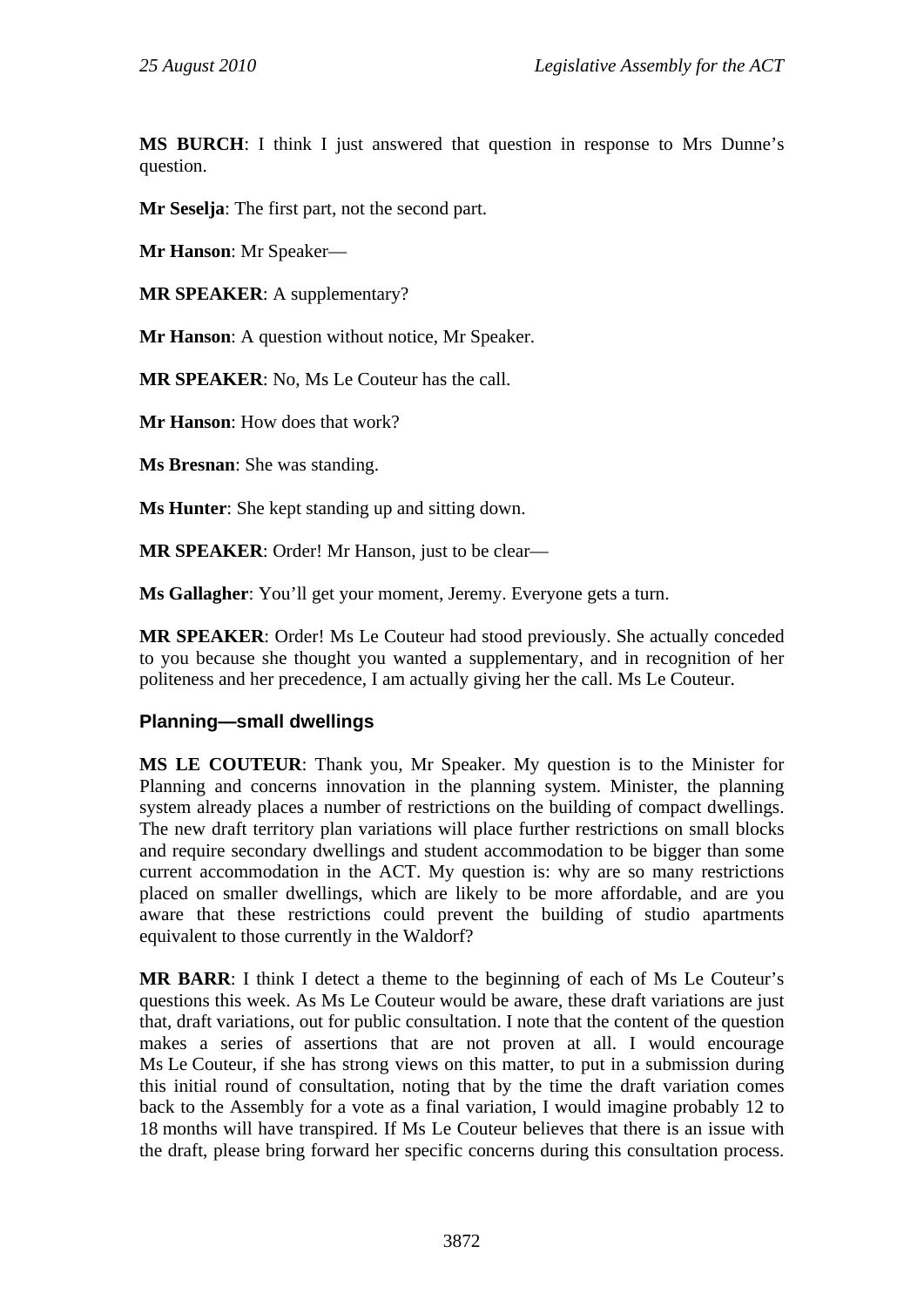It is an extensive consultation process and I am sure that, through the committee that Ms Le Couteur sits on, there will be ample opportunity for these issues to be debated.

**MS LE COUTEUR**: A supplementary, Mr Speaker.

**MR SPEAKER**: Yes, Ms Le Couteur.

**MS LE COUTEUR**: Minister, what action is the government taking to facilitate the conversion of excess office space in Canberra into residential accommodation, which could help address Canberra's housing shortage?

**MR BARR**: The government has, of course, taken a number of steps to improve access to student accommodation, most particularly working with the universities and a number of investment companies to ensure that there is more student accommodation. I can certainly signal today my intention to continue to take decisive action to ensure that there is more student accommodation available within the territory.

**MR SPEAKER**: Ms Hunter, a supplementary question?

**MS HUNTER**: Minister, given that the government's unit titling laws effectively lock in unit title plans, how does the planning system accommodate new developments with flexible layouts that can change in configuration in order to meet demand?

**MR BARR**: Ms Hunter may well be aware of recent variations to the territory plan and recent changes to the planning and development system that provide much greater flexibility in this and many other areas. I do acknowledge, though, Mr Speaker, that getting perfect allocative efficiency in the housing market is quite a challenge.

I note that there is quite a concerted campaign being run against one-bedroom units through the Canberra *Chronicle* in recent times. We have seen quite a bit of commentary in the public arena in relation to that. Yet we all know that by 2025 the predominant household structure in the ACT—the largest group—will be single people.

Clearly, there is a mismatch in our current housing stock to our future housing needs. The government is taking a variety of steps to enable a market-based solution to address that. It is interesting, of course, in the context of some community debate at the moment that there does appear to be fierce resistance to an increase in the number of single-bedroom dwellings.

**MR SPEAKER**: A supplementary question, Ms Bresnan?

**MS BRESNAN**: Minister, how have you ensured that the planning system facilitates local level environmental initiatives, such as the sharing of grey water and energy generation between different buildings not part of the same body corporate?

**MR BARR**: I thank Ms Bresnan for the question. Ms Bresnan would also be aware of a number of changes to the planning and development system that make it simpler,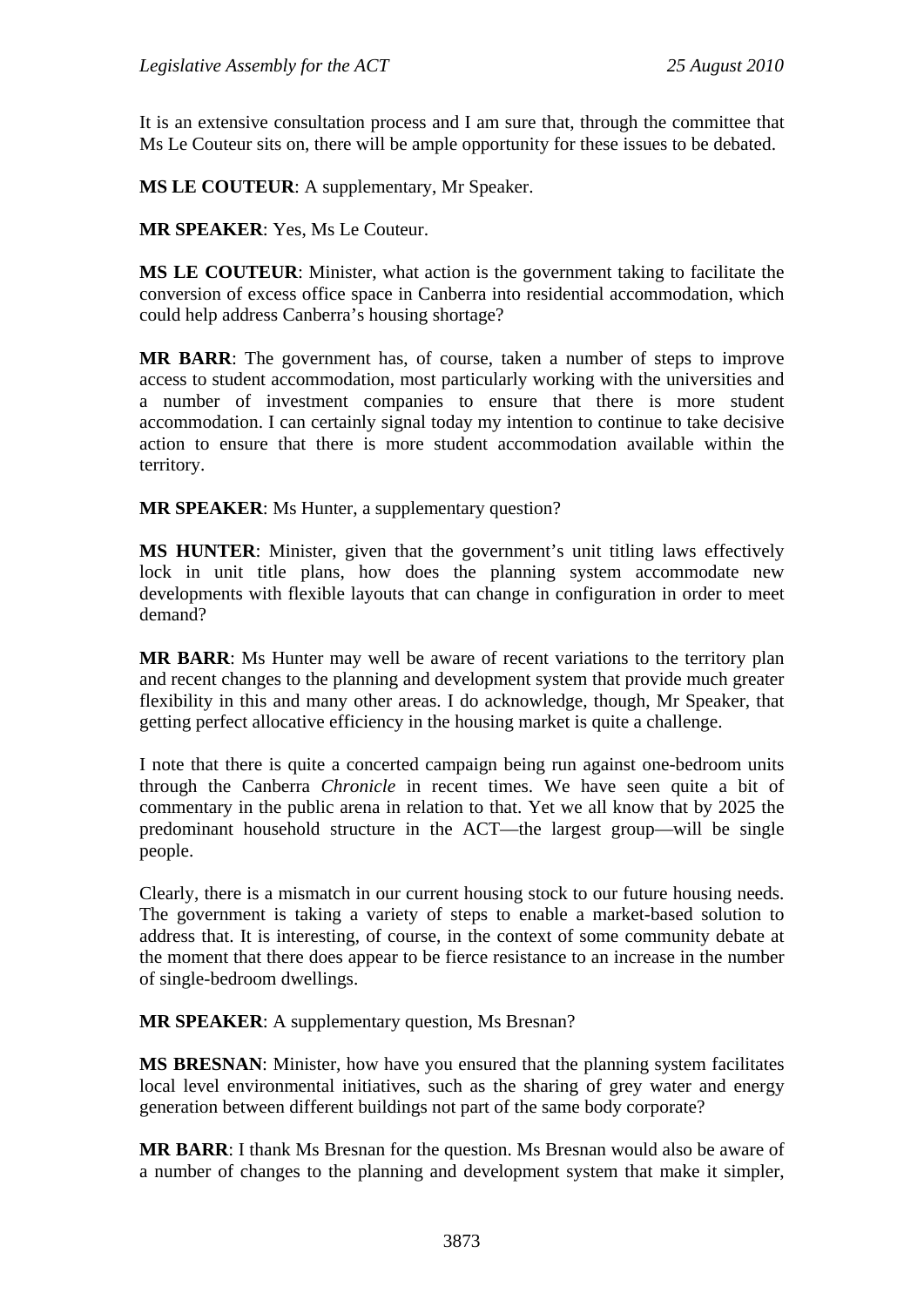faster and more effective, that go to respond to a number of the issues that she has raised. She would be aware also that the Land Development Agency is undertaking some important work in the Molonglo Valley in relation to just the issues she has raised. The government will continue to progress work in this area.

## **ACTION bus service—effectiveness**

**MS PORTER**: My question is to the Minister for Transport. Would the minister please advise the Assembly what steps the government has taken and is taking to improve the effectiveness of delivering bus services to the ACT community?

**MR STANHOPE**: Thank you, Mr Speaker. I thank Ms Porter for her continuing interest in this important subject. I was very pleased to receive a question from Ms Porter on this yesterday to outline some of the rationale in relation to negotiations that are currently underway with the Transport Workers Union and other unions in relation to enterprise negotiations that are currently underway, which are not proceeding as rapidly as I think many of us would like, but which are being conducted in good faith. The government, of course, remains hopeful that we will receive mutually agreeable outcomes from that process.

I might go into some more of that today, but I think it is important that we do understand that the government are determined to continue incrementally and, to the extent that we can, to continue to invest in public transport options and the effectiveness of ACTION within the ACT. We do not wear blinkers in relation to ACTION and its effectiveness and the need for us to continue to invest. The government accept that we will need to continue to invest increasingly. In the most recent budget, we identified \$97 million of funding explicitly for our public transport network. We know that we will need to invest more than that, and indeed I have signalled that I would anticipate investments of a similar order in coming budgets, without committing the cabinet or the government to those quantums. But that is what we will need to do in order to increase the reliability, the frequency and the extent of the network and in order for us to meet some of the primary infrastructure needs, even to the point of continuing to increase the number of bus seats in order to ensure that there are bus seats and bus shelters and disability able buses.

There is a whole range of issues that we need to invest in increasingly to meet targets in relation to disability access. We have committed, for instance, that, by 2012, 55 per cent of our fleet will be accessible buses. We have committed that, by 2012, 55 per cent of our bus infrastructure—in other words, the seats and the shelters—will be fully accessible and consistent with our obligations under disability discrimination and other legislation. And we are on target to achieve those outcomes. The next deadline in relation to arrangements that states and territories have made to ensure that their public transport infrastructure and fleets are disability able or accessible is 2012, and we are on track to meet the targets in relation to infrastructure.

As I have said, in order to ensure that we do attract more people to ACTION, that we do increase the number of people that are travelling to work by public transport and, indeed, that are walking or cycling or actually getting to work otherwise than by car, to meet our sustainable transport targets, we need to continue to invest. There is an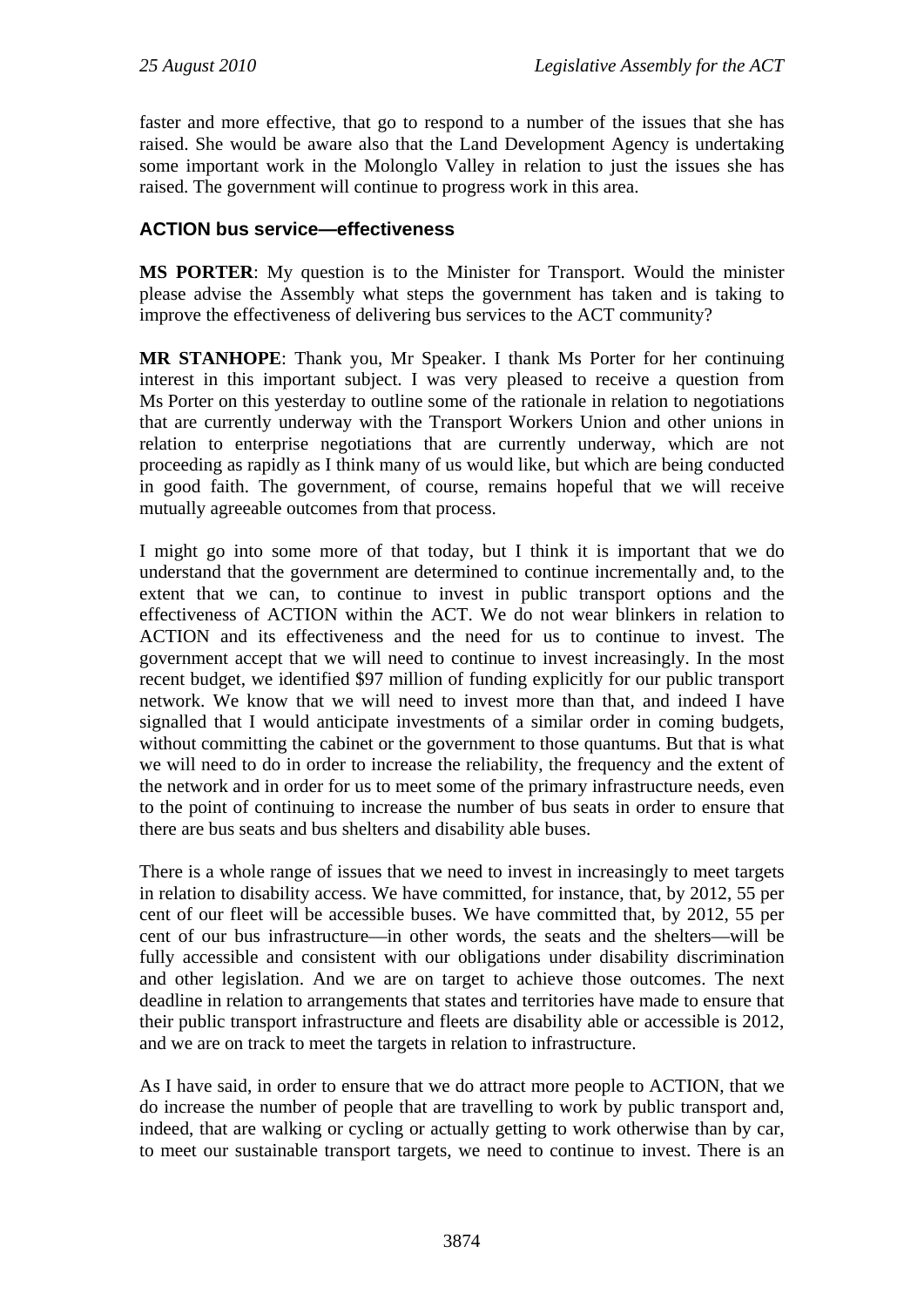additional \$97 million, and that comes on top of significant other investments, not just in infrastructure, in park and ride or dedicated bus lanes—or bus stops and bus stations—but in a determination to increase frequency—and we saw that through Redex—and to expand the network and to make the network far more efficient than it currently is. We are all aware of significant deficiencies within ACTION, and the government is working hard to address them.

**MR SPEAKER**: Ms Porter, a supplementary?

**MS PORTER**: Thank you, Mr Speaker. Minister, what steps is the government taking to improve ACTION's service in terms of timeliness and in the development of a network that meets the community's requirements?

**MR STANHOPE**: As I was indicating, the government are doing all that we are able to in the context of our budget and other priorities at the moment, and that does involve very significant investments in public transport and in ACTION. I have to say that, despite that, one of our continuing frustrations is that—despite the significant effort—we have not got to a tipping point where there has been a significant increase in patronage. It remains, of course, a real frustration and a major challenge to the government that ACTION patronage essentially has plateaued to some extent on around eight per cent.

It is a classic chicken and egg situation in relation to public transport that we need to get the push and the pull factors right. We need to continue to invest. We need more frequent and more reliable services. But we need also to deal with issues around, for instance, pay parking and the availability and ease of car use within the ACT. We need to get the balance right. It is quite obvious that at the moment we do not.

But, as I say, we are working on that. We are investing significantly. I know that in relation to network 08, in the 2008-09 budget we invested an additional \$34 million— I think \$8 million plus a year of additional recurrent operational funds to roll that out. We have invested in Redex. That comes to \$34.95 million in the 2008-09 budget for network 08. We are just about in November this year. We are negotiating and consulting, most particularly with the unions, in relation to network 10. That will again incrementally improve the range of the network and the frequency, the reliability and, we hope, the attractiveness of ACTION to consumers within the ACT.

**MR HARGREAVES**: A supplementary, Mr Speaker.

**MR SPEAKER**: Yes, Mr Hargreaves.

**MR HARGREAVES**: Thank you, Mr Speaker. Chief Minister, could you please detail to the Assembly the steps that ACTION takes to ensure that it is effective in meeting its safety obligations and that it responds to reported incidents?

**MR STANHOPE**: I thank Mr Hargreaves for the question. As an employer and as an operator of a government service, it does not need to be said that we take our obligations for safety and security, not just for passengers, those who utilise the service or other road users but also indeed staff of ACTION, very seriously. We have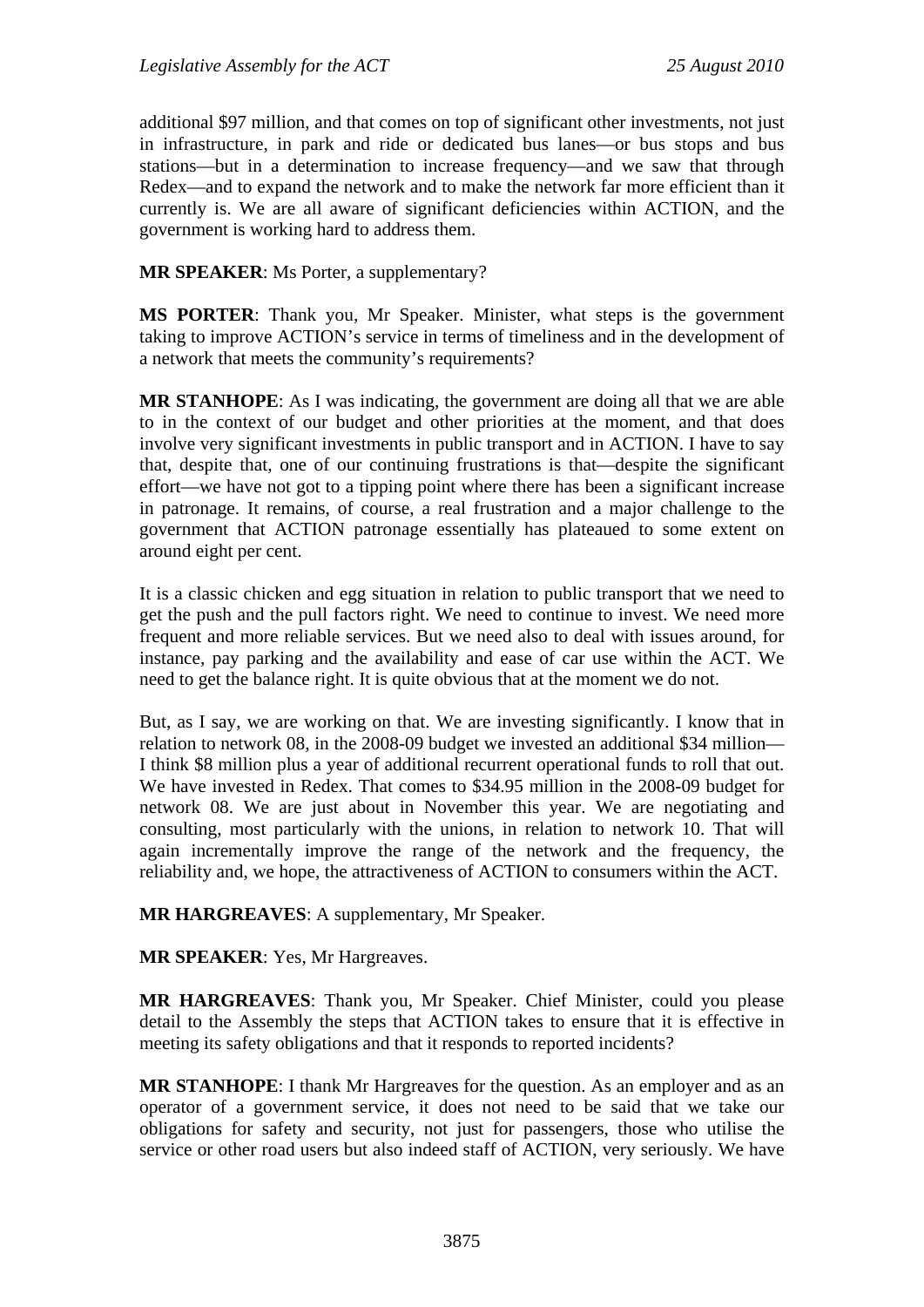in recent years invested very heavily in the business of safety. In 2009-10, we provided \$2.4 million in capital upgrade funding to focus primarily on safety and security, including, of course, the installation of CCTV cameras at interchanges and on buses, as well as supporting the relocation of the communications centre from the Belconnen depot to the Winchester Police Centre. Again, in 2010-11, we maintain or continue that focus on safety, security and efficiency, with an additional \$2½ million to improve bus driver seats, to retrofit buses with park brake alarms and to undertake other efficiencies.

In relation to accidents and incidents, there are a significant number involving buses. That has been the subject of some interest by some within this place. We certainly are looking at all of those things that we, as an operator of a major fleet, should be doing in order to ensure that the buses are safe before they proceed onto the road, that drivers are aware of that and that they understand appropriately issues in relation to the bus and in relation to safety.

Underpinning these improvements, though, is the essential point I made yesterday: the need for the government or ACTION to achieve significant changes in relation to governance and workplace practice. That is why ACTION has taken the position it has in relation to the EBA negotiations. They really are important; they are fundamental to the capacity to actually make ACTION—

**MR SPEAKER**: Thank you, Chief Minister. Your time has expired.

**MR STANHOPE**: a far more attractive public transport network than it is.

**MR SPEAKER**: Chief Minister, we are going to have to try and make a bit of a better effort to actually finish.

**Mr Stanhope**: I just assume that everybody is deeply interested in all of these things.

**MR SPEAKER**: Perhaps you will have to compact it in to your available time then, Chief Minister. A supplementary question, Mr Seselja?

**MR SESELJA**: Chief Minister, could you provide us with an update on efforts to address the issues around the lack of a bus service between Deakin and Yarralumla and Marist college, an issue which we have corresponded on in the past?

**MR STANHOPE**: I cannot provide an update over and above that which has previously been provided in that correspondence, Mr Seselja, other than to say that ACTION is very responsive to consumer feedback in relation to any route where it is believed that demand actually justifies an additional service or expanded service.

Of course, in relation to ACTION's current capacity, it has a budget of somewhere in excess of \$100 million. With the breadth of the city and expansion to the new greenfield estates and areas, there are significant equity issues facing ACTION as a network provider in meeting all of the expectations of all of Canberra and doing it in a framework that recognises the breadth of the network, its expanse and some of the issues around finance and efficiency in relation to the capacity to run buses into areas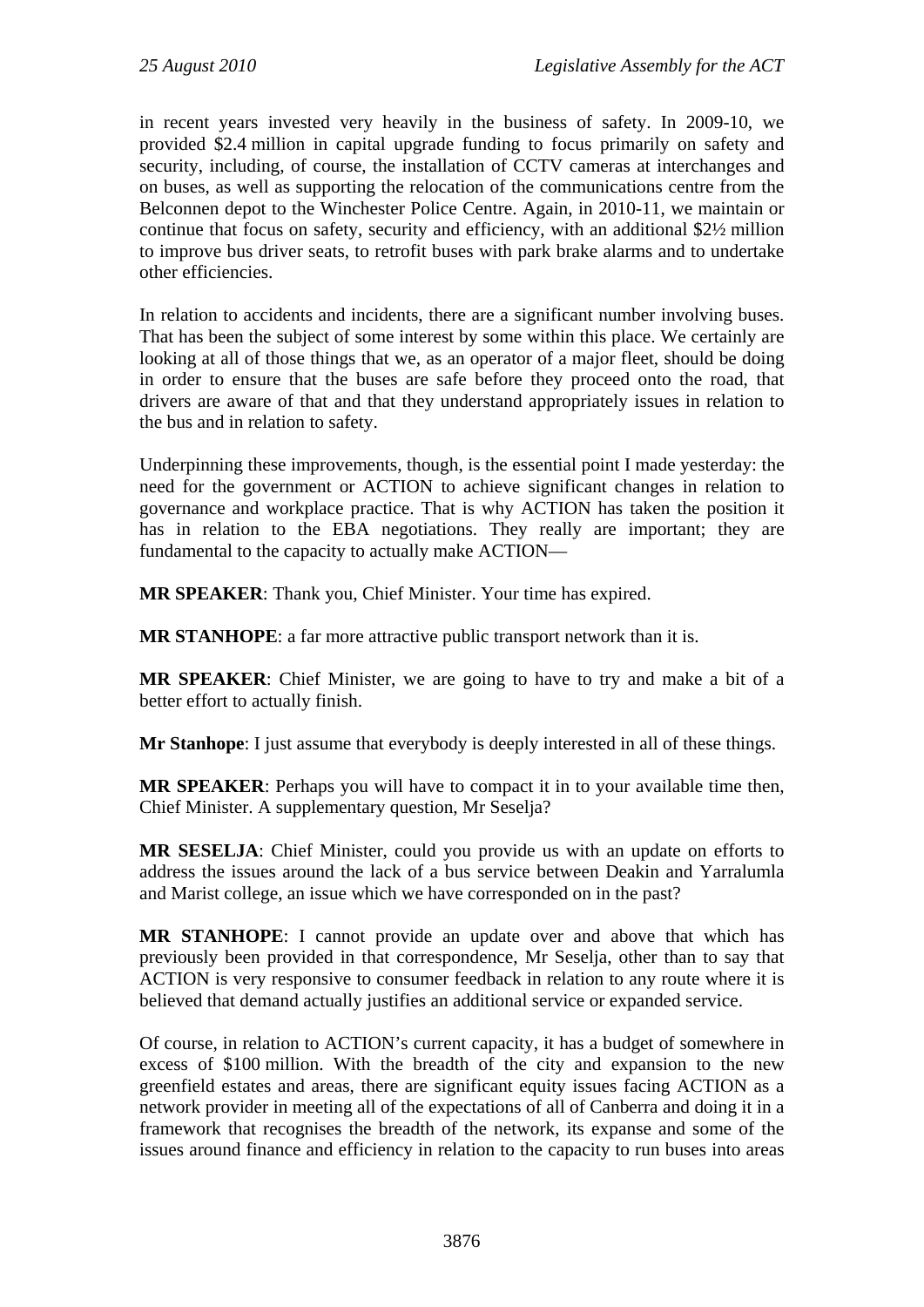where, of course, there are some people that would like a more efficient or a closer or a more frequent service and our capacity to justify it in relation to the overall operating cost to the network. Everybody knows that.

ACTION tries desperately hard to be fair and to be equitable and to ensure we meet the needs of those in inner areas, and it is within the inner areas where there is far greater access to capacity than there is in outer suburbs. To the extent that there is any spare capacity, of course, ACTION looks to ensure that it is equitably distributed. But, Mr Seselja, I am more than happy to write to you to provide an update on that particular issue.

## **Canberra Hospital—obstetrics unit review**

**MR HANSON**: My question is to the Minister for Health and it relates to the review of public maternity units in the ACT released on 5 August 2010 that provided a critical report into obstetrics services at the Canberra Hospital. Minister, yesterday in this chamber you said that your department would only attempt to alter the report for "factual errors". Later you said that "there is always dialogue between the agency and the reviewer". Minister, will you categorically state in this place that your department did not attempt to request or suggest that sections that were critical of the management of the unit should be removed from the report prior to publication?

**MS GALLAGHER**: I took this question on notice yesterday. I have not heard back from my department so I cannot answer that question for you at this point in time. What I was saying yesterday was that it is not uncommon, when a department commissions a piece of work, for there to be dialogue between the client and the review team. I understand that has been the practice for some time. I would be surprised if there is any review commissioned where there is not that interaction. As to the question which I think goes to Mr Smyth's and Mr Seselja's questions yesterday, I can confirm that I have not read the draft report. I am not aware of the discussions, other than around factual errors and naming individuals, which my department have told me they raised with the review team. Outside of that, I cannot answer the question, but I have undertaken to get back to you.

**MR SPEAKER**: A supplementary question, Mr Hanson?

**MR HANSON**: Minister, is it true that your department only withdrew their attempts to have critical sections of the report removed after the reviewers threatened to go to the media?

**MS GALLAGHER**: I am not aware of that threat to go to the media. My department has told me that, in discussions with the review team, the review team did confirm that they would not make changes to the report—that they would stand by the report. Essentially, they did not want to make further changes and that was the end of the discussion, as I understand it.

**MR HARGREAVES**: A supplementary, Mr Speaker.

**MR SPEAKER**: Yes, Mr Hargreaves.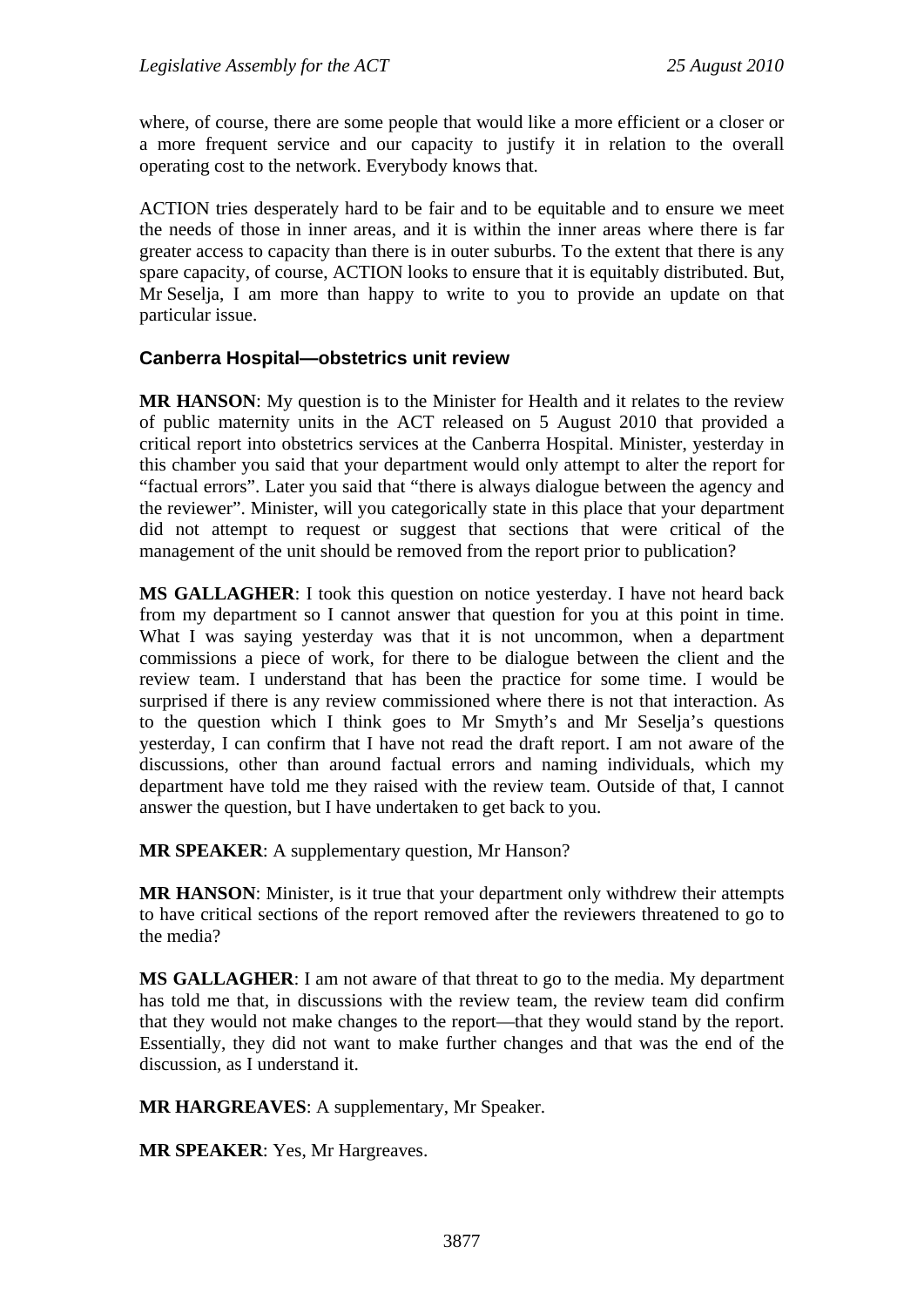**MR HARGREAVES**: Minister, are there any other services provided by Canberra Hospital other than maternity services?

**MR SPEAKER**: The question is out of order. Mr Seselja has the call.

**MR SESELJA**: Minister, do you accept responsibility for your department's actions in their dialogue between your department and the reviewers?

**MS GALLAGHER**: Yes, I do, Mr Speaker. I think this has been a very difficult piece of work to be done. I understand that there have been discussions between the department and the review team around content in the report—from views held within the department and views held within the review team. It is a normal process, as I understand it. I would say that this piece of work has probably been the most difficult piece of work in ensuring that we get a fair and balanced review.

**Mr Seselja**: Did anyone in your office read the draft?

**MS GALLAGHER**: No, Mr Seselja. I am aware there is a rumour going around—I have not found out who is circulating the rumour, but certainly they have spoken to Mr Hanson—about this threat that the department interfered unreasonably in the review. I certainly do not share that view. I think there are mixed views amongst doctors around input into this review, around fair process, around natural justice and around some doctor politics that still exist.

**Mr Hanson**: That doesn't sound like factual changes to me.

**MS GALLAGHER**: What I can confirm for you, Mr Hanson, is that there were changes requested about factual content and individuals. As to any other changes that were requested, I am unaware of them and I have undertaken to get back to you. I can confirm that I have not read the draft report. I can confirm that there were discussions between the Department of Health and the review team around the report. As you can see, the report has been provided in its entirety for everybody in this place.

I am very concerned that there are rumours going around that the department has interfered unreasonably in this process. I do not think that is the case. I think the department has a role to fulfil and it had to deal with that problem.

## **Capital works—program**

**MR HARGREAVES**: My question is to the Treasurer. It has got nothing to do with health, necessarily. Treasurer, could you please inform the Assembly of the preliminary outcome of the capital works program for 2009-10?

**MS GALLAGHER**: I can. I am very pleased to inform the Assembly that the outcome for the 2009-10 capital works program is excellent, both in terms of the number of projects completed and the physical progress of the works to date.

**Mrs Dunne**: And the number of dollars.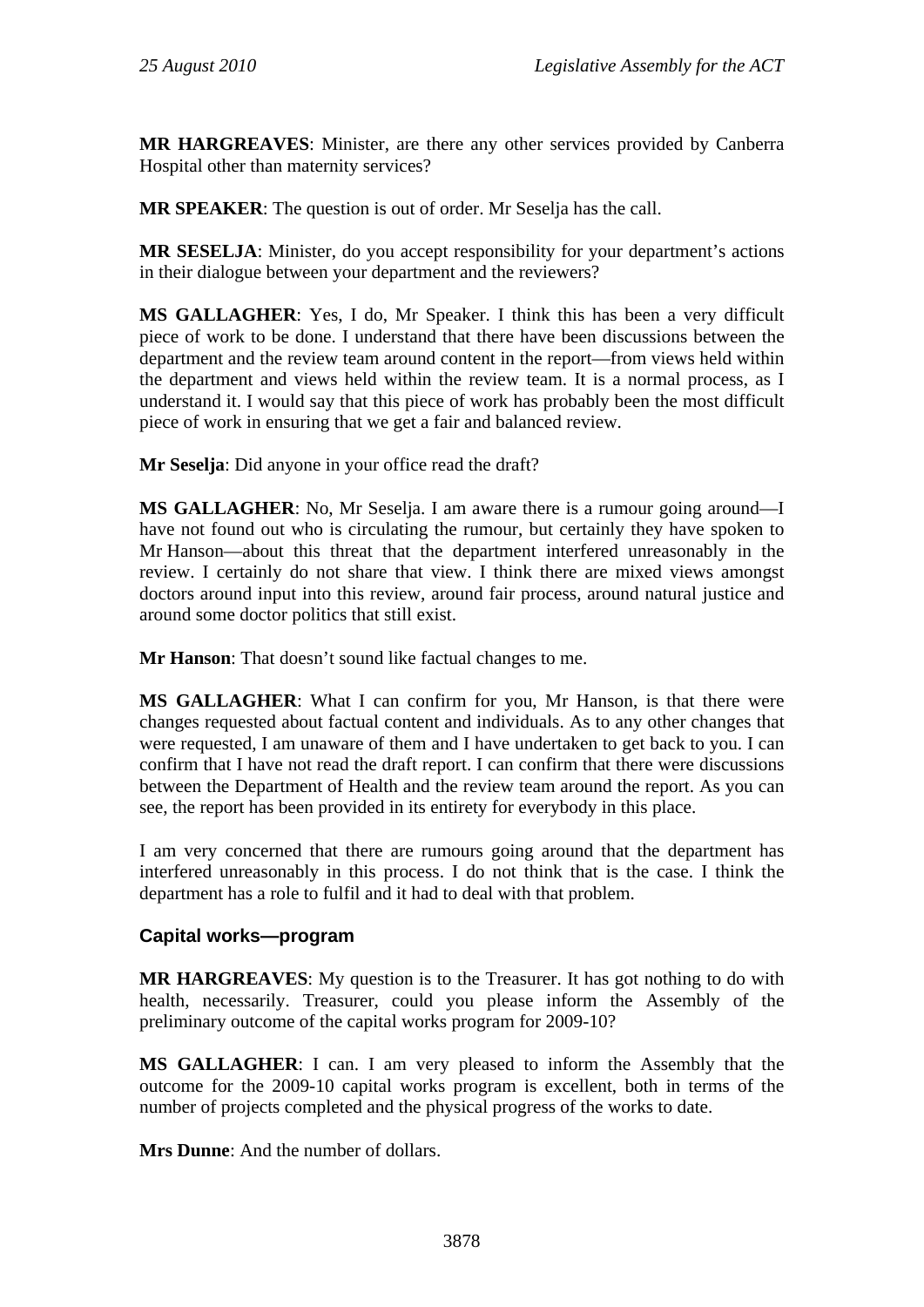**MS GALLAGHER**: Well, that is what it relates to, Mrs Dunne—dollars. The preliminary estimate for the capital works expenditure for 2009-10 is \$580 million. This is almost double the 2008-09 outcome of \$296 million, and this is a record achievement. This government has delivered double the previous record. The preliminary outcome represents the delivery of 74 per cent of the revised funds available for expenditure during 2009-10. This proportion of delivery exceeds the average delivery over the last three years of around 60 per cent—once again, a significant improvement on past performance.

These results do not come just by luck or chance. You cannot double the previous record just by accident. This government has worked hard to achieve it. The result reflects a range of refinements to our capital works program to improve delivery. These include enhancing our planning and delivery systems, introducing more through monitoring and reporting practices, enhancing project delivery resources, and a more flexible approach to capital works delivery being adopted by larger agencies. The necessary changes have also been made to legislation, regulation, systems, documentation and processes to support these enhancements, particularly in regard to the delivery of stimulus projects.

The capital works program is not just about spending money, though; it is about delivering projects which improve the infrastructure which we rely on to deliver a wide range of services to the community. Quality infrastructure development is also essential to support the territory's growth, jobs and activity in the local economy and, through this support, ultimately the economic and social wellbeing of our community.

This is an unprecedented level of investment in the territory's infrastructure, which will support the provision of high quality services to the ACT community for a long time into the future. The timing of this record investment could not be any better. It has been achieved at a time when the economy needed support. It has been delivered at a time when business needed confidence. Business would be confident that this government is serious about investing in the territory's infrastructure following this result.

We have adopted a medium to longer term perspective in our infrastructure investment program. We believe this is necessary to shape essential community and social infrastructure as well as other core infrastructure, such as transport networks. These investments ensure the sustainability of services and the continued prosperity of the community into and beyond the next decade.

Some of the outcomes achieved in 2009-10 for the territory's capital works program include the physical completion of 94 projects during the June quarter, bringing the end-of-year total to around 200 projects. Significant projects are the Belconnen Arts Centre; the inner south library at Kingston; the new horticulture facility at CIT Bruce campus; the Lakeside Leisure Centre refurbishment; Edison Park youth recreation facility; a new 16-bed intensive care, coronary care and high dependency unit at Calvary hospital; Canberra Hospital's new walk-in centre; works at Glebe Park; a new south-side park and ride and bike and ride facility in Mawson; 15 new public art pieces; the upgrade of Tharwa Drive; Northbourne Avenue and London Circuit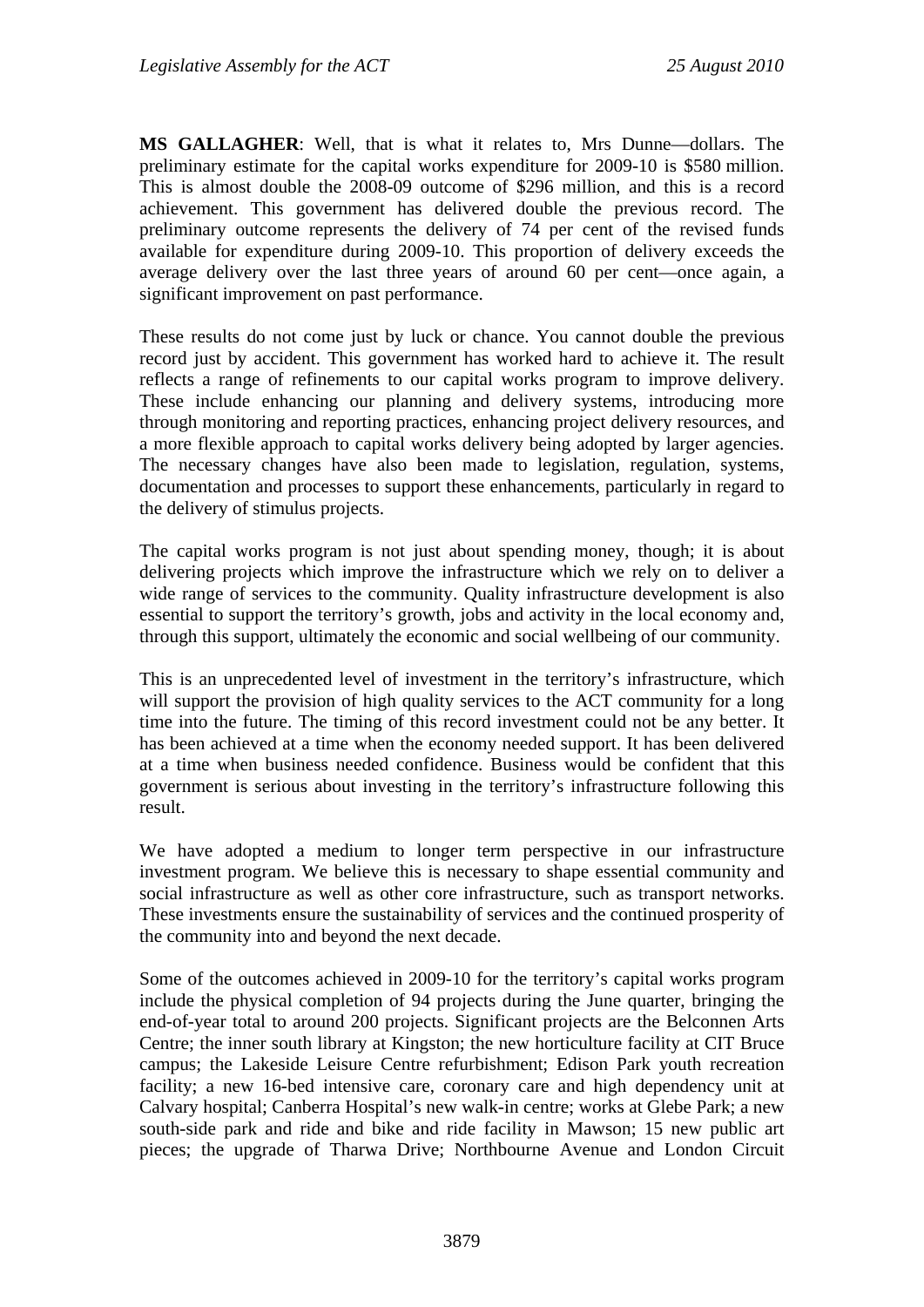pavement improvements; Horse Park Drive extension to Burramurra Avenue; extension of Well Station Drive; and City West infrastructure stage 2, the Childers Street precinct.

In addition, the government has effectively delivered against the commonwealth's stimulus program through 2009-10, including the completion of 84 national school pride projects; 19 primary schools for 21st century projects with construction commencing on the remaining 49, and completion of 55 of the 57 new dwellings comprising stage 1 of the social housing program.

## **MR SPEAKER**: Mr Hargreaves, a supplementary?

**MR HARGREAVES**: Thanks very much, Mr Speaker. Treasurer, what does the 2009-10 program preliminary outcome mean for the 2010-11 program?

**MS GALLAGHER**: I thank Mr Hargreaves for the question. Around 80 per cent of the 2010-11 capital works program is for works in progress, for projects commenced in previous years. So a substantial proportion of the 2009-10 program expenditure outcome was also on projects that will continue to be delivered in 2010-11, and some beyond. If members look around the territory, they will see the range of projects being delivered—small, medium and large. These are projects funded by the ACT government and also those continuing from the commonwealth stimulus program.

Major projects underway that contributed to a large proportion of the 2009-10 program outcome and continuing through 2010-11 include the building the education revolution and the social housing stimulus programs, the duplication of Flemington Road, the Cohen Street extension at the Belconnen town centre, the Tharwa bridge restoration project, the health capital asset development planned program of works, the car park at the Canberra Hospital, Gungahlin college, the Kambah P-10 school, the establishment of regional community facilities across the territory, and the Emergency Services headquarters.

To assist in managing the large programs of work in 2009-10 and across the forward years, and in consideration of industry capacity to meet the increased level of infrastructure work, the government proactively undertook a number of reviews of the capital works program during 2009-10 and in the development of the 2010-11 budget. The outcome of these reviews, coupled with a range of refinements to our capital works program to improve delivery, were welcomed by industry.

The reprofiled program over the budget and forward years provides some assurance to industry of the anticipated program moving forward. Given the level of works in progress this year, I am sure that we can continue to achieve high levels of expenditure against our program. We are moving quickly already this year on planning and preparatory works that underpin the delivery of the program. More than half of the functional briefs for new projects—*(Time expired.)*

**MR SPEAKER**: Ms Le Couteur, a supplementary question?

**MS LE COUTEUR**: Thank you, Mr Speaker. I note the comments of the Property Council in today's *Canberra Times*. How is the expenditure on infrastructure in the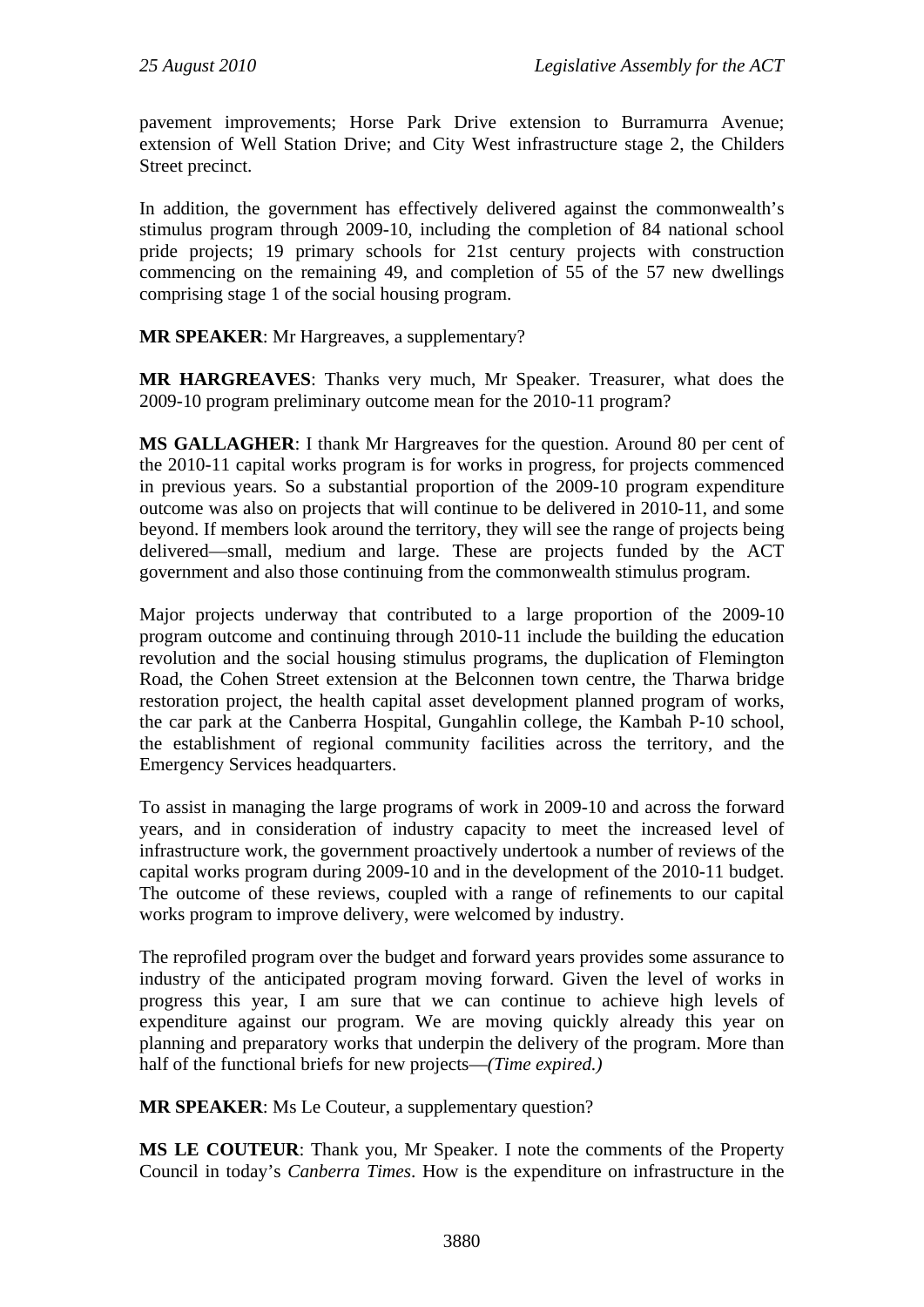growth areas of the ACT affecting the expenditure in the inner city areas—the existing areas?

**MS GALLAGHER**: I thank Ms Le Couteur for the question. I have just printed off the Property Council's discussion paper to be released today around the infrastructure needs of the city, so I have not had time to read it. But in terms of the proportion of expenditure that is going to support new development, there is certainly a significant part of the land release program and the associated infrastructure works that is going to delivering in new areas of Canberra city. You can say that there is more going in there, so there is less available necessarily for inner city infrastructure. But you could say that against any part of the capital works program. You could say it against health, education, community facilities. If somebody gets more then someone else loses out.

I think the issue that the Property Council have wanted the government to tackle has been around preparedness to borrow more to do more. We have indicated that we will need to borrow to deliver some of the infrastructure program over the next few years. Whether that is as much as they would like us to borrow—indeed, in their paper they do not think that we should protect the AAA credit rating at any cost, that we should borrow more, potentially jeopardise the AAA credit rating to deliver more and also deliver more in partnership with the private sector and let the private sector take some of the risk.

I think there are some very industry-specific discussions and points of view that have been put forward. Government's job, I guess, is to weigh all that up, prioritise our expenditure and accept that there is never enough money to do everything that you want to do.

**MR COE**: A supplementary, Mr Speaker.

**MR SPEAKER**: Yes, Mr Coe.

**MR COE**: Minister, with regard to the capital works program, do you have any concerns about performance, service delivery, monitoring, reporting or liaising with other departments?

**MS GALLAGHER**: No, I do not. I meet once a month with every department as part of the monitoring of the capital works program. I do that in a way to stay across the whole program, even though I do not have individual responsibility for each department's capital works program. I think the government have worked hard in the last 18 months to make sure our processes across government are the best that they can be. Where there are delays or problems with particular projects, we are working and moving very quickly to address them. But the roundtables that the Chief Minister has had, the focus that we have put on our capital works program and the meetings that I have with every department every month to work through each project individually have greatly improved our own processes. You can see that from this end-of-year outcome: 74 per cent. It is actually higher; it is about 93 or 94 per cent of the revised program as outlined in the budget update. All of the agencies have done an excellent job this year and they should be congratulated for it.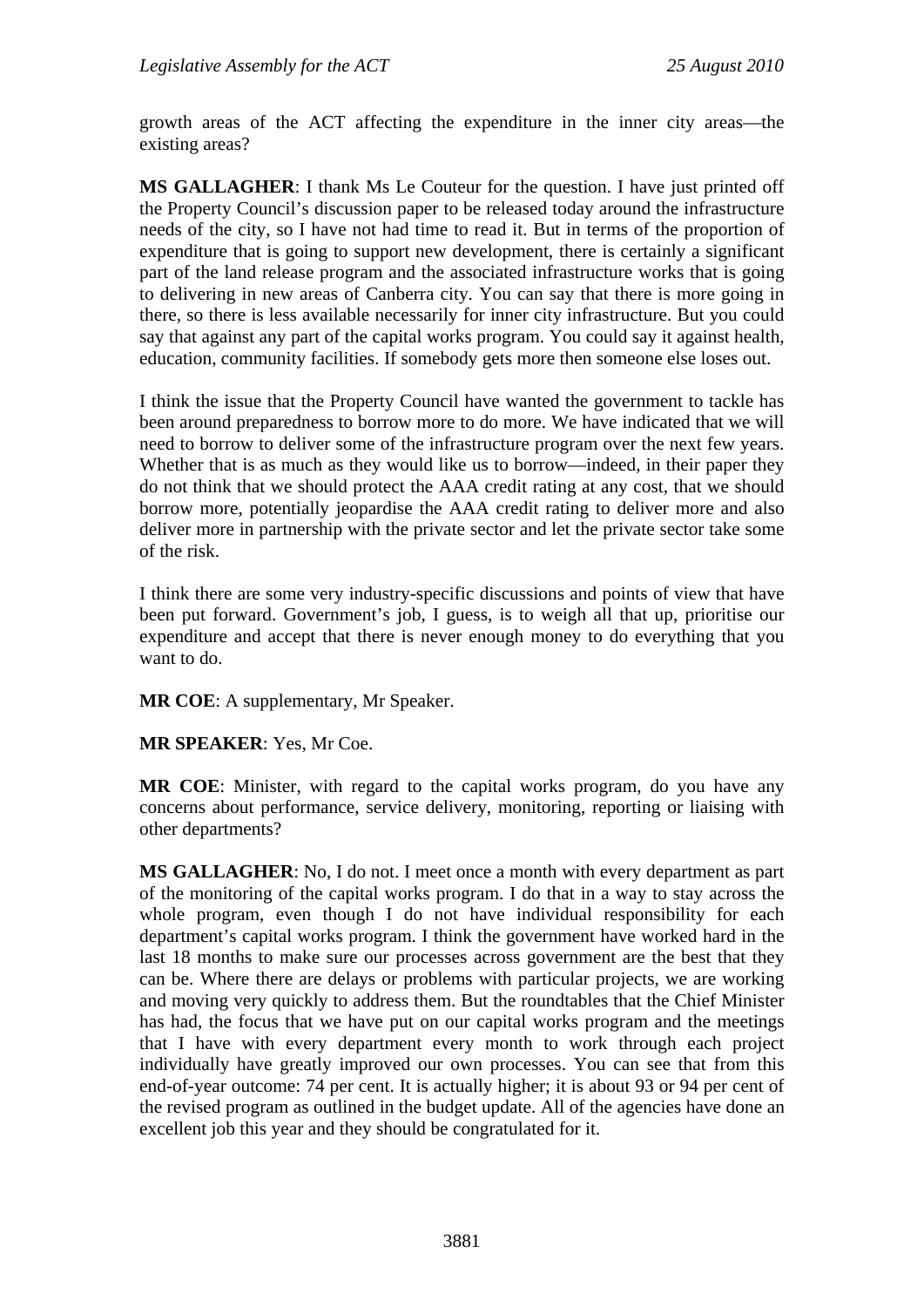# **Department of Treasury—government briefs**

**MR SPEAKER**: Questions without notice, Mr Doszpot.

**MR DOSZPOT**: Thank you, Mr Speaker. My question is to the Treasurer and Deputy Chief Minister. Treasurer, have you or any delegate of yours instructed the Department of Treasury to produce new-minister briefs? If so, when did that request take place and have the briefs been received by your office? If not, are you aware of any official answering to you being asked to prepare new-minister briefs?

**MS GALLAGHER**: Someone is trying to get rid of me or I am trying to get rid of myself, am I, now? The answer is no.

**MR SPEAKER**: Mr Doszpot?

**MR DOSZPOT**: Thank you. Minister, are you aware of any other departments that have been asked to prepare new-minister briefs?

**MS GALLAGHER**: I am not, but I cannot answer for every department. I am not aware of any department's actions.

**MR SPEAKER**: A supplementary, Mr Smyth?

**MR SMYTH**: Thank you, Mr Speaker. Minister, has any staff member in any of your departments been asked to prepare an incoming minister's or a new minister's brief at any time this year?

**MS GALLAGHER**: So I am trying to get rid of myself from every portfolio now? The answer is no.

## **Tidbinbilla nature reserve—tourism**

**MS BRESNAN**: My question is to the Minister for Territory and Municipal Services and concerns tourism at Tidbinbilla nature reserve. Minister, on their website, Conservation Volunteers Australia are offering overnight tours to Tidbinbilla nature reserve, which include room accommodation in Nil Desperandum homestead. Minister, can you advise why Conservation Volunteers Australia have advertised homestead accommodation at Nil Desperandum, given that last year's community reference group, of which Conservation Volunteers Australia are a member, on the new management plan for Tidbinbilla expressed wide disapproval of the use of Nil Desperandum for overnight accommodation?

**MR STANHOPE**: I do not think I can answer the specific questions asked but—

**Mr Coe**: It's a witch-hunt. They are in the conservation, not the preservation faction, I think.

**MR SPEAKER**: Mr Coe, you are now warned for repeated intervention.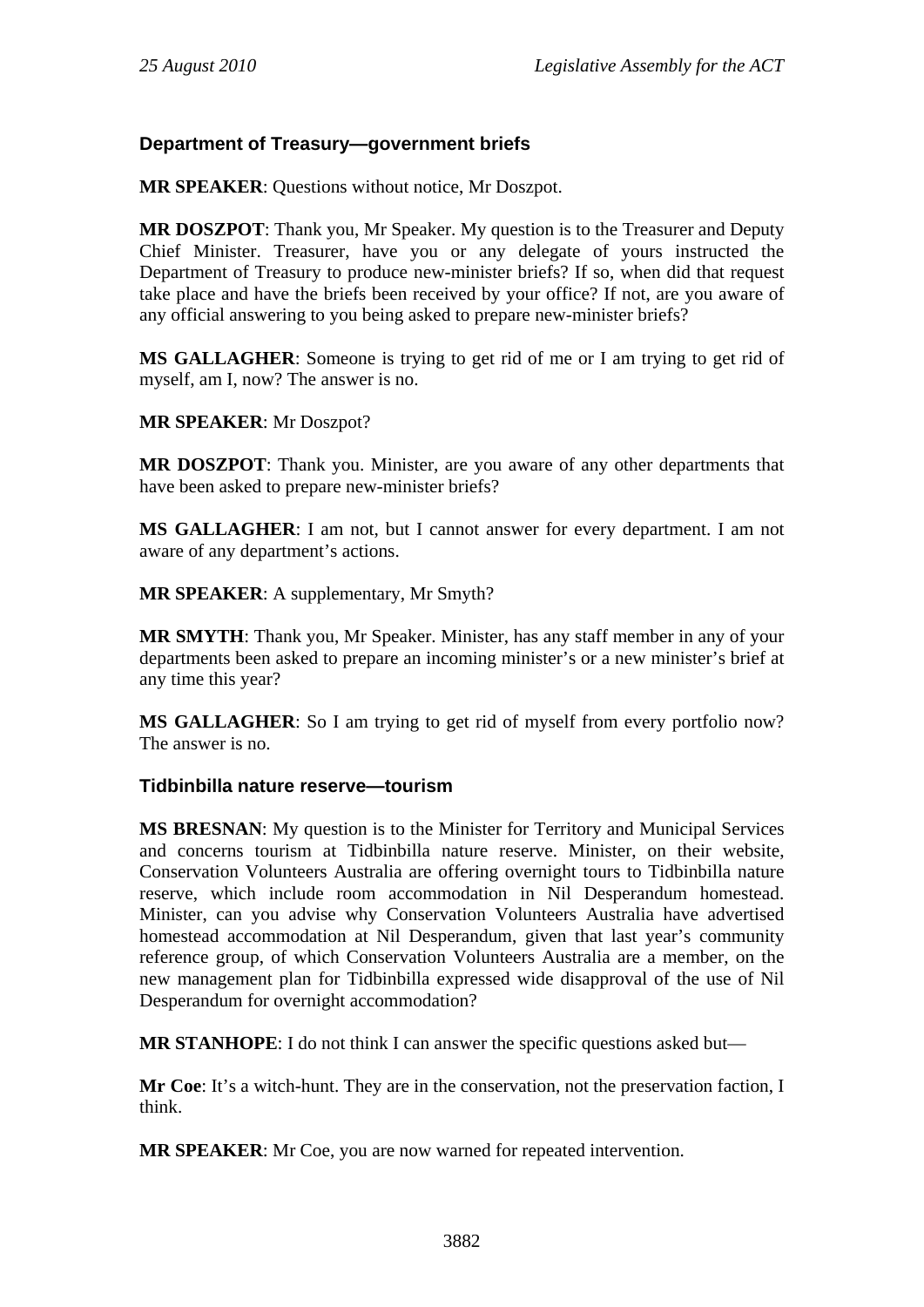**MR STANHOPE**: I cannot answer the specific question. I will take it on notice and provide the member with the answer to the specific question.

But I actually alluded to this earlier, and I did not want to be specific about it. There is a difference of opinion. It is quite clear that the National Parks Association has been in touch with the Greens' offices in relation to the ongoing dispute between the National Parks Association and Conservation Volunteers Australia. You know, it is a pity that the Greens, I think, air the fact that, within this tremendous community network we have, there are different points of view around Nil Desperandum.

Conservation Volunteers Australia have a view, supported by TAMS and the government, in relation to the reasonable overnight use of Nil Desperandum. The National Parks Association disagrees. The National Parks Association is really disappointed that the government did not accept every single one of its representations in relation to the Namadgi National Park. Well, I would like very much too to be able to agree with every single representation that every community organisation makes to me. But, in this particular instance, in relation to Tidbinbilla and Nil Desperandum, the National Parks Association is totally opposed to this particular use and, indeed, it has a minimalist approach to any activity in Namadgi.

Indeed, the National Parks Association does not believe that there should be orienteering events in Namadgi national park. The ACT government did not agree with the National Parks Association in relation to that either. We think orienteering is quite a reasonable thing to be undertaken in Namadgi, but the National Parks Association is disappointed and upset with the government that we did not agree with it on orienteering being banned from Namadgi. The National Parks Association is also disappointed that we actually believe that the Conservation Volunteers Australia approach to Nil Desperandum deserves to be supported.

**MS BRESNAN**: A supplementary, Mr Speaker.

**MR SPEAKER**: Yes, Ms Bresnan.

**MS BRESNAN**: Thank you, Mr Speaker. When did the tendering for the provision of recreational and tourism services for Tidbinbilla occur and how many applications of interest did the government receive?

**MR STANHOPE**: I will take the question on notice.

**MS LE COUTEUR**: A supplementary, Mr Speaker.

**MR SPEAKER**: Yes, Ms Le Couteur.

**MS LE COUTEUR**: Thank you. Minister, what environmental conditions of access have been determined for Conservation Volunteers Australia to use the site?

**MR STANHOPE**: I will take that question on notice too.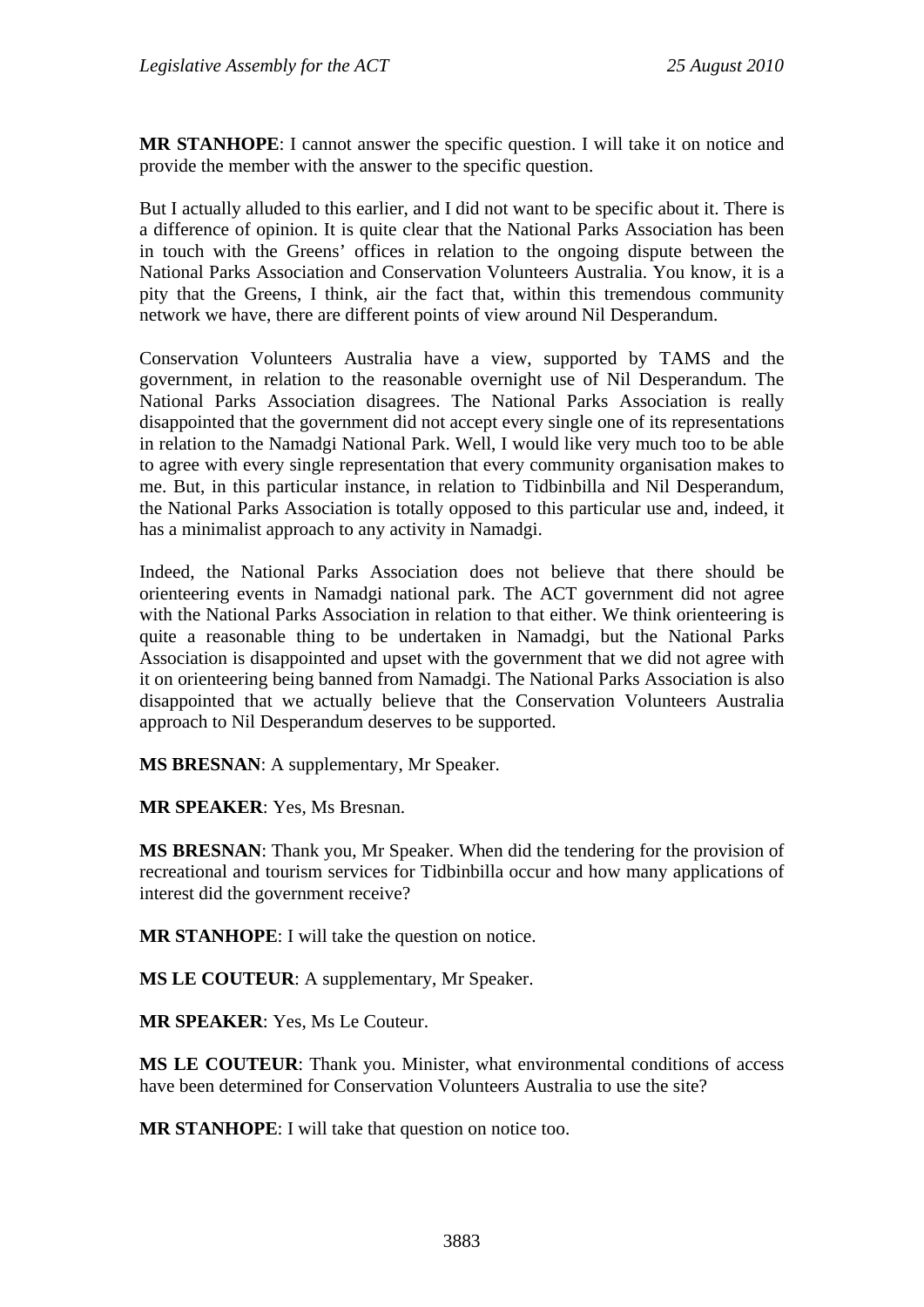I really do regret the fact that the Greens here are stirring up this dispute that is going on between the National Parks Association and Conservation Volunteers Australia. The government has genuinely sought not to play favourites between the National Parks Association and Conservation Volunteers Australia. I think it is a matter of regret that the Greens have decided to back the National Parks Association to the hilt in relation to this disagreement that has occurred between two fantastic voluntary community organisations. They are both fantastic organisations. They have a fundamental disagreement on this particular issue. I think it is a pity that the Greens feel the need to try and take sides and to pick winners in these issues.

**MS HUNTER**: A supplementary, Mr Speaker.

## **MR SPEAKER**: Yes, Ms Hunter.

**MS HUNTER**: Thank you. Minister, what other government agencies, commercial organisations, community groups and volunteer organisations have been approached to promote and develop tourism opportunities at Tidbinbilla?

**MR STANHOPE**: I will take the question on notice. Certainly, the National Parks Association may have been approached, but they do not support any activity, it seems, almost anywhere. I am more than happy to provide a full answer to the question.

## **Capital works—program**

**MR COE**: My question is to the Minister for Territory and Municipal Services. Minister, given the volume of capital works currently underway in the ACT, are you concerned about the disruptions to Canberrans and the increased workload on the ACT public service?

**MR STANHOPE**: Mr Speaker, could Mr Coe repeat the question?

**MR COE**: No problem. Minister, given the volume of capital works currently underway in the ACT, are you concerned about the disruptions to Canberrans and the increased workload on the ACT public service?

**MR STANHOPE**: As the Treasurer has just outlined, there has been over this last year an unprecedented level of capital works initiated and pursued by the ACT government. We have delivered over \$500 million just through ACT government programs. Accepting that, I think that that is just one-sixth of the total of capital works that have been delivered throughout the ACT this year.

I will check those numbers, but my memory is that somewhere in the order of \$2 billion to \$3 billion worth of work has been pursued over this last year. I think we need to put that into some context. Some of the ACT government's capital works are, of course, the most visible, most particularly those on roads, because we are responsible for roads.

But our memories, it seems to me, are short in relation to some of these issues. There has been some community commentary about the amount and level of roadworks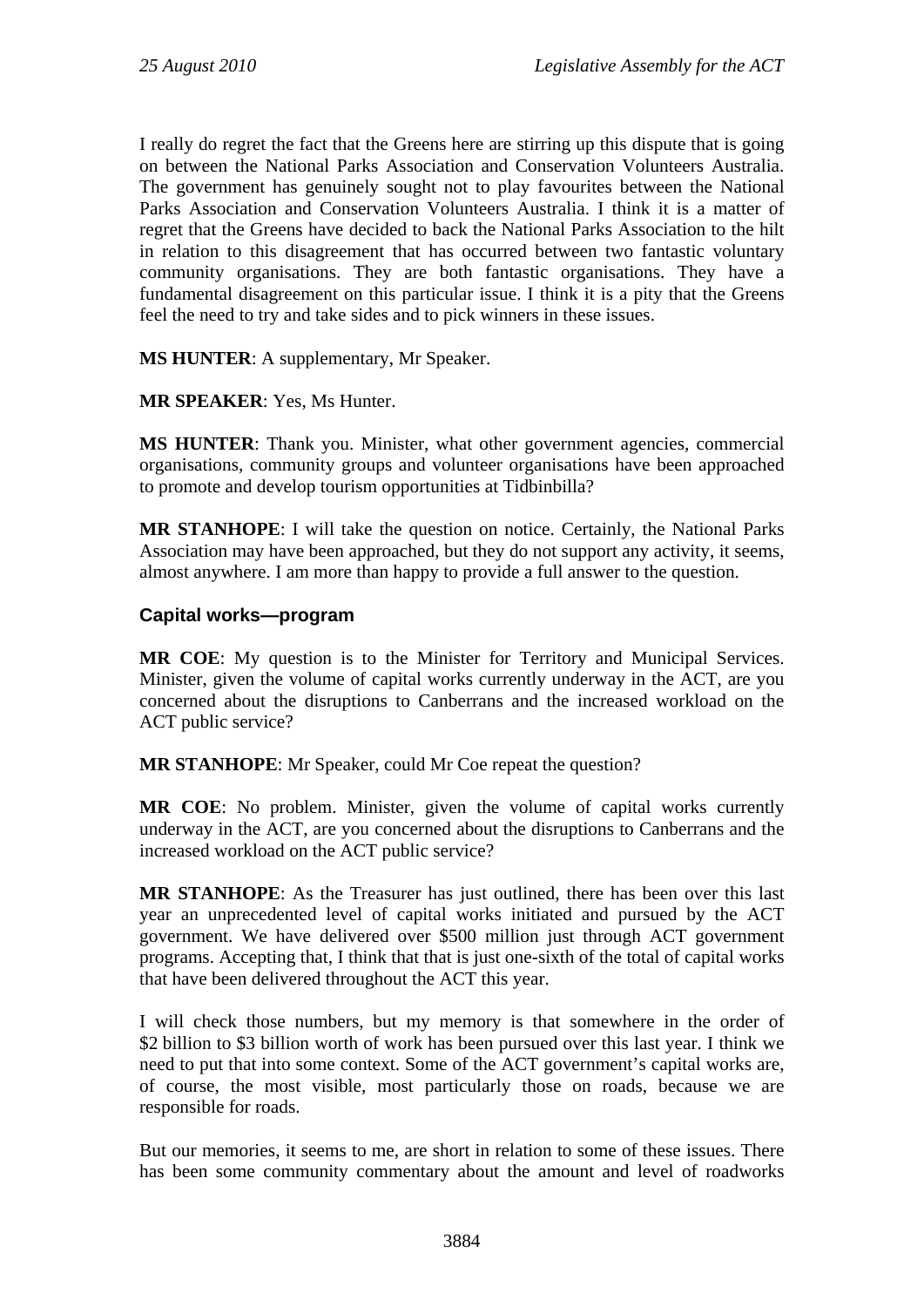within the ACT at the moment. We believe that level of roadworks is appropriate. It also needs to be remembered that, in the context of the global financial crisis, this government, in concert with the commonwealth government, took deliberate decisions in relation to what capacity did governments have working together and in partnership to deal with the threats that the global financial crisis presented to this community and, indeed, to the whole of Australia in relation to jobs, in relation to economic activity, in relation to confidence.

This government deliberately pursued a policy of supporting jobs, supporting the economy, supporting Canberra families through the capacity that we had to enhance capital works. You see the fruit of that on our roads to some extent. We have over this last two years had historically very high levels of investment in government infrastructure. It is very necessary investment. To some extent, it is overdue investment in some of our public infrastructure.

To suggest, as the question implies, that we are doing too much is an amazing suggestion. The suggestion is that we are doing too much, that we are disrupting the life of the city. I find it remarkable that the Liberal Party now all of a sudden are posing questions to the government: "You are doing too much work."

**Mr Coe**: Mr Speaker, I raise a point of order on relevance. The questions were about whether he could confirm disruptions to Canberrans, but also I asked whether he is concerned about the increased workload on the ACT public service.

**MR STANHOPE**: I was getting to that. There is still plenty of time and I will answer it in full. But in the context of disruption, to suggest that there is so much work that it is disrupting the life of the city suggests that there is an implied criticism of the fact that we have delivered over half a billion dollars of capital works and we will do more in the current financial year.

Of course, any question from the Liberal Party in relation to infrastructure always has to have underpinning it the fact that this year—the Treasurer was too polite to say this, but I am not—the sum total of capital works delivered in this last financial year is greater than the total sum of capital works delivered by the Liberal Party in six years.

In the context of the capacity of our agencies to deliver, our agencies have actually illustrated quite conclusively that, in delivering 74 per cent of the capital spent this year, an historic investment of over \$500 million in infrastructure in the ACT, they have handled it with aplomb. I have absolutely no concerns about their capacity to handle an even more enhanced capital works program in the year to come.

#### **MR SPEAKER**: A supplementary, Mr Coe?

**MR COE:** Thank you, Mr Speaker. Minister, are the relevant government agencies whether it be Roads ACT, Procurement Solutions or others—charged with the responsibility of managing all day-to-day aspects of the territory works program sufficiently skilled and resourced?

**MR STANHOPE**: Yes, I believe they are sufficiently skilled and resourced. Indeed, you raise Roads ACT most particularly and Procurement Solutions. Roads ACT have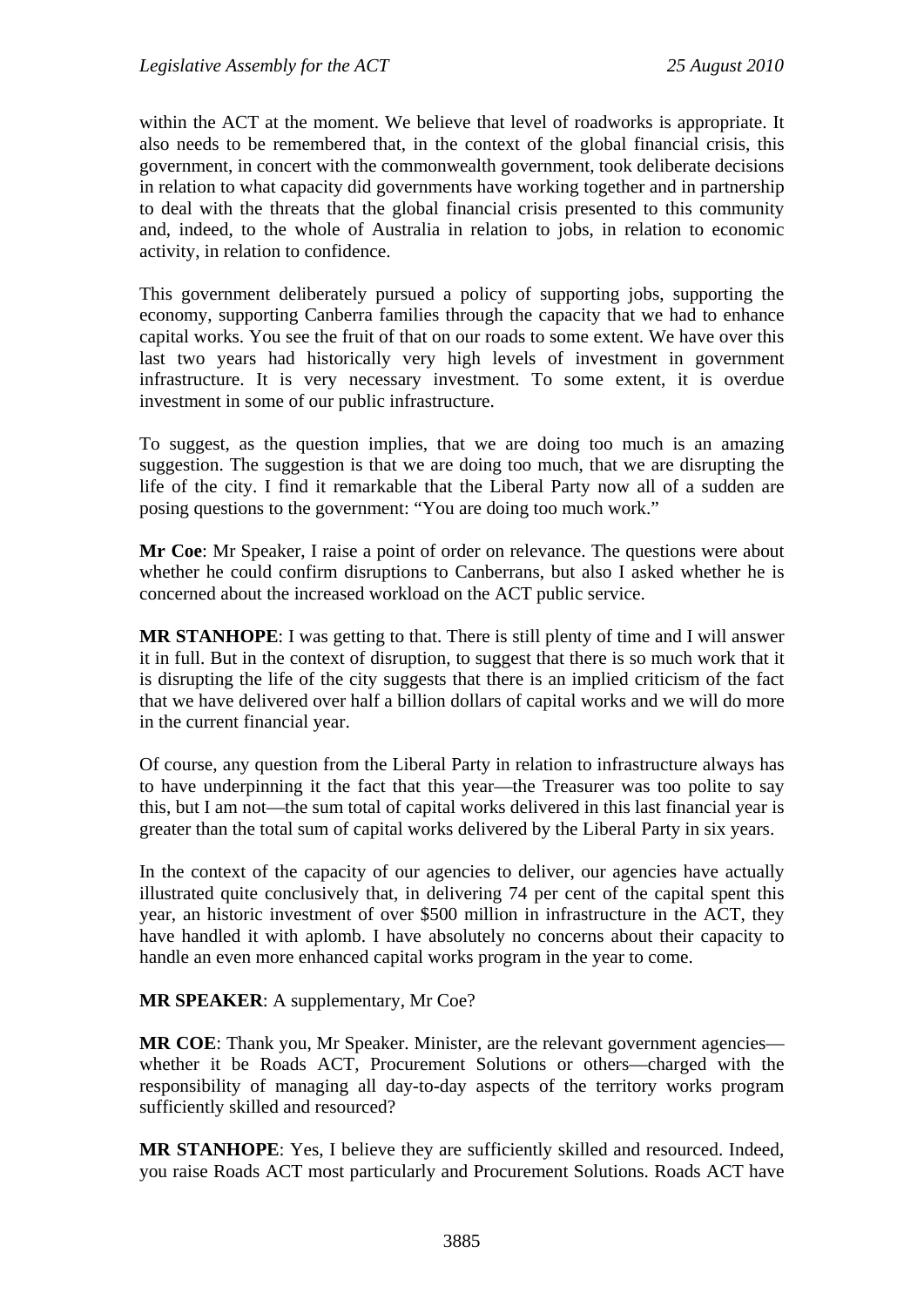an enviable record of achievement in relation to the delivery of capital works. Look at the achievements of Roads ACT over this last year. It has been a massive effort and it has been achieved very professionally and extremely well. I do not know whether, underpinning Mr Coe's question, there really is a suggestion that either Procurement Solutions or Roads ACT, because of the issue in relation to the GDE—

**Ms Gallagher**: I think it might have been.

**MR STANHOPE**: You think it might have been? It might have been a shot at Roads ACT or Procurement Solutions in relation to the Barton Highway bridge. Of course, it is, Mr Coe. I think, Mr Coe, it would serve us all well if we simply awaited the outcome of the WorkSafe inquiry into that particular issue.

**Mr Coe**: You raised it, Jon.

**MR STANHOPE**: For you to be standing here today, the day after the—

**Mr Seselja**: We didn't even mention it. You are paranoid, Jon.

**MR STANHOPE**: So the question had nothing to do—

**Mr Seselja**: You are paranoid, mate.

**MR STANHOPE**: It did, and it is underhand. It is underhand; it is unnecessary. Here we are, within 24 hours the Liberal Party are out there gunning for someone. And who do they gun for? They go straight for hardworking, professional, diligent public servants. They are out there gunning for Roads ACT and Procurement Solutions. I must say, Mr Coe, that it is underhand. It is unbecoming, but it is so typical. It is so typical. At one level, I guess I am surprised that it took you 24 hours.

**MR SPEAKER**: Mr Hanson, a supplementary?

**MR HANSON**: Yes, Mr Speaker. Chief Minister, are there any areas of your departments where you have concerns about performance and/or service delivery?

**MR STANHOPE**: At times I guess probably every incumbent government has some concern about just how professional—so if I have concerns it is about the rigorous, apolitical, objective nature of advice that I have received sometimes on what are quite patently absurd proposals put up by the Liberal Party and others in relation to, say, legislation. For instance, I thought some of the responses I got from TAMS in relation to just how ridiculous your proposals were in relation to drug testing legislation were far too objective. Where they actually stood by their objectivity, they failed to give me the advice I needed on exactly how absurd your proposals were.

**Mr Hanson**: Mr Speaker, on a point of order as to relevance, the question was not regarding advice that he has received; it was regarding concerns about performance and/or service delivery.

**MR SPEAKER**: I would ask the Chief Minister to come to the point of the question.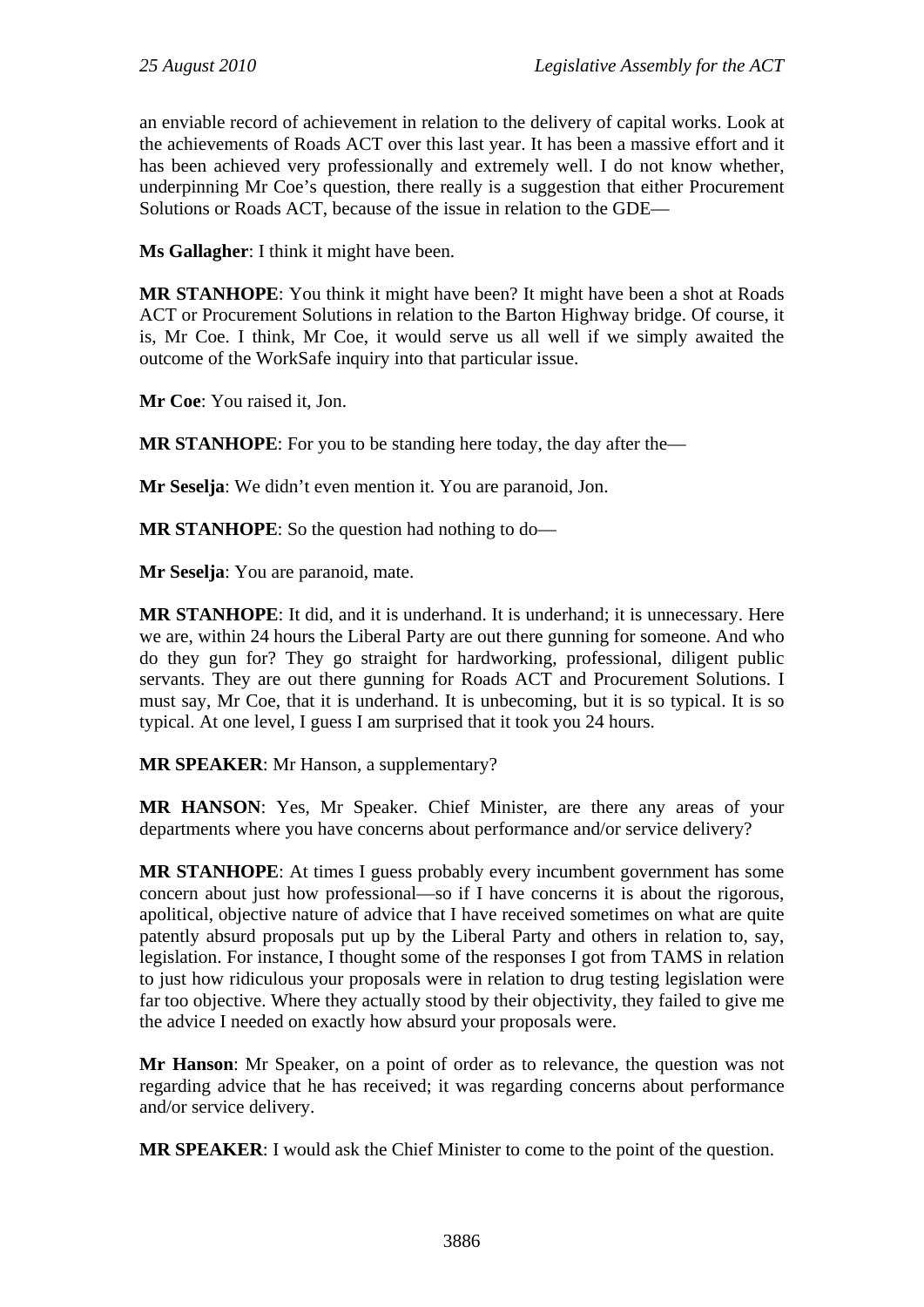**MR STANHOPE**: The point was: am I concerned about advice that I have received? I have to say that when members in this place put up proposals as dumb as Mr Hanson's proposal in relation to—

**Mr Hanson**: Warn him, Mr Speaker—

**MR SPEAKER**: Chief Minister—

**Mr Hanson**: He is ignoring your ruling.

**MR SPEAKER**: I think it is clear, Chief Minister.

**MR STANHOPE**: You are splitting straws here. We have a wonderfully professional public service. I am fully supportive of them. Of course, there are always instances where each of us could do better than we do. There would be nobody in this place that would dare stand and suggest otherwise. Perhaps there are—let us not be too generous here. I support our public service. They are hardworking and they are professional. They do not deserve this sort of snide undermining, which we are now seeing from the Liberal Party, in relation to the pursuit of their professional duties. Here we have already the start of a campaign by the Liberal Party in relation to this particular issue. It cannot wait for the outcome of the inquiry.

**MR SPEAKER**: Thank you, Chief Minister.

**Mr Stanhope**: It cannot wait to see what the truth of the matter is.

**MR SPEAKER**: Chief Minister—

**Mr Stanhope**: Here we are, damning the reputations of hardworking, professional public servants.

**MR SPEAKER**: Chief Minister, sit down.

**Mr Hanson**: He is ignoring you repeatedly, Mr Speaker. Aren't you going to warn him?

**MR SPEAKER**: Chief Minister, I really do not expect to have to ask you repeatedly, when your time has expired, to sit down. Mr Seselja?

**MR SESELJA**: Thank you, Mr Speaker. Chief Minister, have there been any concerns brought to you about the workload of public servants and whether this is putting undue pressure on some areas of your portfolios?

**MR STANHOPE**: I do, of course, from time to time, as every minister would, receive representations or have conversations with chief executives and senior executives in relation to the workload implications of particular initiatives that government pursues. I do not think there would be a single budget initiative that would be agreed or a policy initiative where, of course, there is not an immediate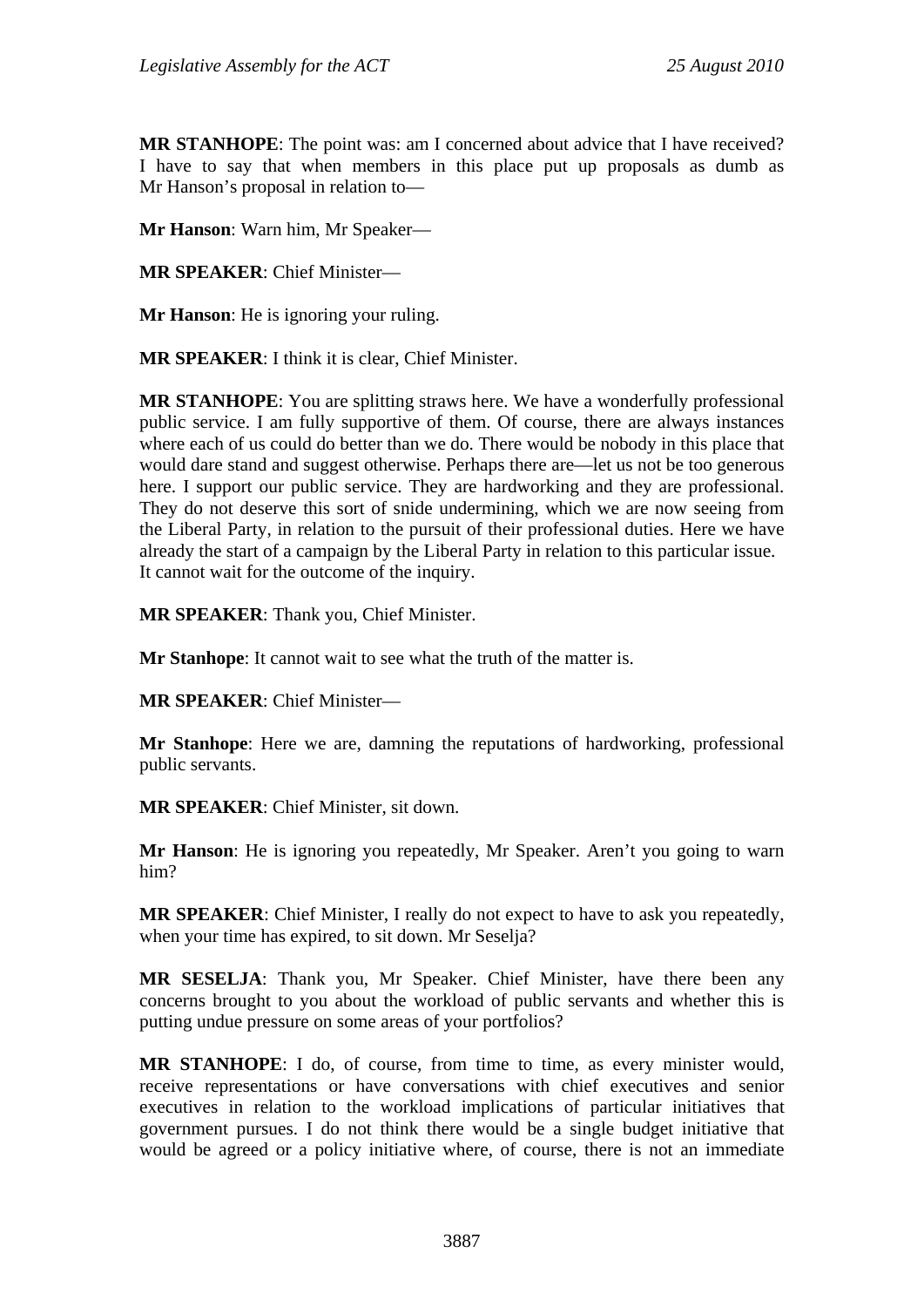consideration of the resources available to deliver a particular policy. So to this extent—do departments raise issues with ministers, and particularly have departments for which I am responsible ever raised with me the implications for workload or capacity?—of course they have. It happens. I cannot remember specific instances but certainly issues are raised with me—that, if the government pursues a particular policy, it will of course have resource implications. There is only so much capacity in the department or in the unit. That is a regular occurrence, I would say, and every minister would have received such representations, and always will.

I ask that all further questions be placed on the notice paper.

## **Supplementary answer to question without notice Alexander Maconochie Centre—women's and children's program**

**MR CORBELL**: In response to a question I took on notice in question time yesterday, when Ms Le Couteur asked me whether the location of the women's cottages in the AMC or the number of female prisoners was preventing delivery of services to those prisoners, I can advise Ms Le Couteur that the location of the cottages in the AMC and the number of female prisoners do not prevent the delivery of services.

The willingness of female prisoners to participate in both education and criminogenic programs has affected the delivery of these programs at times. This is because some programs—for example, cognitive skills and alcohol and other drug programs require a minimum number of participants.

Traditionally, the therapeutic community program is presently only delivered to male prisoners as it is still in the pilot phase. In due course, if evaluation suggests the program can be delivered appropriately and effectively to women, it could be delivered to that cohort of prisoners in the future.

# **Planning—Kambah Village**

**MR SMYTH** (Brindabella) (3:11): I move:

That this Assembly:

(1) notes:

- (a) the increasingly rundown state of Kambah Village shopping centre and the surrounding environment;
- (b) the way in which the suburb of Kambah has evolved over the past 10 years, particularly in relation to the provision of shopping facilities; and
- (c) the need for appropriate planning for this area to take account of:

(i) developments that have taken place;

(ii) the loss of schools from this area;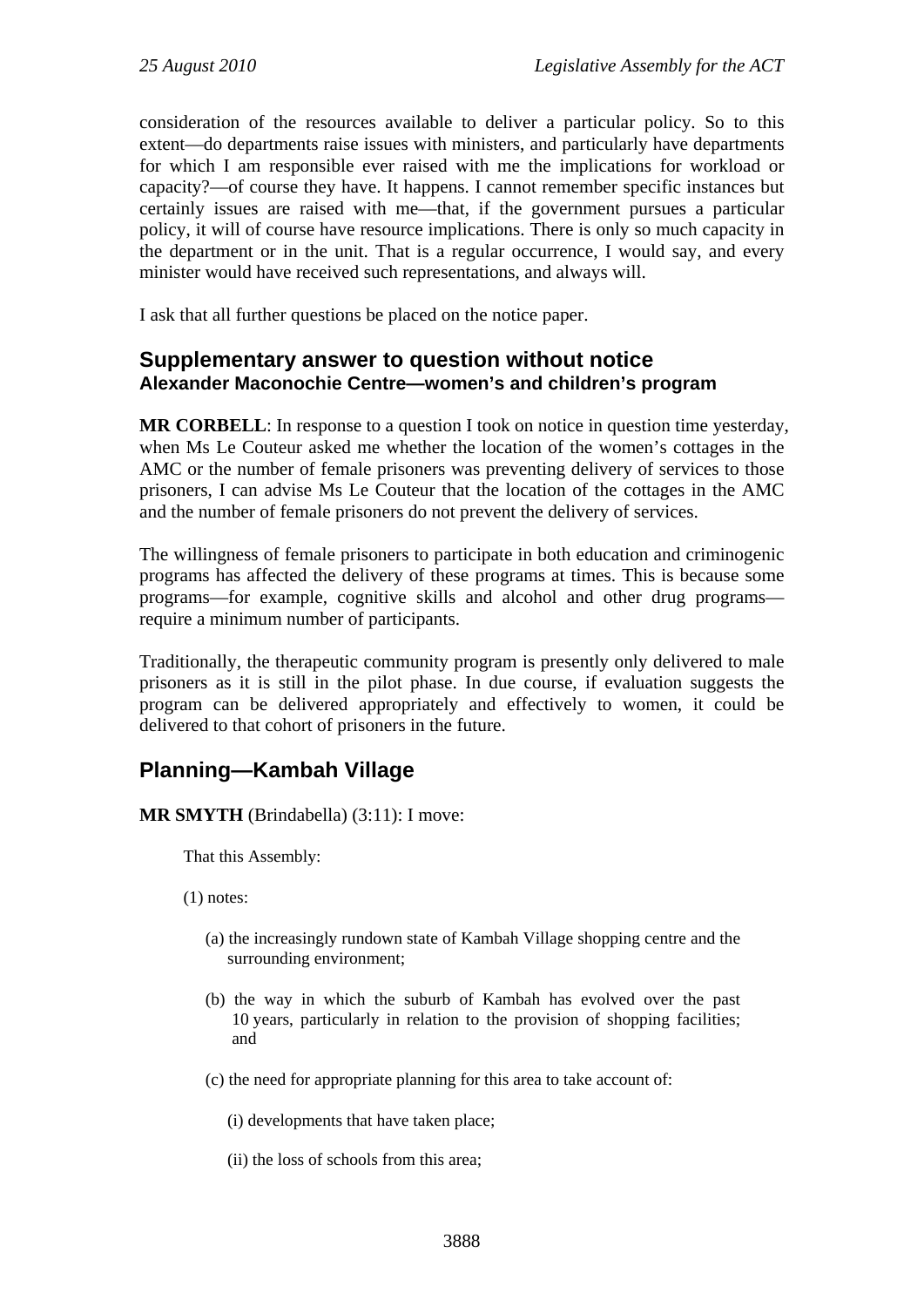- (iii) the existing infrastructure; and
- (iv) developments which are proposed; and
- (2) calls on the ACT Government to:
	- (a) commission a master plan of the Kambah Village site and surrounding environment, taking into account relevant economic, environment and social objectives;
	- (b) consult with local businesses, residents, community and sporting organisations and other people with appropriate expertise in preparing this master plan;
	- (c) take into account in preparing this master plan:
		- (i) the potential for the redevelopment of existing businesses and infrastructure;
		- (ii) the opportunities for new commercial and community activities; and
		- (iii) the existing road structure; and
	- (d) report to the Legislative Assembly with a completed Kambah Village Master Plan by the first sitting week in September 2011.

The focus of this motion is about shopping in Kambah, in particular the Kambah Village. And those of us that have lived in Tuggeranong or worked in Tuggeranong would know the area well. Kambah is, of course, the largest suburb in the ACT and when it was designed it was designed with about seven locations for retail activity.

I want to raise the matter of Kambah Village for three reasons: firstly, my observations over recent years of the state of this retail precinct; secondly, complaints I received when I visited the shop owners there with Giulia Jones, our Liberal candidate for my former seat of Canberra; and, thirdly, the changing nature of Kambah over the last 30 years.

I think it is appropriate to provide a short history of retailing in Kambah. When the suburb was planned as the first suburb in Tuggeranong it had seven retail sites identified because it covers a large geographic area, something akin to four times the size of an ordinary suburb. When Canberra was first planned, this structure of retail sites may have been appropriate. Ultimately, however, the reality of the presence of larger centres, particularly the Tuggeranong town centre, has had its effect on the commercial viability of some of these retail centres, as for instance, has the change in retail hours.

Of the seven sites, three are now closed. The Marconi Crescent site is now occupied by professional offices. The Livingston Avenue site remains shut and looks very run down and dilapidated. And the O'Halloran Circuit site remains vacant. Of the four operating sites, Castley Street has a single IGA store and looks in pretty good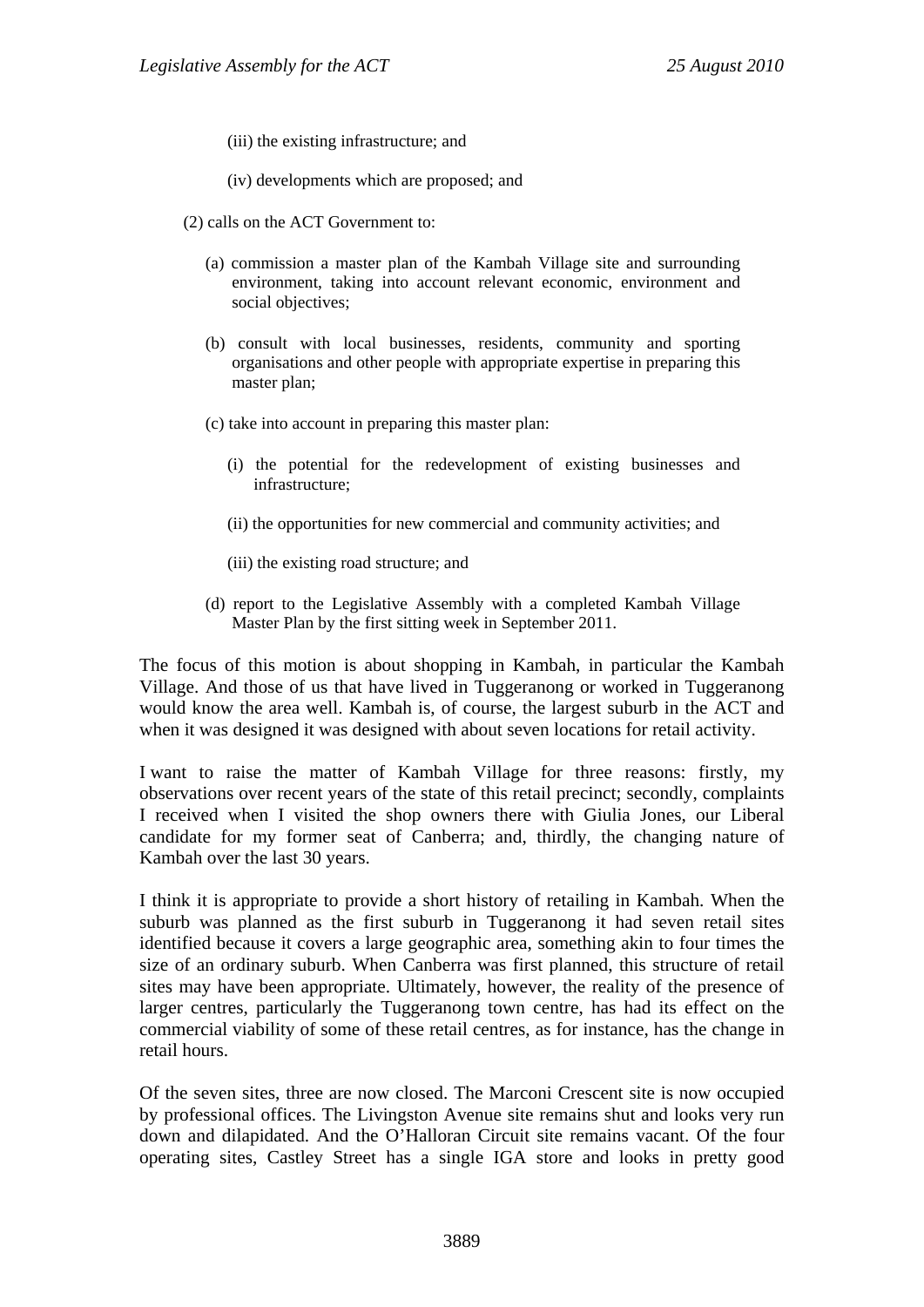condition. The Carleton Street shops have been refurbished and this precinct looks quite vibrant. And the site in Mannheim Street has been upgraded somewhat after looking extremely run down some years ago, although, unfortunately, the surgery is long closed and neglected.

The major retail and business centre for the suburb of Kambah is, of course, the Kambah Village, where there is a combination of retail premises, professional offices, a tavern and nearby a major club, a business centre, an Anglican church, restaurants, a childcare centre, as well as a service station and some attached businesses.

A key issue that I want to focus on today is the Kambah Village precinct and what the future holds for this relatively small but significant commercial centre. What I propose is that a proper master planning project be undertaken for the Kambah Village commercial precinct, a master planning project that recognises the location of this precinct at the gateway to Tuggeranong and the potential for this precinct to become a vibrant area for commercial, community and other activities.

A master plan prepared after appropriate consultation with all interested parties and individuals will enable proper consideration to be given to such matters as whether any changes are required to the existing buildings; the potential for new commercial developments to be undertaken; whether any changes are required to parking arrangements, including the possibility of a park and ride capacity; whether any changes are required to roads serving the precinct; particularly of interest to the older patrons of the Kambah Village, the footpath and pedestrian access; the issue of security should be addressed; links to Kett Street; as well as the service station complex and its effect upon the Kambah Village.

I note that under the former Liberal government some refurbishment was undertaken of Kambah Village and the somewhat quirky sheep, that I think we all associate with Kambah, were one of the outcomes of that project. But 10 years ago, it did upgrade the facilities in a very meaningful way, and more recently there has been, under the current government, some relatively minor refurbishment of the playground and the surrounds.

As the Tuggeranong Valley has matured, however, the time has come for a complete review of the way in which Kambah Village, as a substantial suburban retail centre, provides various services to the community. The first homes were occupied in Kambah in the early 1970s. Over the following nearly 40 years, Tuggeranong has evolved as a major urban, commercial and residential area which houses some 90,000 people, who have of course the superb views over the Brindabella Range, who call it home.

It is now possible to stand back and see how Kambah Village fits into this emerging and maturing community and use this contemporary perspective to consider the possibilities for this valuable, but smaller in comparison to centres like Tuggeranong and Erindale, commercial and community precinct. We also need to be able to take into account the new retail policy that has been promulgated by the Labor government.

Members will recall that we debated late last year the future of the Erindale centre. And we concluded that it would be appropriate to develop a master plan for that larger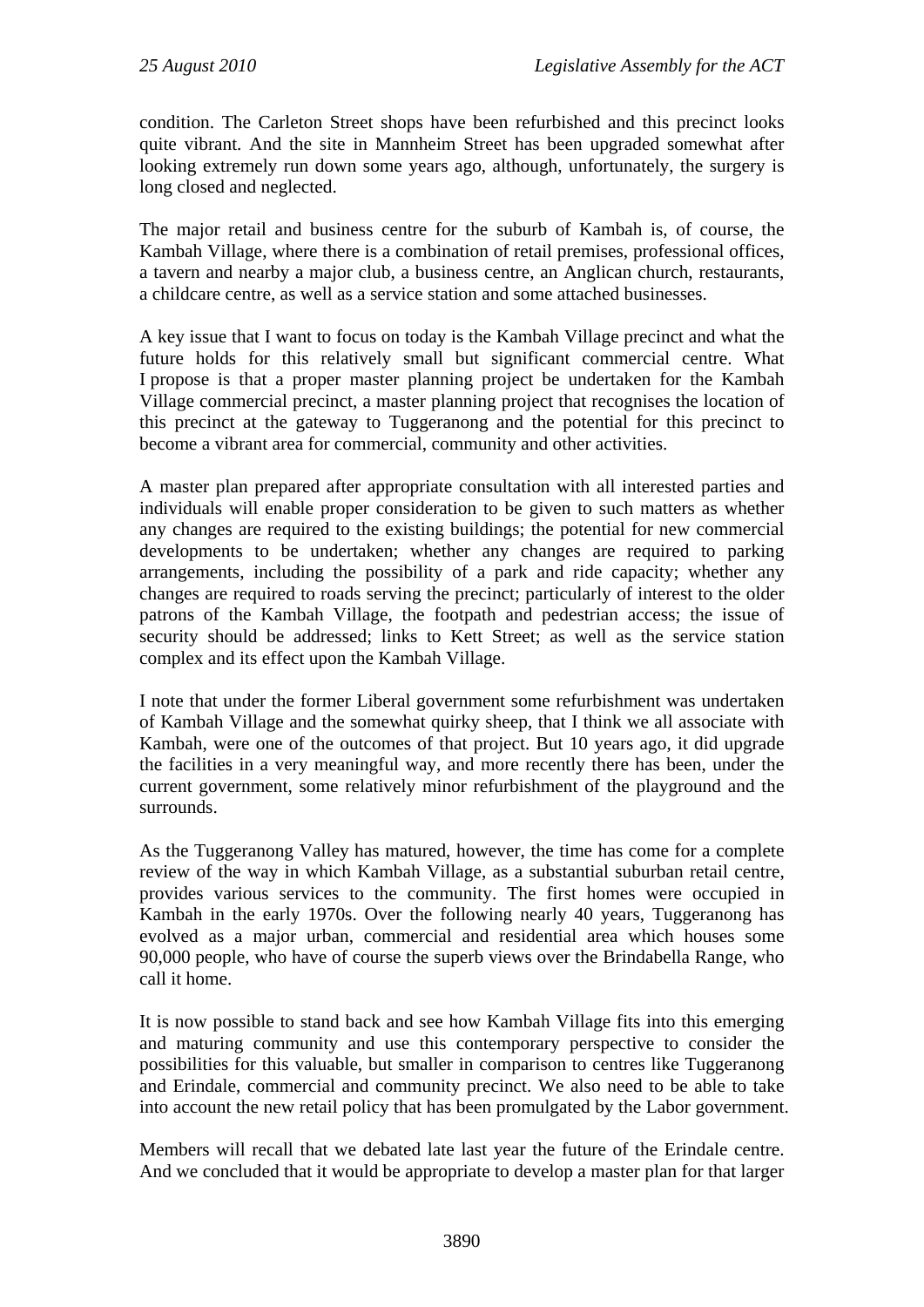retail, commercial and community precinct. In much the same way, there are similar issues with Kambah Village. Hence, such a review as this could enable a comprehensive look at the hierarchy of centres in the Tuggeranong Valley and indeed would fit in with the master planning exercises that are currently underway for Tuggeranong and for Erindale.

I will mention a few complaints about the Kambah Village that particularly some of the residents and some of the shop owners and managers have. And a lot of it concerns maintenance issues. They are particularly concerned with the status of the paving and reports have been made to me of particularly older shoppers who have taken a tumble. Some of the finish to the street furniture has deteriorated and has not been replaced. There is considerable concern with the drains, in particular when it rains. And one of the shop owners reported to me that she has to go out and unplug drains and downpipes when it rains because of the way that the system works.

With these issues at one angle and with the concerns that have been raised by residents who do not like some of the effects of, for instance, the ironbarks that are there and that tend to give off a lot of sap, which makes the place look untidy and which does affect the quality of the buildings and some of the street furniture as well, it is not just opportunism to say there should be a master plan here. I think there is a clear case that can be made and has been made that this is the ideal time to undertake it.

When I visited with Giulia Jones, I received a number of complaints about this. It is not about things like paving, it is about the size of the supermarket, the nature of the trees and the sap that they drop, and the effect on the street furniture. It is then important to tie all that together and come up with a master plan that addresses all of these issues.

It is also important to make a brief comment about the location of the Tuggeranong town centre and the effect that it actually has had on places like Kambah. The town centre was actually planned to be in the centre of Tuggeranong and, when the plans for this, then new, city were discussed with the first Legislative Assembly, substantial disquiet was expressed about two matters: first, having a significant residential development on the west bank of the Murrumbidgee River and, secondly, therefore, having five major bridges across the river to connect the western and the eastern areas of the new town centre at Tuggeranong.

Ultimately, the proposed developments on the west bank were abandoned. By this time, however, the initial development of the town centre was underway. Indeed, some of the longer term residents—and I am sure Mr Hargreaves will remember will remember the telephone exchange that sat all alone beside the road to Pine Island for so many years. And it took about two decades for the city to catch up to the infrastructure.

Consequently, today we have the major town centre not in the centre of the city but on the edge of the city and we have a much smaller satellite city that was originally planned. And of course this all has an effect on the operation of retail outlets in the valley.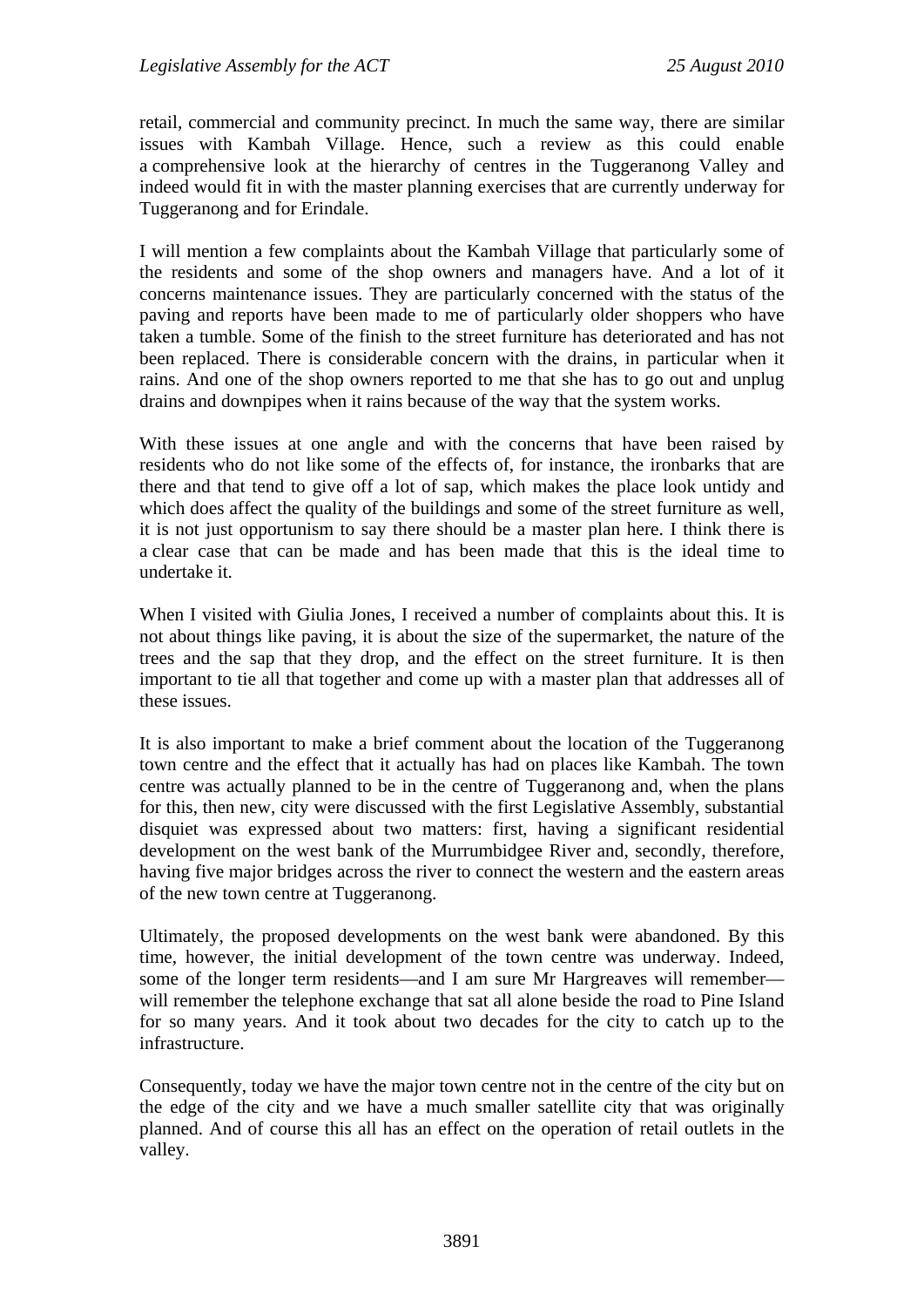I note Ms Le Couteur is proposing an amendment to my motion. I will comment on her amendment during the debate. But the time has come for a review of the Kambah Village precinct, in much the same way that, for instance, the Jamison centre has been refurbished. And we may recognise that there may be pressure on resources to undertake such a master planning project but would suggest the relevant priorities be established and that the planning for Kambah Village be started as soon as practicable.

The problem with this—and I am aware, and the minister and I spoke about this last week but unfortunately the motion did not get up last week—is that the government does plan some maintenance work for the village. But we also know that at the same time the supermarket in the shopping centre, Woolworths, has some interest in expanding. We have got the government's supermarket policy on the table, as it were.

At the same time, as Mr Hargreaves would know, having been seen occasionally at the Burns Club, there is activity on Kett Street. And that is having an effect as well. We have had a number of restaurants there that have come and gone. We have now got some development there of residential accommodation, and that is important too.

Just beyond the entrance to the Burns Club, there is now the refurbished scaffold, which the ACT Scouting Association have set up as their art centre for the scouts, which I think we all support. But it is, again, the very nature of the whole precinct, which is that Kambah is growing like topsy and changing, that if we are able to enhance it, if we are able to do a master plan and work consistently now for something better, we will get a long-term outcome for the Kambah Village which will be good for Kambah. That will be good for Tuggeranong, which of course will be good for the entire city.

Short-term measures in this case may see some ad hoc work being done to buildings, perhaps the enlargement of the supermarket, some other residential being put in place, so that when you do a long-term plan it might not get you the best outcome that we can get. And, given that once these things are built it is very hard to move them in a short time frame, it is important that we get this right.

Over time, I have called for a master plan for Tuggeranong. To give Mr Barr his due, he said yes, after Mr Corbell had said no for some time. We called for—and I think Mr Hargreaves in particular would remember many of the meetings at the Tuggeranong Community Council under the old management, where the whole issue of what was happening at Erindale, particularly the service station site and what will happen on the other side behind the Mobil service station where we have now got quite an interesting restaurant precinct—that work to be consolidated. We called for it for Erindale and, again, the government initially said no. Congratulations to Mr Barr and the Greens for coming on board with that one and getting that motion up. That was well done.

But it is time now, for what is probably the third most important of the group centres for the Tuggeranong Valley, the Kambah Village shops, being the northern gateway to Tuggeranong, to actually get it right and make sure that, instead of doing some ad hoc work in the short term, we do some good planning, ensure some great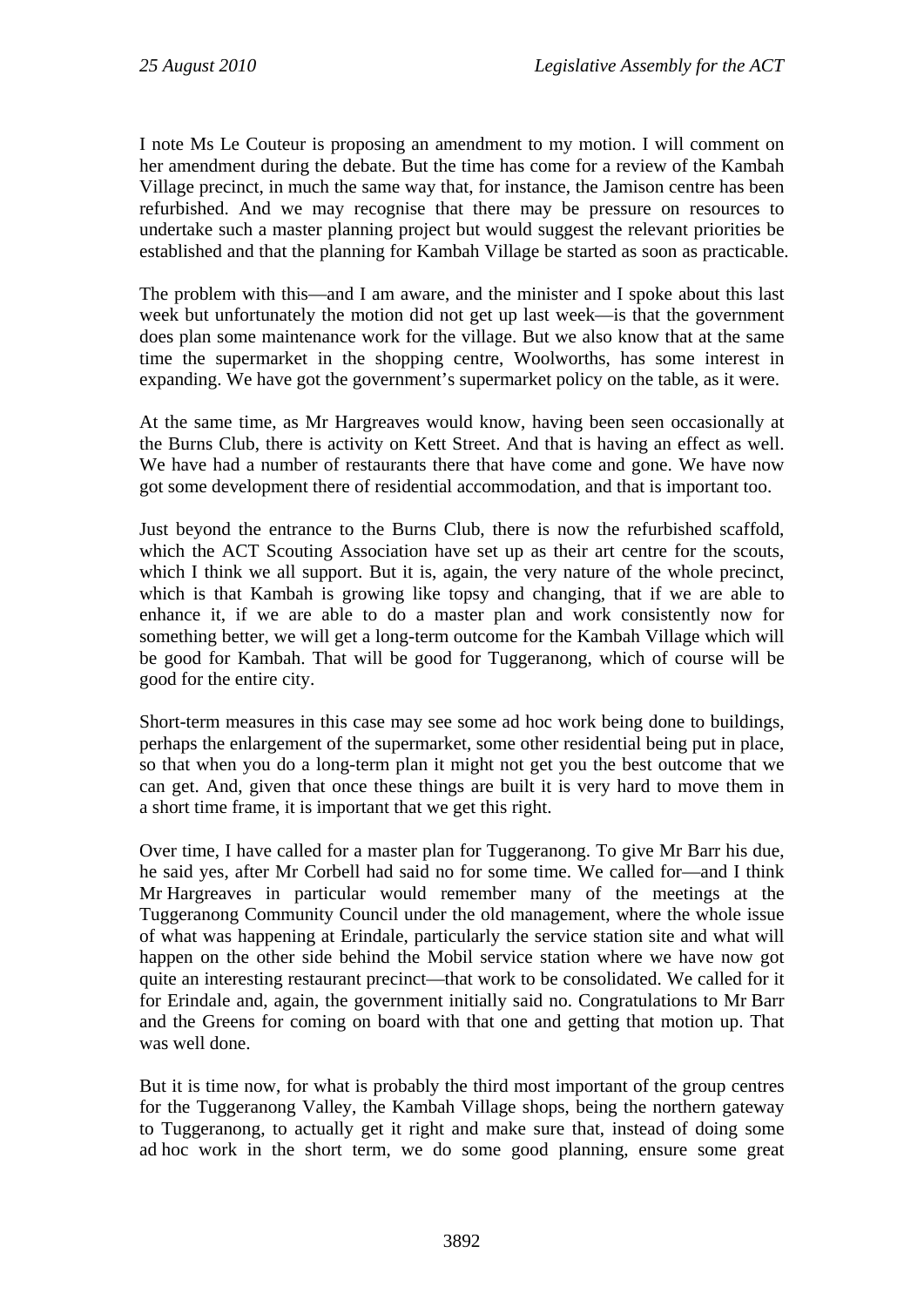outcomes and make sure that the investment that will go into a revitalised Kambah Village does deliver for the investors but, more importantly, delivers for the people of the ACT, particularly those residents in Kambah who rely on it as their primary place of shopping. I commend the motion to the house.

**MR STANHOPE** (Ginninderra—Chief Minister, Minister for Transport, Minister for Territory and Municipal Services, Minister for Business and Economic Development, Minister for Land and Property Services, Minister for Aboriginal and Torres Strait Islander Affairs and Minister for the Arts and Heritage) (3.23): I think that none of us would disagree with the intent of Mr Smyth's motion, which simply seeks an upgrade of the Kambah shops. It is a commendable ideal. However, I think that in any discussion around the motion we do need to put it and Mr Smyth's proposal into the context of the 90 other shopping centres that exist in the ACT and for which the ACT government accepts some responsibility.

I think the starting position for each of us in relation to this particular motion and this particular debate is that, yes, of course, in an ideal world we would wish to perhaps prioritise each and every one of the shopping centres that we have. Mr Smyth's motion today concentrates on Kambah and he has outlined why he believes that Kambah is particularly significant. In effect, what Mr Smyth has sought to outline and argue is why, of the 90 shopping centres—including, of course, all the group centres—Kambah should go to the head of the list, why Kambah should leapfrog a whole range of shopping centres throughout the whole of the ACT.

I think that is essentially what this motion is about. This is a request by Mr Smyth through this motion for the government to essentially re-jig the priority order of shopping centre upgrades. Another shopping centre in the ACT should be asked to give way to Kambah. That is what this motion is about. I do not have the list with me. I am sorry that I do not, otherwise I might have been able to give members some indication of which of the other group centres or shopping centres in the ACT will now, if the government were to pursue this particular approach, not receive the priority in the time frame that the government had proposed. That is what this motion is about—that Kambah jump the queue.

The ACT government does not believe that this is an appropriate way to determine the funding priorities of shopping centre upgrades. It is not about which particular shopping centre manages to attract the support of the majority of members of this place on a particular day. At the next private members' day, will some other shopping centre perhaps get this same level of attention and treatment? Will we actually completely re-jig the priority in relation to shopping centre upgrades? Is that the precedent we are setting today, that in future government expenditure priorities are set by a political process? Does the Assembly decide "we think Kambah is more important than any one of the other group centres that you want to name or any one of the other shopping centres around the ACT"?

The ACT government seeks to respond to the need to continually upgrade shopping centres. There have been rolling programs of shopping centre upgrades probably since the beginning of self-government. As Mr Smyth says, we all accept that different shopping centres over time have each been upgraded by successive governments. But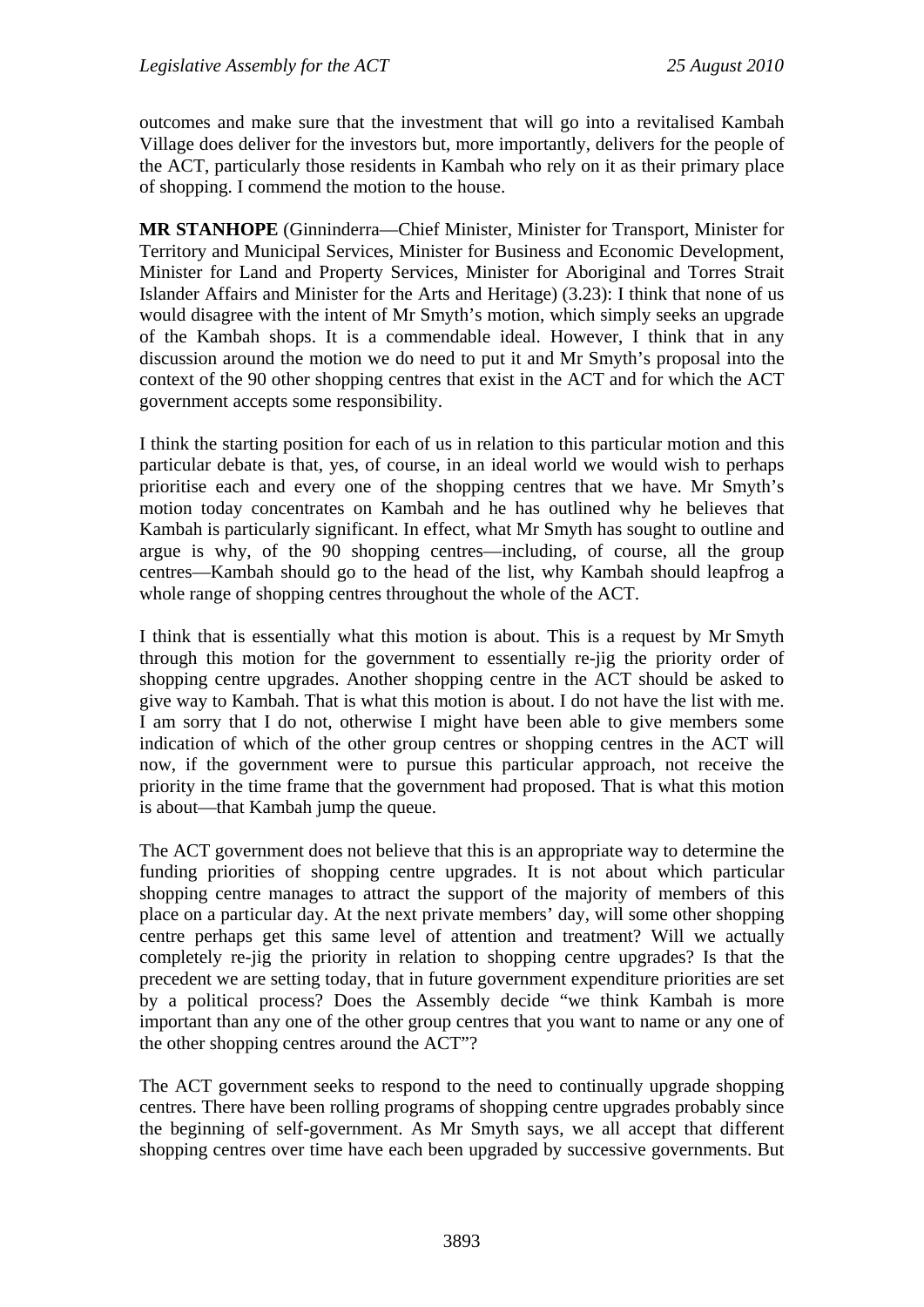we have 90 shopping centres. An amount of \$1.4 million was spent on Kambah in 2002-03. That was seven years ago but of the 90 shopping centres, maybe 15 over that time might have received some significant attention. But that means there are 75 that have not. Where do they go and what does the government say to them?

We did commit over the term of this government \$8.9 million in dedicated funding to the shopping centre upgrade program. I will just touch on some of those and what we have achieved through that program. It gives some indication of the level of investment. We have over the last few years completed a couple. Over the last five years, major shopping centre upgrades that we have pursued have been at Ainslie, Deakin, Lyons, Red Hill and Scullin. Some of those are still underway.

The Ainslie shopping centre refurbishment, for instance, is underway now. That is part completed with some significant work, most particularly on the car park at the rear of the shops. Construction there commenced in March. The car park was reopened in July. We expect that program to be completed in 2010.

The Ainslie shopping centre refurbishment comes at a cost of \$1.6 million. Similarly, we have completed a \$1 million refurbishment of the Deakin shops just some months ago. It included repaving, widening the footpaths, improving pedestrian access, improving stormwater management, new lighting and street furniture. That was completed, as I say, earlier this year. I must say that the amenity really is very nice.

The Lyons shopping centre refurbishment has just commenced. The Lyons shopping centre refurbishment is costing \$1.1 million. It will go to issues around amenity for lighting, safety, pavement, and a refreshed and hopefully much more vibrant Lyons shopping centre.

The Red Hill shopping centre refurbishment will cost \$1.1 million. That is planned to commence in March 2011. We hope that will be finished in August 2011. An amount of \$1.1 million has been allocated from the local shopping centre upgrade program towards the Scullin shopping centre refurbishment. It hopefully will also lift the amenity there. We did also earlier this year, of course, complete the upgrade of the Garran shopping centre at a cost of \$1.1 million.

I think we have to consider the issues around a rolling program for major upgrades or refurbishment. There is a strategic approach adopted by TAMS in relation to shopping centres on the priority list. In relation to each of these upgrades, five are just about to commence or are underway and one has just been completed. Of course, the Garran shops are the sixth. These have all been pursued over this last year. Each of them comes at a cost in excess of \$1 million. I think the least expensive of the upgrades was just over \$1 million. It cost just under \$1.1 million at Deakin and goes up to the \$1.6 million refurbishment that is being pursued at Ainslie.

Just to put this into some context, I would invite members to consider that \$1.4 million was expended at Kambah in 2002-03—seven years ago. There are nine shopping centres. Mr Smyth makes the case for Kambah as a very important and strategically located group centre. We cannot argue with that. But I invite members, for instance, to take a visit to the Scullin shops.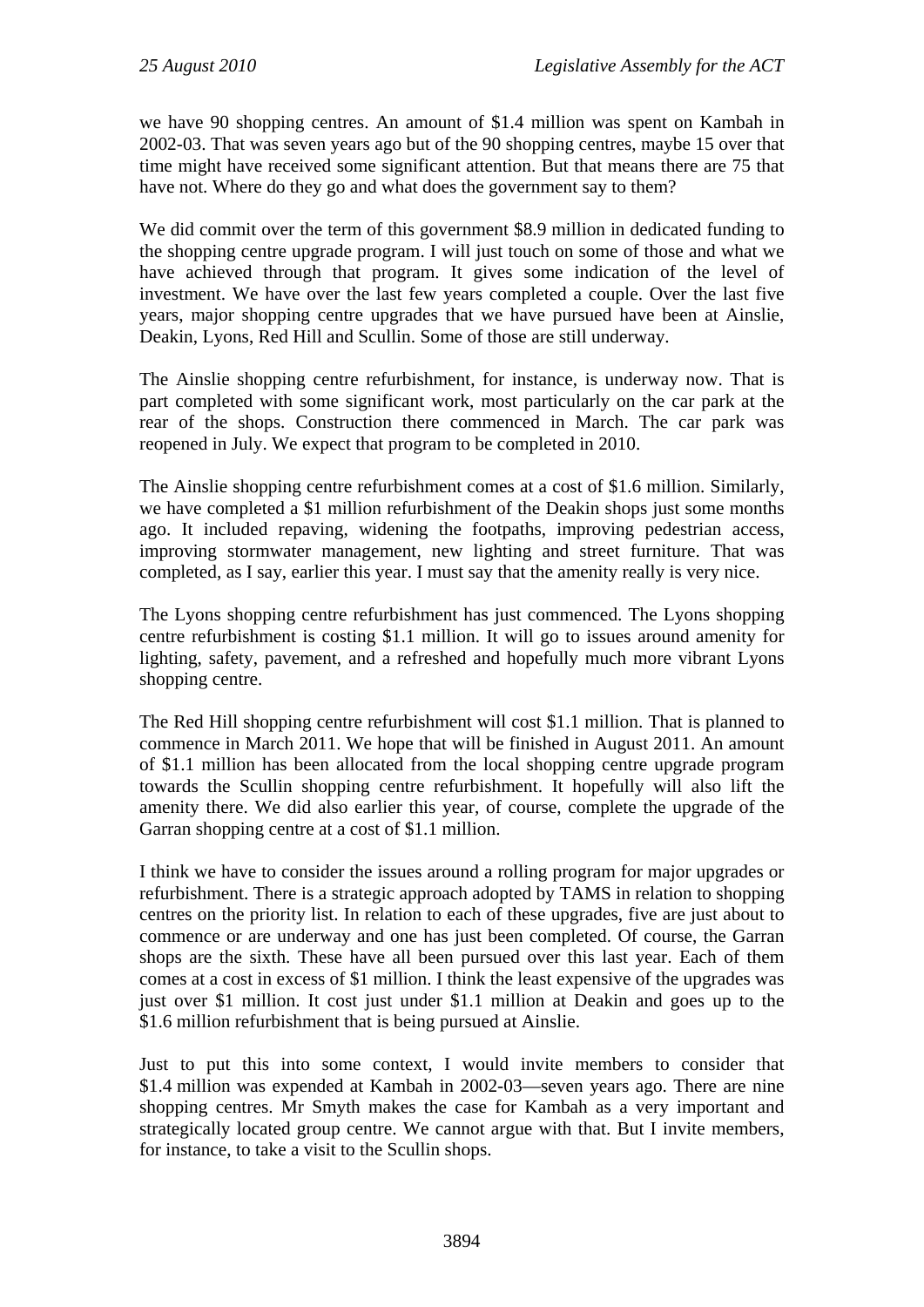By way of comparative analysis and in order to understand the sorts of issues which TAMS and the government take into account, certainly we all accept that it would be nice to invest more heavily in Kambah and in all of our group centres. But I invite members to take a drive out to Scullin, which has not had the benefit of an upgrade at any time in the last 30 years. Go to Scullin and have a look at Scullin. Then go to Page and then go to any number of other of the shopping centres in the ACT.

**Mr Doszpot**: It is a damning indictment of this government.

**Mr Smyth**: But you stopped the program for a number of years. You stopped the program.

**MR STANHOPE**: Okay, I am more than happy to get out a comparative analysis on this. Actually, I will bring it with me tomorrow at question time. Just have a look at the Liberal Party's record of achievement in investing. It is a poor and sorry record. We picked it up. We picked up the ball when we came into government and we have been pursuing it in a methodical, reasonable way. It included, of course, \$1.4 million of investment in 2002-03 at Kambah. If you go to the other group centres, you will see that there has been ongoing work at Southlands, at Jamison and, as I said, at Kambah. I have got nothing against Kambah—

**Mr Seselja**: Just Tuggeranong in general.

**MR STANHOPE**: except that they received \$1.4 million in 2002-03. There are 90 shopping centres. Mr Seselja asked what we have against Kambah. I think it is fairer to ask what has Mr Seselja got against that group centre or that shopping centre that will miss out completely if the government were to pursue this particular motion. What have you got against—

**Mr Seselja**: Maybe a little bit less of the public art.

**MR STANHOPE**: I am going to bring it in, Mr Seselja, tomorrow and I will let you know. I will let you know which of the shopping centres in the priority list, determined on objective criteria by the Department of Territory and Municipal Services, will miss out if this motion as proposed by Mr Smyth is pursued. We will identify this. We can do it.

**Mr Seselja**: The arboretum. We will take it from the arboretum.

**MR ASSISTANT SPEAKER** (Mr Hargreaves): Mr Seselja, please! You have been a really good boy so far.

**MR STANHOPE**: We can work out which shopping centre will be displaced as a result of Kambah having received \$1.4 million in 2002-03 going straight back to the top of a list because of a political intervention in the process as proposed through this motion.

We are talking about 90 shopping centres. That is at the heart of this motion. What about the 89 that are not included in this motion? What do you say to those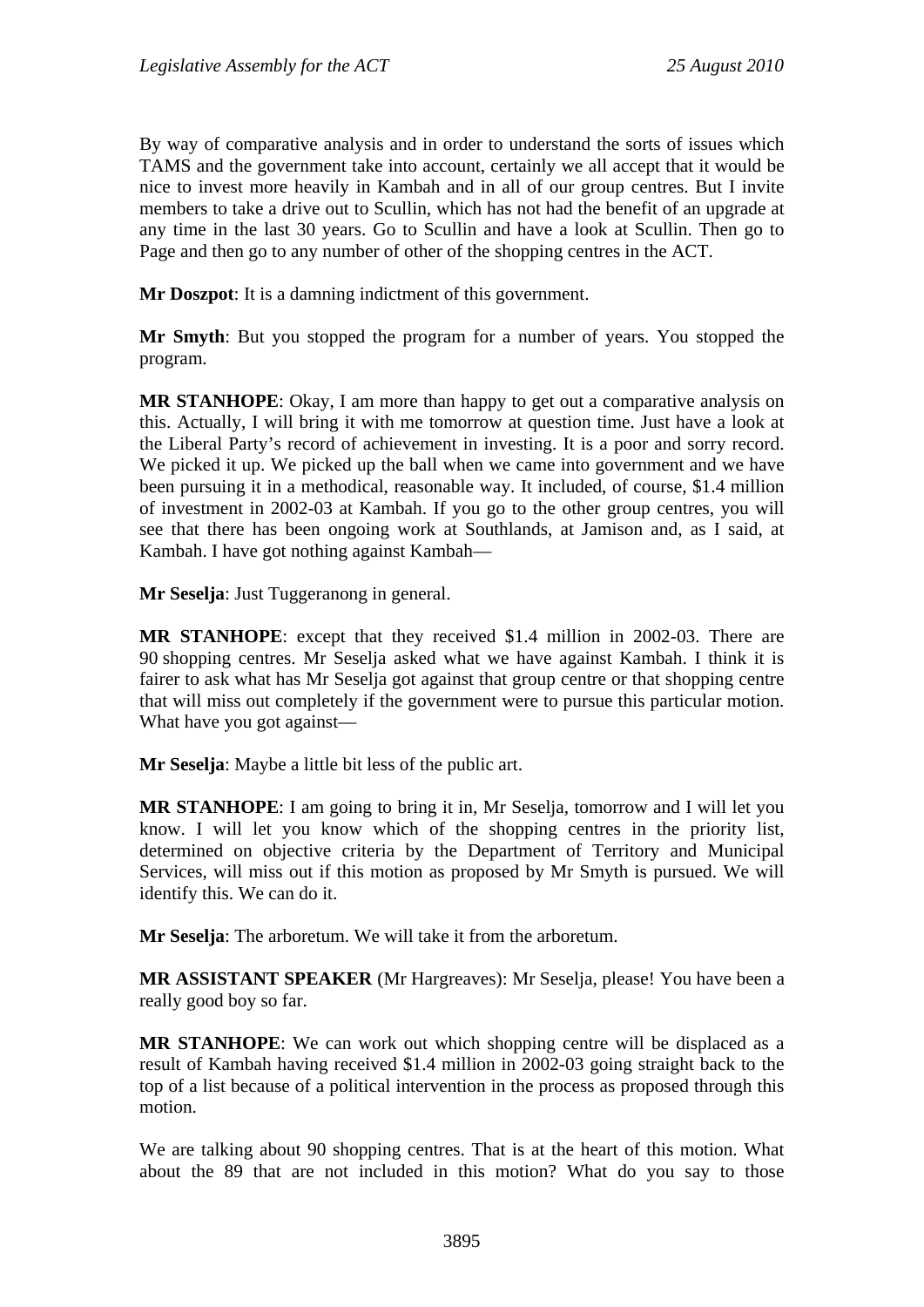89 shopping centres? What do you say to them? What do you say to them? What is your process for excluding the rest of them? What is your process for saying, "Yes, Kambah received \$1.4 million in 2002-03; seven years later we want to repeat it"? What are you going to say?

**Mr Doszpot**: Ask the community, Jon. What would the community want—an arboretum or shopping centres?

**MR STANHOPE**: What are you going to say to all those other shopping centres that still have not actually received any investment? Are they going to say, "Kambah gets another million dollars and we get nothing. It gets another million dollars on top of the \$1.4 million it has had and you get nothing."

**Mr Doszpot**: It is a memorial to Jon Stanhope. The arboretum gets most of the—

**MR STANHOPE**: We would be asked to explain that to them.

**MR ASSISTANT SPEAKER**: Mr Doszpot, Mr Coe is on a warning. Do you want to make it two? Keep it down.

**MR STANHOPE**: But there is an alternative here which we should be focusing on and that is the work that is currently underway as a result of interest expressed by the owner of the Woolworths store to extend. The government is currently dealing with a potential direct grant of land for an expanded Woolworths on this particular site. That possibility does present enormous opportunities to achieve some of the outcomes that Mr Smyth is proposing. Hence the amendment which I have circulated and which I will now take the opportunity to move. This amendment focuses very much on the opportunities presented by the fact that work has been signalled if a direct grant application—

**MR ASSISTANT SPEAKER**: Stop the clocks, please. Just by point of clarification, Chief Minister, was it your intention to amend Mr Smyth's motion or Ms Le Couteur's foreshadowed motion?

**MR STANHOPE**: I thought my amendment had been circulated. My amendment is to Mr Smyth's motion.

### **MR ASSISTANT SPEAKER**: Okay.

**Mr Smyth**: Then where is it?

**Mrs Dunne**: It hasn't been circulated.

**MR STANHOPE**: I will have to find it and circulate it. I do not know where it is. I thought that had been done. I beg your pardon.

**Mr Doszpot**: It is like the shopping centres.

**MR ASSISTANT SPEAKER**: Mr Doszpot, please. Mr Stanhope, perhaps you might like to do something in the next two minutes, 37 seconds.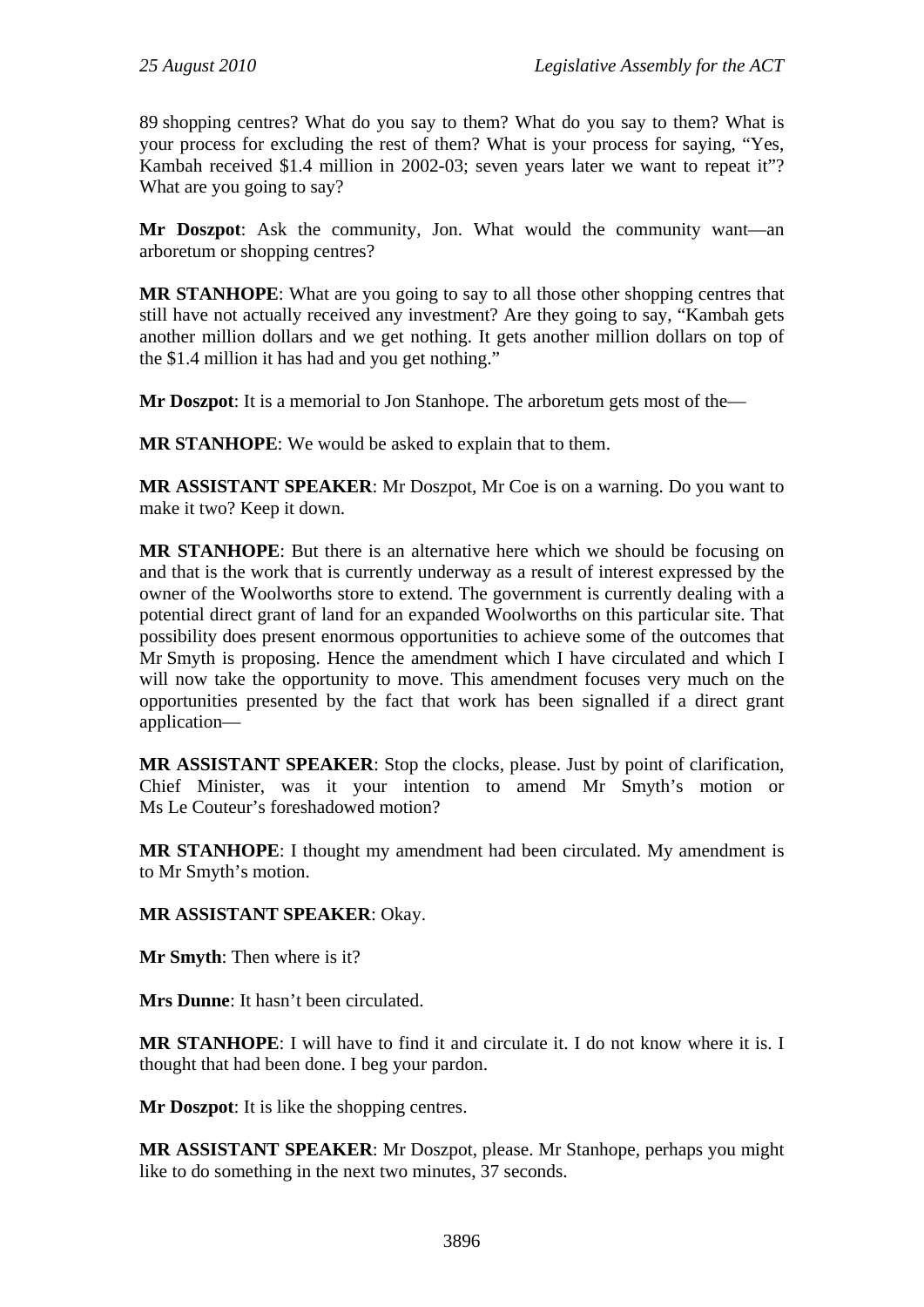**MR STANHOPE**: I will. Here it is. I move a motion circulated in my name, which actually focuses very much—

**MR ASSISTANT SPEAKER**: Chief Minister, I am sorry about this. I am just going to get technical. You are actually moving the amendment circulated in your name, not the motion.

#### **MR STANHOPE**: Yes

**MR ASSISTANT SPEAKER**: Thank you very much. Restart the clock, please.

**MR STANHOPE**: I move the amendment circulated in my name:

Omit all words after "That this Assembly", substitute:

- "(1) the significant ACT Government investment in the Kambah Village shopping centre over the past decade, including the \$1.4m refurbishment in 2002-2003, which included:
	- (a) addressing access needs of the disabled, elderly, young children and families;
	- (b) improving signage;
	- (c) planting low maintenance vegetation;
	- (d) enhancing vehicle movement and parking measures;
	- (e) revitalising the internal shopping centre courtyard through the replacement of the existing paving, lighting, street furniture and play equipment; and
	- (f) installing shade structures, as well as timber decking and associated artworks;
- (2) through consultation, the potential for further redevelopment of existing businesses and opportunities for new commercial and community activities that will flow from further upgrade works being examined by LAPS, including:
	- (a) land release and development opportunities at Kambah Village;
	- (b) the current physical design of the Village;
	- (c) car parking access and circulation issues;
	- (d) a new 'front door' entrance that will direct shoppers from the main car park into the Village;
	- (e) improved weather protection for shoppers and pedestrian movement between the shops and car park; and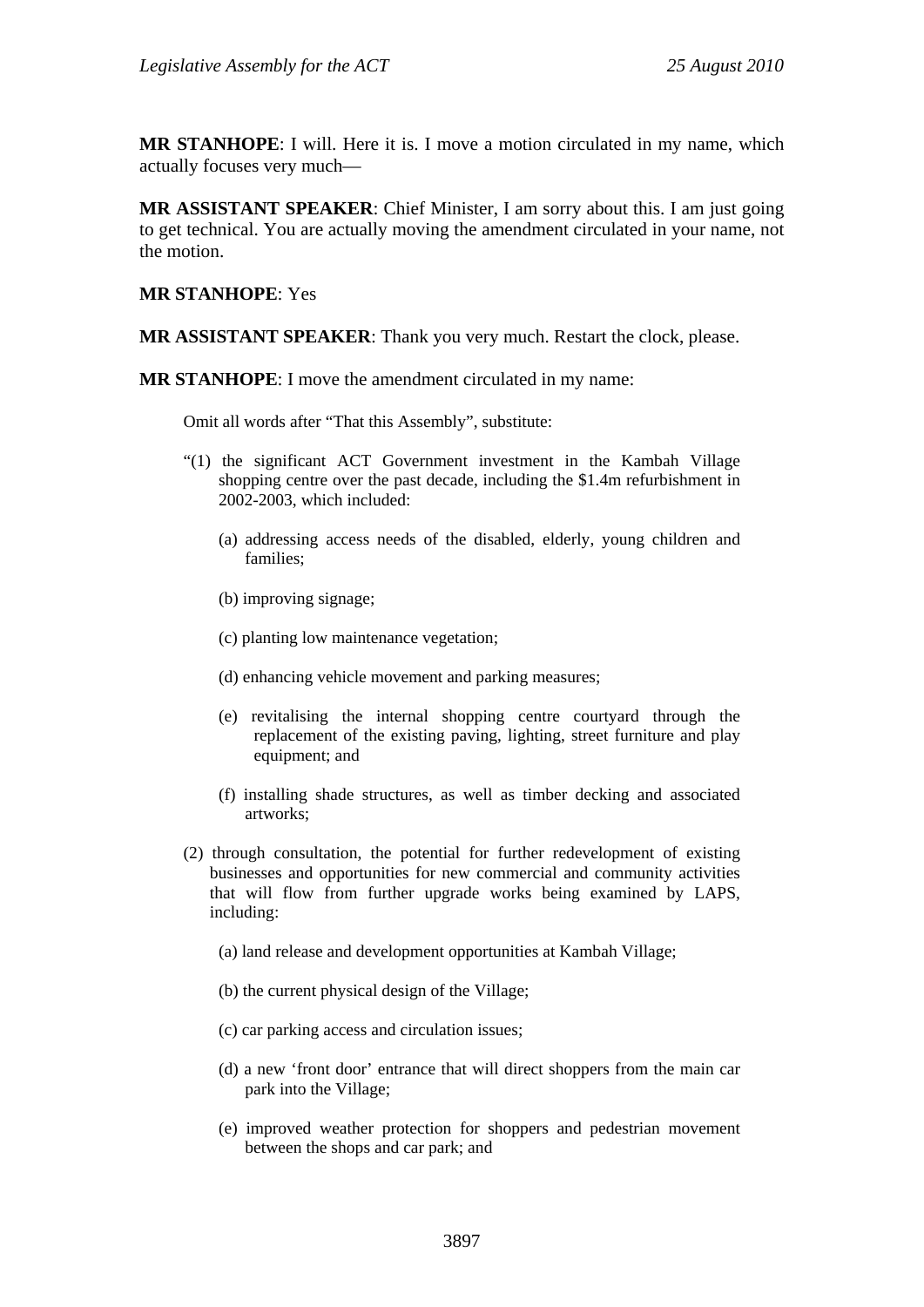- (f) ensuring parking capacity and requirements are met and are consistent with ACT parking guidelines;
- (3) that the ACT Government will report on these upgrade works to the Assembly and the community in the 2010-2011 Annual Report; and
- (4) that master planning priorities should be determined through the budget process on the basis of need, reflected through community consultation, rather than through a political process.".

The amendment goes to the very issue of the opportunities that are presented as a result of proposals that might come to pass for a direct grant and an expansion of Woolworths, which would lead to significant change to the look of the area and provide very significant opportunities to deal with some of the issues which Mr Smyth has raised as being of concern. They are issues of concern with which none of us disagree.

As a part of that process, the Department of Land and Property Services has initiated the process for a design option study for Kambah Village to outline further development opportunities and to outline the potential to achieve the very sorts of outcomes that Mr Smyth seeks to achieve. But it will do this, we believe, in a more reasonable way, in a focused way and in a way that does not intrude into the objective decision making of the Department of Territory and Municipal Services in relation to the identification in a reasonable, ordered way of upgrades for the shopping centres across the whole of the ACT and does not just focus on the one shopping centre which is the focus of political interest on a particular day.

**MR ASSISTANT SPEAKER**: The question is that Mr Stanhope's amendment be agreed to. Mr Seselja, before you proceed, are you speaking to the substantive motion, to the amendment or to both of them?

**MR SESELJA** (Molonglo—Leader of the Opposition) (3.38): I will speak to both, if I could, Mr Assistant Speaker.

**Mr Smyth**: We haven't got the amendment. We don't know what it says.

**MR ASSISTANT SPEAKER**: It was just a point of clarification. Thank you, Mr Seselia.

**MR SESELJA**: Thank you, Mr Assistant Speaker. I thank Mr Stanhope for his contribution. Effectively the Chief Minister is telling the people of Kambah, "Well, you should just be grateful for what you've got." He is saying—

**Mr Stanhope**: What about the 80 that missed out, Zed? What do you say to the people of Scullin?

**MR ASSISTANT SPEAKER**: Chief Minister, please have a seat. It is hard enough to control him without your statements.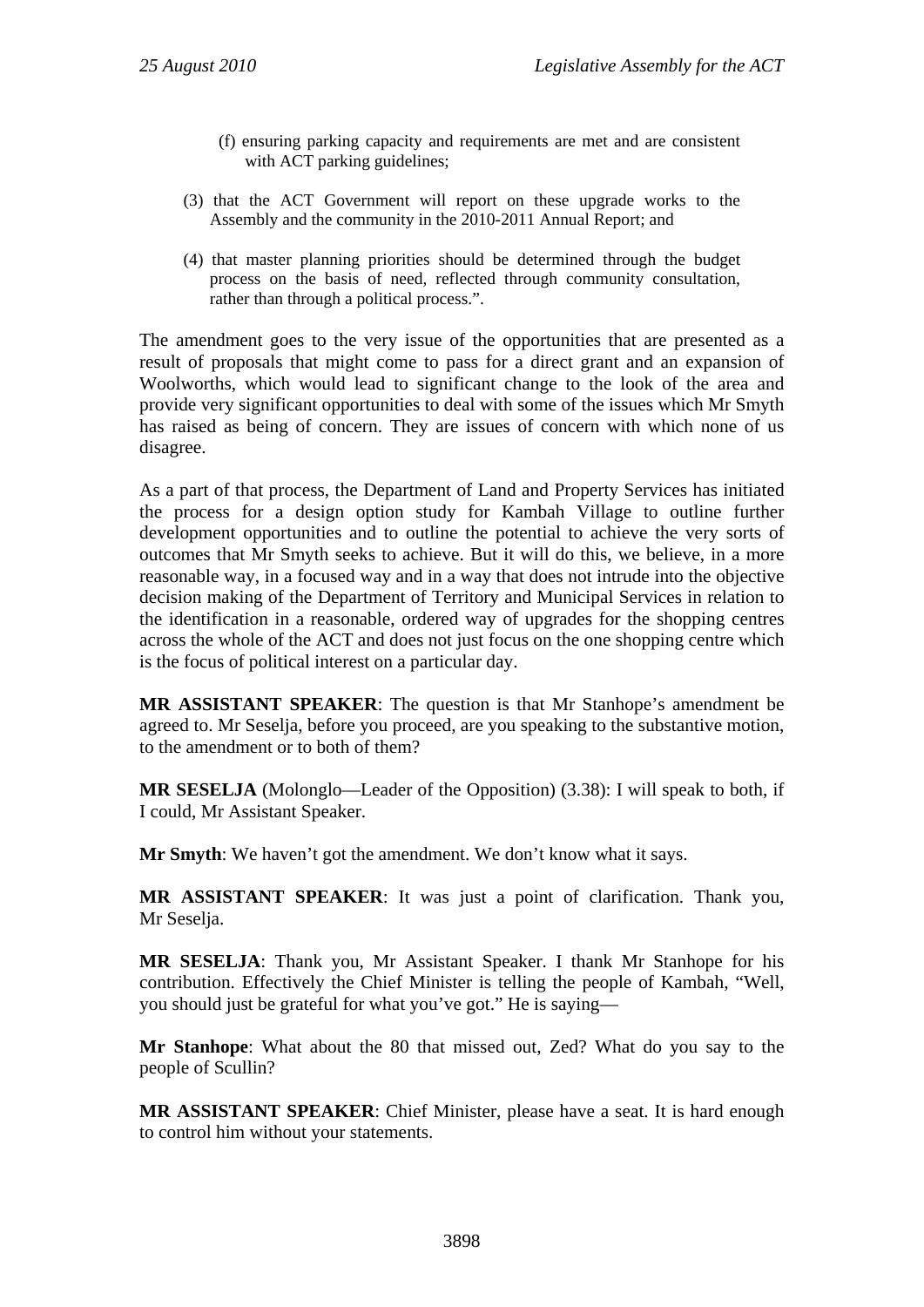**MR SESELJA**: Effectively his argument is: "This government has done such a terrible job everywhere else that you should be grateful, Kambah, that you're not as bad as some of the others." That is the argument that we are hearing from the Chief Minister today as he scuttles off again. It caused us some amusement, I think, as we listened to that argument from Mr Stanhope. What he is saying is, "No, no, no, we can't help Kambah, and the reason we can't help Kambah is that we haven't helped any of these other centres."

Because he has not done a proper job in Scullin or Evatt, he seems to suggest through his words today that the people of Kambah should be grateful. Effectively he is saying, "Let them eat cake." He is saying, "Accept what you've been given by this government. Gratefully accept what Mr Stanhope has given you." We could go to all of the examples where Jon Stanhope has chosen his personal interests over the maintenance of local shopping centres.

Let us have that debate. There was the \$1 million spent on the twisted bits of metal on the side of the GDE. Now, there's a shopping centre upgrade. There was the \$5 million wasted by this government on the busway that was only going to get there over your dead body, Mr Assistant Speaker. It was only going to be delivered over your dead body and, Mr Assistant Speaker, you are still alive. I am pleased to advise that Mr Assistant Speaker is still alive; Mr Hargreaves is still with us. That \$5 million was thrown away. There's another five shopping centres. Then there was the five million bucks that Mr Stanhope and his government wasted on FireLink for nothing.

**Mr Smyth**: There's another five.

**MR SESELJA**: There's another five shopping centres.

**Mr Smyth**: Fifty million on the arboretum.

**MR SESELJA**: Another \$26 million extra in this year's budget for the arboretum. These are the priorities, the choices, that governments have. This government has chosen to neglect local communities. It has chosen to neglect local centres like Kambah. I commend Mr Smyth for bringing this motion forward. I commend him for the work he did in talking and listening to the people of Kambah. I was pleased to see when I read the *Chronicle* today the wonderful work of Mr Smyth on this issue for the people of Kambah.

We see the pattern. We have raised it right across the ACT. We have seen all of the Liberal members going to the local shops in their electorates, talking to the shop owners and customers and saying, "What can be done better?" Jon Stanhope's answer is: "Well, it could be worse. You know, it could be worse for Kambah. It could be Scullin." Why do the people of Scullin have to be treated in this way? It is because the government's focus is on other things. They have not been able to control the costs and they have not been able to control their spending. They have spent tens of millions of dollars of our money with no result, in some cases, or a result that most Canberrans would reject.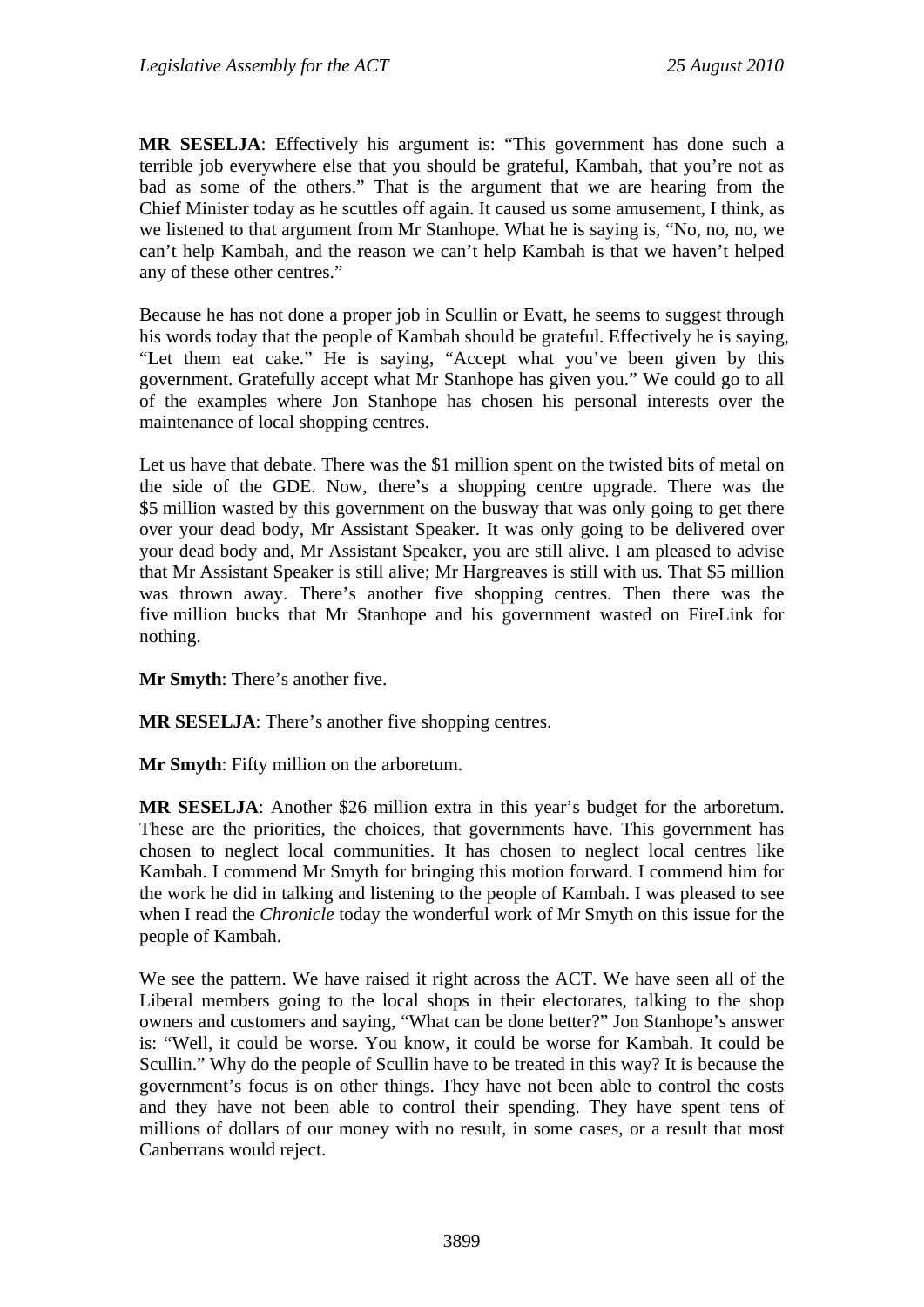Jon Stanhope comes in here and tells us that we should be grateful. More offensively, he tells the people of Kambah that they should be grateful for what they have been given. We reject Jon Stanhope's disdain for the people of Tuggeranong. We can talk about Kambah in this case, but we have seen it over the years, haven't we? We have seen how the people of Tuggeranong have been treated by this government. We could go to the examples. Their schools were closed when they were told they would not be. This is the Chief Minister who tried to put a power station in their backyard. That is what he thinks of the people of Tuggeranong. If he was not trying to put a prison or a dragway in their backyard, he was trying to put a power station in their backyard.

You have got to ask: what is it about the people of Tuggeranong that has done so much to offend this government and this Chief Minister? We have this tirade again today against the people of Kambah, when effectively he says, "Well, what do you want? We put some money into it like 10 years ago." Ten years ago they put some money in, apparently. He says, "Go down to Kambah. It's fantastic." I do not know when the Chief Minister last went down to Kambah or the Tuggeranong Valley, but when you go to Kambah you see it.

I again commend Mr Smyth for bringing this forward. The point that he makes is absolutely right. Kambah is a critical group centre. It is our biggest suburb—the biggest suburb in Canberra. I go down to Kambah shops and I see that, in the context of the shops nearby and the population there, what the people of Kambah have in that centre is not good enough. It has one of the smallest Woolies in Canberra. Yet there is a lot of potential.

Mr Smyth is doing the hard work of a local member who goes and listens and says, "Well, yes. We can do something." Is it a priority? Well, yes, it is a priority because we have got Canberra's biggest suburb being poorly serviced by its local centre, its group centre. There is no doubt about it. I do not think anyone is going to get up in here and say that the Kambah group centre is as we would expect for a suburb the size of Kambah. There is no doubt about it.

I lived in the area in my early days and not much has changed in Kambah Village since the 1980s. Not much has changed from when the demographics of Kambah were very different. But we still have a significant population base there. We now have an older population, which in many ways relies even more on good local services.

**Mr Barr**: That's a considerable concession from you, Zed, on an older population in Kambah.

**MR SESELJA**: What was that, I am sorry?

**Mr Barr**: That's a very big concession you've just made.

**MR ASSISTANT SPEAKER**: Conversations will cease, please, gentlemen.

**MR SESELJA**: This is an important motion which does a number of things. Firstly, it acknowledges that local services or local grassroots work is core business for this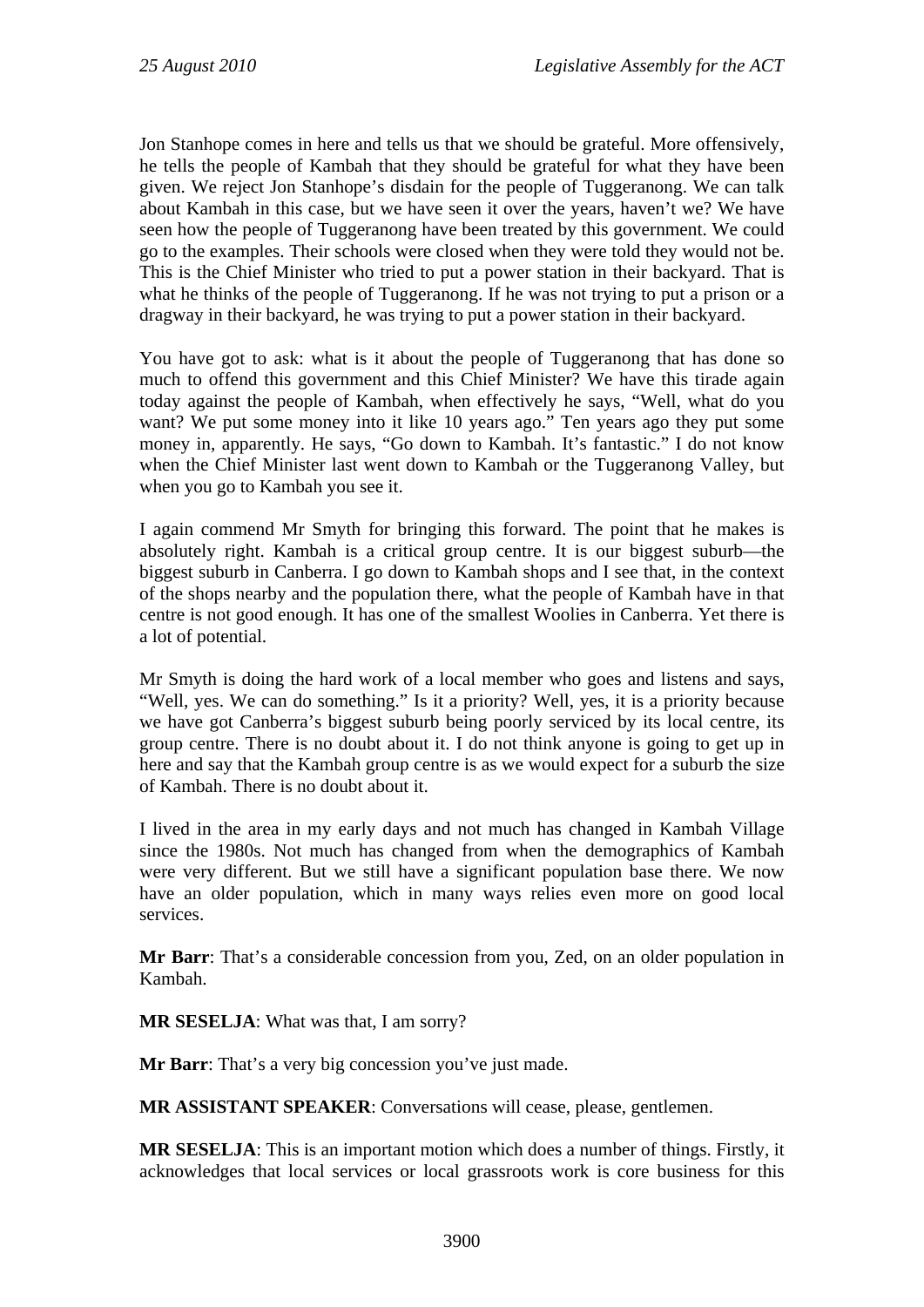Assembly. It is certainly core business for the Canberra Liberals, even if this government prefers to spend money on other things. It highlights the hypocrisy of Jon Stanhope, who comes in here and tells us he does not have the money but we constantly see him spending money on frivolous exercises, at best. He effectively says to the people of Kambah and Tuggeranong that they do not deserve this spend. But we disagree with that.

Finally, the motion acknowledges that there is actually a planning outcome here that could be really good with a bit of work. There is space there. You have got the playing fields and lots of car parking at the back. You have the space to make this a far better centre than it is. The opportunities, whether they be for park and ride or all sorts of other things, are there. But you need to do the planning. You need to actually have a think about how you want this area to grow.

If this is not core business then we may as well all go and do something else. This is core business. People expect that the basics will be taken care of by the ACT government. They want health, education, police and roads and they want their local services. They want their local amenities taken care of. This government has failed dismally at that. If the best argument that can be put up by this government after nine years in this place is "it could be worse; you could be in one of the 80-odd other suburbs we've neglected" then it is not good enough. Why have you neglected those others? We are highlighting Kambah because it is one of many that require resources. It is one of many that have been neglected by this government. We know that this government is very good at wasting our money. We say: redirect some of that wasted money and put it back into core services.

I again commend Mr Smyth for the work that he has done in bringing this to the attention of the Assembly. I commend him for his very active work in the community for the people of Brindabella, in this case for the people of Kambah and Tuggeranong. That is a commitment that is not matched on the other side. It is certainly not matched by the Chief Minister, who continually shows his disdain and whose response to this motion shows just how out of touch he is. It indicates just how out of touch this government is with the real needs of the community in Tuggeranong. *(Time expired.)*

**MS LE COUTEUR** (Molonglo) (3.48): I will speak very briefly at this point because I have an amendment which has already been circulated. My amendment is not an amendment to Mr Stanhope's amendment. It is an amendment to Mr Smyth's original motion. I understand that procedurally I am going to have to wait until after Mr Stanhope's amendment has been dealt with to deal with mine.

I have quite a degree of sympathy for the sentiments which Mr Stanhope has addressed around trying to work out what part of the ACT should be planned and what part should have resources. That is basically why I have put in my amendment. It deals with a process that we can actually use to try and keep some of the politics out of planning, so that we can have some rational process for deciding where we are going to put our planning resources, where we are going to put our very limited resources. I will not speak any longer now—otherwise I will be repeating what I plan to say about my amendment. I just foreshadow that, once Mr Stanhope's amendment, which we will not be supporting, has been addressed. I will move my amendment.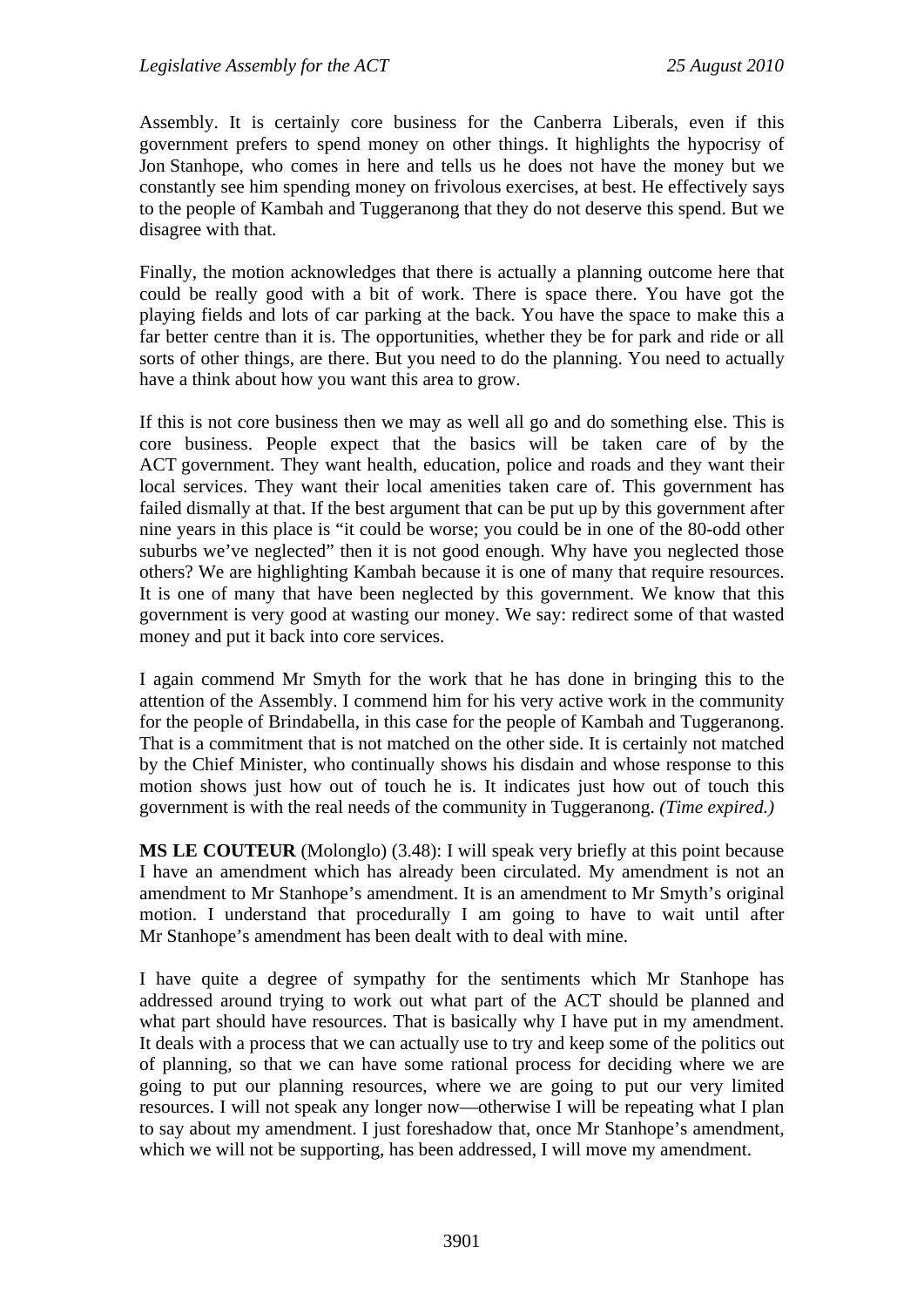**MR DOSZPOT** (Brindabella) (3.50): I rise in support of the motion by Mr Smyth, a timely motion that highlights the attitude of this government and their long-term neglect over the past nine years towards the community serviced by the Kambah Village and, indeed, towards Tuggeranong as whole.

We have been highlighting for years the fact that Tuggeranong generally has been left out of much of the overall infrastructure planning of the territory. The Tuggeranong town centre itself has prompted prominent members of the community and businesses to highlight the decline over the past few years, exemplified by the fact that there are over 25 empty shops in Anketell Street and the Hyperdome Shopping Centre.

This decline has seen Business Tuggeranong issues headlined in the *Chronicle* recently, with prominent and dramatic headlines like last week's "Save our town centre". The facilitator for the Business Tuggeranong group, Jill Faulkner, was quoted as saying:

Having a master plan for Tuggeranong is critical, I think it's strange that there hasn't been one developed as the majority of other town centres have them.

Well, Ms Faulkner, I also think it strange and, prior to being elected to the Assembly, I had been calling on Mr Hargreaves and this government for the past eight years to heed the call of this community and treat Tuggeranong with the same respect they have for other areas. As Ms Faulkner so rightly stated in th*e Chronicle* article I mentioned:

There has been a lack of planning for Tuggeranong, things just seem to happen here with no overall view on how it fits in with the area.

We have to plan what needs to happen here, instead of it just happening.

Then we look at Calwell, where all the previous comments can just as well apply and also to the businesses around the Calwell shopping centre. The residents and the Neighbourhood Watch group there, led by Nick Tsoulias, have been trying to get the government to focus on this growing, yet much neglected, area. Mr Hargreaves, during his tenure as a minister, did precious little to answer the call of the locals. In fact, I well remember one instance over six years ago when I presented a petition with 600 signatures, on behalf of the Calwell and nearby communities of Isabella Plains and Theodore, calling for action to upgrade the Calwell shopping centre surrounds. Mr Hargreaves commented that, even if I had 6,000 signatures, he would not budge from his stance. Well, his constituents from this area have largely deserted him. They have changed tack and have been trying to engage with the Chief Minister, but their calls for attention here too are falling on deaf ears.

Which brings us back to Mr Smyth's motion, which again highlights the attitude of this government. It highlights the long years of neglect that have been the significant trademark of this Stanhope government over the past nine years. Mr Smyth's motion focuses on the real and urgent needs of the Kambah Village retail precinct, the real and urgent needs of the businesses of Kambah Village and the real and urgent needs of the community that rely on the Kambah village for their day-to-day requirements.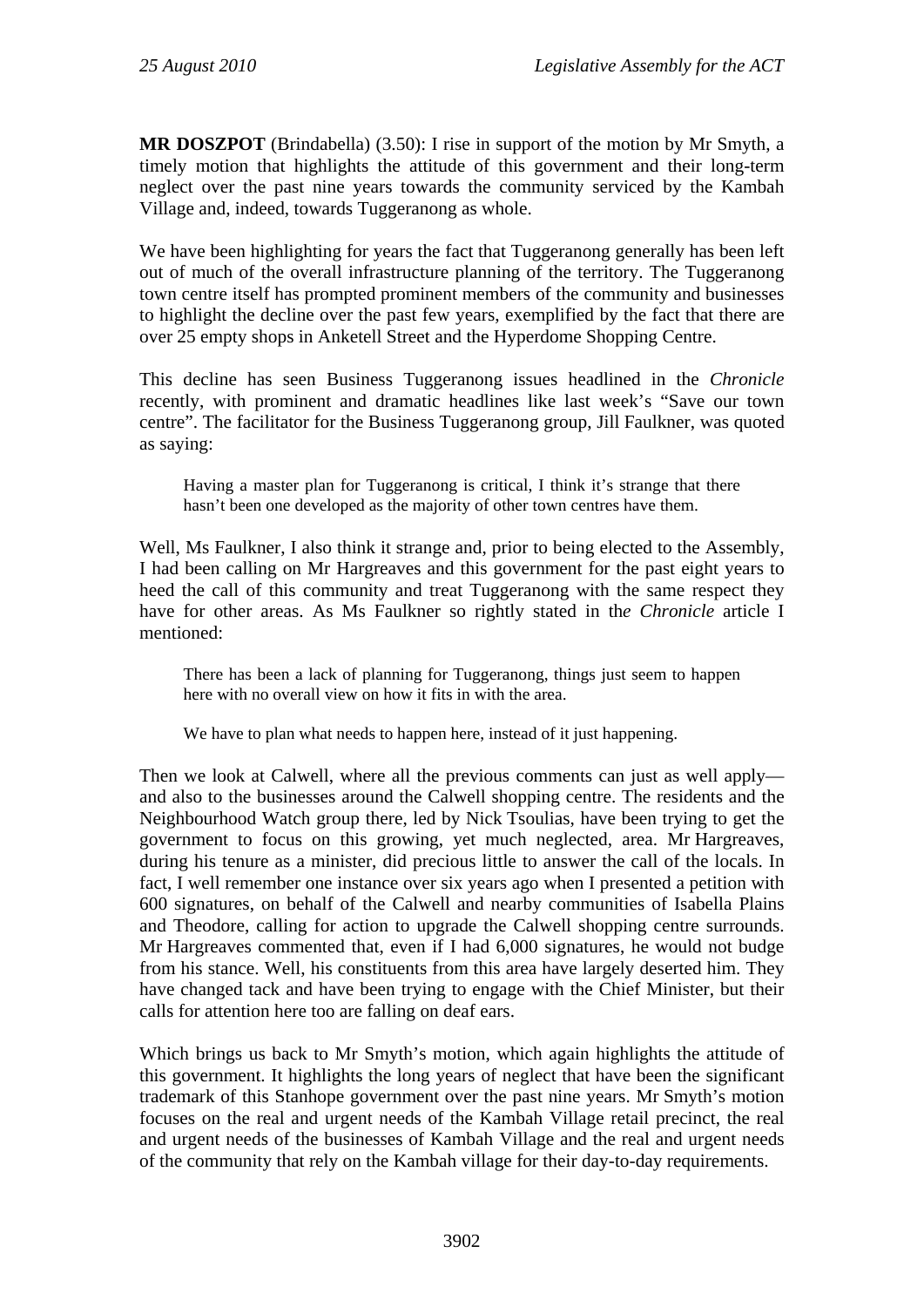Mr Smyth has already pointed out the history of retailing in Kambah. When the suburb was planned as the first suburb in Tuggeranong, it had six retail sites identified. The structure of retail sites may have been appropriate back then, but the larger centres, particularly the Tuggeranong town centre, have had their effect on the various retail centres in Kambah. Of those six original sites, only four remain in operation today, while, of the two closed sites, the Marconi Crescent site is now occupied by professional offices, and the Livingston Avenue site remains shut and is becoming more and more run down and dilapidated.

This has all been of concern to the residents for some time, but this government has not listened to the community of Kambah. I applaud Mr Smyth for taking on the call of the concerned business owners and the Kambah Village, and the community who are pushing for a revamp of this area to take place.

The major retail and business centre is Kambah Village, where there is a combination of retail premises, professional offices, a tavern and the Burns Club, which has become a growing hub for this community. Their growth has also raised the need to look at parking in the area, as well as the traffic flow. All of these factors obviously have an impact on the business centre, the Anglican church, the restaurants and the childcare centre. Mr Smyth's motion highlights their growing concerns and asks a question of this government about what the future holds for the small but significant commercial centre of Kambah Village.

The residents of Kambah have received a number of cutbacks in recent years. From around five smaller shopping centres scattered throughout the suburb, Kambah Village now remains the focal centre. It is high time that their situation was addressed. As the business owners point out, it is over 10 years since any work of any significance has been carried out.

I also support the call for a master plan to be prepared, after appropriate consultation with all interested parties and individuals, that will enable proper consideration to be given to such matters as whether any changes are required to the existing buildings, what potential for new commercial developments could be undertaken and whether any changes are required to parking and traffic flow arrangements to cope with the increased community patronage of their main local business and shopping hub.

I applaud Mr Smyth's motion, and, indeed, Ms Le Couteur's amendment, which we have yet to talk about. But I certainly applaud Mr Smyth's motion and endorse his call on the ACT government to commission a master plan of the Kambah Village site and surrounding environment, taking into account relevant economic, environmental and social objectives, to consult with local businesses, residents, community and sporting organisations and other people with appropriate expertise in preparing this master plan and to take into account in preparing this master plan the potential for redevelopment of existing businesses and infrastructure, the opportunities for new commercial and community activities and the existing road structure and to report to the Legislative Assembly with a completed Kambah Village master plan by the first sitting week in September 2011. Thank you, Mr Assistant Speaker.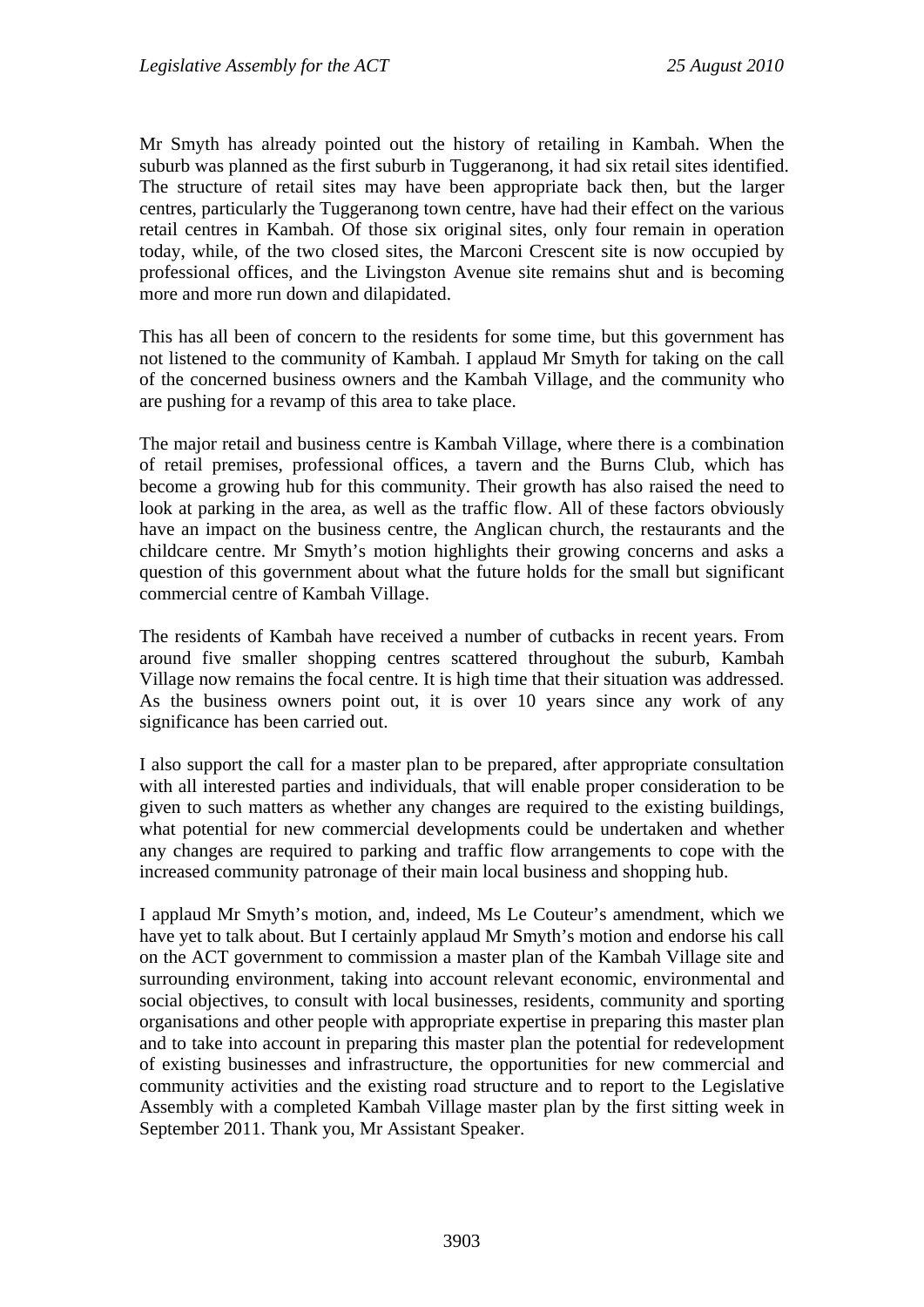**MR BARR** (Molonglo—Minister for Education and Training, Minister for Planning, Minister for Tourism, Sport and Recreation and Minister for Gaming and Racing) (3.56): Thank you, Mr Assistant Speaker. I rise in support of the Chief Minister's amendment and indicate, obviously, that, whilst the government do not support Mr Smyth's motion in its original form, I do acknowledge that the issues raised in the motion are important ones. As I said to the Assembly, in responding to Ms Bresnan's motion earlier in the year in relation to master planning for Erindale, the government are taking a very careful approach to planning in the entire Tuggeranong Valley. In Tuggeranong, as indeed in the rest of the ACT, we are looking to make our city more ecologically and more economically sustainable. But, whilst we are looking forward, Mr Assistant Speaker, there are indeed a number of legacy issues we need to deal with, which do impact on how we go about achieving these goals.

Members will recall from earlier debates that I have outlined the way Tuggeranong was developed when it was originally planned. Mr Smyth touched on some of this in his speech. Clearly, the thinking about the development of our cities was quite different back then. At that time, the key influence on the urban form was transport, particularly the car, and creating an efficient city structure that enabled easy movement between Canberra's various centres. Since then, I think it is fair to say, there has been a significant evolution in thinking and, with the realisation that cities of the future face challenges around energy and water, particularly due to climate change, planners are now seeking to build adaptable cities. This means a reduced ecological footprint, less resource use, and most importantly, the ability to cope with change into the future.

This means, clearly, that our community must also adapt. We must be thinking about how we live and the sort of city that we live in. We must plan for a population that is changing and moving—and that is particularly relevant in the context of Kambah. When I lived in Kambah in the early 1980s, it was a very different suburb than it is in 2010. We need to accept that there is a need for higher levels of housing and urban density, that the quarter-acre block can no longer be the only form of housing, that this is no longer sustainable.

And so, mindful of this, at the last election ACT Labor committed to invest in planning studies and master plans for the Tuggeranong town centre. That work is currently being done, and the master plan process will provide a sound basis for future decision making. It will provide a wide angle snapshot, if you like, of the Tuggeranong town centre's infrastructure capacity.

Mr Assistant Speaker, the government has invested heavily in a number of significant master planning projects over the past two years. These have focused on areas where emerging issues and changing demographics have required a refocus from a planning perspective on particular areas of the territory. Members would be aware that the Gungahlin town centre master plan is nearing completion and that master planning for the Dickson and Kingston group centres has undergone comprehensive community consultation and is at a stage where consultation reports will soon be released for further public comment.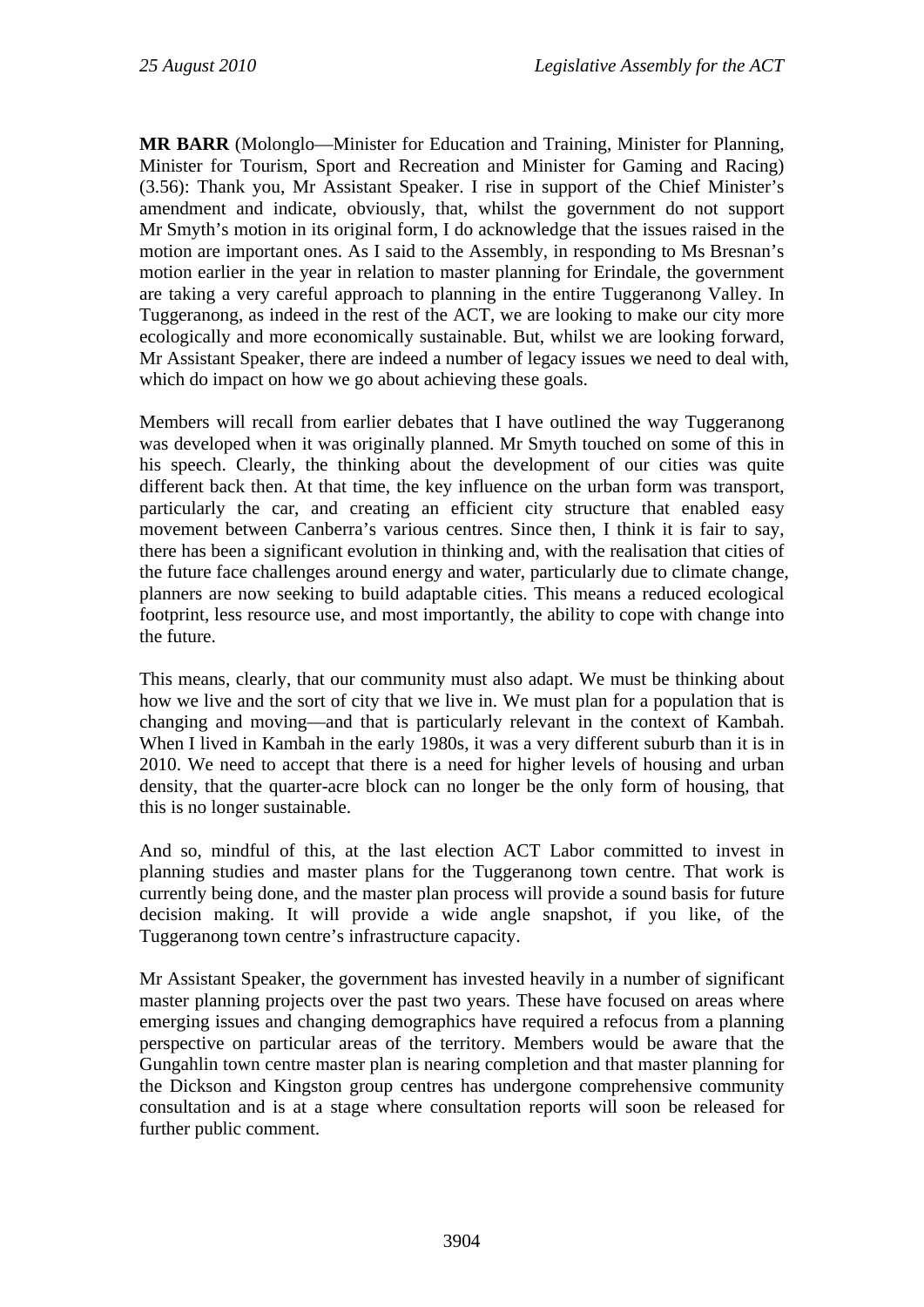As part of an ongoing program, ACTPLA has scheduled a number of master planning projects which are to be completed in 2010-11 and 2011-12. As members have already identified, this planning process will include a joint study of the Tuggeranong and Erindale centres. There will also be planning work done in Pialligo, Oaks Estate, Hall and Tharwa. Now, of these, the Tuggeranong and Erindale centres studies are funded for this financial year. Pialligo is scheduled to commence in the final quarter of this financial year, and the Oaks Estate study is a joint effort involving ACTPLA and LAPS. It is intended to undertake master planning for Hall and Tharwa villages in 2011-12, subject to budget funding. In that context, I look forward to the unanimous support of members for that funding.

The government considers the priority needs for master planning, using a range of criteria, including when planning work was last undertaken for the area, proposals for significant infrastructure investment; for example, public transport, bus stations, and the economic vitality of the area. The Tuggeranong and Erindale centre joint planning project is scheduled to be completed by mid-2012. Its main purpose is to establish a workable future direction for the area. Community consultation will be extensive and will play a central role in determining how the area will develop and redevelop into the future. Many issues will be considered during the course of this project, including the impact of any proposed changes to the area on other nearby centres, particularly Kambah—and, indeed, depending on the range of decisions and outcomes from the Tuggeranong and Erindale process, there could indeed be significant impacts on Kambah Village, and so it will be important to consider those.

The Tuggeranong and Erindale centre study will look at the adequacy of current infrastructure, including roads, car parking, cycle and pedestrian paths, public transport and utility services. In relation to Erindale specifically, the ACT strategic public transport network plan and service design report highlights the importance of the area as a public transport interchange, due to its location. This new master planning work will be conducted in a similar manner to that being currently undertaken in Dickson and Kingston. As with those plans of engagement, local businesses, residents, shop owners and young people will generate new ideas and develop greater community ownership towards the outcomes. Just as we're doing in Dickson and Kingston, we are determined to listen to the community in developing a plan for the Tuggeranong Valley. The government will continue to ensure that Tuggeranong—in fact, the entire ACT—develops in a way that is both economically and environmentally sustainable.

Whilst the issues at the Kambah Village precinct warrant attention in terms of maintenance and longer term viability, the government is already taking action to ensure that these aspects are addressed. The Chief Minister has indicated that the Department of Land and Property Services and ACTPLA are already working on a planning and design study for the Kambah Village. The primary objective of this study is to look at the design of the centre and to identify opportunities to expand the Woolworths store and potentially create more mixed use within the centre.

The second part of the Chief Minister's amendment goes to the range of issues that that study will consider: land release and development opportunities at Kambah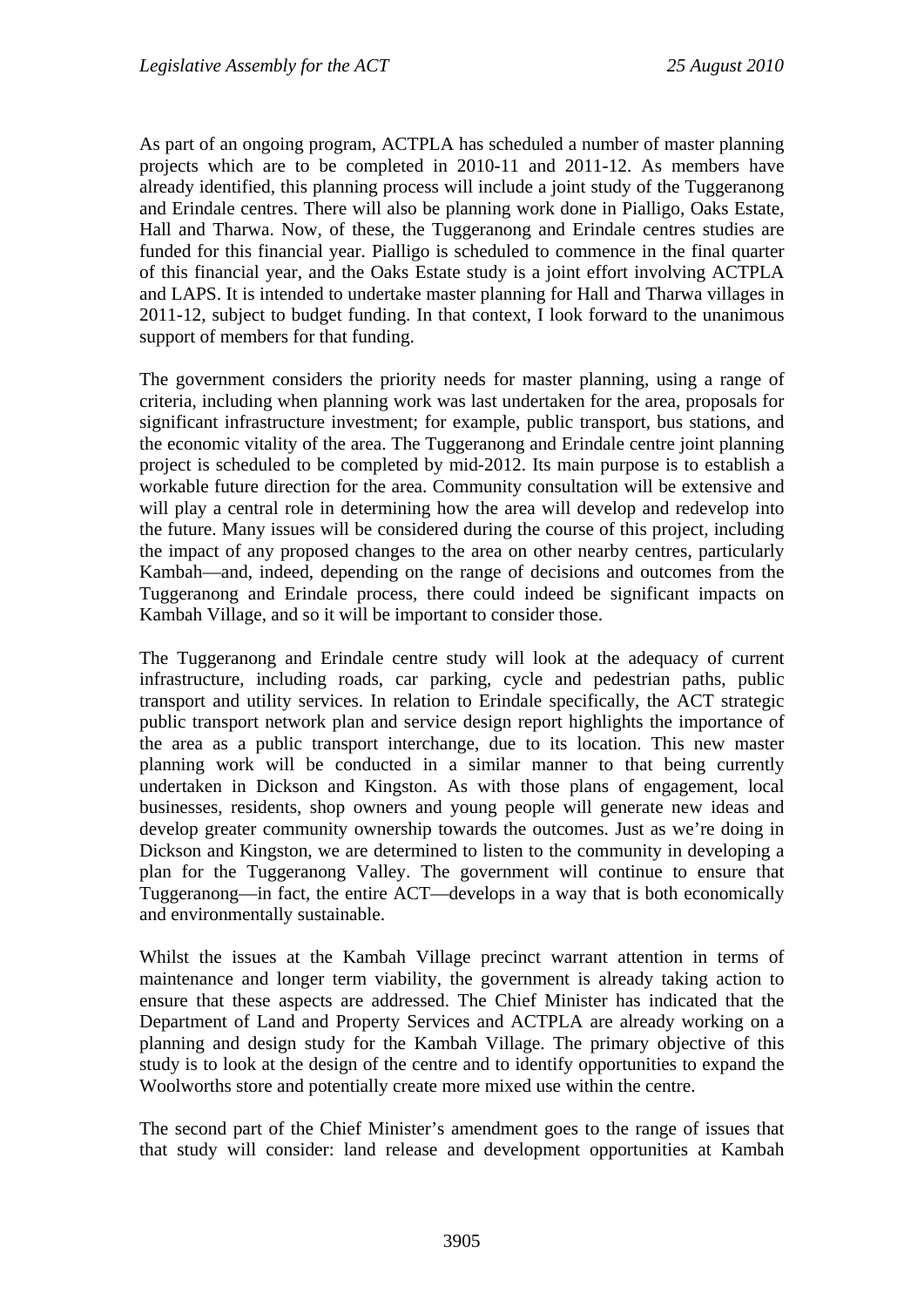Village; the current physical design of the village; car parking access and circulation issues; the need to create a new front door entrance that will direct shoppers from the main car park into the village; improved weather protection for shoppers and pedestrian movement between shops and the car park; and ensuring parking capacity and requirements are met and are consistent with ACT parking guidelines.

So, in closing, Mr Assistant Speaker, on the amendment, I would like to thank Mr Smyth for bringing forward the original motion. The government is doing a planning study for the Kambah Village. As always, this study will involve consultation with the community and with local businesses and will look at the potential to expand the shopping centre. I think perhaps in the end what we are ultimately arguing over here is what constitutes a master plan and how broad that plan should be. Without foreshadowing too much of my contribution on Ms Le Couteur's amendment, we seem to be being drawn in two different directions. Ms Le Couteur talks a lot about localised planning. Now, how local is local? Does it need to get down to a street by street planning approach to the ACT? Very interesting. I note that, within the context of master planning work, I would interpret that as meaning a larger area.

I will be interested in hearing the views of other members as to exactly what they mean by a master plan. If what is currently proposed does not constitute a master plan, please identify the areas or the additions to that process that would satisfy them that it is indeed a master plan. That, I think, would be important, because it may well be that we do not disagree that much; we just have different interpretations of what each of the terms mean—although I do look forward to a more detailed explanation from Ms Le Couteur as to exactly what she means by her amendments, but that of course is the subject of some further debate later this afternoon.

In closing, I believe that the amendment moved by the Chief Minister acknowledges the issues at Kambah Village, outlines the government's proposal to address those issues and provides a way forward to do so quickly, to take the opportunity that the Woolworths expansion proposal provides and to get some action happening quickly. We have heard quite a bit about this alleged delay in government action. Well, if we undertake a planning study of the kind referred to by Mr Smyth, it will be at least 12 months before that work is completed, noting there is no funding for it at this point, so we will have to stop doing something else or we will have to appropriate it in next year's budget and it could not start until July next year. So there would be delay, I think. What Mr Stanhope proposes is a practical way forward to get some action now.

**MR SMYTH** (Brindabella) (4.06): I am curious at Mr Stanhope's approach to this debate, because he comes into this place and says, "I've got a list, I've got a priority, but I can't tell you about it because I didn't bring the list with me." It is not like this debate was sprung on the Chief Minister; it was on the notice paper last week. Indeed, I spoke to Mr Barr about it last week and I spoke with Ms Le Couteur about it, and there has been some talk about what might occur here. But the approach of the Chief Minister really does not get to the nub of what this is about.

This is about looking after people where they live. He runs off his list—Ainslie, Deakin, Lyons, Red Hill, Scullin, Garran. Well, I make the point that none of those, as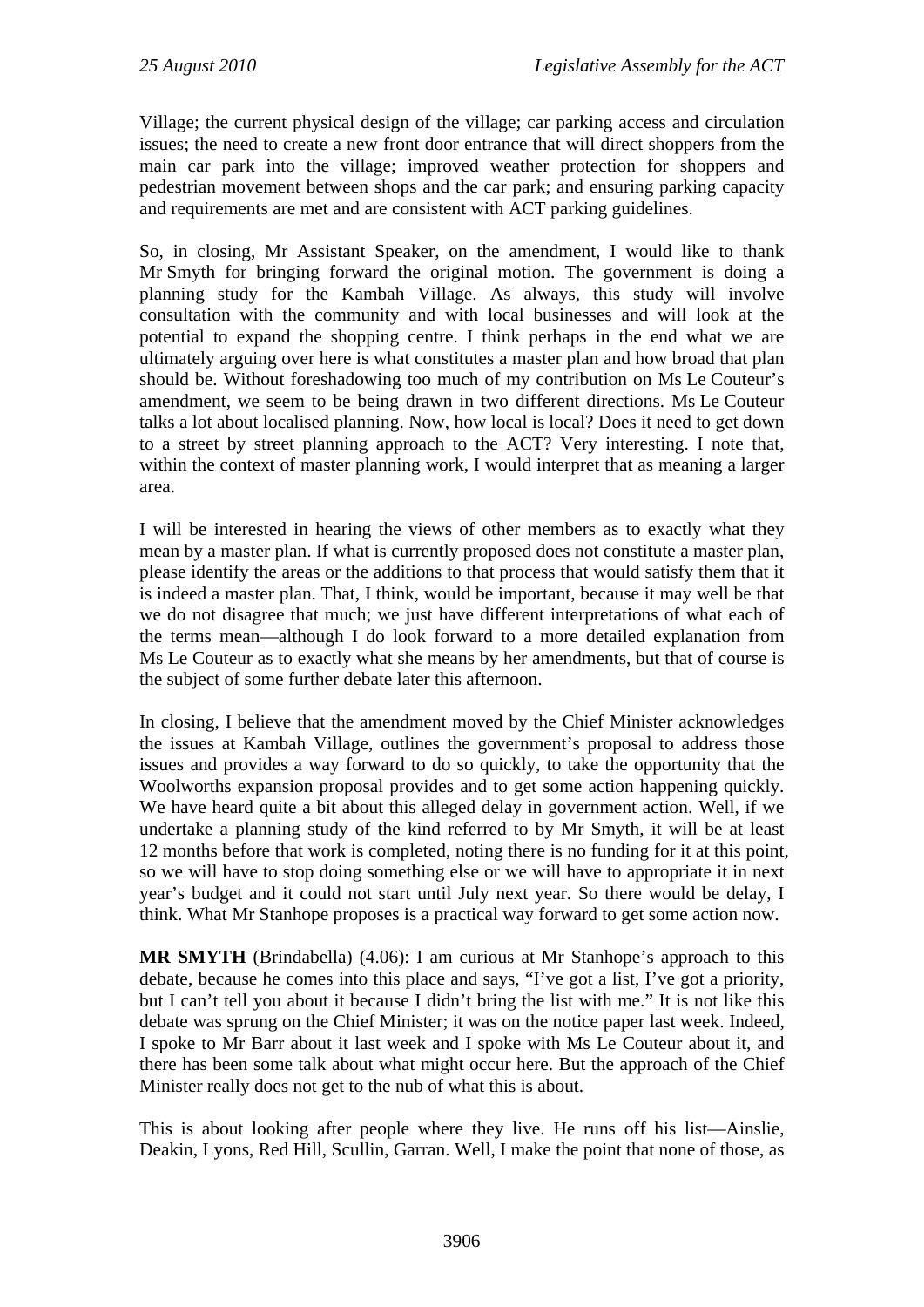you would notice, Mr Assistant Speaker, are in Brindabella. Certainly none of them are in the Tuggeranong Valley. One of my jobs here is to represent Brindabella and the Tuggeranong Valley, and I will do that to the best of my ability.

It may well have been useful to have the list. Perhaps we could have had a further debate. It might actually be a debate for another day about this whole process. I am not pre-empting what is in Ms Le Couteur's amendment, but the processes of this government concern me. For those that do not recall, the previous Liberal government had a strong campaign to upgrade shopping centres. We did fabulous work at Narrabundah, we did work at Manuka, as you would remember, Mr Hargreaves, and Curtin. They are some of the outstanding successes of that period, and the upgrades of the current government have been successful, too. But there are a number of shopping centres that need action now. It is one of the vagaries of the way that Canberra came about that so many suburbs were built in such a short period of time that the infrastructure is ageing in big lumps.

If you live in Woden or Tuggeranong or Belconnen, you are in that time frame where it is now 20 and 30 years out from their original construction—in some cases 40 years—and they are worthy of attention. The Chief Minister has adopted the approach of saying, "Tell me how you'd do it." Well, we are telling you how we are doing it. We have got an infrastructure bill on the table—it is to establish the infrastructure commissioner—so that we do get detailed infrastructure plans, so that we do have a forward plan, so that we have long-term planning, one, for the maintenance, two, for the reconstruction and, three, for the acquisition of new pieces of infrastructure, and so that this stops.

Coming down and berating people is not the way to do it. Mr Barr, I congratulate you on your approach. Thank you very much for your contribution to the debate. I accept what you say about adaptable cities, and that will become more and more an important part of this discussion. I think the adaptable cities conference starts next week at federal parliament. It will be a very important part of the way we look at Australia into the future.

But my concern is for the people of Kambah today. It is where they live, and they want decent facilities. When you talk to people, when you talk to the retailers at Kambah, they say, "The elderly citizens who live across on the other side in the aged persons units"—which I believe started under my term as the housing minister— "around the Anglican church and some of the new constructions are afraid to come across here because they trip, or they can't cross roads, or they're worried about the lighting or the security," and that means we have got to do something today. It is well and good to say, three, five, 10 or however many years you want to put it out, but that is unacceptable.

It strikes me from what the Chief Minister has said, and what Mr Barr added, that a fair percentage of the work on a comprehensive master plan has been done. To my mind, a master plan would incorporate the Kambah Village shopping centre, the developments along Kett Street and across the road into the service station complex with those few retail outlets that they have there. If that whole area were encompassed into a master plan—taking into account the outlying retail outlets or locations that are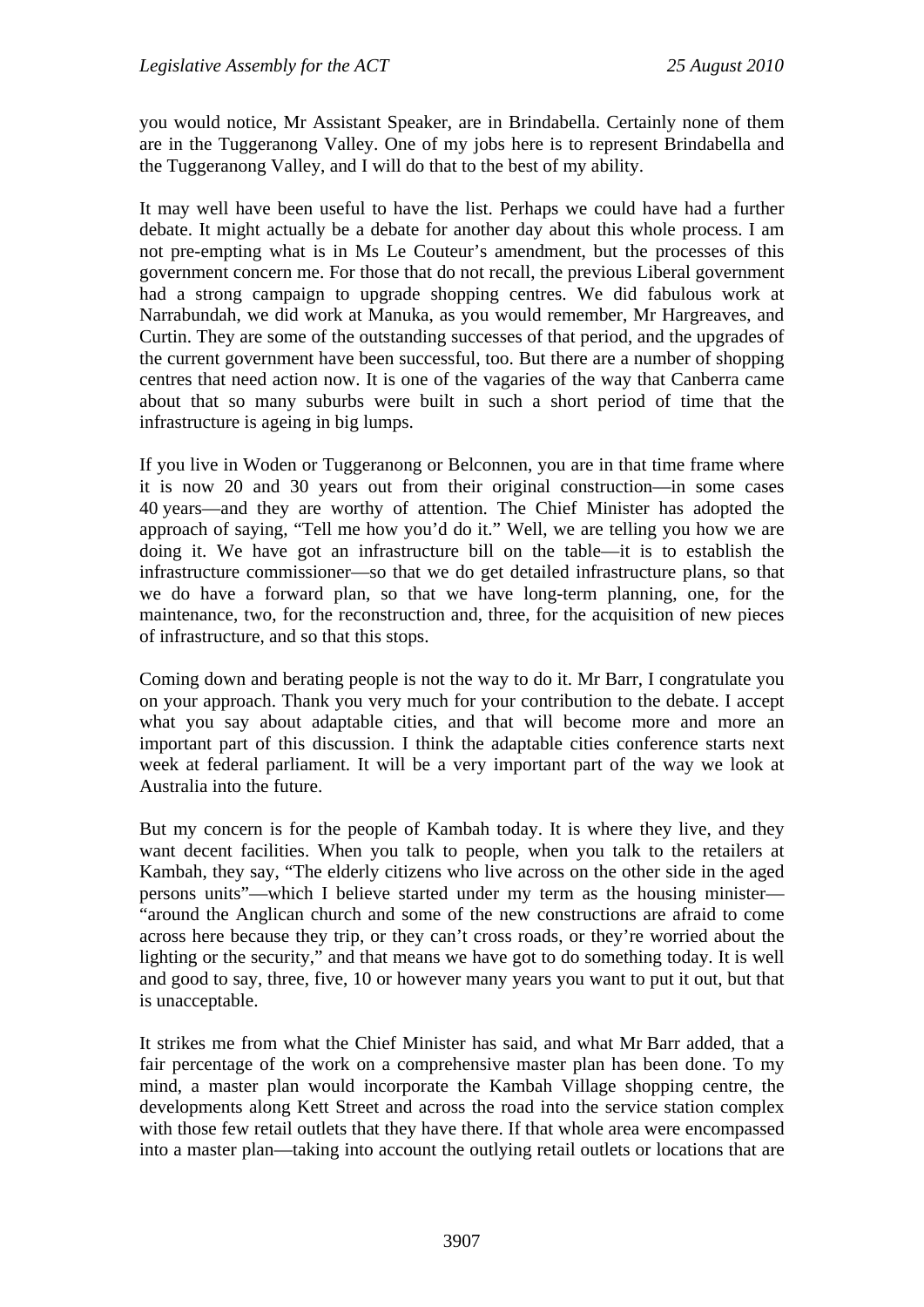already there, some of which are okay, some of which are dying and some of which are dead—and if you were to come up with a proper retail plan and services plan for Kambah then that would be a good outcome.

This is the folly of the Chief Minister's amendment: we are going to do some of the work to achieve some of the outcome to advantage some of the retailers, but we will get back to the rest in 10 or 20 years from now. That strikes me as sheer folly and very poor expenditure of taxpayers' money. Here we are: the Queen, the law and the people—the people's money. That is what we are talking about, and we are talking about the people that live in Kambah and who want something better. Why should one of the local retailers have to clear the drains and the gutters when it rains because whatever is there is not working? Given that the paving is now shifting, why should elderly Kambah residents and those that visit these shops be at risk?

The government is doing a planning and design study to look at what might happen around Woolies and other retailing commercial activities in Kambah. If that is enlarged to encompass "Kitt" street and the service station precinct—

**Mr Barr**: Do you mean "Kett"?

**MR SMYTH**: "Kett", "Kitt"; it depends on how you spell it—depends on how you pronounce it.

**Mr Barr**: I thought it was K-e-t-t.

**MR SMYTH**: Well, maybe it is the Celtic. Yes, "Kett" street, "Kitt" street; I don't care, "Kett" street, call it "Kett" street. But it strikes me that most of this work is being done. If you want to take into account the supermarket policy, does it mean that just Woolworths gets enlarged? What else might go into that area? There are questions there.

The Chief Minister and Mr Barr talked about extra commercial or retail activity. You are talking about a fairly large study there, so let us get it right. Let us talk about the road linkages and the car parking. Is there room for a park and ride? Can we improve security? The lighting there is pretty good. You go down there, particularly on a rainy night, the lighting is probably the best in one of the local shopping centres that you will find anywhere south of the lake. Let us keep it that way. But if you go across to Kett Street, it is not as good, and I think we need to look at that.

I do not think it is unreasonable, given that the government would appear to be saying it is doing a fair percentage of the work, to do it for the whole area. It is false economy. What you are saying is: "We'll do this. We'll go through the planning process. There'll probably be a direct grant. There'll be a construction period. We'll get a bigger Woolies. We might get some more shops, and then we'll come back five, ten years later and do it all again." That is reminiscent of the approach to GDE.

The duplication of the GDE is going to cost a lot more money than having built it all at one time would have cost. If the Chief Minister wants a source of funds for planning these other centres, had the GDE been done properly in the first place, that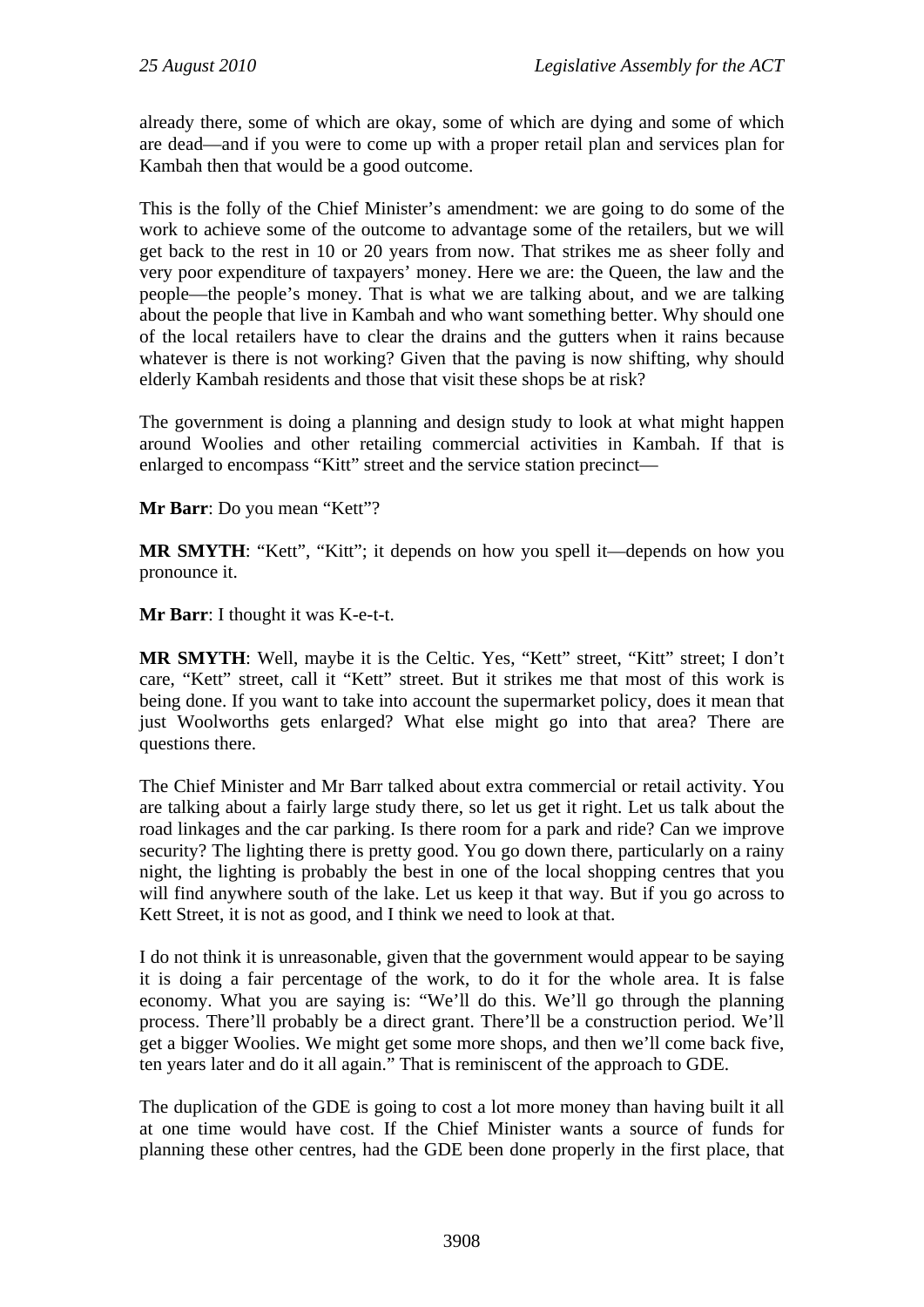would have freed up at least \$21 million. I understand that is the estimate, but I suspect it is a whole lot more than that. If you want to go through the list, as Mr Seselja pointed out, there is the busway at \$5 million, FireLink at \$5 million, the arboretum is now pushing \$50 million worth of construction that has been appropriated it and budgeted for—

**Mr Barr**: What a fantastic tourism incentive and economic diversifier the arboretum is going to be.

**MR SMYTH**: Well, yes, that is true. I hear what you are saying. But you asked where the money would come from. At the end of the day, we are here to look after where people live first and foremost and build up. We will not be supporting the Chief Minister's amendment. He said ACT government investment included addressing access needs for the disabled, elderly, young children and families. I am happy to take anybody for a walk through Kambah one wet and rainy night and see how disabled, elderly, young children and family friendly it is. If you want to go down, we will have a look at the signs. Planting low maintenance vegetation was a good move. As to vehicle movements, it is an interesting car park. It is quite a large car park, it has got a lot of space there.

As to revitalising the internal shopping centre courtyard through replacement of the existing pavement, lighting, street furniture and play equipment, the paving is lousy, the lighting is probably okay, the street furniture, because of the dropping of the sap, looks very tired, very worn and probably needs a good coat of shellac or replacement, and, of course, we have got the sheep. The sheep are ageing very well. When you have stainless steel sheep, they do age well.

Paragraph (2) of the amendment is where the Chief Minister says, "We want to look at opportunities that will come from land release and development opportunities, current physical design, car park access and circulation issues, a new 'front door', improved weather protection and parking capacity requirements". It strikes me that a lot of the work has been done. With a little bit of foresight, more could have been done in the same design brief, and that is what we are asking for here.

I have outlined to you the area that I think needs to be looked at. You know the area; you know what the interplay is. You know how important Kambah is to the Burns Club and the Burns Club to Kambah. We know how the service station across the road affects the village. We know that beyond Kett Street we have got the Anglican church and APUs. We know there are more units going in on Kett Street. We know that the ovals provide a lot of amenity to the people of not just Kambah but to everybody in the region.

For those reasons it is important that we do a master plan, that it is done quickly, and that the work that has been done is not wasted or compromised or delivers a lesser yield than it should in terms of amenity, economic activity and return to the government for the sale of any land that might come from it.

Amendment negatived.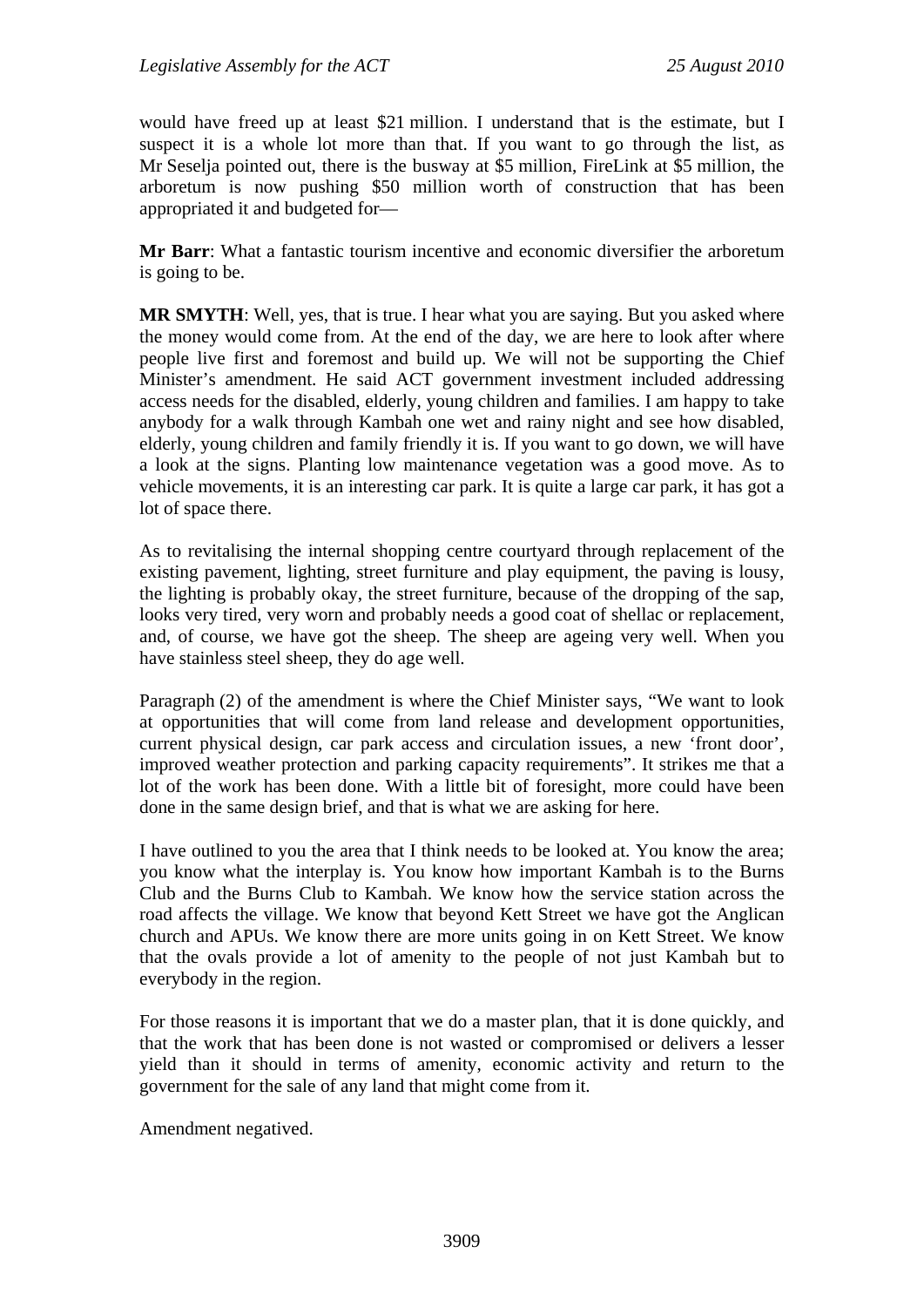**MS LE COUTEUR** (Molonglo) (4.16): I have previously spoken. I am seeking leave to move the amendment to Mr Smyth's motion which was previously circulated in my name.

Leave granted.

**MS LE COUTEUR**: Thank you. I move:

Omit all words after "notes", substitute:

- (a) the increasingly rundown state of Kambah Village shopping centre and the surrounding environment;
- (b) the way in which the suburb of Kambah has evolved over the past 10 years, particularly in relation to the provision of shopping facilities;
- (c) that the Government is embarking on consultation relating to the expansion of the supermarket in Kambah Village;
- (d) the need for appropriate planning for this area to take account of:
	- (i) developments that have taken place;
	- (ii) the loss of schools from this area;
	- (iii) the existing infrastructure; and
	- (iv) developments which are proposed;
- (e) that there is wide community concern about changes to local suburbs and shops around Canberra; and
- (f) there is no systematic process for involving local communities in the planning processes that are impacting on communities; and
- (2) calls on the ACT Government to:
	- (a) extend currently proposed consultation to include a master plan of the Kambah Village site and surrounding environment, taking into account relevant economic, environment and social objectives;
	- (b) consult with local businesses, residents, community and sporting organisations and other people with appropriate expertise in preparing this master plan;
	- (c) take into account in preparing this master plan:
		- (i) the potential for the redevelopment of existing businesses and infrastructure;
		- (ii) the opportunities for new commercial and community activities;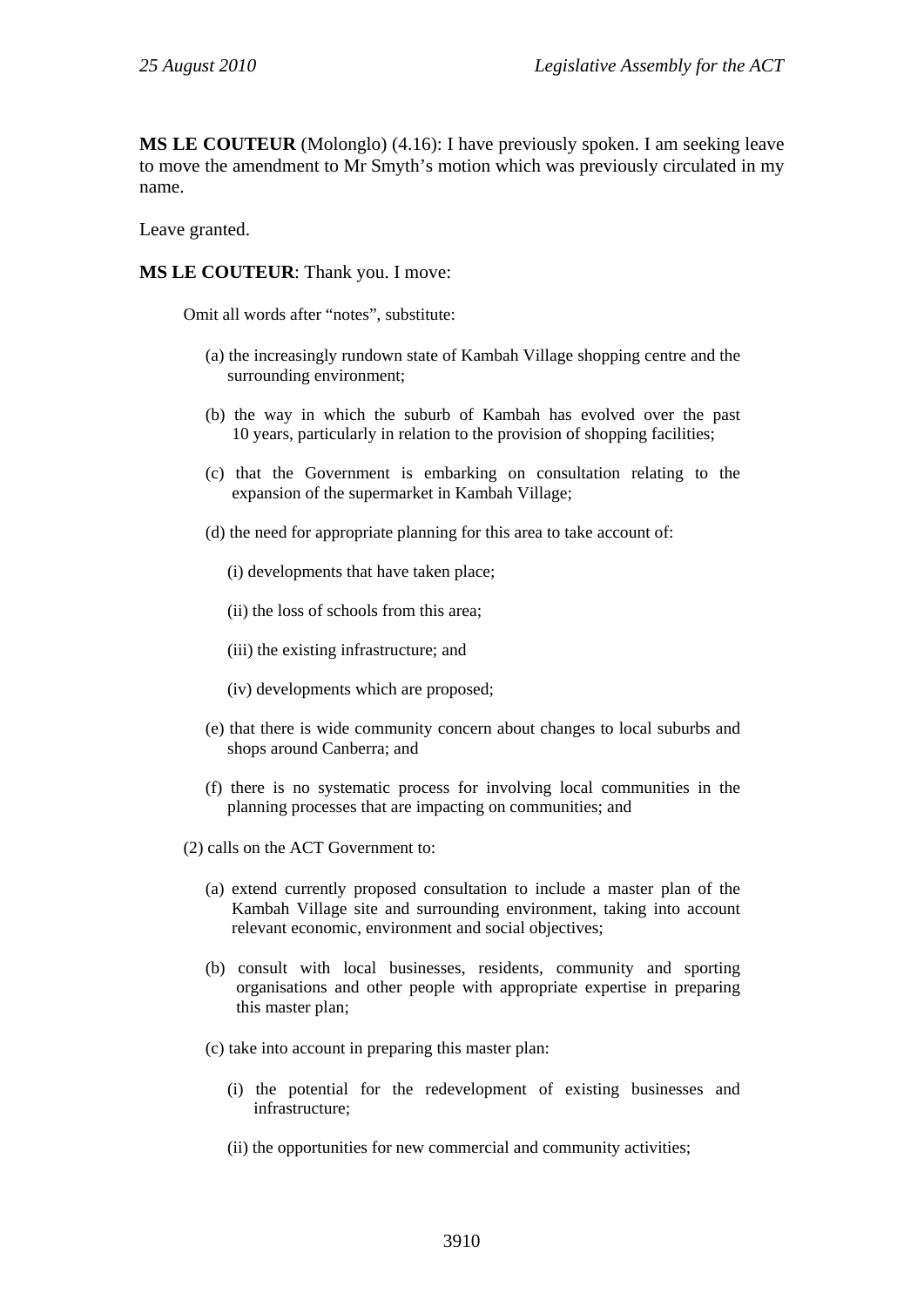(iii) whether there is need for a Park and Ride; and

(iv) the existing road structure;

- (d) report to the Legislative Assembly with a completed Kambah Village Master Plan by the first sitting week in September 2011; and
- (e) develop a process for meaningful consultation with the Canberra community on planning, by:
	- (i) improving Canberra wide consultation on planning issues such as DV301 and DV303;
	- (ii) developing a priority list of areas on the basis of need, reflected through community consultation, to be master planned and subject to further localised planning;
	- (iii) undertaking localised planning and consultation in suburban areas and town, group and local centres where significant changes are anticipated;
	- (iv) incorporating these master plans and precinct plans into the Territory Plan; and
	- (v) reporting back to the Assembly by end June 2011 with the results of the priority list.".

I am very pleased that there seems to be quite a degree of unanimity from the two sides that have already spoken on the need for planning and on the need to do something positive for Kambah. I will go briefly through my proposed amendment; my colleague Ms Bresnan will speak at more length about the issues with Kambah itself. Not being a Brindabella member, I do not have as good knowledge as her; I will stay more with the planning issues.

The first part of my amendment basically comes from Mr Smyth's motion. It is not a total replacement except for paragraph 1(c), where we note, as the government has said:

… that the Government is embarking on consultation relating to the expansion of the supermarket in Kambah Village …

As the government in particular, and also Mr Smyth, have mentioned, this brings us an opportunity to do something a lot better that what is happening at present.

My next new point is that there is widespread community concern about local concerns for suburbs and shops around Canberra. It is not just Kambah. As Mr Stanhope said, we have a lot of shopping centres which have issues to a greater or lesser extent. I am a resident of Downer. Downer shopping centre has not had any shops for quite some years and has some quite significant problems, some of which I could probably argue are bigger than those of Kambah.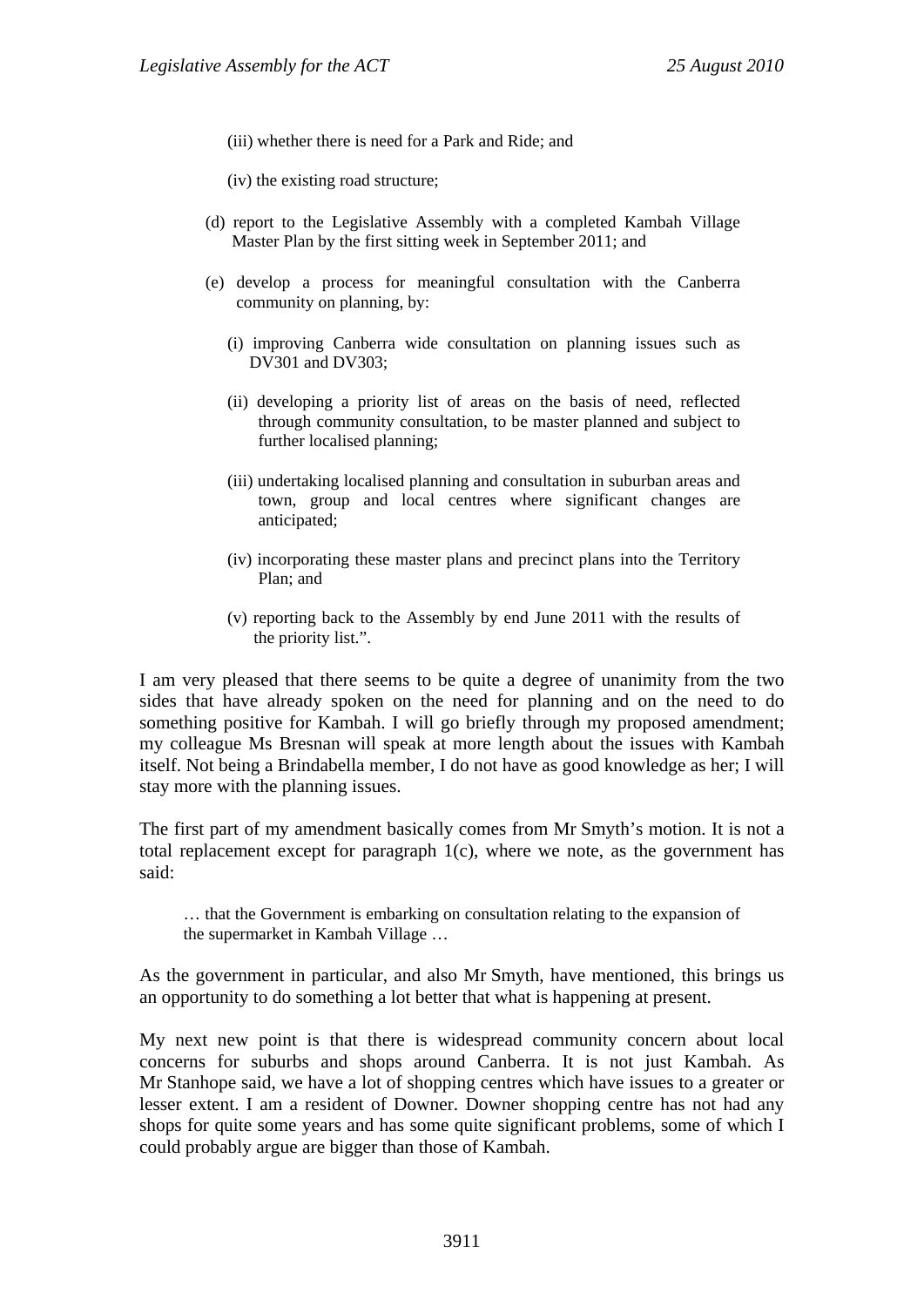**Mr Barr**: Most people in Downer live closer to the Dickson group centre, which—

**MS LE COUTEUR**: That is one of the reasons, yes. It is one of the reasons.

**Mr Barr**: would be one of them.

**MADAM ASSISTANT SPEAKER** (Mrs Dunne): It is not a conversation, Mr Barr.

**MS LE COUTEUR**: It is one of the reasons for the problems, but certainly not the only reason. I think that statement is possibly not factually correct, Mr Barr. Anyway, the point I am trying to make is that there is quite a lot of Canberra which is having concerns about the things that are happening either in their local shops or their suburbs. You only have to read the *Chronicle* every week, or the *Canberra Times* on many days, to see that what I am saying is true. We have a widespread discontent about what is happening to our city. This is something that we need to address in a better way than we are at present. I come to that in the second part of my motion. I now go to paragraph 1(f), which states:

… there is no systematic process for involving local communities in the planning processes that are impacting on communities …

Standing here as MLAs, we all know that is true. We are all getting representations from constituents. I am sure that we all have many constituents who are very upset about what is happening close to them. They simply do not understand why it is happening. They feel that they are not involved in any way and that there is no way that they can possibly be involved. They can put a comment in on a DA, but that is not likely to lead to any great change and that is the most they can do. They cannot even appeal and go to ACAT in general, even if they have the resources to do so, because it will be deemed that they live too far away from the development and they cannot say anything. At present the process is not working for the people of Canberra.

Let me move to paragraph  $2(a)$ . Our big change here is to say:

… extend currently proposed consultation to include a master plan of the Kambah Village site …

This has already been canvassed to some extent by Mr Smyth and Mr Barr. The government has already told us that it is about to embark on significant consultation in Kambah. The front page of today's *Chronicle* tells us this. Given that the government is about to do this, we are asking the government, as Mr Smyth said, to be a bit broader in what you are going to do. Don't do half the job; do the whole job. Given that the government appears to be planning to do a significant amount of work in Kambah, we are saying: involve the community; plan for the long term.

We have specifically got a suggestion here about the need for a park and ride, because if there is one thing that most people would agree with it is that Tuggeranong has not been well served by our public transport system. It is probably the worst served of any area of Canberra. I suspect that Ms Bresnan may elaborate on that point,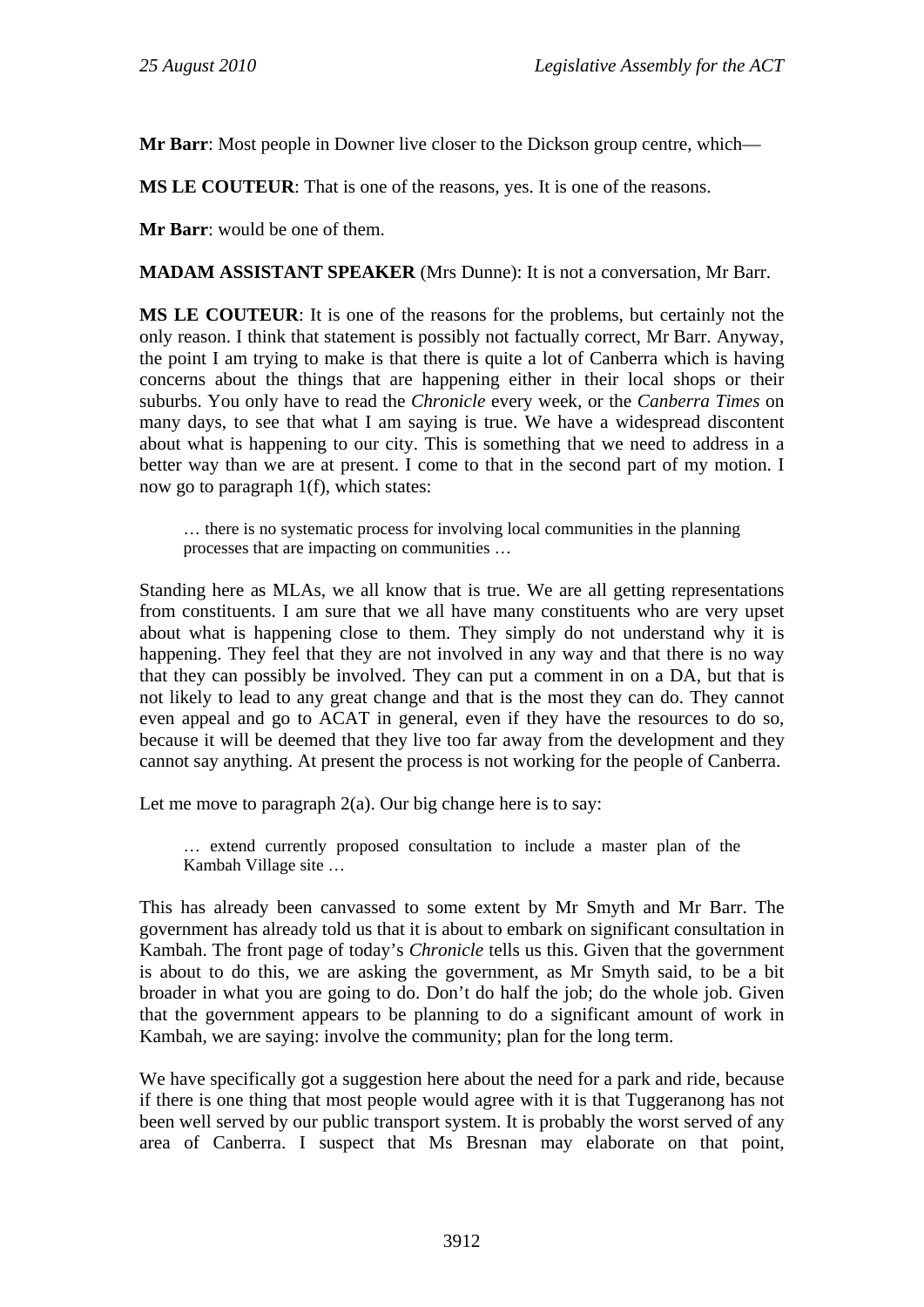but certainly it has not been well served. Kambah Village is not well served. That is something which a rational master plan, or any rational planning of Kambah Village, would look at—how can we get this better served by public transport?

I very much hear what Mr Stanhope said about trying to work out what order of priorities we have in terms of master planning. There is the point about politics and planning. I strongly feel that debating on the floor of the Assembly is not the appropriate way to determine what part of Canberra will be blessed with some planning process. But equally, I would say that the current process is simply not working—or we would not have these motions. This is not the first motion, and it may not be the last motion.

We are all concerned about the resources that are put into planning in the ACT, and we are all concerned about the happiness and wellbeing of the residents of the ACT. I think we can say that we all want something better. That is what we are talking about in paragraph 2(e) of my motion, which says:

… develop a process for meaningful consultation with the Canberra community on planning, by:

(i) improving Canberra wide consultation on issues such as—

the current ones—

DV301 and DV303 …

I would have to say that both of these draft territory plan variations are almost impenetrable. I found them very hard to read. I admit that I am not a planning professional, but I have learnt a little bit about it in my tenure as the Greens' spokesperson, and I think it is very hard for people in the community to understand them. But they have considerable impact. DV 301 and DV303 give us the rules for greenfield development and the rules for the redevelopment of our suburban areas. It is a real pity that ACTPLA has not done any meaningful public consultation. I did write to Mr Barr about this.

### *Mr Barr interjecting—*

**MS LE COUTEUR**: I agree that there was time allocated, but there have not been intellectual resources allocated. There has not been anyone out there explaining to the community what these things mean. The community just do not understand it.

Unfortunately, I am running out of time to get to the rest of my amendments. Basically, what we are saying here is, you could say, that we are agreeing with Mr Stanhope and Mr Barr. There needs to be a priority list of areas to be planned, but this needs to be on the basis of need reflected through community consultation. And these areas are to be master planned and subjected to further localised planning, whether we use the words "master plan", "neighbourhood plan" or "precinct plan". The term "precinct plan" is a good one, because precinct plans can explicitly be made part of the territory plan, and in some cases they have been.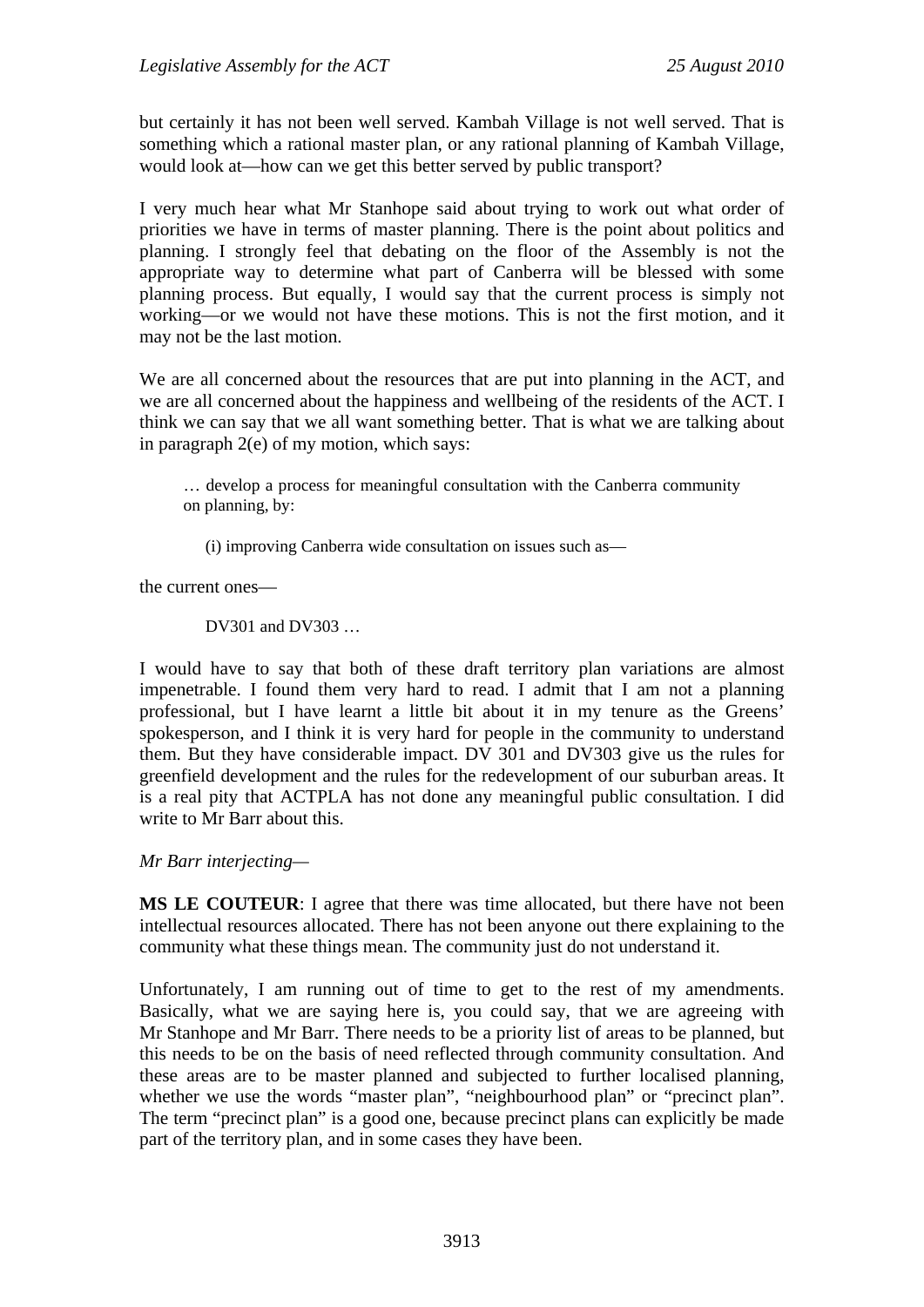What we are saying is that where there are significant changes happening in a community, people need to have a chance to say, "Yes, this is what we would like." Or the government needs to try and explain to them: "Well, this is why it is happening, and if you look at it from an overall point of view it has got a lot going for it." We need to get some more community consensus.

We believe that there are probably ways that these could be done in a somewhat more streamlined fashion. Given that, hopefully, a lot more of them are going to be done, I suspect that there are probably ways that they could be done in a more streamlined fashion. I understand that the government is quoting the sum of \$100,000 per study at present. I suspect that, were the government to seriously take on a commitment to doing a number of them, there are ways that this could be made a bit more cost-effective.

We do need sufficient consultation. What we have got at present is the worst of all worlds. We have got a lot of people very upset about what is happening. This level of dissatisfaction will require government resources to address it. Basically, we are saying that you either address it at the beginning or you address it at the end. If you address it at the beginning—it is like preventative medicine: it is cheaper in the long run and it leads to happier patients—it leads to happier people in the ACT, and it leads to better planning.

We want consultation to bring most of the community along with what is happening. We want a long-term view of planning, to have enough time and for people to think a bit outside the box. Take Kambah, for example. If Woolworths wants to expand, what opportunities does this give Kambah? Does this mean that it would work for park and ride? Does this mean we now have the resources to upgrade the—*(Time expired.)* 

**MS BRESNAN** (Brindabella) (4.27): I thank Mr Smyth for bringing on this motion today and Ms Le Couteur for her amendments. Kambah Village has very much become an important focal point for the area. I agree with Mr Smyth that the village is in need of maintenance and repairs, particularly if we are to see an expansion of the Woolworths supermarket and the new housing developments which have been identified. We also have the large combined school which is being constructed there. All those developments will have a significant impact on the area.

The government has recognised, obviously, that there needs to be work done. As mentioned in the *Chronicle* today, and as the Chief Minister and Mr Barr have outlined today, we have a commitment from the government to do consultation with the shop owners about what should be the priorities for redeveloping Kambah Village and we have already identified some possibilities based on existing issues which have been identified. This is a positive outcome for Kambah Village, and it is welcomed by many sections of the community.

However, as we have discussed today, it would make sense, as part of the process which was outlined today, to look at wider issues which will be impacted by the possible expansion of the major supermarket in Kambah. This will obviously have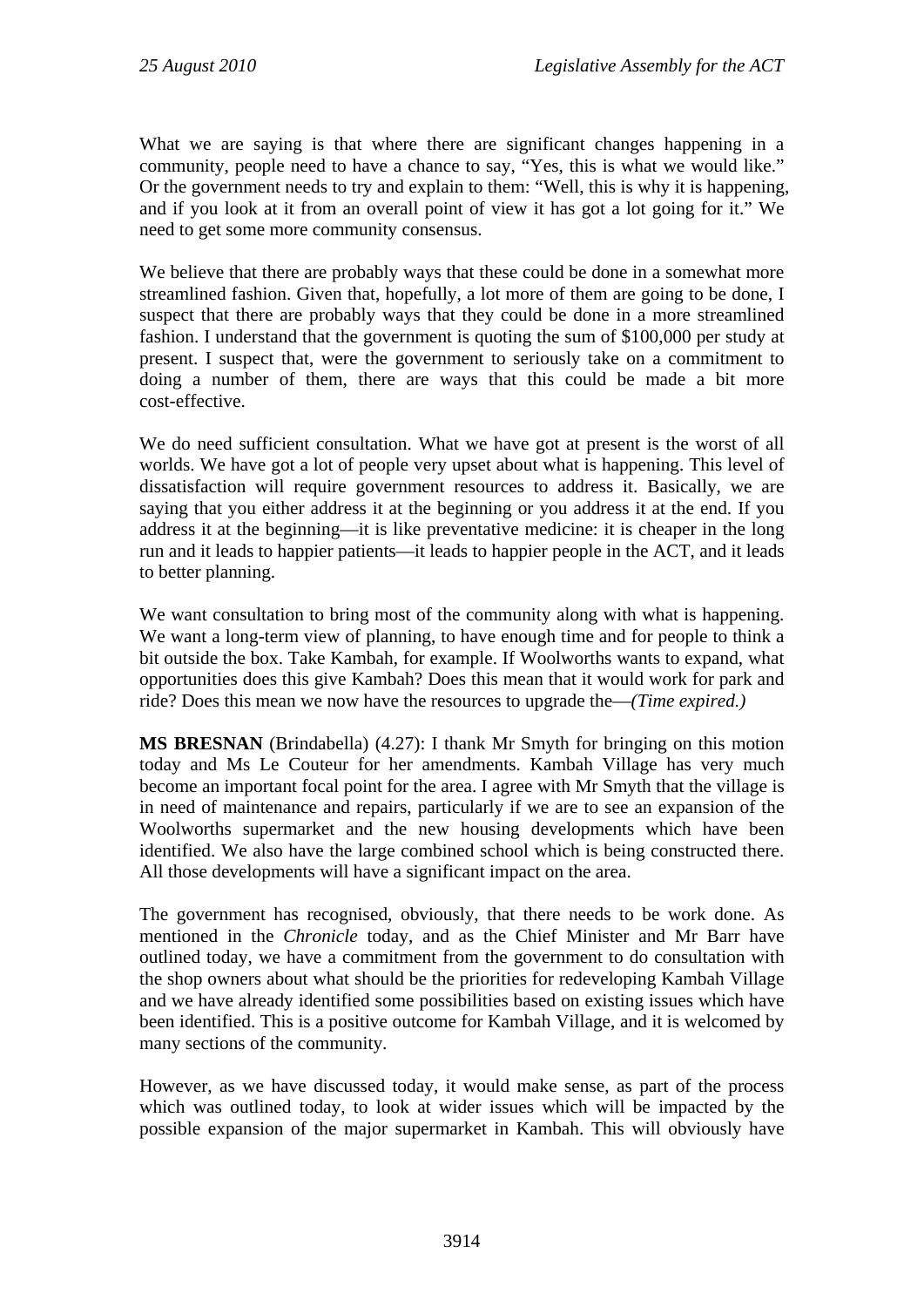flow-on effects to parking and other transport. We also need to acknowledge that there are other smaller shopping centres in Kambah which, as Mr Smyth has outlined, are already struggling. Some of those shopping centres will be impacted if Woolworths does expand. It makes sense to look at these issues if we are already looking at doing consultation.

As Ms Le Couteur says, public transport is continually identified by us, and I am sure by other members, as a problem in the area. If we have older persons units being expanded there, and we have the relocation of the equipment loan service, that will lead to a need to look again at public transport for people who have a disability. So, again, public transport is going to be an ongoing issue. It is something which will need to be considered if this is to become the major shopping centre for the area—and it will attract people to the area if the supermarket does expand.

In discussions we have had with the Tuggeranong Community Council and other Tuggeranong community representatives, the key point that has been raised with us is that there are many areas in Tuggeranong in need of planning and redevelopment, and that it is important that we have a plan and priority list developed for areas that should have master plans undertaken. Some of the other areas that have been raised with us— I am sure other people are aware of them—are Isabella Plains and Calwell. The development of Tuggeranong and other areas in Canberra should be about how they can fit in with the overarching planning for development for the area. As our amendments explain, it is about how master plans can be more consultative and in touch with community needs and aspirations. It is important that this master plan is based on this process.

There are other areas within the Brindabella electorate, not just in Tuggeranong, in great need of the master planning process. One which has been drawn to the Greens' attention recently is Chifley, which is experiencing significant development issues around density and an increasing number of community facilities. This is leading to increased pressure on their local shops. In recent months the Greens have been contacted by a large number of constituents regarding Chifley. As Ms Le Couteur has already said, this is another example of areas in Canberra which are changing. People want to have an input into what is happening in their communities and we need to be providing them with that opportunity.

Mr Smyth and other members have noted the Tuggeranong town centre and Erindale master plans which have been scheduled. We would just like to note that these areas do have specific issues, which I think is why they have been identified as a priority. Erindale is earmarked to have significant development, with a bus interchange, a park and ride facility and major road developments in an area which is already quite congested in terms of existing developments, housing and other major infrastructure.

As Mr Doszpot has noted, the Tuggeranong town centre master plan is something that has been called for for quite some time and is very much about maintaining the viability of the major town centre in the Tuggeranong area. The Hyperdome is continually losing business to other centres across Canberra. We need to look at ways in which the residents of Tuggeranong are attracted to shopping in their own area.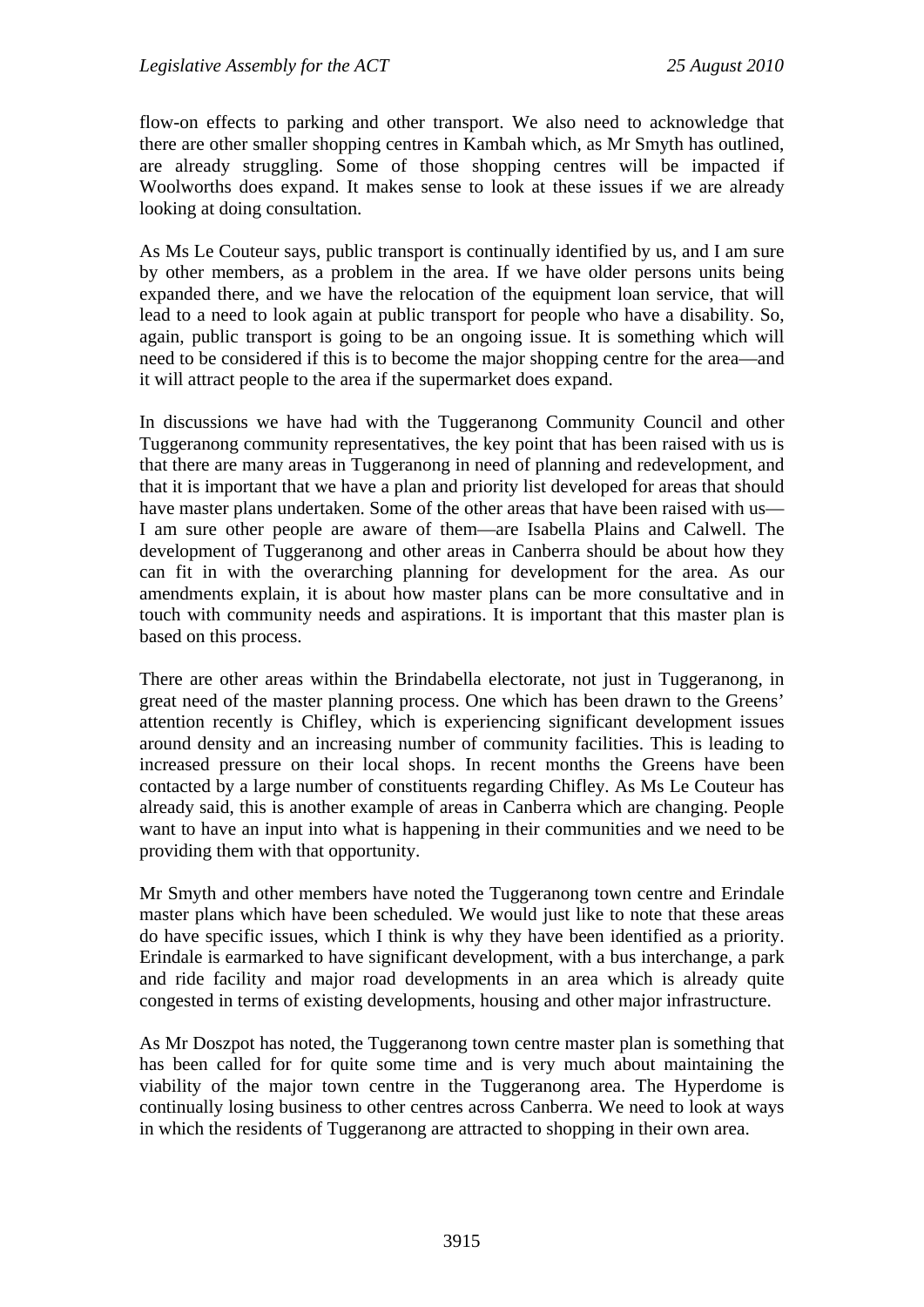As I noted earlier, the feedback we have sought and received from the Tuggeranong Community Council and community representatives is very much about developing a process which includes community consultation about what the priority areas are for master planning.

As Ms Le Couteur's amendments state, this is a process which must be developed for all of Canberra as all areas start experiencing increasing pressure—for example, in relation to increased housing densities, just one of the many issues they are facing. It is important that any planning for the area happens only after the community is consulted. Many people in Tuggeranong specifically are telling us that they are feeling shut out of the process already. This is in relation to the Tuggeranong town centre master plan. There is a feeling that the planning process has been somewhat ad hoc.

It has been very much emphasised to us that it is recognised that Kambah is in need of an upgrade as one of the more established, older suburbs in the Tuggeranong area. And we need to start looking at other areas that need work done. One priority issue that has been identified with us is the need for more park and ride facilities in Tuggeranong, particularly in the north. This should be one issue which is used in determining priority areas.

Mawson is already experiencing congestion with its park and ride facilities. And there is some concern that Erindale will not be able to carry an interchange and park and ride facility as it is already quite a congested and busy area—particularly if we have the interchange going in there, which will significantly increase the pressure on the area. It therefore seems appropriate that this issue be looked at with Kambah, because it could become an area where more people are attracted with a shopping centre and it could be a good location for a park and ride.

What was also made clear was that through the Tuggeranong town centre master planning process in particular, other suburbs around the town centre will and should benefit from this process. We should start looking at a much less centralised version of planning so that fringe suburbs can benefit. This includes having an efficient transport system and looking at what other development reflects the desires of residents.

What the Greens are saying is that we need to develop a process for determining where and when master plans should occur, and that this is not through the existing process whereby cabinet determines it through the budget process. This should be a process developed through consultation with the community, businesses, community councils and other key community representatives. As I have already said, there is an obvious need for master plans to occur in a number of areas across Canberra—which is becoming more and more evident—and there should be a clear, transparent and accountable process developed to determine what the priority master plans are.

Like Ms Le Couteur, I acknowledge that I have sympathy for the points which have been raised by the Chief Minister about how we determine when and what areas are in need of development and about that issue of politicising planning. As I have already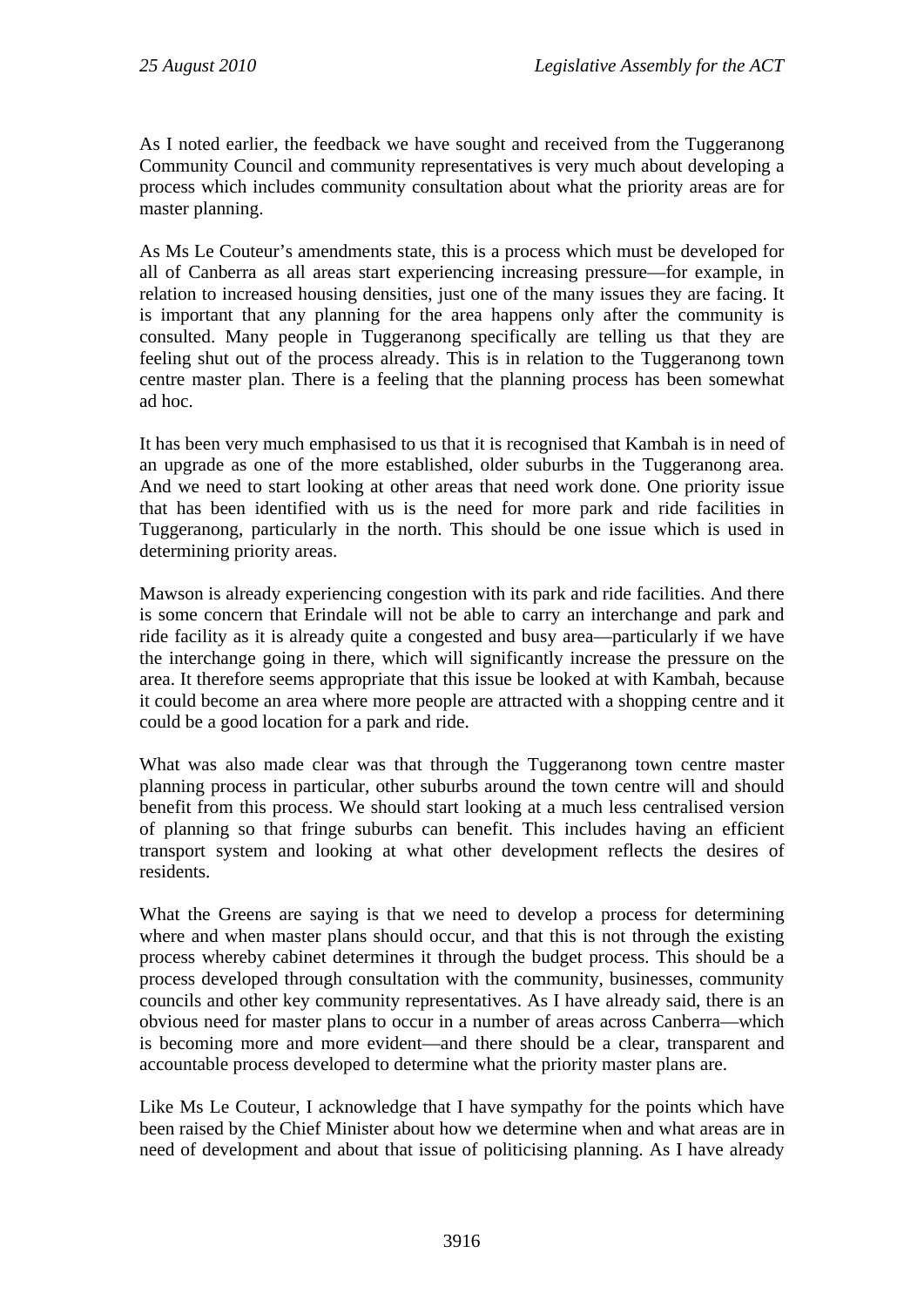outlined, the current process for determining when master plans occur is through the cabinet process. In estimates, Mr Barr, the planning minister, was asked who determines what areas are taken to cabinet in this decision-making process. He said that the minister is the one that brings forward those processes. The minister had to be pushed slightly on the point of whether he got any advice from ACTPLA on this. Eventually it appeared that he did seek some sort of advice from ACTPLA.

We have a situation where there is no real process in place to determine how these master plans are prioritised or to involve the community in this process. This is not just about refurbishment; it is about involving the local communities and businesses in the future of their area.

I acknowledge, as Ms Le Couteur did, that the process today is not ideal. Many local areas are not being given any option other than to say, "My area is important. Where do we stand?" That is why the Greens see that where we have a situation with Kambah, which has work planned, other related issues should be consulted on. This does make sense. However, we need a process so that communities do not have to resort to going to the media or use other such means. Rather, we need a process in place that involves the community and establishes a priority list which is clear to everyone.

**MR BARR** (Molonglo—Minister for Education and Training, Minister for Planning, Minister for Tourism, Sport and Recreation and Minister for Gaming and Racing) (4.36): As I indicated in my earlier contribution, there are certain elements of Ms Le Couteur's motion that the government find extremely difficult to agree with today, not necessarily because we object to the intent perhaps of what Ms Le Couteur is attempting to achieve but just that there are some very clear, practical difficulties in trying to achieve what I understand to be, admittedly from only two speeches and a number of other conversations perhaps over the last two years, what is planning nirvana in the minds of the Greens. I must confess a certain level of frustration that it is nearly impossible to land that sweet spot that seems to keep everyone in this place happy but I am not remotely anticipating a prospect of even getting two-thirds of Canberrans happy. I would probably settle for 51 per cent and unanimity in this place as being as close as you could possibly get to nirvana in terms of planning matters.

We have 360,000 planning experts in this town. Everyone has a different view, and I just think it is idealism beyond the pale to suggest that you are ever going to get absolute agreement. And it is because these matters are dynamic. They are not static. We have a moment in time, we have a snapshot, when we do a neighbourhood plan or we do a master plan and we try to account for the past, the present and the future. But we know that at some point in time in the future there will be: "Yes, but that was so many years ago. In the case of Kambah, seven years is too long."

Most of the neighbourhood plans that were undertaken under the previous planning regime, prior to the change to the Planning and Development Act, were a snapshot in time representing the views of people who lived in those suburbs at that time. It is a fact of life that a number of people have died since then and a number of people have moved into those suburbs. The changes that were enabled through those neighbourhood planning processes changed the dynamic and there is now a different view in some suburbs.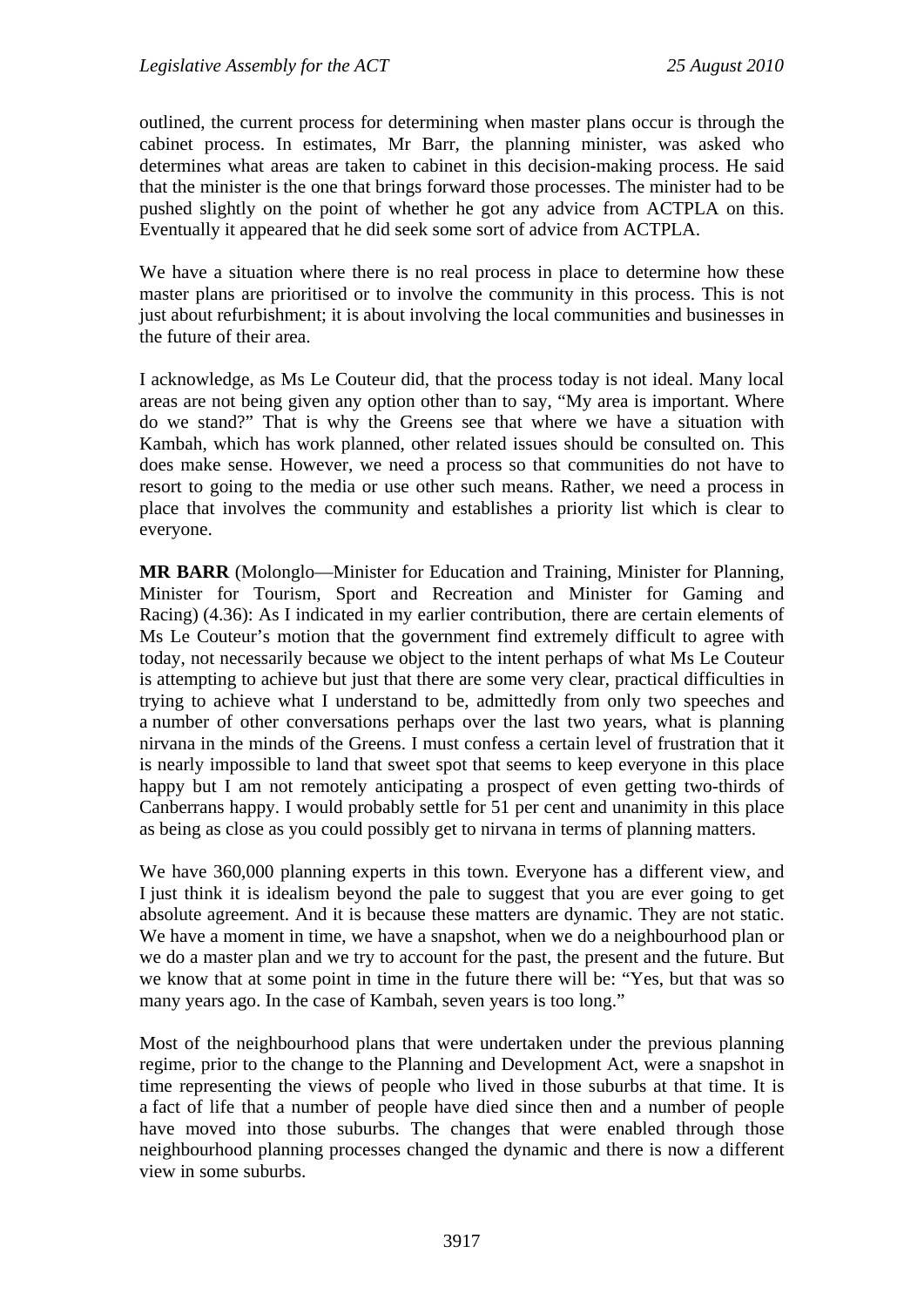I find it interesting in my role that I now get representations from people who have moved into multiunit developments that replaced single dwelling houses opposing any further multiunit developments in the area. So now they are there, they are happy, they are fine, no-one else can move in. The same objections were received from people who lived in single-housing dwellings at the time who had multiunit development occur next to them. It is such a dynamic environment, and we do have to account for that spectrum.

There are different opinions. If you asked me, as a 23-year-old, what my views were on the vibrancy of living in a suburb like Braddon, I would have perhaps a very different view from the 37-year-old who now lives in Dickson. People's views change over time. People's priorities change as they age and as they move through the lifecycle.

Having said that, I just do not believe, four years into my time as a member of this place, that it is possible to reach the planning nirvana that Ms Le Couteur seems to be seeking. Having said that, I do not want to say that you should not always strive to do better. But, again, as in everything in planning, there is a series of trade-offs.

Ms Le Couteur has indicated in conversation with me on many issues that the time for action is now and that we must be responding on solar access and a range of things. So we go away and do the work, we put something out, we spend years developing it, we have a year-long conversation on sustainable futures, we involve as many people as will turn up to put forward a draft. And then the consultation on the draft is not good enough, knowing of course that that has got to go through another round of consultation and then another round and then another round.

Even if this moved at breakneck speed, we would not have a final variation on 301 or 303 through this place possibly until the first half of 2012. If the planning committee takes its full six months and then the government take three months to respond, as we are in this process, we are in the first half of 2012, I imagine, before the Assembly will finally take a vote on 301 and 303.

This process began way back in 2004, with the spatial planning work, and then it was continued through the changes to the Planning and Development Act that was further refined. And that process, through the sustainable futures workshops and all of that effort and intellectual rigour that were put into that process then led to a draft variation that we have got eight weeks to talk about, then have a consultation report on it, then refer it to the planning and environment committee, then have another debate about what that committee says. That committee will, I anticipate, have public hearings. There will be a lot to comment on this. There is a variety of views.

I think, from some shaking of Ms Le Couteur's head through some of what I said, that she would like to see more advocacy for elements of 301 and 303. Yes, it is complex and, yes, there are a number of issues for people to address and for people to consider. And we do intend, as we have from the beginning of this process and all the way through, to provide opportunities to explain, to talk to people. Other organisations will do so as well.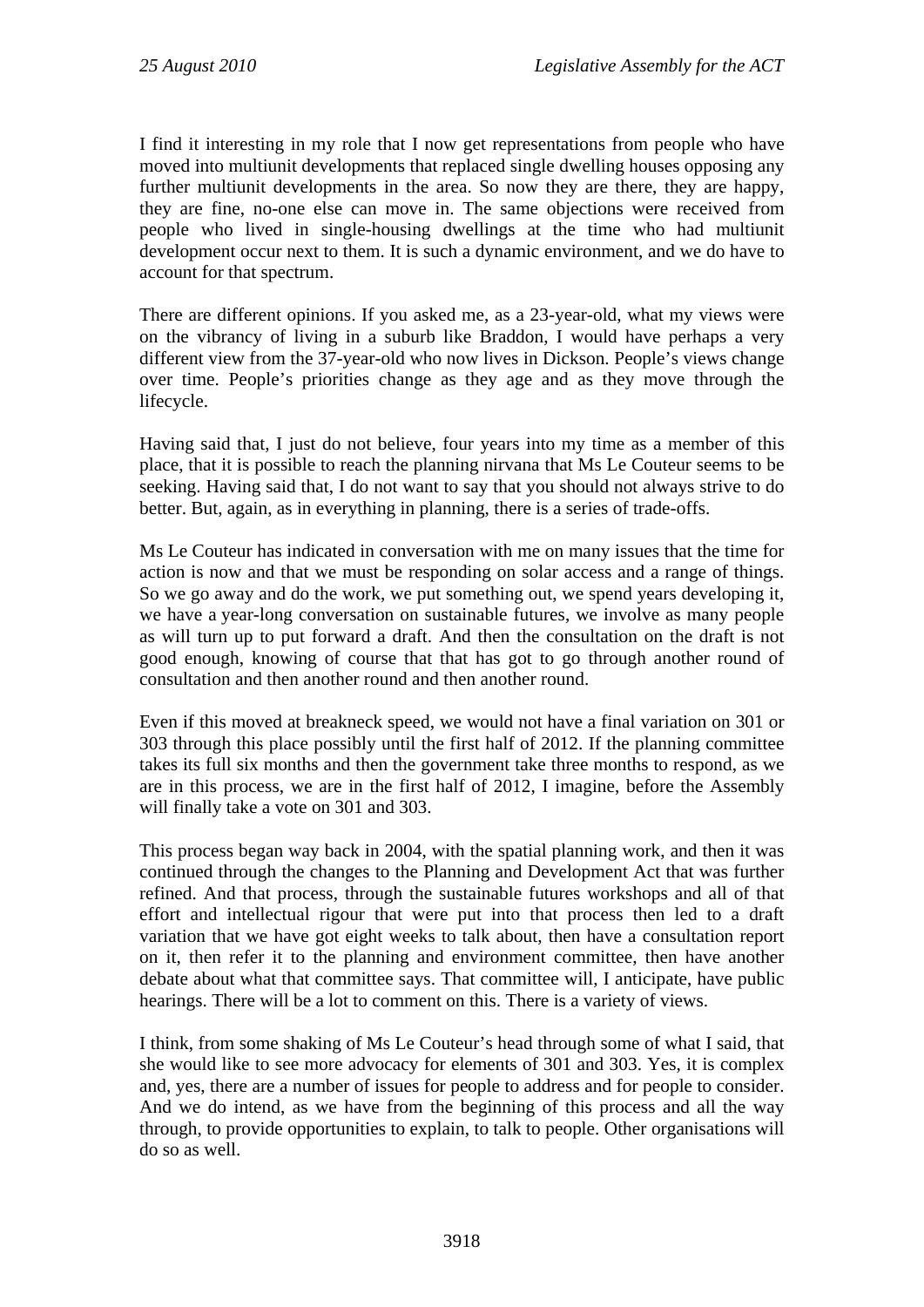There are so many different views on these issues. The industry associations have views. The community councils are funded to do this sort of thing as well. It cannot all be the Planning and Land Authority. It cannot all be the planning minister. We all have responsibilities, as members of this place, to have these discussions. I know we all take them seriously. I know Ms Le Couteur does particularly. And she will, I am sure, be discussing these issues broadly amongst her networks, just as the shadow planning minister will be, just as I am and just as all members who take an interest will be.

But to suggest, through these motions and making such sweeping statements, there is no systemic process, when we have a Planning and Development Act, we have an Assembly planning committee and we have all of these legislatives processes that we all agree on and that set in train all of the consultation mechanisms, is wrong. In some regards, for some people who engage at each stage in the process, there is this raising of eyebrows and sighing, "You are not back again, are you, wanting our views again?" Some people engage at such a detailed level that they, in the end, I think, find the pace of the process so slow that it drives them to frustration. They come and say, "You never do anything. Everything takes so long."

Then this afternoon we had a speech and a motion in front of it that says we are not doing enough on 301 and 303. Okay, fair cop! I am the minister. Everyone is going to have a bit of a go. That is life. You get used to that. I will take it on board. I know this motion will pass today. I know it will pass this afternoon. I know it will pass. I will do my best to try to get a little bit more grunt into 301 and 303. I have made some public comments. I have undertaken some further work on this one. There will be further debates about that. That is paragraph (2)(e)(i), Ms Le Couteur.

In terms of master plans and precinct plans, again, I think from this debate this afternoon we generally agree on what we are talking about. I think there is probably a little disagreement over just how localised "local" is. As I say, even within my suburb of Dickson, within the neighbourhood master planning process from seven years ago, there were five different sub-precincts within the suburb of Dickson. So, how local is "local"?

There are some issues that I think we have in common, that are city wide and that, if you are ever going to get anything done in planning, you must adopt some city-wide principles. I do not think, for example, that Ms Le Couteur would be advocating that we have a street-by-street approach to solar access and we have a different set of planning rules in every suburb. I presume you are wanting a territory-wide response to that.

Are we going to consult street by street? Are we going to have a precinct code for solar access? Are we going to have a precinct code for building performance? No, we try to do some of these things at a city-wide level. I know there are tensions between the two. I read the front page of the *Chronicle*, like everyone else. I recognise that there are some issues. But my response is there will always be some issues. We strive to get the policy settings right. I think the best approach is to go territory wide, trying to recognise, as much as possible though, that there are some local variations.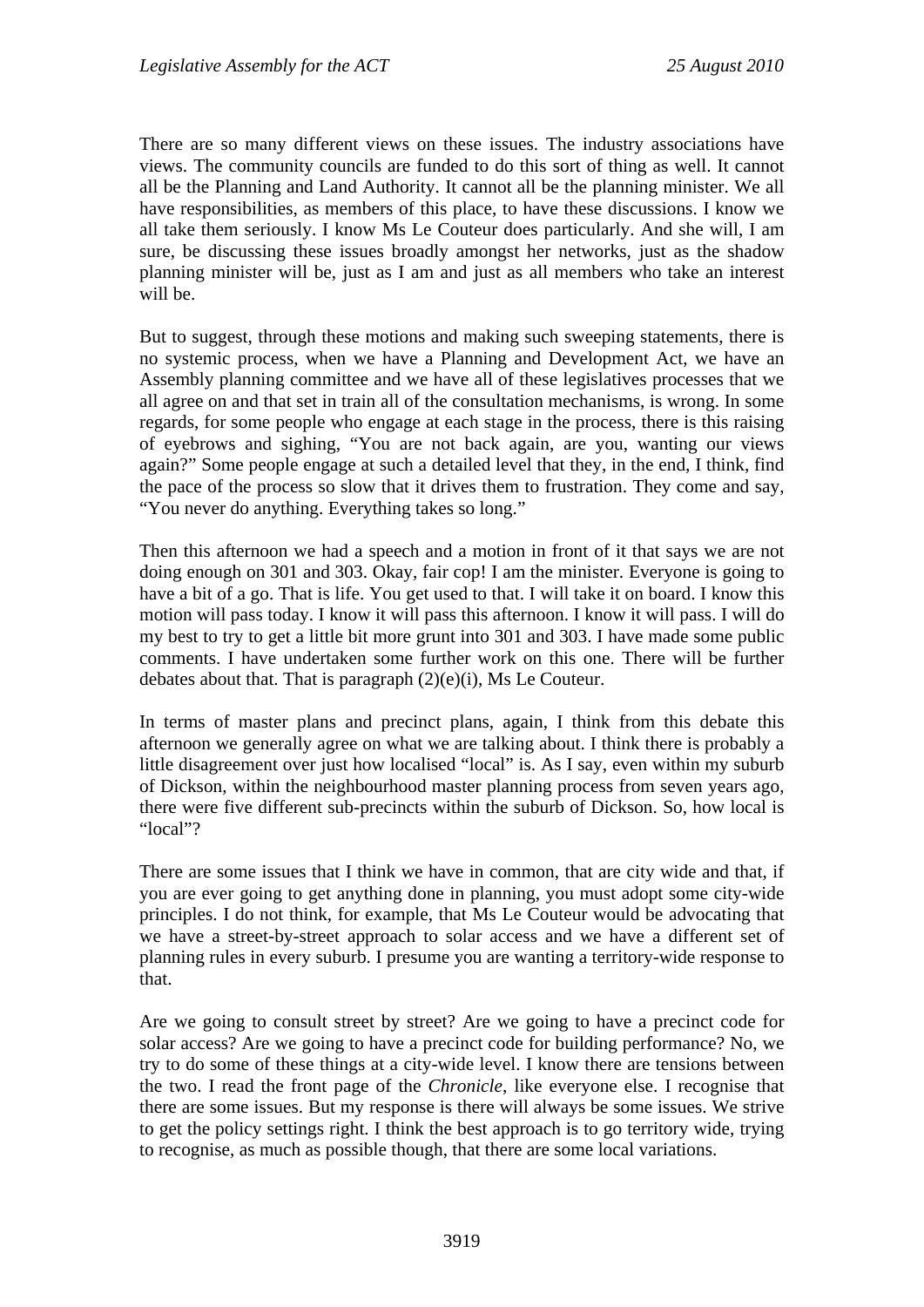This motion obviously will pass this afternoon. I understand that is the will of the Assembly and we will work, as best we can, through this, with available budgets, to get the outcome that I think people want out of this. And I do not think we are that far apart. But I cannot support the way Ms Le Couteur has structured this amendment this afternoon.

**MR SMYTH** (Brindabella) (4.46): I almost thought I should stand up and say, "Woe is me; I am the planning minister," after the perils of being the planning minister were outlined in the speech by the planning minister. But it is important. I have been a planning minister. I know how important it is. And I see the minister concentrates on paragraph (1)(f) of Ms Le Couteur's amendment:

there is no systematic process for involving local communities in the planning processes that are impacting on communities …

A lot of the community believes that. You only have to come down to Tuggeranong and come to a Tuggeranong Community Council meeting and talk to the people of Fadden, Macarthur and Gilmore, who over the last five years had to put up with Karralika redevelopment, the placement of mobile phone towers, the potential for a dragway in their backyard, the potential for a prison in their backyard and the potential for a power station in their backyard, to know that a lot of people actually feel that. They actually do believe that they have been excluded specifically—

**Mr Barr**: Are you sure? Everyone wants to hit the veto button and go, "Not near me."

# **MR SMYTH**: No.

**MADAM ASSISTANT SPEAKER (**Mrs Dunne): Order, Mr Barr! This is not a conversation.

**MR SMYTH**: They actually feel that they have been excluded from this planning process and they only find out about it when the decisions are made. You might disagree. That might be right or wrong but that is how they feel. Full power to David Dawes, who came to the Tuggeranong Community Council meeting a couple of weeks ago. There were representatives of LAPS, LDA and ACTPLA. When you get the then acting, and now permanent, head of a department to actually come down to get ahead of the game, a lot of people said, "That's what we want. We actually want to be in this at the start."

There are other issues that come out of that meeting that probably need to be addressed. But to have the head of the department there, a lot of people suddenly thought, "We're finally being taken seriously by this government." That is why something like (f) is important, because that is how people feel. If you want to bring it back to the Assembly, then maybe we as an organisation have failed. You might say ACTPLA have failed. You, as planning minister, have failed. You might also have done very well, but that is how people feel.

**Mr Barr**: It depends on whom you talk to.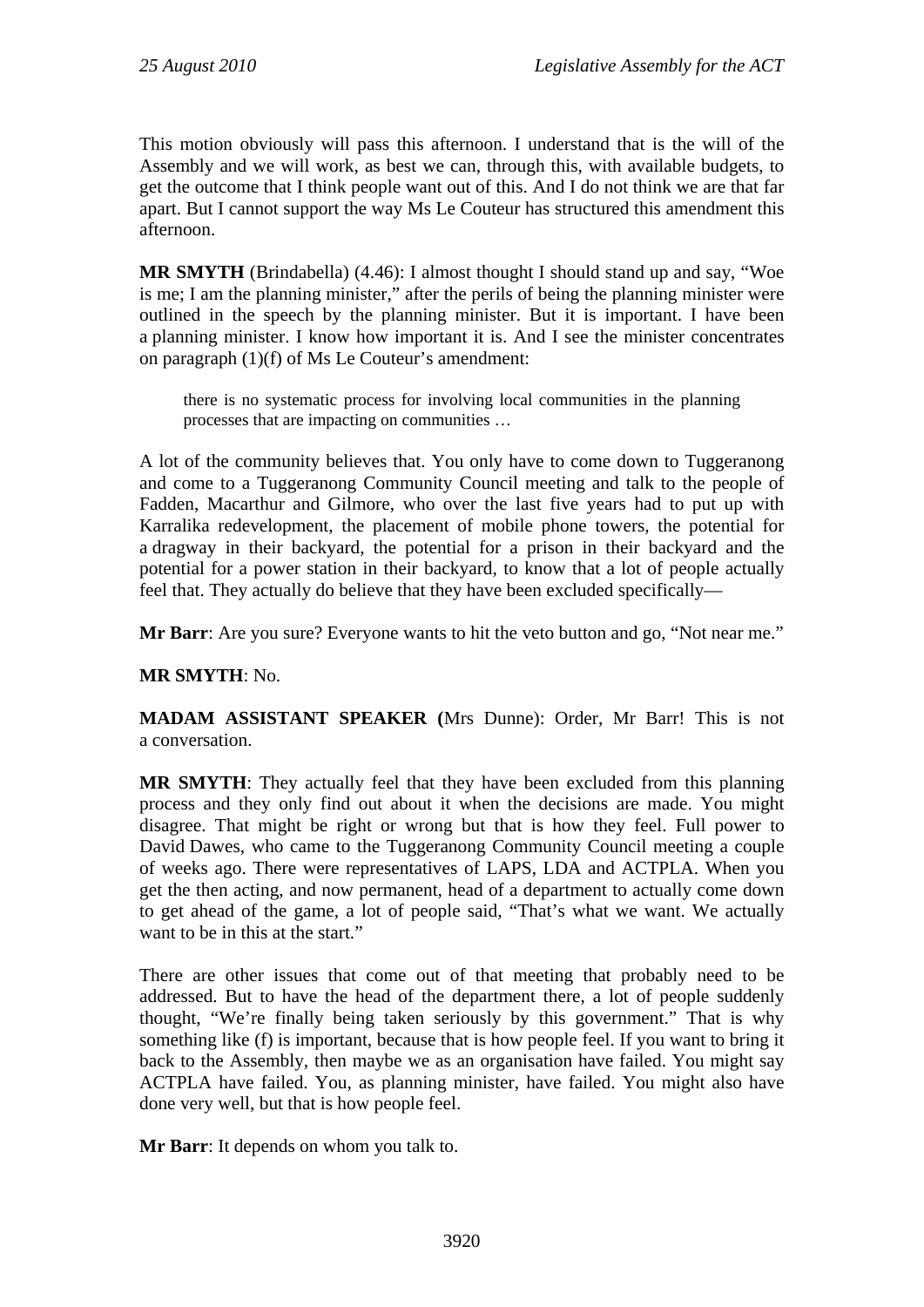**MR SMYTH**: It does depend on whom you talk to.

**MADAM ASSISTANT SPEAKER**: Mr Barr, it is not a conversation.

**MR SMYTH:** But the sentiment I get, the feeling I get, particularly when you talk to those residents of eastern Tuggeranong, is: firstly, what has the government got against us? What does it take to actually be heard? And why is this the only block in Canberra that is suitable for a power station, a prison or a dragway? They do not have a lot of confidence, and it is important that they should have confidence.

The issue of the Tuggeranong town centre and its master plan has been raised by a number of speakers. Some of you were not here when we had these discussions before. And basically, when Mr Corbell was the planning minister, his discussion was: "Tuggeranong is not old enough to need a master plan. It is okay." I have given Minister Barr credit for this before. This minister at least saw the need for the master plan, accepted that and that is now being worked upon. You get the headline in the *Chronicle* "Save our town centre". If you had followed Mr Corbell's planning paradise rules, the whole of Tuggeranong would have been raised as some sort of economic disaster zone before anything would have happened.

I say that because it is important that we get it right for Kambah. Kambah should not be allowed to drift or fall apart before something happens. Kambah is actually doing reasonably well as a trading community. It is a great little set of shops. But it could be a fantastic asset to that community if we get the planning process right. And that is why I put this motion on the notice paper today.

The opportunity is here not to let Kambah decline so that the remedial action has to be stronger or cost more and come at a personal cost to those retailers and the community who suffer by allowing it to decline. That is why we have said, as an opposition, for some time now, through our leader, Zed Seselja, that there is a need for an infrastructure commissioner to look at these things long term, to make sure that the maintenance is done, that the need for refurbishment or enlarging of assets occurs and that new infrastructure is planned and the planning process is put in place to deliver it as it is needed and not after the event.

I suspect, in regard to a number of the points in Ms Le Couteur's amendment, particularly paragraph  $(2)(e)(ii)$ ,  $(iii)$  and  $(iv)$ , where she is talking about priority lists and how they are put together, having the consultation, doing the planning and then getting a timetable so that governments through their treasurers and the cabinet can allocate the money in the outyears so that we can get it right, it cannot be that hard for a city like this.

There are some timing difficulties. If you moved to Canberra or you lived in Canberra in the late 1960s, Woden started early 1960s or mid 1960s. In Belconnen, I think Aranda was started in about 1966 or 1967. The first works started in Tuggeranong in 1970 or 1971. The first houses, I think, were occupied in about 1973 or 1974. I moved here in 1969 and we lived in Lyons. Lyons was brand spanking new. We moved into Curtin in 1969. The shops, I think, were completed in 1968, brand spanking new. The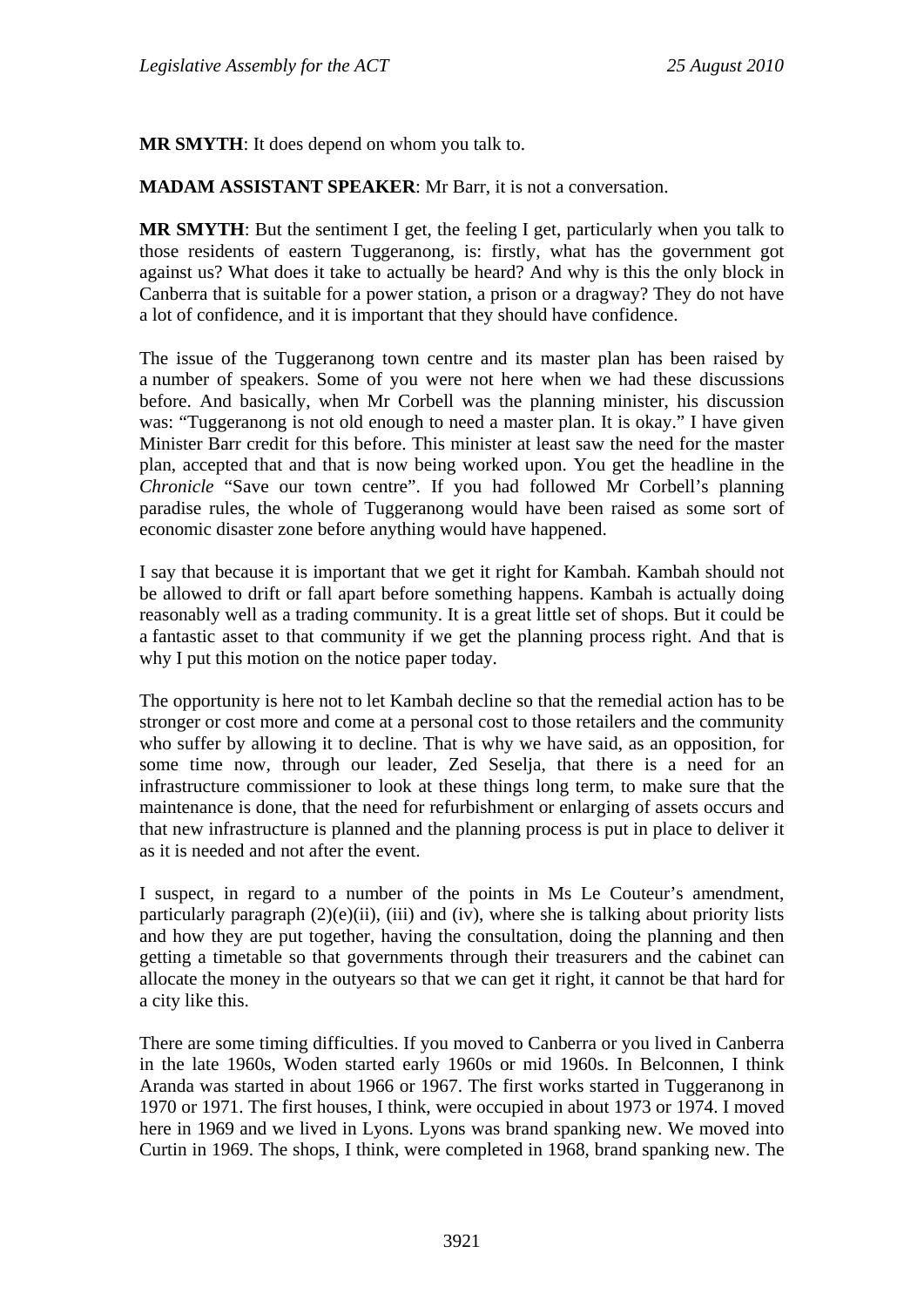first development started in Weston Creek—we were its newsagent—in 1969 and we moved to our new shop in Fisher in, I think it was, 1971 or 1972. As their paper boy, I was riding my bike furiously around Kambah in 1974.

You have got this lump of infrastructure in the ACT—Belconnen, Woden and Tuggeranong—that was all built in the mid 1960 s to the mid 1980s. There is a 20-year building program that is all now coming of age. The assets that were handed over and surrendered to the people of the ACT by the commonwealth government in 1989 had, in most cases, much longer life expectancies on them than we have actually received.

If you look at the road network, it was severely impacted upon by the construction of the new Parliament House. Nobody took into account in the life of those major roads that so many trucks rumbled up and down as they built the new Parliament House.

That is our problem. That is why we are saying the answer is an infrastructure commissioner to look at these things long term, to plan long term, so that treasurers and planning ministers do not sit here and we hear the speeches about the perils of being a planning minister. It is important to get it right long term and to give people certainty so that businesses, communities and residents can make their decisions against what they know is coming. It is also important that the government keeps its word.

I know, for instance, families that moved into Macarthur, to swing back to that block of land in Macarthur, who rang the government and said, "What is happening on these sites? We want to move into Macarthur. We want some certainty. We want horse paddocks and we want the local surrounds to be bush." They were told the government had no plans. And they bought on that proviso that nothing was going to happen on these blocks. As the minister points out, things change but there has got to be a process and there has got to be a better way of doing it than is currently being done.

I thank Ms Le Couteur for rewriting most of my motion into her amendment. It is a neat way of doing amendments. You delete the original motion and just rewrite it all, which is kind of novel, but she has picked up the major points.

I agree with this discussion, particularly in paragraph (e). We know the problems. We know the timings. People do feel left out of the process. They feel that they do not have any say. They feel that they are not being listened to. That is not to say that consultation means you hear everything that everybody says and they get whatever they want. Governments cannot afford to acquiesce in that way. And governments should not. They should adhere to proper planning principles. But people need some certainty, as does the government, as does industry, as does business, so that we can all move forward together.

There are a couple of timetables in this: a master plan for Kambah by September 2011, reporting back to the Assembly by June 2011 with the results of (e), the process of meaningful development and the priority list. We look forward to the minister carrying out these objectives and everyone, particularly the people of Kambah, getting a better deal out of this motion today.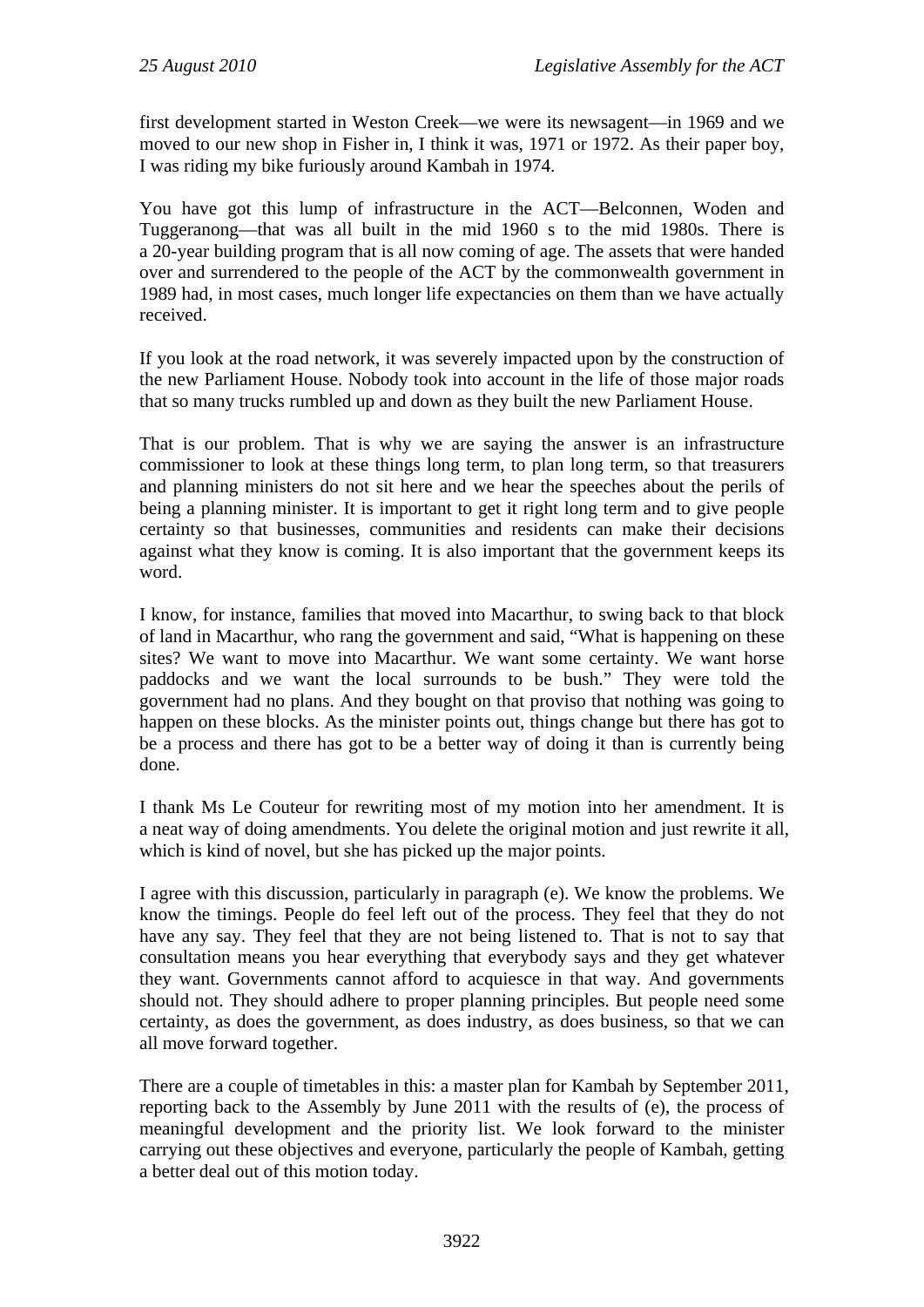Amendment agreed to.

Motion, as amended, agreed to.

# **Litter (Shopping Trolleys) Amendment Bill 2010**

Debate resumed from 30 June 2010.

## **Detail stage**

Clause 1 agreed to.

Remainder of bill, by leave, taken as a whole.

**MR STANHOPE** (Ginninderra—Chief Minister, Minister for Transport, Minister for Territory and Municipal Services, Minister for Business and Economic Development, Minister for Land and Property Services, Minister for Aboriginal and Torres Strait Islander Affairs and Minister for the Arts and Heritage) (4:57), by leave: I move amendments Nos 1 to 30 circulated in my name together *[see schedule 1 at page 3986]*.

As members are certainly aware, through this particular debate and generally as we go about Canberra, abandoned shopping trolleys are becoming and, indeed, have been a significant problem in the ACT for some time, with trolleys regularly being found throughout our suburbs, in our waterways, our lakes and drains. The government supports the intention of Ms Le Couteur's bill to address the issue of abandoned shopping trolleys in the ACT, and I indeed commend Ms Le Couteur for bringing this bill on.

However, the government does believe that there are some efficiencies, or more efficient procedures, and a different approach that might be considered, other than that which underscores Ms Le Couteur's bill. The government does have some concerns that Ms Le Couteur's bill would impose a burden on the Department of Territory and Municipal Services, on ACT Policing, on the retail owners of shopping trolleys and ultimately on members of the community who are intent on doing the right thing.

The government has therefore, in consultation with Ms Le Couteur, drafted amendments to her bill that offer an alternative scheme, or solution, that it believes is less onerous but does, essentially, achieve the outcome which Ms Le Couteur has always sought to achieve through her proposals in relation to how to deal with this quite vexed question of abandoned shopping trolleys. So I have to say that the government has been very pleased to work with Ms Le Couteur, and it has been a process that I believe has allowed us today to develop what I hope is a consensus position in relation to this particular issue.

Currently, the problem of abandoned shopping trolleys is handled in the ACT primarily by the retailers who own those abandoned trolleys. Retailers engage contractors to patrol the suburbs around their stores to collect any abandoned trolleys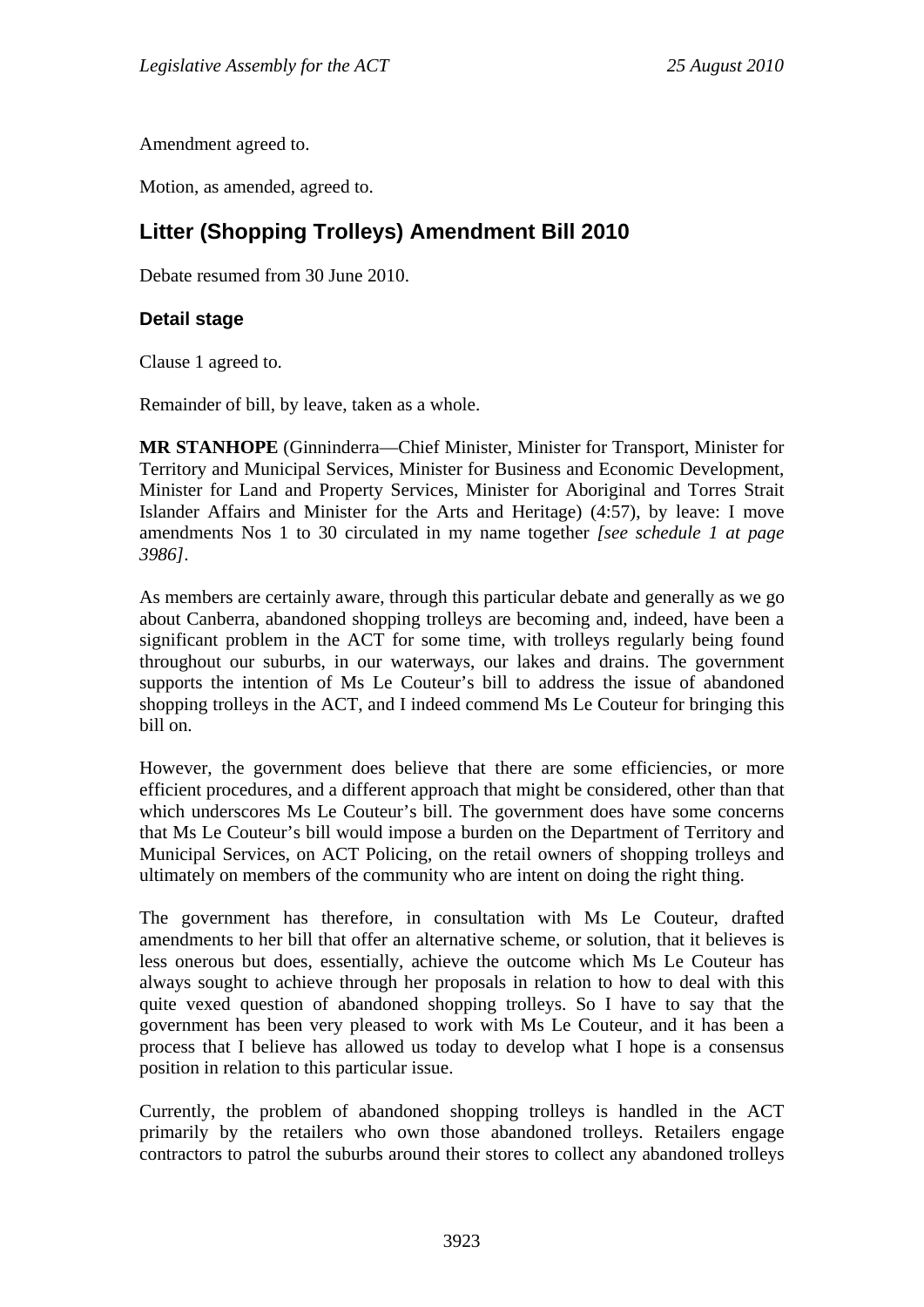they encounter. Some retailers in the ACT have also signed up to the national trolley tracker notification service, which, as members may be aware, is an information service that encourages members of the public to report any abandoned shopping trolleys that they find, in exchange for the chance to win prizes.

Despite the current arrangements, abandoned shopping trolleys still appear in the ACT, littering our suburbs and creeks, and I know all members are aware of this. Indeed, I think there has been some further advance in relation to attempts by some supermarkets in particular to deal with this issue, with cash deposit type arrangements in relation to the use of trolleys. It is pleasing to see the sector engaging with the issue, but I think all of us would acknowledge that the steps that are currently being pursued simply do not work and there is a role for government in taking a more proactive responsibility.

The government therefore believes that, while Ms Le Couteur's bill would certainly go some way to solving the problem of abandoned shopping trolleys, a more effective process for dealing with the problem would perhaps enhance compliance with the legislation. So the amendments which I move reflect the government's proposal that offers a scheme that more firmly places the onus on retailers to do the right thing by the community and manage the abandonment of their shopping trolleys. The amendments will also provide a financial disincentive to deter retailers from failing to collect their trolleys and leaving the government to do the job.

Both the Greens' bill and the government's amendments to it rely on three broad remedies to discourage abandonment and other improper uses of shopping trolleys in the ACT: namely, the creation of offences against the improper use of shopping trolleys, the provision of identification on shopping trolleys to assist their collection and the proactive trolley collection scheme that allows the government to respond to a problem in a specific area where retailers are not responding. I have already referred to some differences between the government's and Ms Le Couteur's proposals, but I will now go into some detail of the differences.

Both Ms Le Couteur's bill and the government amendments create strict liability offences for the misuse of shopping trolleys. The offences are, however, cast differently. Ms Le Couteur's bill has created a strict liability offence of leaving a shopping trolley in a public place. The government amendments create an offence of failing to comply with the direction of an authorised person under the Litter Act, or a police officer, when he or she directs an individual to return a shopping trolley to a retailer's premises. In the government amendments, an authorised person or police officer may issue a direction to return a shopping trolley, where a person has taken a shopping trolley from a shopping centre precinct or is using a shopping trolley in a place outside a shopping centre precinct or has left the shopping trolley at a place outside the precinct.

The offence in the bill focuses on abandoning a trolley in a public place, while the offence in the amendments focuses on the removal from or use of a trolley outside a shopping centre precinct. This recasting avoids the situation at present in the bill, under which it would be an offence to abandon a shopping trolley in a public place like a local park, but not an offence if the trolley was abandoned, say, on private property—for instance, the front lawn of a house.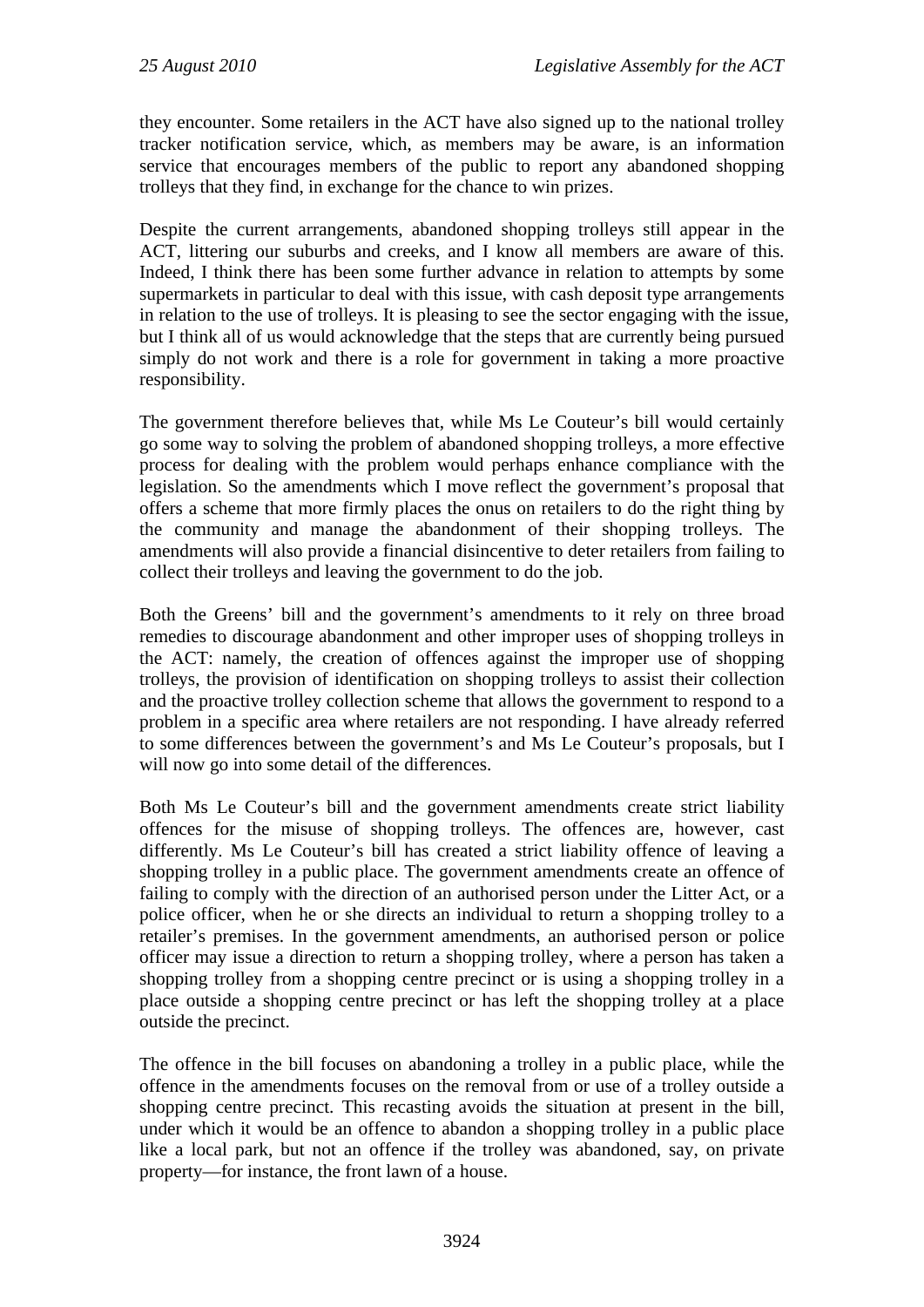The government does recognise that, if unchecked, the legislation has the potential, under certain circumstances, to adversely affect some members of the community. Therefore, the proposed new section  $24(d)(5)$  of the amendments prohibits an authorised person or police officer from giving a direction to return a trolley, if it would be a harsh or unreasonable thing to do. The government envisages that this clause would cover situations where, for example, a parent would have to leave young children alone in a car in order to return a trolley to a shopping centre or where a homeless person is using a trolley to transport their belongings. In these circumstances, an authorised person under the act would have the option of issuing a direction that the person return the trolley within a reasonable period of time.

The amendments create a new offence for retailers of failing to keep a shopping trolley identified as belonging to a retailer within the retailer's shopping centre precinct. During consultation for the bill, small retailers expressed the opinion that they would find it particularly onerous to comply with the requirement to keep their shopping trolleys within shopping centre precincts. Responding to their concerns, the government has included a clause allowing the regulation to exempt a small retailer from the offence of failing to keep a shopping trolley within the retailer's shopping centre precinct.

The bill and the amendments require retailers to display certain information about the shopping trolleys that they own. The government agrees with all the identification requirements set out in the bill, with one exception. The government has consulted with retailers and supports their concern that it is onerous to have to provide a unique identification number on every shopping trolley that they own. The government amendments therefore remove the requirement for a unique identifier in each trolley but leave in place measures to ensure that the supermarket chain and the relevant contact numbers are identified.

The government believes that it is important that ACT citizens are informed of their obligations under our laws and that retailers are encouraged to remind citizens of their obligations. That is why the government amendments introduce a requirement for a retailer to install a notice at the exit to the retailer's premises, informing shoppers that fines can apply for taking, using or leaving a shopping trolley outside the shopping centre precinct. The notice will visually define the relevant shopping centre precinct to which it applies. The signage requirement is also intended to build greater awareness among shoppers of the fact that removing trolleys from a shopping centre precinct is an offence. The government hopes that the presence of these notices will lead to a reduction in the number of trolleys being abandoned.

Finally, the government amendments build upon an improved, we believe, procedure, establishing the bill for trolley collection by government officers. The bill and the amendments provide for financial disincentives to deter retailers from leaving their shopping trolleys abandoned on our streets. The bill uses a mix of criminal and civil penalties to retailers, while the government amendments rely solely on civil remedies that we think improve their effectiveness. I believe that to be an appropriate and more equitable response to any retailer's failure to observe its duty to keep our streets and environment clear of abandoned shopping trolleys.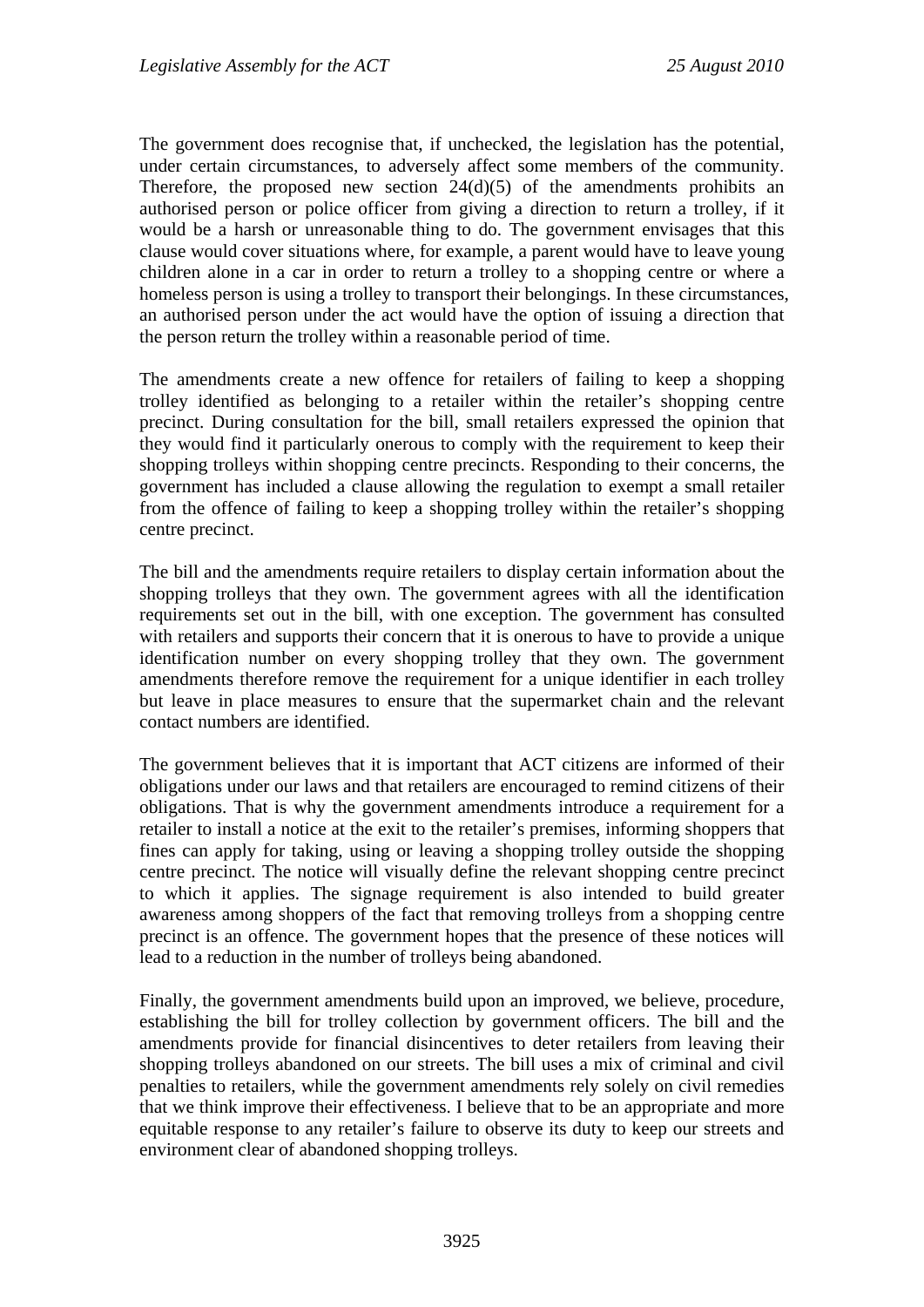The government amendments, however, also recognise there are times where the government will need to be able to act to collect shopping trolleys. The amendments create a scheme of shopping trolley collection days, whereby the Chief Executive of TAMS will give retailers two days notice that the department will conduct a sweep of specified areas and remove any trolleys found abandoned. Any trolleys not collected by retailers before a notified collection day will be removed by the government and taken to a retention area. Any reasonable costs incurred by the government in handling the trolleys will be charged to the retailer. The government considers that these reasonable costs will include the costs of removal and storage and any costs of destroying and recycling the trolley's components if not retrieved. The reasonable costs incurred by the government in handling an abandoned shopping trolley become a debt owed to the territory, which is payable, whether or not the trolley's owner collects its goods.

During consultation, the chamber of commerce indicated it preferred the government's proposed trolley collection scheme requirements to those in the bill. The chamber of commerce indicated it does not support the requirement for a retailer to repay the government's costs of destroying and recycling shopping trolleys. While I appreciate the chamber's views in the matter, I think it is appropriate that these costs be passed on to any retailer that effectively abandons its shopping trolleys in the government retention area.

If passed by the Assembly, TAMS will begin the process of implementing the legislation over the coming months. In response to input from traders, the government has undertaken to advise them of the specific time when trolley collections will commence. This will allow retailers the time to undertake a sweep of the area immediately prior to government collection commencing. The government has consulted extensively with interested parties in determining its response to this bill. Consultation on the government's amendments has occurred with the retail industry, the ACT region Chamber of Commerce and Industry, and I have sought advice from the Human Rights Commission.

Both the Human Rights Commission and the Scrutiny of Bills Committee have provided comments on the amendments. I believe that the amendments provide an adequate balance between public safety and urban amenity and consideration of society's more vulnerable members on the other, a view shared by the human rights commissioner. Thank you, Madam Assistant Speaker. I commend the amendments to the chamber. *(Time expired.)*

**MADAM DEPUTY SPEAKER:** Thank you, members. Before we go on I would just like to draw members' attention to the fact that Mr Moore, a former member of this place, has joined us in the gallery.

**MS LE COUTEUR** (Molonglo) (5.08): I would like to thank Mr Stanhope and the government in general for their cooperation with this bill. The amendments are the result of a good deal of cooperation between the Greens and the government. This is something we have been working on for some months, and I am very pleased that we will finally have an end to it in a few minutes. I guess.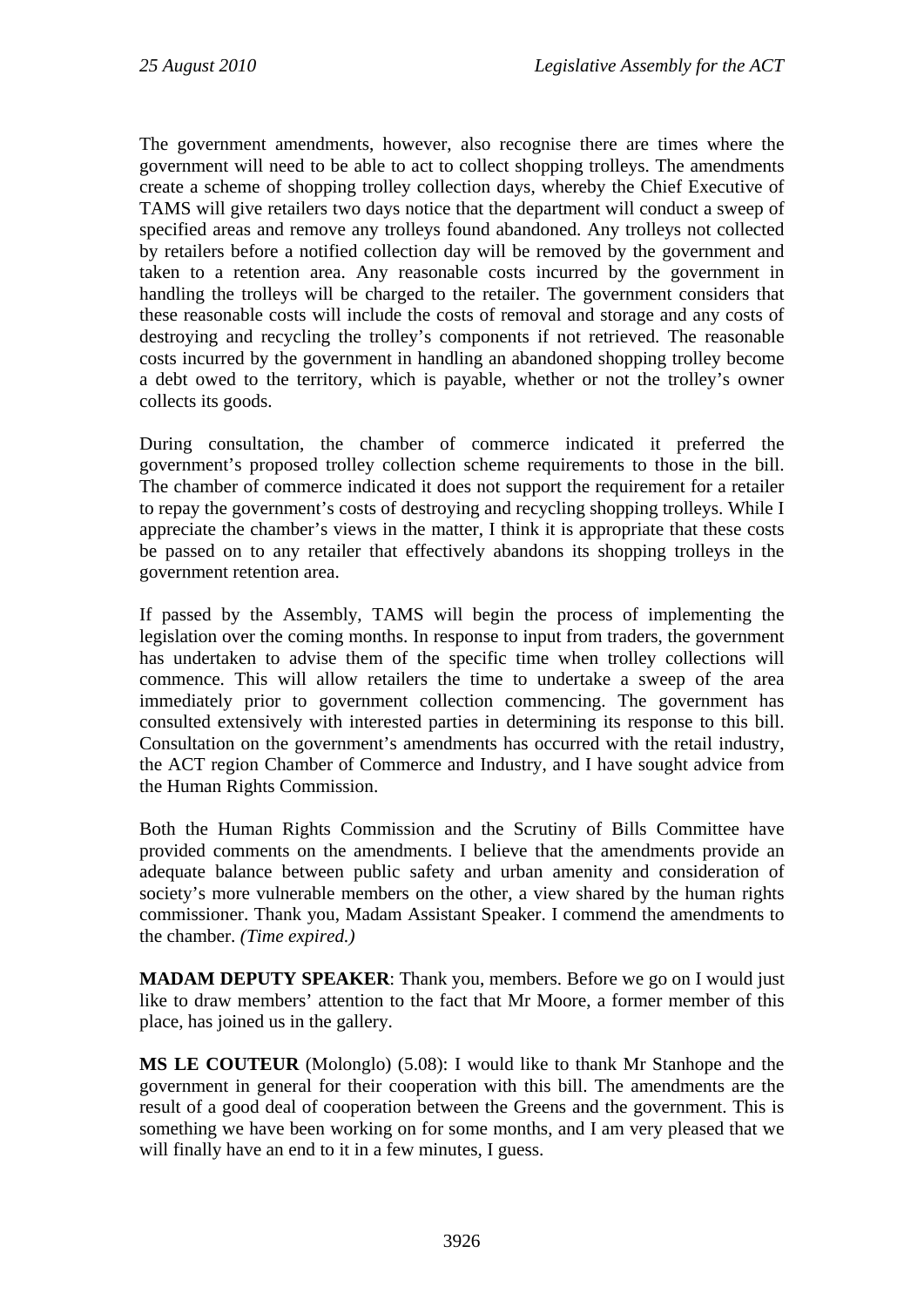Mr Stanhope's suite of amendments include both amendments that the government wished to make and further amendments that the Greens wanted to make to our original bill. Many of the amendments have been through a number of iterations in discussion between our two offices. I am very pleased that the government was willing to take on my recommendations for amendments; we have agreed and ended up with a good scheme. I must say that I look forward to being able to work in this cooperative way again in the future. This offer is, of course, extended to the Liberal Party, despite the fact this bill was not one they supported. I would note, however, that we have just had a cooperative arrangement with supporting Mr Smyth's motion and my amendment to it earlier today. In the context particularly of the federal election results, I now look forward to more cooperative assemblies and parliaments in general.

Going back to the amendments, I did seek assurances from the government that they have consulted on the amendments. The government have not yet provided me with details of the comments, however, I have been assured—and I do know—that the government did undertake considerable consultation on these amendments. Mr Stanhope mentioned some of the feedback in his speech, and I understand that the feedback has been fairly positive.

As I said in our previous debate, I consulted widely on my original bill, especially with retailers. The feedback I received was also generally positive. Probably the main issue raised by retailers was the impracticality of putting a unique identifier on their trolleys. I must say that the Greens agree this is too onerous and it would stop retail chains being able to move their trolley fleets between different stores. Instead, we have suggested that rangers put out a unique notice sticker to any trolleys they find and need to identify, and Mr Stanhope's amendments cover off this important issue.

I will briefly now touch upon comments from the scrutiny committee, which identified a number of issues with the amendments and the comments from the human rights commissioner, who looked at both the original bill and the amendments. We were very pleased to receive this feedback. As Mr Stanhope will recall, I requested specifically that the amendments go through the scrutiny committee, and I am satisfied that issues raised by the committee have received an appropriate response in the amendments.

The human rights commissioner also provided comments about the way the legislation interacts with human rights. My concern in the original bill was to ensure the legislation did not disproportionately impact on people who are at socioeconomic disadvantage, like homeless people. The human rights commissioner wrote additional comments to me confirming that the Greens' bill improved the existing Litter Act offences in terms of human rights. She recommended that finetuning some of this drafting would improve this further, and we welcomed all advice and suggestions from the commissioner.

One of the amendments in the suite introduced by Mr Stanhope requires that an authorised person cannot give a direction to an individual to return a trolley if it would be harsh and unreasonable in the circumstances. This is an amendment which was introduced at the insistence of the Greens and is designed to improve the fairness of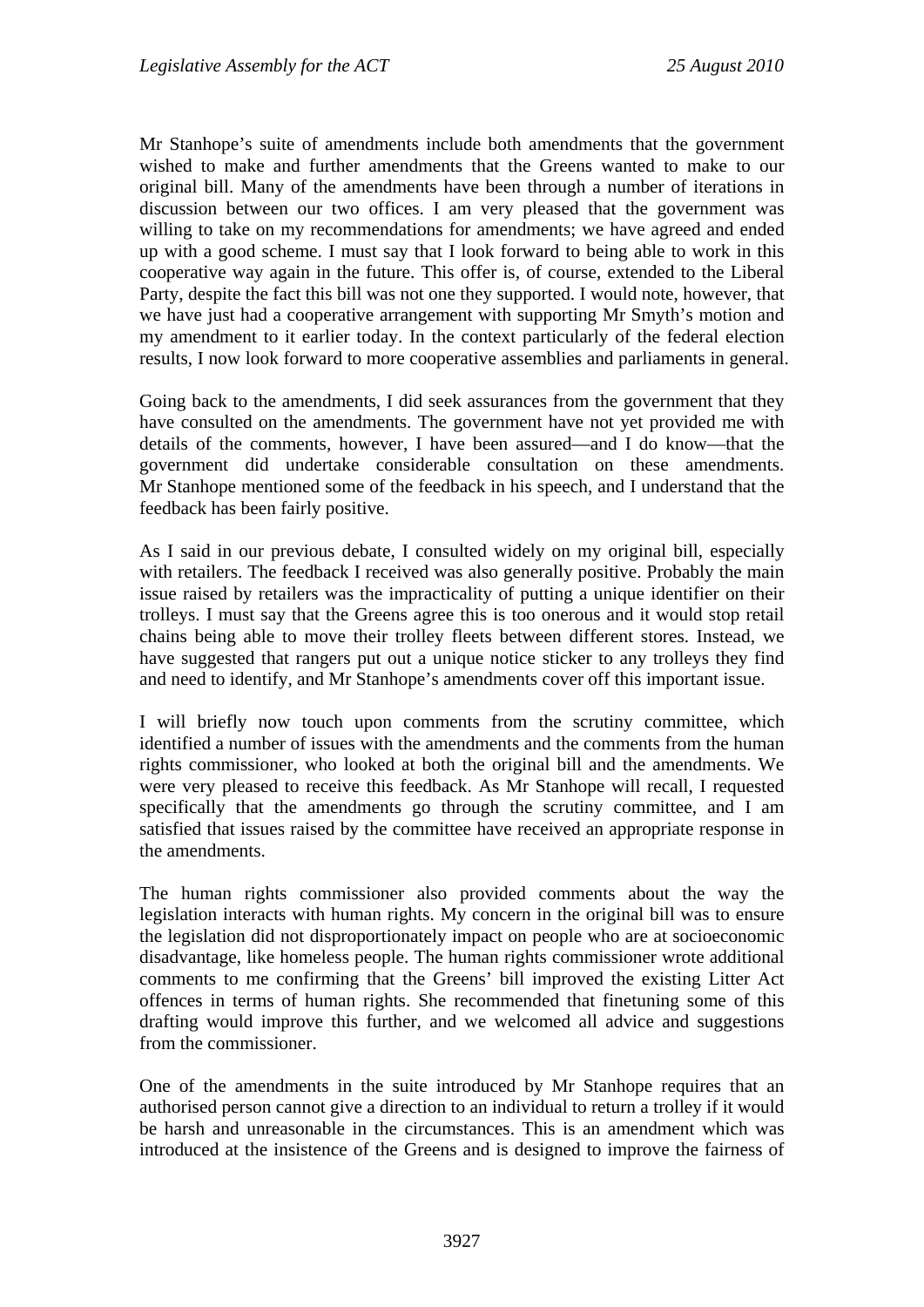the bill. The human rights commissioner picked this up in her advice and said that the amendment mitigates the risk of being found unreasonable.

As I said, we agree with the amended scheme that Mr Stanhope has just introduced. We support the shopping precinct idea and agree that this is a good way to ensure the bill covers off both private and public land. We agree also with the proposal for retailers to post warning signs about potential fines at the premises of retailers who have trolleys. The signs also describe the precinct so that customers are clear on where they can take a trolley without breaching the law. This is an important deterrent to people at the site where the trolleys are located, and I am happy that, through our discussions with the government, we were able to settle on appropriate words. I also note that it is sensible that the precincts are defined in regulations in some instances due to the different circumstances and locations of retailers.

The amendments expand the individual offence to include that taking, using or leaving a trolley outside a precinct is acceptable, given it is the requirement to first issue a 24D direction to return the shopping trolley. As I mentioned, the new harsh and unreasonable defence is also very important to ensure that people are not treated unfairly. There are some circumstances where it is unreasonable to require a person to return a trolley. Mr Stanhope mentioned one of those in his speech.

We also support the new power the amendments give the government to give retailers at least 48 hours notice that it will undertake a trolley collection day in a particular area. If the government then finds any trolleys in this area, it may fine the responsible retailers. I do want to point out that the success of this new section depends on the government's willingness to enforce it. My discussions with the government make me optimistic that this will be the case.

I note that this new power complements nicely the power in my original bill for rangers to issue 24-hour collection notices on individual trolleys. I am pleased that this power has been retained in the amendments. It can be used for spot enforcement rather than having to organise a collection at a whole suburb. It also has certainty. Evidence is collected, and there is no mistaking that a retailer failed to comply with its duty.

I am also pleased that my input into the amendments has meant that all trolleys still need to contain a government contact number. It is not sufficient just to have a retailer's number on the trolley. It is important to make it easy for people to inform the government of the location of trolleys. This means there is always going to be a way for people to inform the government, who are the ones who have the enforcement powers to ensure that trolleys are cleaned up. It also means that people, when they find trolleys, particularly those trolleys in very out-of-the-way places such as away from roads, actually have a way of ensuring something happens. At present, one of the biggest problems is trolleys on bike paths and trolleys in creeks and drains. These are the places where the retailers simply do not patrol.

We also support the new section 24F(a), which requires that retailers must take all reasonable measures to keep shopping trolleys within the shopping trolley precinct. It is a useful extra avenue of enforcement and it links to the other enforcement powers.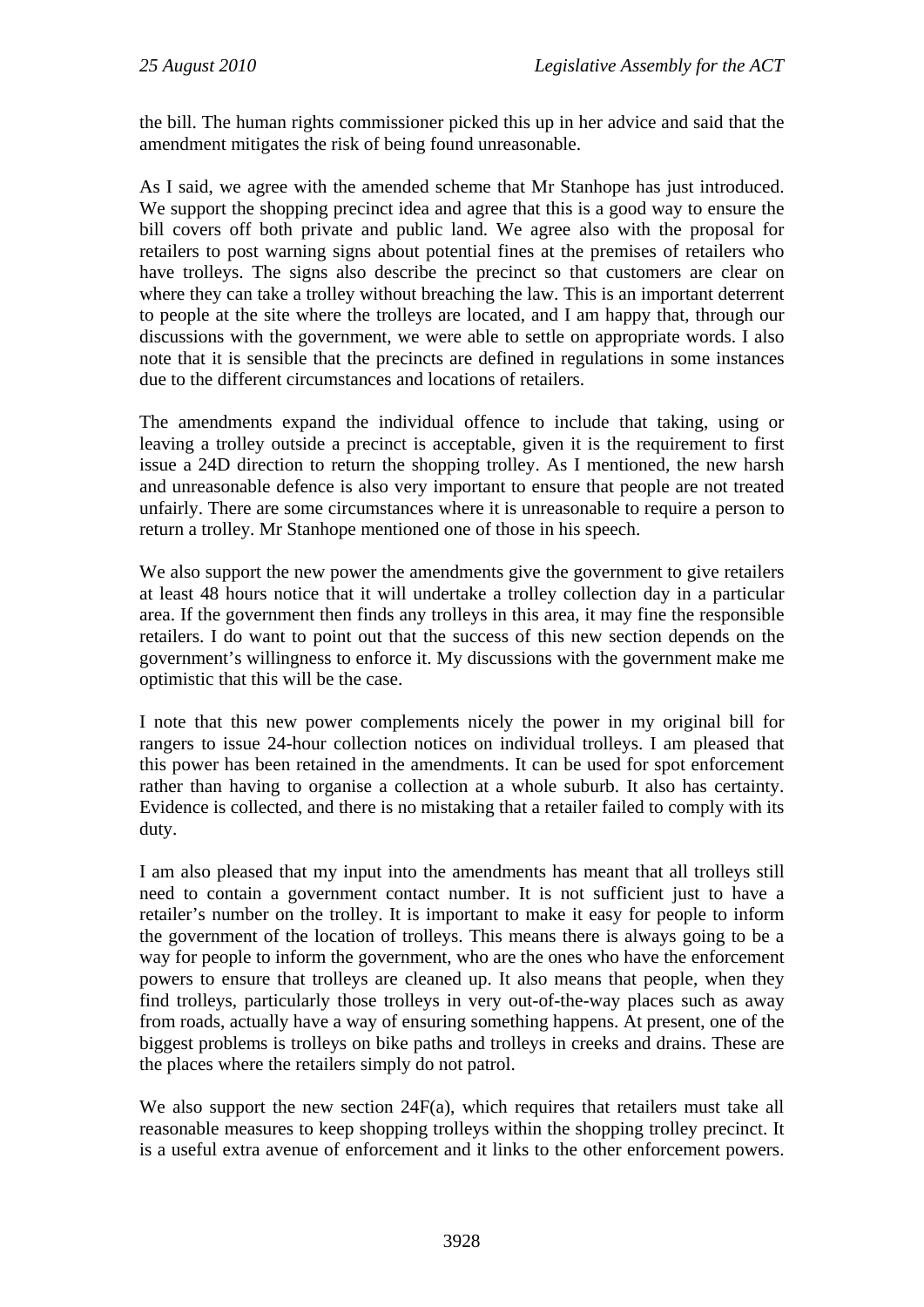If a trolley is impounded because a retailer left it out on collection day or did not collect it within 24 hours of receiving advice and the retailer also did not take reasonable measures to keep a shopping trolley within the precinct, then higher fines may apply.

It is this section which also encourages retailers to install trolley containment systems such as coin locks. This is an important incentive, as I have always said. Making these efforts on site can make a big difference to reducing the number of escaping trolleys and to ensuring that some of those escaped trolleys are actually taken to the trolley's home rather than to individual's homes.

There remains a section in the amended bill that allows small retailers to be exempted from this requirement. This may be necessary to keep the scheme fair, and I look forward to further discussions with the government about the appropriateness of exempting retailers who are below a certain size.

I would also like to point out that, due to these amendments, the explanatory statement I introduced with my original bill is now partly obsolete. The government has not proposed a revised explanatory statement to accompany the amendments. I have been assured, however, that the government will be producing public information about how the new trolley scheme will work. There will be a TAMS factsheet published online, and I understand the Office of Regulatory Services will now start working with retailers. I look forward to updates on how the implementation of this scheme is proceeding.

As I have said before, we now have a good scheme and strong government powers. We need the government to do a good job now with implementation and enforcement. The scheme comes into effect on a date to be fixed by the minister. However, at the latest, it will commence after six months. This means that by February next year the ACT will have a trolley maintenance scheme which will be a win for Canberrans in terms of litter, safety, the environment and the economy. I look forward to the next clean-up day, which is in March next year, to not having a lot of trolleys to clean up in Downer. I am sure the rest of Canberra on clean-up day will also be very pleased to find a lesser number of trolleys in their clean up.

Most areas of Australia have found it too tricky to address the trolley problem or they have just ignored it until the once-a-year clean-up day. The ACT is now a leader with a sound, well-balanced scheme that will bring good outcomes to our city. I commend the government for the process, and I support the amendments which Mr Stanhope is bringing forward. This has been a very good example of cooperative law making.

Amendments agreed to.

**MADAM DEPUTY SPEAKER**: The question now is that the remainder of the bill, as a whole, as amended, be agreed to.

**MR COE** (Ginninderra) (5.19): I would like to speak to the bill. The opposition will not be supporting this bill. As I said on 30 June, either the legislation will have no impact because it is too difficult to enforce or it will unfairly affect hardworking business men and women of Canberra by applying offences on retailers.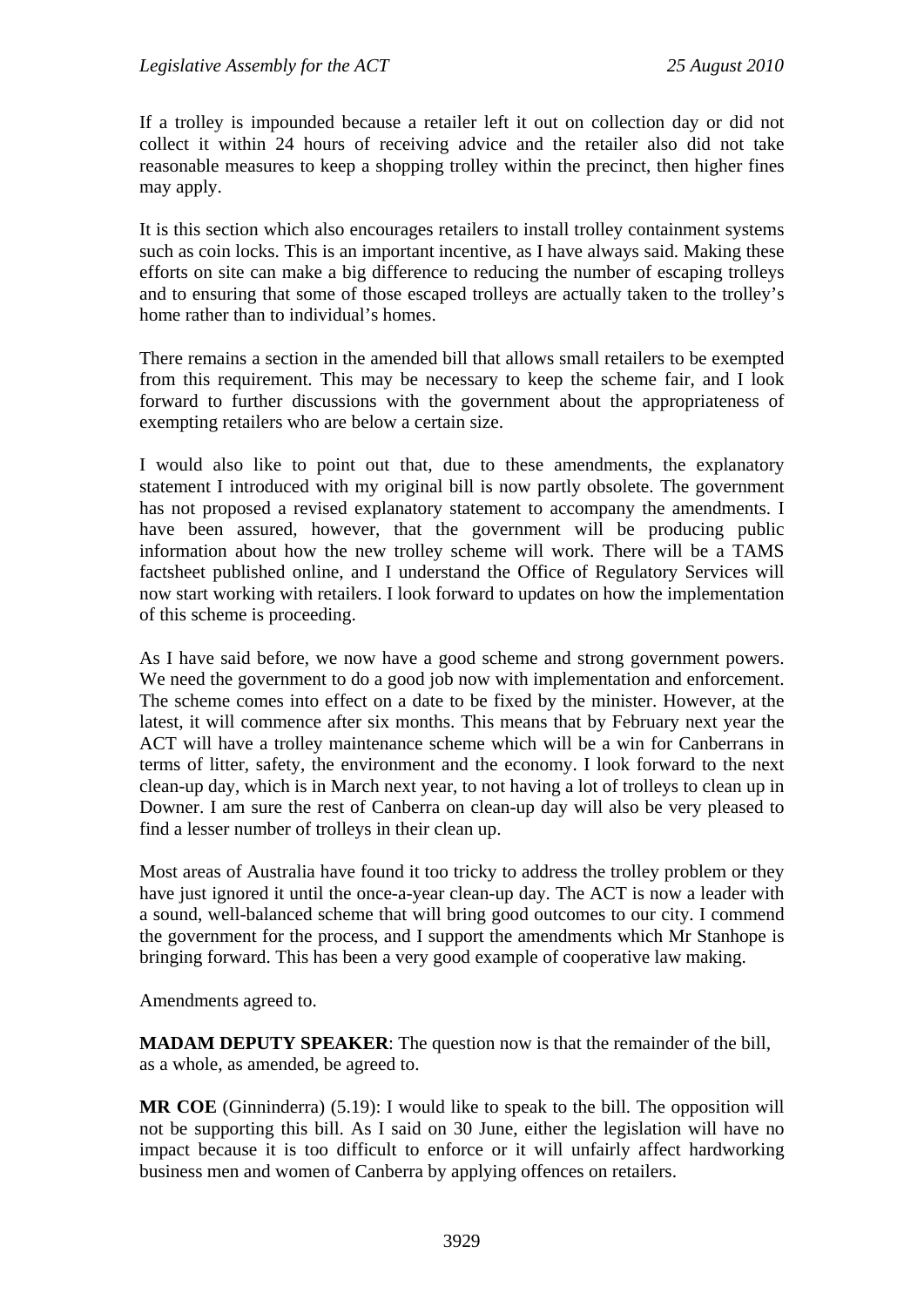Whilst a trolley by the side of the road may affect our amenity, I have serious concerns about whether this Assembly passing legislation will make such a problem any less likely. Does anyone here actually think that the carless uni student who walks their trolley back to their group house or apartment will be less likely to do so after this legislation? Does anyone think that the homeless person who keeps all their worldly possessions in a trolley will be less likely to do so after this legislation? Does anyone expect that the police will make the call that it is on reasonable grounds that a person leaves or intends to leave a shopping trolley in a public place? I do not think so.

This legislation originally said an authorised person or a police officer may remove the trolley to a retention area—a police officer. This is absolutely absurd and is not the right use of our resources. I am glad Mr Stanhope's amendments have at least removed that provision. The clause whereby each shopping trolley was to have a unique ID—each shopping trolley was to have a number plate, in effect—was absolutely absurd, and I am glad Mr Stanhope's amendments have fixed that.

I believe the solution to the problem is not by moving legislation and is not by this Assembly overreaching into the lives of Canberrans. It is much more so to simply ask retailers to sort out this problem, if, indeed, there is one. I am sure there are some good people at TAMS who could have a chat with some retailers and try and make this come about independently.

Finally, let me comment on a fascinating letter from the Human Rights and Discrimination Commissioner. The commissioner has slammed Ms Le Couteur's bill in a 10-page report into shopping trolleys—a 10-page report from the Human Rights and Discrimination Commissioner. I find that pretty amazing. Who would have thought when they set up the position of the Human Rights and Discrimination Commissioner that she would write a 10-page report into a shopping trolley bill? Who would have thought it? This commissioner and this legislation cannot stop 100 people living in five houses, cannot stop 25 people living in a single house, cannot stop five people living in a garage, cannot stop 25 people sharing one toilet—cannot stop any of that. But here we have it—we have got a 10-page report into shopping trolleys.

This is pretty special stuff, and I think it comes down to the fact that this government and indeed sometimes this Assembly do not have the right priorities. We are more interested in what happens in this place than what happens outside the perimeters of this building. We are more interested in getting a box next to our name ticked as saying we moved legislation rather than actually making a difference outside these four walls.

I think it is very disappointing that we sometimes have such an inward focus, that we actually are not in touch with our community, and we try and move legislation to stop shopping trolleys when we have all these other problems in our community that this government or this Assembly will not address. I think it is absolutely disgraceful that we should spend taxpayers' money, the resources of Canberrans, by putting together a 10-page report which details why shopping trolley legislation is not consistent with the Human Rights Act.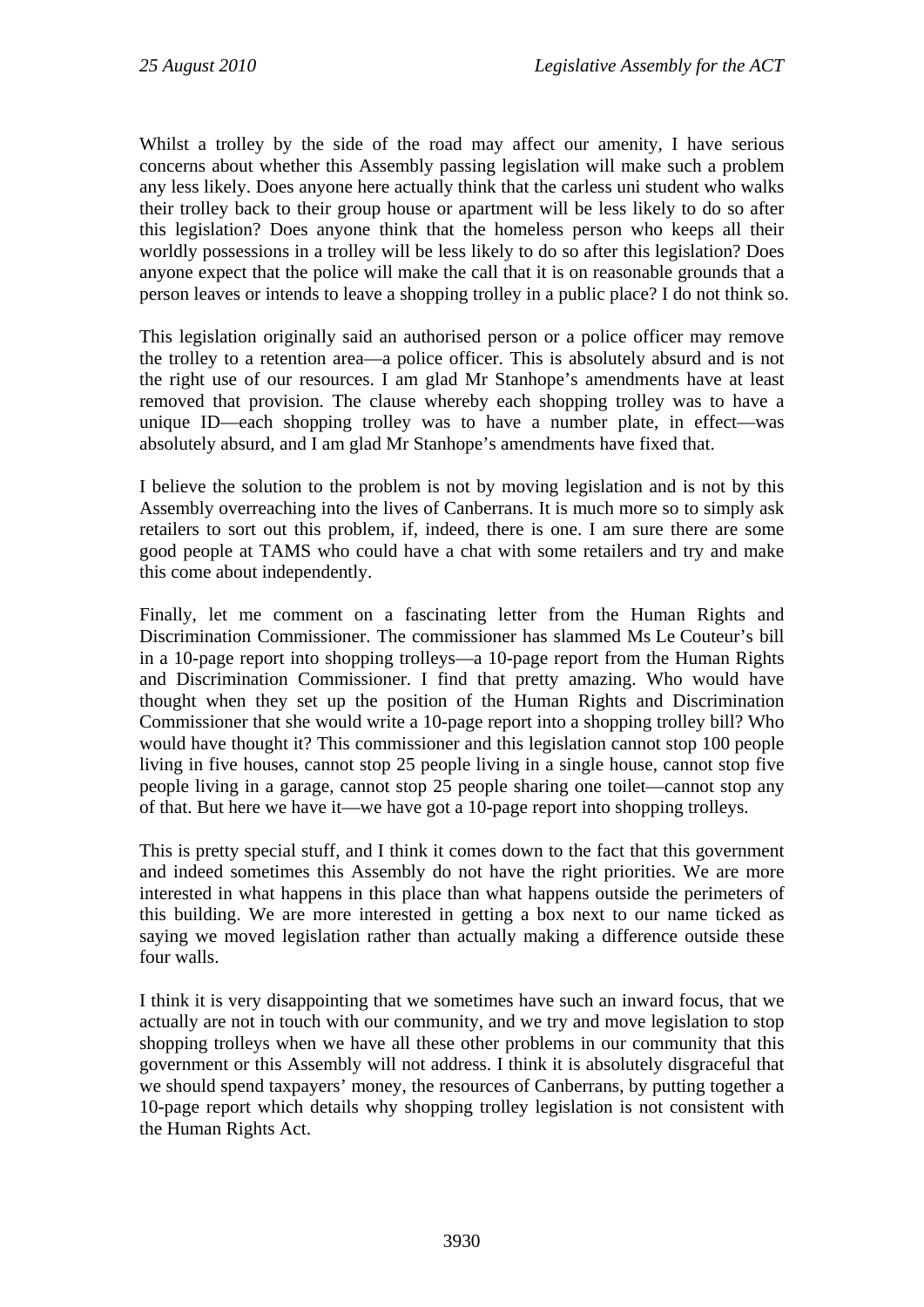I find it absolutely extraordinary, and I think it is indicative of the wrong priorities of this Assembly. Indeed, I am afraid that this is an example of why so many people in Canberra do not necessarily respect this place as much as they should. This place should be respected by all Canberrans. This is indeed Canberrans' chamber. Yet I am afraid that, when we move legislation like this, we get so sidetracked and we get so inward focused that we forget about the real deal.

I wonder what the cost of this bill is to the taxpayer, whether it be the cost of drafting the bill, the cost of the chamber time, the cost of TAMS's time or the cost of the Human Rights and Discrimination Commissioner's time. That is before you even implement this legislation. It would be many thousands of dollars.

The ACT opposition will be voting against this legislation, because it is legislation for legislation's sake. It could have been done easily by the department or by retailers on their own.

**MS LE COUTEUR** (Molonglo) (5.24): I want to make some brief comments, given that Mr Coe has raised the human rights issues. Firstly, I would like to say that, of course, the Greens are very supportive of human rights and we do think it is appropriate to consider human rights in all legislation, regardless of Mr Coe's view. I would also just like to point out that from a human rights point of view, the bill was designed to improve the existing law regarding littering and shopping trolleys, particularly relating to individuals at socioeconomic disadvantage. That was in the explanatory statement and in my introduction speech back in February.

The comments provided to me, first, by Mr Stanhope and, then, some further comments by the human rights commissioner, Dr Watchirs, confirmed that the trolley scheme I introduced is in fact an improvement on the existing scheme under the Litter Act. The Litter Act takes no account of the fact that homeless people or other people at a socioeconomic disadvantage could be treated unreasonably.

This is the case under the previous scheme and it is presumably the scheme which the Liberal Party are still supporting, albeit that they clearly do not agree with the new bill. They clearly wish the old Litter Act to remain. As confirmed by the human rights commissioner, it was definitely worse for human rights. If they were concerned about the human rights issues, I believe that they would be supporting my bill as amended by Mr Stanhope.

I will now read part of the letter to me from the human rights commissioner. It says:

I would agree that a reduction in the penalty for abandonment of a shopping trolley would make the existing offence more proportionate under s. 28 of the Human Rights Act 2004, based on the assumption that such an offence may disproportionately affect people at socio-economic disadvantage. It is clear that your intention was to ensure that individuals with such an attribute were not treated unreasonably.

She went on to say: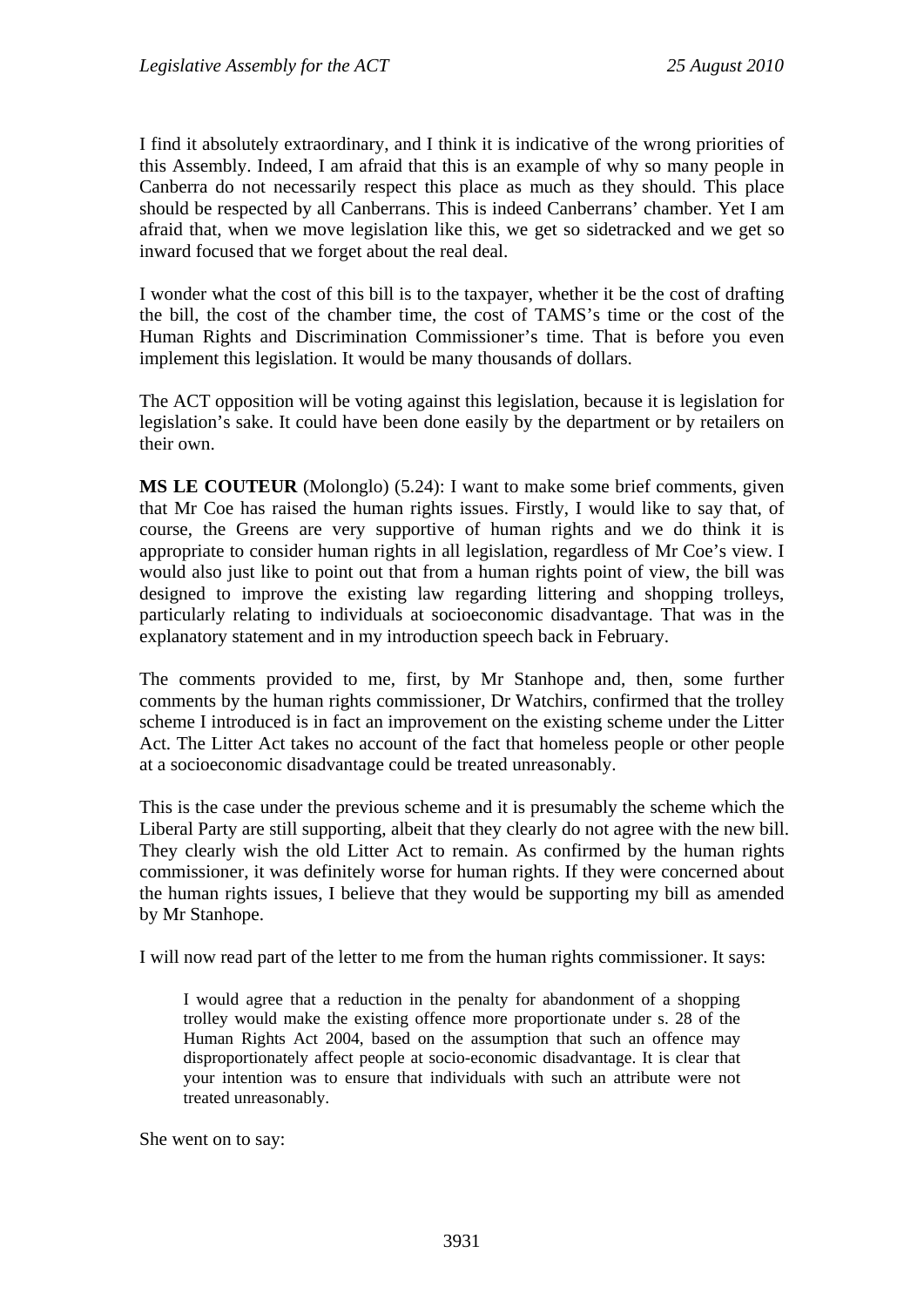The purpose of my advice is to seek to ensure that such provisions are reasonable and proportionate under the Human Rights Act. In this regard, your changes to existing provisions would improve the proportionality of offences relating to shopping trolleys.

The other issue that Mr Coe raised was basically that this Legislative Assembly should not be concerned with shopping trolleys. I would point out that this Legislative Assembly is for the ACT both the local council and the state government. If we are not concerned with shopping trolleys, I would ask Mr Coe who he thinks should be. I am surprised he has not interjected to say that he already said "the retailers". Clearly, it is the issue for the retailers. Clearly, the retailers have not in every case managed to control their shopping trolleys.

Every day I come to work along Northbourne Avenue and I see shopping trolleys. I am quite amazed at the constant stream of emails I get from constituents about shopping trolleys in some remarkably inventive and inappropriate places. I am also aware of the number of people who have suffered quite severe injuries because of collisions in the dark with shopping trolleys left in inappropriate places.

Yes, I do think that shopping trolleys are one of the issues which this Assembly should concern itself with, and I am a bit disappointed that the Liberal Party's TAMS spokesperson does not feel that trolleys are something worthy of his consideration.

**MR STANHOPE** (Ginninderra—Chief Minister, Minister for Transport, Minister for Territory and Municipal Services, Minister for Business and Economic Development, Minister for Land and Property Services, Minister for Aboriginal and Torres Strait Islander Affairs and Minister for the Arts and Heritage) (5.29): I wish to respond too to the charge of misplaced priorities. It sort of reflects a very single-dimensional approach by the Liberal Party to issues.

It is possible for governments, Assemblies and members to deal with more than one issue at a time. Dealing with issues of litter, public amenity and the look of our public spaces is a very important issue. I have to say that based on my time in this place it does concern Canberrans. I am surprised that Mr Hanson and Mr Coe do not share the very general concern within our community around the look of our city.

One of the behaviours that impacts quite severely on the look of our city, people's view of our city and its tidiness or otherwise is abandoned shopping trolleys. There are at times, most particularly in those suburbs around town centres or group centres, dozens and dozens of abandoned trolleys. They represent a very significant issue for government.

I think that over any given week it is fair to say that there are at different times hundreds of abandoned shopping trolleys spread across the whole of the ACT. I am stunned at the number of shopping trolleys that I see in Lake Ginninderra. There is a stunning number of shopping trolleys thrown into Lake Ginninderra, into creeks, into gutters and into ditches.

**Mr Coe**: And this will stop it?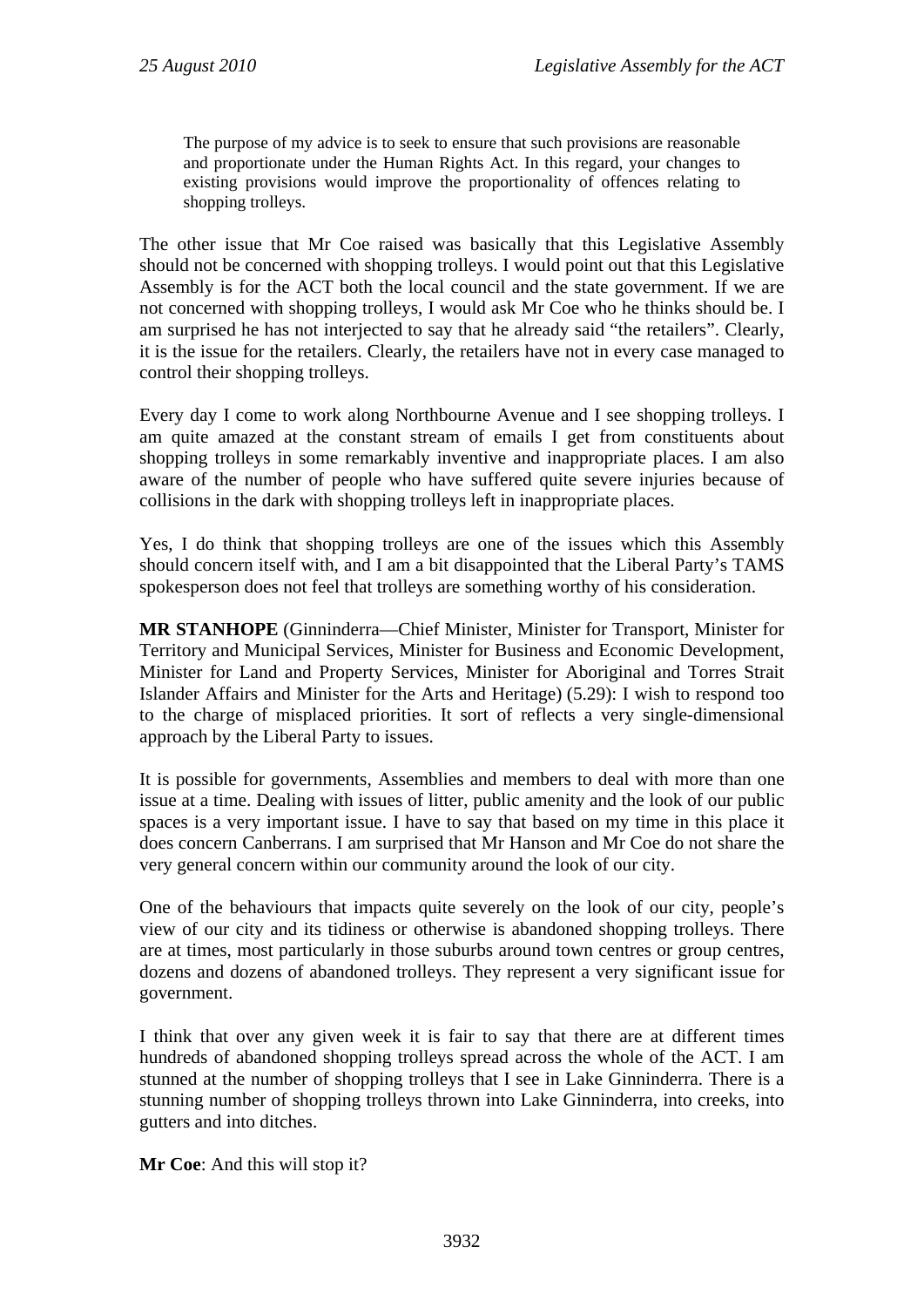**MR STANHOPE**: This will stop it. I have absolutely no doubt. This is one of those issues where the prospect of a penalty and the inevitability of a penalty—a payment for not collecting trolleys—will, I have absolutely no doubt, have an impact.

We tried a collection system previously. TAMS did at one stage actually collect abandoned trolleys and take them to its pound. The pound utilised at the time in Belconnen was the one at Parkwood. Unfortunately, we collected hundreds of trolleys over time, thinking that the shopping centre owners or the supermarkets, having lost access to hundreds of trolleys would be very keen to retrieve them. This was, I think, in a situation without the prospect of penalty. They did not and they just built up and built up to a point where TAMS was left with hundreds of trolleys that the shopping centres refused to collect. It was not worth their while to send somebody out to Parkwood to pick them up and to take them back. They did their cost-benefit analysis. They would not. Even when we collected them in a central spot, they would still not come and pick them up. So we abandoned that.

We actually ended up filling the yard with them and they were never collected. We rang up and said, "We have got a hundred of your trolleys here." They never did collect them. That was the response of the supermarkets to that particular effort or attempt to deal with the issue. I really am surprised. The next time I hear the Liberals whinging about the look of the city, I will remind them that they are happy to actually agitate, whinge, carry on and to put out press releases about grass not being cut or litter on the side of the road. But when it comes to one of the major items of litter and rubbish—shopping trolleys abandoned in lakes—they think it is actually not important enough to pursue.

We are pursuing it here. Look at some of the other motions we are debating today. On a really productive, positive, significant social issue, you claim there are more important issues for us to be debating or spending our time. Look at your own motions on the program for today.

**Mr Hanson**: Calvary hospital is not important?

**MR STANHOPE**: We have done it 15 times in the last two months and you are going nowhere with it. It is repetition ad nauseum.

**Mr Hanson**: I will keep trying; don't you worry.

**MR STANHOPE**: Of course you will keep trying. You are very trying. You are trying all the time and you will, but you will get nowhere with it. But do not stand here and suggest that all the issues that you are interesting in pursuing, as puerile as they are, are more important than a practical, sensible approach to a major issue of concern to the people of Canberra.

I commend Ms Le Couteur for her energy and interest in this issue and I have been very happy to work with her to get this good outcome.

Question put: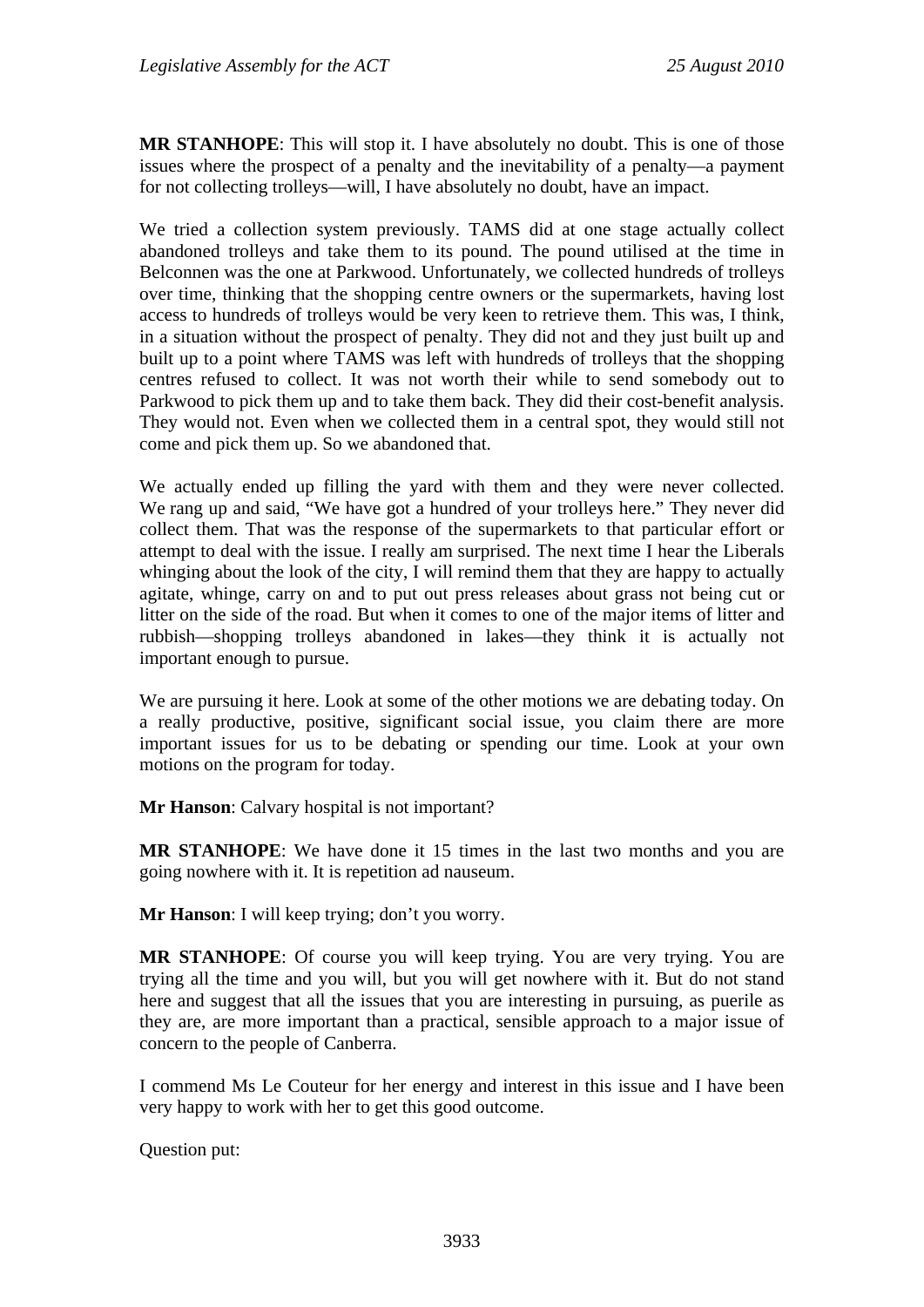That the remainder of the bill as a whole, as amended, be agreed to.

The Assembly voted—

Ayes 11 Noes 6

Mr Barr Ms Hunter Mr Coe Mr Hanson Ms Bresnan Ms Le Couteur Mr Doszpot Mr Seselja Ms Burch Ms Porter Mrs Dunne Mr Smyth Mr Corbell Mr Rattenbury Ms Gallagher Mr Stanhope Mr Hargreaves

Question so resolved in the affirmative.

Remainder of bill as a whole, as amended, agreed to.

Bill, as amended, agreed to.

# **Calvary Public Hospital—proposed purchase**

**MR HANSON** (Molonglo) (5:37): I move:

That this Assembly:

(1) notes:

- (a) that the Minister for Health has pursued the purchase of Calvary Public Hospital for two years at a proposed price of approximately \$77 million;
- (b) that the Opposition and others have argued that the purchase should not proceed based on the Minister's flawed rationale that spending \$77 million was necessary to fix an 'accounting problem';
- (c) that accounting advice provided to the Government has shown that the hospital does not need to be purchased before further investment can be made in Calvary;
- (d) that, if the Opposition and others had not opposed the purchase and had not delayed the Minister's plans, then she would have wasted \$77 million of taxpayer's money; and
- (e) that the Calvary purchase fiasco has caused significant aggravation to staff at the hospital and several community groups and has disrupted and distracted the Little Company of Mary, ACT Treasury, ACT Health and the Assembly; and

(2) calls on the Minister to:

(a) table all accounting advice she has been provided in full; and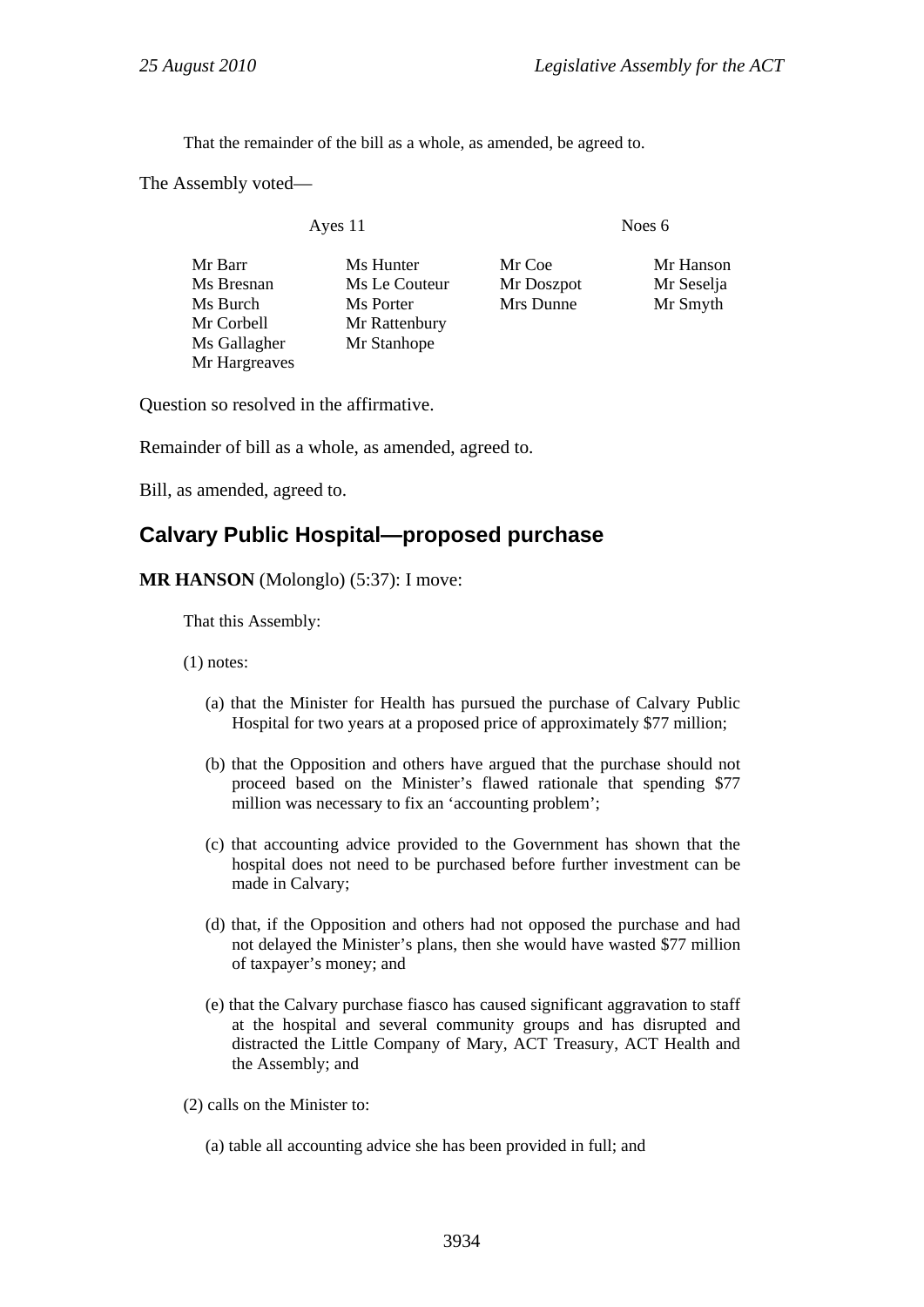(b) rule out further attempts to purchase Calvary Hospital.

This is an issue about openness and accountability and about ensuring that we do not repeat the mistakes of the last two years. It is about the secretive deals that have occurred in relation to Calvary Public Hospital and the plan by the government to purchase it. I think it would be wise to open with some words from someone I like to quote regularly, who is a great inspiration for me, and that is the previous opposition leader, Mr Stanhope. I will quote from him in October 2001 when he was the opposition leader. You can judge the performance of his government against the rhetoric from when he was the opposition leader—

**Mr Stanhope**: You've been in opposition that long, have you?

**MR HANSON**: and see if he meets his own standards when he lectured the good people of Canberra.

**Mr Stanhope**: You've been in opposition for nine years now, have you?

**MR HANSON**: I quote:

Labor understands that good government does not bully.

Ms Gallagher missed that one—

It leads.

**Mr Stanhope**: It has been leading for nine years.

**MR HANSON:** "Good government accepts criticism." Does it?

Good government has the courage to allow itself to be closely scrutinised. It conducts its operations in an open, honest and accountable manner, not in secret.

What a pearler. Last Thursday Ms Gallagher made a statement in the Assembly. Largely it was an exercise of excusing her appalling handling of the Calvary purchase fiasco, but she also outlined the government's current position in light of accounting advice that they have now received. Before I go to that, it is worth pointing out and reminding members of the Assembly of the process that has led us to this point.

I remind you that in August 2008 the minister started this secretive process to purchase Calvary hospital. Indeed, she wrote to the chair of the Little Company of Mary in the lead-up to the last election asking him to sign a heads of agreement in relation to the deal. I think it is fair to say that there was a substantive plan on the table. When she said on the eve of the ACT election in a health debate, "All of our plans are on the table," that simply was not true.

I have another quote from Mr Stanhope here. You will like this one. It is also about being honest. Mr Stanhope lectured the community in 2001. He said, "Because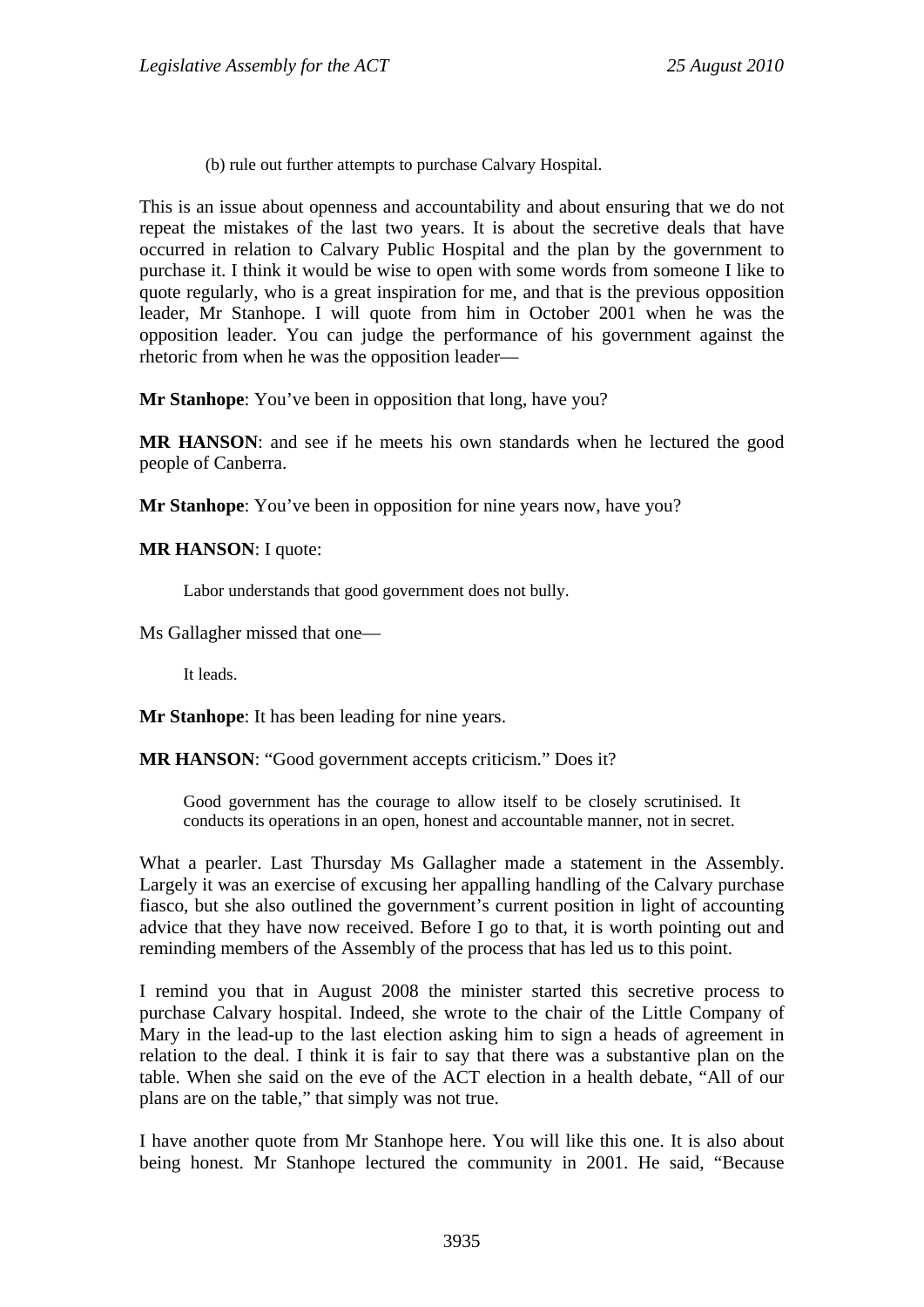integrity is one of our core values, we do not accept that the only way to govern is by deals done behind closed doors." That is exactly what you were doing with the Calvary deal. Just like Simon Corbell's fake opening of the jail on the eve of the election, the secretive deal that you have done with Calvary has clouded this process from the outset. The community only found out about this deal when it was leaked to the media in 2009. That has breached the trust of the electorate.

Let me again quote Mr Stanhope. He really is a goldmine. He was entirely correct in 2001 when he said:

… we also understand that it is impossible—

impossible, Mr Speaker—

to rebuild and maintain the community's confidence in government and public institutions unless the business of those institutions is conducted in the most open manner possible.

What rhetoric, what hypocrisy. It is palpable. It has been a large factor as to why this whole shabby exercise has such a stench about it. It has the stench of secrecy and it has the stench of incompetency.

I remind members also that this is a minister who offered up Clare Holland House simply as a bargaining chip. That was condemned by large sections of this community. In fact, it is hard to find someone other than the Little Company of Mary and the government who thought it was anything other than a very shabby part of this deal.

The minister also conducted a sham consultation. In fact, it was largely a PR exercise done at the eleventh hour. She refused to listen to the experts. I remind members that she refused to listen to Andrew Podger. Andrew Podger is the President of the Institute of Public Administration Australia. He is a former secretary of the federal health department and he said in May 2009, "Someone please get the accountants to fix a problem that is theirs, not the taxpayers or the hospital users." We agreed with that and we have been proved correct, as has he. She refused to listen to Professor Sinclair Davidson, who described her budgetary arguments as simply nonsense.

**Mr Seselja**: Everyone else was wrong. Katy was right.

**MR HANSON**: Indeed. There was Terence Dwyer, an economist with a PhD from Harvard. She refused to listen to him. She also refused to listen to Tony Harris, whom she was applauding and congratulating in the chamber only a month before in relation to the budget. When he described her arguments as a contrivance she then chose to ignore him and discard his objections to the deal. She told us again and again that purchasing the hospital was the only way forward. They were not the exact words; that is a paraphrase.

**Mr Smyth**: It was the only way to move forward.

**MR HANSON**: Moving forward. The minister was wrong and she was negligently wrong. In fact, last October I moved a motion in this Assembly, as you will recall,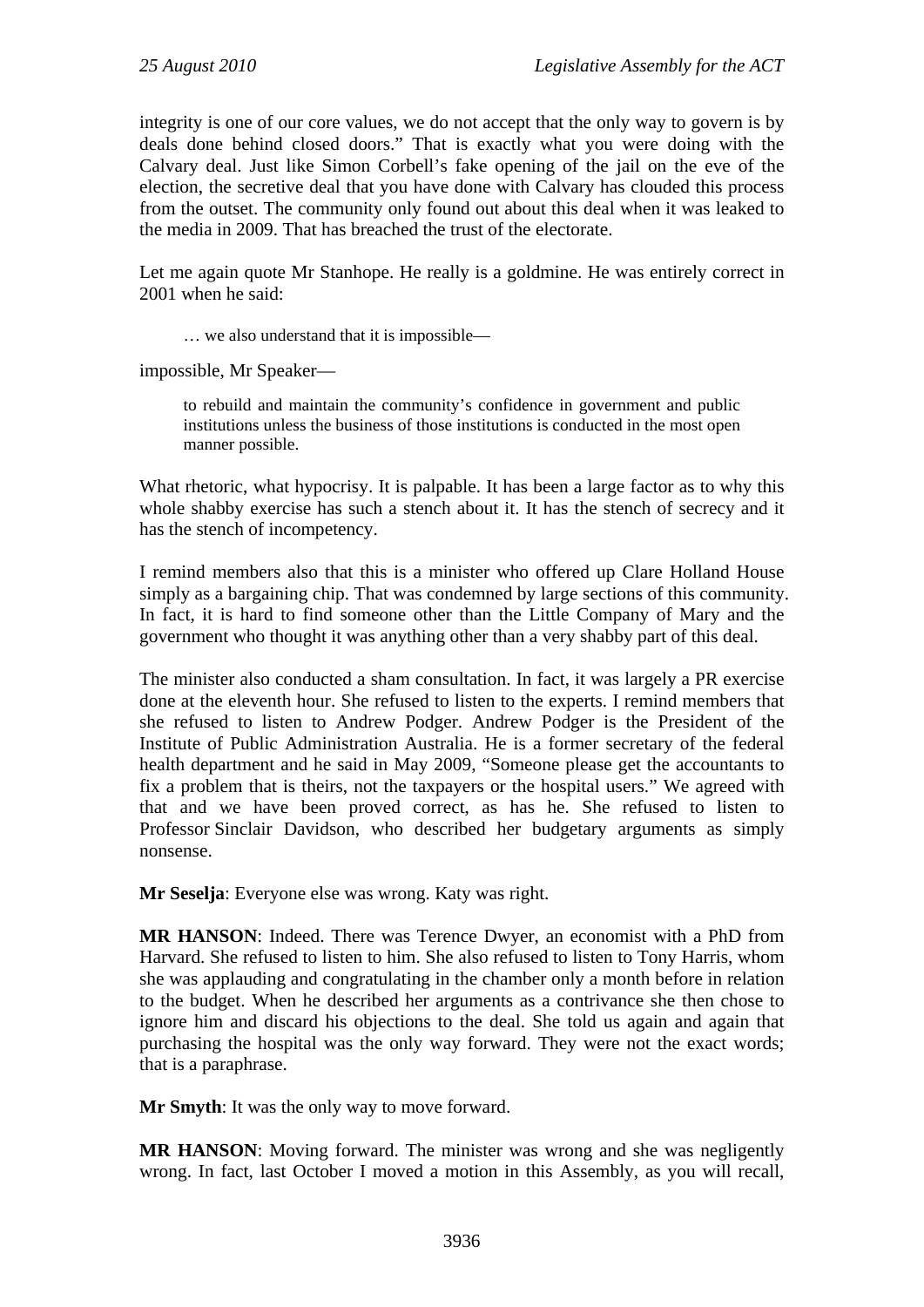asking that the deal be put to the Auditor-General so she could have a look at it and make an assessment on whether or not this was the way you should be moving forward. But, no, the minister would not want that. What did the Greens, the great bastions of accountability and open government, do? They rolled. There was a bit of a smile between Katy and Meredith and then: "The job's on. No, we won't have anything going to the Auditor-General."

Let us be very clear here that if it had not been for the opposition and others in the community standing up and saying, "This deal has got a stench about it; this is a bad deal; you don't fix an accounting problem by spending \$77 million"—and, in part, if the minister had not been so bungling with her actual approach to the deal and not being able to get the thing done—we would have spent \$77 million of taxpayers' money completely needlessly.

Mr Stanhope was talking here before about the fact that he has not got enough money to re-do the Kambah shopping centre. He said, "We simply don't have enough money." How many shopping centres did he say there were across Canberra—about 90? Well, Mr Stanhope, there is your money. We just saved it for you: \$77 million. There you go. You did not need to waste it on a hospital.

I remind members also that this whole fiasco has caused significant aggravation to the community, to the staff at Calvary hospital, to the staff in ACT Health, to the staff in ACT Treasury and to the Assembly. It has wasted a significant amount of our time. If you look at the absolutely disastrous results we are getting in elective surgery and other bad results we are getting in ACT Health, it is quite clear that this has distracted the minister from her core responsibilities. When the minister made her ministerial statement last week she outlined four new options for proceeding with Calvary hospital, and I will get to those. She said:

In May 2010, PricewaterhouseCoopers provided accounting advice to the territory on the proposed arrangements. PricewaterhouseCoopers advised that the proposed Calvary network agreement, if signed, would result in a service concession arrangement which means that the territory would be able to register the hospital on our accounting books as our asset and would not need to buy the asset in order to achieve this. This advice was significant and obviously changed the course of action for both the government and the Little Company of Mary.

She went on:

PricewaterhouseCoopers advised that within the existing arrangements there is currently a service concession arrangement and informed Treasury that the territory could still recognise the Calvary Public Hospital as a territory asset. Given the magnitude of this advice and the obvious changes it posed, the office of the Auditor-General was contacted to provide a view on the current and proposed arrangements.

The audit office then engaged a major accounting firm, which was not PWC, to provide them with advice on this issue and to review the advice received from PricewaterhouseCoopers.

In that statement, as I have just read, the minister talks of the magnitude of this advice, that this advice was significant and it changed the course of action for the government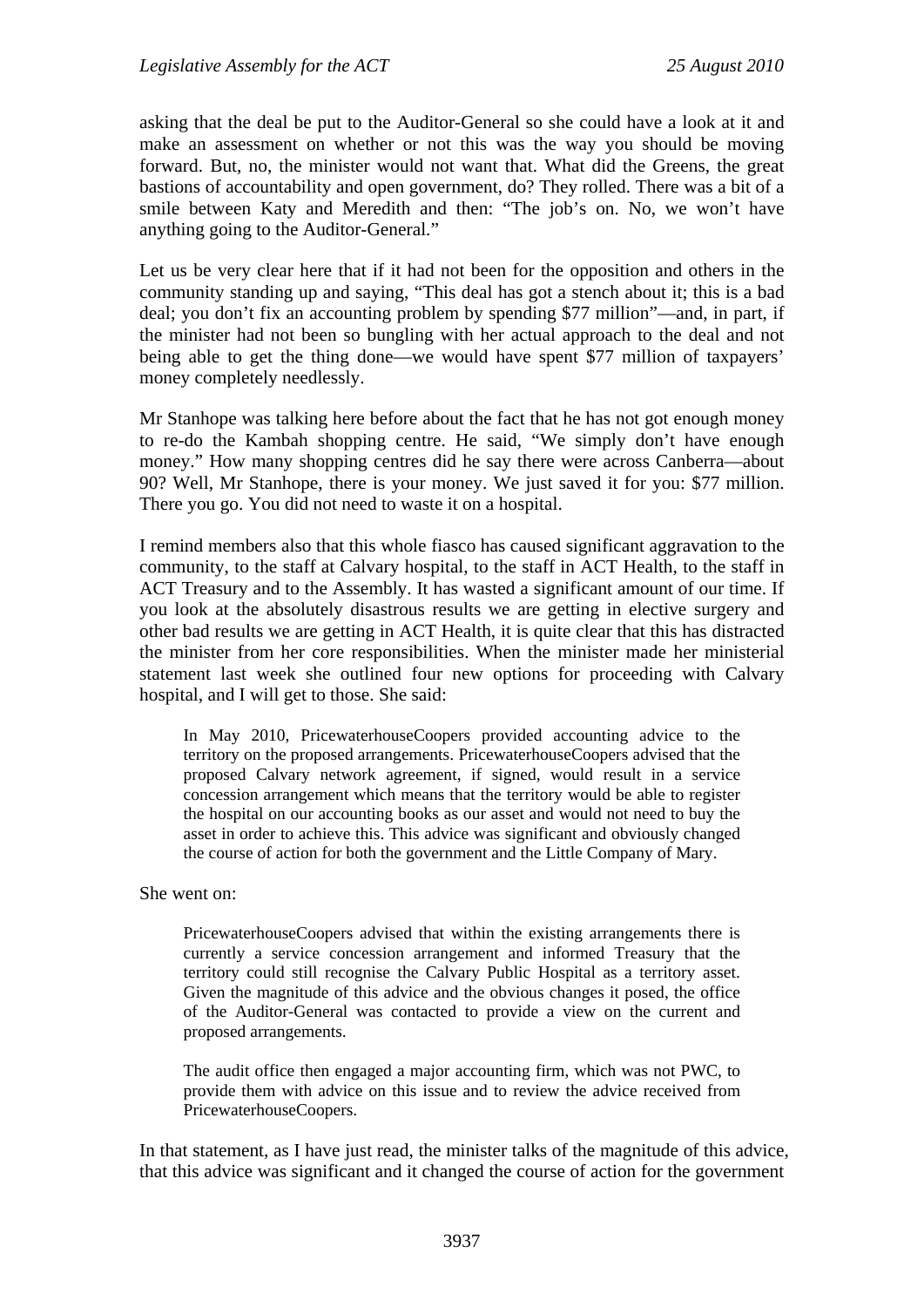and for the Little Company of Mary. In this context, it seems fair and it seems right, and in the interests of the openness that Mr Stanhope preaches of, that we should be given access to that advice. It seems perfectly reasonable to suggest that.

In the speech that she made there was no acknowledgement that her bungled proposal very nearly wasted \$77 million of taxpayers' money. There was no admission that she got it wrong. This gives me an opportunity to quote Mr Stanhope again. It brings me great joy:

We will try not to make mistakes, and if we do, we will be open about them.

This got me reflecting, over the last eight or nine years of the Stanhope government however long it has dragged on for—whether you can ever recall them admitting to a mistake? I am trying to think of one. I invite whoever is going to respond on behalf of the government, be it Mr Stanhope or the Deputy Chief Minister, to outline their mistakes. I have only been here a couple years, and I accept that. Maybe Mr Smyth, who has been here significantly longer, can remember the times that Mr Stanhope got up and said, "We'll be open about our mistakes. We'll admit our mistakes. We'll acknowledge them."

I cannot remember for the life of me Mr Stanhope ever admitting to a single mistake. So it is no surprise, members, that, again, after bungling this fiasco of the Calvary purchase, there is no admission that there was a mistake made when quite clearly we very nearly made a \$77 million mistake. It is the old Labor mantra: never admit you are wrong and never apologise. There is another element to that—

**Mr Smyth**: Never explain.

**MR HANSON**: And it is never explained. We are starting to demand some explanation and that is what this is all about. We would like to engage in this process as far as is possible. Our role is not to sign off or write a blank cheque. If we had done that 18 months ago we would be \$77 million poorer. Our job is to examine, to scrutinise and to get into detail. That is what the community expect of us. They expect us to look at the options that are on the table, to judge them, to make an assessment and to provide our view of whether it is a good deal, whether it is a bad deal or whether there should be another option presented.

But for us to make an informed decision, for us to be able to do our job in the Assembly, it is very difficult if we do not have the necessary information. A large part of that—a substantive part, as the health minister says—is the accounting advice that has been provided. If we talk about the reason that they will not provide this advice that we are asking for it seems that it is an excuse about commercial in confidence. Again, let me quote Mr Stanhope from 2001:

Under Labor, the ACT Government and its agencies will restrict the use of commercial confidentiality to the narrowest possible application. Labor accepts that there are exceptional occasions when some commercial arrangements between Government and the private sector must remain confidential.

But the stress must be on 'exceptional occasions'.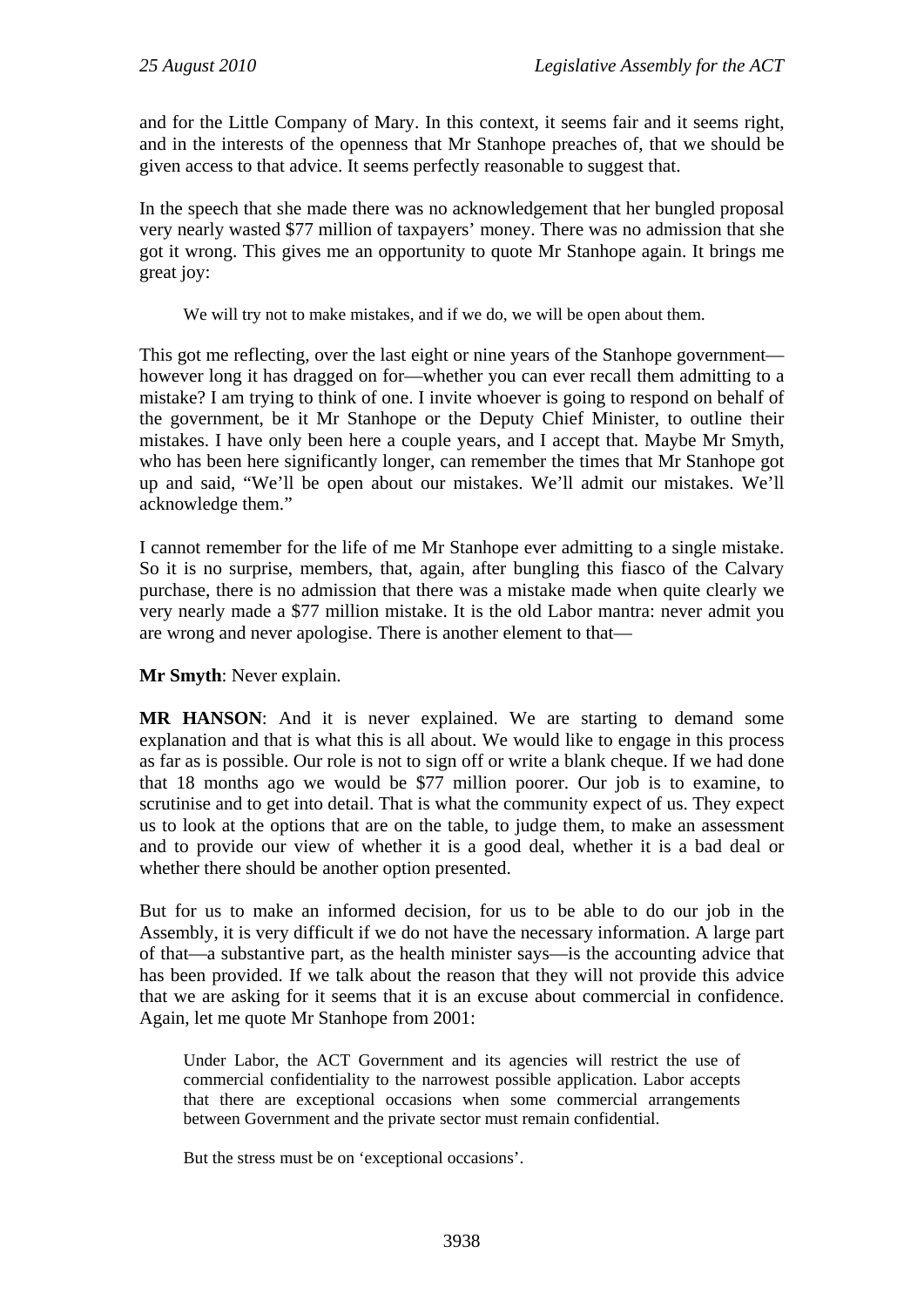Labor won't hide behind a cloak of confidentiality.

That is exactly what they are doing now. The contradiction between the government's rhetoric and their actions is stark. If we were to believe their rhetoric then they would table the accounting advice. They will not do so, so it is up to us in this Assembly to compel them to do so.

If we want to look at consistency here, let us look at Mr Stanhope in 2005. In 2005, he published a copy of the draft Anti-Terrorism Bill 2005 and it was labelled "draft in confidence". That was proposed by the Australian government to the states and it was intended for release for general publication after October. Mr Stanhope claimed that that was all in the public interest back then—so piously: "Because it is in the public interest, I will publish in-confidence advice." The premiers disagreed and the Prime Minister disagreed. The Prime Minister actually said, "It is important that governments, no matter what political stances they might take, have the capacity to talk to each other in confidence." That legislation was given in confidence.

Mr Stanhope and his colleagues back in 2001 were lecturing the Canberra community about openness, about accountability, about not doing secret deals behind closed doors, about not hiding behind in-confidence and about not hiding behind commercial in confidence. But in 2005, he did exactly that. He released some documents. What is going on now? When it comes to it, when it does not suit him, he will not follow through on his own rhetoric.

The Greens have an opportunity here to support openness, to support accountability and to avoid what I fear will happen if they do not go through this process in an open and accountable manner, and that will be a further two years of procrastination, more secret deals and more bungling from the health minister. I am asking members today—I know that the government does not want to release the documents, but I plead with the Greens—to let us restore some integrity, openness and accountability into what has been a very shabby process.

Let us restore the confidence of the public that they are going to get the very best deal and they are going to get an open and accountable deal from this government when it comes to the future of their hospital in Calvary. At the moment, while this government refuses to present and provide the information it has been given then no-one will have the confidence that the government is actually doing so.

**MR STANHOPE** (Ginninderra—Chief Minister, Minister for Transport, Minister for Territory and Municipal Services, Minister for Business and Economic Development, Minister for Land and Property Services, Minister for Aboriginal and Torres Strait Islander Affairs and Minister for the Arts and Heritage) (5.53): Mr Speaker, I am very pleased to speak on this motion. I must say that I am very pleased to have had my memory jolted by Mr Hanson to the fact that we took government nine years ago.

**Mr Smyth**: And you haven't kept your word on a single day since.

**MR STANHOPE**: It is interesting to reflect—the passage of time takes one by surprise from time to time—that it was actually nine years ago that the people of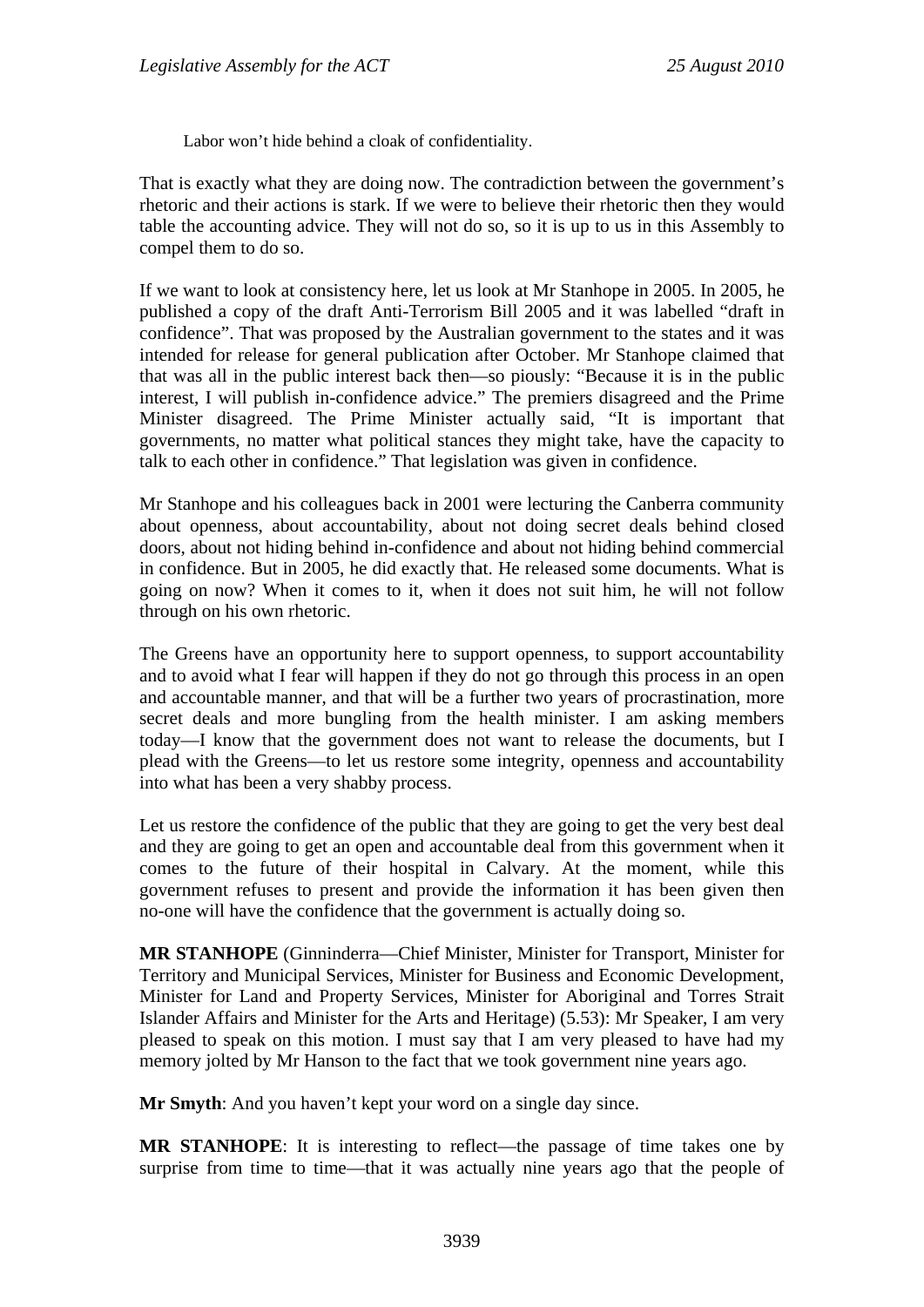Canberra first decided that the Liberal Party was not fit to govern, a judgement that they have exercised on three subsequent occasions and will exercise again in two years time.

**Mr Hanson**: Were you lying back then or are you lying now?

**MR STANHOPE**: It is interesting to reflect on what has now become a permanent opposition in this place and on some of the reasons that they have—

**Mr Hanson**: When were you lying? Back then or now?

**MR STANHOPE**: Point of order, Mr Speaker. Mr Hanson just referred to me as a liar. I think he does this—

**Mr Seselja**: I do not think he actually called you a liar.

**MR STANHOPE**: Yes, he did.

**MR SPEAKER**: Sorry, Mr Stanhope; I was not listening.

**MR STANHOPE**: Mr Hanson just referred to me as a liar. I ask that he withdraw that. We know that he is a man of absolutely no integrity, standing or substance, but it would be good.

**Mr Seselja**: Mr Speaker—

**MR SPEAKER**: On the point of order, Mr Seselja?

**Mr Seselja**: Yes, Mr Speaker. Firstly, Mr Hanson did not call Mr Stanhope a liar. He is sensitive on this point. But secondly, in making the point of order, Mr Stanhope cannot go around saying that Mr Hanson has no integrity. That is unparliamentary, and I would ask you to get him to withdraw.

**MR STANHOPE**: No, it is not. On the point of order: Mr Hanson just accused me of lying. Let us not get silly about it. Just show some integrity. Show some integrity and withdraw it.

**MR SPEAKER**: Thank you, Mr Stanhope. One moment. Mr Hanson?

**Mr Hanson**: Mr Speaker, I am happy to withdraw it, and I would ask that Mr Stanhope withdraw the comment that—

**MR SPEAKER**: You are withdrawing?

**Mr Hanson**: I am.

**MR SPEAKER**: Thank you. Mr Stanhope, I ask that you withdraw the comments you made about Mr Hanson in your point of order.

**MR STANHOPE**: I must say that I am not clear on what was unparliamentary.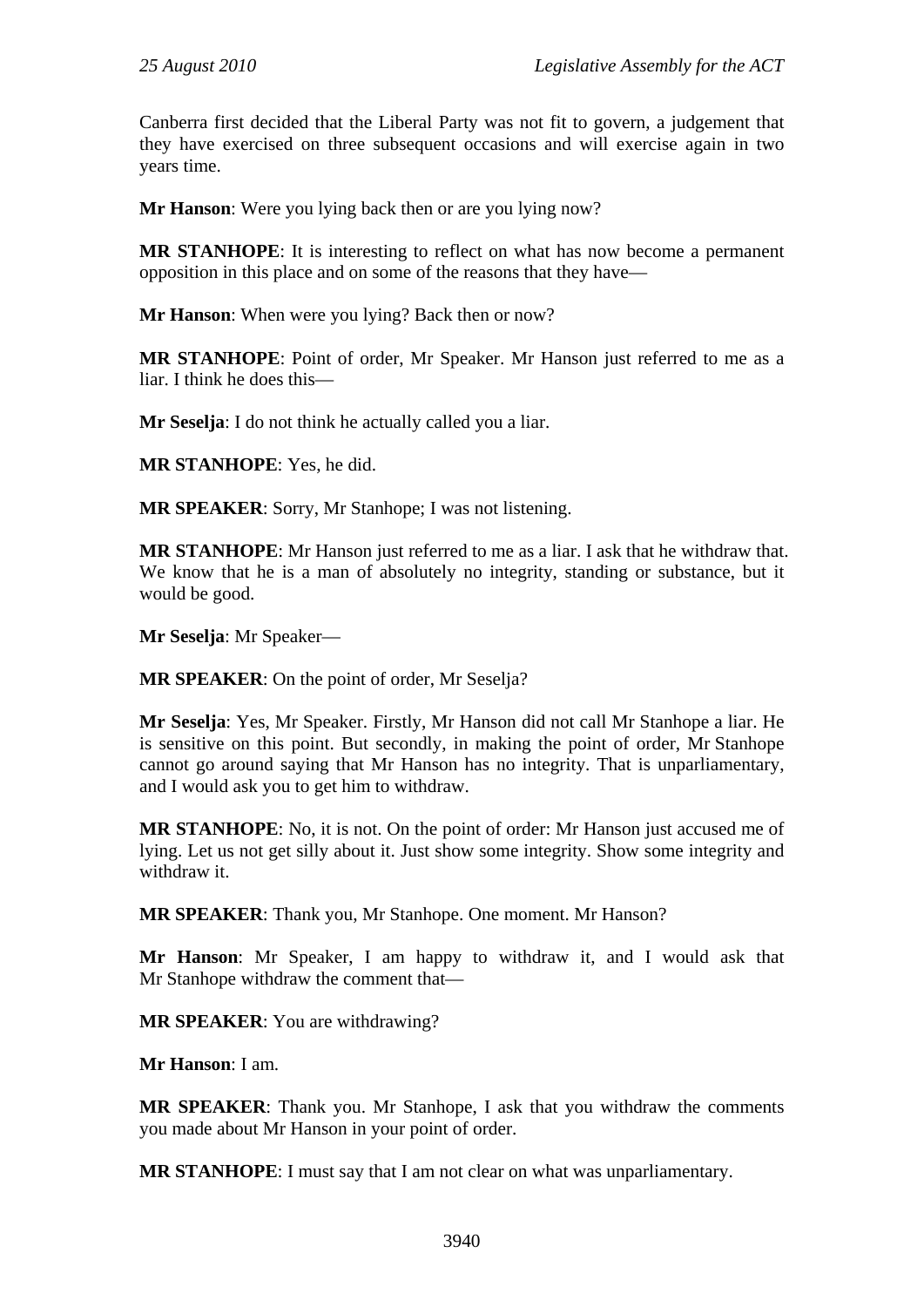**MR SPEAKER**: The observations about Mr Hanson's lack of integrity.

**MR STANHOPE**: I will withdraw anything that was unparliamentary, Mr Speaker.

**MR SPEAKER**: Thank you.

**MR STANHOPE**: I was not aware that it was. But there we have it. A man who stands and begins his speech in relation to this issue with a reference to integrity and standing, who refers to codes of conduct and comments that I made about integrity and within one minute of his standing to respond calls me a liar. This is a man who wants us to take him seriously in relation to this issue, a man who stands and claims that there are certain standards in relation to the issues he seeks to pursue around integrity, honesty, capacity and parliamentary standards.

**Mr Smyth**: There are issues. Why do you hide behind commercial in confidence?

**Mr Hanson**: What a contradiction.

**Mr Smyth**: What a contradiction: more honest, more open, more accountable. That was your vow.

**MR STANHOPE**: And what does he do within a minute of my response? He deliberately breaches all of those standards that we expect of members of this place.

**Mr Hanson**: You can't have been right then and right now.

**MR STANHOPE**: What does he do within a minute? He breaches completely any acceptable parliamentary standards.

*Members interjecting—* 

**MR STANHOPE**: It puts in some perspective the purpose of this particular motion. The nonsense from this man, getting up and bleating about adherence to standards, hand on heart, talking about how it is important that we maintain our commitment to ministerial standards and codes, and then within a minute—

**Mr Hanson**: I am a man of my word, not like you.

**Mr Smyth**: You are not a man of your word. Where is the health minister?

**MR SPEAKER**: One moment, Mr Stanhope. Members, similar to the conversation we had this morning, Mr Hanson delivered a contentious speech. He was heard in silence, and I expect the Chief Minister to have the same courtesy extended to him.

**Mr Seselja**: Mr Speaker, I take issue with the ruling. Mr Hanson was not heard in silence. I do not know if you were in the same chamber I was in, but Mr Stanhope was consistently yelling across the chamber. I am not quite sure how you come to the conclusion that Mr Hanson was heard in silence, because he certainly was not.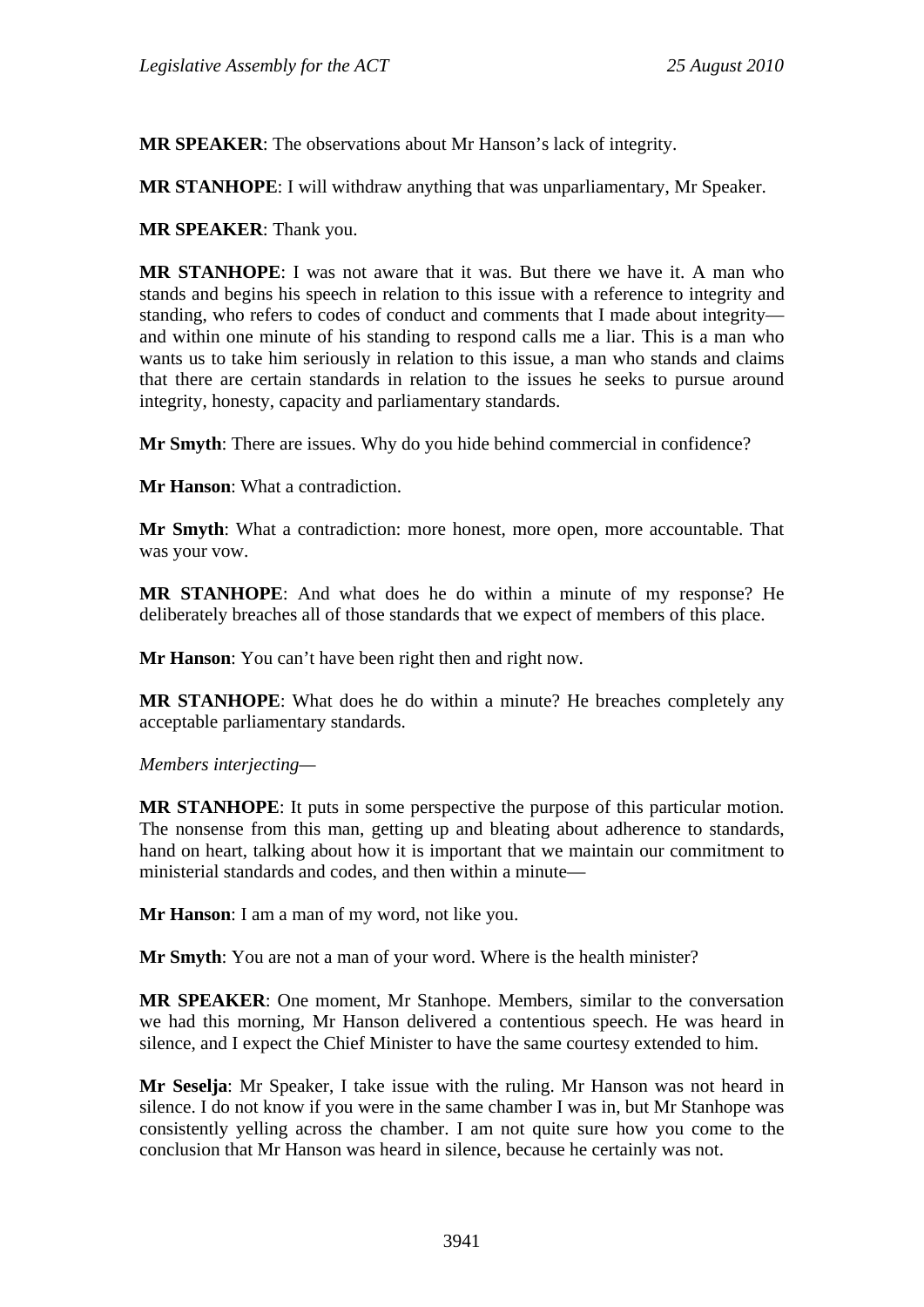**MR SPEAKER**: It is certainly my recollection that it was a lot quieter than it is now. Perhaps "silence" was a bit generous, but I do not expect the constant interjection.

**MR STANHOPE**: We are used to this double standard from Mr Hanson. All of us remember quite clearly an awful speech in this place—

**Mr Seselja**: Point of order, Mr Speaker.

**MR STANHOPE**: where he expressed a whole range of views around human rights and the rights of gay and lesbian people, and his commitment, the commitments to be made—

**MR SPEAKER**: Chief Minister, one moment, please!

**Mr Seselja**: Point of order, Mr Speaker. The point of order is on relevance. We have now had five minutes from the Chief Minister. He has not gone near the motion. He is now talking about Mr Hanson's maiden speech rather than the motion. We know that he does not want to debate this, but perhaps you could ask him to be relevant.

**MR STANHOPE**: On the point of order, Mr Hanson went to issues around human rights in his speech—decisions that I took in relation to the terrorism legislation. He raised the issue as a matter of relevance to this debate. He raised issues around ministerial codes of conduct. He raised issues around human rights. I am responding.

**Mr Hanson:** You are very sensitive about this, aren't you?

**MR STANHOPE**: Well, we are a little bit sensitive about our opening speech, aren't we, Mr Hanson?

**MR SPEAKER**: Chief Minister, one moment. On the point of order, I think that Mr Hanson did cover a fair bit of territory but, Chief Minister, if you can try and address the issue of Calvary, that would be helpful.

**MR STANHOPE**: I am addressing this motion, the motion that goes to ministerial standards. That is what the motion is about—comments and statements that I made.

**Mr Seselja**: Mr Speaker, on the point of order—

**MR STANHOPE**: I am talking about Mr Hanson's opening remarks in his first speech about his commitment to non-discrimination against gays and lesbians, his commitment to human rights, his commitment to women—all commitments that he has breached over the last two years.

**MR SPEAKER**: Chief Minister, thank you. Stop the clocks, thank you.

**MR STANHOPE**: He has been homophobic; he has been sexist; and he has no commitment to human rights.

**MR SPEAKER**: Chief Minister, sit down. Mr Hanson.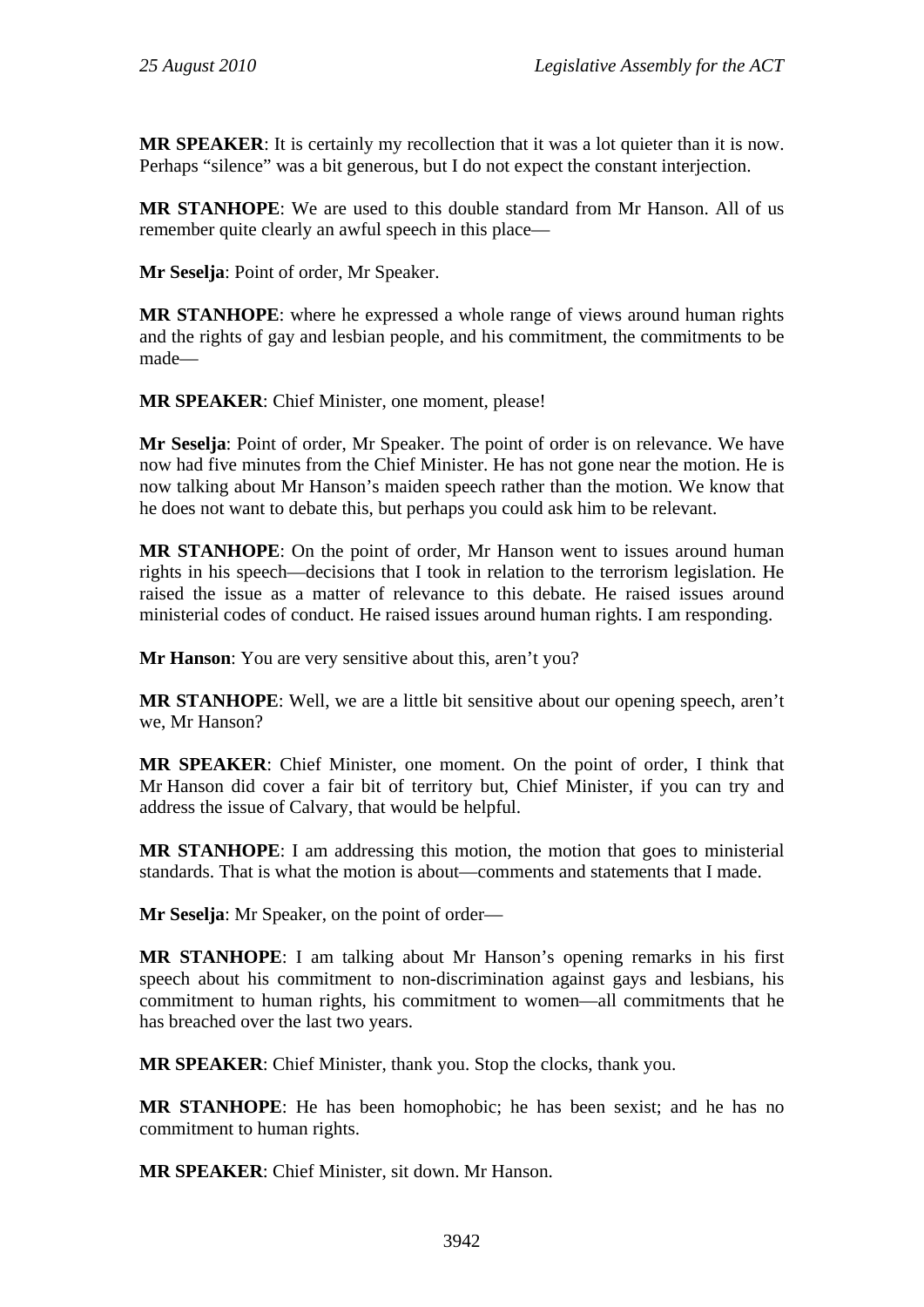**Mr Hanson**: Mr Speaker, firstly, all the comments I made, which were quotes which I drew from Mr Stanhope, were directly relevant to the issue—

**MR STANHOPE**: And I am referring to your opening, inaugural speech.

**MR SPEAKER**: Order! Mr Stanhope!

**Mr Hanson**: which were about the release of public documents, were about not hiding, how you do deals behind closed doors. They were all directly relevant to the deal. Secondly, to somehow make an assertion that I am homophobic and I am misogynistic, which is what he just said, I find both offensive and also entirely irrelevant to this debate about Calvary Public Hospital and the need to release certain documents. I would ask that he, firstly, withdraw his comments that I am homophobic and misogynistic and, secondly, address the substantive issue, which is about the release of public documents relating to the Calvary Public Hospital purchase.

**MR STANHOPE**: On the point of order, Mr Speaker, Mr Hanson felt the need to raise the issue of anti-terrorism legislation in a debate about Calvary.

**Mr Seselja**: When you've got nothing to say, Jon, just make it up.

**Mr Smyth**: Because you released in-confidence material—

**MR STANHOPE**: The issue of the release of documents—

**MR SPEAKER**: Order! Chief Minister, just on the point of order, I did not hear whether the Chief Minister used words along the lines of "homophobic" or not. There is no clarity from the Clerk either. I will have to review the tape. Chief Minister, did you use those words?

**MR STANHOPE**: I did. I used them quite honestly. In his inaugural speech, Mr Hanson promised that he would in no sense ever discriminate against gays and lesbians. Then, the first time he was put to the test, we know he did. He refused to support our civil union legislation. We know he is misogynistic.

**MR SPEAKER**: Order! Chief Minister, thank you.

**MR STANHOPE**: These are not unparliamentary terms, Mr Speaker. These are not. These are statements of fact.

**MR SPEAKER**: I will have to review the *Hansard* on this one, I am afraid.

**Mr Seselja**: He has acknowledged that he said it.

**MR STANHOPE**: I did, but it is not unparliamentary.

**MR SPEAKER**: Order! I will have to form a view on whether I consider that Mr Stanhope used unparliamentary language or not.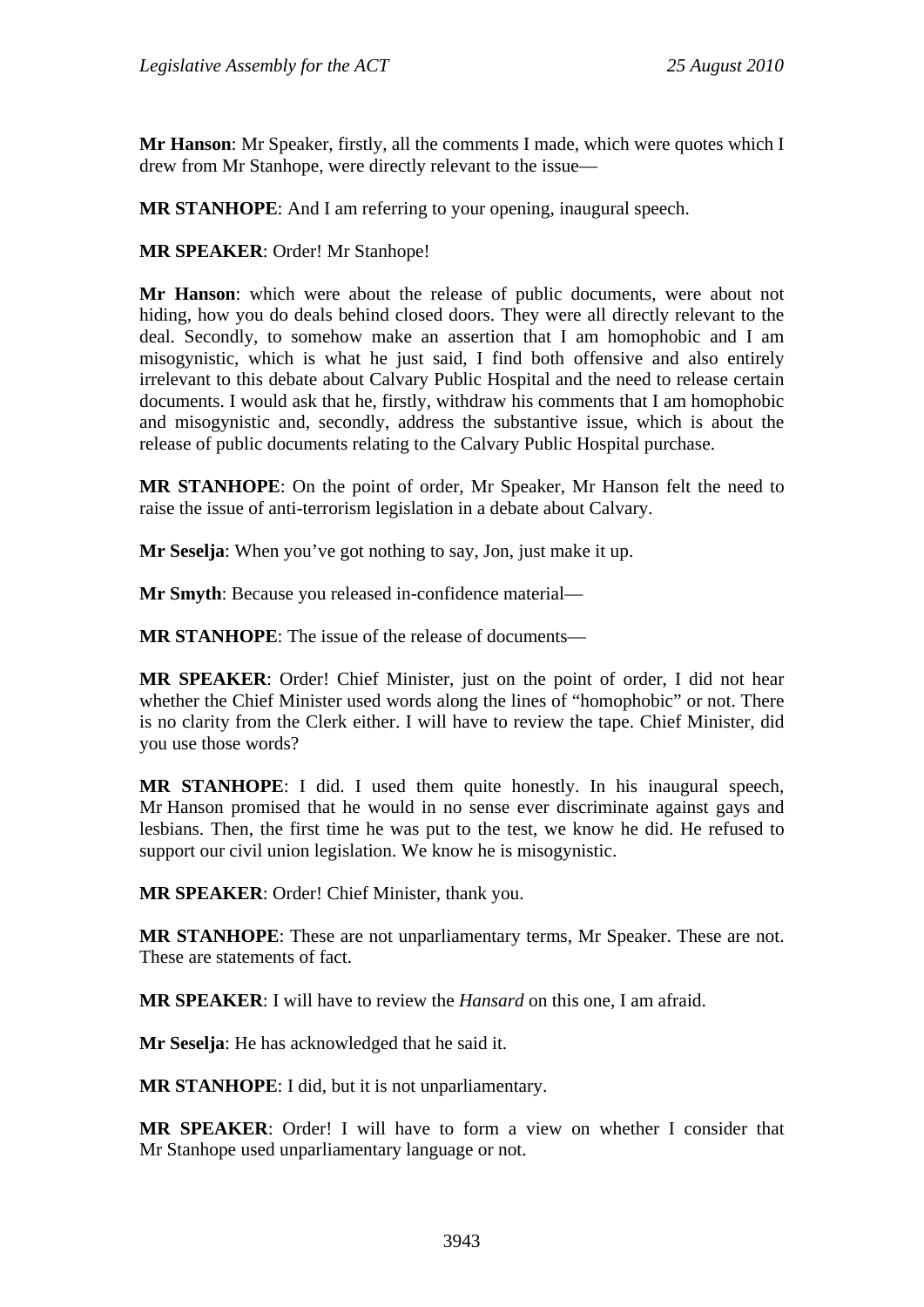**Mr Hanson**: Mr Speaker, he has just admitted that he has called me homophobic and misogynistic in the context of a debate about Calvary hospital. I ask that you rule on that.

**Mr Barr**: No; you have said it. You have interpreted it.

**Mr Hanson**: He just said it. He acknowledged that he did.

**MR SPEAKER**: Sit down, Mr Hanson. I have given a ruling. I will have to review the *Hansard* to form a view on whether I consider this to be unparliamentary or not. I am not prepared to make a ruling when I am unclear about the terms. We are now going to move to the adjournment.

*At 6.00 pm, in accordance with standing order 34, the debate was interrupted. The motion for the adjournment of the Assembly having been put and negatived, the debate was resumed.* 

## **Sitting suspended from 6.01 to 7.30 pm.**

**MR STANHOPE** (Ginninderra—Chief Minister, Minister for Transport, Minister for Territory and Municipal Services, Minister for Business and Economic Development, Minister for Land and Property Services, Minister for Aboriginal and Torres Strait Islander Affairs and Minister for the Arts and Heritage) (7.30): Mr Speaker, I do not know whether I should refresh my earlier contribution, in the event that members may have forgotten the thread of my argument, but I was thinking—

**Mr Seselja**: You reminded us in the car park.

**MR STANHOPE**: No, you reminded me. Actually, Zed, you really should, when you are slagging off at somebody, check that they are not actually in hearing distance, mate, particularly when you are walking down stairwells.

**Mr Seselja**: You reminded us in the car park, Jon. People do not normally go on with that in the car park.

**MR STANHOPE**: You didn't know I was in the stairwell, did you, Zed?

**Mr Seselja**: You demonstrated your embarrassment.

**MR STANHOPE**: You didn't know I was in the stairwell, did you, Zed?

**Mr Hanson**: Were you hiding down there, were you?

**Mr Seselja**: I was happy to have a chat, but you do not normally go on with it.

**MR SPEAKER**: Mr Stanhope, Mr Seselja.

**MR STANHOPE**: Well you were—I followed you down the stairwell, mate, I—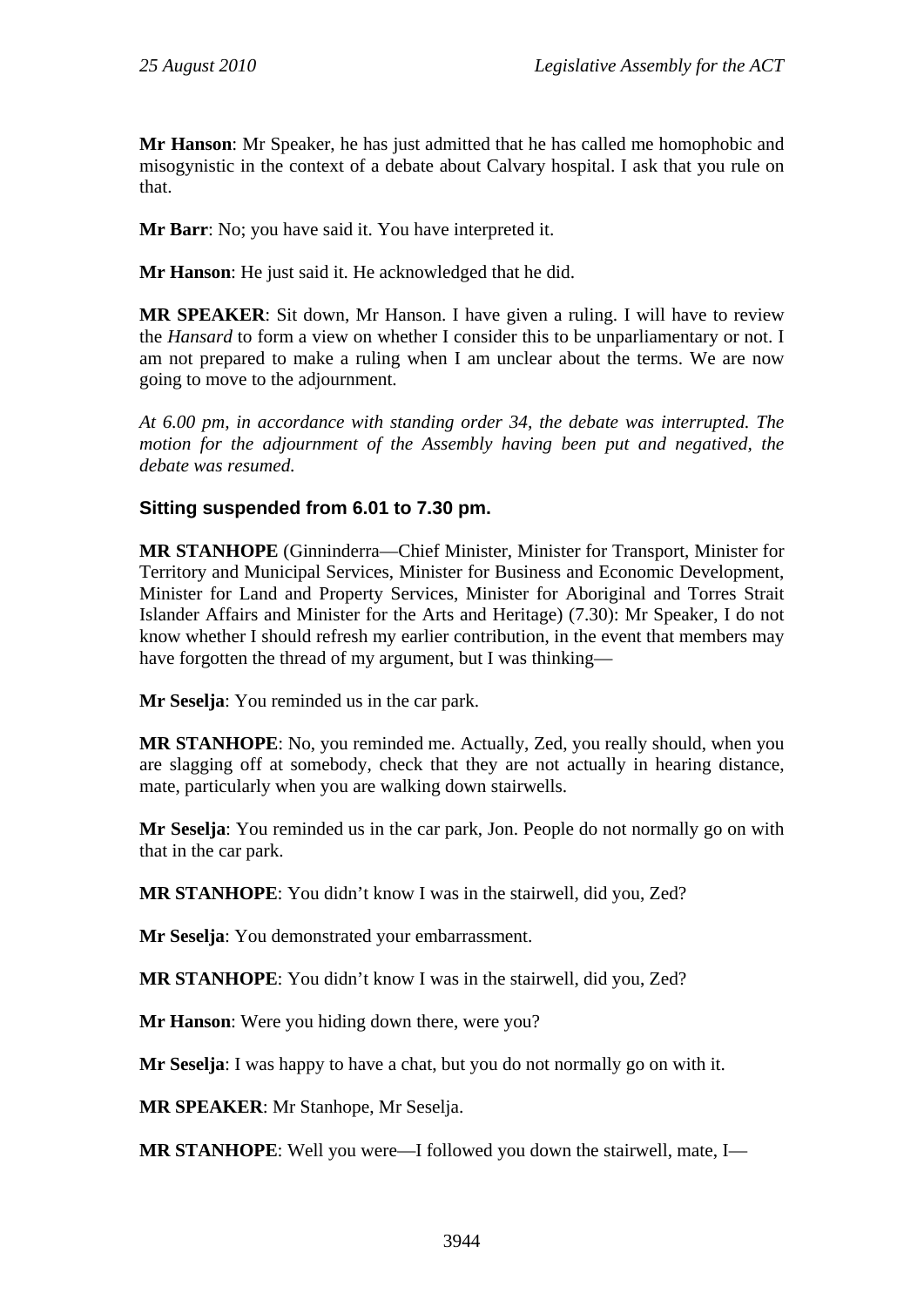**Mr Seselja**: You were following me? Are you stalking me, Jon?

**MR SPEAKER**: Order!

**Mr Seselja**: You are taking this very personally.

**MR STANHOPE**: You really ought to be aware of who is around you, mate, when you are actually speaking aloud to your colleagues.

**Mr Seselja**: You are taking this personally.

**MR STANHOPE**: It's something for you to remember in future.

**Mr Seselja**: If I cared whether you heard it, I might.

**MR SPEAKER**: Members.

**MR STANHOPE**: You really should, Zed—the stairwells echo a bit, mate, and I followed you down.

**Mr Seselja**: So what have you got? What pearls of wisdom do you want to share with  $_{\text{us}}$ ?

**MR SPEAKER**: Mr Seselja, thank you.

**MR STANHOPE**: I think I had reflected—and I think this motion does reflect—the point that Mr Hanson reminded us of in his presentation: that is, that the Liberal Party have been out of government now for over—or just on—nine years. They have occupied the opposite bench for a long time now. They actually have no experience of government, and I think at its fundamental level that is what this particular motion we are debating now reflects: a lack of understanding of the business and process of government. I think that is one of the difficulties that the government has in engaging with the opposition on this particular issue and on issues such as this in relation to the needs of our health system and the need for us to develop a coordinated, integrated health system and the fact that fundamental to the reform that the Minister for Health has been driving over recent years is not just a desire but the need for this territory to develop a truly seamless integrated public hospital and health system.

Everything that the minister has done in relation to how best to invest in Calvary how best to get the best out of a public health system—has been directed to that end: a need for the system to work as one. It does not have that capacity whilst ever we do not own or at least control or have the managerial capacity to direct in the way that a seamless system determines.

The position that has been pursued, on the basis of advice from Treasury and the Department of Health, supported and backed up by independent advice, has been that we could not invest in Calvary Hospital without significant implications for our budget position—for our bottom line. That was the advice. That has been the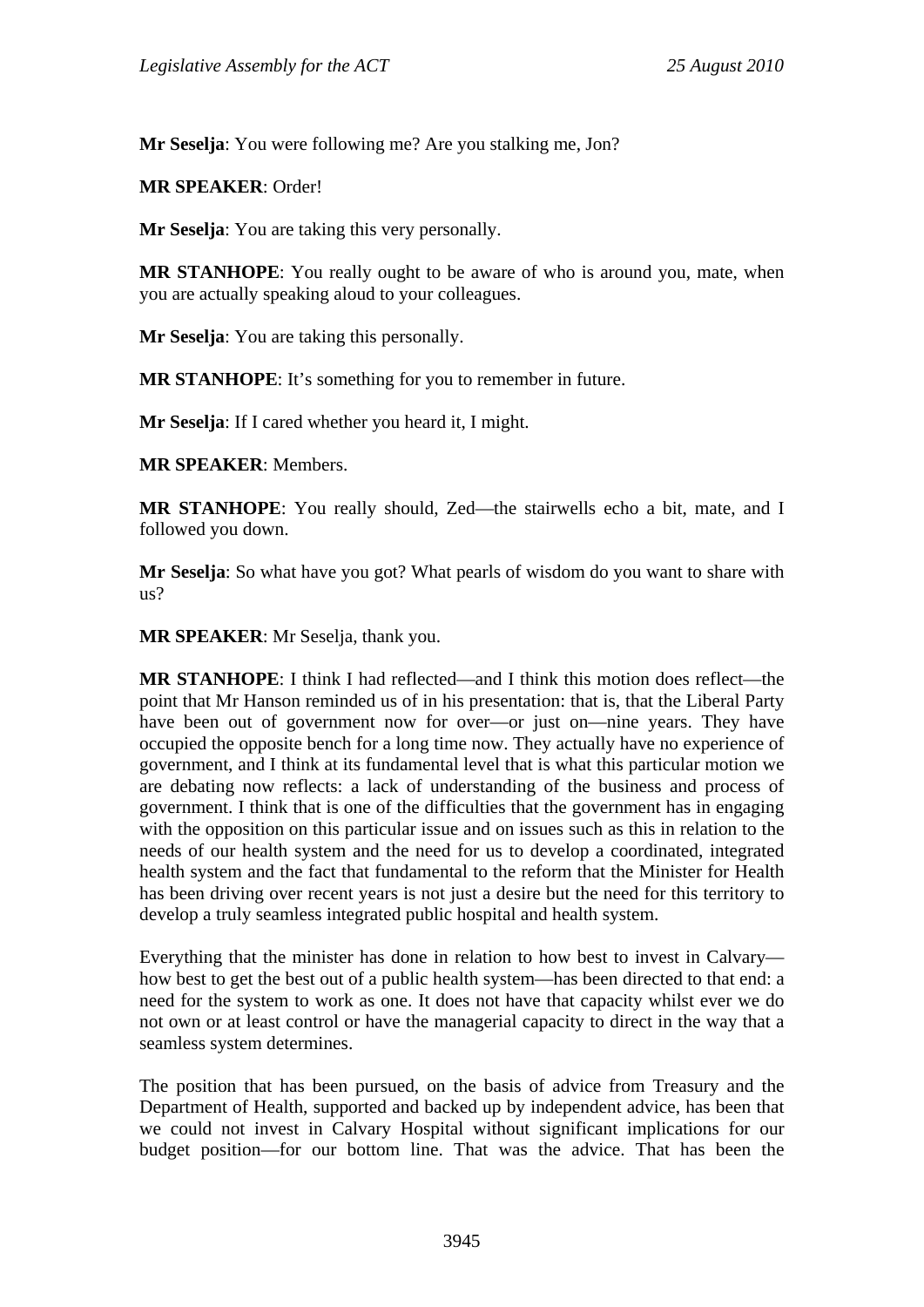consistent advice of the Treasury, the Department of Health—and of others—that we accepted and that we acted on. It was a position that was appropriate, and it was advice, which, at the time, was consistent with the accounting standards that applied.

But, Mr Speaker, things do change. The advice changed, and there is some classic comment by someone that, when circumstances change, when positions change, one is required to perhaps reflect on a better way forward, as a result of a change in advice, a change in position or, in this case, a change in accounting standard.

The accounting standard changed. At the time we developed a position, we responded to advice on the application of the accounting standard. The accounting standard changed. And what is the Liberal Party saying? That, if an accounting standard changed, it would nevertheless not change its position?

**Mr Seselja**: No, you should have had a different position to start with, you dill. You took the wrong position from the start.

**MR STANHOPE**: Well, that is not what your motion says—

**Mr Seselja**: That is your problem.

**MR SPEAKER**: Mr Seselja.

**MR STANHOPE**: You might want to argue that.

**Mr Seselja**: That is your problem.

**Ms Gallagher**: How do you argue that, Zed?

**MR SPEAKER**: Mr Seselja.

**MR STANHOPE**: Argue that!

**Mr Seselja**: Every commentator except your Treasury said you were wrong.

**MR SPEAKER**: Order!

**MR STANHOPE**: But this motion does not go—

**Ms Gallagher**: You are wrong.

**Mr Seselja**: Every commentator.

**MR STANHOPE**: This motion simply does not go to the position that was appropriate at the time, in the face of the accounting standards that applied.

**Mr Seselja**: Where is the third-party validation, do you remember?

**Ms Gallagher**: So what did Kate Carnell do? Was she wrong?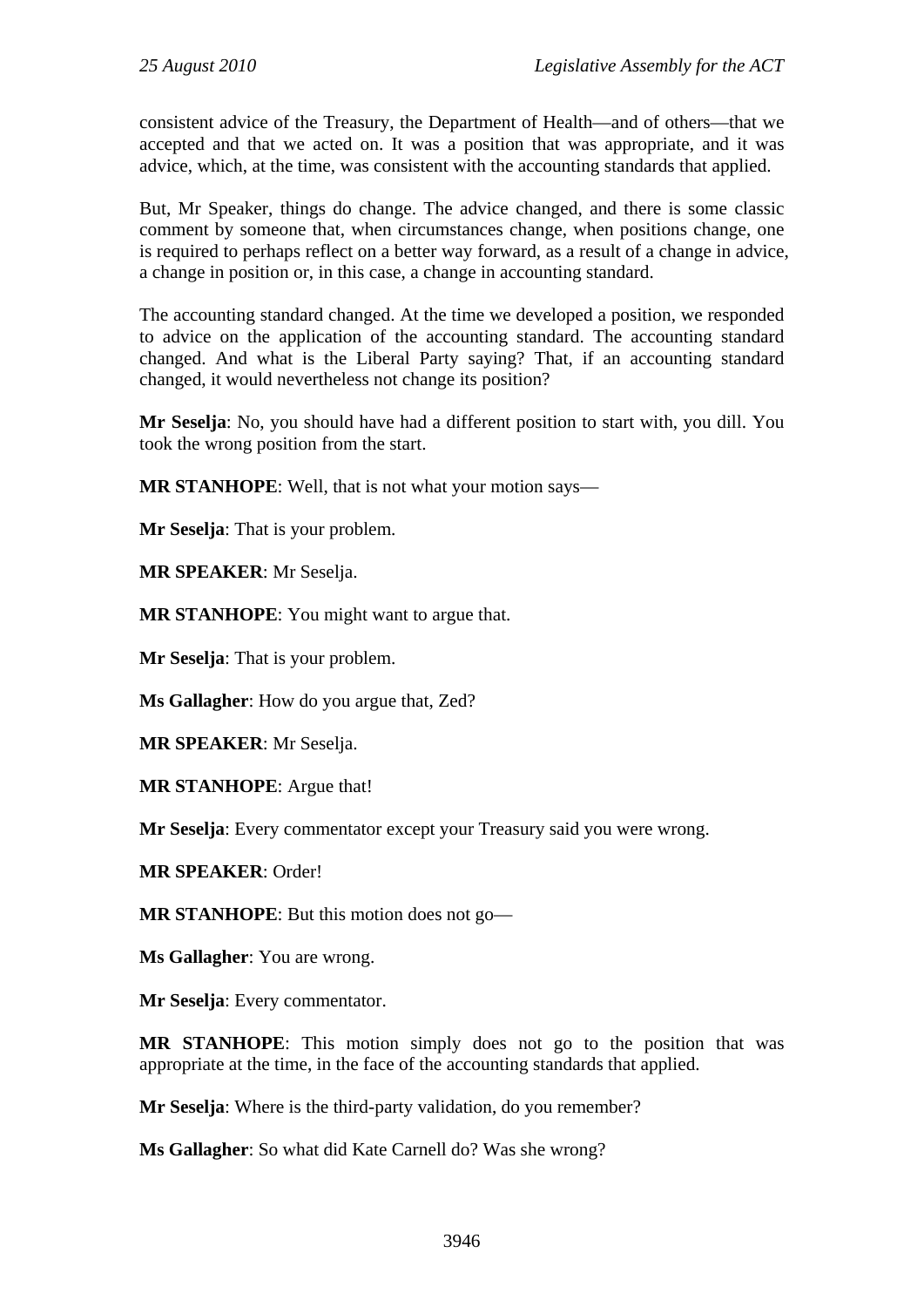**Mr Hanson**: There was none.

**Mr Seselja**: Well, where is the third-party validator?

**Ms Gallagher**: Was she wrong?

**Mr Hanson**: She did not try and buy the hospital, Katy.

**Ms Gallagher**: What did the Liberal government do?

**Mr Hanson**: Kate Carnell did not try and buy the hospital.

**MR SPEAKER**: Order, members. I cannot hear the Chief Minister. Do not shout across the chamber.

**Mrs Dunne**: He does not have anything to say.

**Mr Hanson**: Kate Carnell did not try and buy the hospital.

**Ms Gallagher**: She did not invest in it, because she could not afford it.

**MR SPEAKER**: Ms Gallagher.

**MR STANHOPE**: The position we took was appropriate and reasonable at the time we developed the position, and circumstances changed. The accounting standards did, so, of course, we changed our position. Why would we not? It would be completely unreasonable, and that is the nonsense of this particular motion.

We adopted a position that was reasonable and appropriate. You might not have agreed with it. You might have actually approached it in a different way, but you cannot say that it was not appropriate on the basis of the advice we received at the time. It was more than appropriate, and the advice in relation to the accounting standards that applied then still stands. It is just that the accounting standard has changed, and, because of that, the government has reviewed and reflected on a new way forward.

The minister has, in acceptance of that, put forward four new policy positions or options, and I think it behoves the Liberal Party to look, now that there are those four possible options on the table—and the minister has done this in a spirit and a willingness to engage. It would, of course, be pleasing if the Liberal Party would give us some indication now of a willingness to engage on one of the options. Are any of these options going to be options that the Liberal Party is prepared to give serious consideration to?

**Mr Hanson**: Until we see the detail, how can we possibly do that?

**MR STANHOPE**: Well, you could work at developing the detail. You could ask questions about that, rather than moving these tedious motions that you have moved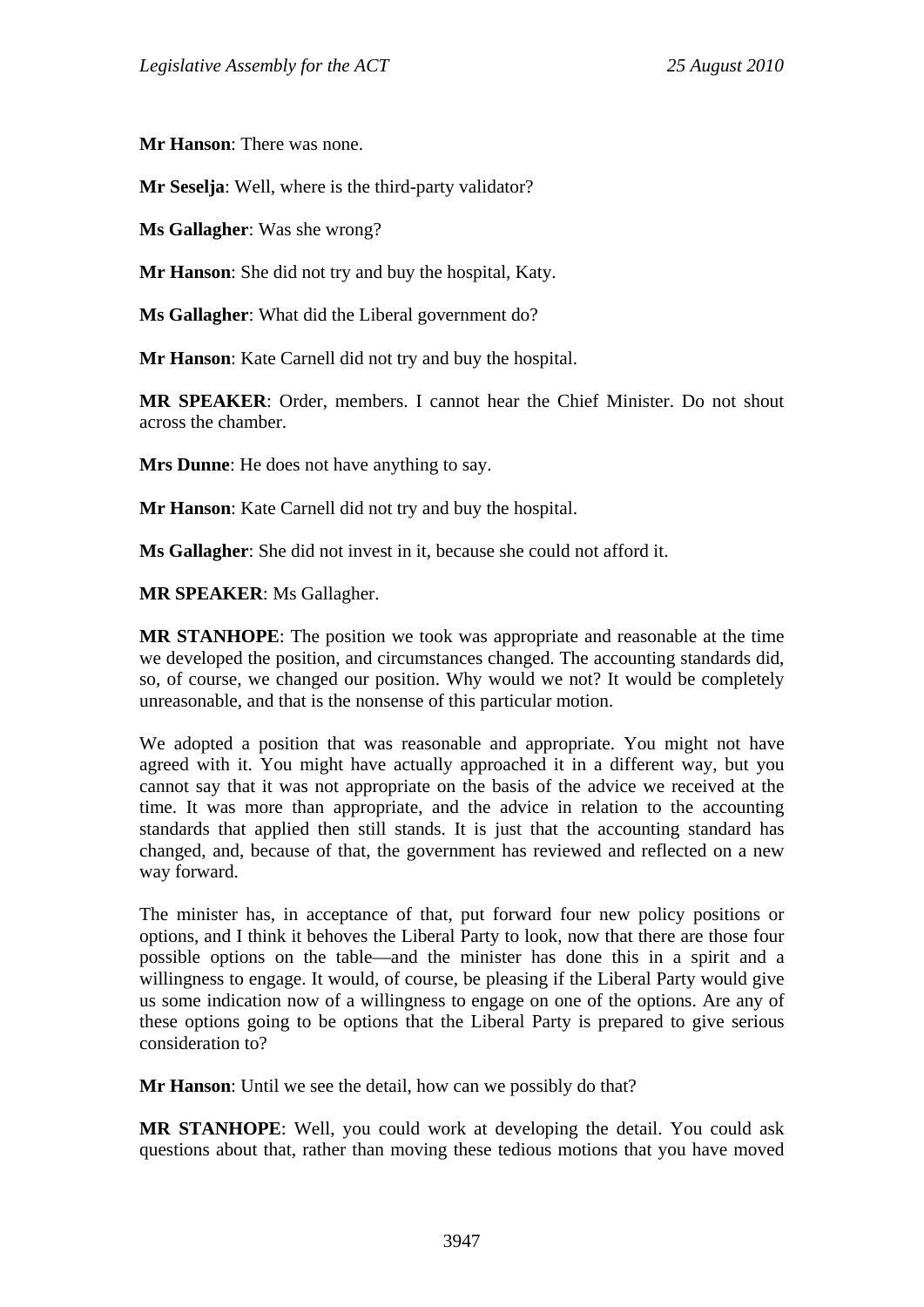before and that we have debated before about the change in the accounting standard. The accounting standard has changed, and we have changed our position.

What this motion reflects is that the Liberal Party would not have changed its position. If the Liberal Party was in the position the government is in, if it had taken advice on the operation of an accounting standard and then that advice had changed, is the Liberal Party seriously telling us that it would not have changed its fundamental position? We had a position—

**Mr Seselja**: We would not have had your position. You were wrong then.

**MR STANHOPE**: That is a different argument. Then why are you moving this motion? You are saying that you would have adopted a different position at the time. Perhaps you would have. We did not. We pursued a position consistent with the accounting standard and the advice we received. The advice changed, the accounting standard changed, and we have adopted a different—a new—position. So there is absolutely no logic at all in your position. Absolutely none.

And I think it is fair for the government to ask the Liberal Party to tell us what you would do now. The government, through the minister, has put forward four possibilities. It would be interesting to hear from the Liberal Party—from the Leader of the Opposition or from the Shadow Minister for Health—what their position now is in relation to the best way forward in relation to the development of an integrated public hospital system: an integrated, seamless public hospital system working as one.

We have put four possibilities on the table. Tell us what you think of those four. Go through each of them. That would be productive. That would be positive—rather than standing here today and saying, "If we were you and we received advice to change, we would not change our position. We would maintain a position based on advice that was no longer relevant and that was no longer appropriate." That is what you are saying through this particular motion.

That is the absurdity. That is how patently political this motion is. The Liberal Party is standing here today with a motion, which, at its heart, says, "We, the Liberal Party, if we had received that advice and, if we had accepted that advice, as you would, from Treasury and from the Department of Health and others, and then the advice changed, we would not have changed our position." That is just a nonsense, and it is so patently a nonsense that it actually exposes this motion for what it is: just a tedious, tortuous repetition of a position that you put that has absolutely no credibility. I think you are exposed for how patent and how nonsensical this particular motion is. It should be rejected out of hand.

**Ms Gallagher**: How about a bit of independent thought, Jeremy. Ever tried that?

**MR SPEAKER**: Order. Ms Bresnan.

**Ms Gallagher**: Have you? Or is it too dangerous?

**MR SPEAKER**: Ms Gallagher, thank you.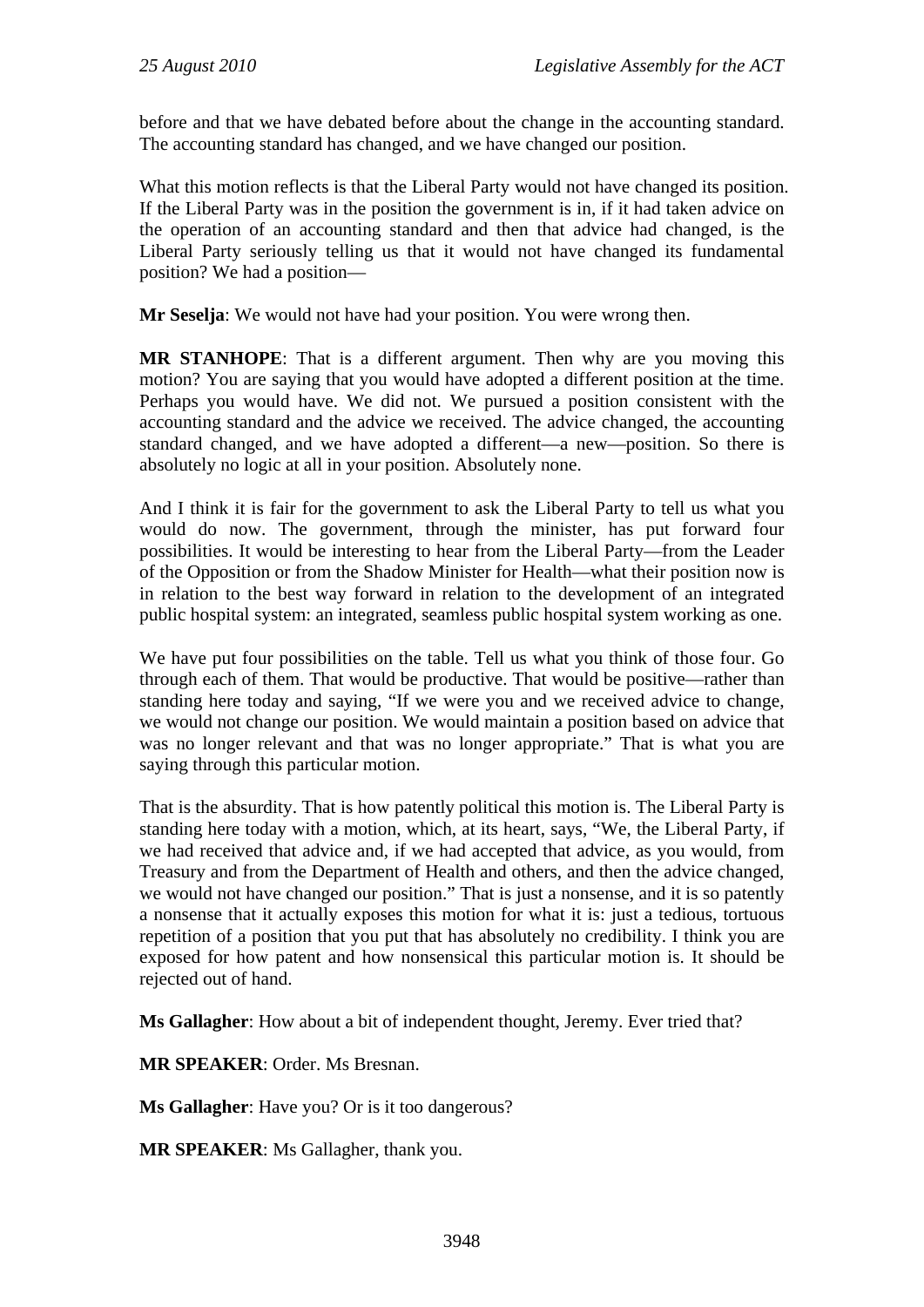**MR SPEAKER**: I call Ms Bresnan.

**Ms Gallagher**: How about a bit of independent thought, Jeremy? Have you ever tried that or is it too dangerous?

**MR SPEAKER**: Ms Gallagher! Thank you.

**MS BRESNAN** (Brindabella) (7.39): Thank you, Mr Speaker.

*Opposition members interjecting—* 

**MR SPEAKER**: Members, Ms Bresnan has the floor.

**Ms Gallagher**: You wish, Zed.

**MR SPEAKER**: Ms Gallagher!

**MS BRESNAN**: Thank you, Mr Speaker. The Greens welcome Mr Hanson raising this topic again today as we are keen to outline, once again, in the chamber while we believe that public health patients and the taxpayer are best served when public health facilities are owned and run by government. The Greens have a number of disagreements with the text of the motion that Mr Hanson has put forward and I will be moving amendments later. In the case of Calvary, the Greens argument about public health in public hands—

*Members interjecting—* 

**MR SPEAKER**: Order, Ms Bresnan! Stop the clocks. Ms Gallagher, Mr Seselja and Mr Hanson, if you wish to continue this, take it outside. Ms Gallagher, take it outside if you want to continue it. Ms Bresnan has the floor.

**Mr Seselja**: Jon did. He followed me into the car park.

**Mrs Dunne**: He did—in the car park.

**Mr Seselja**: Stalking.

**Mrs Dunne**: "I will do you."

**MR SPEAKER**: Members, I will send you outside if it does not stop. Ms Bresnan.

**MS BRESNAN**: Thank you, Mr Speaker—

**Mr Stanhope**: You have got to have some awareness of what you are saying when people are around—

**MR SPEAKER**: Mr Stanhope!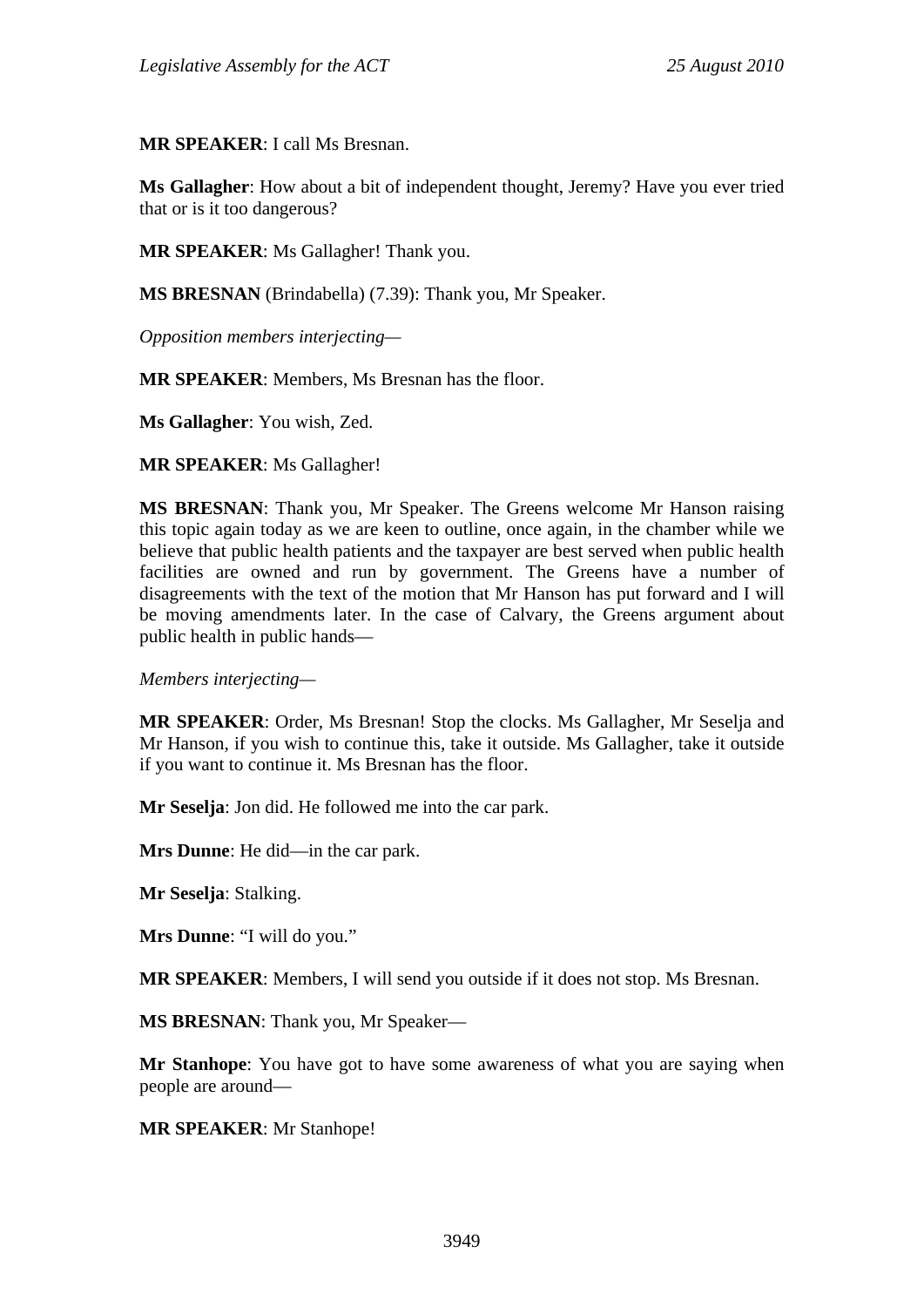**MS BRESNAN**: Thank you, Mr Speaker. In the case of Calvary, the Greens' argument about public health in public hands is proven by evidence provided through the Auditor-General's report of 2008 and evidence provided through estimates, which are issues I will come back to.

There are two elements to the Calvary debate which we must discuss: who runs the hospital and who owns it? I am disappointed that Mr Hanson has failed to address half of this debate—that of management—as this is one of the reasons as to why public ownership would benefit the delivery of health services to the ACT community. The needs and interests of public health patients should come before those of the interests of private health corporations. We also should be looking at how services can best be delivered across our hospitals in a way which again is to provide the best service possible to the ACT community.

It is inappropriate for the public taxpayer, through the Calvary Public Hospital, to be subsidising the Calvary Private Hospital. The matter has been investigated and proven by the Auditor-General through a 2008 report. The report also refers to concerns where Calvary Private Hospital has disputed levels of repayment to the public purse. The 2008 report showed, for example, that whenever repayments were made, the ACT government had to settle for amounts less than which they were owed.

In the 2010-11 estimates hearings, the Greens asked the Minister for Health if these issues regarding cross-subsidisation had been resolved. The minister replied:

I know that the Little Company of Mary have done significant work to separate their private and public hospital functions, which is in line with the Auditor-General's report and something we support. I guess the downside of it has been that it is impacting on their efficiency and their throughput in the hospital because they are having to run two different hospitals in the one hospital. Even if there was not cross-subsidisation, some of the efficiencies of running a joint list, for example, have gone … Everyone agrees that changes have to be there and we have to run separate facilities, very clearly, but it is having an actual impact on their outcomes.

These are core issues about how we seek to ensure that the public health dollar is used with efficiency and with transparency. I also find it difficult to understand why the Liberal Party is not considering the need to run services across our public hospitals in a streamlined and efficient manner. Issues such as human resources are significantly affected as well as those clinical services which have reached capacity at the Canberra Hospital. When TCH is at capacity, then Calvary Hospital should be providing services to patients to address these capacity issues.

To reflect on the history of this debate, the Greens did agree to the government's proposal to purchase Calvary Public Hospital but not to the Little Company of Mary having a monopoly over palliative care and outright ownership of the hospice. We were put under significant pressure from all sides about whether or not to agree with the proposal that had been put forward by the ACT government and the Little Company of Mary.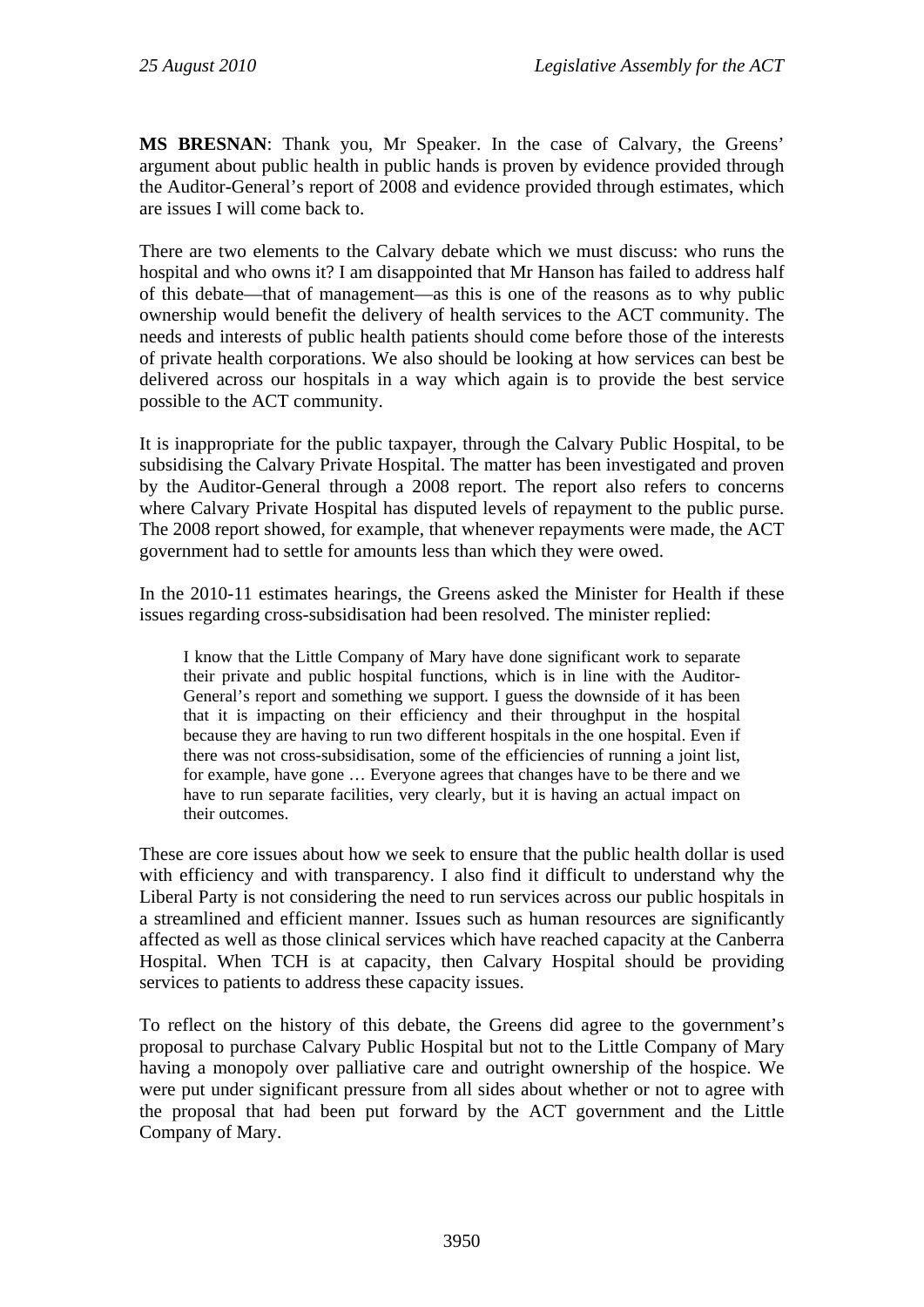We examined the issue thoroughly, attempted to negotiate in good faith with all parties while holding strong to those points which we believed were backed by evidence-based policy. We stand by the manner in which we dealt with the issue, not only because of the recent news about accounting standards but also because we believe we dealt with the proposal in a reasonable and thoughtful manner. The Greens continue to believe that public health should be in public hands and we are moving a number of amendments to Mr Hanson's motion which address this issue.

In addressing this matter today, I would also like to reflect on the draft accounting standards and their impact on the ability of the government to purchase Calvary hospital. Prior to the release of these documents, the Greens were convinced that government investment in the Calvary site would have an impact on the ACT government's budget bottom line given its inability to recognise it as an asset. Attempts by the Liberal Party to prove otherwise at the time were unsubstantiated. As much as the Liberals tried, I do not think they could have predicted the release of the international public sector accounting standard that came out earlier this year.

I am referring specifically, to the release on 24 May 2010 of the Australian accounting standards board exposure draft on service concession arrangements for grantors. My office has obtained and examined copies of this exposure draft and consulted with the senior project officer from the agency. We have also looked at some of the submissions that have been made to the board, including that of the head of Treasury's accounting reporting advisory committee.

Most bodies are supportive of the change and there is now a process to be followed both nationally and internationally for processing the proposal. The AASB has also issued interpretation 12 of the service concession arrangements. While this document relates to the operators rather than the grantors, it seemed that this too suggests that the ACT government should be booking the Calvary hospital as an asset. While the financial problem regarding investment in the Calvary site has been solved, issues regarding management of the Calvary site, which I outlined earlier, remain and these issues cannot be ignored and need to be solved.

The Greens encourage the government to pursue an option that sees as much of the public health system operated and owned by the government as is possible in terms of affordable capital costs. A balance must be struck between outlying money now and overcoming the long-term costs that a private operator will have on the government's books. It is a difficult balance but it is obvious that it is an issue which needs to be addressed for the future provision of health services in the ACT.

Having spoken with some of the key stakeholders regarding the way forward on Calvary, they all seem to agree that we should pursue this avenue and they also want to make sure they keep themselves informed on the proposals being put forward. It is also important that key stakeholders understand each of the options that are being proposed by the government because some of them are quite complex in their nature and are likely to lead to different outcomes in each instance.

I do acknowledge Mr Hanson's point in the motion that there has been disruption caused to staff. Again, with staff we should be considering what is the best for them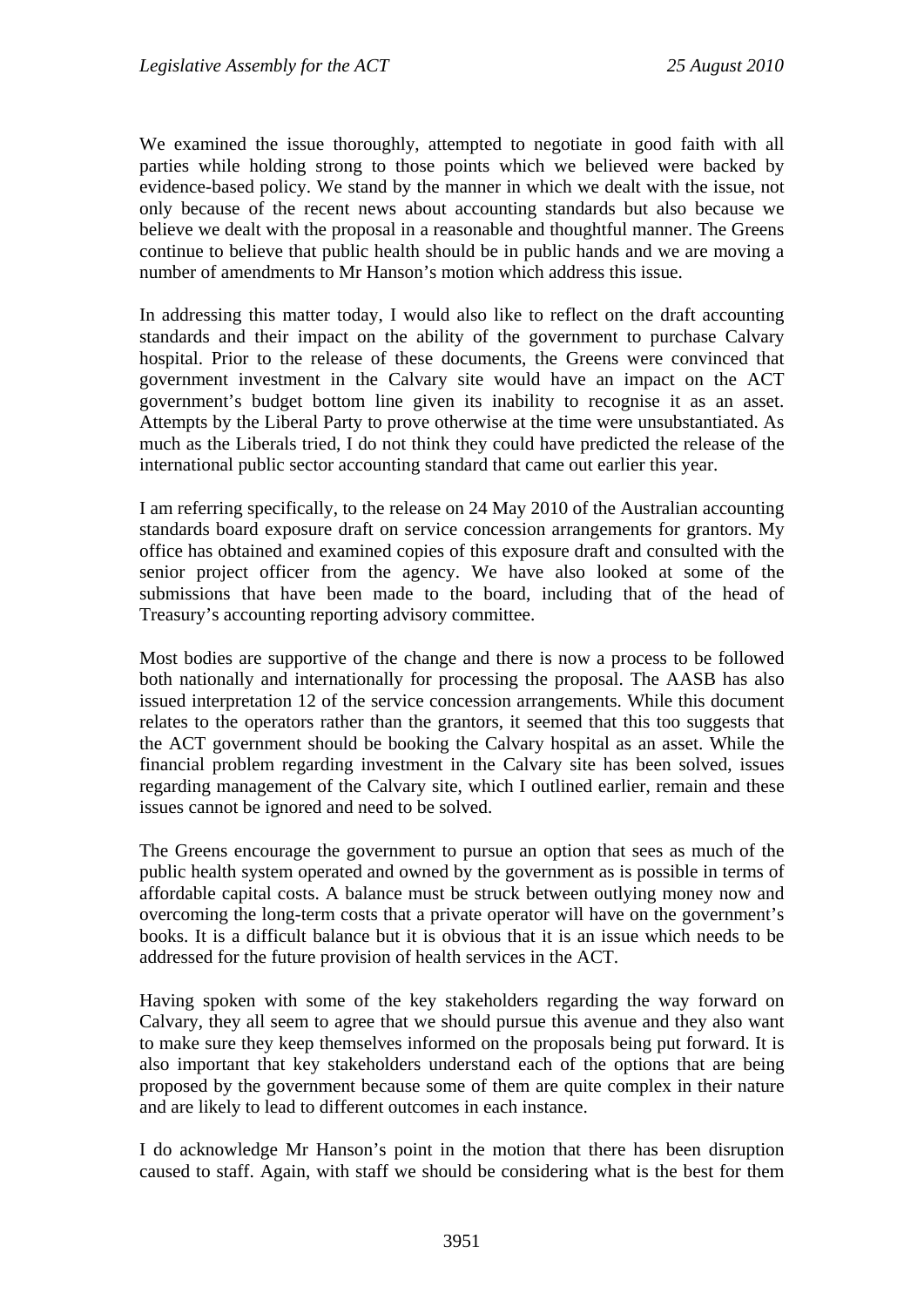and take their views into account in all instances. The amendments I have circulated reflect the issues and the points which I have raised. I move the amendment circulated in my name:

Omit all words after "notes", substitute:

- (a) that the needs of public health patients should come before that of private health corporations;
- (b) that the outcome of community consultations conducted by the ACT Government in 2009 with regard to Calvary Public Hospital and Clare Holland House showed that the majority of the community supported public health facilities being under public ownership;
- (c) findings by the ACT Auditor-General Performance Audit report into the management of Calvary Hospital agreements which showed that:
	- (i) there was 'risk that the public hospital has subsidised the private hospital':
	- (ii) 'Calvary Health Care ACT Limited (CHC) disputed claims of underpayments identified in … consultant reports, and subsequent discussions with ACT Health have led to agreed, often lower, amounts being repaid'; and
	- (iii) 'costs were not appropriately recovered by ACT Health from Calvary Private Hospital';
- (d) statements by the Minister for Health on 17 May 2010 in the 2010-2011 Estimates Committee hearings that although CHC had done work to separate their private and public hospital functions in line with the Auditor-General's report, the separation was impacting on the hospital's efficiency and throughput; and
- (e) the release on 24 May 2010 of the Australian Accounting Standards Board (AASB) Exposure Draft on Service Concession Arrangements for Grantors read in conjunction with AASB's Interpretation 12 of Service Concession Arrangements which suggests that the ACT Government can recognise Calvary Public Hospital as an asset. However problems remain between CHC and the ACT Government about transparency of funding for services, efficiency of throughput, and control over decision making on capital investments; and
- (2) calls on the ACT Government to:
	- (a) work towards having as much of major public health facilities under public ownership as possible; and
	- (b) outline, as soon as practicable, the process that will be undertaken for engaging with the public about the way forward and what timeframes can be expected.".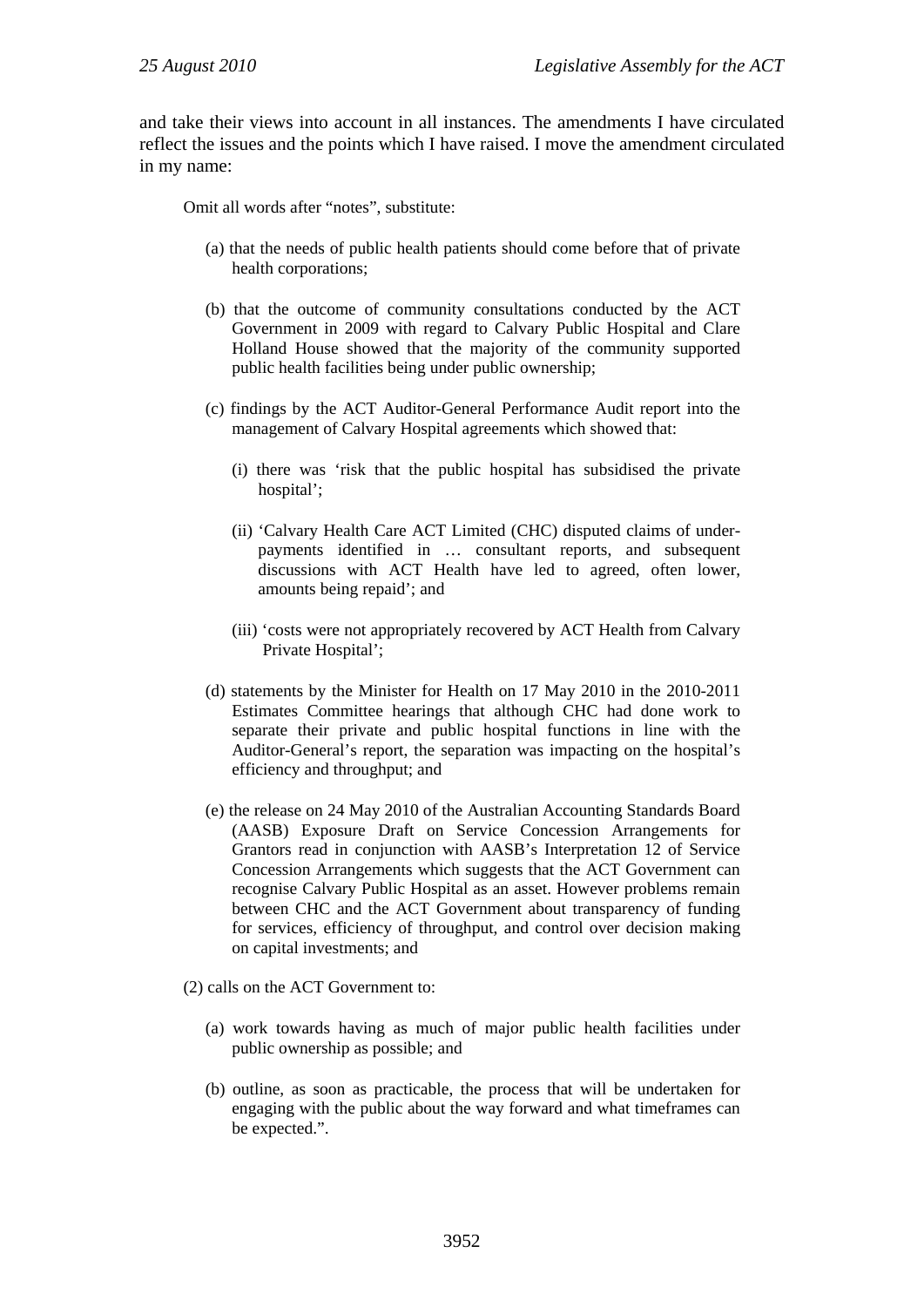**MR SESELJA** (Molonglo—Leader of the Opposition) (7.47): The opposition will not be supporting the amendments from Ms Bresnan. Unfortunately, as is too often the case, we see the attempt to water down a motion it would seem for no other reason than to spare the government from actually facing any real scrutiny in this place. We certainly do not support that kind of approach which is epitomised by the Greens again tonight.

I do have to respond to some of the extraordinary rant that we heard from the Chief Minister. It really was one of the most extraordinary performances we have seen in here for some time. Mr Stanhope was so over the top in his attack on Jeremy Hanson that you would think perhaps Mr Hanson may have just touched a nerve. Based on the vehemence of his response, perhaps, Mr Hanson, you are actually on to something. You are actually perhaps onto something with this motion.

I do not know what it was that set the Chief Minister off. I do not know whether it was the motion. I do not know whether it was you referring to his terrorism leaks or Terry Hicks, or perhaps it was just his embarrassment about the poor performance of his deputy when it comes to the Calvary issue. There is no doubt, Mr Speaker, that this has been handled terribly from start to finish. It has been handled very poorly. We see that sensitivity across the chamber from Ms Gallagher. We saw it from Mr Stanhope to the point where he went to such lengths as to follow us into the car park to let us know about his displeasure with the motion.

It is embarrassing when we see a leader reduced to that, when we see a leader either so embarrassed by the performance of his deputy or simply so offended by the barbs across the chamber from Mr Hanson, he has to respond with such vitriol and such name-calling. It is interesting to note that Mr Hanson talked about the Chief Minister keeping his word. I think it was only early this evening that he told us he was going to come back into the chamber and he was going to show Mr Hanson how wrong he was. He was going to throw his words back at him. Well, that promise lasted about an hour and half, Mr Speaker.

No doubt he had a look and realised he did not have a case for his outrageous attacks on Mr Hanson. It goes to the fact that he does not have an argument on this. We saw it at the end when he actually started to address the issue. He was forced to concede this point at the end when he said, "Maybe you would have done it differently." Yes, we would have. We would have done it differently. We would not have sought to spend \$77 million of taxpayers' money for no good reason. That is what we would have done differently. We were clear about that at the time and we are clear about that now. You got it wrong. You were prepared to throw away \$77 million of taxpayers' money for what? It was for an accounting standard that eminent economists were telling you did not preclude you from investing in that hospital.

You were told time and time again. We asked the Treasurer again to point to a thirdparty validator for the position that she took and she could not find one. There is not one. There is not one. If we accept the argument put forward by the government, put forward by Ms Gallagher, put forward by Mr Stanhope, we are to accept that Katy Gallagher was right and everyone else was wrong. All of that other advice, whether it was from Tony Harris or anyone else, was wrong. Let us just focus on that.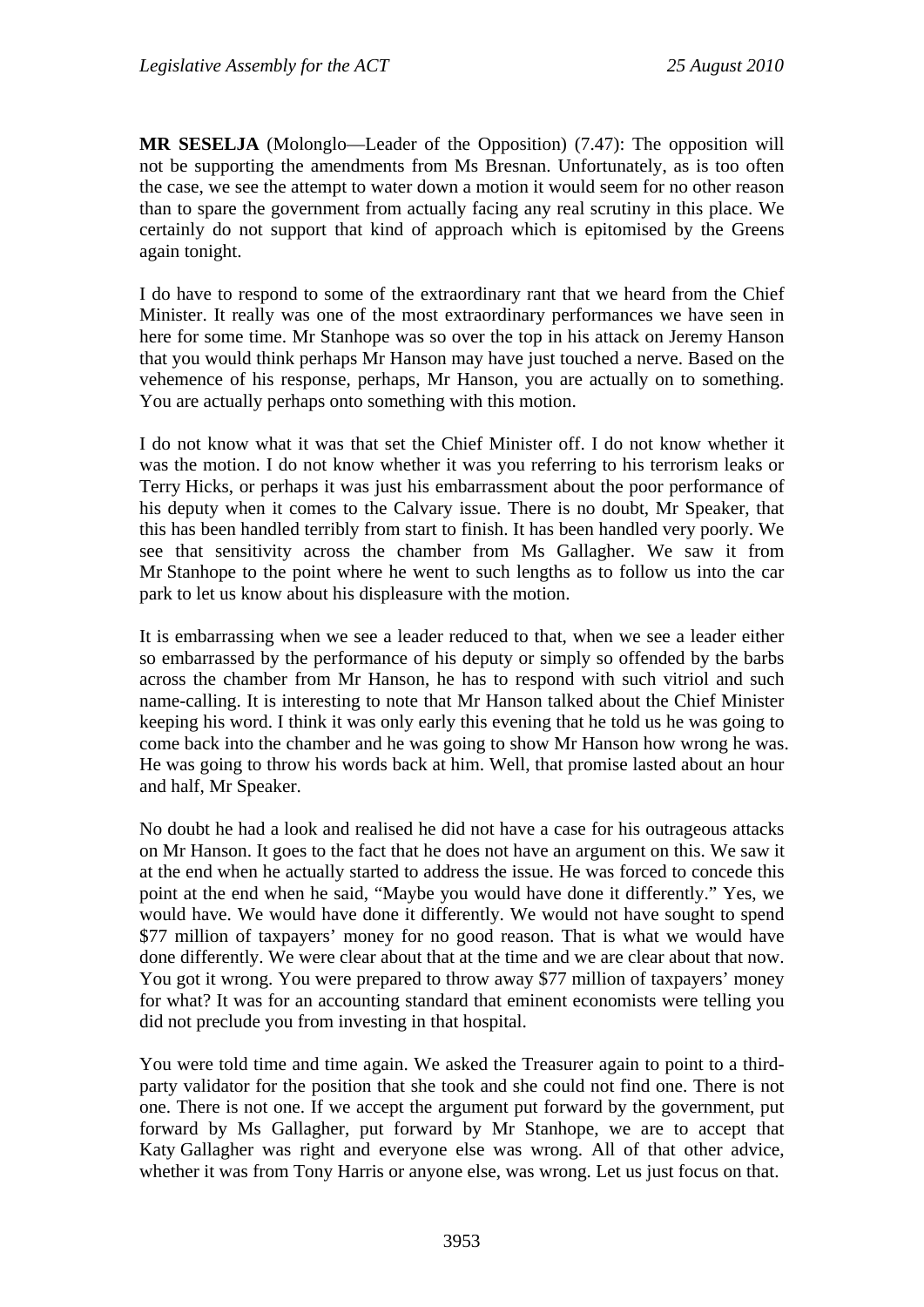Tony Harris called the argument a contrivance. Are we seriously going to suggest here in the chamber that Tony Harris does not have credibility on these issues? The former Auditor-General of New South Wales, a respected commentator on financial issues, called the argument a contrivance. You had Tony Harris calling it a contrivance. You had Sinclair Davidson, eminent economist from RMIT, saying, "The ACT Treasury calculations to not support the purchase of the Calvary hospital. Rather, they support the status quo or base case."

You have got Sinclair Davidson; you have got Terry Dwyer PhD; you have got Andrew Podger. What would he know? What was he? He was the former head of the commonwealth department of health. And you have got Tony Harris, the former New South Wales Auditor-General. Apparently all those people were wrong, according to the government. But Katy Gallagher was right.

That is what we were expected to believe. Excuse us for being just a tad sceptical when the Treasurer cannot find one third-party validator—not one. We were able to find three eminent economists and a former senior commonwealth public servant who was head of the department of health who completely disagreed with the premise.

We have four eminent voices saying, "You are wrong." Yet this government pushed on. They pushed on because it was ideological. They simply wanted to buy this hospital and maybe it would have been better if they were honest about that. It would have been if they were just honest and they said, "We simply want to buy this hospital. We do not want to see a private operator operating a public hospital." We could have had a debate about that—an honest debate, an open debate.

But that goes to the other part of this motion, Mr Speaker. It is the secrecy and the way that this has been handled. It continues tonight. It continues tonight with the support of the Greens. We have seen from start to finish that the biggest problem with this, apart from the fact that the Treasurer wanted to throw away \$77 million of our money, was the secrecy.

We had the Treasurer going to the election saying all the plans are on the table—all the plans except the plan to buy Calvary hospital for \$77 million. We were told that it is only the little plans that are not on the table—just the minor details that are not on the table. There is an expenditure of \$77 million and apparently all the plans are on the table.

That was dishonest. It was fundamentally dishonest to try and claim that all the plans are on the table when objectively they are not. It is interesting that Ms Gallagher has been attempting to interject. We know that the more the injections come from Ms Gallagher, the more concerned she is. We have seen from start to finish that she has handled this badly. Again, it calls into question her judgement, Mr Speaker. It calls into question her judgement.

Why would the Treasurer have thought that it was a good idea to plan to spend \$77 million of taxpayer's money for no good reason; for no health benefit; for no other benefit based on all of the advice, apart from the Treasury? Why would the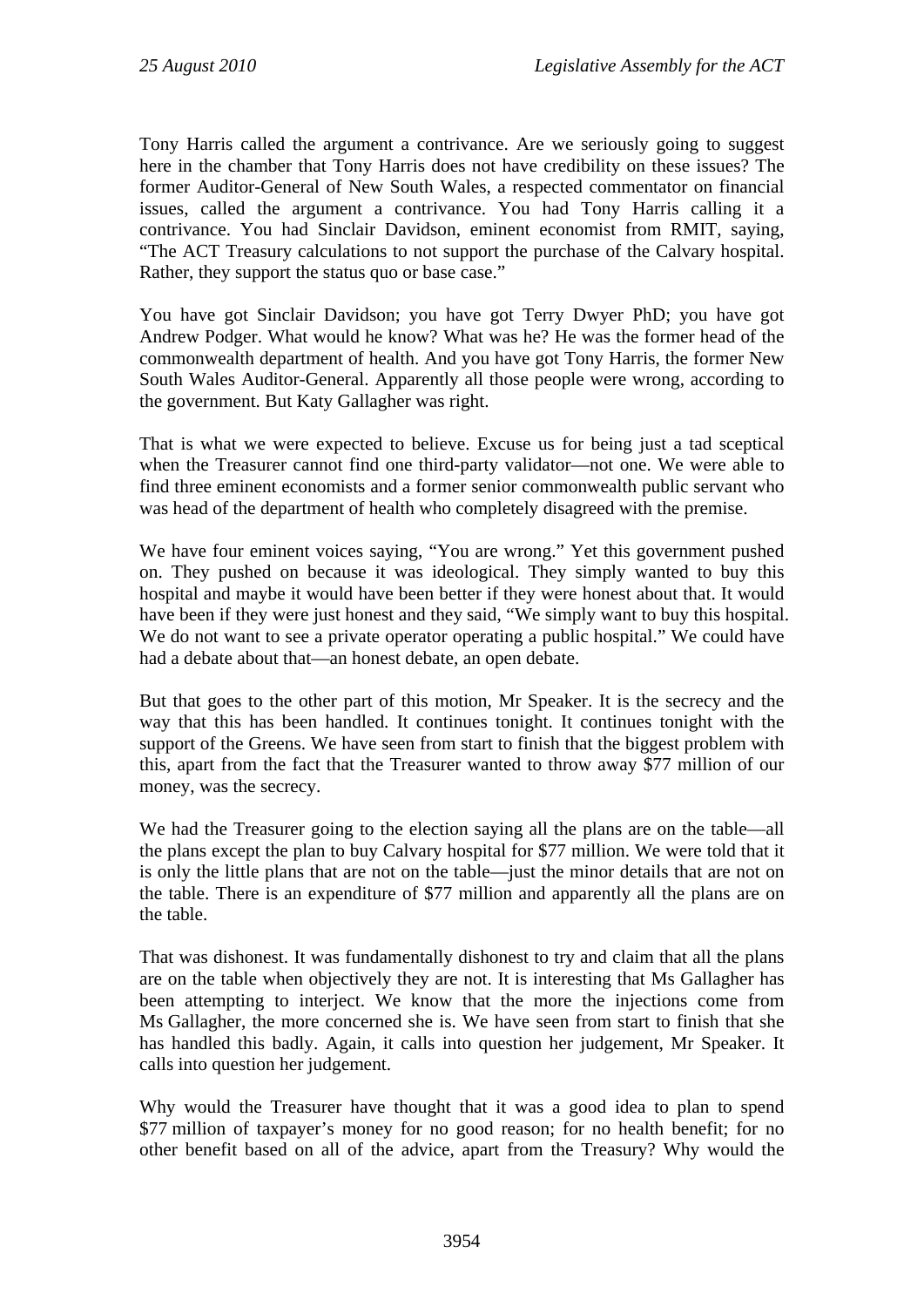Treasurer have thought that? Why would she have thought it was a good idea to keep it secret before an election? The only reason we actually had this debate was that the matter was leaked to the *Canberra Times*.

This Treasurer tried to hide this plan and now we know why she tried to hide it. When it was put up to the light of day, it did not withstand scrutiny. It did not withstand scrutiny. Everyone who was not on the government payroll, who was asked about this, disagreed with you. Every eminent economist who was asked to comment on it disagreed with you and you could not find one to back it up. Perhaps that is the reason why you did not want to have the scrutiny. Perhaps that is the reason. It did not stand up to scrutiny.

We offered to have the Auditor-General look at it and again the Greens and Labor got together to shut that down. Now Mr Hanson is simply asking for some more information. He is asking for some more information. I put it to the Assembly that the biggest problem amongst many in this process has been the fact that this minister has hidden information.

This motion calls on the minister to table the accounting advice and to rule out further attempts to purchase Calvary hospital. Why would you not table that advice? What is so secret about this advice that would stop you from tabling it and being open? You have not been open up until now. Why do you not start tonight, support this motion, table the advice and show that, despite the fact that you could not stand up to scrutiny before, you actually believe that you can stand up to scrutiny?

**MR HARGREAVES** (Brindabella) (7.57): I want to put a couple of things on the record in relation to this. One is addressing specifically the wording of the motion and the other one is what I believe to be the significant issue that has been missed by those intellectual dwarves across the chamber. I have not seen such a display of paranoia and hysterics over conspiracy theories since Mrs Dunne's last outburst.

**Mrs Dunne**: Since Jon Stanhope lost his bottle last time.

**Mr Hanson**: Jon was pretty appalling, mate, but I've seen worse.

**Mrs Dunne**: It was pretty embarrassing, wasn't it?

**MR HARGREAVES**: I do note the comment from Mr Seselja; the more they interject, the more they are obviously upset. So I take him at his word—so far we have got three out of three, and I congratulate them for having that position.

Looking at the actual words of the motion, it is interesting to see how Mr Hanson's straw man is built on such flimsy stuff and hysterical wording. Basically, he has to create a state of fear so that the people out there in punter land really need him, because he is the only person who can kill the monster. He creates this state of fear by using such words as "flawed rationale". There is nothing to back it up here—nothing. But he says "the minister's flawed rationale". I have not seen any flawed rationale. And he puts words in people's mouths. He says that the minister said the spending of the \$77 million was necessary to fix an accounting problem. I do not recall the minister saying that that was the reason for this particular transaction.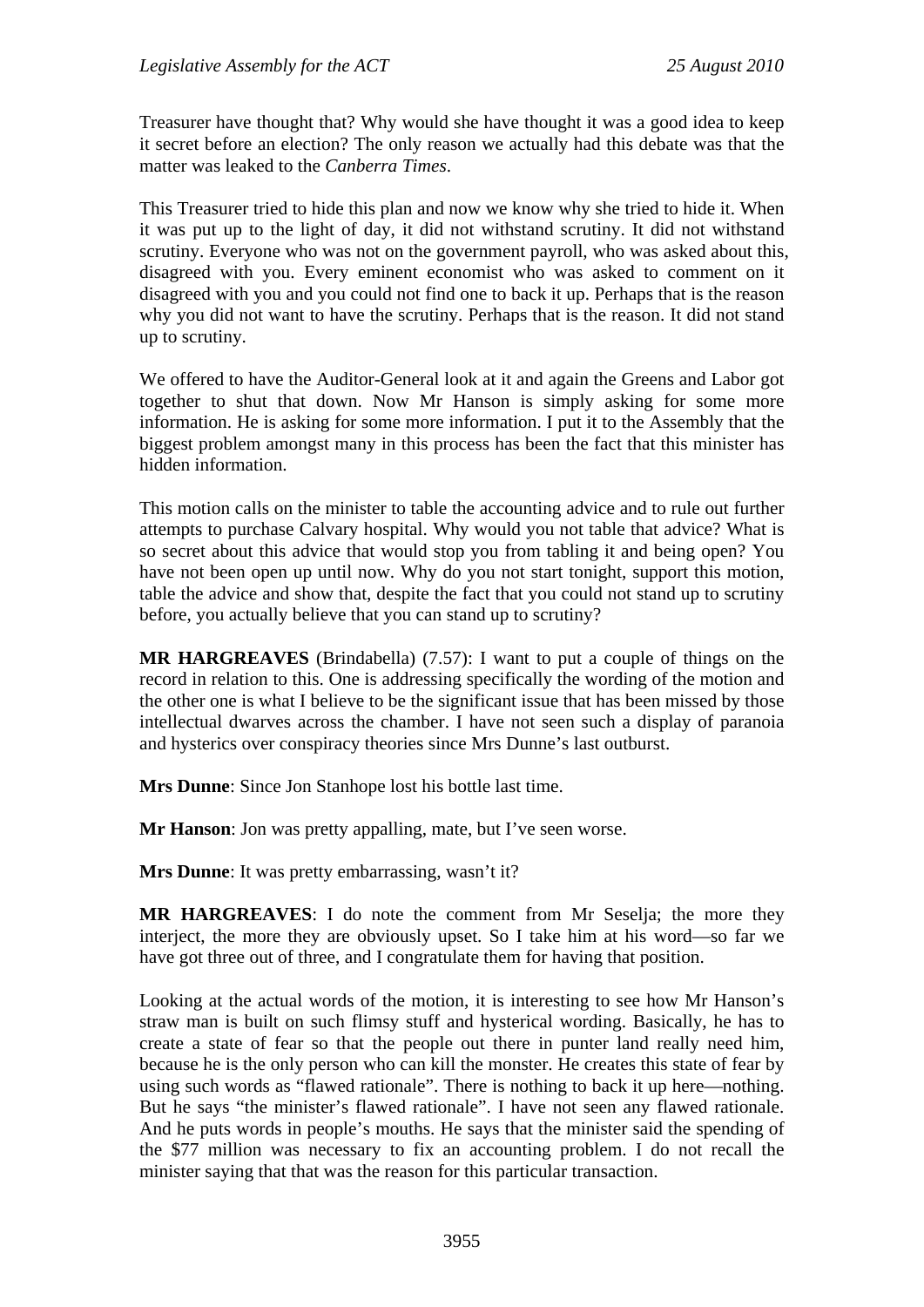In subparagraph (c), Mr Hanson says that accounting advice provided to the government has shown that the hospital does not need to be purchased before investment needs to be made into Calvary. He does not tell us when the advice was received. He does not tell us that, as soon as the minister became aware of the latest accounting change, she put a stop to the proceedings.

### *Opposition members interjecting*—

**MR HARGREAVES**: Mr Speaker, people can actually go "ribbit, ribbit, ribbit" like frogs in a pond, but it is not going to deter me; it is not going to stop me. One of the idiotic claims in this motion that absolutely made me guffaw—but I know that to guffaw in this chamber is quite unparliamentary—is that if the opposition and others had not opposed the purchase and had not delayed the minister's plans, she would have wasted \$77 million. What on earth, Mr Speaker, makes those opposite feel or think that anybody in this town takes a blind notice of what they say or think? They have absolutely no impact at all, because these people are the ones who are dedicated to perpetuating themselves in opposition for forever and a day.

I just thought that this is a really silly motion. Mr Hanson could have done a lot better than he did. He says here in subparagraph (e)—Ms Bresnan actually touched on it that the Calvary purchase fiasco—there is that word again, another bit of creating a state of fear so people run screaming into the shadows—has caused significant aggravation to the staff at the hospital and several community groups. I might argue, Mr Speaker, that it is Mr Hanson who has actually put the frights up the staff at Calvary in the same way that he has put the frights up the people in the maternity unit, that he has put the frights up people in the emergency department and that he has put the frights up people throughout the hospital system entirely.

The only thing that Mr Hanson knows about the hospital is when he actually visits. He probably knows where the kiosk or the canteen is. He would not know anything else about the hospital. He certainly would not know anything to the extent that I might.

**Mr Hanson**: It turns out I was right about Calvary. It turns out I was right about obstetrics.

**MR HARGREAVES**: I will back my 20 years of experience in the hospital system against his 20 minutes waiting in the queue at the canteen for something to eat.

**Mr Hanson**: Two out of two, mate. Two out of two.

**MR HARGREAVES**: And he screams at me across the chamber and does not pay me the same courtesy I paid him. I made absolutely no comment while he was speaking, not one comment while Mr Seselja was speaking—

**Mr Seselja**: You weren't here when he was speaking.

**MR HARGREAVES**: Excuse me, excuse me. Now, the one thing that has not been touched on is what the \$77 million is actually for. These people here would have the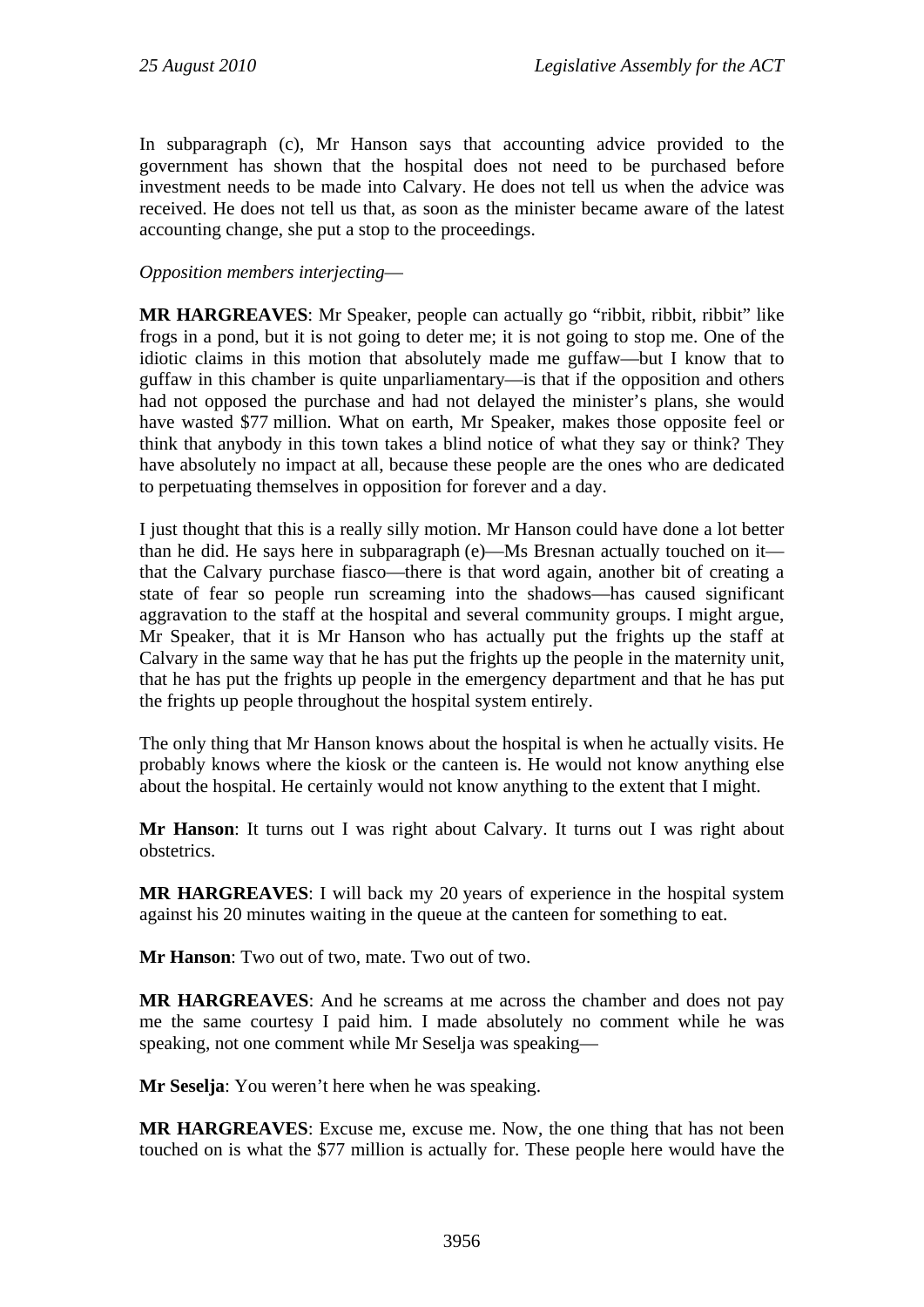people of the ACT believe that we would be purchasing bricks and mortar. In fact, they have not actually thought about that, because that is not the case. What the case is that it goes to the notion of property as covered by the self-government act. The actual arrangement and the expectation to operate, under licence or any other arrangement, a business over an extended period of, say, 100 years or 60 years or something like that is regarded as property.

That is where the value of the \$77 million was placed. It was not that the gardens and the plant room and the wheelie bins all add up to \$77 million—not at all. The self-government act says you cannot take away a property without due and proper compensation. Those opposite should have a look at the self-government act and they will see it standing up there like that. Mr Speaker, they actually got it wrong. Again, Mr Hanson has got it wrong. But because he has this need to be wanted and respected by those people outside, he has to create this state of fear. So he says, "Okay then, those opposite are doing the wrong thing. They're wasting all of our money."

But what actually happened? What happened was that the accounting standards were changed, and that changed the whole notion of the amount of compensation which needed to be paid. What was the responsible thing to do? These guys would have said, "We wouldn't have changed things," and I heard Mr Seselja say that. "We would not have changed our position." I can tell you, Mr Speaker, if the accounting standards change and you do not change your position, that is being irresponsible in the extreme.

**Mr Seselja**: Our position was right in the first place. We didn't need to change it.

**MR HARGREAVES**: Mr Seselja says across the chamber, "Especially if we were right in the first place." Well, he was not right in the first place, because if he was right in the first place the accounting standards would not have needed to have been changed. As it turns out, they were changed. Of course, all of these negotiations keep going, and what happens? This minister looks at the accounting standards that have changed and has the feeling that something is about to go wrong and stops the whole lot in its tracks. In my humble opinion, that is the absolutely spot-on right thing to have actually occurred. There is absolutely nothing more one could have expected.

We talk about having to hand over \$77 million in compensation for the loss of the right to operate a hospital on that site. The accounting standards changed, and there is no need to make that compensation payment. So this minister says, "Call it all off. We'll go back to the drawing board. Call it all off. We don't not need to do this," and then she comes up with a way we can go forward in the provision of public hospital services to northern Canberra in a way where the infrastructure can be improved, can be added to, at no loss to the balance sheet of this territory, at no loss in the standard of service provided in that hospital and with a continuation of the relationship.

As far as I am concerned, there has been no loss in this whole sorry affair, except in the credibility of those people opposite. You know that they are on shaky ground, because every time the subject comes up Mr Hanson's voice goes up three or four octaves, Mr Seselja's voice goes up three or four notches in volume, and Mrs Dunne sits there and shrills away in the background trying to get her little interjections through without being noticed by your good self, Mr Speaker.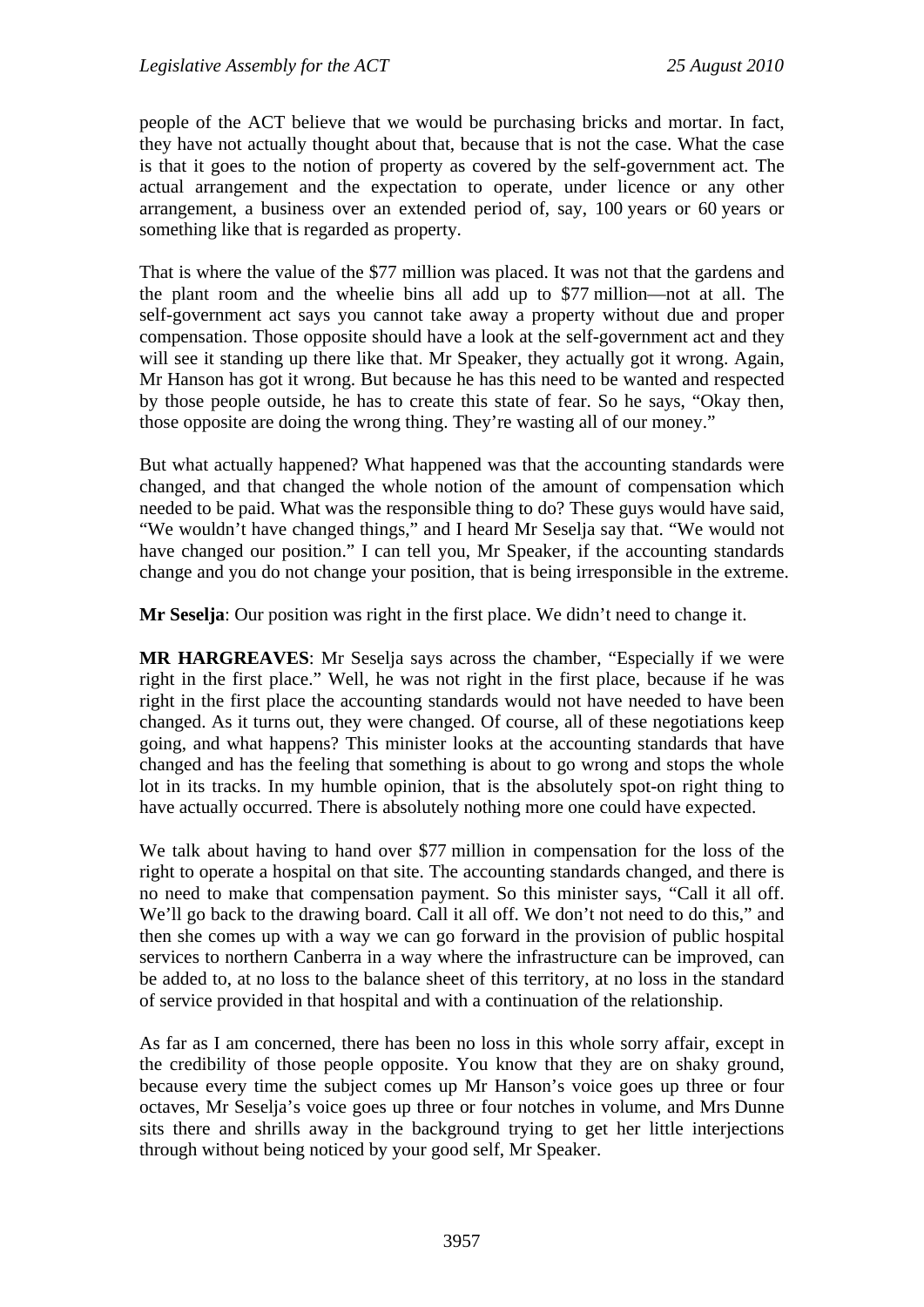They are on very weak ground. This motion is not only silly but it is poorly constructed. It is actually wrong in content, and it misses the point entirely in relation to the \$77 million. What is my reaction to Mr Hanson in regard to this? It is that I feel sorry for him, and he has my absolute bucket load of pity for putting this feeble piece of work before the Assembly.

**MRS DUNNE** (Ginninderra) (8.07): This has been a pretty unedifying debate. Really, it was brought to a new low by Mr Stanhope before dinner, and his performance out of the chamber was no better. I was listening upstairs and one of the staff said to me, "What is that tinkling sound I can hear?" Again, it was the sound of Mr Stanhope's glass jaw. I am not quite sure what it was that really set him off.

Perhaps it was the humility of being reminded that this was a man who was going to change openness and accountability when he became Chief Minister. He was going to play hell with a stick, and he was going to make sure that no-one would ever hide behind all sorts of devices that he accused previous governments of hiding behind. But here we are today making one of the most important decisions that this community will ever make in relation to the continued ownership of one of our hospitals and everything has been hidden.

One year ago there was "everything is on the table; all my health plans are on the table" but we now know that that was not true. When Katy Gallagher said at the press club, "All my health plans are on the table," that was a lie. She lied at the press club, and that lie has been repeated. That lie has been repeated over and over again. Because we knew when she was saying, "All my plans are on the table," that she had a secret plan, the same secret that Simon Corbell had—to get her hands on Calvary come what may.

Mr Seselja is absolutely right—if the government came in here and said, "We don't like the situation; we want to own Calvary," perhaps that would be different. At least Mr Corbell had the guts to do that. He made it perfectly clear that he was ideologically opposed—

**Ms Gallagher**: On a point of order, Mr Speaker, just reflecting on Mrs Dunne's comment where she said twice that I lied—"That the minister lied"—I believe that she needs to move a substantive motion if she is going to be making those sorts of allegations. She should be asked to withdraw it.

**MRS DUNNE**: On the point of order, Mr Speaker, I purposely and very deliberately said, "She lied at the press club." I did not say that she lied to this place, which would be a matter for a substantive motion.

**Ms Gallagher**: I would ask, Mr Speaker, that you review the *Hansard,* because she said "lied" a number of times, not once.

**MR SPEAKER**: Mrs Dunne, I think it is recognised in the practice of this place that that is unparliamentarily language, and I would invite you to withdraw it.

**MRS DUNNE**: I will withdraw the comment.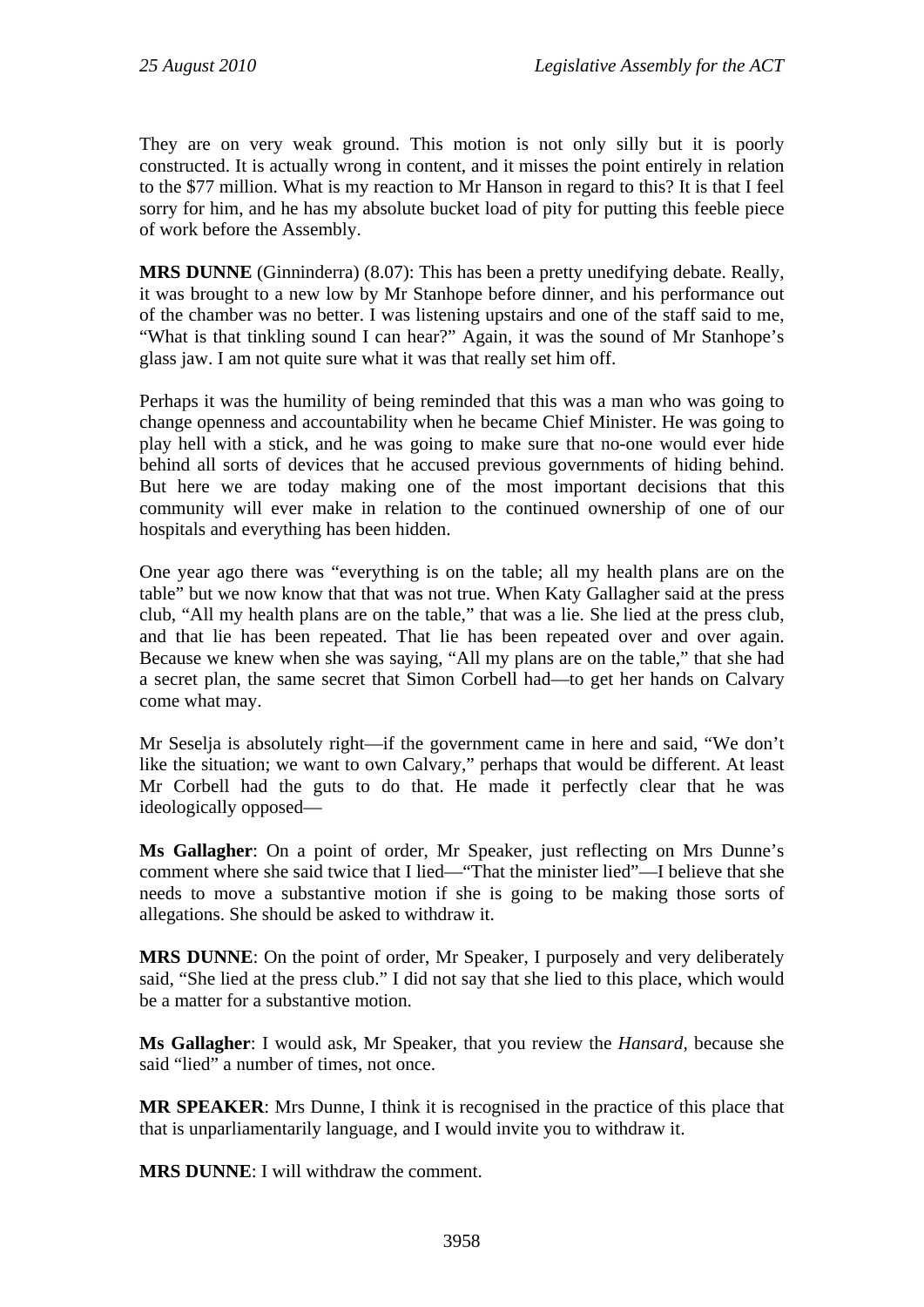#### **MR SPEAKER**: Thank you.

**MRS DUNNE**: But the facts remain. What she said at the press club has been proved to be wrong. It was absolutely untrue. When she said, "All my plans are on the table," it was not true.

As I was about to say, Mr Corbell at least had the decency to tell the community when he tried to acquire Calvary hospital that he was opposed to the private ownership of public hospital beds. He had the decency to do that, and when the Greens signed up, sight unseen, to Ms Gallagher's plans, when they became public, to acquire Calvary hospital, they at least said, "We think that public hospital beds should be in public hands."

If we want to have that debate, let us have that debate. Let us not hide behind all these other confections, these artifices, and the whole idea about the balance sheet, which was the principal reason put forward by Ms Gallagher. She has shifted her position now. We have the Chief Minister trying to finesse the argument. He leads the debate in here because she has been so bad at leading the debate and has made such a mess of this over the last two years. As a result of this, he has to lead the debate, and then he loses his temper completely and behaves in a completely uncivilised way.

But what it all boils down to is that Katy Gallagher and the Labor government, while she has been health minister, have tried to hide behind a range of artifices. Mr Hanson is entirely correct—if the Liberal opposition and members of the community had not kicked up a shine, Katy Gallagher, with the connivance of Amanda Bresnan and the rest of the Greens, would have signed the ACT community up to a sale that they did not need to make and that would have cost the ACT taxpayers in excess of \$70 million. They would have done it in a heartbeat, and they would not have cared.

What they care about is their ideology. They do not care about seamless hospital services; they do not care about the provision of good services. What they want to do is to take a good hospital and turn it into a bad hospital. What they want to do is own it themselves. They have proved themselves comprehensively incapable of managing a hospital. This minister has proved herself to be a failure at managing hospitals. She is pretty good at coming up with building plans—and what a great impact the building plans are currently having on the campus of the Canberra Hospital. You cannot move, you cannot park. Anyone who looks sideways gets a parking ticket. The staff are disgruntled and concerned about their safety at night, and this is all on her watch. She wants to go and take a functioning hospital and make it worse, because that is what will happen if Katy Gallagher gets her hands on Calvary, if she ever does.

All of the issues boil down to the fact that Jon Stanhope and Katy Gallagher have squeezed and bled Calvary dry so that the Little Company of Mary have eventually signed up. In 2003 when Simon Corbell attempted to do this, the Little Company of Mary objected loudly and publicly, and Jon Stanhope said, "I won't ever try and do this again unless you want to do it." So what they did is they set about cutting and cutting and cutting.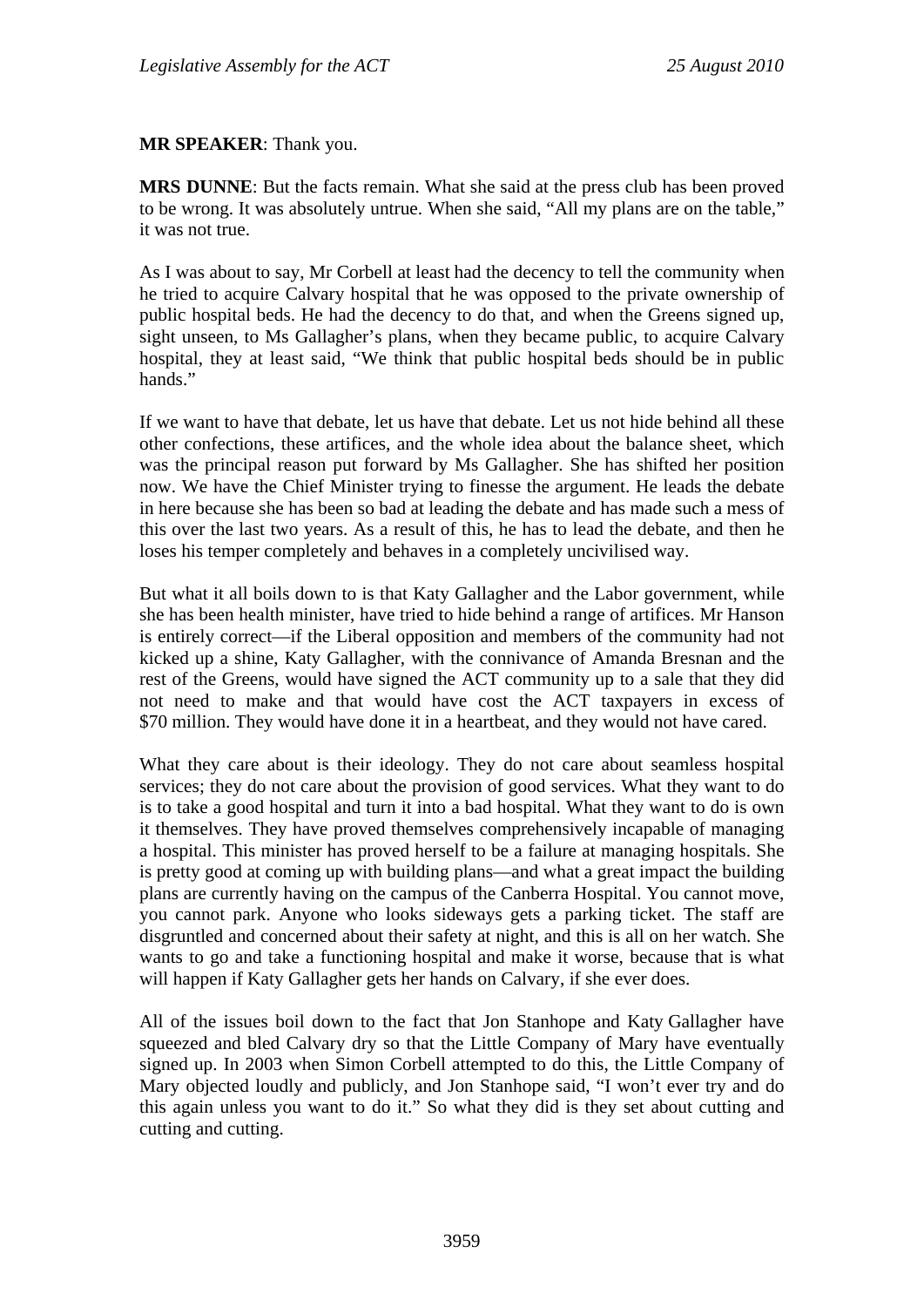It has been reported to me—and I repeated it here—that Calvary does not have the funds to provide the services. That is why it cuts back; that is why it stops providing obstetric services; that is why is stops providing surgery. If it blows its budget, it has to answer to its board. Unlike the Canberra Hospital, if the medical staff at Calvary blow their budget, they have to answer to the board. They do not get bailed out by the ACT government in the same way that Canberra Hospital does.

What Mr Hanson is doing here today is saying, "Enough is enough. Come clean. Put the information on the table. We will engage in a conversation about the future funding of Calvary hospital when Katy Gallagher shows good faith to the people of the ACT and puts the facts on the table." The people of the ACT know that they are being dudded over this. The people in my electorate are unhappy about the way their hospital is being talked down and driven down by this government. The people of the ACT want honesty; they want openness—all of those things that Jon Stanhope claimed he was going to do.

Mr Honesty, Openness and Accountability Stanhope. That was, of course, in another age at a time when Jon Stanhope was either idealistic or a fraud, I do not know which. He has proved today that the words that he spoke back in 2001 were completely hollow, because Mr Hanson's motion is about openness, accountability and fairness. Jon Stanhope has failed again to be open and accountable with the people of the ACT. He aids Katy Gallagher, the Minister for Health, in her continued cover-up of the story about Calvary hospital.

There will be an open discussion about this only when this government puts the facts on the table and comes clean with the community. By all means, if you want to own Calvary hospital, say, "We want to own Calvary hospital, because we don't want the Little Company of Mary there," or, "We don't want any private provider there, whatever their stripes." But you are not prepared to say that. You do not have the courage to say the Little Company of Mary is no longer welcome in this town, but that is what you think. Have an open discussion. Be honest, be upfront and see whether the people of Canberra support you. I guarantee you they will not.

**MS GALLAGHER** (Molonglo—Deputy Chief Minister, Treasurer, Minister for Health and Minister for Industrial Relations) (8.17): I welcome the opportunity to discuss Calvary again in this place on private members' day. I must say, just to begin with, it is a bit rich taking a lecture from Vicki Dunne about ideology without Vicki sitting there and maybe indicating her slight bias towards the Catholic Church and Catholic Church-run organisations. Talk about ideology!

**Mrs Dunne**: Good on you, sweetie.

**MS GALLAGHER**: "Good on you, sweetie"—after delivering a venomous speech like that, Mrs Dunne. I am sure your place in heaven is secure. I am sure the car park there is ready and waiting for you. The way you behave in this place is surely judged as well.

The Liberal Party today have basically said the advice the government had was wrong. To prove that argument, they would have to go back and say that every single piece of government advice since self-government has been wrong, because this is the way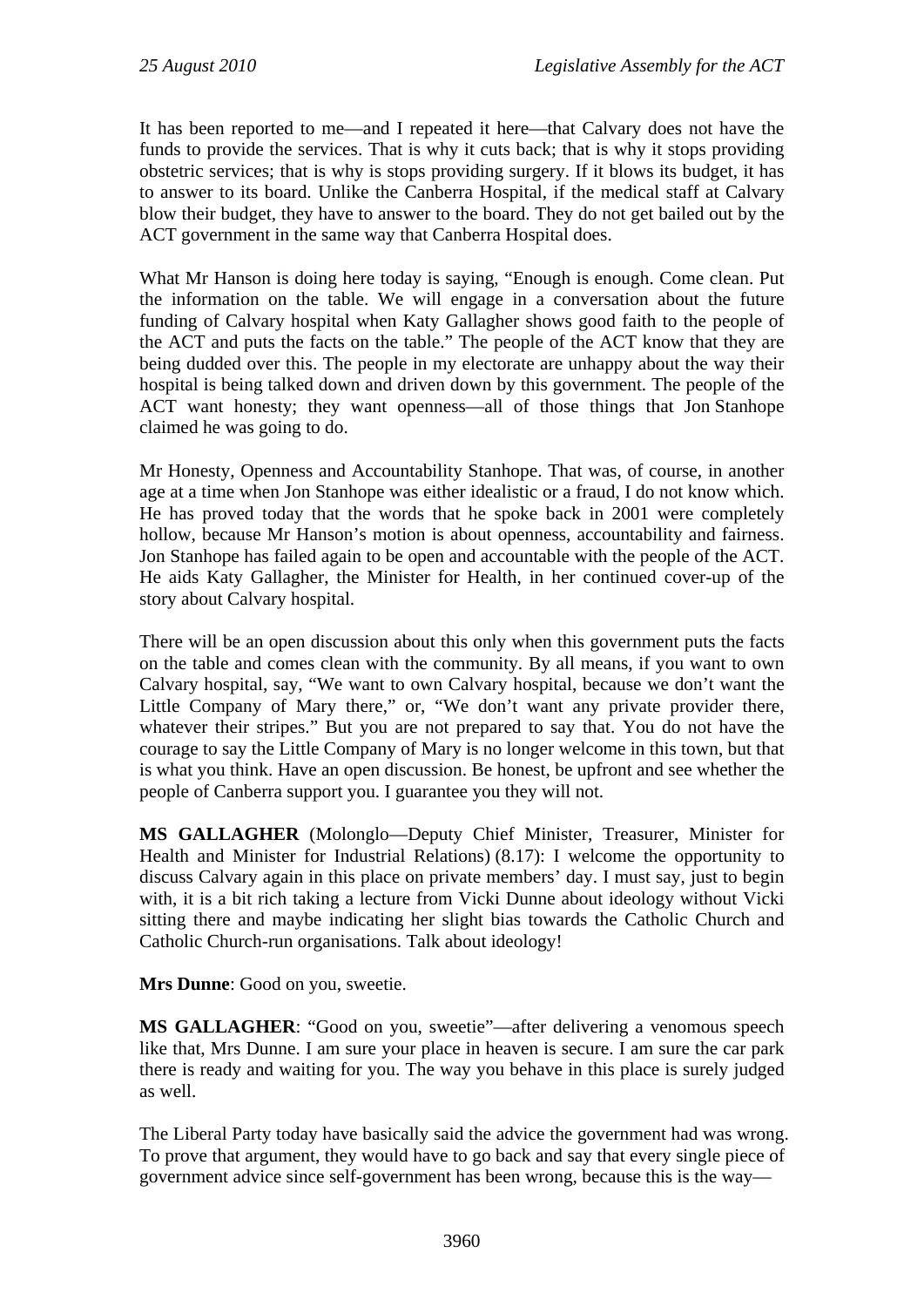**Mr Hanson**: Katy, the Liberals didn't try to buy the hospital.

**MS GALLAGHER**: If you let me have a moment, Mr Hanson, this is the way capital injections have been made into Calvary since self-government. Capital injections have hit the bottom line, not just with Labor governments but with Liberal governments. It has been a challenge for both governments.

To support the argument being put by the Liberal Party, you would also assume that the Auditor-General, who signs off on our accounts every year and on our balance sheet, has also been wrong since self-government. Is that what you are arguing, Mr Seselja, that the Auditor-General has got this all wrong as well? That is the argument that you put here tonight. That is the argument. You are arguing that advice to government has been wrong. You are accusing the Auditor-General—

**Mr Hanson**: Ha, ha!

**MS GALLAGHER**: She signs off on our accounts every year, on ACT Health accounts every year. You are accusing her of being wrong and you have been unable to support that element of the argument.

**MADAM ASSISTANT SPEAKER** (Ms Le Couteur): Mr Hanson, Ms Gallagher has the floor. Please hear her in silence.

**MS GALLAGHER**: That is the argument that the Liberal Party have given us tonight. It is completely without substantiation, in law or in fact. Indeed, the fact is that they are all patting themselves on the back, saying, "We were right the whole time." They were right in the sense that they refused to engage and just decided they would oppose this for opposition sake, which is what we see on every issue that comes before them, particularly any difficult issue where there is not unanimity of opinion across the community. Governments cannot ignore difficult issues just because not everybody agrees with them.

We have the position here where it was not about injecting \$10 million or \$5 million into Calvary, as has occurred since self-government. If you go back and look at the injections going into Calvary since self-government, they have been tinkering at the edges, by all governments, patching up here, giving little bits there. The reason they have done that is that it was very difficult to invest in the hospital when we were unable to capitalise that injection. You can go back and have a look at all the previous budgets.

We were faced with the situation where we had to essentially rebuild the hospital. It is not going to be a little tinkering. It is going to be rebuilding and doubling the size of that hospital. It was going to be in the order of \$200 million-plus. This presented the government with enormous challenges.

If you listen to Mrs Dunne, it is like this government has been pursuing Little Company of Mary, squeezing them, not funding things, which is the opposite of reality. Every year we fund them, every year they go over budget, every year we fund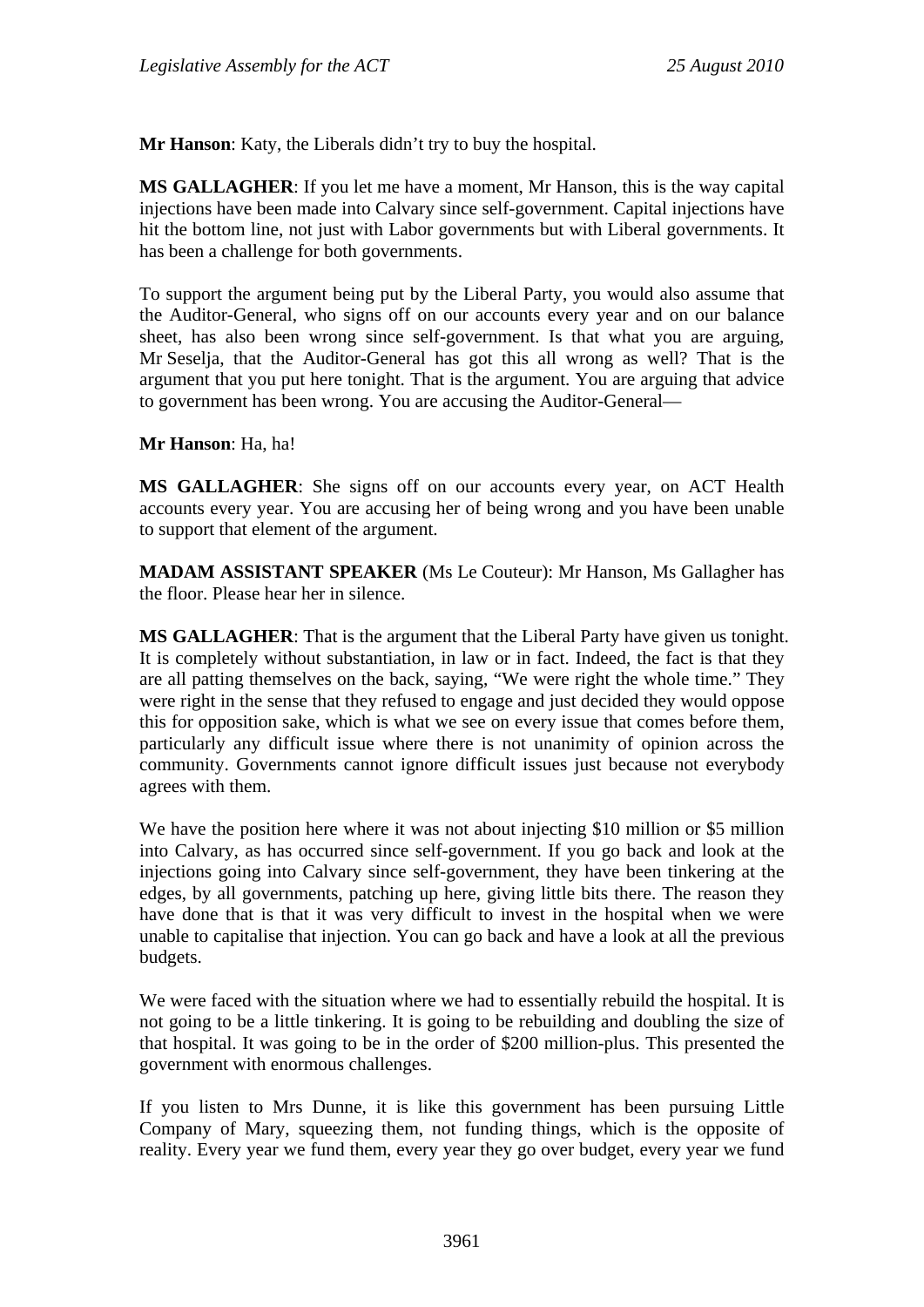their over-budget runs. It is not the board that funds them. Every year we look at their capital requirements. There is a better intensive care unit at Calvary Public Hospital than there is at Canberra Hospital, all funded by the ACT government but at Calvary it is all owned by Little Company of Mary. That was the position that we were in.

How do we deal with an additional \$200 million injection? How do we deal with creating the best public health system for our community? It is not for this year, not for next year, not when for Mr Hanson wants to make politics out of it but for 50 years time when my two-year-old is 52 and needs a hip replacement. How do we actually build the hospital system that is going to be there for her? These issues are complex and they do take time.

The opposition will stand here and say that Tony Harris, Andrew Podger, Terry Dwyer and Sinclair Davidson all saw this coming, all saw the issues presented for government, and that they knew we did not have to pay for the hospital to put in the investment that we needed. It is simply not true. Each of them came from different viewpoints. None of them suggested that the government already owned the hospital, either in a legal or in an accounting sense.

Andrew Podger essentially argued that, as a supporter of the purchaser-provider arrangement, a capital injection for the hospital, if owned by Little Company of Mary, would appear as an expense. However, he did go on to say this is an accounting issue that the accountants can fix. Indeed, that is what they have done. With the exposure draft on 21 April, the situation changed and changed dramatically.

Tony Harris provided two other options. He did not foresee, through a crystal ball, this accounting treatment coming but what he said was that the first option was to treat all future investments in Calvary as assets owned by the ACT government under an agreement with Little Company of Mary. Yes, that is an option but it was not an option that Little Company of Mary would agree with. As Little Company of Mary own the lease and have significant say about this, we could not pursue that option.

That option had been discussed, as had Tony Harris's second option, which was that the government provide the capital as a loan to Little Company of Mary, guarantee the loan and then provide LCM with recurrent funding to pay off the loan. Yes, we could do that but why should the taxpayers fund the loan and the interest on the loan in an asset they do not own? This government did not support that option.

Terry Dwyer came from a different perspective to Tony Harris and Andrew Podger. He indicated his indifference to whether \$200 million of taxpayer-funded investment is made in an asset owned by the community or provided as a grant to the third party. That was Terry Dwyer's argument. It was: "Yes, you've got to spend the money. We don't care who owns it." Terry Dwyer does not have to manage a budget. Terry Dwyer does not have to worry about \$200 million hitting his bottom line. So, yes, the government looked at that and, no, that was not an option either.

Sinclair Davidson—and I think if you take time to look at Sinclair Davidson's blog you will see this—comes from a very particular philosophical point of view, which is that governments should be the provider of last resort. So, yes, he has a particular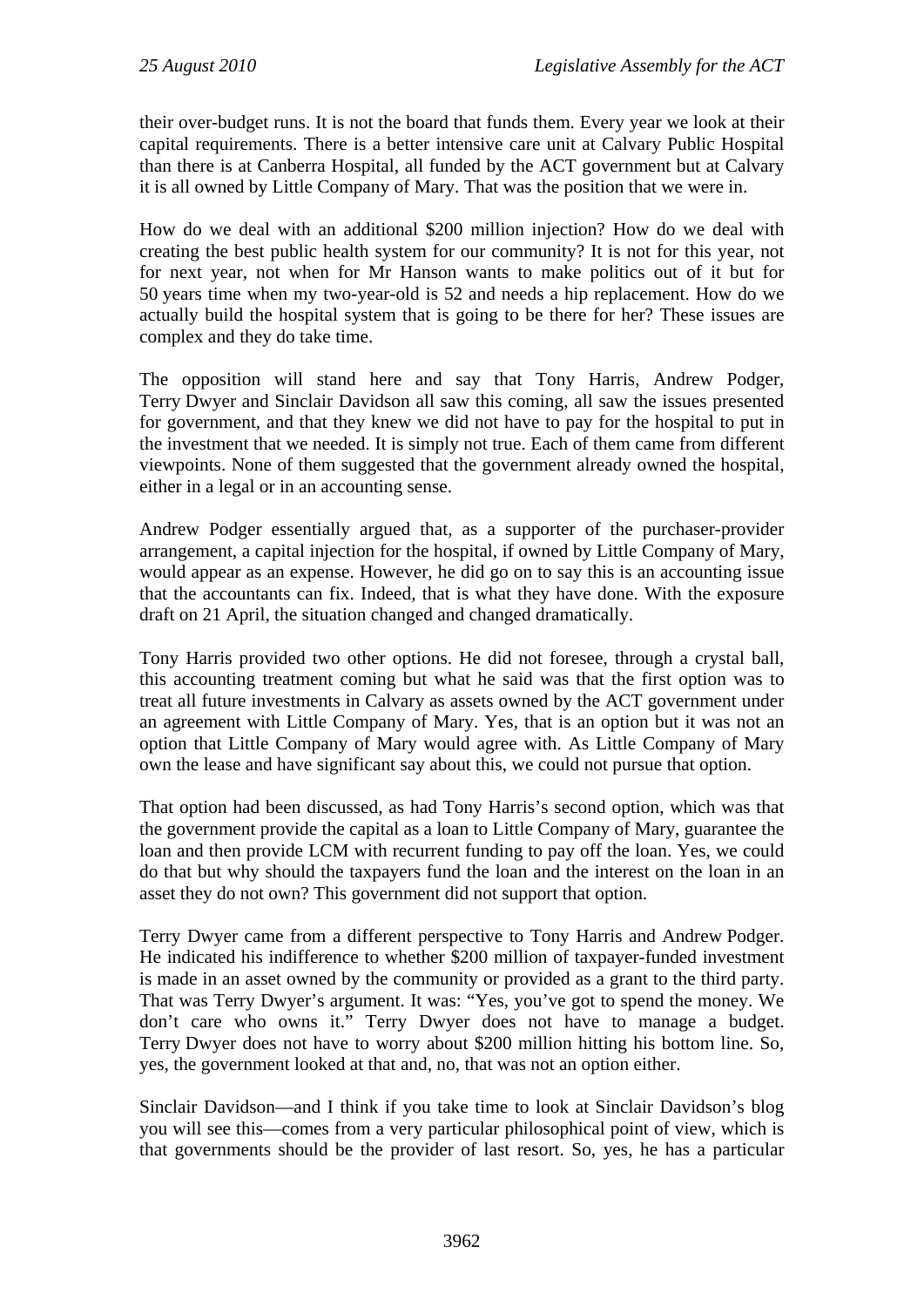view about whether or not the government should own and operate a public hospital. His philosophical point of view was that essentially people other than government are better at doing it.

The Liberal Party keeps standing up here and saying, "All of these people saw this coming. All of them realised you didn't have to buy it." It is not true. None of them did. They all had different views about the proposal but not any of them have dealt substantively with the accounting issue. The government will support the amendment moved by Amanda Bresnan. I flag that we have an amendment to paragraph (2) and I can talk to that later.

But at the heart of this issue is this: what sort of health system do we want for the future of this city? Do we want a system where 30 per cent of it is controlled by a third party who has responsibilities to a board, a board that is not a Canberra board, or do we have a situation where we want to create the hospital system for the future that is interlinked with our community health facilities, that has got first-rate infrastructure, that has seamless delivery of services and role delineation across both hospitals, reached in consensus with the health professionals that work there? When the Liberals come into this place and say, "Nobody agrees with you," that is simply incorrect.

I have had more support from the community to actually resolve the Calvary issue than ever before. People want a way forward and this government wants a way forward. But these issues are complex. They are hard. There is disagreement between the parties.

I note that the Liberal Party obviously do not support Little Company of Mary's very strongly held views that the accounting advice is wrong. Little Company of Mary's view is that we should still be paying for the hospital and it might come as a surprise that they are very keen to sell it to us. So the Liberal Party, sitting there, having a go at the government, obviously agree with the government in one sense. And it is good to have that support for me to go back into negotiations with the Little Company of Mary and say that the Assembly is unified that we should not pay for this hospital. That is where these negotiations are going to start from.

**MR HANSON** (Molonglo) (8.27): Speaking to Ms Bresnan's amendment, the opposition will not be supporting it. What it clearly indicates is the Greens' continuing dislike or ideological objection to private health. The first line is:

that the needs of public health patients should come before that of private health corporations …

I think that is an entirely needless comment to be putting in the amendment. All it does is really stake out an ideological position. It is an ideological position that we have seen of late in the Greens' election manifesto that would see the private health rebate rescinded at a cost to ACT residents of \$37 million. By losing the health rebate, the tax rebate in the ACT, many Canberrans would no longer be able to afford private health cover and it would put additional strain on our public system. I think it is very important that we acknowledge the very important role of the private health system in the ACT and that we do not start or continue an ideological attack on our private health system, as I fear the Greens intend to do.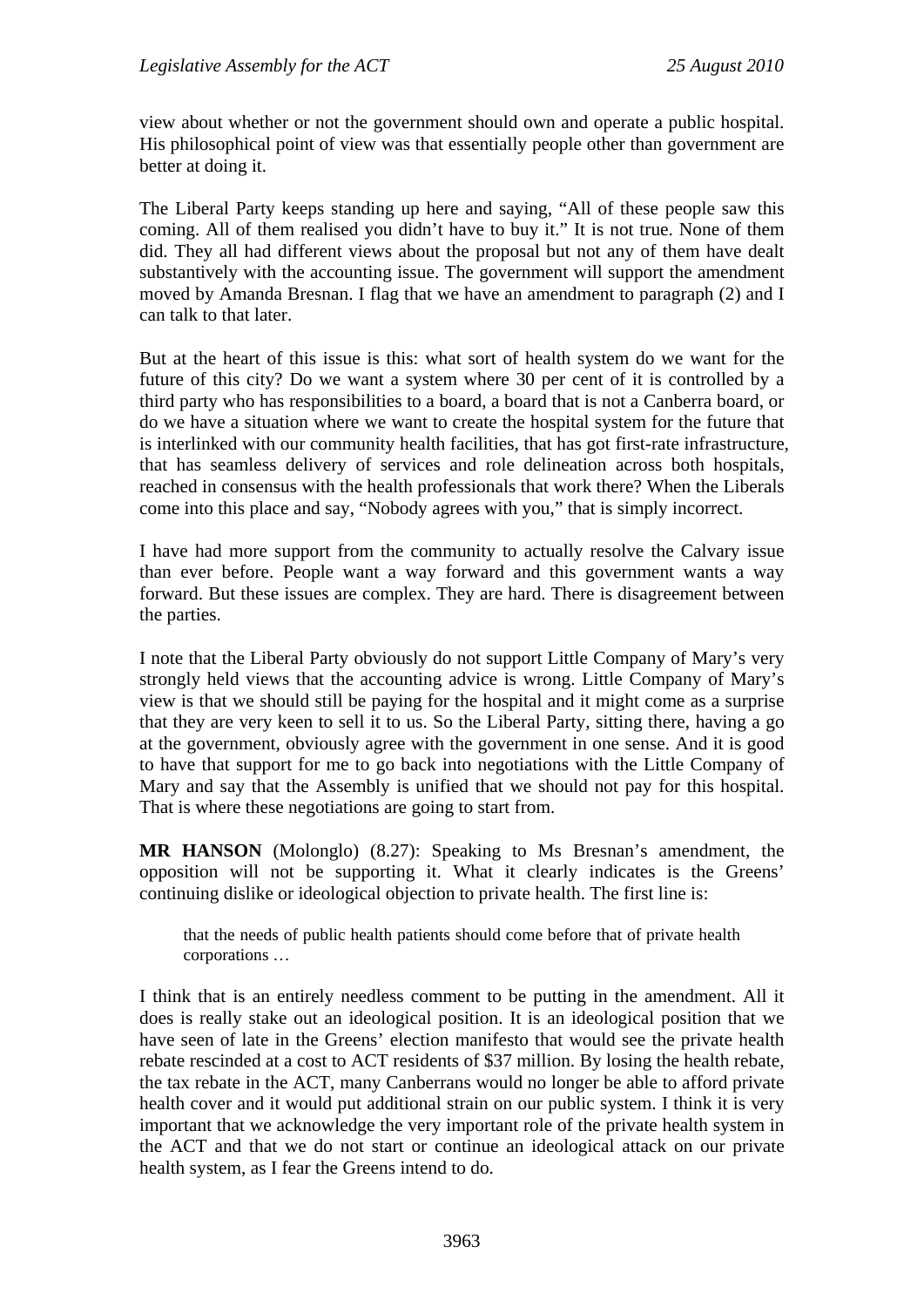It is quite clear from the Greens' amendment that they do not want to see the detail. As we saw from Ms Bresnan when this debate first emerged mid last year, when she said, "No, public health should be in public hands; we'll sign up to this deal," before she even looked at the fact that this contained any reference to Clare Holland House, she actually gave a speech in this chamber at length without even mentioning Clare Holland House, saying how she thought this was all a great idea. It was only when she came late to the game, realising that Clare Holland House was part of this deal, that she noted some objection.

Once again, we see Ms Bresnan's fear of the detail, not wanting to get engaged in the process in any substantive way, but simply relying on the nod and the wink from Katy Gallagher. "Don't worry. It's all right. Just sign up for this deal. Here's the blank chequebook." That is what Katy Gallagher has been saying to the Greens all along, and Meredith Hunter and Amanda Bresnan have been swallowing it hook, line and sinker. We see it every step of the way on this Calvary deal, as we see on so many other matters of importance in the health portfolio and others that are debated in this Assembly.

We will not be supporting the amendment for that very reason. It takes away any requirement for the government to present the documents. We want them to present the documents. This prevents them from doing it. It certainly does not compel them to do it. It also takes away the important aspect, which is to say, "Make sure that the plans to purchase Calvary hospital now are shelved and shelved for good." So we will not be supporting the amendment.

**MS GALLAGHER** (Molonglo—Deputy Chief Minister, Treasurer, Minister for Health and Minister for Industrial Relations) (8.30), by leave: I formally move the amendment to Ms Bresnan's amendment:

Omit paragraph (2), substitute:

"(2) calls on the ACT Government to:

- (a) outline, as soon as practicable, the process that will be undertaken for engaging with the public about the way forward and what timeframes can be expected; and
- (b) present to the Assembly, as soon as practicable, further detail regarding the four options to proceed with Calvary Public Hospital and, in particular, providing an overview of the positives and negatives of these options.".

It is as circulated and just amends paragraph (2) of Ms Bresnan's amendment. Instead of supporting the section which talks about moving to public ownership of public hospital services, I am required to bring back to the Assembly as soon as practicable details regarding the four options and, in particular, provide an overview of the positive and negatives of those options.

**MRS DUNNE** (Ginninderra) (8.31): This goes to my narrative, I am afraid, that, again, Mr Hanson's motion is about coming clean with the community about what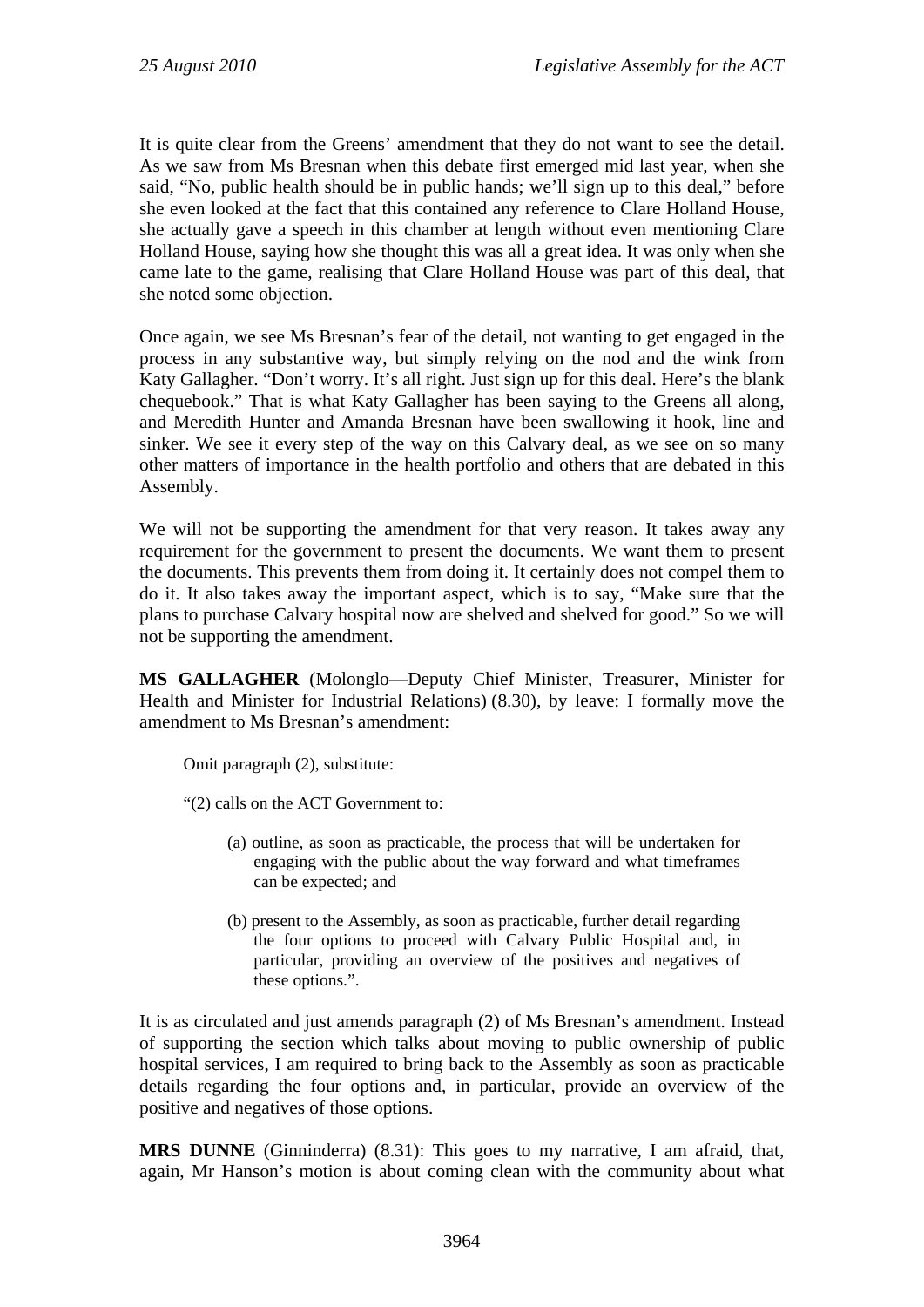your advice was, what the accounting advice was, and what the legal advice that you used to back that up was, when you went back and checked it. If you are going to make a whole lot of changes, policy changes in relation to the administration of one of Canberra's two public hospitals, what is the problem with putting on the table the information that you are using? Why is it that the Greens will support you, will not demand this of you? They are here, saying, "We are a new force in politics. We want open and accountable government," except when Katy Gallagher and Jon Stanhope say to them, "No. Really it is not very convenient on this occasion."

Ms Gallagher's amendment goes to my narrative. My narrative is that this government seem to have something to hide. If they did not have something to hide, we would not have had to move the motion that Mr Hanson has moved today, because Ms Gallagher would be prepared to come out and say, "Here it is. Here, people of Canberra, have a look at it. You will see that I am right. You will see the problems that I am confronting."

But no! Mr Hanson and the Canberra Liberals, for the past 18 months, have been grasping, fighting tooth and nail, for openness on this matter. Again here today, we have Ms Gallagher in cahoots with the Greens, saying, "It is not good enough. The people of the ACT do not deserve openness on this issue." Ms Gallagher's amendment basically comes back and says, "I will find a convenient way of explaining it to you in my words. I will tell you what the story is," not, "Here is the information and you can read it and make up your own mind." We are going to be led down the garden path again by Ms Gallagher.

This Assembly has spent a lot of time over the last 18 months trying to get to the bottom of the motivation that this government has in its attempt to take over Calvary hospital. Ms Gallagher and Ms Bresnan can stand up here and say again, "I am very pleased that Mr Hanson has brought this matter to the attention of the Assembly again on private members' day." They say it through gritted teeth.

We have to do this because so much is at stake. The future good administration of one of our public hospitals is at stake. The future underpinning of our budget is at stake. The future of the health of the people in my electorate is at stake. And I do not make any apologies and I will not be cowed by this government. I will stand up for the people in my electorate who depend upon that hospital and who want answers.

Why is it that Katy Gallagher is going down this path? And what is it that Katy Gallagher has to hide? If everything was as she said, she would put these matters on the table. Mr Hanson would not have to come back here time after time and try to get some transparency into this issue. The fact is that time after time Mr Hanson comes in here in an attempt to gain transparency and the Labor-Greens alliance, coalition, coalesce to tell the people of Canberra, "Don't worry about it. It's all right. Katy Gallagher is looking after it and you can be confident."

I am not confident. The people in my electorate are not confident. And I will continue to stand up for openness, for accountability and for real information about what is driving this deal. What is driving Katy Gallagher in such an obsessed way? Twice she has come up with failed propositions in relation to Calvary and now she is coming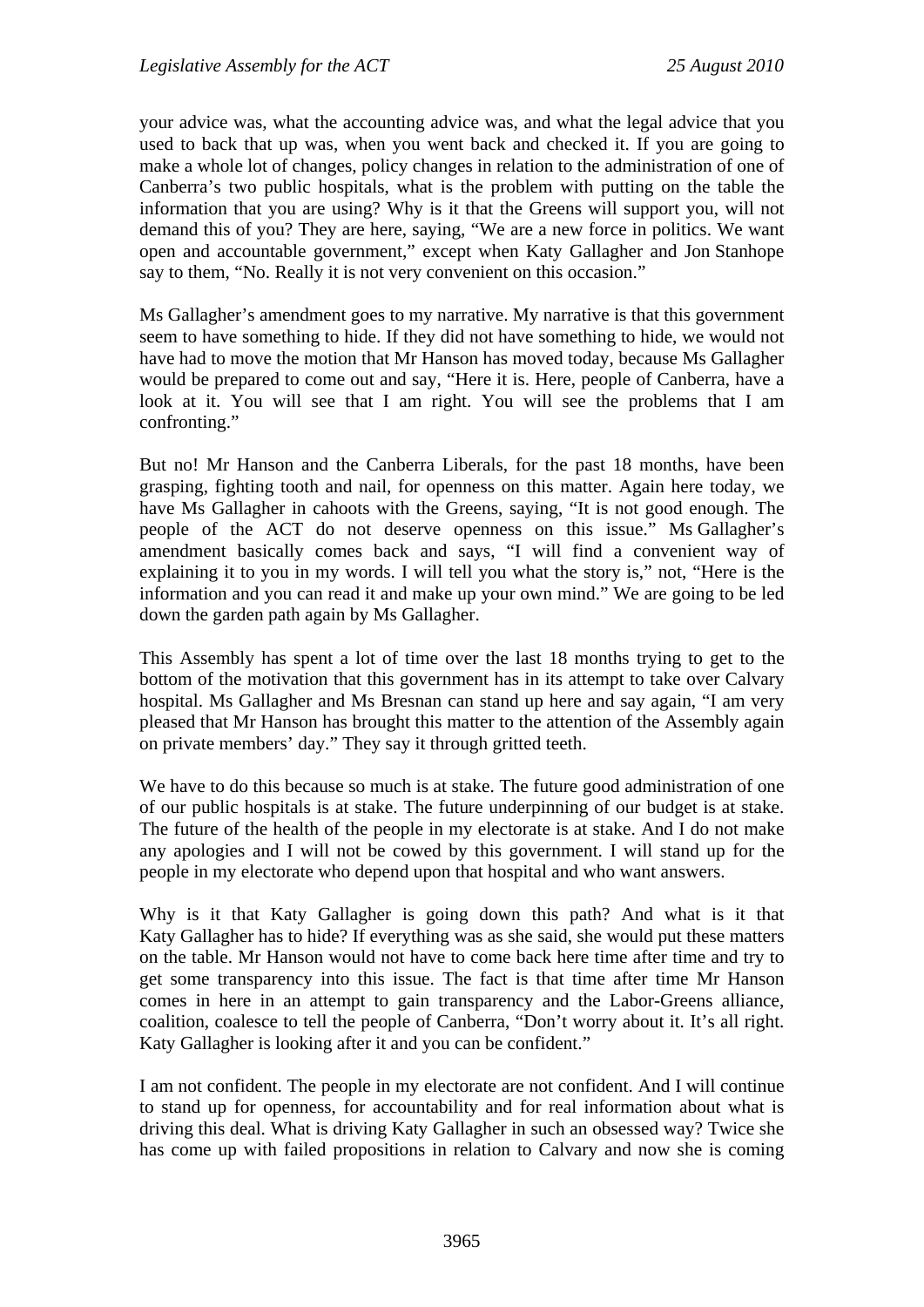back for a third, fourth, fifth and sixth bite of the cherry. She has had two attempts and now she has got four options on the table. Why is she so obsessed with this? Why is it that the health services of the people of Belconnen are under threat? Why is it? Why won't she answer? Why won't she answer and why is it that again—

**Mr Hargreaves**: On a point of order, Madam Assistant Speaker, I am still waiting for the relevance to the amendment. Could you ask Mrs Dunne to be relevant in her speech, please?

**Mr Seselja**: On the point of order, Madam Assistant Speaker, this has been a wide-ranging debate. The debate is about Calvary hospital and the government debacle. Mrs Dunne is quite entitled to speak about her electorate in that context, how Calvary hospital affects it.

**MADAM ASSISTANT SPEAKER** (Ms Le Couteur): Thank you. There is no point of order. It has been a wide-ranging debate.

**MRS DUNNE**: Again, Mr Hargreaves is being frivolous. But this amendment, again, is about not providing information. We have Katy Gallagher's version of information. As soon as practicable—goodness knows when that will be—she will undertake to engage with the public about a way forward. She can engage with the public about a way forward, yes, and she should be doing that. One of the ways you engage with the public about a way forward is that you put the documents on the table. You say, "This is how it is." And she is not prepared to do that.

She is going to present an outline of what she thinks we need to know. It is not about what Katy Gallagher thinks we need to know. It is what the facts are, and the people in my electorate and the people across Canberra who are going to be footing the bill for this deserve to know. Again, Katy Gallagher will not come clean, will not put the documents on the table. The fact that the documents will not be put on the table suggests to me that she has something to hide.

#### **MADAM ASSISTANT SPEAKER**: Mr Seselja.

**MR SESELJA** (Molonglo—Leader of the Opposition) (8.38): Thank you, Madam Assistant Speaker.

**Ms Gallagher**: I don't think they want you to get to your business. I am just getting that little sneaking suspicion.

**MR SESELJA**: Ms Gallagher continues to interject. We saw Ms Gallagher trying to turn this debate into this sort of sectarian attack on Mrs Dunne before—this disgraceful sectarian attack.

**Ms Gallagher**: I was responding to her attacks on me.

**MR SESELJA**: No, no. That is what Ms Gallagher did. She launches a sectarian attack on Mrs Dunne, because she has no argument. That is what you descend into. You descend into cheap name-calling, which is what Ms Gallagher did in her speech,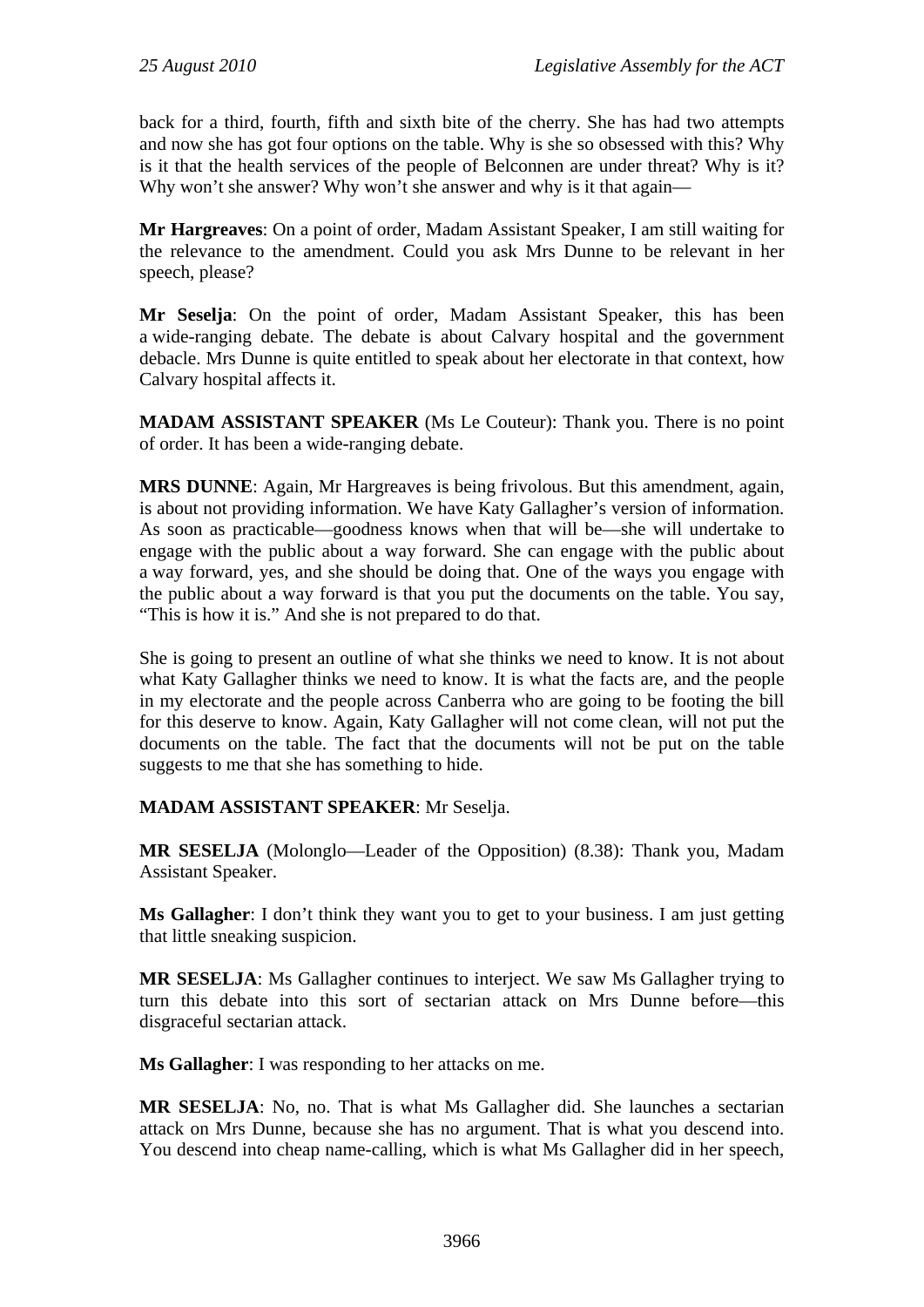directed at Mrs Dunne—a sectarian attack—because Mrs Dunne dares to speak and happens to be a Catholic. What an outrageous thing to say—that somehow it is fair game. According to Ms Gallagher, it is fair game to go after and impugn Mrs Dunne's motives because of her religious affiliation, because of—

**Ms Gallagher**: After getting a lecture from her about my motives.

**MR SESELJA**: It is extraordinary. She does not want to fight it on its merits, does not want to defend the way she has handled this. Has she handled it well? No. She will descend into an unfounded sectarian attack. It follows on from the Chief Minister's extraordinary, unparliamentary attacks on Mr Hanson. You always know you have hit a nerve when you get those kinds of disgraceful attacks. I would just draw people's attention to those words from Ms Gallagher. To effectively attack Mrs Dunne because of her religion, because of her religious background, is disgraceful. I do not think it would be deemed acceptable by Ms Gallagher if someone was attacked for any other reason, for any other similar reason. It is disgraceful.

**Ms Gallagher**: So you did not hear Vicki's attacks on me now? They are all right, are they, Zed? They are all right?

**MR SESELJA**: When we go into substance—if you do not like being attacked because of your record, then perhaps you are in the wrong job, Katy.

**Ms Gallagher**: No. She attacked me over my ideological beliefs, Zed.

**MR SESELJA**: No; she went you for your record.

**MADAM ASSISTANT SPEAKER**: Ms Gallagher, please stop interjecting.

**MR SESELJA**: She went you for your record and you went for a religious attack. That is what we saw. You know you cannot win the argument on its merits when you descend to those kinds of attacks.

The problem with this amendment and the combination of the two proposed amendments from Ms Bresnan and Ms Gallagher is that it is again all about accepting the government's line. The government is again saying to us as an Assembly, "Trust me."

You do need to question what is the Greens' motivation here in this place if, regardless of what happens, they continue to always accept the word of the minister, accept the word of this government, despite all the evidence to the contrary. Despite all the evidence to the contrary, they will accept whatever they are fed. This is the minister who said before the election that all the plans were on the table. And they were not. On this very issue, they were not. When we tried to get the Auditor-General to look at it, the Greens and the Labor Party did not want it. It has now fallen over in a heap. They have got this advice and we are saying, "Put it on the table." The Greens and the Labor Party again are saying, "No; we do not need information. We do not need openness. We do not need accountability."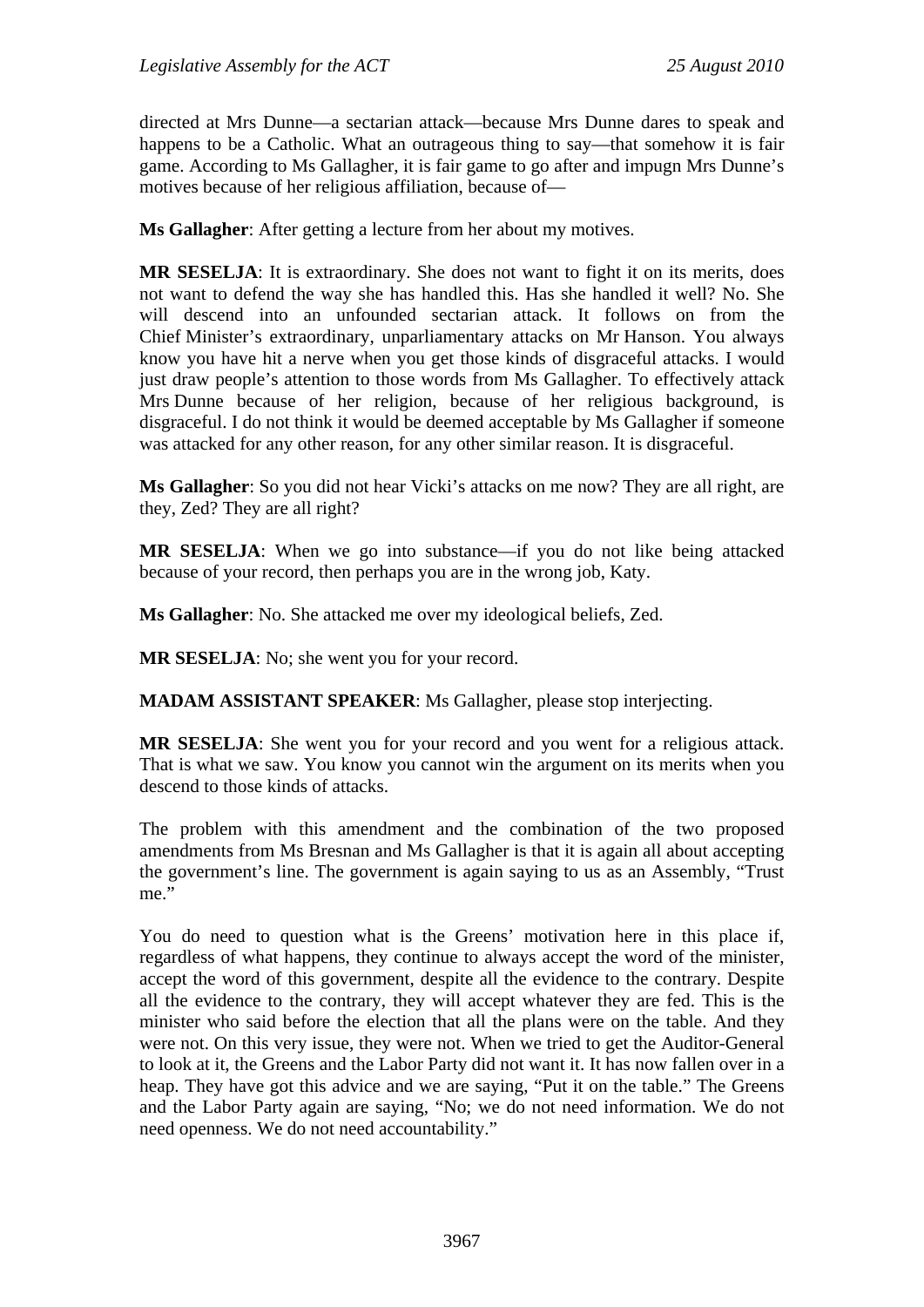What exactly was their platform? What was the Greens' platform at the last election? What was it? I think I may have heard some words about accountability, but again they accept the government's word. When the government is so pleased with your amendments and your motions, you have got to ask whether you are asking hard enough questions. If you accept every bit of information provided to you, you are not doing your job. You may as well be part of the government. If you want to be part of the government, be part of the government: defend the government; accept everything the government says and be part of it. Otherwise, as members of the Assembly, it is our job to question, it is our job to probe and it is our job to say, "Put the facts on the table."

The record of this minister on this issue has been one of hiding the information right the way through—right the way through. We are saying that maybe now it is time for a bit of transparency on this issue. Maybe it would be reasonable, but given that she has botched it so badly by hiding things and given that she came perilously close to wasting \$77 million of taxpayers' money on this issue, maybe in the light of day, rather than us just accepting whatever this minister serves up, it might be a good idea. It might actually improve this process. It might help avoid future errors, future stuffups that potentially affect taxpayers.

We will not be supporting this amendment. We will not be supporting Ms Gallagher's amendment and we will not be supporting Ms Bresnan's amendment. Ms Gallagher's amendment is obvious. She is the minister; she is looking for the least scrutiny she can get. That is what it is. The Greens' amendment unfortunately is in exactly the same vein. What their motivation is I will leave to others to judge.

Question put:

That **Ms Gallagher's** amendment to **Ms Bresnan's** proposed amendment be agreed to.

The Assembly voted—

Ayes 9 Noes 5

| Mr Barr      | Ms Hunter     | Mr Coe     |
|--------------|---------------|------------|
| Ms Bresnan   | Ms Le Couteur | Mr Doszpot |
| Ms Burch     | Ms Porter     | Mrs Dunne  |
| Mr Corbell   | Mr Stanhope   | Mr Hanson  |
| Ms Gallagher |               | Mr Seselja |
|              |               |            |

Question so resolved in the affirmative.

Question put:

That **Ms Bresnan's** amendment, as amended, be agreed to.

The Assembly voted—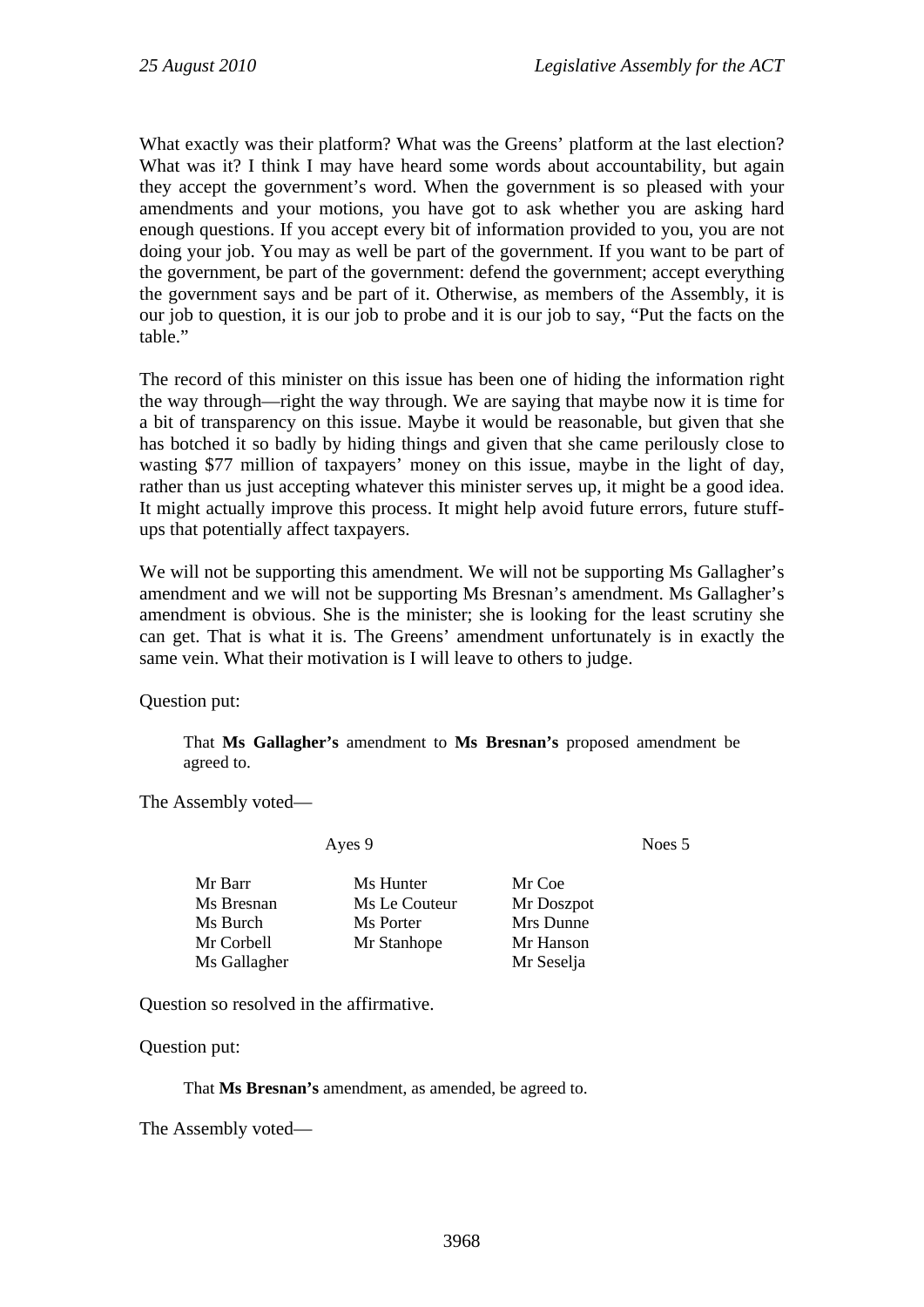Noes 5

| Ayes 9       |               |            |  |
|--------------|---------------|------------|--|
| Mr Barr      | Ms Hunter     | Mr Coe     |  |
| Ms Bresnan   | Ms Le Couteur | Mr Doszpot |  |
| Ms Burch     | Ms Porter     | Mrs Dunne  |  |
| Mr Corbell   | Mr Stanhope   | Mr Hanson  |  |
| Ms Gallagher |               | Mr Seselja |  |

Question so resolved in the affirmative.

**MR HANSON** (Molonglo) (8:49): I would like to thank members for their contributions to the debate. Some were quite exceptional contributions. I particularly refer to that of Mr Stanhope. It was quite a remarkable contribution. I am not quite sure what provoked it but I can only imagine that he did not like being made a fool of. That is certainly what occurred. When you compare the statements—these pious, lecturing, sanctimonious statements that he has made—with his actions, he should be embarrassed. His response was quite bizarre. It was to ignore the substance, which was about Calvary and about the production of documents, the tabling of documents in the chamber—which, although he did not like my quotes, were all directly relevant to that issue. He came up with this bizarre attack on me as being homophobic and misogynistic. To be honest, I think that he was under a bit of pressure; he was not liking what he heard. Just to make sure that he can strengthen his glass jaw, I will give him an opportunity to hear some of it again.

Before I do that, though, I will turn fleetingly to the Greens. It seems, sadly, that once again in this place we are seeing exactly the same thing: the Greens will do the bidding of Katy Gallagher. It is just a compelling argument, and I have said it before, that they continue to be unable to hold this government to account, to demand scrutiny. It does not matter where things go wrong, whether it is obstetrics, the bush healing farm, Calvary or sending things to the Auditor-General, the Greens are just happy to let Katy Gallagher have her way.

I turn to Mr Stanhope. Remember that this is a central argument about the release of documents. Let us not get too precious about what these documents are; this is about some accounting advice that has been provided. Let us remember what Jon Stanhope said:

Labor understands that good government does not bully. It leads.

Good government accepts criticism.

Good government has the courage to allow itself to be closely scrutinised. It conducts its operations in an open, honest and accountable manner, not in secret.

He said further, "Because integrity is one of our core values, we do not accept that the only way to govern is by deals done behind closed doors." We are all aware of how this deal has been done, and it would have continued to be done for a significant period of time if the matter had not been leaked to the *Canberra Times*. Mr Stanhope said further, "We also understand that it is impossible to rebuild and maintain the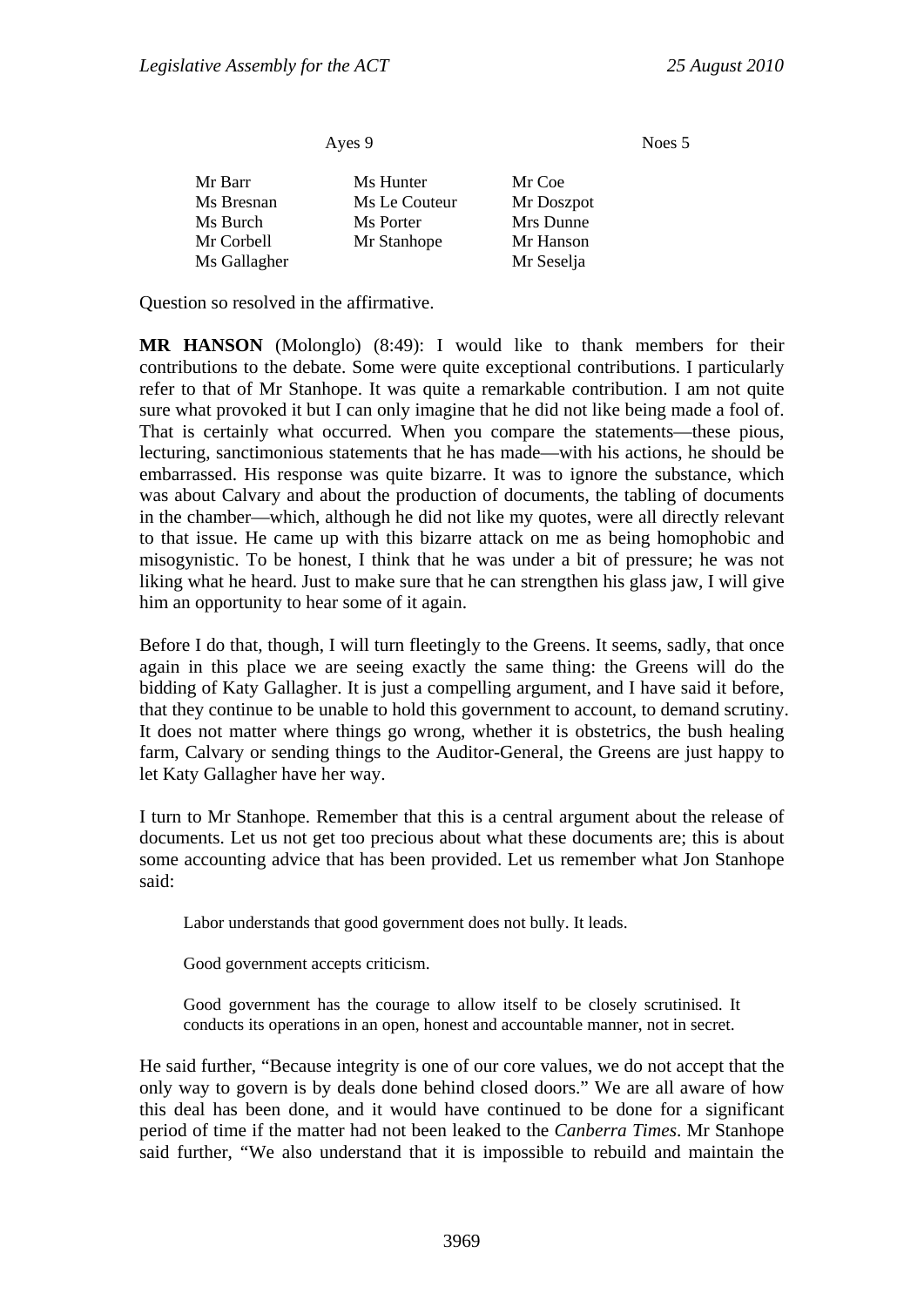community's confidence in government and public institutions unless the business of those institutions is conducted in the most open manner possible." Basically that is a critique of his own government and shows the lack of confidence that this community is currently experiencing in relation to the Gallagher-Stanhope government.

As an aside, let me say that I met a staff member at a club last night. I was speaking at an engagement and I met a staff member there. She said, "You are Jeremy Hanson, aren't you?" I said, "Yes." She said, "Thank you very much for saving Clare Holland House." I kid you not. It was "thank you". I had never met her before. She said, "Is that who you are?" She said, "Thank you." She said, "I have seen you before at Palliative Care Society meetings." She had been a staff member at Clare Holland House and now is a volunteer. She thanked me and the opposition for preventing the sale of Clare Holland House. I just give that as a little aside.

Mr Stanhope also said in 2001:

We will try not to make mistakes, and if we do, we will be open about them.

I raised that one before. I challenge Mr Stanhope to outline in the Assembly any mistake that this government has made in the last nine years. He said in 2001 that he would be open about them. I am still waiting to hear an admission from Mr Stanhope or Ms Gallagher that they made any mistakes. When they said there were no problems in obstetrics and it turned out that there were, was that a mistake? Clearly not. The cover-up about the bush healing farm—was that a mistake? Clearly not. The mistakes with Calvary? No; nothing to see there. Again, we see the contradictions.

I will save the best until last, because we are talking about the release of documents. We are being denied them under the guise of commercial in confidence. Mr Stanhope said:

Under Labor, the ACT Government and its agencies will restrict the use of commercial confidentiality to the narrowest possible application.

You like this one, don't you, Andrew?

**Mr Barr**: Look at me. Go back and look at the horse. Look at me. It is an Old Spice ad.

**MR HANSON**: I am not sure what you are on over there. I know that Jon Stanhope is on valium, because he certainly settled down over dinner time, but I am not quite sure what drugs you are taking, Mr Barr.

**Mr Barr**: Have you seen the Old Spice ads?

**MR HANSON**: You probably have it on repeat, mate. I will start again. He said:

Under Labor, the ACT Government and its agencies will restrict the use of commercial confidentiality to the narrowest possible application. Labor accepts that there are exceptional occasions when some commercial arrangements between Government and the private sector must remain confidential.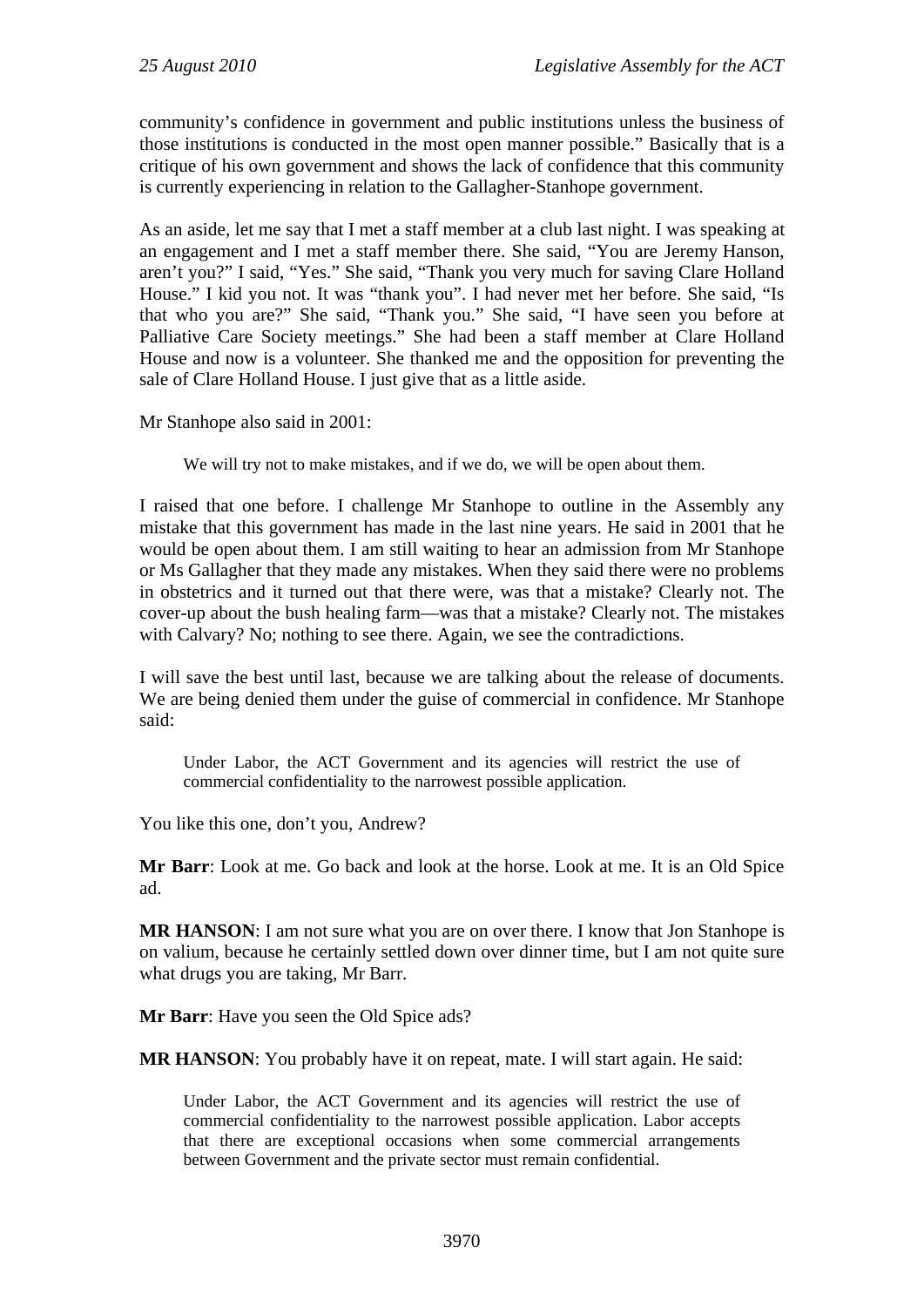But the stress must be on "exceptional occasions."

Do you consider this an exceptional occasion?

**Mr Seselja**: Another one, another exceptional occasion.

**MR HANSON**: It seems that they are all exceptional occasions, Mr Seselja. Everything is exceptional. And he said:

Labor won't hide behind a cloak of confidentiality.

You will not do that, minister? No; never. It will never happen. No, it never happened with the bush healing farm, never happened with obstetrics and the Public Interest Disclosure Act—no, never happened.

But the great hypocrisy, as I said before, was the reckless act by Jon Stanhope in 2005 when he decided, in the context of counterterrorism legislation that was draft legislation, that was labelled in confidence, that he felt that, because it suited his purposes, he would release it publicly. We have got to make sure that we do not think that this is some high principle and change of view that Jon Stanhope has got now that he has matured into government—that he was wrong back when he was in opposition, but now he is the Chief Minister he has become wise. No, that is not the case. He simply uses the application of his rhetoric where it suits him. He was quite happy to talk about freedom of information and public interest back in 2005, because it suited him. But now he is doing exactly what he preached against—hiding behind the cloak of secrecy.

We from the Canberra Liberals want to be involved in the process moving forward. We do not want to see a further two years of procrastination, failure and bungling. We want to be involved in it. Clearly the secret way of doing business has not worked. We want to be engaged. I have looked at the options but, when I look at the paragraphs in each of the options, it is difficult to understand the detail contained in those. I am looking forward to doing that, but it is difficult for me to do that with all the necessary information lacking. This is all I have received. If this is all I have received to date, and I am being expected to make a decision, and Jon Stanhope is demanding—

**Ms Gallagher**: But you were right, Jezza. You were right the whole time. You knew it all.

**MR HANSON**: Remember that last time it took us six months to come to a conclusion. It took us six months to come to a conclusion because we looked at it in detail. And all the time, thumping on the table, you are saying, "Where is your answer, opposition?" We said, "No, we will take our time"—as we will in this case. We will look at what you propose; we will look at the options. We will judge them and we will let you know whether we support any of them or whether we think there is a further option that should be considered. We will let you know in timing that is chosen by us. We will not be rushed by you. Certainly, whilst you refuse to provide us with the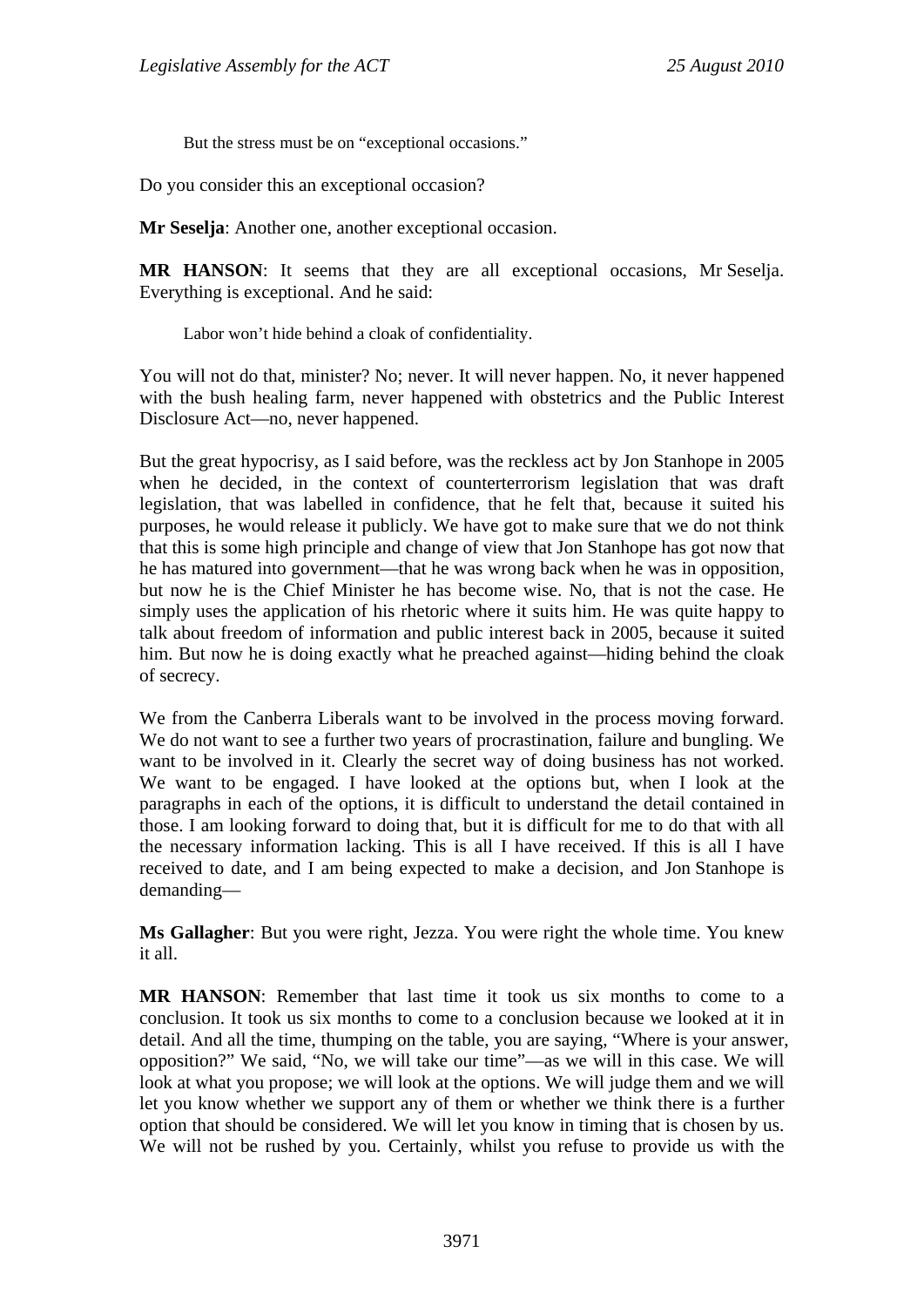necessary information, you make it impossible for us to do that in a reasonable manner.

Those on the other side are busy talking about some Old Spice ad, I think. They have moved on from engaging in this debate. I guess it is more reasonable than some of the rants Jon Stanhope had. But again, it displays their lack of regard for giving the Assembly what it needs—the right information so that we can make the right decision.

Question put:

That **Mr Hanson's** motion, as amended, be agreed to.

The Assembly voted—

Ayes 9 Noes 5

| Mr Barr       | Ms Hunter     | Mr Coe     |
|---------------|---------------|------------|
| Ms Bresnan    | Ms Le Couteur | Mr Doszpot |
| Ms Burch      | Ms Porter     | Mrs Dunne  |
| Ms Gallagher  | Mr Stanhope   | Mr Hanson  |
| Mr Hargreaves |               | Mr Seselja |
|               |               |            |

Question so resolved in the affirmative.

Motion agreed to.

# **Children and young people—advertising**

**MS HUNTER** (Ginninderra—Parliamentary Convenor, ACT Greens) (9.02): I move:

That this Assembly:

(1) notes that:

- (a) there is a significant level of community concern about the sexualisation of children and young people in advertising and the media; and
- (b) evidence suggests that the sexualisation of children and young people is having a significant detrimental impact on children's and young people's health; and

(2) calls upon the government to:

- (a) explore options for the development of a voluntary code of conduct for retailers in the ACT to promote awareness and active decision making about the types of materials sold to children and young people and the advertising that depicts them;
- (b) ensure that education programs provided in ACT schools give students the opportunity to talk about their media consumption and how it informs their ideas about relationships and their perceptions and expectations of themselves; and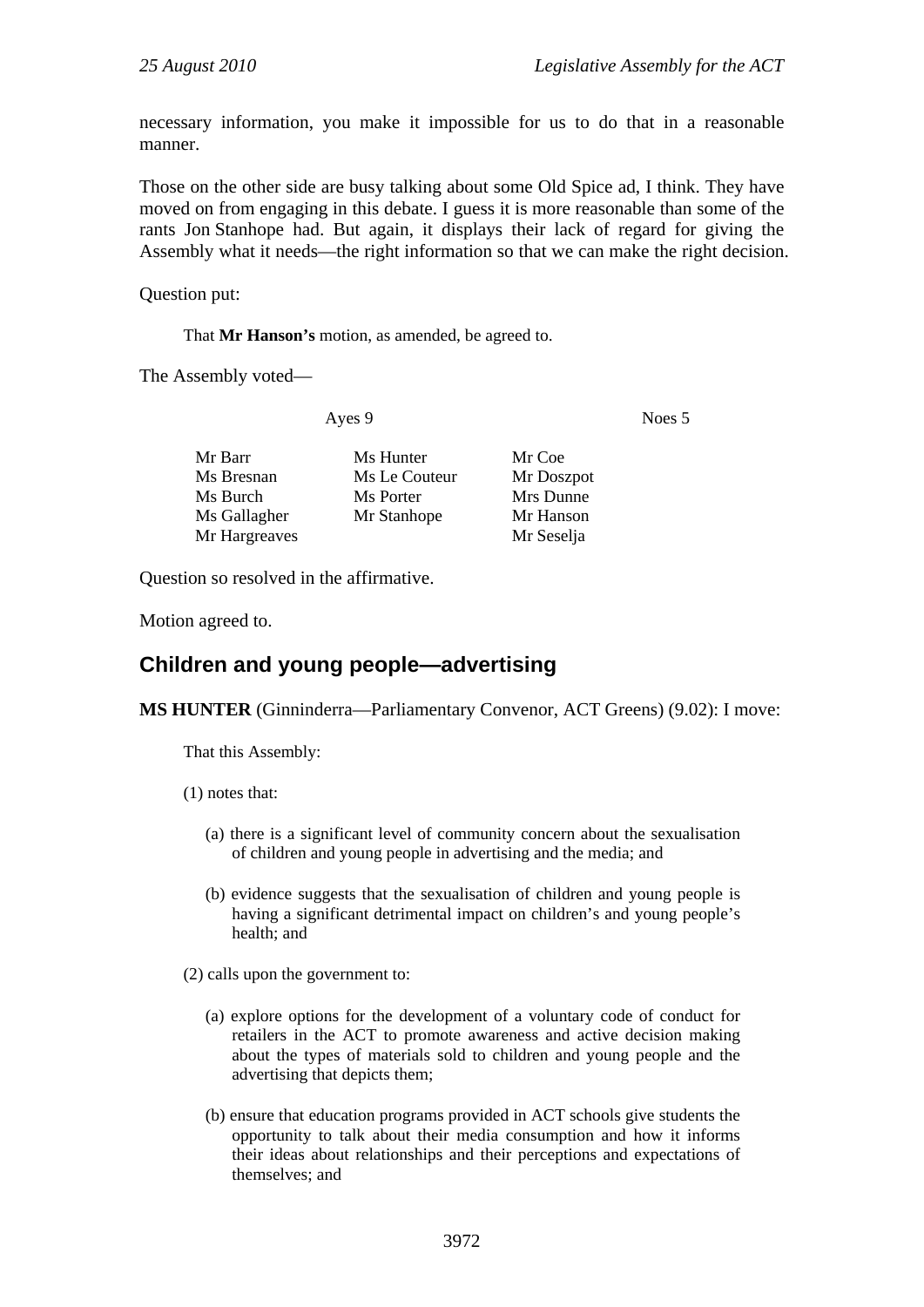(c) report to the Assembly on the progress by the end of 2010.

**Mr Hanson**: Madam Assistant Speaker, on a point of order, the forms of this place that were agreed to by the whips were that the Assembly would adjourn at 9 pm. I have had no agreement from the other whips that there is any change to that. My understanding is that the motion that the Assembly do now adjourn should be put.

**Ms Gallagher**: You are not a minister, so you cannot adjourn it.

**Mr Hanson**: No, I know I cannot but—

**MADAM ASSISTANT SPEAKER** (Ms Le Couteur): This is something that a minister must move.

**Mr Hanson**: I understand that but it is 9 o'clock and—

**Mr Hargreaves**: On the point of order, Madam Assistant Speaker, there was discussion, actually. This is not the truth. There was discussion between the whips. Two of the whips agreed that we would go at least to the conclusion of Ms Hunter's motion, and Mr Hanson decided not to. Those opposite decided to filibuster until they were blue. This is the penalty they pay.

**Mr Hanson**: Madam Assistant Speaker, on a point of order, can I clarify whether we will be going through the entire motion. I have an important adjournment speech I want to make regarding the death of a soldier in Afghanistan and I would rather not have that deferred to a later date.

**MADAM ASSISTANT SPEAKER**: Mr Hanson, I cannot call for the adjournment. A minister moves. Until that happens, the debate is in progress and Ms Hunter has the floor.

**MS HUNTER**: Thank you, Madam Assistant Speaker. At the end of 2006 two papers were released by the Australia Institute. These papers raised the issue of the sexualisation of children in Australia. These reports were intended to bring this issue into the public consciousness where previously—

**Mr Hanson**: Your priorities are up your arse.

**MS HUNTER**: professionals' concerns at what was happening to our children had not made the media spotlight.

**Mr Coe**: You like it do you, Joy?

**MS HUNTER**: But I put this motion to the Assembly today as a means of maintaining the public debate—

**Mr Coe**: You are a rank amateur. You really are.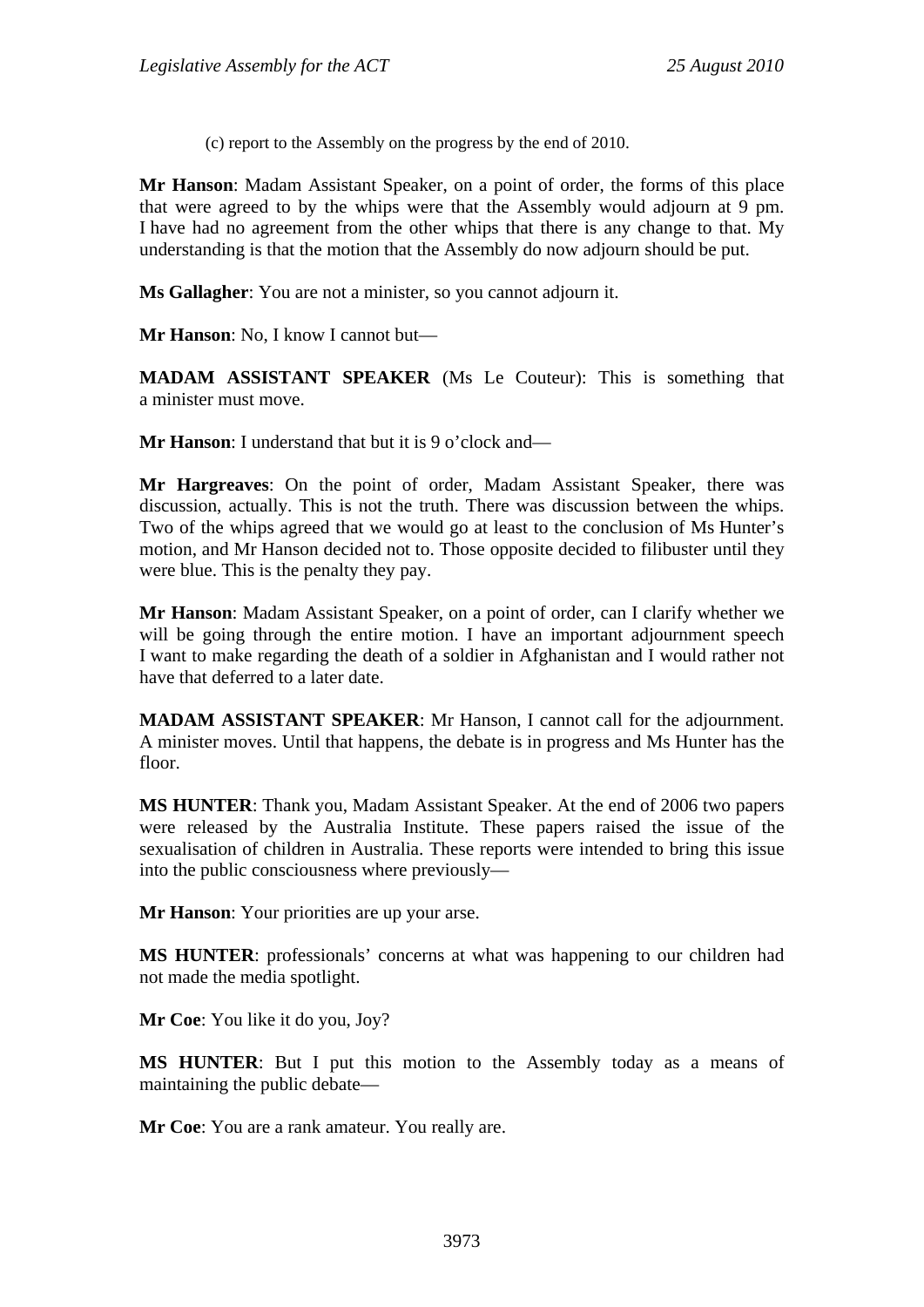**MS HUNTER**: and as an opportunity for us, as community representatives, to discuss—

**MADAM ASSISTANT SPEAKER**: Excuse me, Mr Coe! Ms Hunter, one moment. Mr Barr?

**Mr Barr**: Mr Hanson just inferred that Ms Hunter's priorities were "up her arse". I think he should be required to withdraw that.

**MADAM ASSISTANT SPEAKER**: I did not actually hear that but, given that it has been drawn to my attention, Mr Hanson, please withdraw.

**Mr Hanson**: I withdraw.

**MADAM ASSISTANT SPEAKER**: Thank you, Mr Hanson. Ms Hunter, you have the floor.

**MS HUNTER**: Thank you, Madam Assistant Speaker. I am pleased that I did not hear such a disgusting remark in a place like this.

I put this motion to the Assembly today as a means of maintaining the public debate and as an opportunity for us as community representatives to discuss how we deal with the issue and hopefully reduce its prevalence in our community.

Following publication of the reports, on 15 August 2007 the Senate passed an Australian Democrats motion noting the harmful effects of the sexualisation of children in the media. On 12 March 2008, the Senate referred the matter to the Senate Standing Committee on Environment, Communications and the Arts for inquiry and report. The committee presented its report, *The sexualisation of children in the contemporary media environment*, in June 2008, and the government tabled its response to the report in August 2009.

Following the referral of the issue to the Senate committee, a review of the Australian Association of National Advertisers' code for advertising and marketing communications to children was undertaken and the code subsequently revised so that it now specifically prohibits the use of sexual imagery of children in advertising or marketing, whether in print, on television or online. Whilst this was a good first step, it is still a self-regulated system and there are still images of children in very adult and arguably sexualising poses circulating in a range of media today.

Since that time, there have been many media articles as well as television and radio features, a number of books written and a wide range of research and resource material published on the issue. There are a number of organisations such as the Australian Psychological Society, Kids Free 2B Kids, the Australian Council on Children in the Media, Young Media Australia and the Australian Childhood Foundation that actively campaign on the issue.

The distinction between sexuality and sexualisation is stark. Sexual development is a healthy and normal part of childhood and growing up and definitely is not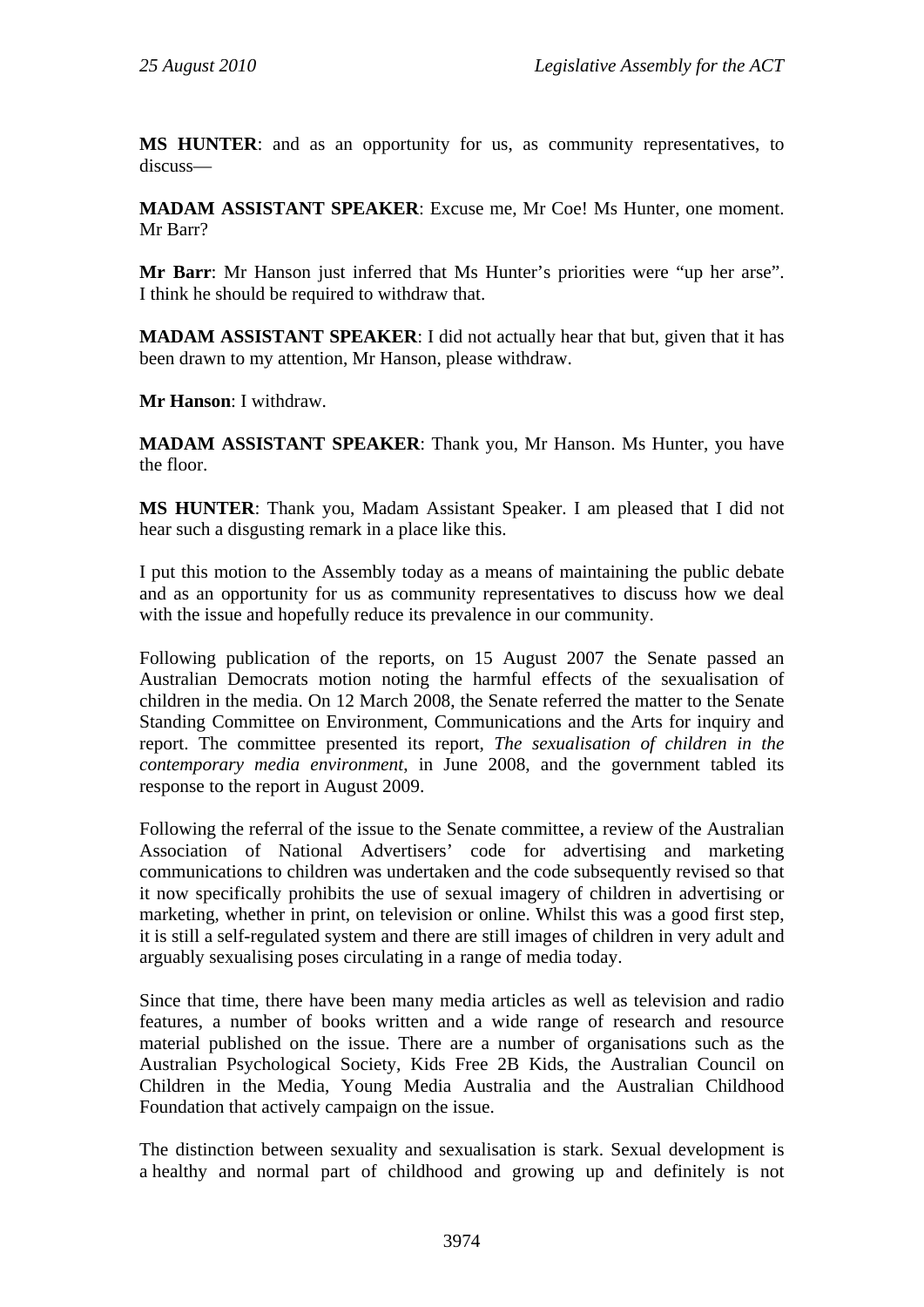something to be shied away from. Sexualisation, on the other hand, is the deliberate objectifying and devaluing of people, usually women, which occurs in the public domain and more often than not to further a commercial purpose and sell a particular product.

This is not about hiding sex or casting it as something negative. Rather, it is about preventing gender stereotypes and sexual objectification and making sure that we are not instilling in our kids a desire to be something or someone at the expense of their unique talents and ideas.

The usual response by people criticising those who raise this as an issue is that it is simply censorship or an attempt to hide sex from the community, and this is not at all the case. This is a serious issue. It is not wowserism or pro-censorship conservatism.

The other point to make is that just because women have been objectified or told that they have a particular role in the community for a long time now does not make it okay. As a community, we have come a long way in ensuring that both genders have the opportunity to excel in whatever pursuit they are talented at. We need to make sure that we do not step backwards or slow progress to real gender equality.

Associate professor at Southern Cross University and author of the book *Consuming innocence—popular culture and your children*, Karen Brooks, said on ABC radio that advertisers are consciously trying to circumvent parents and go straight to the children and are "cultivating a culture of acquisition rather than inquisition".

To seek to trivialise this issue is at best irresponsible. What is happening in society today, the short-sighted, selfish profiteering from one of the most vulnerable groups in our community, is a serious issue that we all need to engage with. The harms are serious and well documented.

There are estimates that children in our community now see hundreds of thousands of advertising images a year. Very often these are images objectifying women and promoting what is, for most women, an unattainable physical appearance. The concern is that, with the increasing amount of access exposure to technology, children are being drawn into this stereotype from the moment they can actively interact with the world. The harms associated with this are many and varied.

Amanda Gordon, president of the Australian Psychological Society, said to the Senate committee inquiry:

Research links sexualisation with three of the most common forms of mental health problems of girls and women. They are eating disorders, low self-esteem, and depression and depressed mood.

When asked about the effects on 12 and 14-year-olds of this type of hyper sexualised material, Ms Gordon replied:

I think the emotional response would be very complex … It could also include a sense of, 'I'm not good enough and no-one loves me because no-one wants to do this stuff with me.' So it would reduce any self-esteem, make me feel bad about myself. It might start me thinking about my body much more and putting aside all other aspects. That is what sexualisation is about.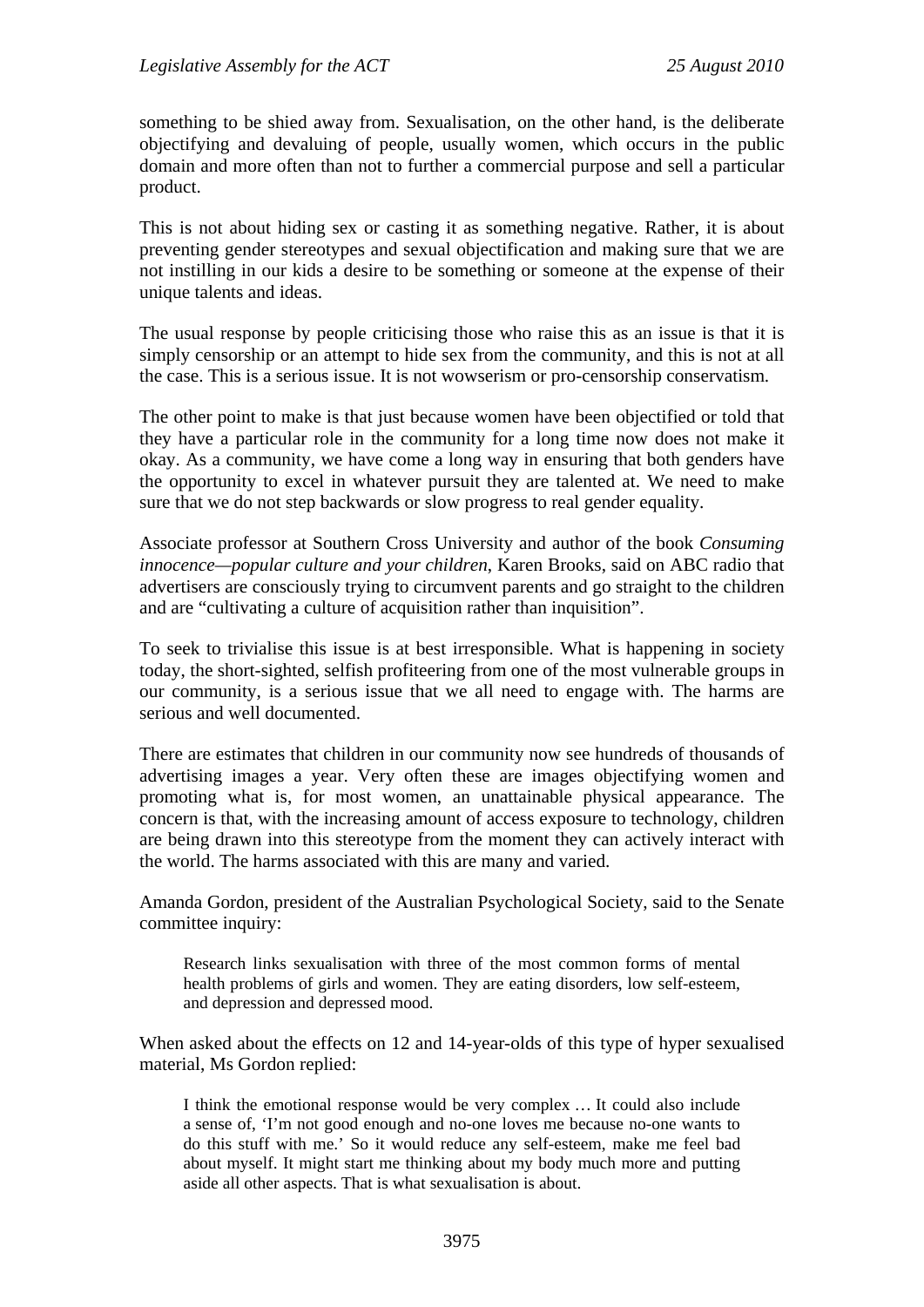The Queensland Commissioner for Children's website cites an Australian study which found that, by age seven, 71 per cent of girls want to be slimmer. An adolescent psychiatrist, Dr Sloane Madden, from Westmead Children's Hospital said:

1/3 of 8 year olds are not happy with their weight and shape. Nearly 1 in 4 are dieting. I think there is a growing concern amongst eating disorder professionals around the world that children at this age are being subjected to increasingly sophisticated and adult messages. Messages equating thinness with success ... presented to children at an age when really they're psychologically unable to understand those images.

The Royal Australian and New Zealand College of Psychiatrists say that eating disorders have the highest mortality rate of any psychiatric illness, with a death rate higher than that of major depression. The time, money and mental energy spent on conforming to sexual stereotypes is at the expense of other development opportunities.

There is a general harm that is additional to the specific physical, psychological and sexual harms related to sexualisation of children. For children and young people, especially girls, this is a real problem. And there is a vast quantity of material out there that explains the harms and the various ways this part of pop culture is damaging our children. Very large companies are making very large amounts of money out of it. And we have a responsibility to do all we can to reverse this problem.

What we need to do now, as a community, is work on the best way to productively address the issues. In particular, we really need to be looking at the curriculum framework for ACT schools. If we look at the chapter "The student manages self in relationships", it does address some of the issues that have been raised today. There needs to be a more comprehensive approach. In particular, classes must provide the children with an opportunity to talk about their media consumption and how it informs their ideas about sex and the perceptions and expectations of themselves.

We need to make sure that we are giving our children the skills and confidence to break down the stereotypes to understand why people are presented in different ways and the commercial motivation behind the promotions.

On the creation of a voluntary code of conduct part of my motion, I am the first to recognise the limitations and difficulties. However, I do think it is a productive first step that will force retailers to consider an issue that perhaps they have never had to do before. It is an opportunity to help parents understand more about the issue and how it affects their children.

The Greens support the right to freedom of expression and think that censorship should be minimal. However, we also know that, as adults, our role is to safely guide children and young people through their exposure to life events and the development of their own free thinking.

We hear an age-old argument from industries that attempt to cast this issue as being about the right to freedom of speech. We are not talking about expressing political ideals or other values or beliefs. We are talking about objectifying women and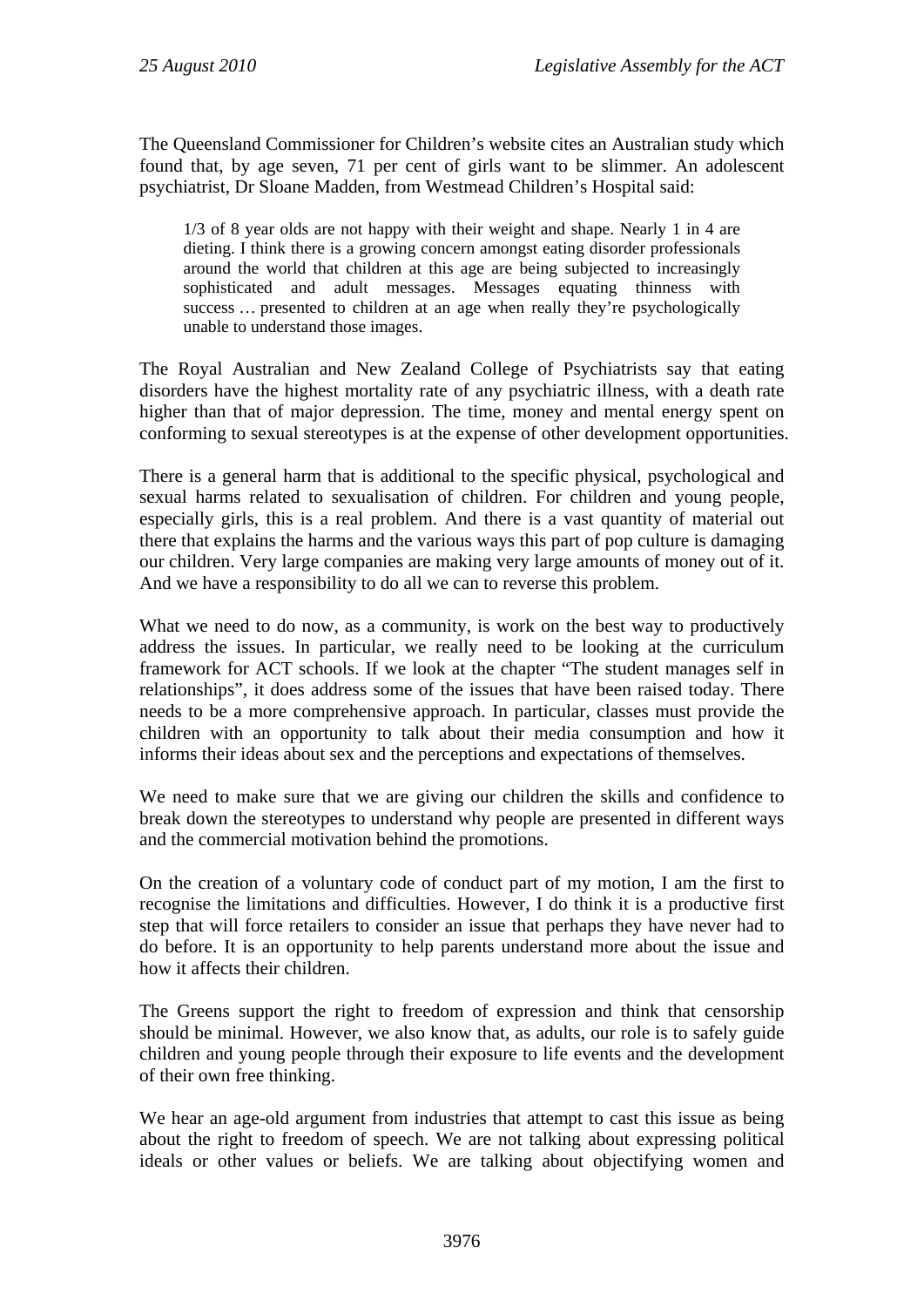preying on the consequences of that objectification for commercial profit. Media and television regulations are largely the responsibility of the commonwealth. It is our responsibility as members of this place, as representatives of the Canberra community, to voice our concerns and drive public debates so that, hopefully, legislative reform to protect children takes place.

I have put a number of views here today about why it is incredibly important and why I have moved this motion today. And there are a number of excellent, I believe, programs in the ACT such as Mental Illness Education ACT's body image, body scrimmage initiative that I was pleased to be part of some years ago. This is why today I have brought this motion to the Assembly. I commend this motion to the Assembly.

**MS BURCH** (Brindabella—Minister for Disability, Housing and Community Services, Minister for Children and Young People, Minister for Ageing, Minister for Multicultural Affairs and Minister for Women) (9.13): I thank Ms Hunter for bringing this motion to the Assembly. I will be brief on this. There is an amendment that has been circulated in my name. Let me start by saying, as Minister for Children and Young People, that the safety and wellbeing of all children and young people in the ACT is of great importance to me.

As Ms Hunter has stated, there has been a lot of work and research done on matters raised in the motion, and I think the paper put out by the Australia Institute on this subject summarises the core issues. It states:

Children's general sexual and emotional development is affected by exposure to advertising and marketing that is saturated with sexual images and themes … and all aspects of the development may be affected. Sexual representations of adults in advertising and marketing often occur together with the treatment of women as objects, the understanding of sex as either a commodity or an instrument, and the linkage of sex with violence. The messages children receive about desirable behaviour and values thus incorporate ethical effects and go well beyond simply how to dress.

As it stands, advertising and the electronic media are required to comply with commonwealth legislation and national codes of conduct. National practice guides and protocols already exist for managing the depiction of children in advertising and the arts, following action taken in the ACT in 2008 by the Standing Committee of Attorneys-General on censorship. We in the ACT have a Human Rights Act and the Children and Young People Act which outline the protection and rights of children.

The messages we send to children and young people through advertising and television about what is an appropriate way to behave stay with them and impact on the way they want to be. And the images of children and young people behaving in a sexualised or objectifying way send the wrong message and, along with comments from peers, can impact on their self-esteem and healthy developments.

This government is committed to the health and wellbeing of young people, and this motion and my amendment aim to promote awareness in the community about how advertising depicts children and young people and the impact this has, which in turn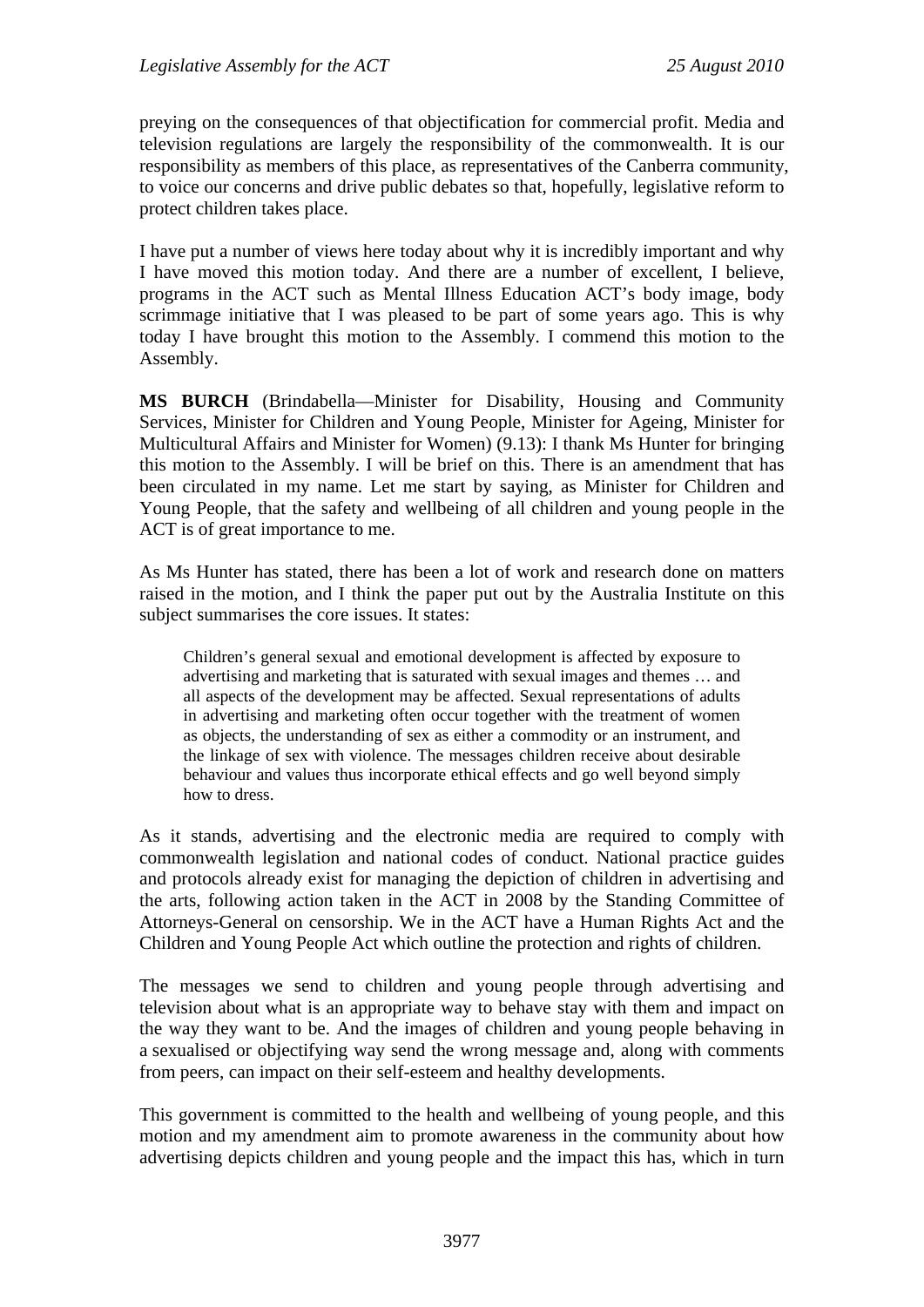will hopefully assist in decision making about the types of materials that are sold to children and young people.

I am happy to support this motion. I move the amendment circulated in my name:

Omit paragraph (2)(c), substitute:

- "(2) (c) ask the Youth Advisory Council to investigate the possibility of organising a competition, campaign or event designed to promote positive body image amongst children and young people;
	- (d) request that the Children and Young People's Commissioner explore issues regarding any sexualisation of children and young people in the ACT; and
	- (e) report to the Assembly on the progress by the end of 2010.".

**MRS DUNNE** (Ginninderra) (9.16): This is an extremely important matter and I would have thought that, on such an important matter, if the Greens thought it was so important to bring it on, they might have devoted some time to it.

**Mr Seselja**: The minister speaks for two minutes on it.

**MRS DUNNE**: And the minister comes in and speaks for two minutes. I think that this is a disgrace. If the Greens were really interested in this issue and really thought it was a priority, they would be prepared to bring it back on on another occasion and deal with it in the way that it deserves to be. I was ready to debate this last week and I am ready to debate it today, because this is something that is close to my heart.

I congratulate a wide range of people across the community who have been openly discussing this issue over a number of years. It is true that the publication from the Australia Institute from 2006 *Corporate paedophilia* was the kicking-off point for most of this debate. But it is not the only place where this work has been done. *Corporate paedophilia* looks at some of the issues related to that. It is essentially a discussion and an expose of how essentially major department stores in particular do objectify young people and young girls in particular.

I am surprised a little at some of the words that Ms Hunter used in her motion and some of the press coverage from last week. I think she tried to describe it here today where she tried to draw the distinction between sexuality and objectification. And it is not clear what she is trying to get at here. When you try to draw these distinctions in this very unclear way, it seems to me that you have not really got your head around what the issues are.

I would like to take some opportunity this evening to pay testament to some of my colleagues and some people—I will call them friends—who have worked in this area for a very long time. And I pay tribute to the publication from the Women's Forum Australia of August 2007, *Faking it*. It was the work of one researcher in particular, Selena Ewing. Selena has worked in a number of areas of women's rights over a very long time and has put together a particularly useful publication.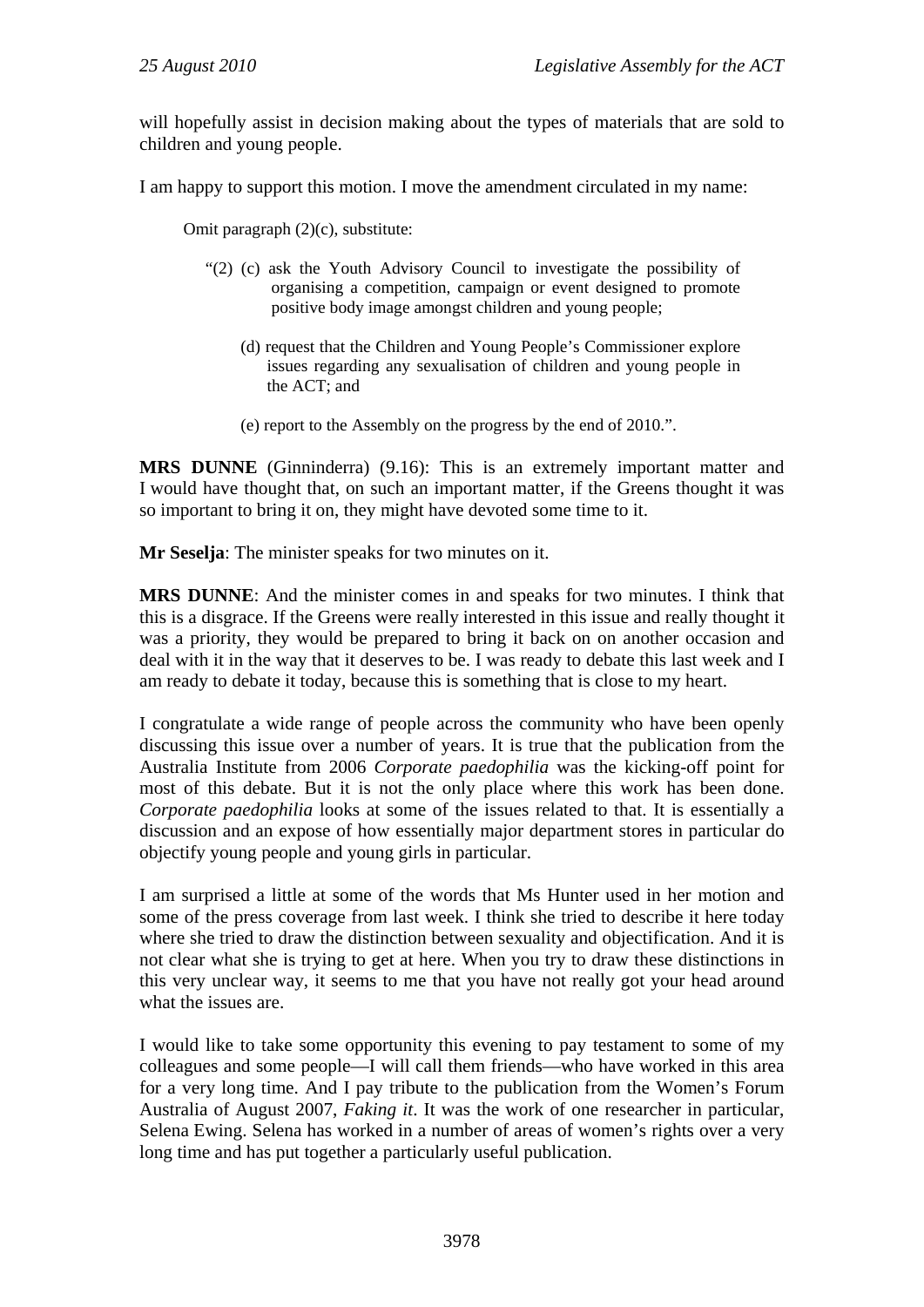I will not table it because it is my only copy at the moment. I actually had to rifle it out of my daughter's bookshelf last week in preparation for this debate. It is a spectacularly compelling publication that looks at many of the issues, not just in advertising but in the media in general and how much of the media in general today do women no good service and do young women no good service.

Selena Ewing, in her publication, in a magazine style which in many ways mimics the magazines that she is analysing, looks at the objectification of women and makes some fairly substantial and hard-hitting comments. I think some of them would, given the tenor of Ms Hunter's comments, make her a little uncomfortable.

There are really strong comments about the corporate approach to demeaning young women and the impact that this is having—the corporate approach by corporations like Playboy and the impact and the penetration that the Playboy brand has had amongst young people. I notice it often and think why is it that young people—and not just young people; I actually saw a member of staff here not long ago with a Playboy logo pen—would go and advertise for Hugh Heffner who is nothing more than a very dirty and very old man.

What does it say? What it says is that the young girls think that the bunnies are cute. The bunnies are not cute. It is a symbol of objectification of women. It is a symbol of exploitation of women and it is something that we should be encouraging our girls to be aware of and to avoid at all possible opportunities where they can be objectified and told how they should think, how they should behave, how they should look, and, if they do not meet all of these criteria, they are in many ways worthless individuals.

I do congratulate Ms Hunter for bringing this matter forward but I foreshadow that I too will move an amendment, which has been circulated, which I believe will put some more power and more strength into this motion and may come up with something which we can take away and actually provide a service to the community.

There are many measures that have been proposed. Ms Hunter has already dwelt upon the recommendations of the Senate committee and the government response but we still have a long way to go. The government response has come up with a code of practice which, although many people have signed up to it, has been substantially ignored.

Most of the glossy magazines, the *Girlfriend*-type magazines and the *Dolly* magazines, tend to have token articles from time to time about body image, whilst surrounding those articles with photo-shopped images of improbable body forms which tell the average young girl looking at the magazine that they may as well give up and go home now because they will never obtain those body images. When we give people these bad images and bad information about their body image, the damage is substantial.

Ms Hunter referred to Amanda Gordon's comments and the Australian Psychological Association. The American Psychological Association has done similar research and it does show that these images and this persistent sexualisation of young people,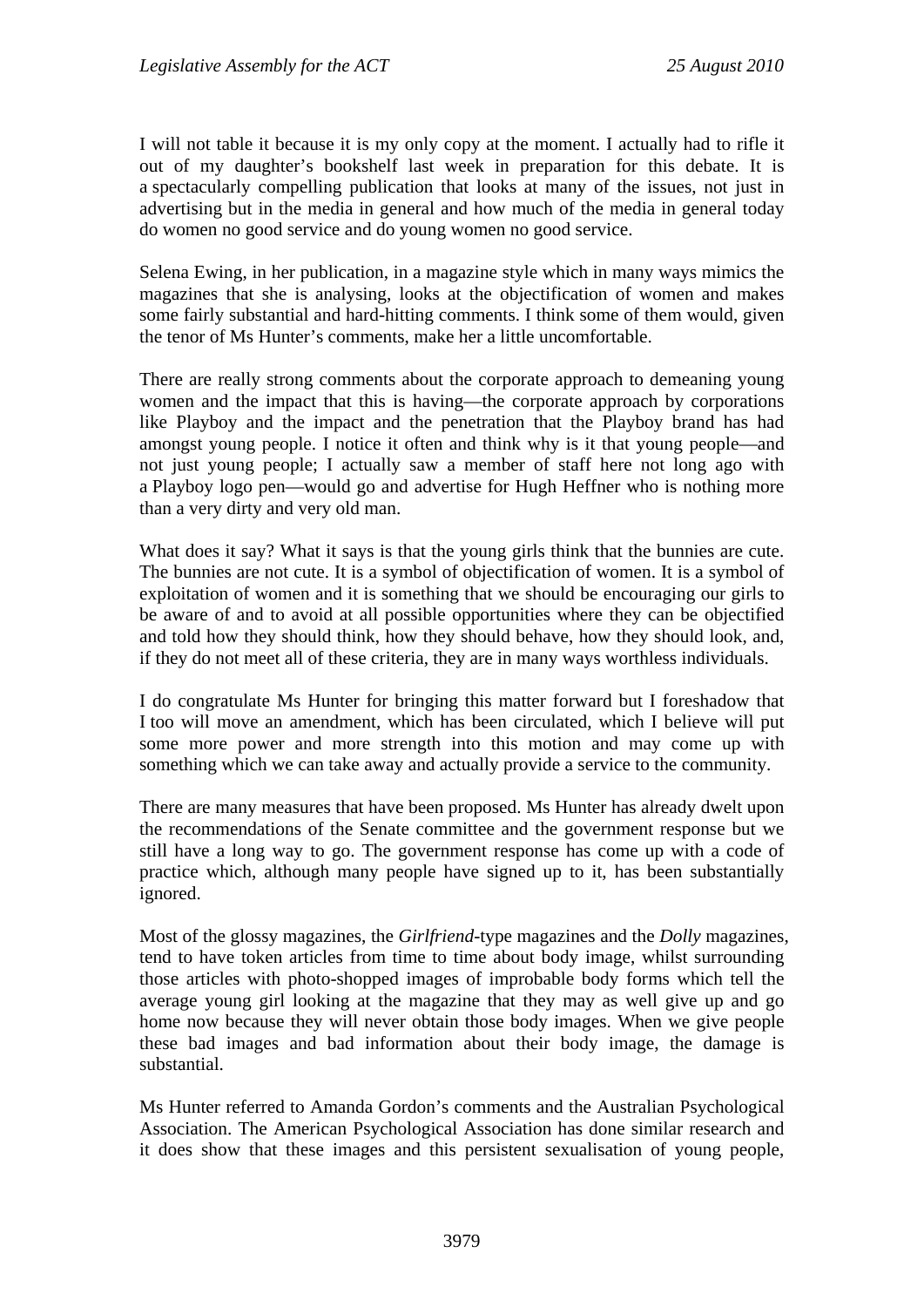especially girls, contribute to anxiety and a whole range of adverse medical and psychological outcomes.

I think that it is unfortunate that Ms Hunter's motion tends to dwell on the medical side because there is much more to it than that. In her own presentation she did actually dwell on depression, anxiety, poor body image, eating disorders and low self-esteem. Not all of those are medical indications of poor outcomes and I think that it is unfortunate that Ms Hunter's motion, as it is currently drafted, tends to concentrate on the medical side of it.

I think that the Greens are probably a little more uncomfortable about delving into this space than I would be because they are essentially trying to walk both sides of the road. They want to say, "We do not want to talk about censorship. This is not about censorship." But this is somewhere where we have to act. If we have to act in this place, effectively we will have to say to people, "This is not acceptable for our children; we will not accept it and we will not tolerate you doing it anymore," and that is effectively censorship. Ms Hunter needs to work out what it is exactly that she wants out of this motion.

I am a little surprised that the Greens have brought this forward but I am encouraged, because a previous member who sat in this place on the Greens' side said, on a number of occasions to me personally and then repeated it in a public forum, that she thought is was okay for girls to go into prostitution. I was always a little concerned about the attitude that the Greens had to women and girls if they thought that prostitution was an authentic career choice for my daughter or their daughters. I am grateful today to see, with this motion, a little more sense in the Greens.

I congratulate Ms Hunter for bringing this matter forward but I do not congratulate the Greens for the cursory way in which they have attempted to deal with this tonight. What they wanted was a little publicity that showed that they were a bit more mainstream than a lot people in the ACT might think that they would be, but at the same time they are not prepared to have a proper debate. They are not prepared to have a lengthy debate. They just want to sweep it through.

I would like to particularly comment on Ms Burch's amendment which she has circulated. What do you say about Ms Burch and her amendment? The fact is that she made a two-minute or three-minute speech on this and then moved this amendment without much comment on it. It would be hard to comment on it because it really does degrade the whole thing.

What are we going to do? This is an important issue. This is an important issue for our daughters. This is an important issue for our sisters. This is about the mental health and wellbeing and physical health and wellbeing of the young girls in this community. And the best Ms Burch can come up with is a competition.

**Mr Barr**: Campaign or event.

**MRS DUNNE**: We are going to have a competition or a campaign or an event, a one-off something, to address a systemic and endemic problem in this community.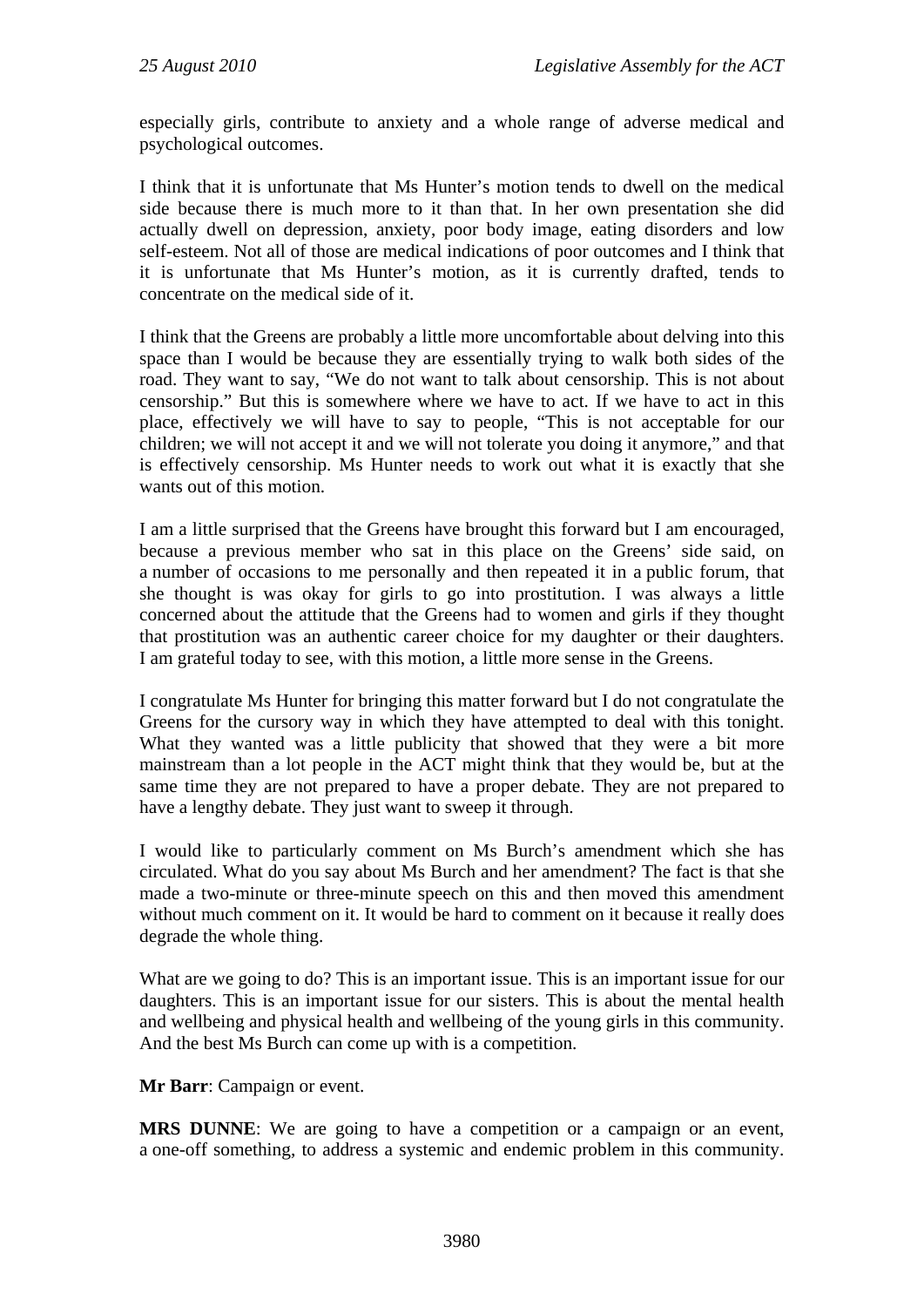And the idea that she would think that a competition would be enough to deal with this issue shows that she has either no care or no understanding of this very important issue. I do agree with her that there is a role for the Children and Young People Commissioner in this.

# **Mr Barr**: Not the Youth Advisory Council?

**MRS DUNNE**: And there would be a role for the Youth Advisory Council in this. But I think that the whole notion of a competition and a one-off event demeans and degrades this issue. The amendment that I foreshadow, which has been circulated, I think, addresses more of the issues in a more detailed way.

This is a very important issue but it is not a blank sheet. There is substantial research on the subject and substantial writing on the subject. I commend to members of this place a collection of essays edited by my friend, a very courageous woman who has worked very hard in this area, Melinda Tankard Reist, *Getting real: challenging the sexualisation of girls*. It has a very thoughtful preface by renowned Australian actress Noni Hazlehurst. She does get to the issue of how far have we come in the women's movement when our children and our girls are treated like this. We have not come very far and I think that the substantial amount of research that is out there is diminished and downplayed by Ms Burch's amendment and downplayed to a great extent by the original motion.

I commend to members the amendment that I have circulated because I think that it more fully outlines the issues that are there. In the call to action, what I am proposing is that the Commissioner for Children and Young People convene a task force. The potential members of that task force are quite large and deep. Ms Hunter cited a range of people who would be eligible to be on that task force. Melinda Tankard Reist, a local Canberran, who probably has more knowledge and done more research on this than any other person in this country, could be part of a task force that would do a whole range of things.

The formulation of a retail code of practice, I think, is important. We need to look at whether there are issues of classification that need to be addressed. These have been looked at by my colleague in South Australia, the South Australian shadow minister for young people, Michelle Lensink. In May this year, she introduced legislation in the South Australian parliament that targeted tweens and teenage magazines with PG and M ratings in response to the issues of the sexualisation of young girls. While I am not sure that this is necessarily the way to go, I think that this would be a good thing for the commissioner and such a task force to look at.

I do think that it is important that we come up with appropriate curriculum material for use in ACT schools. Some of it is already there in the teaching material that goes with *Faking it* and I do commend that to members.

I think that it is important that this matter is dealt with in a much more thoughtful way than it has been tonight. I commend Ms Hunter for the thought but I do not commend her for the execution.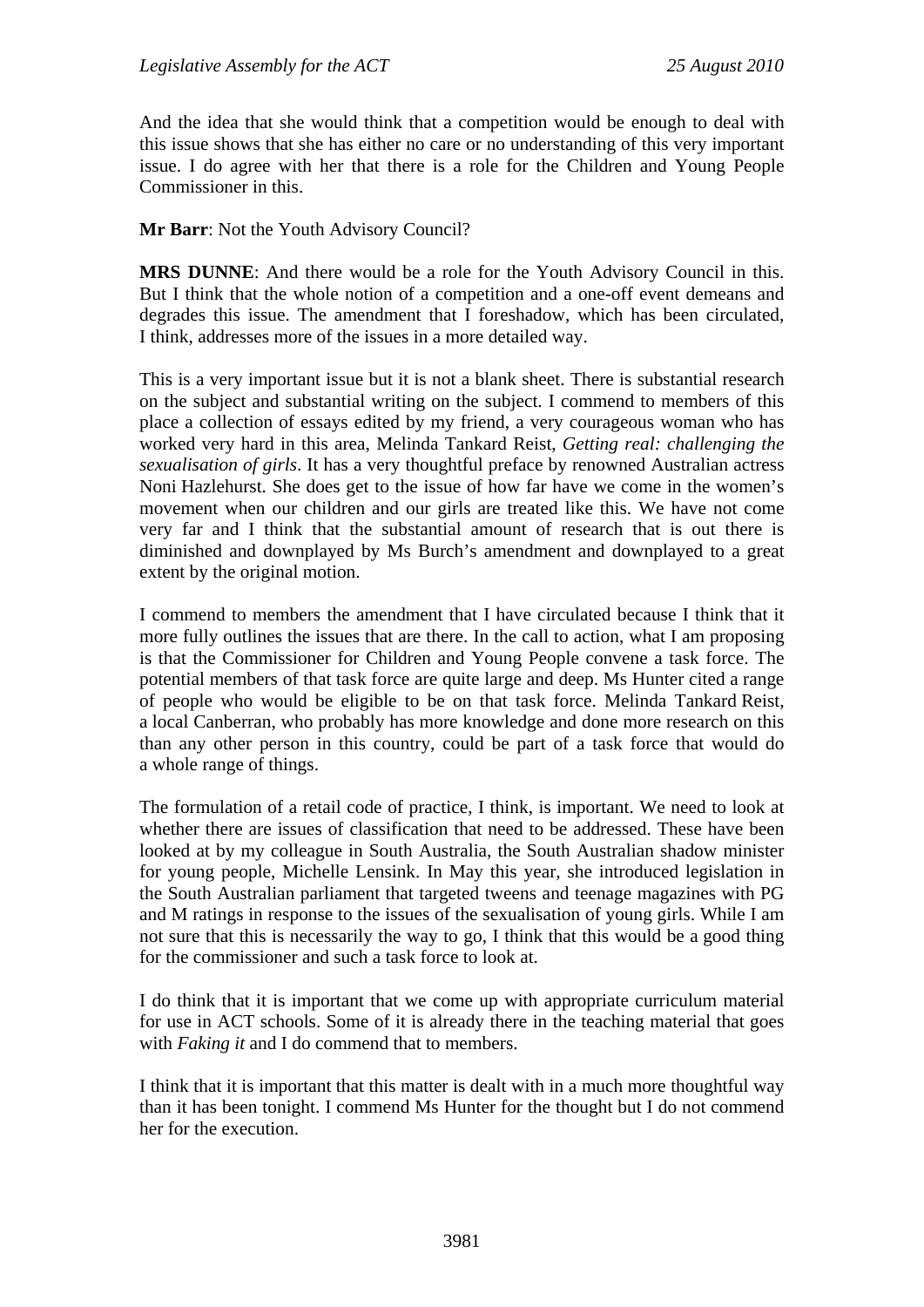**MR ASSISTANT SPEAKER** (Mr Hargreaves): Members, before we go to the next phase, before Mrs Dunne could contemplate putting her amendment, we need to vote on the amendment. If Ms Burch's amendment is unsuccessful, then Mrs Dunne can move her amendment.

**MRS DUNNE**: I understand that. That is why I foreshadowed it.

**MR ASSISTANT SPEAKER**: If Ms Burch's amendment is successful, your amendment cannot go forward.

**MRS DUNNE**: I understand that.

Amendment agreed to.

Motion, as amended, agreed to.

# **Adjournment**

Motion (by **Mr Barr**) proposed:

That the Assembly do now adjourn.

## **Lance Corporal Jared MacKinney**

**MR HANSON** (Molonglo) (9.32): Mr Assistant Speaker, thank you. It is with great regret that I rise tonight to discuss the death of another Australian soldier in Afghanistan. This is now the 21st soldier who has died in Afghanistan, and since June there have been 10 deaths. Indeed, over the last few weeks it seems increasingly that it is a more hazardous area of operations.

The soldier who died today was Lance Corporal Jared MacKinney. Jared was married to his wife, Becky. He has a three-year-old daughter and his wife is pregnant and their child is due shortly. He was going to see his unborn child for the first time five weeks after he returned home.

I will quote from the Chief of the Defence Force's words:

I want to express to them—

and this is to the family—

how saddened we are for their loss. My highest priority right now is to ensure they are receiving all the support they need. Their loved one was lost in the service of our nation and we will bring him home and lay him to rest with dignity and respect …

His bravery should not be forgotten. His sacrifice has brought great honour to our nation, the Australian Defence Force, the Australian Army, and most especially his family.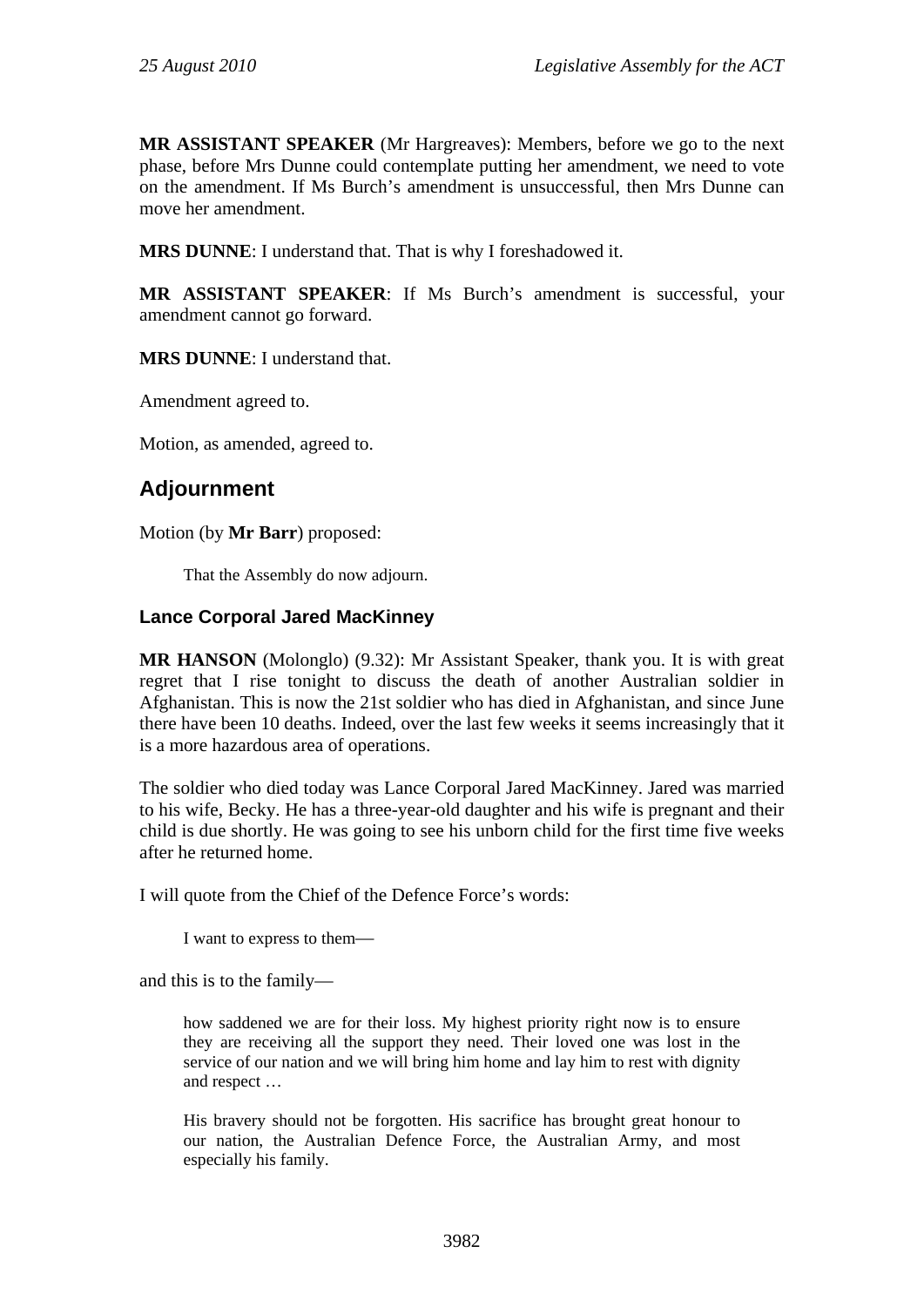I would just like to read the names now of the 21 soldiers who have lost their lives there. I hope this is the last time I will have to do this, but I fear that it will not be: Lance Corporal Jared MacKinney, Sergeant Andrew Russell, Trooper David Pearce, Sergeant Matthew Locke, Private Luke Worsley, Lance Corporal Jason Marks, Signaller Sean McCarthy, Lieutenant Michael Fussell, Private Gregory Sher, Corporal Mathew Hopkins, Private Grant Kirby, Sergeant Brett Till, Private Benjamin Ranaudo, Sapper Jacob Moerland, Sapper Darren Smith, Private Timothy Aplin, Private Scott Palmer, Private Benjamin Chuck, Private Nathan Bewes, Trooper Jason Brown, Private Tomas Dale.

Obviously, this is a very difficult struggle that we are involved in, and I would now like to quote from our defence minister, Senator Faulkner, who said today:

I believe our work there is absolutely vital ...

This soldier and his fellow soldiers have been doing the difficult but essential work of training and mentoring the Afghan National Army.

And:

the work of protecting our community must include preventing Afghanistan from becoming fertile ground for terrorism.

I would like to support Senator Faulkner and the words he spoke today.

Finally, I would just like to wish the troops serving in Afghanistan well. I am sure that is a sentiment echoed by everybody here, both within the chamber and also in the Canberra community. Many of our serving personnel actually would come from the ACT. I would like to wish Lieutenant Colonel Mark Jennings, the commanding officer of the MTF-1, all the best—to him and to all his troops—and likewise to the Special Operations Task Group and to all of those various troops who are embedded in headquarters and embedded with coalition forces.

Rest in peace.

# **Telstra business awards**

**MR SESELJA** (Molonglo—Leader of the Opposition) (9:36): Mr Assistant Speaker, I would just like to pay tribute to the Telstra ACT business award winners announced recently. I, along with many others, had the opportunity to attend the Telstra business awards here in the ACT, and they were ably, again, emceed by the wonderful Anne Fulwood. But I would like to pay tribute to Telstra for sponsoring these business awards. They do a great job in putting these on and they are very professional awards and it is always a fantastic night.

I would like to particularly pay tribute to the local winners. We have the business owner Micro-Business Award to Makin Trax Australia, which is a Curtin business, established in 2005 by Darren Stewart, that designs, constructs, maintains and remediates mountain bike, walking and multi-use track networks. Completed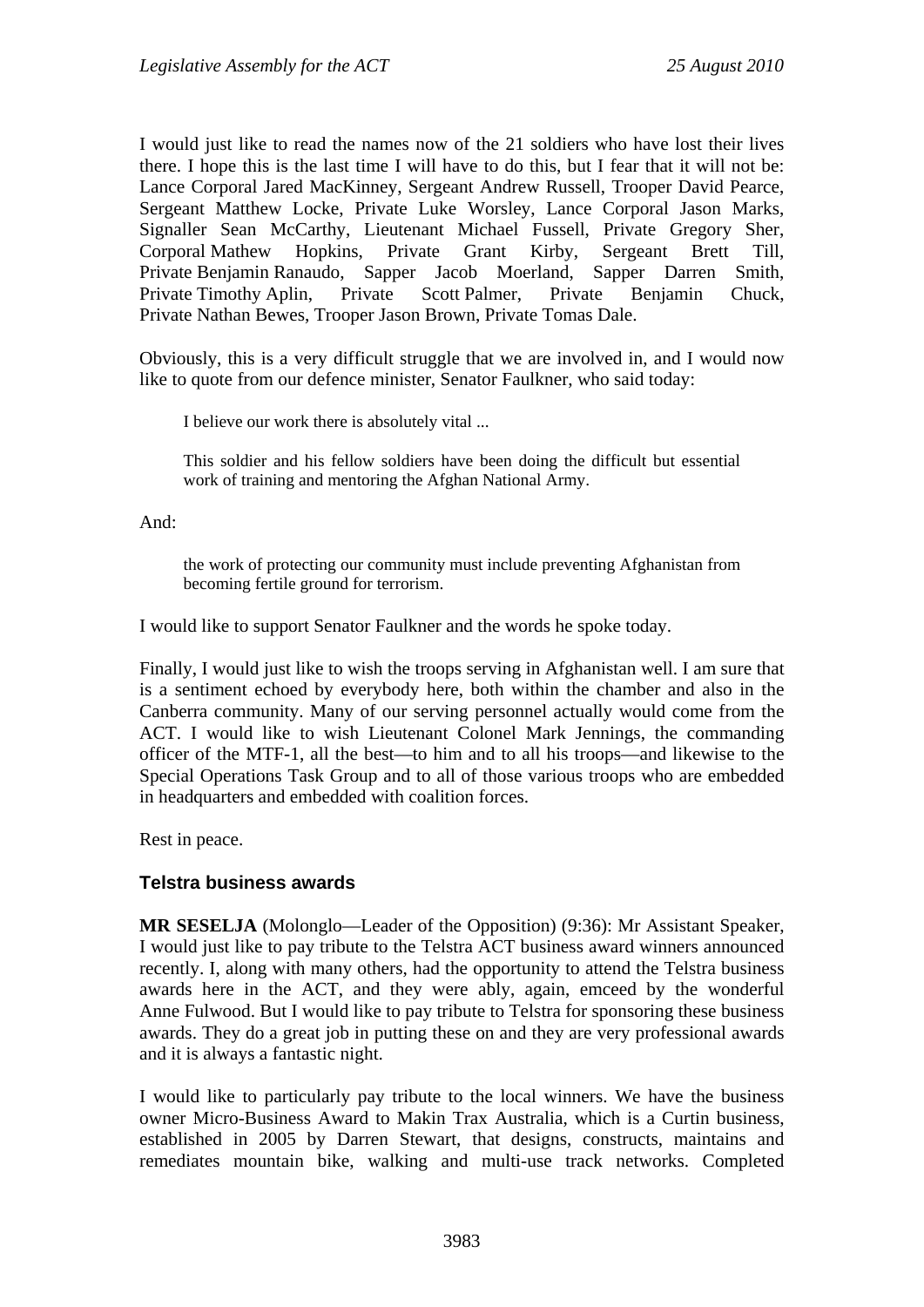projects include the Stromlo Forest Park track and the refurbishment of the Casuarina walking trail on Mount Majura.

The MYOB Small Business Award went to Today's Homes and Lifestyle, a contract home building business in Fyshwick, set up in 2001 by father and son team Peter and Brendan McCoullough, that services a market for designs priced between \$300,000 and \$750,000, winning housing industry association awards for its custom-built small lot and green smart designs

The Panasonic Australia Medium Business Award was for stratsec, a business established by Doug Stuart, Peter Lilley and Nick Ellsmore in 2004 that provides information, security consulting and testing services for government and commercial clients.

The AMP Innovation Award went to Viridis E3 in Phillip, an environmentally sustainable development consultancy, founded in 2007 and led by directors Warren Overton, Jonathan Dalton and Gesa Ruge, that offers leading edge technology, environmental design and engineering.

There was the Sensis Social Responsibility Award, and congratulations for that to Richard Luton Properties, a real estate agency established in 1999, which employs 73 people in six ACT offices. The entire staff team volunteers to support a diverse range of community activities, including organising a fundraising ball for the past seven years and conducting charity auctions.

And the 2010 ACT Telstra Business of the Year award was for stratsec. I would like to say just a couple more words about stratsec, because stratsec actually went on to win one of the national awards. Indeed, at the national awards, stratsec won, if I can just refer to it, the Telstra Australian Business of the Year and the Panasonic Australia Medium Business Award. That is the national prize for a great local company, so I would just like to pay tribute. It is great to see local businesses thriving. It is great to see local businesses getting that recognition on a national level. And, as I said earlier, it has grown from a three-person start-up in 2004 and now it is a business with 40 employees and offices throughout Australia and in Singapore.

I will just quote from some of the materials being provided. Telstra Business Group managing director and ambassador of the Telstra Business Awards, Ms Deena Shiff, said that all ACT winners in the five award categories were chosen from hotly contested fields. Now, it is a great tribute to Doug Stuart, Peter Lilley and Nick Elsmore, the success of stratsec and the fact that they have received this honour.

So I would just like to pay tribute to all of the winners at the ACT level and to the national winners, stratsec, who went on and represented the ACT—and also to pay tribute to Telstra for the wonderful work that they do in putting those awards together.

# **NationsHeart committee**

**MR COE** (Ginninderra) (9.40): Thank you, Mr Assistant Speaker. It is a pleasure to rise this evening to give due credit to a wonderful community in the electorate of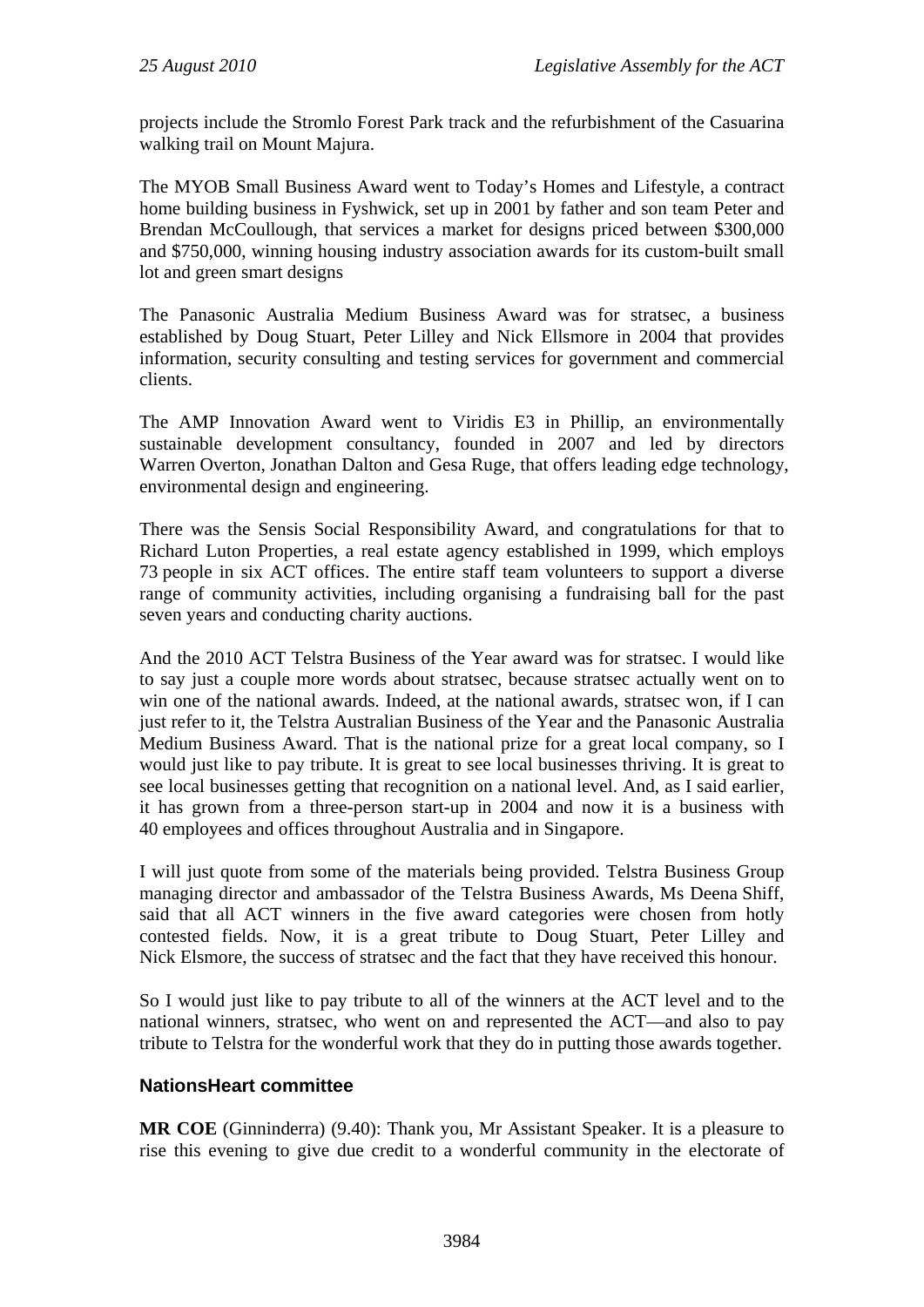Ginninderra, based in Belconnen, and that is the NationsHeart Community. NationsHeart do an absolutely tremendous job, and I know a number of members of this place have visited the church and seen some of the great work they do. It is such good work that, indeed, they have been the recipients of a number of grants from the ACT government and from a number of companies that offer financial assistance.

Among the work they do there is the Food Hut co-op. They have got the Belco Kitchen. They have got the Rough Diamonds. They have got craft and chat. They have got independent living skills, including a cooking program, and the Gentle Footprint nutrition program. I had the pleasure of going out there and seeing and tasting some of the food they had prepared, and it really was a magnificent occasion and it was really quite touching to see the progress that these people have made with their cooking skills and how much pride they had in the food they prepared for me and for the other guests.

It is a great program, the Footprint nutrition one. It provides a place to learn and share and provide mutual support and education opportunities about nutrition, food choices, meal planning, food preparation and budgeting. It is a great program, as are all the programs they have.

I would like to thank and commend: the ministry team, including Pastor Naomi Giles, Pastor Jenny Moore and Jan Roberts; the management team, including Craig Webber, Ric Glenister, Marc Blackmore and the office administrator, Janet MacKinney; and the elders, the finance team, all the volunteers of the children's work and all the other programs they do. They really do a superb job.

I will just mention Janet MacKinney, who is the office administrator. She does an absolutely amazing job. She has always got a million things on the go at any one time and she keeps track of it all tremendously. I know they have got a thank you for their volunteers coming up in the next couple of weeks, which I look forward to attending, to also pay tribute to all the great people who make up their wonderful community. They punch well above their weight and give so much back, and I wanted to take this opportunity to thank them formally in this place and to offer my support—and, indeed, I am sure, the whole Assembly's support—in assisting them going into the future.

Question resolved in the affirmative.

# **Assembly adjourned at 9.42 pm.**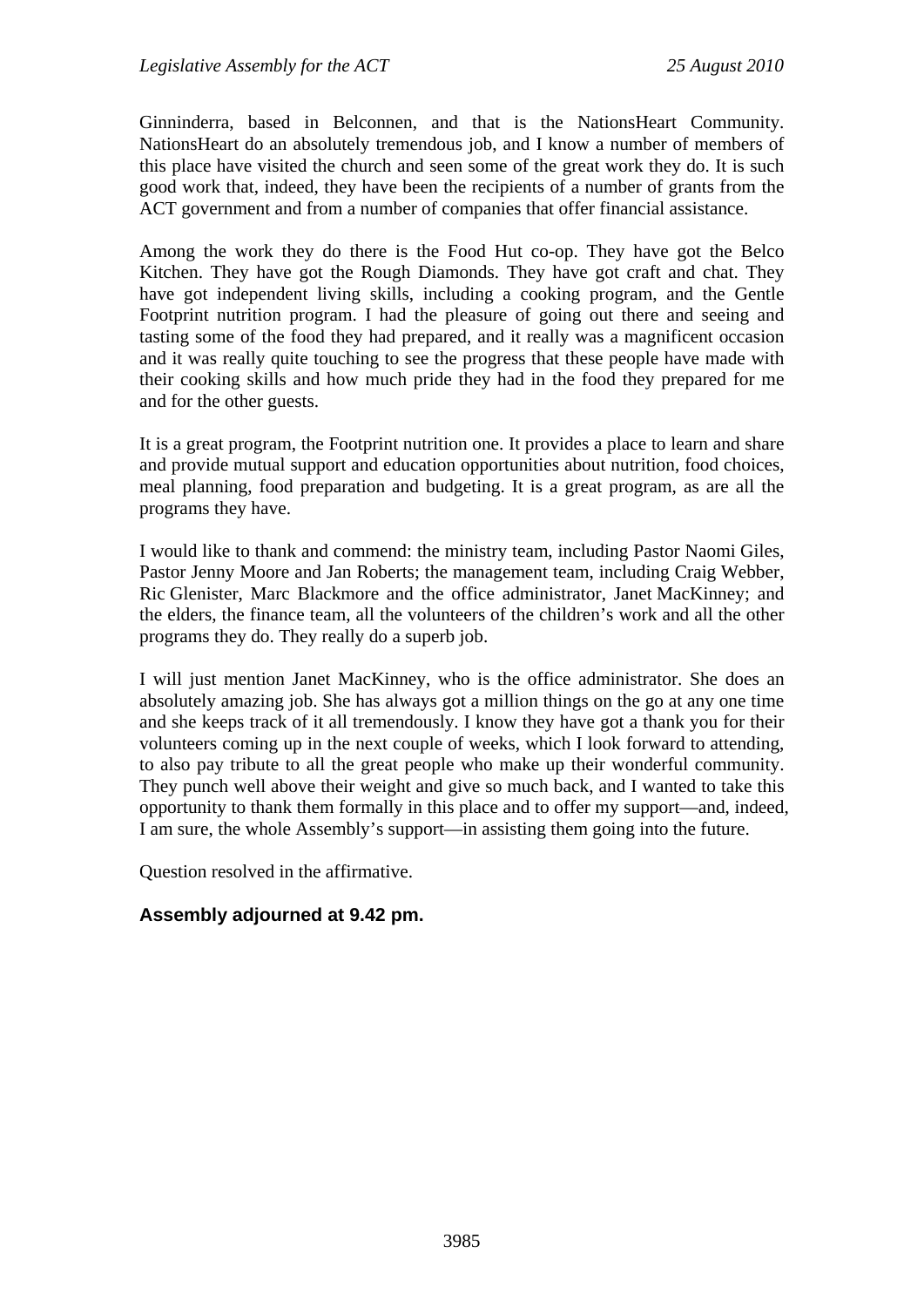# **Schedule of amendments**

## **Schedule 1**

## **Litter (Shopping Trolleys) Amendment Bill 2010**

Amendments moved by the Minister for Territory and Municipal Services

```
1 
Clause 4 
Proposed new section 24C, definition of collection notice
Page 2, line 23—
```
*omit the definition, substitute* 

*collection area*—see section 24FB (2) (c).

*collection day*—see section 24FB (2) (b).

*collection day notice*—see section 24FB (1).

# **2**

**Clause 4**  Proposed new section 24C, definition of *removal notice* **Page 2, line 24—** 

*omit* 

section  $24G(3)$  (a)

```
substitute
```
section 24FC (3)

#### **3**

**Clause 4 Proposed new section 24C, definition of** *removal notice location* **Page 3, line 1—** 

*omit the definition, substitute* 

*removal notice location*, of a retailer's shopping trolley, means—

- (a) the place mentioned in section  $24FC (1)$  where the trolley was found; and
- (b) any place outside the retailer's shopping centre precinct that can be clearly seen from the place mentioned in paragraph (a).

### **4**

### **Clause 4**

**Proposed new section 24C, new definitions of** *retailer collection notice* **and**  *retailer's shopping centre precinct*

**Page 3, line 7—** 

*insert* 

*retailer collection notice*—see section 24J (2).

*retailer's shopping centre precinct*, for a retailer's shopping trolley, means the shopping centre precinct where the retailer's premises identified on the trolley are located.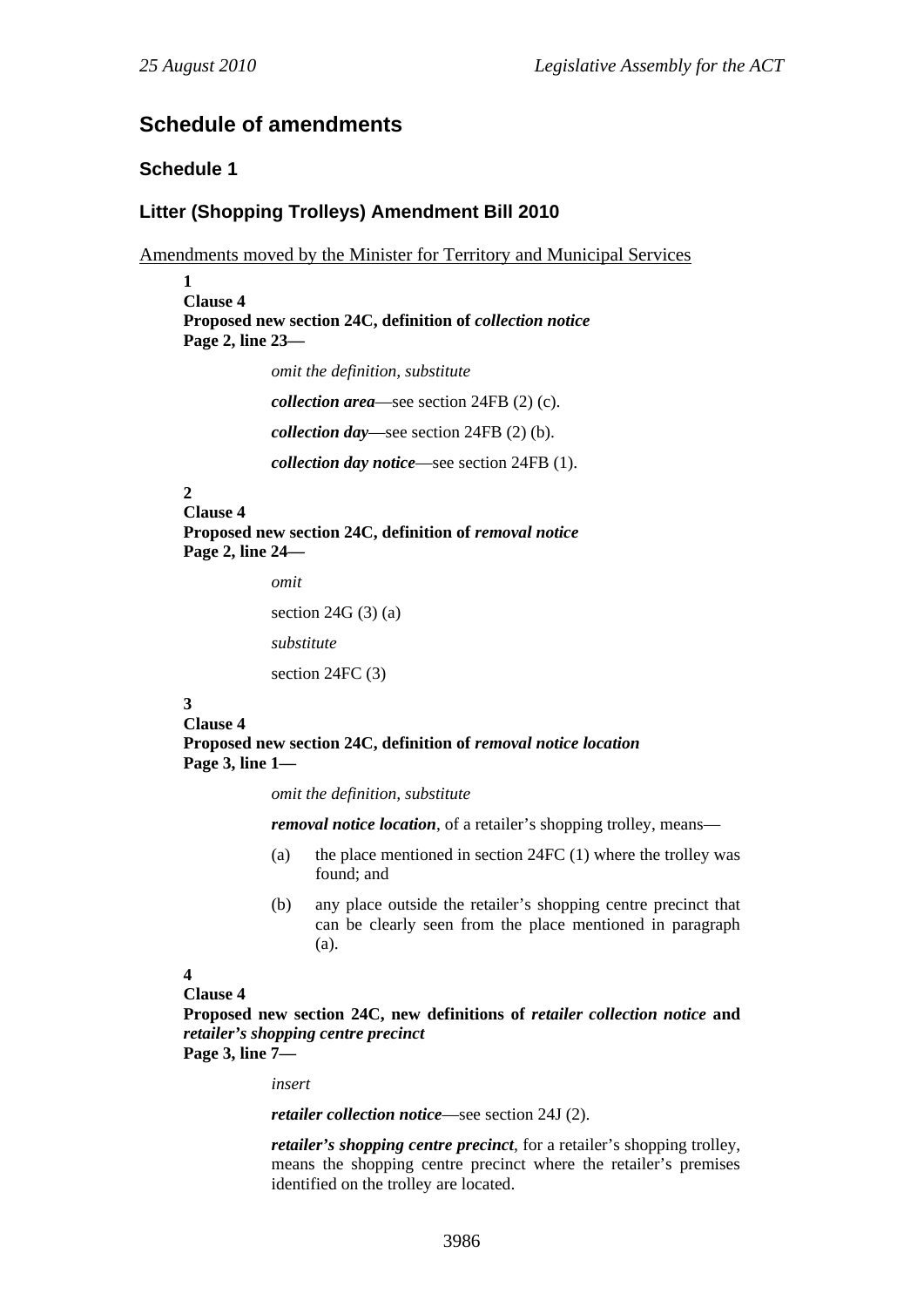#### **5**

#### **Clause 4**

### **Proposed new section 24C, new definitions of** *shopping centre* **and** *shopping centre precinct* **Page 3, line 8—**

*insert* 

*shopping centre,* for retail premises which provide shopping trolleys for use in the premises, means—

- (a) if the premises occupy a single building—the retail premises; or
- (b) if the premises are in a shopping centre, shopping mall, shopping court or shopping arcade—the centre, mall, court or arcade.

#### *shopping centre precinct* means—

- (a) an area consisting of—
	- (i) a shopping centre; and
	- (ii) any car park provided for the use of customers of the shopping centre; and
	- (iii) any area, including a road or other public place, between the shopping centre and the car park; and
	- (iv) any other area provided for the use of customers of the shopping centre immediately adjacent to the shopping centre; or
- (b) an area prescribed by regulation.

#### **6**

**Clause 4 Proposed new section 24C, definition of** *shopping trolley* **Page 3, line 9—** 

*omit the definition, substitute* 

*shopping trolley* means—

- (a) a predominantly metal trolley incorporating a basket that cannot be removed; or
- (b) a trolley or handcart prescribed by regulation.

## 7

**Clause 4 Proposed new secti**on 24D **Page 3, line 10—** 

*omit proposed new section 24D, substitute* 

### **24D Direction to return shopping trolley**

(1) This section applies if an authorised person or police officer believes on reasonable grounds that—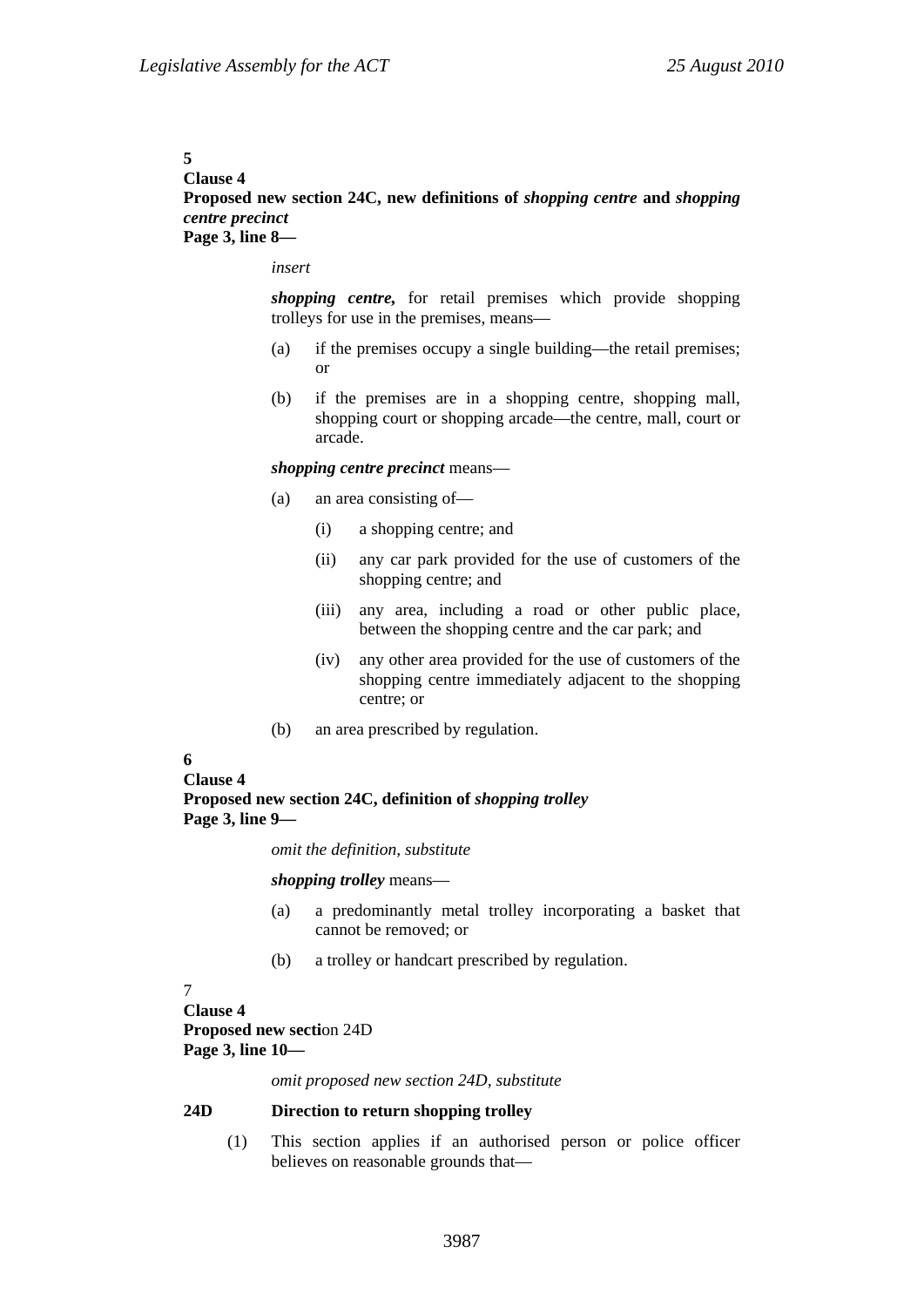- (a) a person—
	- (i) has taken a retailer's shopping trolley from the retailer's shopping centre precinct; or
	- (ii) is using a retailer's shopping trolley in a place outside the retailer's shopping centre precinct; or
	- (iii) has left a retailer's shopping trolley at a place outside the retailer's shopping centre precinct; and
- (b) for paragraph (a) (i) and (ii), the person is not—
	- (i) the retailer identified on the trolley; or
	- (ii) a person authorised by the retailer to do the things mentioned in paragraph (a) (i) and (ii).
- (2) The authorised person or police officer may give the person a written direction to return the shopping trolley to the retailer's premises identified on the trolley.
- (3) The person must comply with the direction.

Maximum penalty: 10 penalty units.

- (4) An offence against this section is a strict liability offence.
- (5) The authorised person or police officer must not give the person a written direction under subsection (2) if it is harsh or unreasonable in the circumstances to do so.
	- *Note* The defendant has an evidential burden in relation to the matters mentioned in s (5) (see Criminal Code, s 58).
- (6) A direction must—
	- (a) state that it is an offence against subsection (3) not to comply with the direction; and
	- (b) state a reasonable time within which the direction must be complied with; and
	- (c) include a statement that the person may be served with an infringement notice or prosecuted under subsection (3) if the person does not comply with the direction.
- (7) In this section:

*infringement notice*—see the *Magistrates Court Act 1930*,

section 117.

# **8**

## **Clause 4 Proposed new section 24E Page 3, line 19—**

*omit proposed new section 24E, substitute* 

### **24E Notice about taking etc shopping trolley outside of shopping centre precinct**

(1) A retailer must place prominently at or near the customer exits in the retailer's premises a notice that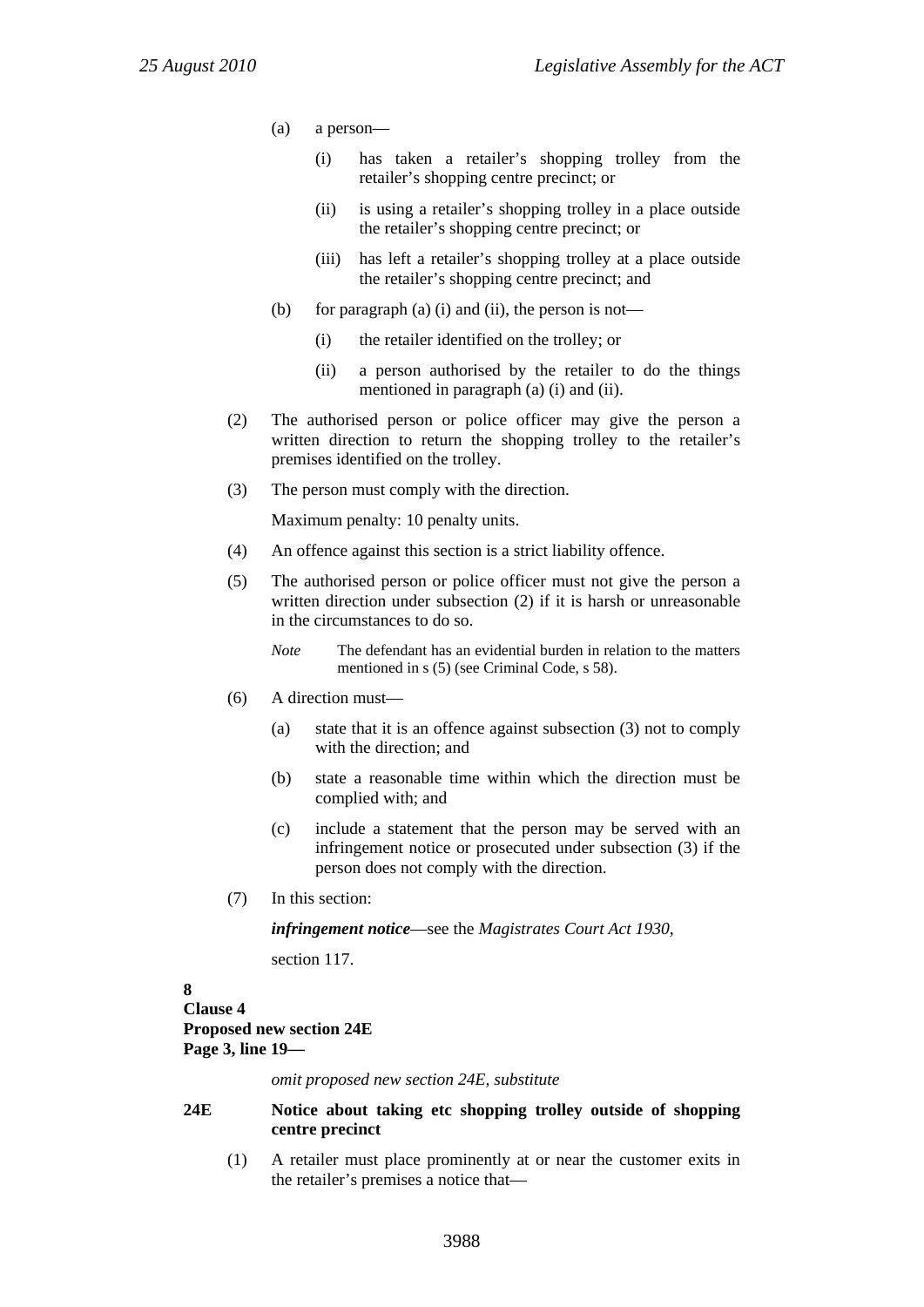(a) contains the following statement:

'Under the *Litter Act 2004* fines can apply for taking, using or leaving a shopping trolley outside this shopping centre precinct'; and

- (b) describes the retailer's shopping centre precinct; and
- (c) contains anything else prescribed by regulation; and
- (d) can be seen and read easily by a person leaving the retailer's premises.

Maximum penalty: 10 penalty units.

(2) An offence against this section is a strict liability offence.

**9** 

```
Clause 4 
Proposed new section 24F (1) (a) 
Page 4, line 15—
```
*omit* 

**10 Clause 4 Proposed new section 24F (1) (c) Page 4, line 17—** 

*omit proposed new section 24F (1) (c), substitute* 

(c) the address of the retailer's premises at which the retailer keeps the trolley;

### **11**

**Clause 4 Proposed new section 24F (4), note Page 5, line 8—** 

*insert* 

*Note* The defendant has an evidential burden in relation to the matters mentioned in s (4) (see Criminal Code, s 58).

### **12**

**Clause 4 Proposed new section 24F (6) Page 5, line 12—** 

*omit* 

territory

*substitute*

**Territory** 

## **13**

**Clause 4 Proposed new sections 24FA, 24FB and 24FC Page 5, line 13—** 

*insert*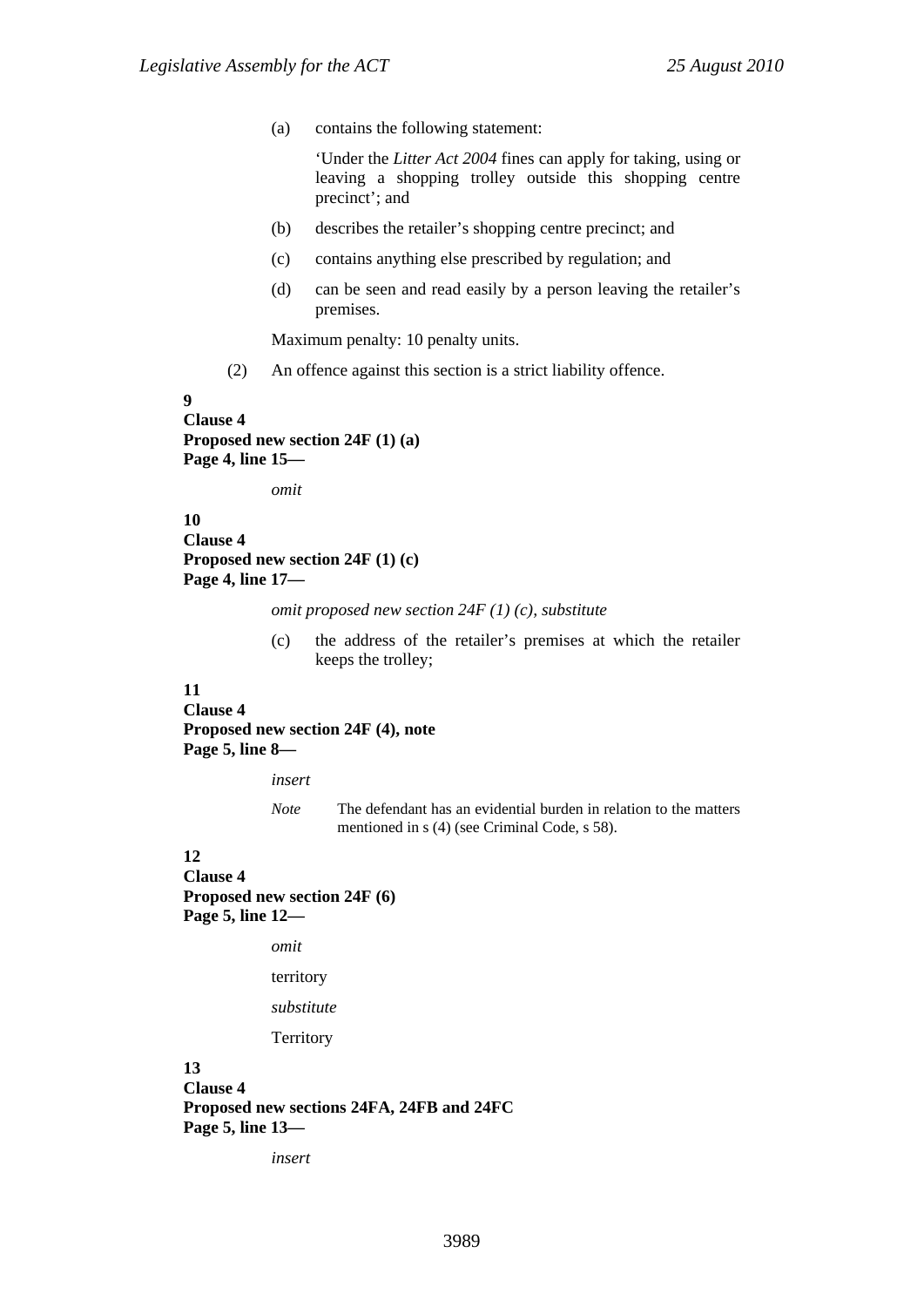### **24FA Retailer must keep shopping trolleys within shopping centre precinct**

(1) A retailer commits an offence if the retailer fails to keep a shopping trolley identified as belonging to the retailer under section 24F (1) within the retailer's shopping centre precinct.

Maximum penalty: 60 penalty units.

- (2) This section does not apply if the shopping trolley is—
	- (a) in premises owned or leased by the retailer or a person authorised by the retailer to keep the trolley; or
	- (b) in the possession of the retailer or a person authorised by the retailer to be in possession of the trolley; or
	- (c) in a shopping centre precinct other than the retailer's shopping centre precinct.
- (3) This section does not apply if—
	- (a) the retailer operates and maintains a trolley containment system at the retailer's premises where the shopping trolley came from and the containment system applied to the trolley; or
	- (b) the retailer took all reasonable measures to ensure that the trolley was kept within the retailer's shopping centre precinct; or
	- (c) the number of trolleys provided by the retailer at the retailer's premises where the trolley came from is less than the number prescribed by regulation.
		- *Note* The defendant has an evidential burden in relation to the matters mentioned in s (2) and (3) (see Criminal Code, s 58).
- (4) In this section:

*trolley containment system* means a system approved by the chief executive that is designed to reduce the number of a retailer's shopping trolleys taken out of the retailer's shopping centre precinct.

#### **Example—trolley containment system**

a system which requires the deposit of money by customers to use a shopping trolley which is refundable on the return of the trolley

*Note* An example is part of the Act, is not exhaustive and may extend, but does not limit, the meaning of the provision in which it appears (see Legislation Act, s 126 and s 132).

### **24FB Notice of shopping trolley collection days**

- (1) The chief executive may give a retailer a notice (a *collection day notice*) of the chief executive's intention to remove shopping trolleys left in places outside a shopping centre precinct.
	- *Note* For how documents may be served, see the Legislation Act, pt 19.5.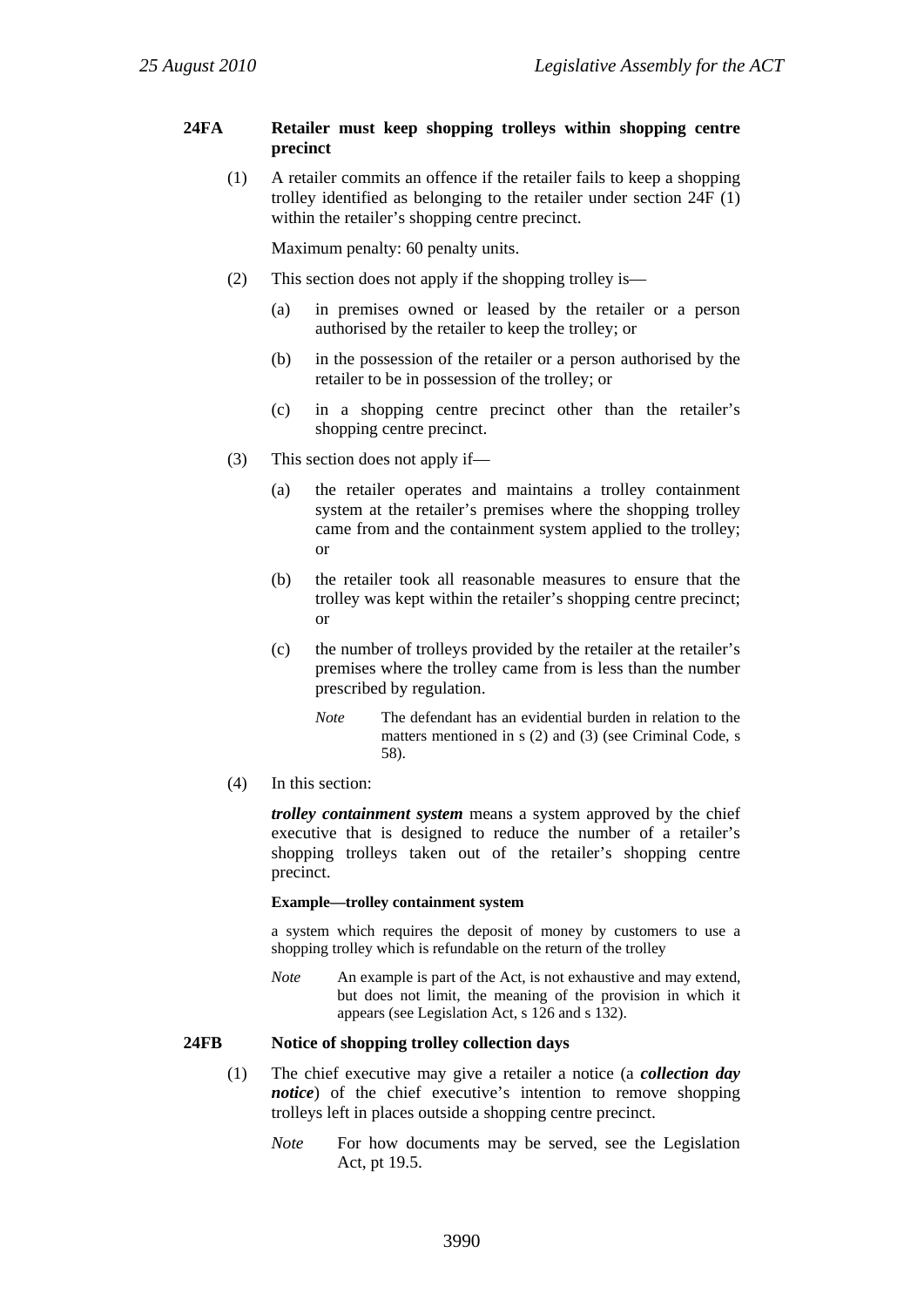- (2) A collection day notice must state the following:
	- (a) the date the notice is given;
	- (b) the day (the *collection day*) that the removal of shopping trolleys will take place, being a day not less than 2 days after the date the notice is given;
	- (c) the area (the *collection area*) from where trolleys will be removed;
	- (d) if a trolley is found in a place outside a shopping centre precinct in a collection area on a collection day, the trolley may—
		- (i) be removed to a retention area; and
		- (ii) only be collected by the retailer from the retention area if the retailer pays all fees, charges and other amounts payable under this Act;
			- *Note* A fee for removing and storing the trolley may be determined under s 25 for this provision.
	- (e) it is an offence against section 24FA if the retailer fails to keep a trolley identified as belonging to the retailer under section 24F (1) within the retailer's shopping centre precinct;
	- (f) the maximum penalty for the offence;
	- (g) how the retailer may contact an authorised person, including, for example, by giving a telephone number.
		- *Note* An example is part of the Act is not exhaustive and may extend, but does not limit, the meaning of the provision in which it appears (see Legislation Act, s 126 and s 132).

#### **24FC Notice to remove individual shopping trolley**

- (1) This section applies if a retailer's shopping trolley is found in a place outside the retailer's shopping centre precinct by an authorised person or police officer.
- (2) This section does not apply if the retailer identified on the shopping trolley has been given a collection day notice and the trolley is found on a collection day in a collection area.
- (3) An authorised person or police officer may give the retailer a notice (a *removal notice*) to remove the shopping trolley from the removal notice location.
- (4) A removal notice must state the following:
	- (a) the time and date the notice is given;
	- (b) the place where the shopping trolley was found;
	- (c) that the trolley must be removed from the removal notice location within 24 hours after the time the notice is given;
	- (d) if the trolley is not removed from the removal notice location within 24 hours after the time the notice is given, the trolley may—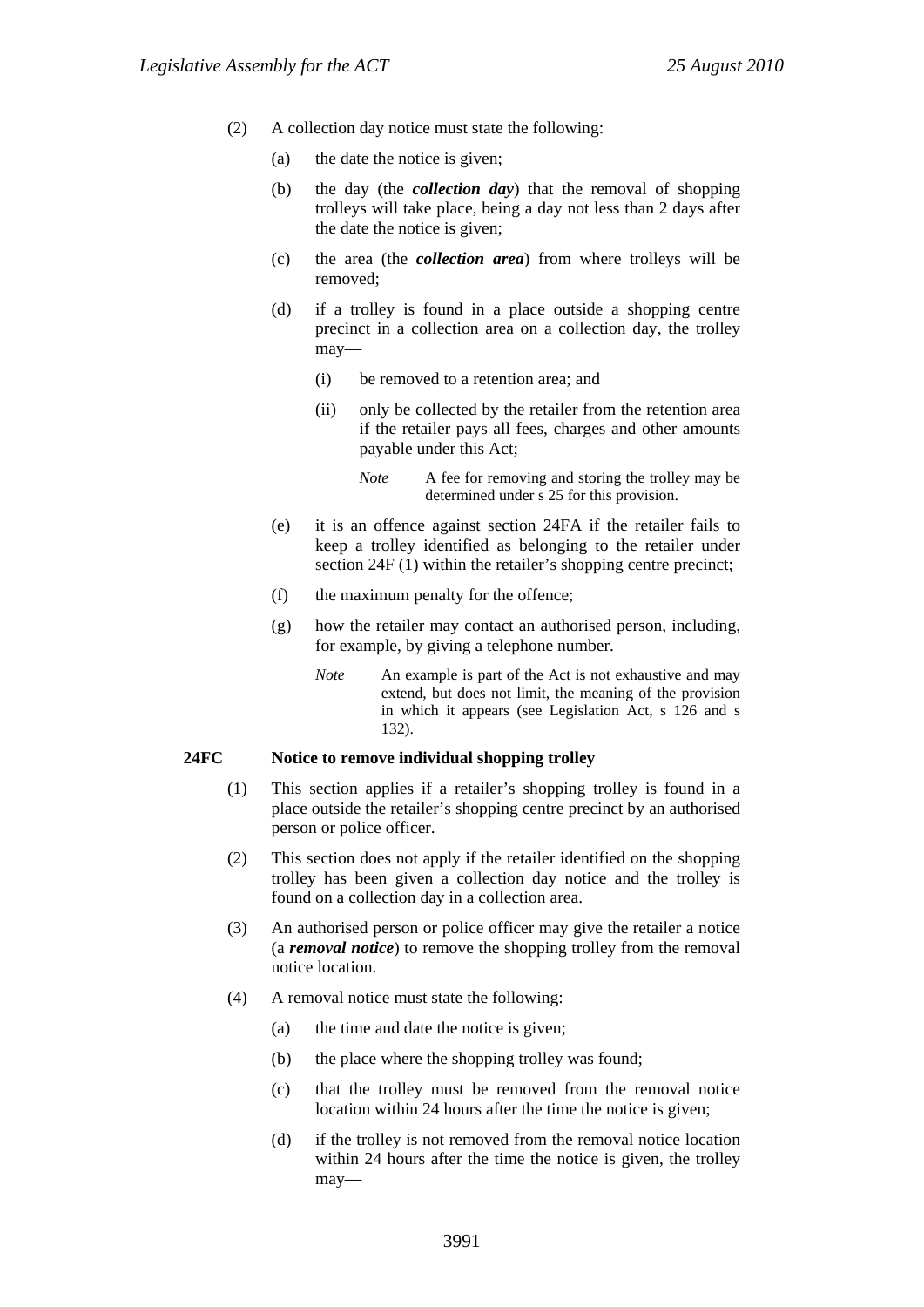- (i) be removed to a retention area; and
- (ii) only be collected by the retailer from the retention area if the retailer pays all fees, charges and other amounts payable under this Act;

*Note* A fee for removing and storing the trolley may be determined under s 25 for this provision.

- (e) it is an offence against section 24FA if the retailer fails to keep a trolley identified as belonging to the retailer under section 24F (1) within the retailer's shopping centre precinct;
- (f) the maximum penalty for the offence;
- (g) how the retailer may contact an authorised person, including, for example, by giving a telephone number.
	- *Note* An example is part of the Act is not exhaustive and may extend, but does not limit, the meaning of the provision in which it appears (see Legislation Act, s 126 and s 132).
- (5) The removal notice must be given by—
	- (a) securely attaching the notice, addressed to the retailer, to the shopping trolley in a conspicuous position; and
	- (b) calling the contact telephone number stated on the trolley and giving the information in the notice to the retailer.
- (6) For subsection (5) (b), information in the removal notice is taken to have been given to the retailer if—
	- (a) the information is given to—
		- (i) a person who answers the telephone call; or
		- (ii) a telephone answering or recording device; or
	- (b) a reasonable attempt was made to give the information to the retailer by telephone.
- (7) A removal notice given in the way mentioned in subsection (5) is taken to have been given to the retailer at the time and date the telephone call is made.

### **14 Clause 4 Proposed new section 24G Page 5, line 14—**

*omit proposed new section 24G, substitute* 

### **24G Removal of shopping trolley to retention area**

- (1) The chief executive may authorise a person (a *trolley collector*) to remove shopping trolleys found outside shopping centre precincts to a retention area.
- (2) A trolley collector or authorised person may remove a shopping trolley found outside a shopping centre precinct to a retention area if the retailer identified on the trolley has been given—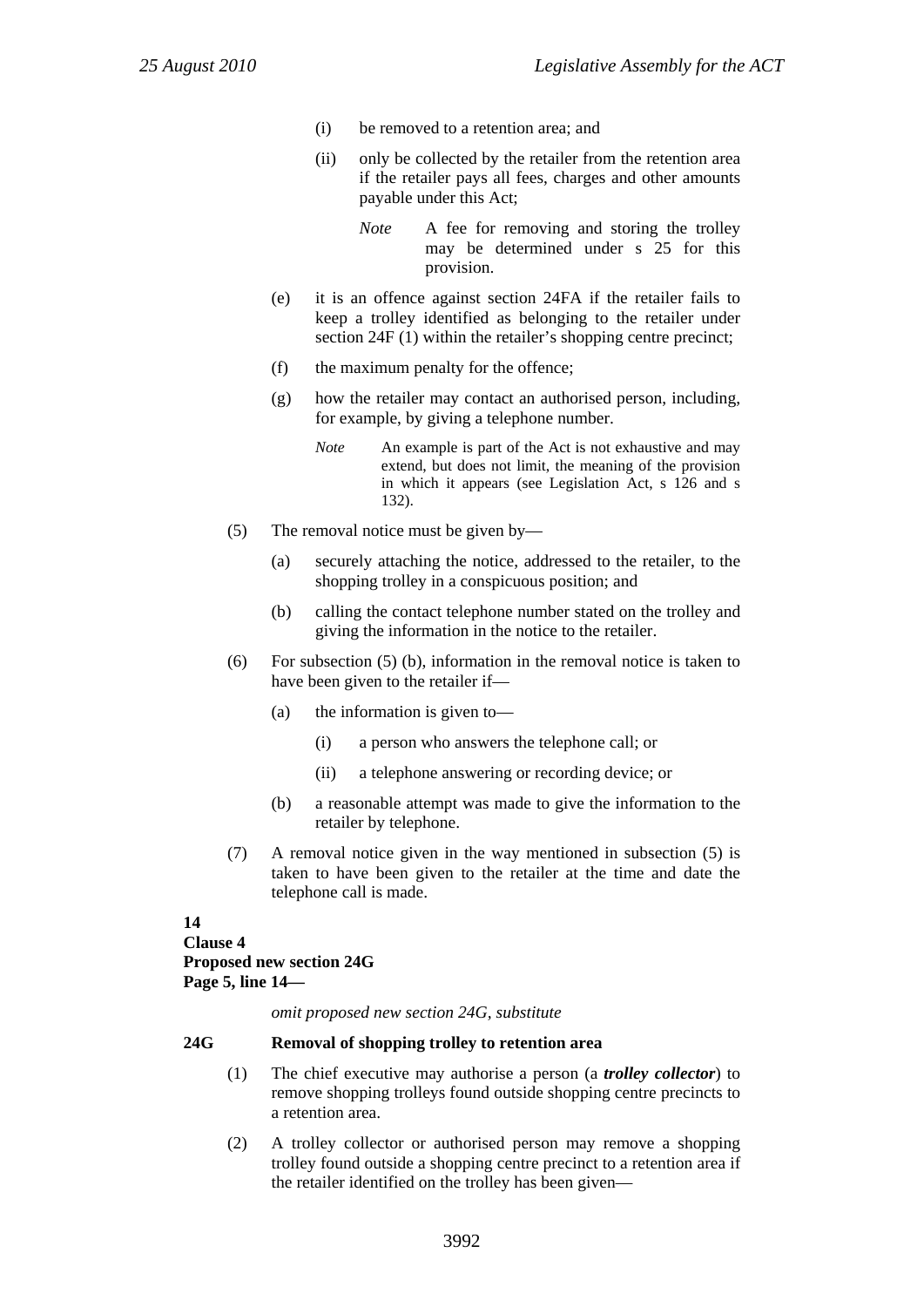- (a) a collection day notice and the trolley is found on a collection day in a collection area; or
- (b) a removal notice in relation to the trolley and the trolley has not been removed from the removal notice location within 24 hours after the time the notice was given.
- (3) Subsection (2) does not apply if the shopping trolley is—
	- (a) in premises owned or leased by the retailer or a person authorised by the retailer to keep the trolley; or
	- (b) in the possession of the retailer or a person authorised by the retailer to be in possession of the trolley; or
	- (c) in a shopping centre precinct other than the retailer's shopping centre precinct.
- (4) However, an authorised person or a police officer may remove a shopping trolley to a retention area without a notice under section 24FB or section 24FC having been given if the authorised person or a police officer believes on reasonable grounds that—
	- (a) the trolley may cause injury to a person or animal or damage to property or a public place if it is not removed; or
	- (b) it is impractical for the retailer to remove the trolley.

#### **Example—par (a)**

A shopping trolley is left next to a main road. Prompt removal is necessary because the trolley could roll or be pushed onto the road.

#### **Example—par (b)**

A shopping trolley is dumped in a waterway. Removal by the retailer is impractical because it requires specialised equipment to remove it.

*Note* An example is part of the Act, is not exhaustive and may extend, but does not limit, the meaning of the provision in which it appears (see Legislation Act, s 126 and s 132).

#### **15**

**Clause 4 Proposed new section 24H Page 6, line 16—** 

*omit* 

**16 Clause 4 Proposed new section 24I Page 8, line 9—** 

*omit* 

**17 Clause 4 Proposed new section 24J heading Page 9, line 1—** 

*omit* 

**left in public places**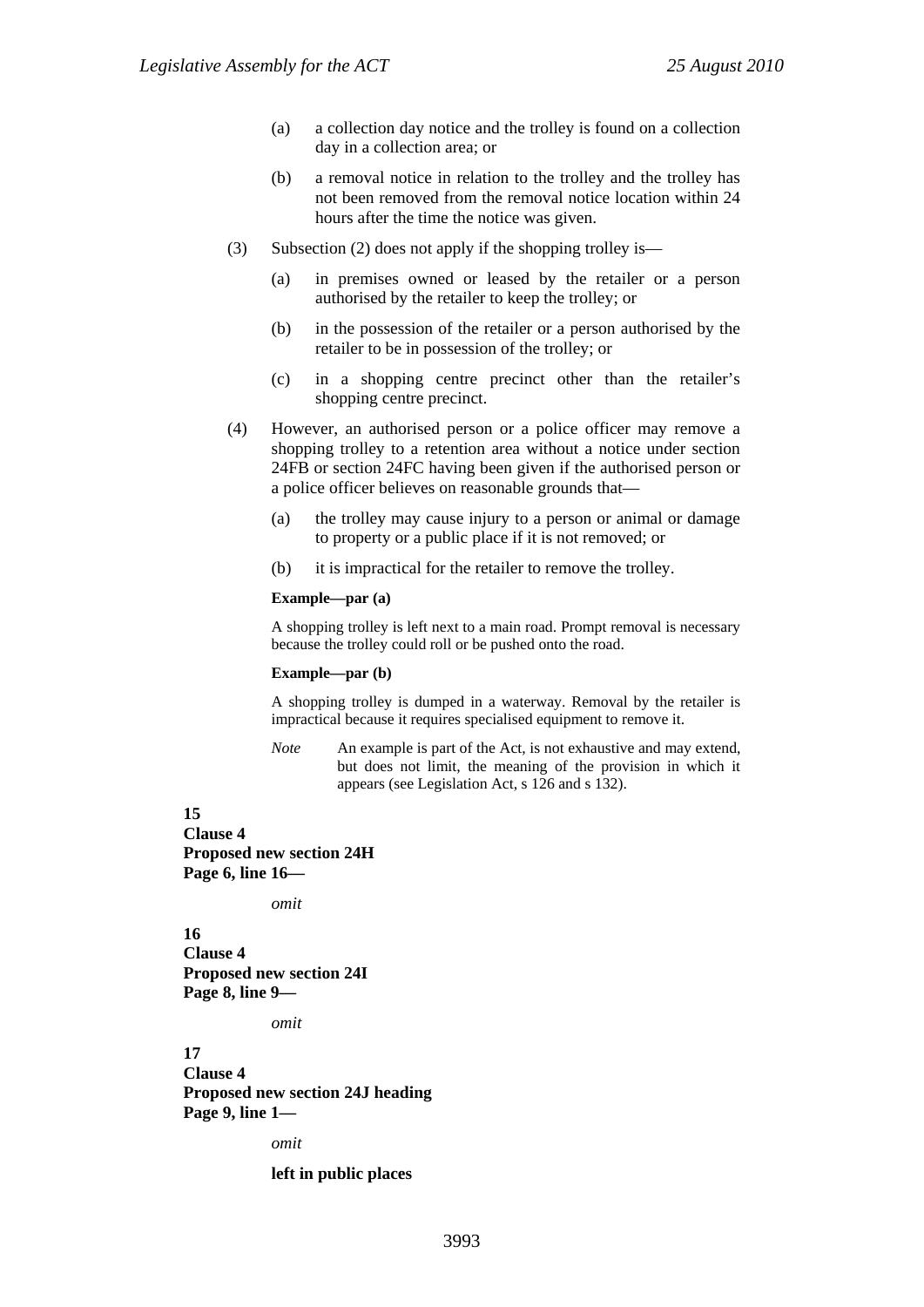# **18 Clause 4 Proposed new section 24J (1) Page 9, line 3**  *omit*

section 24G (2)

```
substitute
```
section 24G

### **19 Clause 4 Proposed new section 24J (2) Page 9, line 4—**

*omit* 

collection notice

*substitute* 

retailer collection notice

### **20 Clause 4 Proposed new section 24J (3) Page 9, line 8—**

*omit* 

collection notice

*substitute* 

retailer collection notice

**21 Clause 4 Proposed new section 24J (3) (b) Page 9, line 10—** 

*omit* 

### **22**

**Clause 4 Proposed new section 24J (3) (e) and note Page 9, line 15—** 

*omit proposed new section 24J (3) (e) and note, substitute* 

- (e) any fee the retailer must pay before the trolley may be collected;
	- *Note* A fee for removing and storing the trolley may be determined under s 25 for this provision.

### **23**

**Clause 4 Proposed new section 24J (3) (f) Page 9, line 20—**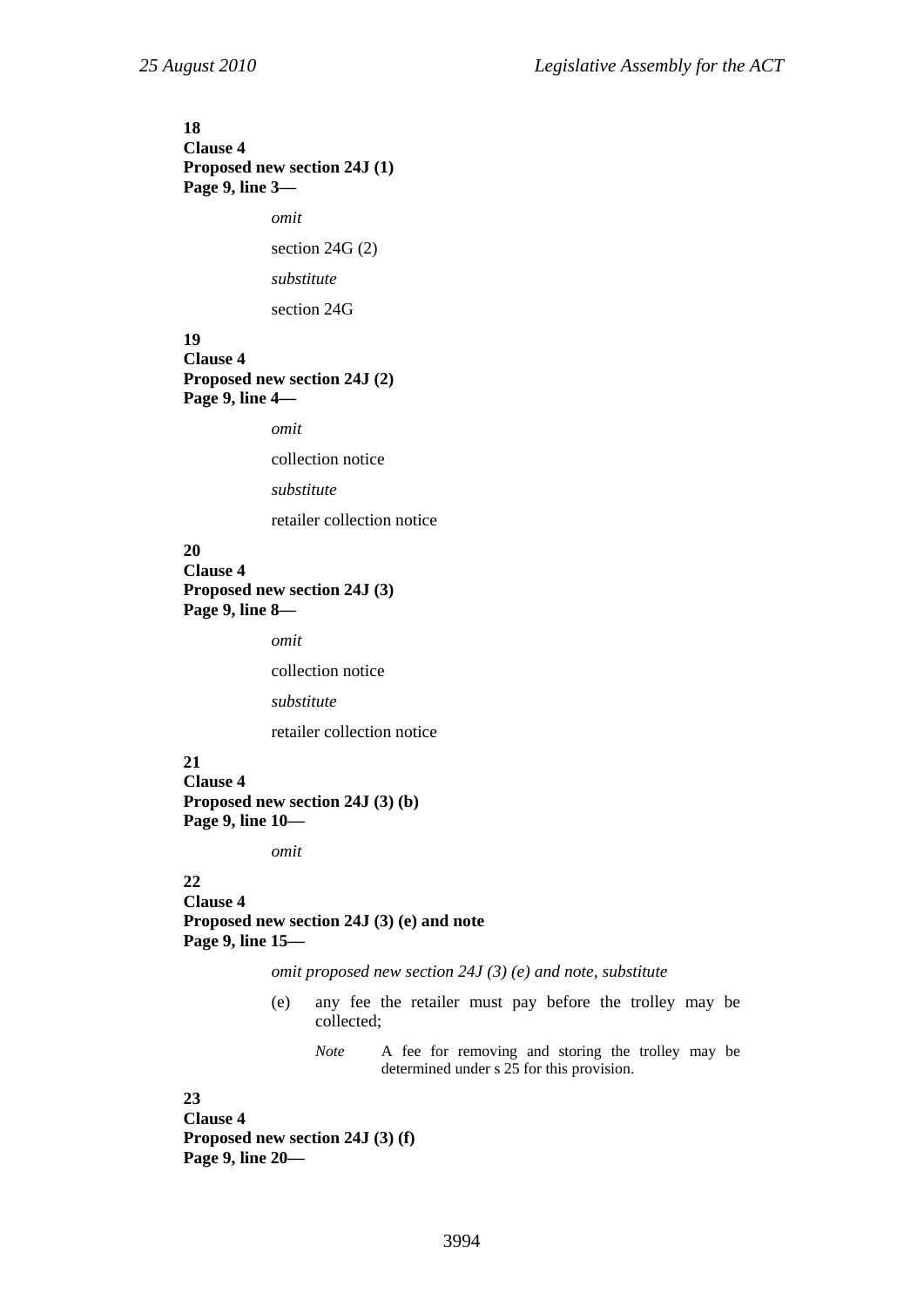*omit* 

**24 Clause 4 Proposed new section 24K Page 10, line 3—** 

*omit* 

section 24G (2)

*substitute* 

section 24G

### **25 Clause 4 Proposed new section 24K (b) Page 10, line 7—**

*omit* 

collection notice

*substitute* 

retailer collection notice

### **26 Clause 4 Proposed new section 24K (d) Page 10, line 11—**

*omit* 

collection notice

*substitute* 

retailer collection notice

### **27 Clause 4 Proposed new section 24K (f) Page 10, line 16—**

*omit proposed new section 24K (f), substitute* 

- (f) for that Act, section 26 (2) (a) and (b) and section 30 (1) (a) and (b), the reasonable costs incurred by the chief executive are taken to be any fee determined under this Act for the removal, storage and disposal of the trolley; and
	- *Note* A fee for removing, storing and disposing of the trolley may be determined under s 25 for this provision.
- (g) that Act, section 27 does not apply.

**28** 

**Clause 4 Proposed new section 24KA Page 10, line 19—**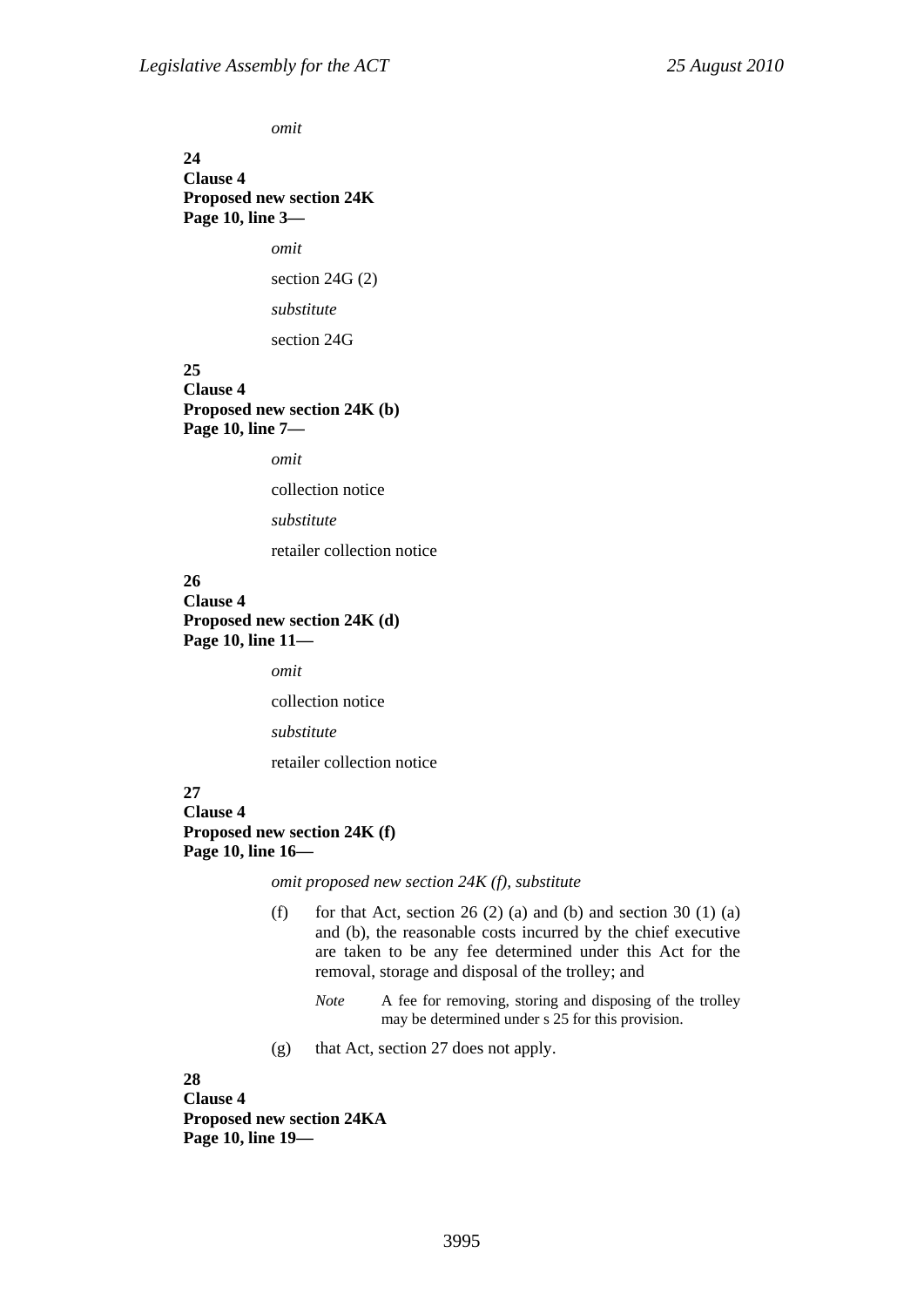*insert* 

#### **24KA Recovery of cost of disposal etc of shopping trolley**

- (1) This section applies if a shopping trolley has been disposed of under section 24K and the *Uncollected Goods Act 1996*, part 3.
- (2) A fee for the removal, storage and disposal of the shopping trolley is a debt due to the Territory by the retailer.
	- *Note* A fee for removing, storing and disposing of the trolley may be determined under s 25 for s 24K (f).
- (3) The debt is payable within 14 days after the date of the invoice.
- (4) Interest is payable on the amount of the debt that remains unpaid after the payment date at the interest rate mentioned in the *Court Procedures Rules 2006*, schedule 2, rule 2.3 (Interest on judgment after 30 June 2010—Supreme Court).

#### **29**

# **Proposed new clause 4A Page 11, line 3—**

*insert* 

| 4A | Dictionary, new definitions                                                                                   |  |  |
|----|---------------------------------------------------------------------------------------------------------------|--|--|
|    | insert                                                                                                        |  |  |
|    | <i>collection area,</i> for part 4A (Shopping trolleys)—see                                                   |  |  |
|    | section $24FB$ (2) (c).                                                                                       |  |  |
|    | <i>collection day</i> , for part 4A (Shopping trolleys)—see                                                   |  |  |
|    | section $24FB$ (2) (b).                                                                                       |  |  |
|    | collection day notice, for part 4A (Shopping trolleys)-see section<br>24FB (1).                               |  |  |
|    | <i>removal notice</i> , for part 4A (Shopping trolleys)—see                                                   |  |  |
|    | section 24C.                                                                                                  |  |  |
|    | <i>removal notice location</i> , for part 4A (Shopping trolleys)—see                                          |  |  |
|    | section 24C.                                                                                                  |  |  |
|    | <i>retailer</i> , for part 4A (Shopping trolleys)—see section 24C.                                            |  |  |
|    | retailer collection notice, for part 4A (Shopping trolleys)-see<br>section $24J(2)$ .                         |  |  |
|    | retailer's shopping centre precinct, for part 4A (Shopping<br>trolleys)—see section 24C.                      |  |  |
|    | <i>retention area</i> , for part 4A (Shopping trolleys)—see<br>the<br>Uncollected Goods Act 1996, dictionary. |  |  |
|    | <i>shopping centre,</i> for part 4A (Shopping trolleys)—see                                                   |  |  |
|    | section 24C.                                                                                                  |  |  |
|    | <i>shopping centre precinct</i> , for part 4A (Shopping trolleys)—see                                         |  |  |
|    | section 24C.                                                                                                  |  |  |
|    | <i>shopping trolley, for part 4A (Shopping trolleys)—see</i>                                                  |  |  |
|    | section 24C.                                                                                                  |  |  |
|    |                                                                                                               |  |  |